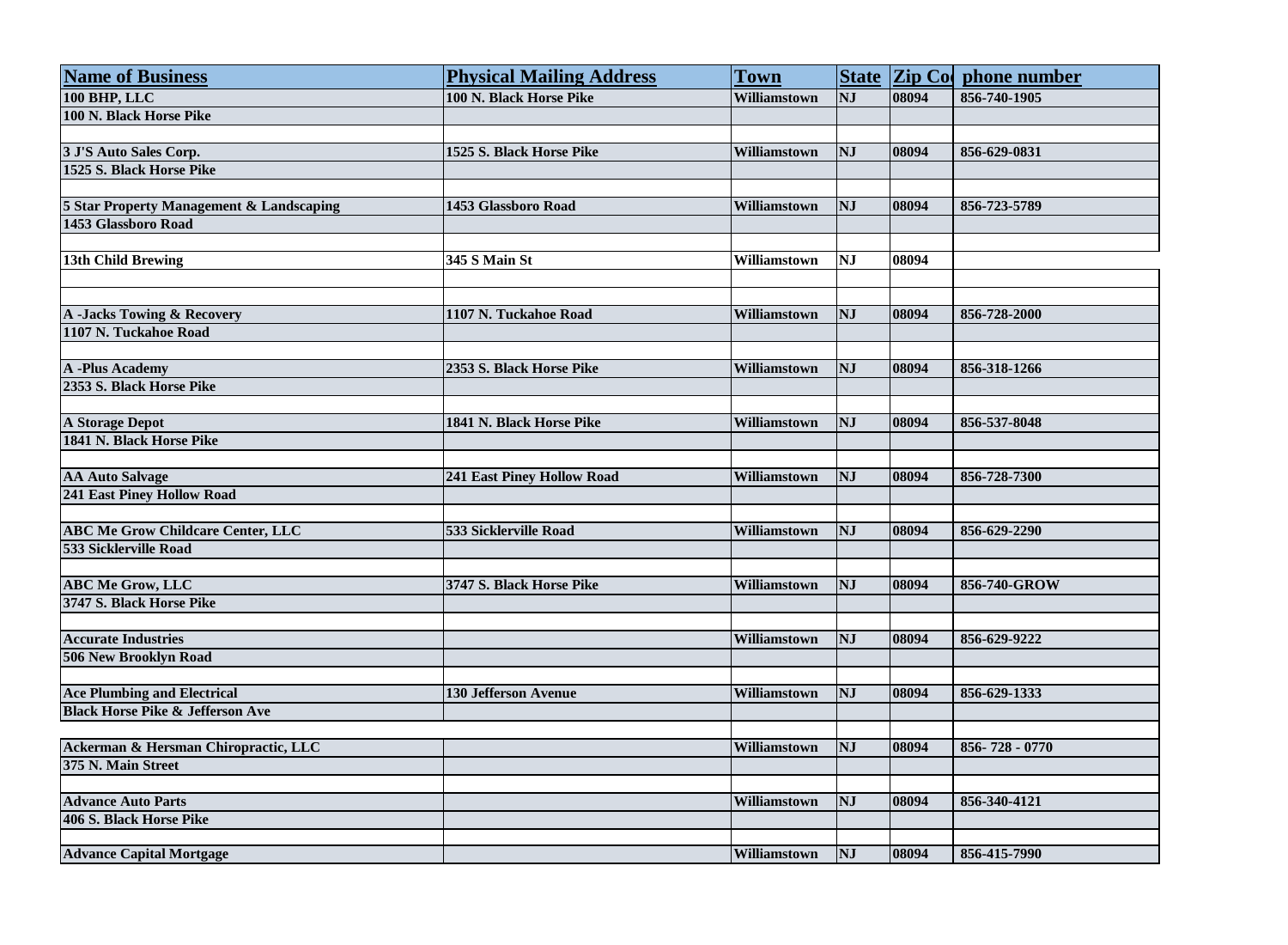| 1035 N Black Horse Pike ste 3                                   |                          |                     |           |       |              |
|-----------------------------------------------------------------|--------------------------|---------------------|-----------|-------|--------------|
|                                                                 |                          |                     |           |       |              |
| <b>Advanced Foot &amp; Ankle Center of Wmstwn.</b>              |                          | Williamstown        | <b>NJ</b> | 08094 | 856-629-7518 |
| 1035 N. Black Horse Pike Ste 1                                  |                          |                     |           |       |              |
|                                                                 |                          |                     |           |       |              |
| <b>Advanced Medical and professional center</b>                 |                          | Williamstown        | NJ        | 08094 |              |
| 1035 N. Black Horse Pike                                        |                          |                     |           |       |              |
|                                                                 |                          |                     |           |       |              |
| <b>Advanced Physical Therapy of S. J.</b>                       |                          | Williamstown        | <b>NJ</b> | 08094 | 856-728-4100 |
| 1035 N. Black Horse Pike Ste 5                                  |                          |                     |           |       |              |
|                                                                 |                          |                     |           |       |              |
| <b>Adversary Crossfit</b>                                       |                          | Williamstown        | <b>NJ</b> | 08094 | 856-318-1399 |
| 1809 N. Black Horse Pike Ste B3                                 |                          |                     |           |       |              |
|                                                                 |                          |                     |           |       |              |
| <b>AFC Urgent Care</b>                                          |                          | Williamstown        | NJ        | 08094 | 856-516-4700 |
| 165 S. Black Horse Pike                                         |                          |                     |           |       |              |
|                                                                 |                          |                     |           |       |              |
| <b>Affordable Tax Preparation</b>                               |                          | Williamstown        | NJ        | 08094 | 856-981-9050 |
| 1085 Black Horse Pike Unit 10                                   |                          |                     |           |       |              |
|                                                                 |                          |                     |           |       |              |
| <b>After Hours</b>                                              |                          | Williamstown        | NJ        | 08094 | 856-863-2121 |
| 1871 Glassboro Road                                             |                          |                     |           |       |              |
|                                                                 |                          |                     | <b>NJ</b> | 08094 |              |
| <b>AJ's Radiator &amp; Machine Shop</b><br>25 Sicklerville Road |                          | Williamstown        |           |       | 856-728-5776 |
|                                                                 |                          |                     |           |       |              |
| <b>Alexander's Hair Salon</b>                                   |                          | Williamstown        | NJ        | 08094 | 856-629-4110 |
| 1421 N. Main Street                                             |                          |                     |           |       |              |
|                                                                 |                          |                     |           |       |              |
| <b>All Pro Baseball Academy</b>                                 | 1155 S. Black Horse Pike | Williamstown        | <b>NJ</b> | 08094 | 609-706-5144 |
| 1155 S. Black Horse Pike                                        |                          |                     |           |       |              |
|                                                                 |                          |                     |           |       |              |
| <b>All Service Leasing</b>                                      | <b>PO Box 560</b>        | Williamstown        | <b>NJ</b> | 08094 | 856-875-1200 |
| 860 Sicklerville Road                                           |                          |                     |           |       |              |
|                                                                 |                          |                     |           |       |              |
| <b>All Smiles Family Dental Group</b>                           |                          | <b>Williamstown</b> | <b>NJ</b> | 08094 | 856-740-1416 |
| 420 N. Black Horse Pike                                         |                          |                     |           |       |              |
|                                                                 |                          |                     |           |       |              |
| Allen A. M. E. Church                                           |                          | Williamstown        | <b>NJ</b> | 08094 |              |
| 130 Oak Street                                                  |                          |                     |           |       |              |
|                                                                 |                          |                     |           |       |              |
| <b>Amazing Grace Community Church</b>                           |                          | Williamstown        | NJ        | 08094 | 856-513-6114 |
| 1041 Glassboro Road, Unit C-3                                   |                          |                     |           |       |              |
|                                                                 |                          |                     |           |       |              |
| <b>Amberleigh Clubhouse</b>                                     |                          | Williamstown        | NJ        | 08094 |              |
|                                                                 |                          |                     |           |       |              |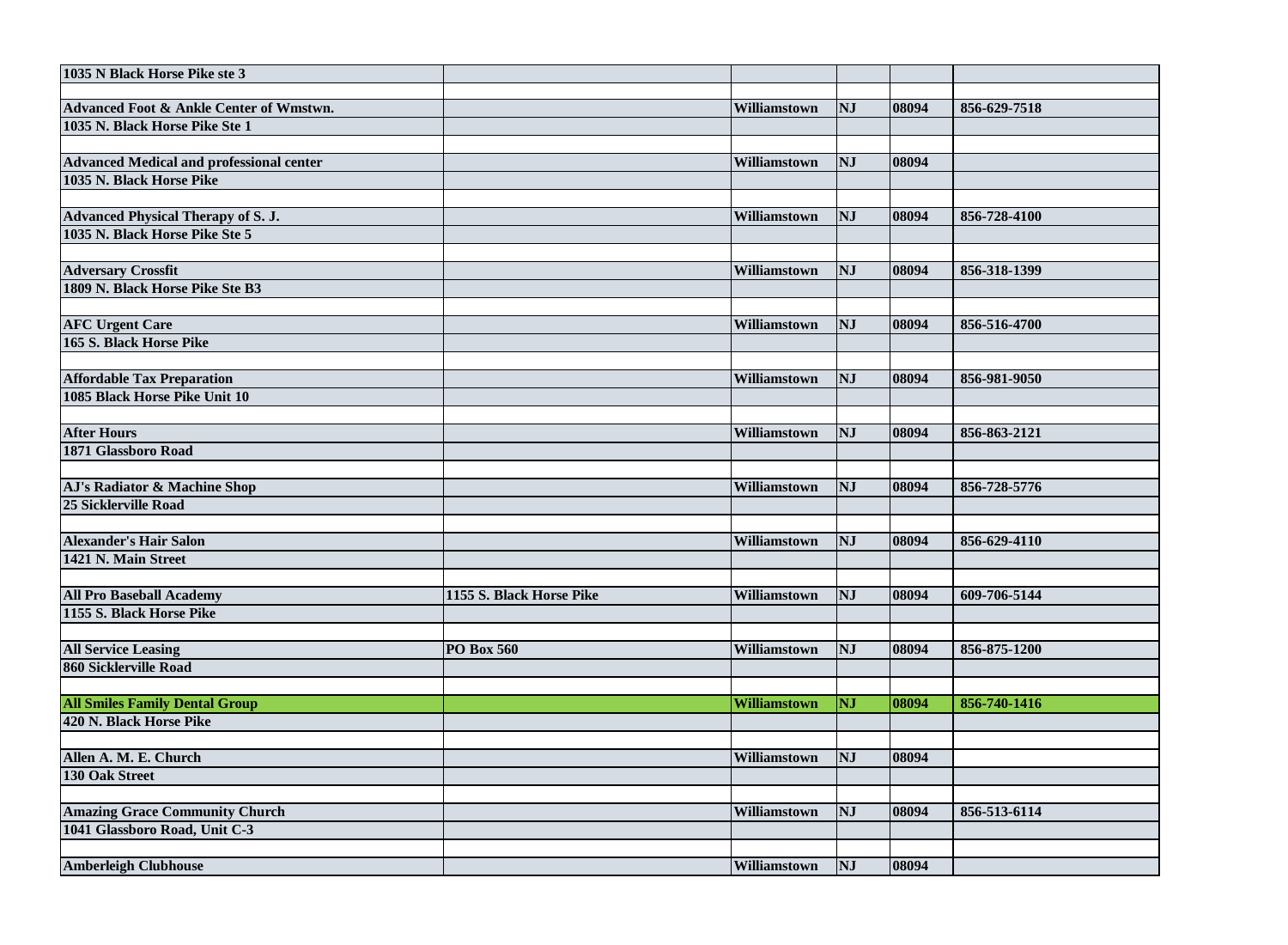| 2701 Exposition Drive                                   |                              |                     |           |       |                   |
|---------------------------------------------------------|------------------------------|---------------------|-----------|-------|-------------------|
|                                                         |                              |                     |           |       |                   |
| <b>American Legion Post 252</b>                         | <b>20 Sicklerville Road</b>  | <b>Williamstown</b> | <b>NJ</b> | 08094 | 856-740-4713      |
| <b>20 Sicklerville Road</b>                             |                              |                     |           |       |                   |
|                                                         |                              |                     |           |       |                   |
| <b>American Sheds, LLC</b>                              | 1401 N. Black Horse Pike     | <b>Williamstown</b> | <b>NJ</b> | 08094 | 866-716-0930 ext4 |
| 1401 N. Black Horse Pike                                |                              |                     |           |       |                   |
|                                                         |                              |                     |           |       |                   |
| <b>Ameriscape Building &amp; Design, LLC</b>            | 1337 S. Black Horse Pike     | Williamstown        | <b>NJ</b> | 08094 | 856-875-8590      |
| 1337 S. Black Horse Pike                                |                              |                     |           |       |                   |
|                                                         |                              |                     |           |       |                   |
| <b>Animal House</b>                                     | 1509 S. Black Horse Pike     | Williamstown        | <b>NJ</b> | 08094 | 856-629-7869      |
| 1509 S. Black Horse Pike                                |                              |                     |           |       |                   |
| <b>Anthony &amp; Cleopatra Caterers</b>                 | 2379 S. Black Horse Pike     | Williamstown        | <b>NJ</b> | 08094 | 856-629-2211      |
| 2379 S. Black Horse Pike                                |                              |                     |           |       |                   |
|                                                         |                              |                     |           |       |                   |
| <b>Antonio's Pizza</b>                                  | 621 S. Main Street           | Williamstown        | <b>NJ</b> | 08094 | 856-740-0400      |
| 621 S. Main Street                                      |                              |                     |           |       |                   |
|                                                         |                              |                     |           |       |                   |
| <b>Anytime Fitness</b>                                  |                              | Williamstown        | <b>NJ</b> | 08094 | 856-885-4662      |
| 1041 Glassboro Rd                                       |                              |                     |           |       |                   |
|                                                         |                              |                     |           |       |                   |
| Applebee's Neighborhood Grill & Bar                     |                              | Williamstown        | <b>NJ</b> | 08094 | 503-722-2825      |
| 1830 S. Black Horse Pike                                |                              |                     |           |       |                   |
|                                                         |                              |                     |           |       |                   |
| Armistice V. F. W. Post 1616                            | <b>PO Box 164</b>            | Williamstown        | <b>NJ</b> | 08094 | 856-728-0760      |
| 1940 N Black Horse Pike                                 |                              |                     |           |       |                   |
|                                                         |                              |                     |           |       |                   |
| <b>Art of Beauty</b>                                    | <b>27 S Black Horse Pike</b> | <b>Williamstown</b> | NJ        | 08094 | 856-776-3843      |
| <b>27 S Black Horse Pike</b>                            |                              |                     |           |       |                   |
|                                                         |                              |                     |           |       |                   |
| <b>Asian Food Market</b>                                |                              | <b>Williamstown</b> | <b>NJ</b> | 08094 | 856-629-2782      |
| 1951 Black Horse Pike Unit D                            |                              |                     |           |       |                   |
|                                                         |                              |                     |           |       |                   |
| <b>At Your Service</b>                                  |                              | Williamstown        | <b>NJ</b> | 08094 | 856-308-9920      |
| 1418 Thirteenth Ave                                     |                              |                     |           |       |                   |
|                                                         | 1041 Glassboro Road          |                     | <b>NJ</b> | 08094 | 856-875-1300      |
| <b>Atlantic Coast Gymnastics</b><br>1041 Glassboro Road |                              | <b>Williamstown</b> |           |       |                   |
|                                                         |                              |                     |           |       |                   |
| <b>Attentive Care</b>                                   |                              | <b>Williamstown</b> | <b>NJ</b> | 08094 | 1-800-493-5660    |
| 1085 N. Black Horse Pike                                |                              |                     |           |       |                   |
|                                                         |                              |                     |           |       |                   |
| Aumenta Chiropractic & Wellness Center                  |                              | Williamstown        | <b>NJ</b> | 08094 | 856-740-0200      |
|                                                         |                              |                     |           |       |                   |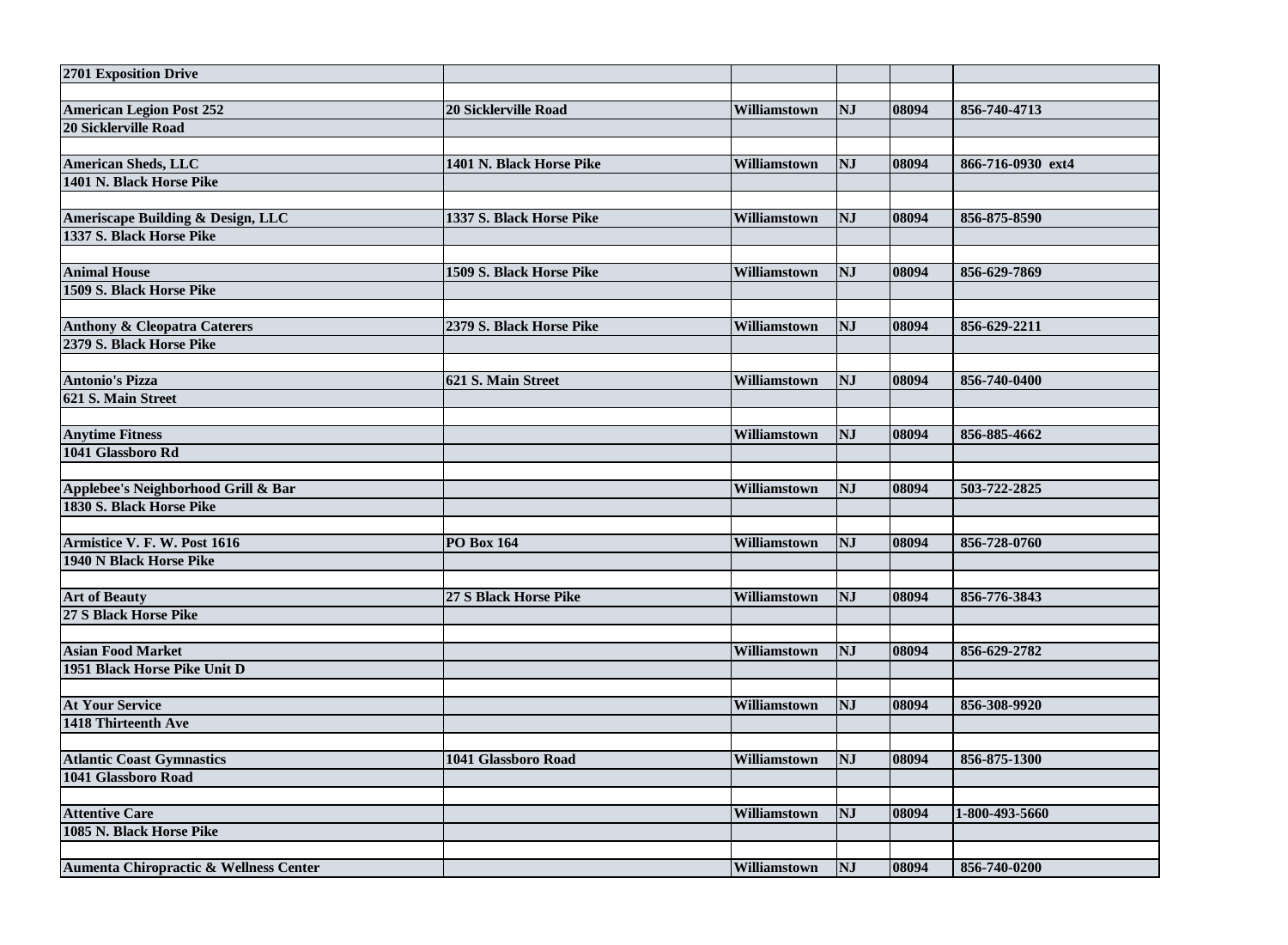| 1035 N Black Horse Pike                      |                          |                     |                   |       |              |
|----------------------------------------------|--------------------------|---------------------|-------------------|-------|--------------|
|                                              |                          |                     |                   |       |              |
| <b>Auto Express</b>                          |                          | <b>Williamstown</b> | $\mathbf{N}$      | 08094 |              |
| 282 E. Piney Hollow Road                     |                          |                     |                   |       |              |
|                                              |                          |                     |                   |       |              |
| <b>Auto Lenders Liquidation Center, Inc.</b> | 1051 N. Black Horse Pike | Williamstown        | <b>NJ</b>         | 08094 | 856-728-6162 |
| 1051 N. Black Horse Pike                     |                          |                     |                   |       |              |
|                                              |                          |                     |                   |       |              |
| <b>Autozone</b>                              | 213 N. Black Horse Pike  | Williamstown        | <b>NJ</b>         | 08094 | 856-740-3863 |
| 213 N. Black Horse Pike                      |                          |                     |                   |       |              |
|                                              |                          |                     |                   |       |              |
| <b>Autumn Lake Winery</b>                    |                          | Williamstown        | <b>NJ</b>         | 08094 | 609-471-0370 |
| 870 Malaga West                              |                          |                     |                   |       |              |
|                                              |                          |                     |                   |       |              |
| <b>B &amp; B Auto Repairs</b>                | 2073 S. Black Horse Pike | Williamstown        | <b>NJ</b>         | 08094 | 856-629-5563 |
| 2073 S. Black Horse Pike                     |                          |                     |                   |       |              |
|                                              |                          |                     |                   |       |              |
| B & G Foods North America, Inc. (Violet)     |                          | Williamstown        | <b>NJ</b>         | 08094 | 856-629-7428 |
| <b>123 Railroad Avenue</b>                   |                          |                     |                   |       |              |
|                                              |                          |                     |                   |       |              |
| <b>B &amp; H Auto &amp; Truck Repairs</b>    | 100 Gabbys Lane          | Williamstown        | <b>NJ</b>         | 08094 | 856-629-7073 |
| 100 Gabbys Lane                              |                          |                     |                   |       |              |
|                                              |                          |                     |                   |       |              |
| <b>Bank of America</b>                       |                          | Williamstown        | <b>NJ</b>         | 08094 | 856 629-0144 |
| 101 N. Black Horse Pike                      |                          |                     |                   |       |              |
|                                              |                          |                     |                   |       |              |
| <b>Barber Extraordinaire.Com, LLC</b>        | 1951 N. Black Horse Pike | Williamstown        | NJ                | 08094 | 856-875-0499 |
| 1951 N. Black Horse Pike                     |                          |                     |                   |       |              |
|                                              |                          |                     |                   |       |              |
| <b>Bearded Guitar</b>                        |                          | Williamstown        | $\vert NJ \vert$  | 08094 |              |
| 206 S Main St                                |                          |                     |                   |       |              |
|                                              |                          |                     |                   |       |              |
| <b>Bell Hennessy Funeral Home, Inc.</b>      | 420 S. Main Street       | Williamstown        | NJ                | 08094 | 856-629-7244 |
| 420 S. Main Street                           |                          |                     |                   |       |              |
| <b>Bella Pizza</b>                           |                          |                     |                   | 08094 | 856-875-2555 |
| 333 N. Black Horse Pike                      |                          | Williamstown        | NJ                |       |              |
|                                              |                          |                     |                   |       |              |
| <b>Best Western-Monroe Inn &amp; Suites</b>  | 1151 N. Black Horse Pike | Williamstown        | NJ                | 08094 | 856-340-7900 |
| 1151 N. Black Horse Pike                     |                          |                     |                   |       |              |
|                                              |                          |                     |                   |       |              |
| <b>Better Image Graphics, Inc.</b>           |                          | Williamstown        | NJ                | 08094 | 856-262-0735 |
| 1041 Glassboro Road                          |                          |                     |                   |       |              |
|                                              |                          |                     |                   |       |              |
| <b>BF Landscape Factory, Inc.</b>            | 1964 N. Black Horse Pike | <b>Williamstown</b> | $\vert N_J \vert$ | 08094 | 856-740-1446 |
|                                              |                          |                     |                   |       |              |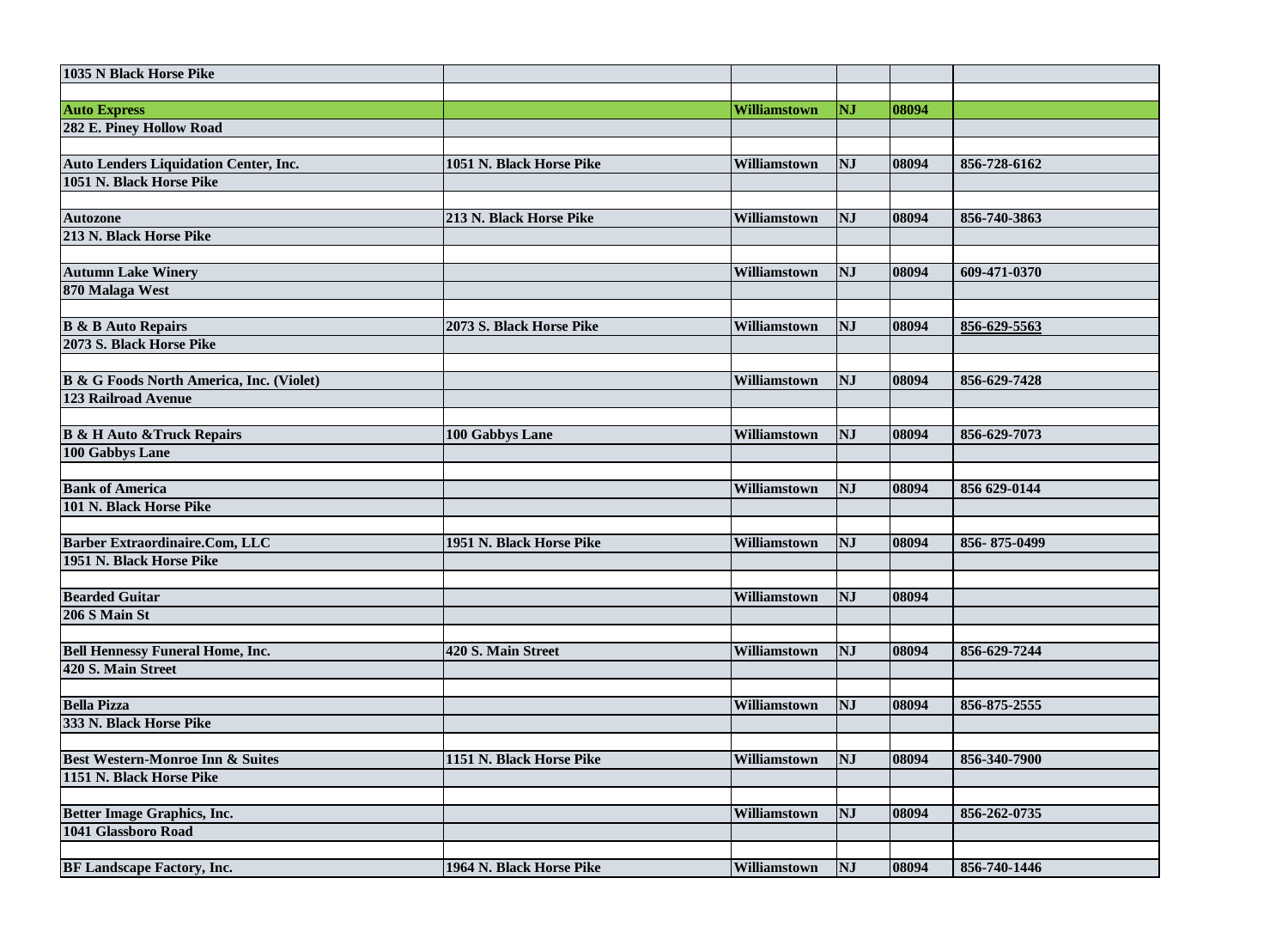| 1964 N. Black Horse Pike             |                              |              |                  |       |                    |
|--------------------------------------|------------------------------|--------------|------------------|-------|--------------------|
| <b>Bialowas, Victoria</b>            |                              | Williamstown | <b>NJ</b>        | 08094 |                    |
| 1640 New Brooklyn Road               |                              |              |                  |       |                    |
|                                      |                              |              |                  |       |                    |
| <b>Bianca's Kids</b>                 |                              | Williamstown | <b>NJ</b>        | 08094 | 856-341-6311       |
| 621 S. Main Street                   |                              |              |                  |       |                    |
|                                      |                              |              |                  |       |                    |
| Big Daddy's Seafood & Rib Ranch      |                              | Williamstown | <b>NJ</b>        | 08094 | 856-629-7333       |
| 2040 N. Black Horse Pike             |                              |              |                  |       |                    |
|                                      |                              |              |                  |       |                    |
| <b>Bill &amp; Lin's Farm Market</b>  | PO Box 299, Sicklerville     | Williamstown | <b>NJ</b>        | 08094 | 856-629-1237       |
| 1196 E. Malaga Road                  |                              |              |                  |       |                    |
|                                      |                              |              |                  |       |                    |
| <b>Bird Supplies</b>                 |                              | Williamstown | <b>NJ</b>        | 08094 |                    |
| <b>701 N Black Horse Pike</b>        |                              |              |                  |       |                    |
|                                      |                              |              |                  |       |                    |
| <b>Blue Moon Asian Massage</b>       |                              | Williamstown | <b>NJ</b>        | 08094 |                    |
| <b>1144 S Main St</b>                |                              |              |                  |       |                    |
|                                      |                              |              |                  |       |                    |
| <b>Broadstar Communications, LLC</b> |                              | Williamstown | <b>NJ</b>        | 08094 | $(856) 629 - 1500$ |
| 1809 N. Black Horse Pike, B-3        |                              |              |                  |       |                    |
|                                      |                              |              |                  |       |                    |
| <b>Buckingham Limousine</b>          | 791 N Tuckahoe Rd            | Williamstown | <b>NJ</b>        | 08094 | 856-981-1198       |
| 791 N Tuckahoe Rd                    |                              |              |                  |       |                    |
|                                      |                              |              |                  |       |                    |
| <b>Budget Truck Rentals</b>          |                              | Williamstown | NJ               | 08094 | 856-740-4218       |
| <b>640 N Black Horse Pike</b>        |                              |              |                  |       |                    |
|                                      |                              |              |                  |       |                    |
| <b>Burger King</b>                   |                              | Williamstown | $\vert NJ \vert$ | 08094 | 856-875-9818       |
| 131 S. Black Horse Pike              |                              |              |                  |       |                    |
|                                      |                              |              |                  |       |                    |
| <b>Buyrite Liquor Store</b>          | <b>PO Box 848</b>            | Williamstown | NJ               | 08094 | 856-875-1700       |
| 2031 N. Black Horse Pike             |                              |              |                  |       |                    |
|                                      |                              |              |                  |       |                    |
| C Sports                             | 2045 S. Black Horse Pike     | Williamstown | NJ               | 08094 | 856-875-5680       |
| 2045 S. Black Horse Pike             |                              |              |                  |       |                    |
|                                      |                              |              |                  |       |                    |
| <b>Cacia Bakery</b>                  |                              | Williamstown | NJ               | 08094 | 856-516-0509       |
| 25 Sicklerville Road                 |                              |              |                  |       |                    |
|                                      |                              |              |                  |       |                    |
| Cadpro                               | 5 Gotto Lane Waterford 08089 | Williamstown | NJ               | 08094 | 856-435-0050       |
| 431 S. Main Street                   |                              |              |                  |       |                    |
|                                      |                              |              |                  |       |                    |
| <b>Camp Sun N Fun</b>                | 1036 N. Tuckahoe Road        | Williamstown | NJ               | 08094 | 856-629-4502       |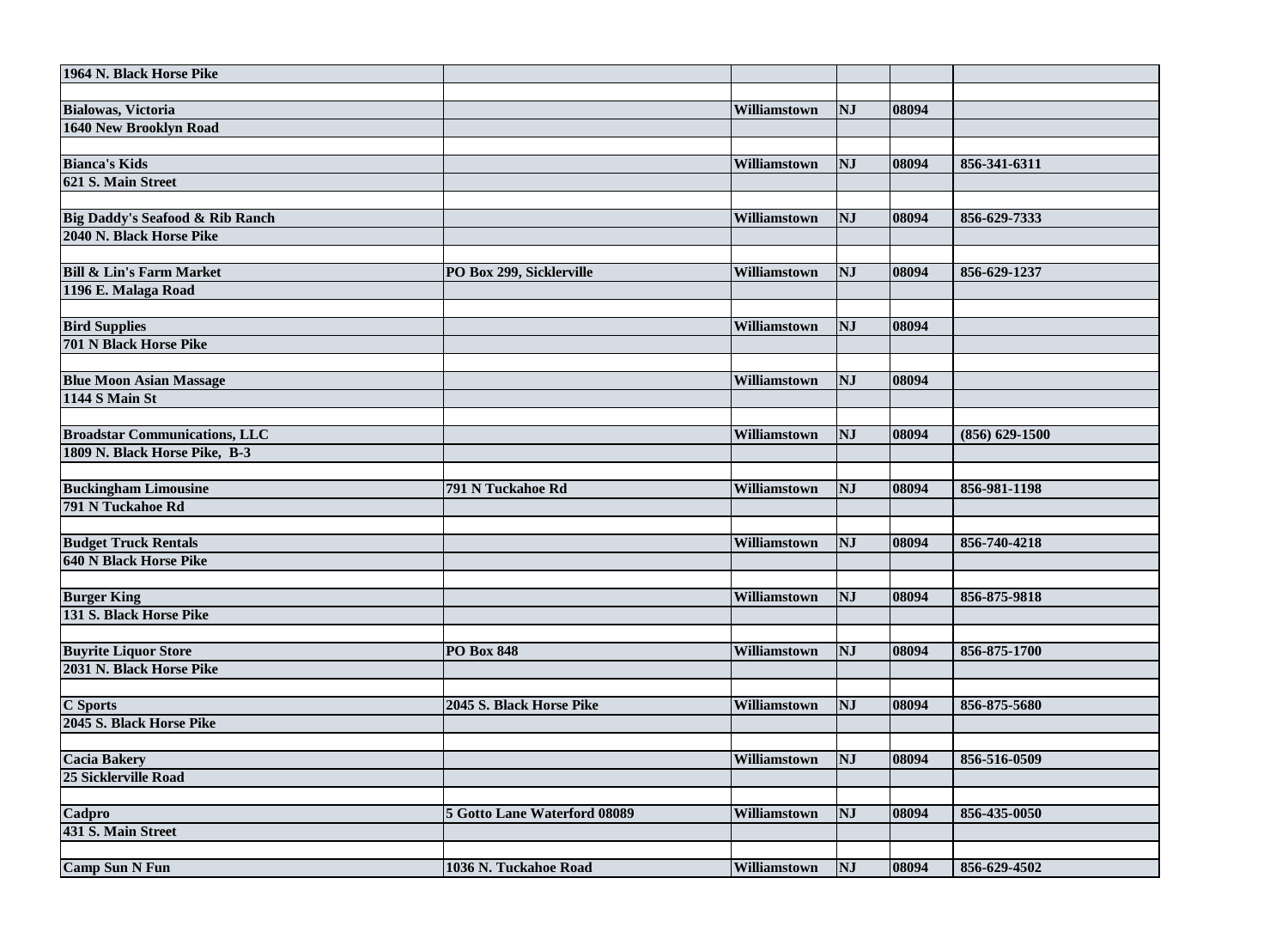| 1036 N. Tuckahoe Road                                            |                            |                     |           |       |              |
|------------------------------------------------------------------|----------------------------|---------------------|-----------|-------|--------------|
|                                                                  |                            |                     |           |       |              |
| <b>Candy's Wedding &amp; Party Design</b>                        |                            | Williamstown        | <b>NJ</b> | 08094 | 856-217-5881 |
| <b>701 N Black Horse Pike</b>                                    |                            |                     |           |       |              |
|                                                                  |                            |                     |           |       |              |
| Capri Tans & Spa                                                 |                            | Williamstown        | <b>NJ</b> | 08094 | 856-740-1414 |
| 741 Corkery Lane                                                 |                            |                     |           |       |              |
|                                                                  |                            |                     |           |       |              |
| <b>Car Mart</b>                                                  | 800 N. Black Horse Pike    | <b>Williamstown</b> | <b>NJ</b> | 08094 | 856-719-6999 |
| 800 N. Black Horse Pike                                          |                            |                     |           |       |              |
| <b>Carino Park Apartments</b>                                    | <b>100 Chestnut Street</b> | <b>Williamstown</b> | NJ        | 08094 | 856-728-4156 |
| 100 Chestnut Street                                              |                            |                     |           |       |              |
|                                                                  |                            |                     |           |       |              |
| <b>Carpentry Business</b>                                        | 560 Roun Ave               | Williamstown        | <b>NJ</b> | 08094 | 609-471-1322 |
| 560 Roun Ave                                                     |                            |                     |           |       |              |
|                                                                  |                            |                     |           |       |              |
| <b>Caterina Supply, Inc.</b>                                     | 1271 Glassboro Road        | Williamstown        | <b>NJ</b> | 08094 | 856-728-0171 |
| 1271 Glassboro Road                                              |                            |                     |           |       |              |
|                                                                  |                            |                     |           |       |              |
| <b>CDM Electronics, Inc.</b>                                     | 1041 Glassboro Road        | Williamstown        | <b>NJ</b> | 08094 | 856-740-1200 |
| 1041 Glassboro Road                                              |                            |                     |           |       |              |
|                                                                  |                            |                     |           |       |              |
| <b>Cecil Collision</b>                                           | 2192 S. Black Horse Pike   | Williamstown        | <b>NJ</b> | 08094 | 856-728-8786 |
| 2192 S. Black Horse Pike                                         |                            |                     |           |       |              |
|                                                                  |                            |                     |           |       |              |
| Cecil Deliverance Tabernacle Church                              | 1110 Coles Mill Road       | Williamstown        | <b>NJ</b> | 08094 | 856-629-9818 |
| 1110 Coles Mill Road                                             |                            |                     |           |       |              |
|                                                                  |                            |                     |           |       |              |
| Cecil Fire Co. No. 1                                             | 295 Whitehall Road         | <b>Williamstown</b> | NJ        | 08094 | 856-629-6477 |
| 295 Whitehall Road                                               |                            |                     |           |       |              |
|                                                                  |                            |                     |           |       |              |
| Cecil Marine & Supply Co.                                        |                            | <b>Williamstown</b> | NJ        | 08094 | 856-629-4606 |
| 2378 S. Black Horse Pike                                         |                            |                     |           |       |              |
|                                                                  |                            |                     |           |       |              |
| Cecil Tree Corp T/A Hogbin's Nursery<br>4567 S. Black Horse Pike | 4415 S Black Horse Pike    | Williamstown        | <b>NJ</b> | 08094 | 856-629-1185 |
|                                                                  |                            |                     |           |       |              |
| <b>Center for Family Services, Inc.</b>                          |                            | Williamstown        | <b>NJ</b> | 08094 | 856-728-0404 |
| <b>601 S. Black Horse Pike</b>                                   |                            |                     |           |       |              |
|                                                                  |                            |                     |           |       |              |
| <b>Central Irrigation Supply, Inc.</b>                           | 1738 Glassboro Road        | Williamstown        | <b>NJ</b> | 08094 | 856-881-4446 |
| 1738 Glassboro Road                                              |                            |                     |           |       |              |
|                                                                  |                            |                     |           |       |              |
| <b>Century Water Conditioning &amp; Purification</b>             | 156 S. Main Street         | Williamstown        | NJ        | 08094 | 856-728-1248 |
|                                                                  |                            |                     |           |       |              |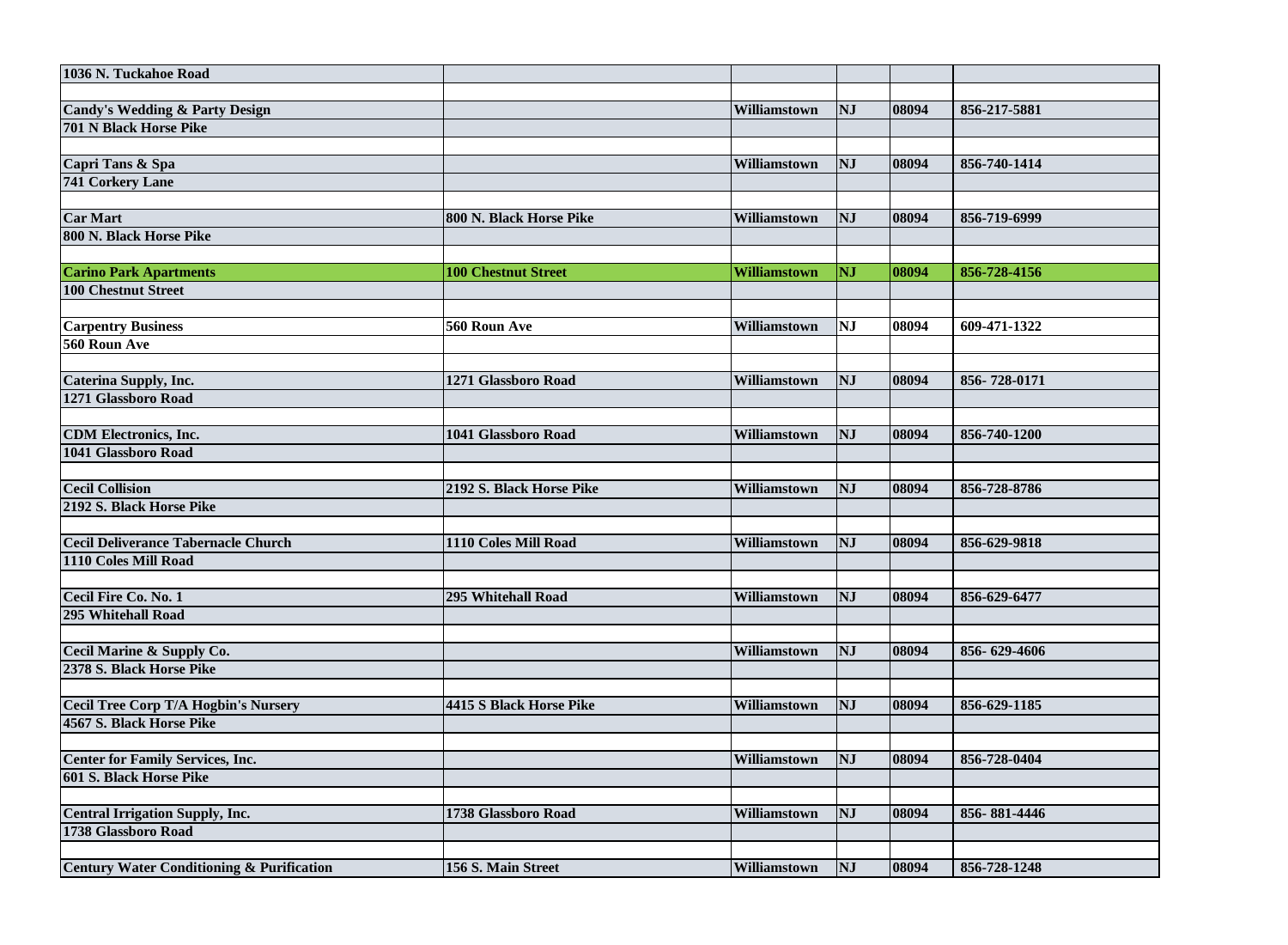| 156 S. Main Street                      |                                |                     |           |       |              |
|-----------------------------------------|--------------------------------|---------------------|-----------|-------|--------------|
|                                         |                                |                     |           |       |              |
| <b>Certified Auto Outlet</b>            | 2010 N. Black Horse Pike       | Williamstown        | <b>NJ</b> | 08094 | 856-740-2277 |
| 2010 N. Black Horse Pike                |                                |                     |           |       |              |
|                                         |                                |                     |           |       |              |
| Charles A. Fiore, Sr.                   | 34 S. Main Street              | <b>Williamstown</b> | <b>NJ</b> | 08094 | 856-875-1166 |
| 34 S. Main Street                       |                                |                     |           |       |              |
|                                         |                                |                     |           |       |              |
| <b>Chaz Auto Collision, LLC</b>         | 1137 Blue Bell Road            | <b>Williamstown</b> | <b>NJ</b> | 08094 | 856-629-9408 |
| 1137 Blue Bell Road                     |                                |                     |           |       |              |
| <b>Cheap Trees</b>                      |                                | Williamstown        | <b>NJ</b> | 08094 | 856-649-2340 |
| 3705 Sunset Avenue                      |                                |                     |           |       |              |
|                                         |                                |                     |           |       |              |
| <b>China House</b>                      | 106 S. Black Horse Pike        | Williamstown        | <b>NJ</b> | 08094 | 856-728-0077 |
| 106 S. Black Horse Pike                 |                                |                     |           |       |              |
|                                         |                                |                     |           |       |              |
| <b>Chuck's Auto Center, Inc.</b>        |                                | Williamstown        | <b>NJ</b> | 08094 | 856-728-9166 |
| 108 S. Main Street                      |                                |                     |           |       |              |
|                                         |                                |                     |           |       |              |
| Ciao Bella Salon & Day Spa              | 711 Marsha Avenue              | Williamstown        | <b>NJ</b> | 08094 | 856-875-7400 |
| 711 Marsha Avenue                       |                                |                     |           |       |              |
|                                         |                                |                     |           |       |              |
| Clark's Auto & Tire Center, Inc.        | <b>633 S. Black Horse Pike</b> | Williamstown        | <b>NJ</b> | 08094 | 856-728-0660 |
| <b>633 S. Black Horse Pike</b>          |                                |                     |           |       |              |
|                                         |                                |                     |           |       |              |
| <b>Colonial Estates</b>                 | 1941 N. Black Horse Pike       | Williamstown        | <b>NJ</b> | 08094 | 856-629-7456 |
| 1941 N. Black Horse Pike                |                                |                     |           |       |              |
|                                         |                                |                     |           |       |              |
| Color Comp, Inc.<br>1041 Glassboro Road | 1041 Glassboro Road            | <b>Williamstown</b> | NJ        | 08094 | 856-262-3040 |
|                                         |                                |                     |           |       |              |
| <b>Community Baptist Church</b>         |                                | Williamstown        | <b>NJ</b> | 08094 |              |
| 462 Broadlane Road                      |                                |                     |           |       |              |
|                                         |                                |                     |           |       |              |
| <b>Company Wrench</b>                   | 2636 S. Black Horse Pike       | <b>Williamstown</b> | NJ        | 08094 | 856-404-9618 |
| 2636 S. Black Horse Pike                |                                |                     |           |       |              |
|                                         |                                |                     |           |       |              |
| <b>COOPERS REPAIR SERVICE</b>           |                                | Williamstown        | NJ        | 08094 | 856-728-0662 |
| 1651 New Brooklyn Road                  |                                |                     |           |       |              |
|                                         |                                |                     |           |       |              |
| <b>COPS Monitoring, Inc.</b>            | <b>1041 Glassboro Road</b>     | <b>Williamstown</b> | NJ        | 08094 | 856-629-6060 |
| 1041 Glassboro Road                     |                                |                     |           |       |              |
|                                         |                                |                     |           |       |              |
| <b>Corkery Cleaners</b>                 | <b>733 Corkery Lane</b>        | Williamstown        | <b>NJ</b> | 08094 | 856-728-6000 |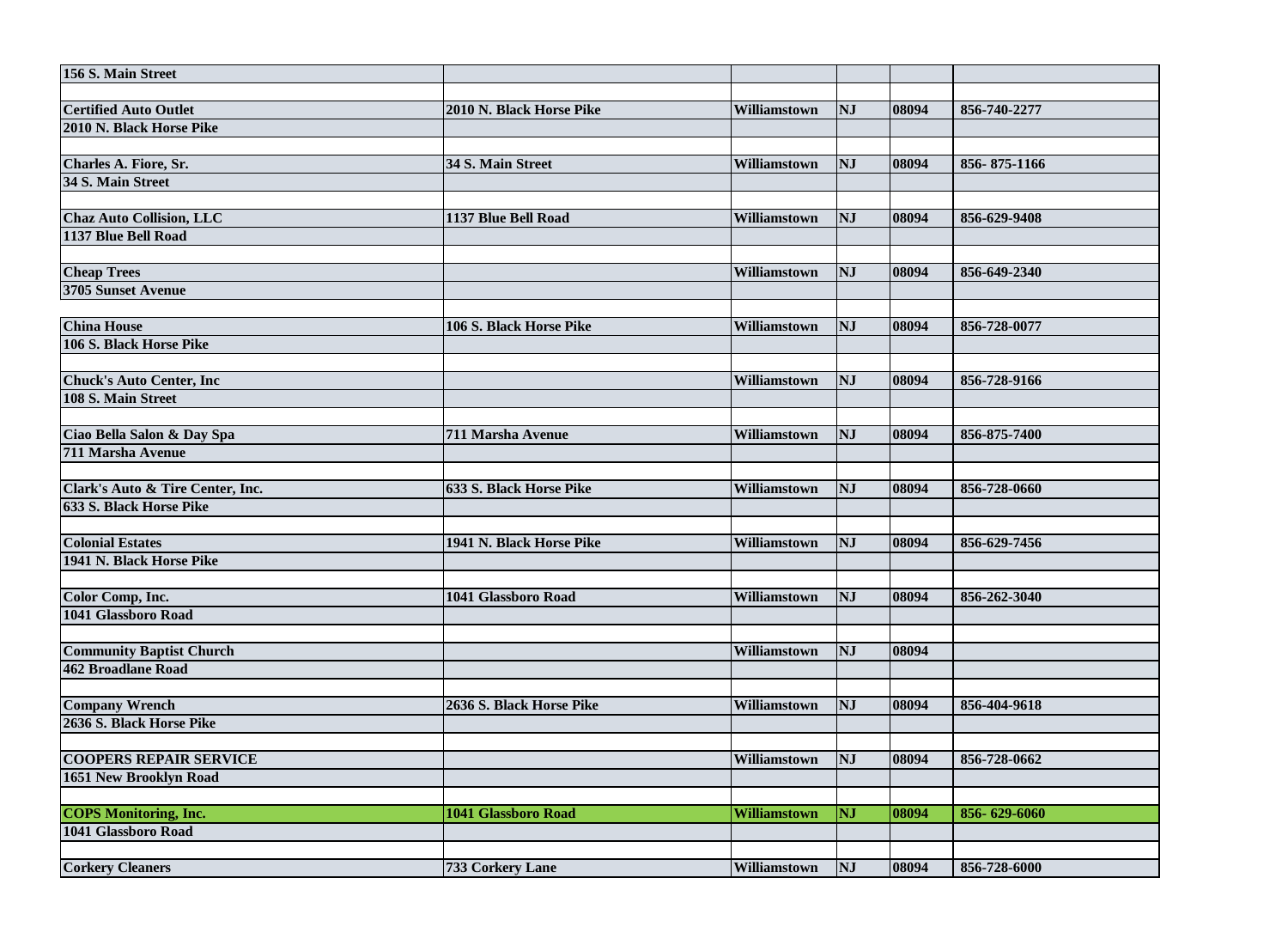| <b>733 Corkery Lane</b>                                              |                                |                     |           |       |              |
|----------------------------------------------------------------------|--------------------------------|---------------------|-----------|-------|--------------|
|                                                                      |                                | Williamstown        |           | 08094 |              |
| <b>Country Crock</b><br><b>701 N Black Horse Pike</b>                |                                |                     | <b>NJ</b> |       |              |
|                                                                      |                                |                     |           |       |              |
| <b>Country Motel</b>                                                 | 899 Corkery Lane               | Williamstown        | <b>NJ</b> | 08094 | 856-728-9660 |
| 899 Corkery Lane                                                     |                                |                     |           |       |              |
|                                                                      |                                |                     |           |       |              |
| <b>County Acres Private Pre-School</b>                               | 1880 Glassboro Road            | Williamstown        | <b>NJ</b> | 08094 | 856-881-0400 |
| 1880 Glassboro Road                                                  |                                |                     |           |       |              |
|                                                                      |                                |                     |           |       |              |
| <b>Craig's Cosmic Tee's</b>                                          |                                | Williamstown        | <b>NJ</b> | 08094 | 856-629-8337 |
| 1629 N. Black Horse Pike                                             |                                |                     |           |       |              |
|                                                                      |                                |                     |           |       |              |
| <b>Cranez</b> , Inc                                                  | 2610 S. Black Horse Pike       | Williamstown        | <b>NJ</b> | 08094 | 856-262-0288 |
| 2610 S. Black Horse Pike                                             |                                |                     |           |       |              |
|                                                                      |                                |                     |           |       |              |
| <b>Cross Keys Airport, Inc, Restaurant and Paintball</b>             | 1531 N. Tuckahoe Road          | <b>Williamstown</b> | <b>NJ</b> | 08094 | 856-629-3033 |
| 1531 N. Tuckahoe Road                                                |                                |                     |           |       |              |
|                                                                      |                                |                     |           |       |              |
| <b>Cross Keys Animal Hospital, LLC</b>                               | 2071 N. Black Horse Pike       | Williamstown        | <b>NJ</b> | 08094 | 856-740-3700 |
| 2071 N. Black Horse Pike                                             |                                |                     |           |       |              |
|                                                                      |                                |                     |           |       |              |
| <b>Cross Keys Microbrewery- CKBC</b>                                 |                                | Williamstown        | <b>NJ</b> | 08094 | 856-906-6481 |
| 1038 N. Main Street                                                  |                                |                     |           |       |              |
|                                                                      |                                |                     |           |       |              |
| <b>Cross Keys Skydiving, Restaurant and Paintball</b>                | <b>300 Dahlia Avenue</b>       | Williamstown        | <b>NJ</b> | 08094 | 856-629-7553 |
| 300 Dahlia Avenue                                                    |                                |                     |           |       |              |
|                                                                      |                                |                     |           |       |              |
| <b>Cross Keys United Methodist Church</b>                            | 1644 N. Main Street            | <b>Williamstown</b> | NJ        | 08094 | 856-728-3342 |
| 1644 N. Main Street                                                  |                                |                     |           |       |              |
|                                                                      | 1644 N. Main Street            | <b>Williamstown</b> | <b>NJ</b> | 08094 |              |
| <b>Cross Keys Untied Methodist Faith Hall</b><br>1644 N. Main Street |                                |                     |           |       | 856-728-3343 |
|                                                                      |                                |                     |           |       |              |
| <b>Culligan Water</b>                                                | 1809 N. Black Horse Pike       | Williamstown        | <b>NJ</b> | 08094 | 609-567-2307 |
| 1809 N. Black Horse Pike                                             |                                |                     |           |       |              |
|                                                                      |                                |                     |           |       |              |
| <b>CVS Pharmacy #2302</b>                                            | 2305 Glassboro Cross Keys Road | <b>Williamstown</b> | <b>NJ</b> | 08094 | 856-307-7578 |
| 2305 Glassboro Cross Keys Road                                       |                                |                     |           |       |              |
|                                                                      |                                |                     |           |       |              |
| <b>CVS Pharmacy #340</b>                                             | 1239 S. Black Horse Pike       | Williamstown        | <b>NJ</b> | 08094 | 856-728-4397 |
| 1239 S. Black Horse Pike                                             |                                |                     |           |       |              |
|                                                                      |                                |                     |           |       |              |
| <b>D</b> F Enterprise                                                | 3254 S. Black Horse Pike       | Williamstown        | NJ        | 08094 | 856-875-1777 |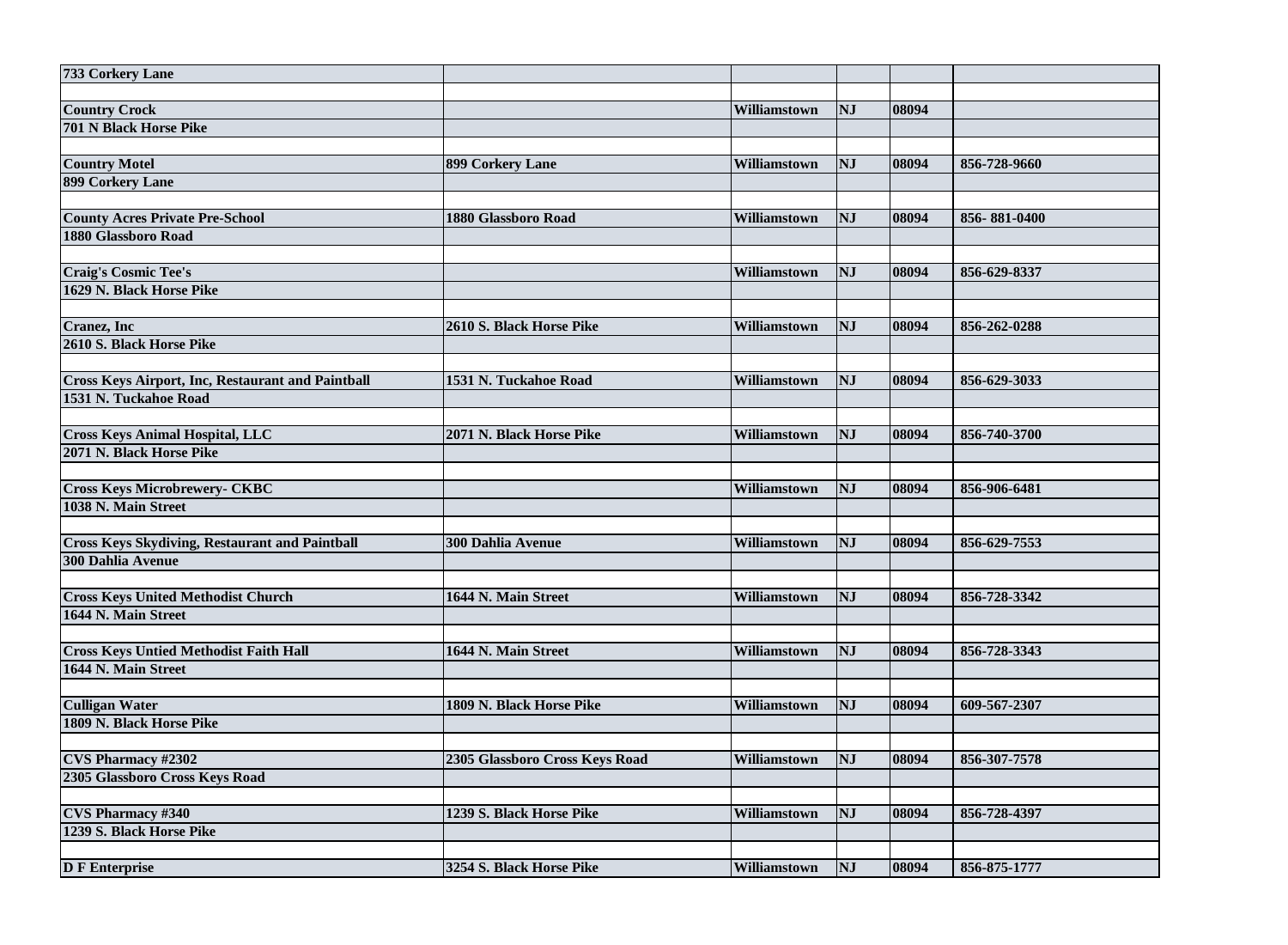| 3254 S. Black Horse Pike                             |                              |                     |                  |       |              |
|------------------------------------------------------|------------------------------|---------------------|------------------|-------|--------------|
| <b>Dairy Fresh Ice Cream</b>                         |                              | Williamstown        | <b>NJ</b>        | 08094 | 856-629-1922 |
| 430 N. Black Horse Pike                              |                              |                     |                  |       |              |
|                                                      |                              |                     |                  |       |              |
| <b>Dance Studio</b>                                  |                              | Williamstown        | <b>NJ</b>        | 08094 |              |
| 2352 S Black Horse Pike                              |                              |                     |                  |       |              |
|                                                      |                              |                     |                  |       |              |
| Daniel C. Schwartz, DDS                              |                              | Williamstown        | <b>NJ</b>        | 08094 | 856-728-9494 |
| <b>614 Sicklerville Road</b>                         |                              |                     |                  |       |              |
|                                                      |                              |                     |                  |       |              |
| <b>Danny's Farm Market</b>                           |                              | Williamstown        | <b>NJ</b>        | 08094 | 856-629-7900 |
| 930 S. Black Horse Pike                              |                              |                     |                  |       |              |
|                                                      |                              |                     |                  |       |              |
| Danzi's Janitorial & Pool Supply                     |                              | Williamstown        | <b>NJ</b>        | 08094 | 609-670-8833 |
| 146 S. Black Horse Pike                              |                              |                     |                  |       |              |
|                                                      |                              |                     |                  |       |              |
| <b>Dauntless Designs Collab</b>                      | 354 Unit B S Main Street     | Williamstown        | <b>NJ</b>        | 08094 | 856-262-0900 |
| 354 Unit B S Main Street                             |                              |                     |                  |       |              |
|                                                      |                              |                     |                  |       |              |
| <b>Davis Beauty World</b><br>701 N. Black Horse Pike | 960 Mannington Drive         | Williamstown        | <b>NJ</b>        | 08094 | 856-340-4089 |
|                                                      |                              |                     |                  |       |              |
| <b>Dawn's Florist</b>                                | <b>253 Sicklerville Road</b> | Williamstown        | <b>NJ</b>        | 08094 | 856-875-8765 |
| 253 Sicklerville Road                                |                              |                     |                  |       |              |
|                                                      |                              |                     |                  |       |              |
| <b>Deals</b>                                         | 1225 S. Black Horse Pike     | Williamstown        | NJ               | 08094 | 856-875-9484 |
| 1225 S. Black Horse Pike                             |                              |                     |                  |       |              |
|                                                      |                              |                     |                  |       |              |
| Deals for \$5                                        | 111 S. Black Horse Pike      | <b>Williamstown</b> | $\vert NJ \vert$ | 08094 | 856-728-0682 |
| 111 S. Black Horse Pike                              |                              |                     |                  |       |              |
|                                                      |                              |                     |                  |       |              |
| <b>Great Railing</b>                                 |                              | Williamstown        | NJ               | 08094 | 856-629-2500 |
| 1086 N. Black Horse Pike                             |                              |                     |                  |       |              |
|                                                      |                              |                     |                  |       |              |
| Delaware Valley Data Collection, LLC                 | 3317 S. Black Horse Pike     | Williamstown        | NJ               | 08094 | 856-516-4120 |
| 3317 S. Black Horse Pike                             |                              |                     |                  |       |              |
|                                                      |                              |                     |                  |       |              |
| <b>Derek's Custom Signs</b>                          |                              | Williamstown        | NJ               | 08094 |              |
| 4335 S. Black Horse Pike                             |                              |                     |                  |       |              |
|                                                      |                              |                     |                  |       |              |
| <b>Developmental Disabilites Health Alliance</b>     | <b>PO Box 844</b>            | Williamstown        | NJ               | 08094 | 856-875-2190 |
| <b>144 Clinton Avenue</b>                            |                              |                     |                  |       |              |
|                                                      |                              |                     |                  |       |              |
| <b>Discount Trailer Warehouse</b>                    | 1946 N. Black Horse Pike     | Williamstown        | NJ               | 08094 | 856-875-2112 |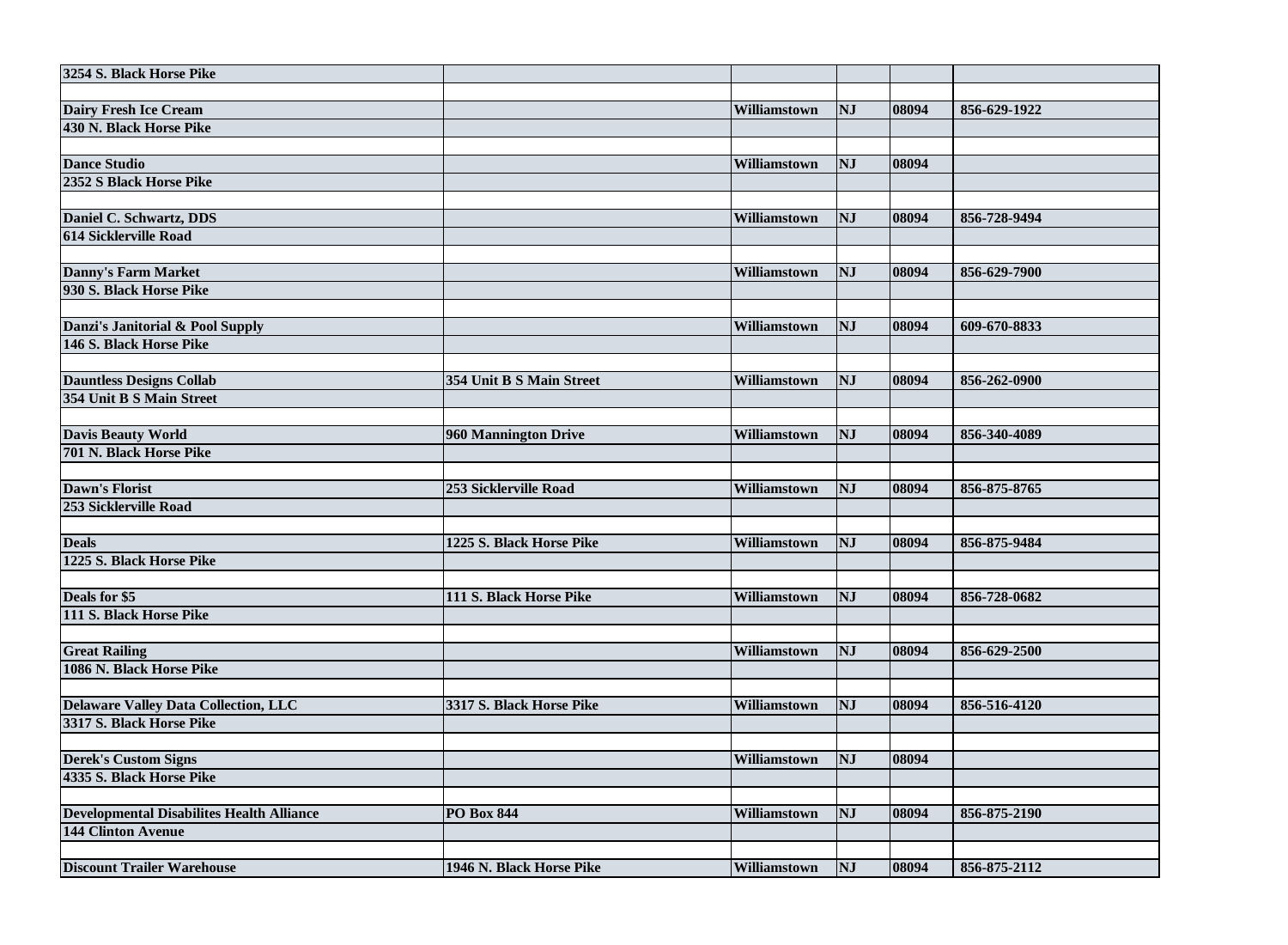| 1946 N. Black Horse Pike                                            |                                 |                     |                  |       |              |
|---------------------------------------------------------------------|---------------------------------|---------------------|------------------|-------|--------------|
|                                                                     | 2121 Fries Mill Road            | Williamstown        | <b>NJ</b>        | 08094 | 856-881-9015 |
| Diversified Ceilings, Inc.<br>2121 Fries Mill Road                  |                                 |                     |                  |       |              |
|                                                                     |                                 |                     |                  |       |              |
| <b>DNA Tattooing, LLC</b>                                           | 1809 N. Black Horse Pike Ste. 3 | <b>Williamstown</b> | <b>NJ</b>        | 08094 | 856-740-1184 |
| 1809 N. Black Horse Pike Ste. 3                                     |                                 |                     |                  |       |              |
|                                                                     |                                 |                     |                  |       |              |
| <b>Domino's Pizza</b>                                               | 127 S. Black Horse Pike         | <b>Williamstown</b> | <b>NJ</b>        | 08094 | 856-728-5533 |
| 127 S. Black Horse Pike                                             |                                 |                     |                  |       |              |
|                                                                     |                                 |                     |                  |       |              |
| Double Js Janitorial & T Shirt Services                             |                                 | Williamstown        | <b>NJ</b>        | 08094 |              |
| 718 Marsha Ave                                                      |                                 |                     |                  |       |              |
|                                                                     |                                 |                     |                  |       |              |
| Downer United Methodist Church                                      |                                 | Williamstown        | <b>NJ</b>        | 08094 | 856-881-9420 |
| <b>Fries Mill Road</b>                                              |                                 |                     |                  |       |              |
|                                                                     |                                 |                     |                  |       |              |
| <b>Dr. Mark DiMedio</b>                                             | <b>500 Sicklerville Road</b>    | Williamstown        | <b>NJ</b>        | 08094 | 856-629-0645 |
| <b>500 Sicklerville Road</b>                                        |                                 |                     |                  |       |              |
|                                                                     |                                 |                     |                  |       |              |
| <b>Dr. Peter Gaidis</b>                                             | 989 N. Main Street              | Williamstown        | <b>NJ</b>        | 08094 | 856-629-7806 |
| 989 N. Main Street                                                  |                                 |                     |                  |       |              |
|                                                                     |                                 |                     |                  |       |              |
| <b>Drivetime Car Sales</b>                                          | 1852 N. Black Horse Pike        | Williamstown        | <b>NJ</b>        | 08094 | 856-237-0990 |
| 1852 N. Black Horse Pike                                            |                                 |                     |                  |       |              |
|                                                                     |                                 |                     |                  |       |              |
| <b>Dunkin Donuts</b>                                                |                                 | Williamstown        | <b>NJ</b>        | 08094 | 856-262-0102 |
| 50 S. Black Horse Pike                                              |                                 |                     |                  |       |              |
|                                                                     |                                 |                     |                  |       |              |
| <b>Dynamic Tint</b>                                                 | <b>1809 N Black Horse Pike</b>  | <b>Williamstown</b> | $\vert NJ \vert$ | 08094 | 856-566-8468 |
| <b>1809 N Black Horse Pike</b>                                      |                                 |                     |                  |       |              |
|                                                                     |                                 |                     |                  |       |              |
| <b>Eastern Fire Suppression, LLC</b><br>1041 Glassboro Road Unit C6 | 1041 Glassboro Road Unit C6     | Williamstown        | <b>NJ</b>        | 08094 | 856-262-0773 |
|                                                                     |                                 |                     |                  |       |              |
| <b>ECI Storage &amp; Logistics, Inc.</b>                            |                                 | Williamstown        | NJ               | 08094 | 856-262-7912 |
| 724 Clayton Road                                                    |                                 |                     |                  |       |              |
|                                                                     |                                 |                     |                  |       |              |
| <b>El Comido Spanish Restaurant</b>                                 |                                 | Williamstown        | <b>NJ</b>        | 08094 | 856-405-7168 |
| 305 S. Main Street                                                  |                                 |                     |                  |       |              |
|                                                                     |                                 |                     |                  |       |              |
| <b>Enchanted Image Salon, LLC</b>                                   |                                 | Williamstown        | <b>NJ</b>        | 08094 | 856-740-1744 |
| 737 N. Black Horse Pike                                             |                                 |                     |                  |       |              |
|                                                                     |                                 |                     |                  |       |              |
| <b>Endgame Brazilian Jiu Jitsu</b>                                  |                                 | <b>Williamstown</b> | $\vert$ NJ       | 08094 | 856-219-6640 |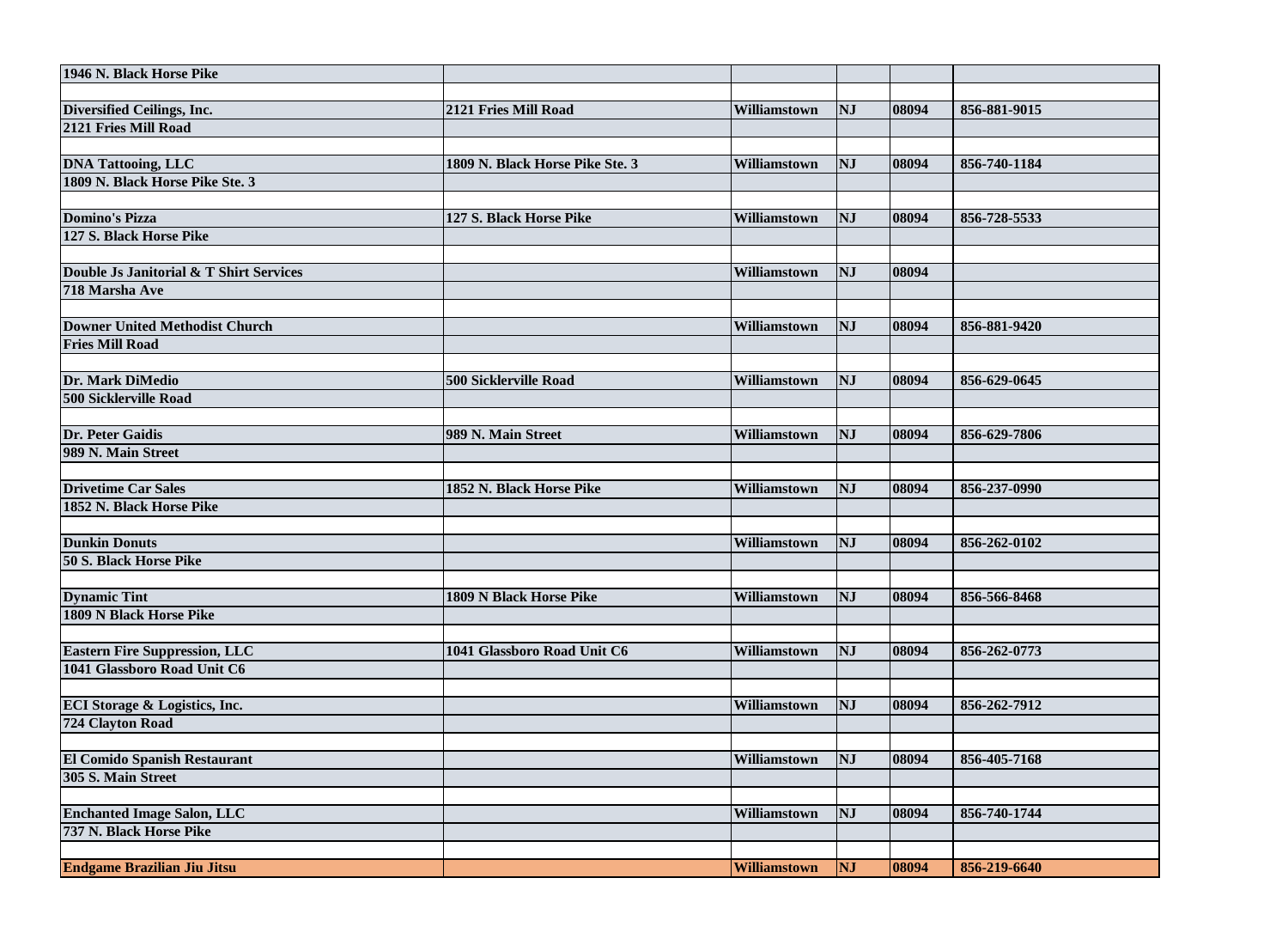| 2041 S. Blackhorse Pike                                      |                                  |                     |           |       |                                 |
|--------------------------------------------------------------|----------------------------------|---------------------|-----------|-------|---------------------------------|
|                                                              |                                  |                     |           |       |                                 |
| <b>Endurance Automotive</b>                                  |                                  | <b>Williamstown</b> | <b>NJ</b> | 08094 | 856-728-2929                    |
| 4335 S. Black Horse Pike                                     |                                  |                     |           |       |                                 |
|                                                              |                                  |                     |           |       |                                 |
| <b>Ensure Nursing Services</b>                               |                                  | Williamstown        | <b>NJ</b> | 08094 | 856-262-1200                    |
| 1330 N. Black Horse Pike                                     |                                  |                     |           |       |                                 |
|                                                              |                                  |                     | <b>NJ</b> |       |                                 |
| <b>Enterprise Car Rental</b><br>2059 N Black Horse Pike      |                                  | Williamstown        |           | 08094 | 856-629-8400 ext4<br>8569101223 |
|                                                              |                                  |                     |           |       |                                 |
| <b>Enterprise Leasing Co. of Philadelphia</b>                | <b>1068 N. Black Horse Pike</b>  | <b>Williamstown</b> | NJ        | 08094 | 856-629-8400                    |
| 1068 N. Black Horse Pike                                     |                                  |                     |           |       |                                 |
|                                                              |                                  |                     |           |       |                                 |
| <b>Eternal Ink Tattoo &amp; Piercing Studio</b>              |                                  | Williamstown        | <b>NJ</b> | 08094 | 856-740-3311                    |
| 621 S. Main Street                                           |                                  |                     |           |       |                                 |
|                                                              |                                  |                     |           |       |                                 |
| <b>F &amp; D Associates - All County Kirby</b>               |                                  | Williamstown        | <b>NJ</b> | 08094 |                                 |
| 1024 S. Black Horse Pike                                     |                                  |                     |           |       |                                 |
|                                                              |                                  |                     |           |       |                                 |
| F. P. Developments, Inc.                                     |                                  | Williamstown        | <b>NJ</b> | 08094 | 856-875-7100                    |
| 402 S. Main Street                                           |                                  |                     |           |       |                                 |
|                                                              |                                  |                     |           |       |                                 |
| <b>Factory Tune Automotive, Inc.</b>                         | 1321 N. Black Horse Pike         | Williamstown        | <b>NJ</b> | 08094 | 856-728-9022                    |
| 1321 N. Black Horse Pike                                     |                                  |                     |           |       |                                 |
|                                                              |                                  |                     |           |       |                                 |
| <b>Faith Temple Baptist Church</b>                           |                                  | Williamstown        | <b>NJ</b> | 08094 | 856-262-0759                    |
| 367 BlueBell Road                                            |                                  |                     |           |       |                                 |
|                                                              |                                  | Williamstown        | NJ        | 08094 | 856-629-5151                    |
| <b>Family Medicine Associates</b><br>979 N. Black Horse Pike |                                  |                     |           |       |                                 |
|                                                              |                                  |                     |           |       |                                 |
| <b>Farmers Insurance Agency</b>                              |                                  | Williamstown        | <b>NJ</b> | 08094 | 609-627-7675                    |
| <b>1144 S Main St</b>                                        |                                  |                     |           |       |                                 |
|                                                              |                                  |                     |           |       |                                 |
| <b>Farmers Insurance Agency- The Smith-Davis Agency</b>      | <b>200 N Black Horse Pk</b>      | <b>Williamstown</b> | NJ        | 08094 | 856-318-7181                    |
| <b>200 N Black Horse Pk</b>                                  |                                  |                     |           |       |                                 |
|                                                              |                                  |                     |           |       |                                 |
| <b>Fastenal Company</b>                                      | 1401 N. Black Horse Pike Bldg. C | Williamstown        | NJ        | 08094 | 856-740-1492                    |
| 1401 N. Black Horse Pike Bldg. C                             |                                  |                     |           |       |                                 |
|                                                              |                                  |                     |           |       |                                 |
| <b>Feggans, Neil and Christine</b>                           | 1108 Monet Court                 | Williamstown        | NJ        | 08094 | 856-629-4253                    |
| 1108 Monet Court                                             |                                  |                     |           |       |                                 |
|                                                              |                                  |                     |           |       |                                 |
| <b>Fera's Jewelers</b>                                       | <b>126 Poplar Street</b>         | <b>Williamstown</b> | <b>NJ</b> | 08094 | 856-728-1600                    |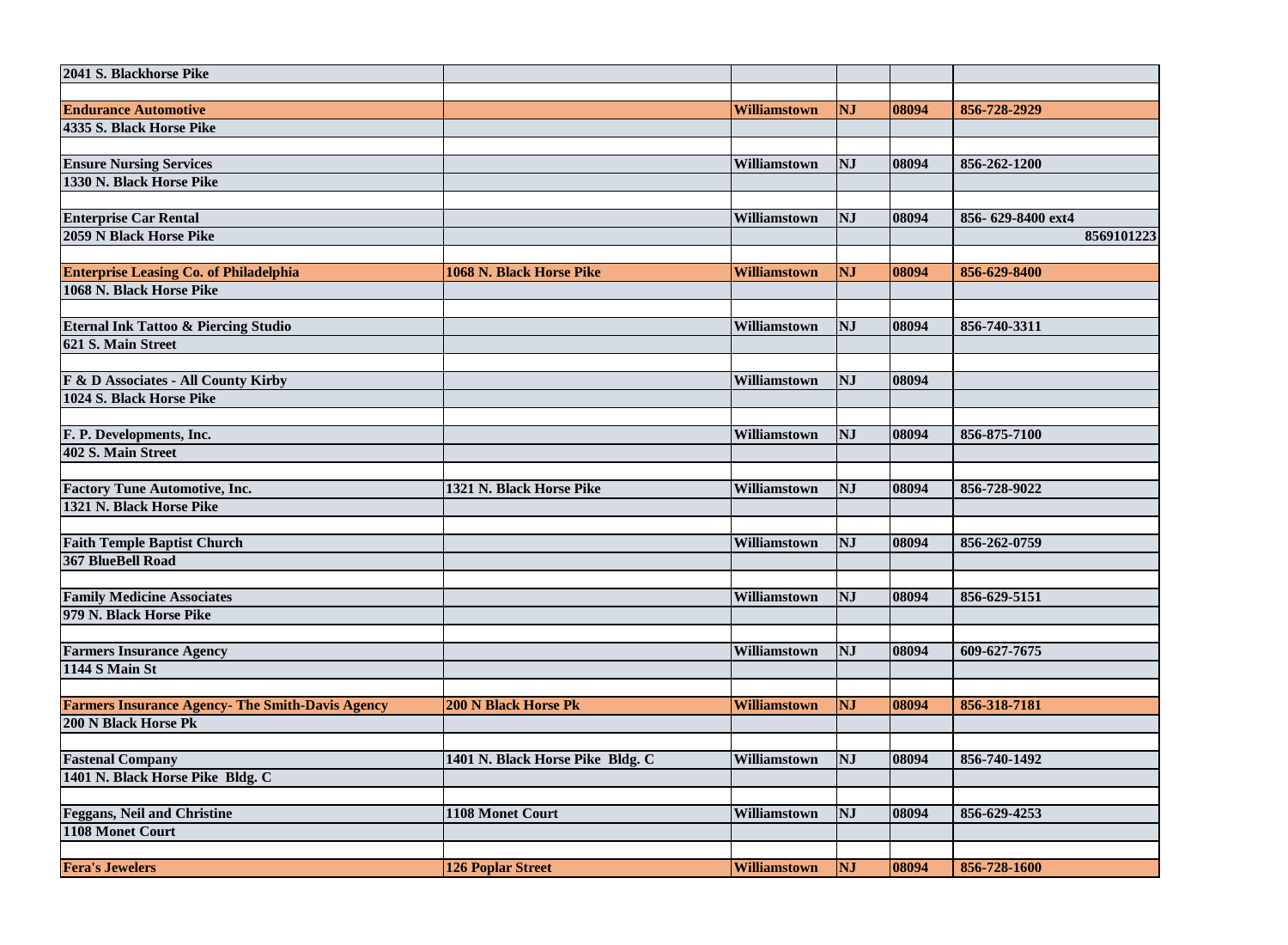| <b>126 Poplar Street</b>                                          |                                     |                     |                   |       |              |
|-------------------------------------------------------------------|-------------------------------------|---------------------|-------------------|-------|--------------|
|                                                                   |                                     |                     |                   |       |              |
| <b>Finale Hair Studio</b>                                         | 1051 Clayton Road                   | Williamstown        | <b>NJ</b>         | 08094 | 856-728-2300 |
| 1051 Clayton Road                                                 |                                     |                     |                   |       |              |
|                                                                   |                                     |                     |                   |       |              |
| <b>Financial Planning</b>                                         | 5 S Main St                         | Williamstown        | <b>NJ</b>         | 08094 | 856-359-4769 |
| 5 S Main St                                                       |                                     |                     |                   |       |              |
|                                                                   |                                     |                     |                   |       |              |
| <b>First Bank</b><br>1020 N. Black Horse Pike                     | 1020 N. Black Horse Pike            | <b>Williamstown</b> | NJ                | 08094 | 856-629-9696 |
|                                                                   |                                     |                     |                   |       |              |
| <b>First Haitian Baptist Church</b>                               | 101 Chestnut St                     | Williamstown        | <b>NJ</b>         | 08094 | 856-740-0002 |
| 101 Chestnut St                                                   |                                     |                     |                   |       |              |
|                                                                   |                                     |                     |                   |       |              |
| <b>First United Methodist Church</b>                              | 155 s Main St                       | Williamstown        | <b>NJ</b>         | 08094 | 856-629-6459 |
| 159 s Main Street                                                 |                                     |                     |                   |       |              |
|                                                                   |                                     |                     |                   |       |              |
| <b>First United Presbyterian Church</b>                           |                                     | <b>Williamstown</b> | NJ                | 08094 | 856-629-4634 |
| 430 South Main Street                                             |                                     |                     |                   |       |              |
|                                                                   |                                     |                     |                   |       |              |
| <b>Fitness from the Core</b>                                      | 128 Berlin Crosskeys Road           | Williamstown        | <b>NJ</b>         | 08094 | 856-466-2200 |
| 128 Berlin Crosskeys Road                                         |                                     |                     |                   |       |              |
|                                                                   |                                     |                     |                   |       |              |
| <b>Flagship Logistics LLC</b>                                     |                                     | Williamstown        | <b>NJ</b>         | 08094 | 856-728-6550 |
| 1035 N Black Horse Pike                                           |                                     |                     |                   |       |              |
|                                                                   |                                     |                     |                   |       |              |
| <b>Forest House</b>                                               | 1555 Gateway Blvd, W Deptford 08096 | Williamstown        | <b>NJ</b>         | 08094 | 856-629-8774 |
| 1767 Forest Drive                                                 |                                     |                     |                   |       |              |
|                                                                   |                                     |                     |                   |       |              |
| <b>Forms and Flyers</b>                                           | <b>102 Sicklerville Road</b>        | Williamstown        | $\vert N_J \vert$ | 08094 | 856-629-0718 |
| 102 Sicklerville Road                                             |                                     |                     |                   |       |              |
|                                                                   |                                     |                     |                   |       |              |
| <b>Frank Muratore, Jr., Inc.</b><br><b>1828 Herbert Boulevard</b> | <b>1828 Herbert Boulevard</b>       | <b>Williamstown</b> | <b>NJ</b>         | 08094 | 856-629-6559 |
|                                                                   |                                     |                     |                   |       |              |
| <b>Free Fall Adventures Sky Diving School</b>                     | <b>300 Dahlia Avenue</b>            | Williamstown        | <b>NJ</b>         | 08094 | 856-629-7553 |
| <b>300 Dahlia Avenue</b>                                          |                                     |                     |                   |       |              |
|                                                                   |                                     |                     |                   |       |              |
| <b>Free Public Library of Monroe Township</b>                     | <b>713 Marsha Avenue</b>            | <b>Williamstown</b> | NJ                | 08094 | 856-629-1212 |
| 713 Marsha Avenue                                                 |                                     |                     |                   |       |              |
|                                                                   |                                     |                     |                   |       |              |
| <b>Freedom Auto Sales</b>                                         | 1982 N. Black Horse Pike            | <b>Williamstown</b> | <b>NJ</b>         | 08094 | 856-629-5600 |
| 1982 N. Black Horse Pike                                          |                                     |                     |                   |       |              |
|                                                                   |                                     |                     |                   |       |              |
| <b>Fries Mill Shell</b>                                           |                                     | Williamstown        | $\vert N J \vert$ | 08094 | 856-307-0328 |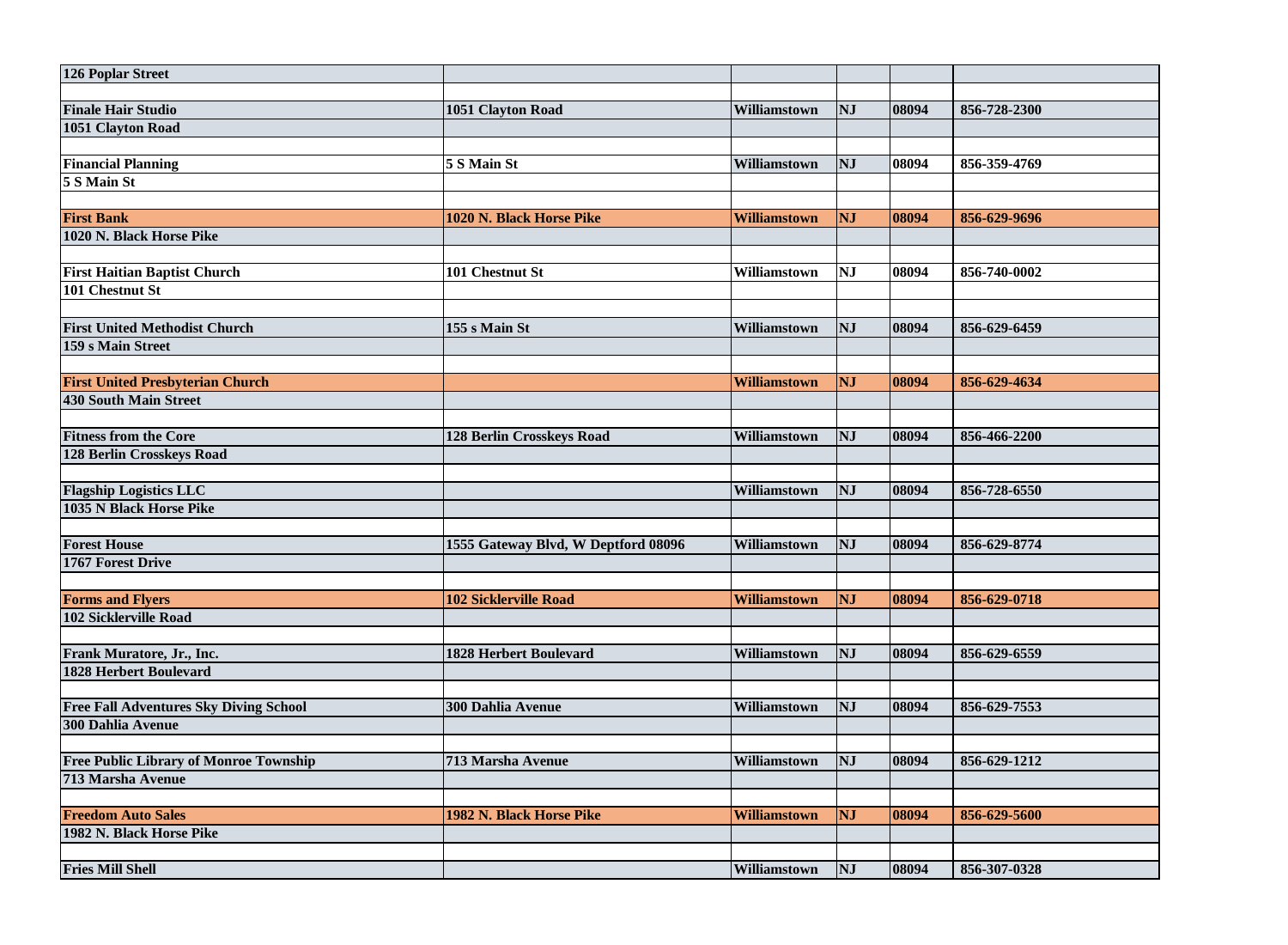| <b>2944 Fries Mill Road</b>                               |                                 |                     |                     |       |              |
|-----------------------------------------------------------|---------------------------------|---------------------|---------------------|-------|--------------|
|                                                           |                                 |                     |                     |       |              |
| <b>Fulks Boarding Home</b>                                | <b>768 N. Tuckahoe Road</b>     | <b>Williamstown</b> | <b>NJ</b>           | 08094 | 856-629-3540 |
| 768 N. Tuckahoe Road                                      |                                 |                     |                     |       |              |
|                                                           |                                 |                     |                     |       |              |
| <b>Fulton Bank</b>                                        | 315 S. Black Horse Pike         | <b>Williamstown</b> | <b>NJ</b>           | 08094 | 856-740-0996 |
| 315 S. Black Horse Pike                                   |                                 |                     |                     |       |              |
|                                                           |                                 | <b>Williamstown</b> | <b>NJ</b>           | 08094 | 856-629-0061 |
| <b>Fuscia</b> , Patricia<br>33 Concord Rd                 |                                 |                     |                     |       |              |
|                                                           |                                 |                     |                     |       |              |
| <b>Gamane</b> , Brielle                                   |                                 | Williamstown        | <b>NJ</b>           | 08094 | 267-495-7212 |
| 875 Radix Rd                                              |                                 |                     |                     |       |              |
|                                                           |                                 |                     |                     |       |              |
| <b>Garaguso Karate</b>                                    | 206 Hoffman Ave.                | Williamstown        | <b>NJ</b>           | 08094 | 856-728-3315 |
| 206 Hoffman Ave.                                          |                                 |                     |                     |       |              |
|                                                           |                                 |                     |                     |       |              |
| <b>GCSI Security Group</b>                                | 40 A Walnut Street              | Williamstown        | <b>NJ</b>           | 08094 | 856-728-8228 |
| 40 A Walnut Street                                        |                                 |                     |                     |       |              |
|                                                           |                                 |                     |                     |       |              |
| <b>Giaseppe's Market</b>                                  |                                 | <b>Williamstown</b> | <b>NJ</b>           | 08094 | 856-558-2927 |
| 3729 Lakeside Drive                                       |                                 |                     |                     |       |              |
|                                                           |                                 |                     |                     |       |              |
| <b>Girly Girl Diva Boutique</b>                           | 210 Shady Ln Turnersville 08012 | Williamstown        | <b>NJ</b>           | 08094 | 856-906-5075 |
| <b>701 N Black Horse Pike</b>                             |                                 |                     |                     |       |              |
|                                                           |                                 |                     |                     |       |              |
| <b>Golden Therapy</b>                                     |                                 | Williamstown        | <b>NJ</b>           | 08094 |              |
| 1331 N Black Horse Pike                                   |                                 |                     |                     |       |              |
|                                                           |                                 |                     |                     |       |              |
| <b>Goldie Locks</b>                                       |                                 | Williamstown        | NJ                  | 08094 | 856-728-8311 |
| 109 E. Malaga Road                                        |                                 |                     |                     |       |              |
|                                                           |                                 |                     |                     |       |              |
| <b>Goodeal Discount Trans</b><br>2016 N. Black Horse Pike | 2016 N. Black Horse Pike        | <b>Williamstown</b> | <b>NJ</b>           | 08094 | 856-728-9338 |
|                                                           |                                 |                     |                     |       |              |
| <b>Goodfellows Motor Sport</b>                            |                                 | Williamstown        | NJ                  | 08094 | 856-629-4206 |
| 1200 N. Black Horse Pike                                  |                                 |                     |                     |       |              |
|                                                           |                                 |                     |                     |       |              |
| <b>Goodwill Southern New Jersey/Quaker City</b>           |                                 | Williamstown        | <b>NJ</b>           | 08094 |              |
| 1912 N. Black Horse Pike                                  |                                 |                     |                     |       |              |
|                                                           |                                 |                     |                     |       |              |
| <b>Graphic Image</b>                                      | 1401-A N. Black Horse Pike      | Williamstown        | <b>NJ</b>           | 08094 | 856-262-8900 |
| 1401-A N. Black Horse Pike                                |                                 |                     |                     |       |              |
|                                                           |                                 |                     |                     |       |              |
| <b>Great Ameican Deck Builder</b>                         | 1809 N. Black Horse Pike Ste.1  | Williamstown        | $\overline{\bf NJ}$ | 08094 | 856-292-8404 |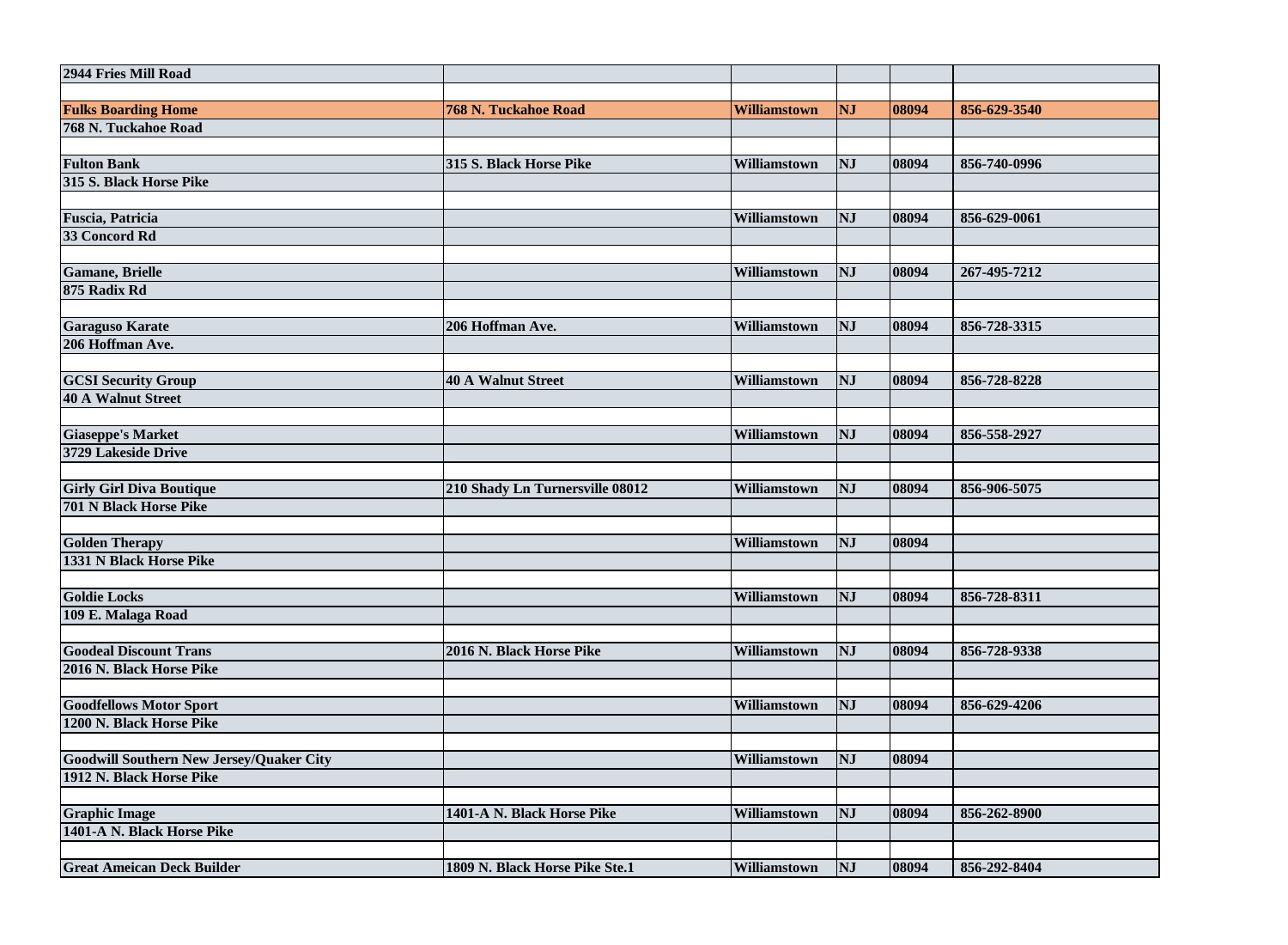| 1809 N. Black Horse Pike Ste.1                     |                          |                     |                   |       |              |
|----------------------------------------------------|--------------------------|---------------------|-------------------|-------|--------------|
|                                                    |                          |                     |                   |       |              |
| <b>Green Spa</b>                                   | 1331 N Black Horse Pike  | Williamstown        | <b>NJ</b>         | 08094 | 201-218-4544 |
| 1331 N Black Horse Pike                            |                          |                     |                   |       |              |
|                                                    |                          |                     |                   |       |              |
| <b>Ariane Beauty Distributor</b>                   | <b>728 Glassboro Rd</b>  | Williamstown        | <b>NJ</b>         | 08094 | 609-350-5735 |
| 728 Glassboro Rd                                   |                          |                     |                   |       |              |
|                                                    |                          |                     |                   |       |              |
| <b>Hair Expressions</b>                            |                          | Williamstown        | <b>NJ</b>         | 08094 | 856-516-0890 |
| 1951 N. Black Horse Pike                           |                          |                     |                   |       |              |
|                                                    |                          |                     |                   |       |              |
| <b>Hair FX</b>                                     |                          | <b>Williamstown</b> | <b>NJ</b>         | 08094 |              |
| 1056 S. Black Horse Pike                           |                          |                     |                   |       |              |
|                                                    |                          |                     |                   |       |              |
| <b>Hammonton Mold Company</b>                      | 4171 S. Black Horse Pike | Williamstown        | <b>NJ</b>         | 08094 | 856-728-9112 |
| 4171 S. Black Horse Pike                           |                          |                     |                   |       |              |
|                                                    |                          |                     |                   |       |              |
| Happy Nails & Spa                                  |                          | Williamstown        | <b>NJ</b>         | 08094 | 856-885-8481 |
| 326 Berlin Cross Keys Road                         |                          |                     |                   |       |              |
|                                                    |                          |                     |                   |       |              |
| <b>Hargrove &amp; Sons Roofing</b>                 |                          | <b>Williamstown</b> | <b>NJ</b>         | 08094 | 856-697-4835 |
| 949 Tuckahoe Rd                                    |                          |                     |                   |       |              |
|                                                    |                          |                     |                   |       |              |
| <b>Harvinders Gas and Propane</b>                  |                          | Williamstown        | <b>NJ</b>         | 08094 | 856-307-0328 |
| 2944 Fries Mill Road                               |                          |                     |                   |       |              |
|                                                    |                          |                     |                   |       |              |
| <b>Hassett's Jiu Jitsu</b>                         |                          | Williamstown        | NJ                | 08094 | 856-218-8333 |
| <b>1203 S BlacK Horse Pike</b>                     |                          |                     |                   |       |              |
|                                                    |                          |                     |                   |       |              |
| <b>Havey Jones Nursery</b>                         |                          | <b>Williamstown</b> | $\vert NJ \vert$  | 08094 | 856-629-7160 |
| 4223 S. Black Horse Pike                           |                          |                     |                   |       |              |
|                                                    |                          |                     |                   |       |              |
| <b>Healthy Blends Café</b>                         | PO Box 1395              | Williamstown        | NJ                | 08094 | 856-404-0414 |
| 1041 Glassboro Rd                                  |                          |                     |                   |       |              |
|                                                    |                          |                     |                   |       |              |
| <b>Hearing Aid Center of South Jersey (Jurgen)</b> | 200 N. Black Horse Pike  | Williamstown        | NJ                | 08094 | 856-629-0776 |
| 200 N. Black Horse Pike                            |                          |                     |                   |       |              |
|                                                    |                          |                     |                   |       |              |
| <b>Hearth Wise Tarot</b>                           | <b>727 Radix Road</b>    | Williamstown        | NJ                | 08094 | 856-981-2221 |
| 727 Radix Road                                     |                          |                     |                   |       |              |
|                                                    |                          |                     |                   |       |              |
| <b>Herbert House Group Home</b>                    |                          | Williamstown        | NJ                | 08094 |              |
| 1848 Herbert Blvd.                                 |                          |                     |                   |       |              |
|                                                    |                          |                     |                   |       |              |
| Heritage Dairy Store                               |                          | Williamstown        | $\vert N_J \vert$ | 08094 | 856-728-5568 |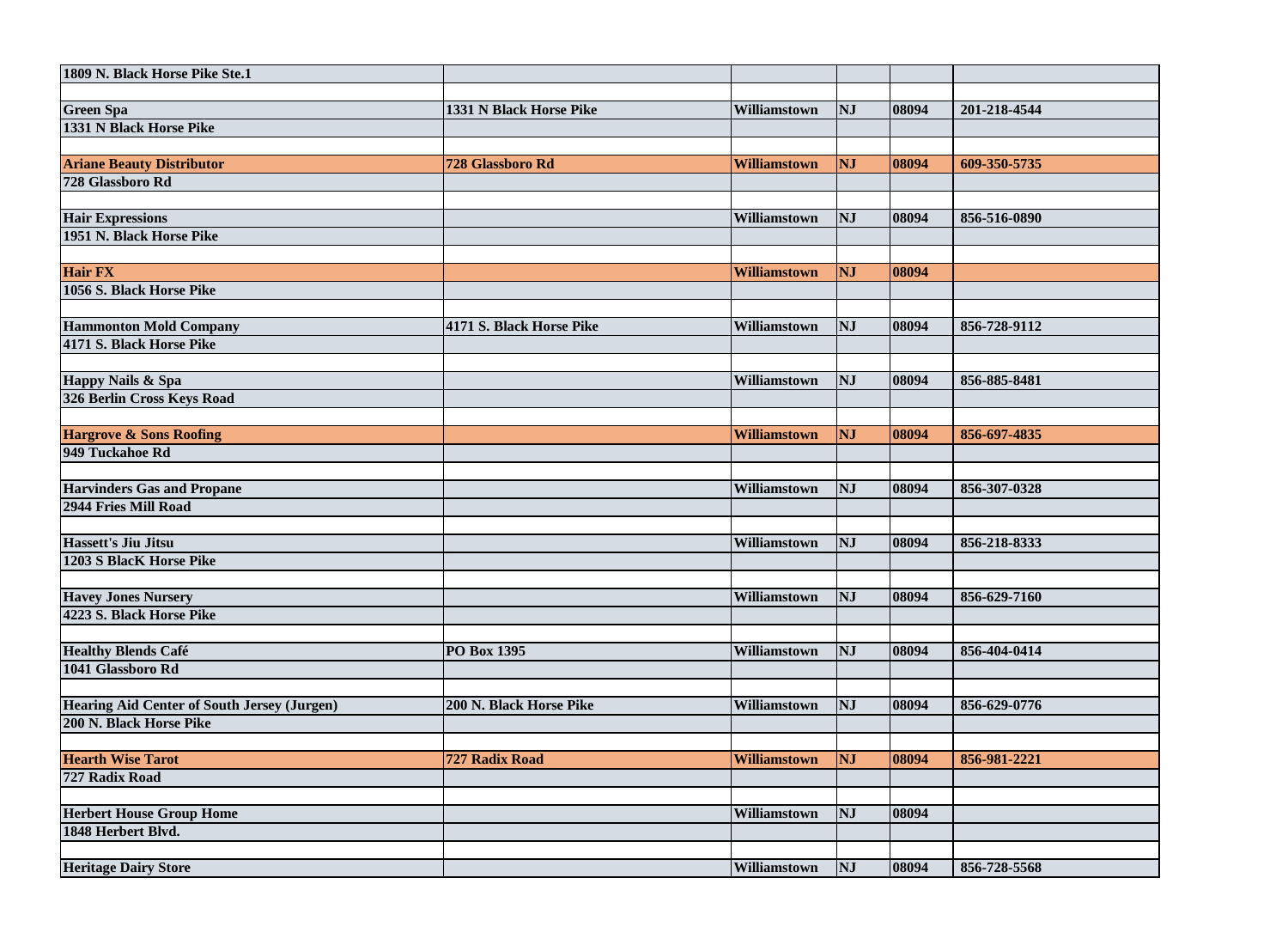| <b>210 BlueBell Road</b>                          |                                    |                     |                  |       |              |
|---------------------------------------------------|------------------------------------|---------------------|------------------|-------|--------------|
|                                                   |                                    |                     |                  |       |              |
| <b>Highlander Pub and Grill</b>                   |                                    | <b>Williamstown</b> | <b>NJ</b>        | 08094 | 856-863-3737 |
| <b>2626 Fries Mill Road</b>                       |                                    |                     |                  |       |              |
|                                                   |                                    |                     |                  |       |              |
| <b>Heritage Dairy Store</b>                       | <b>640 Glassboro Road</b>          | <b>Williamstown</b> | <b>NJ</b>        | 08094 | 856-629-6423 |
| <b>640 Glassboro Road</b>                         |                                    |                     |                  |       |              |
|                                                   |                                    |                     |                  |       |              |
| <b>Highend Car Stereo and Performance</b>         | 1982 N. Black Horse Pike Unit B    | <b>Williamstown</b> | <b>NJ</b>        | 08094 | 856-728-2222 |
| 1982 N. Black Horse Pike Unit B                   |                                    |                     |                  |       |              |
|                                                   |                                    |                     |                  |       |              |
| <b>Hi-View Apartments</b>                         |                                    | Williamstown        | <b>NJ</b>        | 08094 |              |
| 419 Sicklerville Road                             |                                    |                     |                  |       |              |
|                                                   |                                    |                     |                  |       |              |
| Hoffman International, Inc.                       |                                    | Williamstown        | <b>NJ</b>        | 08094 | 856-875-0036 |
| 2610 S. Black Horse Pike                          |                                    |                     |                  |       |              |
|                                                   |                                    |                     |                  |       |              |
| Holiday City - Monroe Homeowners, Inc.            | 600 Caribbean Way                  | Williamstown        | <b>NJ</b>        | 08094 | 856-629-7619 |
| 600 Caribbean Way                                 |                                    |                     |                  |       |              |
|                                                   |                                    |                     |                  |       |              |
| <b>Holiness Worship Center</b>                    |                                    | Williamstown        | <b>NJ</b>        | 08094 |              |
| 1480 N Tuckahoe Rd                                |                                    |                     |                  |       |              |
|                                                   |                                    |                     |                  |       |              |
| <b>Hong Kong Kitchen</b>                          | 1173 S. Black Horse Pike           | Williamstown        | <b>NJ</b>        | 08094 | 856-728-3895 |
| 1173 S. Black Horse Pike                          |                                    |                     |                  |       |              |
|                                                   |                                    |                     |                  |       |              |
| <b>Hospitality Creek Campground</b>               | 117 Coles Mill Road                | Williamstown        | <b>NJ</b>        | 08094 | 856-629-5140 |
| 117 Coles Mill Road                               |                                    |                     |                  |       |              |
|                                                   |                                    |                     |                  |       |              |
| <b>Hot Prints</b>                                 | 1501 S. Black Horse Pike           | <b>Williamstown</b> | $\vert NJ \vert$ | 08094 | 856-875-0138 |
| 1501 S. Black Horse Pike                          |                                    |                     |                  |       |              |
|                                                   |                                    |                     |                  |       |              |
| Hubcaps & Rim Repair, LLC                         | 1642 Glassboro Road                | Williamstown        | <b>NJ</b>        | 08094 | 856-863-1515 |
| 1642 Glassboro Road                               |                                    |                     |                  |       |              |
|                                                   |                                    |                     |                  |       |              |
| <b>HWY 42 Pizzeria</b>                            | 373 s Main st                      | <b>Williamstown</b> | <b>NJ</b>        | 08094 | 856-740-5108 |
| 333+2 North Black Horse Pike                      |                                    |                     |                  |       |              |
|                                                   |                                    |                     |                  |       |              |
| I-Hop                                             | 334 Berlin Cross Keys Road         | <b>Williamstown</b> | <b>NJ</b>        | 08094 | 856-318-7590 |
| 334 Berlin Cross Keys Road                        |                                    |                     |                  |       |              |
|                                                   |                                    |                     |                  |       |              |
| <b>Illusions Custom Mirrors &amp; Glass, Inc.</b> | 1809 N. Black Horse Pike, Store #7 | <b>Williamstown</b> | <b>NJ</b>        | 08094 | 856-740-4999 |
| 1809 N. Black Horse Pike, Store #7                |                                    |                     |                  |       |              |
|                                                   |                                    |                     |                  |       |              |
| <b>Impact Landscape</b>                           | 1732 Glassboro Rd                  | Williamstown        | <b>NJ</b>        | 08094 | 856-649-3133 |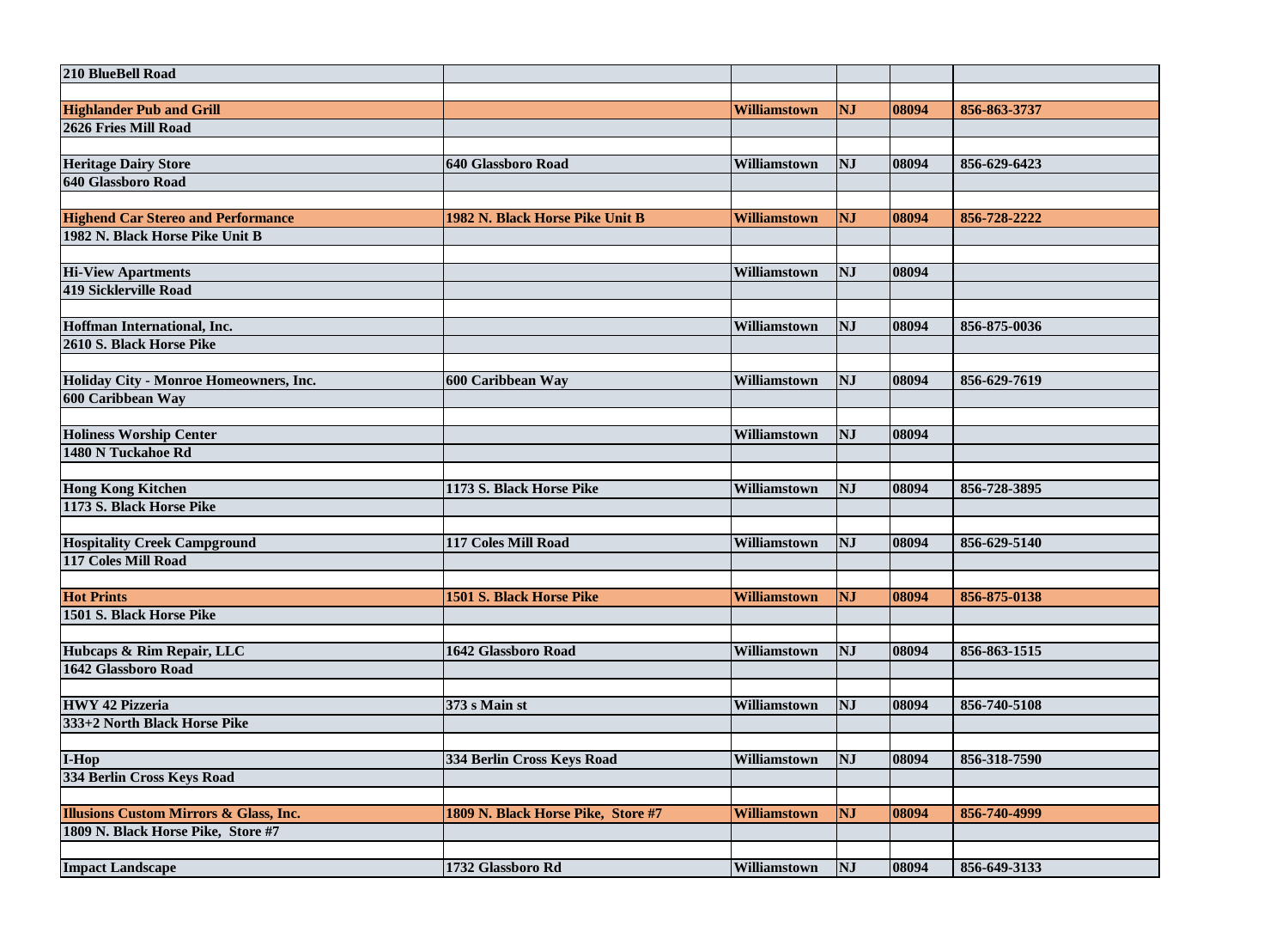| 1732 Glassboro Rd                              |                                   |                     |                  |       |              |
|------------------------------------------------|-----------------------------------|---------------------|------------------|-------|--------------|
|                                                |                                   |                     |                  |       |              |
| <b>Imperial Construction</b>                   |                                   | Williamstown        | <b>NJ</b>        | 08094 |              |
| <b>S. Black Horse Pike</b>                     |                                   |                     |                  |       |              |
|                                                |                                   |                     |                  |       |              |
| <b>Independence Driving School</b>             | <b>100 N Black Horse Pike</b>     | Williamstown        | <b>NJ</b>        | 08094 | 856-816-1750 |
| <b>100 N Black Horse Pike</b>                  |                                   |                     |                  |       |              |
|                                                |                                   |                     |                  |       |              |
| Indulgence Salon & Spa                         | 1180 N. Black Horse Pike Ste 105  | Williamstown        | <b>NJ</b>        | 08094 | 856-629-6999 |
| 1180 N. Black Horse Pike Ste 105               |                                   |                     |                  |       |              |
|                                                |                                   |                     |                  |       |              |
| <b>Insurance Consulting Services, LLC</b>      |                                   | <b>Williamstown</b> | <b>NJ</b>        | 08094 | 856-875-5050 |
| 375 N. Main Street, Suite 4B                   |                                   |                     |                  |       |              |
|                                                |                                   |                     |                  |       |              |
| <b>Integrity Automotive</b>                    | 1971 N. Black Horse Pike          | <b>Williamstown</b> | NJ               | 08094 | 856-629-6906 |
| 1971 N. Black Horse Pike                       |                                   |                     |                  |       |              |
| <b>Intelligent Construction Concepts, Inc.</b> | PO Box 665                        | Williamstown        | <b>NJ</b>        | 08094 | 856-740-3248 |
| 1809 Black Horse Pike, Units A6-B4             |                                   |                     |                  |       |              |
|                                                |                                   |                     |                  |       |              |
| Intercoastal Fabricators, Inc.                 |                                   | Williamstown        | <b>NJ</b>        | 08094 | 856-629-4105 |
| 300 Thomas Avenue, Unit 301                    |                                   |                     |                  |       |              |
|                                                |                                   |                     |                  |       |              |
| <b>Investors Bank</b>                          | 425 N. Black Horse Pike           | Williamstown        | <b>NJ</b>        | 08094 | 856-262-3000 |
| 425 N. Black Horse Pike                        |                                   |                     |                  |       |              |
|                                                |                                   |                     |                  |       |              |
| <b>Irvine Fire Protection, Inc.</b>            | <b>40 Walnut Street</b>           | <b>Williamstown</b> | NJ               | 08094 | 856-629-6123 |
| 40 Walnut Street                               |                                   |                     |                  |       |              |
|                                                |                                   |                     |                  |       |              |
| <b>iSmile Dental Arts</b>                      | <b>368 Berlin Crosskeys Rd</b>    | <b>Williamstown</b> | $\vert NJ \vert$ | 08094 | 856-818-9998 |
|                                                |                                   |                     |                  |       |              |
|                                                |                                   |                     |                  |       |              |
| J & B Tropical Fish                            | 1950 N. Black Horse Pike          | Williamstown        | <b>NJ</b>        | 08094 | 856-629-2242 |
| 1950 N. Black Horse Pike                       |                                   |                     |                  |       |              |
|                                                |                                   |                     |                  |       |              |
| J. L. Lawson Co., Inc.                         | 301 N. Black Horse Pike           | Williamstown        | <b>NJ</b>        | 08094 | 856-629-5848 |
| 301 N. Black Horse Pike                        |                                   |                     |                  |       |              |
|                                                |                                   |                     |                  |       |              |
| JB's Cap World, Inc.                           | 1820 N. Black Horse Pike          | <b>Williamstown</b> | <b>NJ</b>        | 08094 | 856-629-6237 |
| 1820 N. Black Horse Pike                       |                                   |                     |                  |       |              |
|                                                |                                   |                     |                  |       |              |
| <b>Jefferson Village Apartments</b>            | 401 N. Main Street                | <b>Williamstown</b> | <b>NJ</b>        | 08094 | 856-294-6814 |
| 401 N. Main Street                             |                                   |                     |                  |       |              |
|                                                |                                   |                     |                  |       |              |
| Jeffrey R. Mack D.M.D., P.A.                   | 1085 N. Black Horse Pike, Suite 3 | Williamstown        | <b>NJ</b>        | 08094 | 856-728-3519 |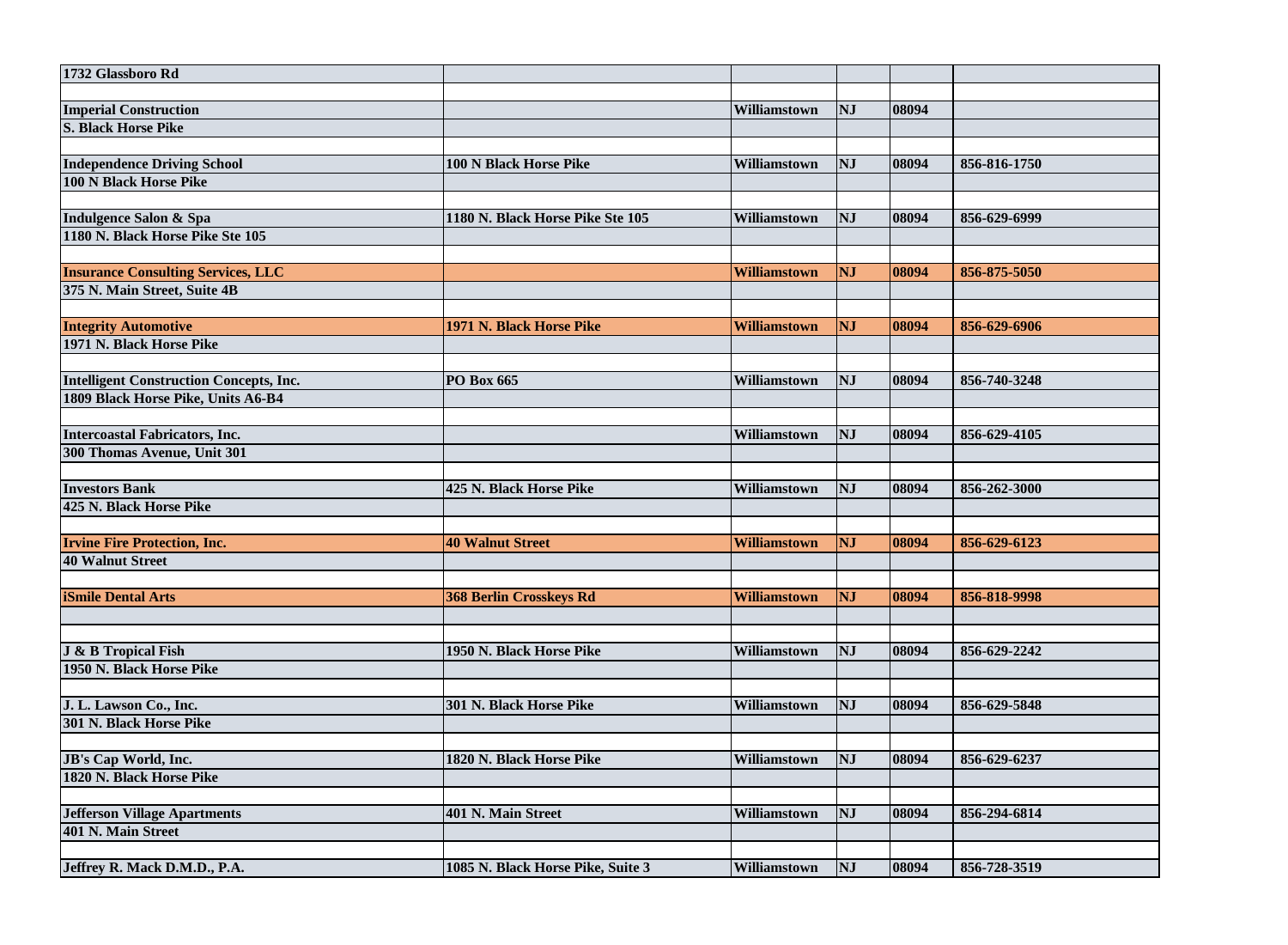| 1085 N. Black Horse Pike, Suite 3       |                          |                     |                  |       |                    |
|-----------------------------------------|--------------------------|---------------------|------------------|-------|--------------------|
|                                         |                          |                     |                  |       |                    |
| <b>Jersey's Finest Barbershop</b>       |                          | <b>Williamstown</b> | <b>NJ</b>        | 08094 | 856-728-0234       |
| 430 Clayton Road                        |                          |                     |                  |       |                    |
|                                         |                          |                     |                  |       |                    |
| <b>Jin House</b>                        | 387 S. Main Street       | Williamstown        | <b>NJ</b>        | 08094 | 856-262-1500       |
| 387 S. Main Street                      |                          |                     |                  |       |                    |
|                                         |                          |                     |                  |       |                    |
| John & Doug's                           | 8 N. Main Street         | Williamstown        | <b>NJ</b>        | 08094 | 856-629-7237       |
| 8-14 N. Main Street                     |                          |                     |                  |       |                    |
|                                         |                          |                     |                  |       |                    |
| John Gellert & R & J Country Market     |                          | Williamstown        | <b>NJ</b>        | 08094 | $(856) 629 - 6073$ |
| 3695/3697 S. Black Horse Pike           |                          |                     |                  |       |                    |
|                                         |                          |                     |                  |       |                    |
| John's Pizza                            | 1951 N. Black Horse Pike | Williamstown        | <b>NJ</b>        | 08094 | 856-629-8688       |
| 1951 N. Black Horse Pike                |                          |                     |                  |       |                    |
|                                         |                          |                     |                  |       |                    |
| Josephine Nail & Spa, LLC               | 1708 S. Black Horse Pike | <b>Williamstown</b> | <b>NJ</b>        | 08094 | 856-728-9188       |
| 1708 S. Black Horse Pike                |                          |                     |                  |       |                    |
|                                         |                          |                     |                  |       |                    |
| Joseph's Landscaping & Irrigation, Inc. |                          | <b>Williamstown</b> | <b>NJ</b>        | 08094 | 856-629-9528       |
| 1281 Glassboro Road                     |                          |                     |                  |       |                    |
|                                         |                          |                     |                  |       |                    |
| Juniper Village & Wellspring            | 1648 S. Black Horse Pike | Williamstown        | <b>NJ</b>        | 08094 | 856-740-4444       |
| 1648 S. Black Horse Pike                |                          |                     |                  |       |                    |
|                                         |                          |                     |                  |       |                    |
| <b>Just Glass &amp; Mirror</b>          | 1250 N. Black Horse Pike | Williamstown        | NJ               | 08094 | 856-728-8383       |
| 1250 N. Black Horse Pike                |                          |                     |                  |       |                    |
|                                         |                          |                     |                  |       |                    |
| <b>Justin Commons Apartments</b>        |                          | Williamstown        | $\vert NJ \vert$ | 08094 | 856-442-6209       |
| 1201 Justin Way                         |                          |                     |                  |       |                    |
|                                         |                          |                     |                  |       |                    |
| K & J Fencing, Inc.                     |                          | Williamstown        | NJ               | 08094 | 856-875-6233       |
| 3597 S. Black Horse Pike                |                          |                     |                  |       |                    |
|                                         |                          |                     |                  |       |                    |
| <b>Kasem Properties #5095</b>           |                          | Williamstown        | NJ               | 08094 |                    |
| <b>Berlin Cross Keys Rd</b>             |                          |                     |                  |       |                    |
|                                         |                          |                     |                  |       |                    |
| <b>Kells, Steven</b>                    |                          | Williamstown        | NJ               | 08094 | 856-307-7799       |
| 1205 Nightshade                         |                          |                     |                  |       |                    |
|                                         |                          |                     |                  |       |                    |
| Kelly's Kars, Inc.                      | 2050 N. Black Horse Pike | Williamstown        | NJ               | 08094 | 856-728-1133       |
| 2050 N. Black Horse Pike                |                          |                     |                  |       |                    |
|                                         |                          |                     |                  |       |                    |
| <b>KFC/Taco Bell Express</b>            | 110 N. Black Horse Pike  | <b>Williamstown</b> | NJ               | 08094 | 856-875-1812       |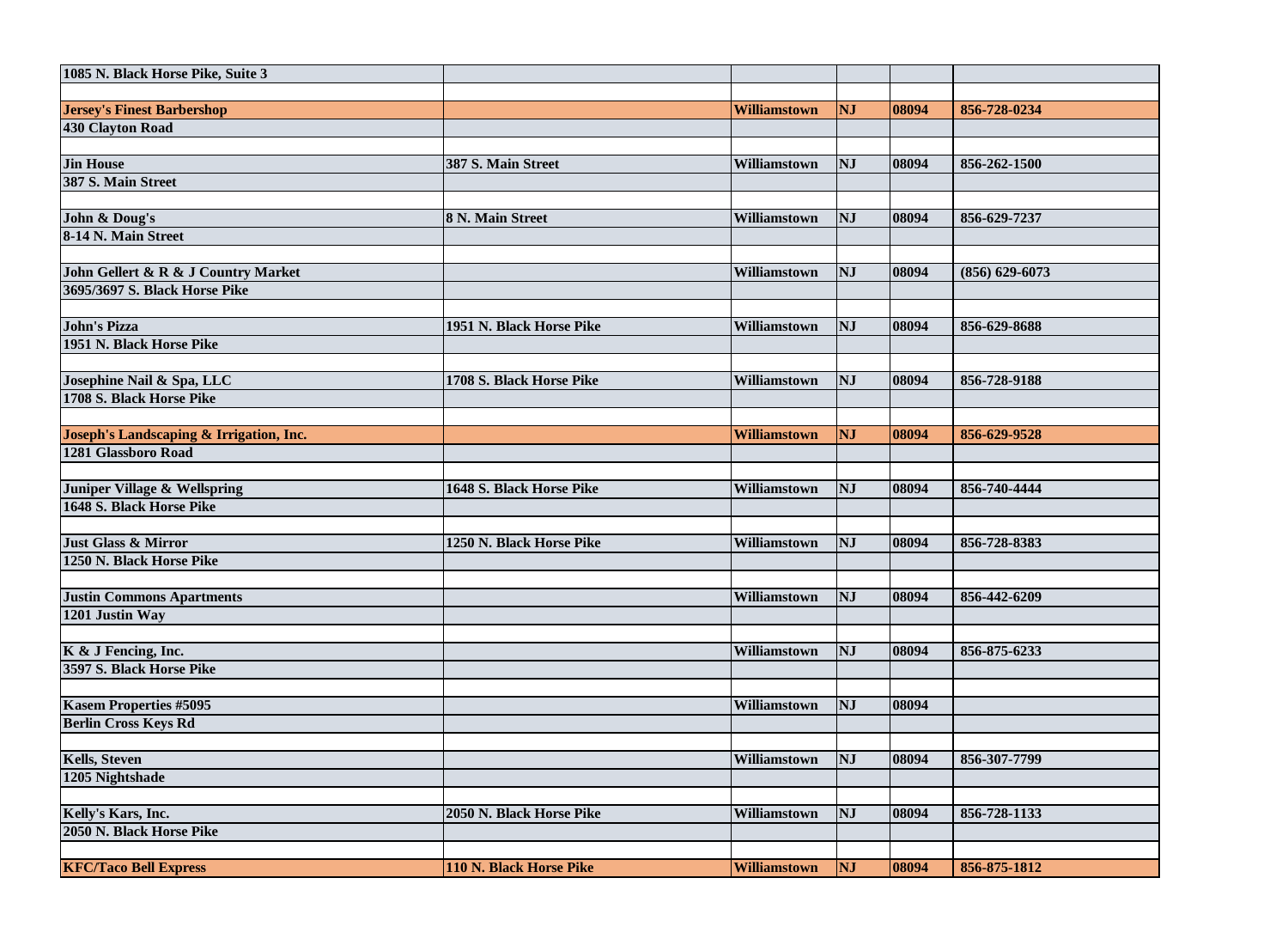| 110 N. Black Horse Pike                  |                             |                     |           |       |              |
|------------------------------------------|-----------------------------|---------------------|-----------|-------|--------------|
|                                          |                             |                     |           |       |              |
| Kickboxing                               | <b>6 W Black Horse Pike</b> | Williamstown        | <b>NJ</b> | 08094 | 215-586-0453 |
| <b>6 W Black Horse Pike</b>              |                             |                     |           |       |              |
|                                          |                             |                     |           |       |              |
| <b>Kid Academy</b>                       | 12 S. Main Street           | <b>Williamstown</b> | <b>NJ</b> | 08094 | 856-875-1333 |
| 12 S. Main Street                        |                             |                     |           |       |              |
|                                          |                             |                     |           |       |              |
| <b>Kid Space Learning Center</b>         | 333 N. Black Horse Pike     | Williamstown        | <b>NJ</b> | 08094 | 856-740-0064 |
| 333 N. Black Horse Pike                  |                             |                     |           |       |              |
|                                          |                             |                     |           |       |              |
| <b>Kids of Destiny Learning Center</b>   |                             | Williamstown        | <b>NJ</b> | 08094 | 856-728-0057 |
| 1117 N. Black Horse Pike, Suite A        |                             |                     |           |       |              |
|                                          |                             |                     |           |       |              |
| <b>Kims Noodle Bar &amp; Restaurant</b>  |                             | Williamstown        | <b>NJ</b> | 08094 | 856-629-1500 |
| 1809 N Black Horse Pike                  |                             |                     |           |       |              |
| <b>Kline Construction Company, Inc.</b>  | <b>822 Glassboro Road</b>   | Williamstown        | <b>NJ</b> | 08094 | 856-728-7773 |
| 822 Glassboro Road                       |                             |                     |           |       |              |
|                                          |                             |                     |           |       |              |
| L.A. Perfection Nails & Spa Salon        | 102 S. Black Horse Pike     | Williamstown        | <b>NJ</b> | 08094 | 856-629-1888 |
| 102 S. Black Horse Pike                  |                             |                     |           |       |              |
|                                          |                             |                     |           |       |              |
| La Comida-Spanish Food Eatry             | <b>305 S Main St</b>        | <b>Williamstown</b> | nj        | 08094 | 856-405-7168 |
| <b>305 S Main St</b>                     |                             |                     |           |       |              |
|                                          |                             |                     |           |       |              |
| <b>Lake Avenue Auto Body</b>             | <b>81 Lake Avenue</b>       | Williamstown        | <b>NJ</b> | 08094 | 856-629-3015 |
| 81 Lake Avenue                           |                             |                     |           |       |              |
|                                          |                             |                     |           |       |              |
| <b>Lamb Launderette</b>                  |                             | Williamstown        | NJ        | 08094 | 856-629-6579 |
| 863-865 S. Black Horse Pike              |                             |                     |           |       |              |
|                                          |                             |                     |           |       |              |
| <b>Landguard Title Services</b>          | 1773 Glassboro Road         | Williamstown        | <b>NJ</b> | 08094 | 856-226-3246 |
| 1773 Glassboro Road                      |                             |                     |           |       |              |
|                                          |                             |                     |           |       |              |
| <b>Landsheen Auto</b>                    | 124 New Hampshire Road      | Williamstown        | <b>NJ</b> | 08094 | 856-875-2227 |
| 124 New Hampshire Road                   |                             |                     |           |       | 856-227-7772 |
|                                          |                             |                     |           |       |              |
| <b>Laurelton Village Apartments</b>      | 601 N. Black Horse Pike N8  | Williamstown        | <b>NJ</b> | 08094 | 856-629-4311 |
| 601 N. Black Horse Pike                  |                             |                     |           |       |              |
|                                          |                             |                     |           |       |              |
| <b>Lenny's Pedorthics and Orthopedic</b> |                             | Williamstown        | <b>NJ</b> | 08094 | 856-875-5100 |
| <b>115 South Main Street</b>             |                             |                     |           |       |              |
|                                          |                             |                     |           |       |              |
| Les, Jozef (Precision Dynamics ??????)   | 1558 Janvier Rd             | Williamstown        | NJ        | 08094 |              |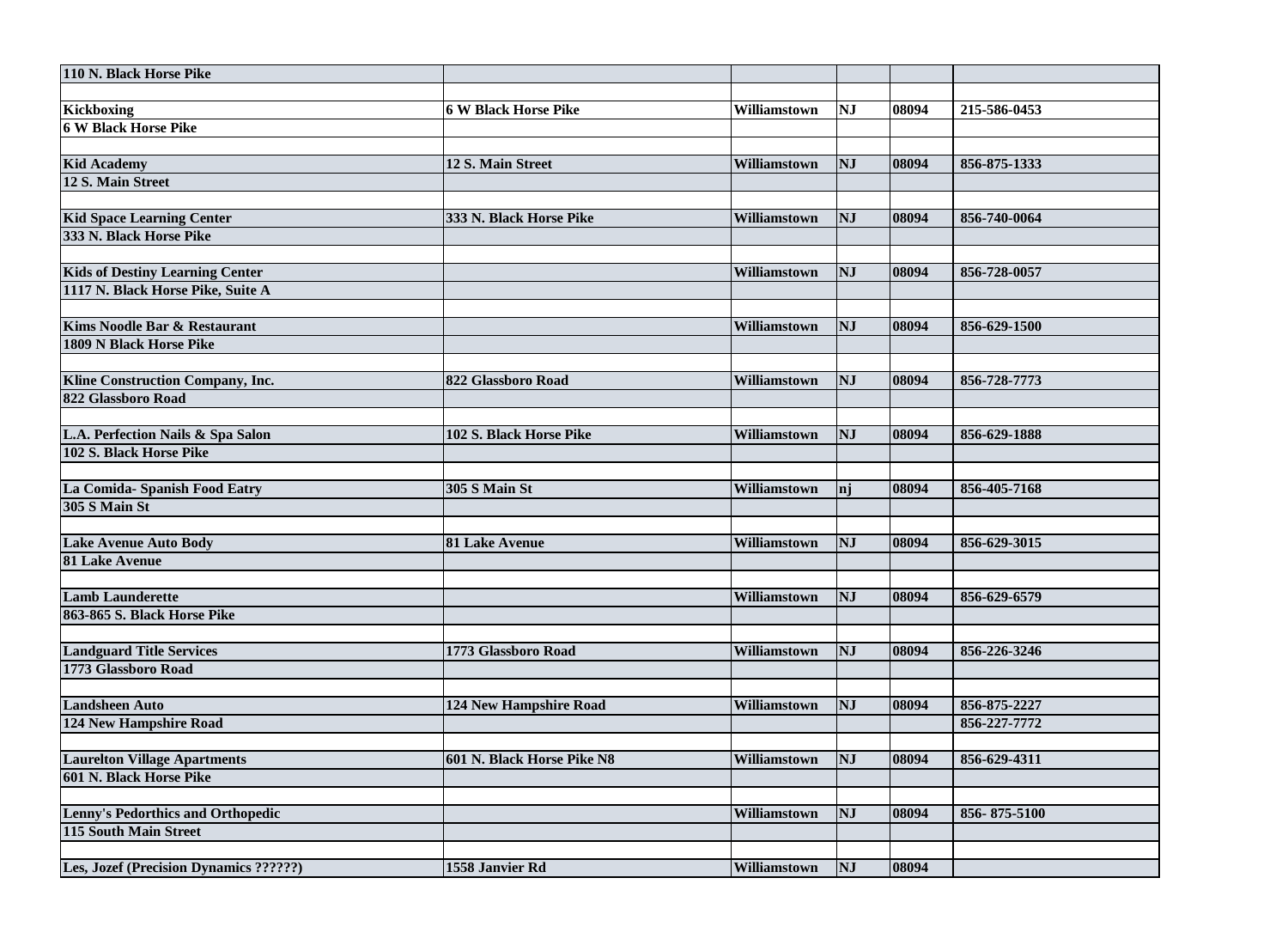| 1558 Janvier Rd                      |                               |              |                         |       |              |
|--------------------------------------|-------------------------------|--------------|-------------------------|-------|--------------|
|                                      |                               |              |                         |       |              |
| <b>Library IV</b>                    |                               | Williamstown | NJ                      | 08094 | 856-728-8064 |
| 1030 N. Black Horse Pike             |                               |              |                         |       |              |
|                                      |                               |              |                         |       |              |
| <b>Life Church of Williamstown</b>   |                               | Williamstown | <b>NJ</b>               | 08094 | 856-629-4680 |
| 1509 N. Main Street                  |                               |              |                         |       |              |
|                                      |                               |              |                         |       |              |
| <b>Little Dent Collision Center</b>  | <b>360 Radix Road</b>         | Williamstown | <b>NJ</b>               | 08094 | 856-629-4211 |
| 360 Radix Road                       |                               |              |                         |       |              |
| <b>Little's Auto Repair</b>          |                               | Williamstown | <b>NJ</b>               | 08094 |              |
| 1972 N. Black Horse Pike             |                               |              |                         |       |              |
|                                      |                               |              |                         |       |              |
| <b>Ternays Antiques</b>              | 1665 Glassboro Road           | Williamstown | <b>NJ</b>               | 08094 | 856-881-4527 |
|                                      |                               |              |                         |       |              |
|                                      |                               |              |                         |       |              |
| Litz Nails (Diem Vo)                 |                               | Williamstown | <b>NJ</b>               | 08094 | 914-260-2136 |
| 1203 S. Black Horse Pike             |                               |              |                         |       |              |
|                                      |                               |              |                         |       |              |
| Long Architectural Services, Inc.    | 2030 N. Black Horse Pike      | Williamstown | <b>NJ</b>               | 08094 | 856-629-9400 |
| 2030 N. Black Horse Pike             |                               |              |                         |       |              |
|                                      |                               |              |                         |       |              |
| M & E Associates Partnership         |                               | Williamstown | <b>NJ</b>               | 08094 | 609-517-4127 |
| 165 S. Black Horse Pike              |                               |              |                         |       |              |
|                                      |                               |              |                         |       |              |
| M & H Door Company, Inc.             | 1041 Glassboro Road, Unit E-2 | Williamstown | <b>NJ</b>               | 08094 | 856-728-3010 |
| 1041 Glassboro Road, Unit E-2        |                               |              |                         |       |              |
|                                      |                               |              |                         |       |              |
| <b>Madison Court Apartments</b>      | 1056 S. Black Horse Pike, A-7 | Williamstown | $\vert N_J \vert$       | 08094 | 856-629-1700 |
| 1056 S. Black Horse Pike, A-7        |                               |              |                         |       |              |
| <b>Main Arts Nail and Hair Salon</b> | 621 S. Main Street            | Williamstown | <b>NJ</b>               | 08094 | 856-516-0637 |
| 621 S. Main Street                   |                               |              |                         |       |              |
|                                      |                               |              |                         |       |              |
| <b>Main Street Ballet Company</b>    | 385 S. Main street            | Williamstown | <b>NJ</b>               | 08094 | 856-304-4294 |
| 385 S. Main street                   |                               |              |                         |       |              |
|                                      |                               |              |                         |       |              |
|                                      |                               |              |                         |       |              |
| <b>Main Street Hair Salon</b>        |                               | Williamstown | <b>NJ</b>               | 08094 |              |
| 406 N. Main Street                   |                               |              |                         |       |              |
|                                      |                               |              |                         |       |              |
| Majaka Yoga/                         |                               | Williamstown | $\overline{\textbf{N}}$ | 08094 | 609-231-6706 |
| <b>Lauren's Therapeutic Massage</b>  |                               |              |                         |       |              |
| 377 S. Main Street                   |                               |              |                         |       |              |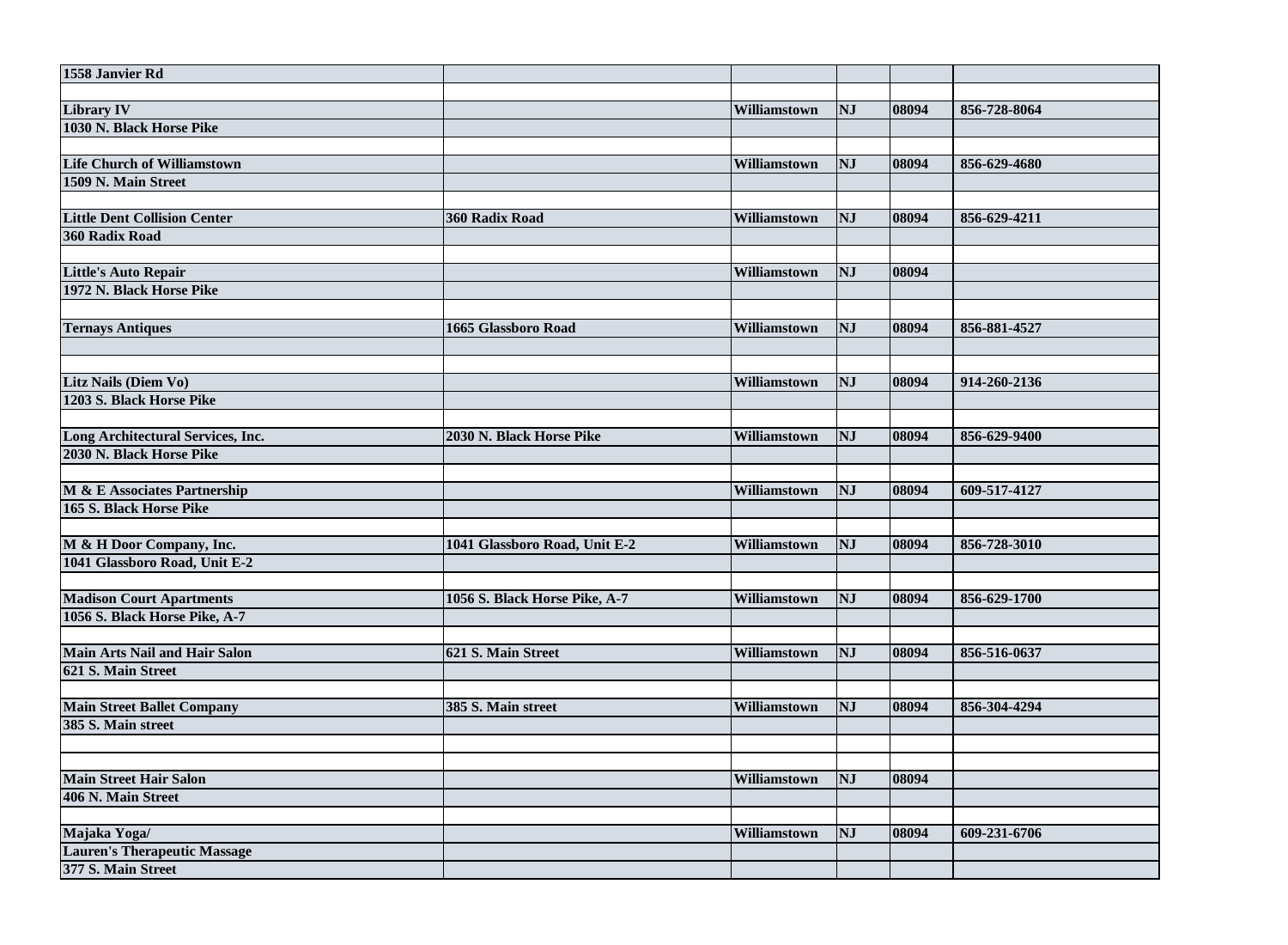| Malia's Auto Body Collision Experts, Inc. | 1717 N. Tuckahoe Road             | <b>Williamstown</b> | NJ        | 08094 | 856-629-8809 |
|-------------------------------------------|-----------------------------------|---------------------|-----------|-------|--------------|
| 1717 N. Tuckahoe Road                     |                                   |                     |           |       |              |
|                                           |                                   |                     |           |       |              |
| <b>Matese Realty</b>                      | 266 S. Main Street                | <b>Williamstown</b> | <b>NJ</b> | 08094 | 856-728-5488 |
| 266 S. Main Street                        |                                   |                     |           |       |              |
|                                           |                                   |                     |           |       |              |
| Maxi Tech INC/ Phila, Suburban            | 1619 Winslow Rd                   | <b>Williamstown</b> | <b>NJ</b> | 08094 | 610-265-6700 |
| 1619 Winslow Rd                           |                                   |                     |           |       |              |
|                                           |                                   |                     |           |       |              |
| <b>McDonalds #4884</b>                    | <b>10 S. Black Horse Pike</b>     | Williamstown        | <b>NJ</b> | 08094 | 856-629-9450 |
| <b>10 S. Black Horse Pike</b>             |                                   |                     |           |       |              |
|                                           |                                   |                     |           |       |              |
| <b>Meadowview Nursing Home</b>            | 1420 S. Black Horse Pike          | Williamstown        | <b>NJ</b> | 08094 | 856-875-0100 |
| 1420 S. Black Horse Pike                  |                                   |                     |           |       |              |
| <b>Medina Construction</b>                |                                   |                     |           | 08094 |              |
|                                           |                                   | <b>Williamstown</b> | <b>NJ</b> |       |              |
| 1619 Winslow Road                         |                                   |                     |           |       |              |
| <b>Mellish Eye Associates</b>             | 490-A N. Black Horse Pike         | <b>Williamstown</b> | <b>NJ</b> | 08094 | 856-728-1111 |
| 490-A N. Black Horse Pike                 |                                   |                     |           |       |              |
|                                           |                                   |                     |           |       |              |
| <b>Memorials by Design</b>                | 1629 N Black Horse Pk             | Williamstown        | <b>NJ</b> | 08094 | 856-264-5621 |
| 1629 N Black Horse Pk                     |                                   |                     |           |       |              |
|                                           |                                   |                     |           |       |              |
| <b>Memory Lane Furniture</b>              |                                   | Williamstown        | <b>NJ</b> | 08094 | 856-453-5383 |
| <b>701 N Black Horse Pike</b>             |                                   |                     |           |       |              |
|                                           |                                   |                     |           |       |              |
| <b>Midlantic Flow Components</b>          |                                   | <b>Williamstown</b> | <b>NJ</b> | 08094 | 888-296-5299 |
| 1041 Glassboro Road, Unit E-4             |                                   |                     |           |       |              |
|                                           |                                   |                     |           |       |              |
| <b>Midway Auto Parts</b>                  |                                   | <b>Williamstown</b> | NJ        | 08094 | 856-881-8568 |
| 1623 Glassboro Road                       |                                   |                     |           |       |              |
|                                           |                                   |                     |           |       |              |
| Mike Beeler Equipment Services, Inc.      | 1974 S. Black Horse Pike          | <b>Williamstown</b> | <b>NJ</b> | 08094 | 856-262-3160 |
| 1974 S. Black Horse Pike                  |                                   |                     |           |       |              |
|                                           |                                   |                     |           |       |              |
| Mike Mazza CFP - Sage Point Financial     |                                   | Williamstown        | NJ        | 08094 |              |
| 375 N. Main Street, Sutie B-6             |                                   |                     |           |       |              |
|                                           |                                   |                     |           |       |              |
| <b>Mike's Driving School</b>              | 1085 N. Black Horse Pike, Suite 7 | <b>Williamstown</b> | <b>NJ</b> | 08094 | 856-728-2332 |
| 1085 N. Black Horse Pike, Suite 7         |                                   |                     |           |       |              |
|                                           |                                   |                     |           |       |              |
| <b>Mike's Golf Carts</b>                  | <b>1972 N Black Horse Pike</b>    | <b>Williamstown</b> | NJ        | 08094 | 856-318-1971 |
| 1972 N Black Horse Pike                   |                                   |                     |           |       |              |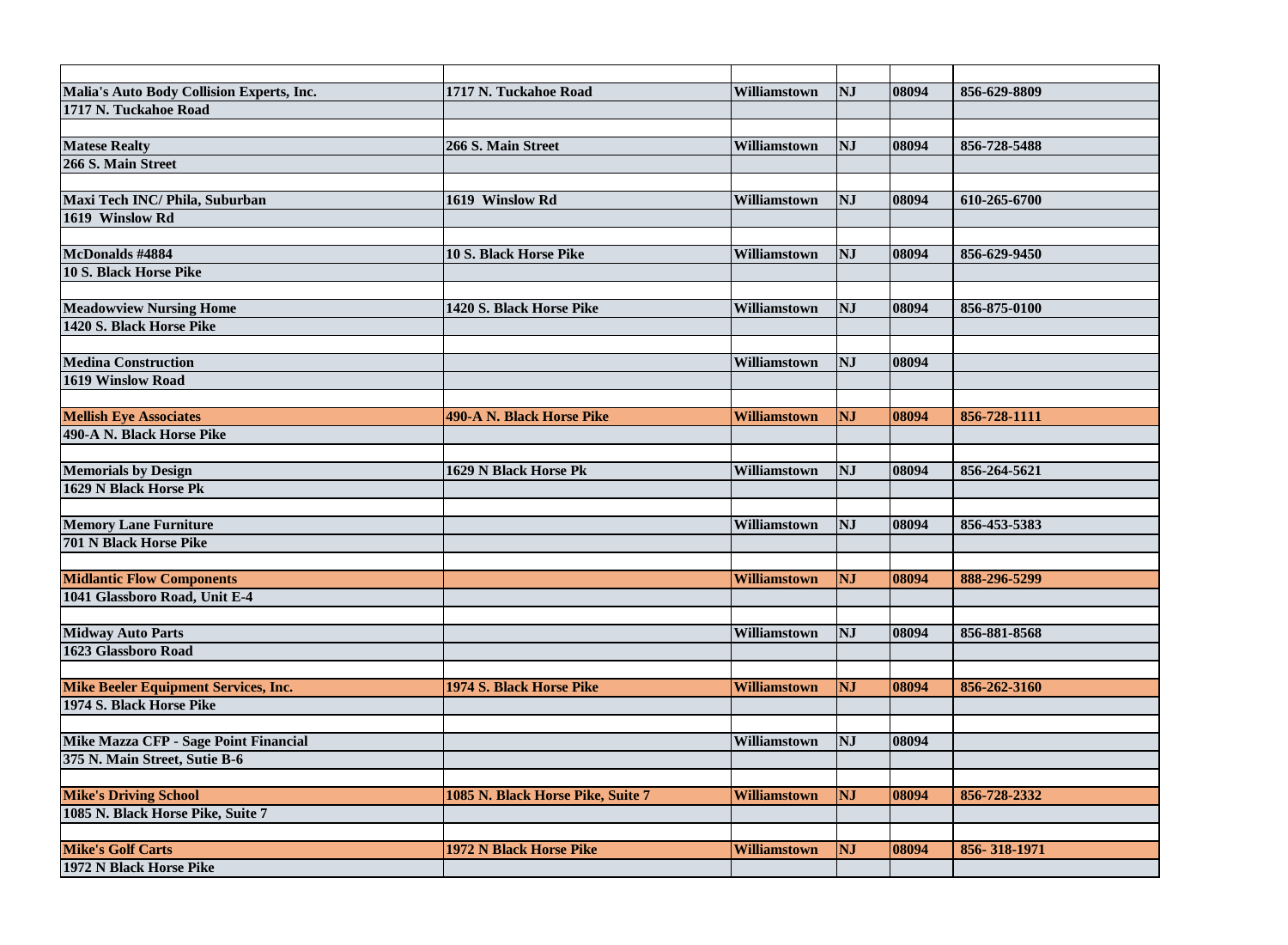| <b>Milano Pizza</b>                                     | <b>725 Corkery Lane</b>        | Williamstown        | <b>NJ</b> | 08094 | 856-629-1093         |
|---------------------------------------------------------|--------------------------------|---------------------|-----------|-------|----------------------|
| <b>725 Corkery Lane</b>                                 |                                |                     |           |       |                      |
|                                                         |                                |                     |           |       |                      |
| <b>Min Fish Net</b>                                     | <b>715 Sicklerville Road</b>   | Williamstown        | <b>NJ</b> | 08094 | 856-728-1188         |
| <b>715 Sicklerville Road</b>                            |                                |                     |           |       |                      |
|                                                         |                                |                     |           |       |                      |
| Mirarchi's Williamstown Inn                             | 2557 S. Black Horse Pike       | Williamstown        | <b>NJ</b> | 08094 | 856-728-1842         |
| 2557 S. Black Horse Pike                                |                                |                     |           |       |                      |
|                                                         |                                |                     |           |       |                      |
| <b>Monalisa</b>                                         | <b>745 Corkery Lane</b>        | <b>Williamstown</b> | <b>NJ</b> | 08094 | 856-629-8000         |
| 745 Corkery Lane                                        |                                |                     |           |       |                      |
|                                                         |                                |                     |           |       |                      |
| <b>Monro Muffler Brake, Inc</b>                         | 2084 N. Black Horse Pike       | Williamstown        | <b>NJ</b> | 08094 | 856-875-9332         |
| 2084 N. Black Horse Pike                                |                                |                     |           |       |                      |
|                                                         |                                |                     |           |       |                      |
| <b>Monroe Municipal Utilities Authority</b>             | 372 S main st                  | <b>Williamstown</b> | <b>NJ</b> | 08094 | 856-629-1444         |
| 372 S main st                                           |                                |                     |           |       |                      |
|                                                         | 114 S. Main Street             | <b>Williamstown</b> | <b>NJ</b> | 08094 | 856-629-6439         |
| <b>Monroe Savings Bank S.L.A.</b><br>114 S. Main Street |                                |                     |           |       |                      |
|                                                         |                                |                     |           |       |                      |
| Monroe Savings Bank S.L.A. #3                           | 1712 S. Black Horse Pike       | Williamstown        | <b>NJ</b> | 08094 | 856-629-7505         |
| 1712 S. Black Horse Pike                                |                                |                     |           |       |                      |
|                                                         |                                |                     |           |       |                      |
| <b>Monroe Self Storage</b>                              | <b>640 N. Black Horse Pike</b> | <b>Williamstown</b> | <b>NJ</b> | 08094 | 856-262-7818         |
| 640 N. Black Horse Pike                                 |                                |                     |           |       |                      |
|                                                         |                                |                     |           |       |                      |
| <b>Monroe Speedwash</b>                                 |                                | Williamstown        | <b>NJ</b> | 08094 | 609-722-3446         |
| <b>128 Poplar Street</b>                                |                                |                     |           |       | 856-227-6335         |
|                                                         |                                |                     |           |       |                      |
| Monroe Tool & Die, Inc.                                 |                                | Williamstown        | NJ        | 08094 |                      |
| 197 Sharps Road                                         |                                |                     |           |       |                      |
|                                                         |                                |                     |           |       |                      |
| <b>Monroe Towne East, LP</b>                            | 175 Walnut Street              | Williamstown        | <b>NJ</b> | 08094 | 856-629-1260         |
| <b>175 Walnut Street</b>                                |                                |                     |           |       |                      |
|                                                         |                                |                     |           |       |                      |
| <b>Monroe Township Ambulance &amp; Rescue</b>           | 125 Virginia Avenue            | Williamstown        | NJ        | 08094 | 856-629-3301         |
| 125 Virginia Avenue                                     |                                |                     |           |       |                      |
|                                                         |                                |                     |           |       |                      |
| <b>Monroe Township Board of Education</b>               | <b>75 E. Academy Street</b>    | Williamstown        | <b>NJ</b> | 08094 | 856-629-6400         |
| 75 E. Academy Street                                    |                                |                     |           |       |                      |
|                                                         |                                |                     |           |       |                      |
| <b>Monroe Township Police Department</b>                | 125 Virginia Avenue            | Williamstown        | NJ        | 08094 | 856-728-9800 ext.209 |
| 125 Virginia Avenue                                     |                                |                     |           |       |                      |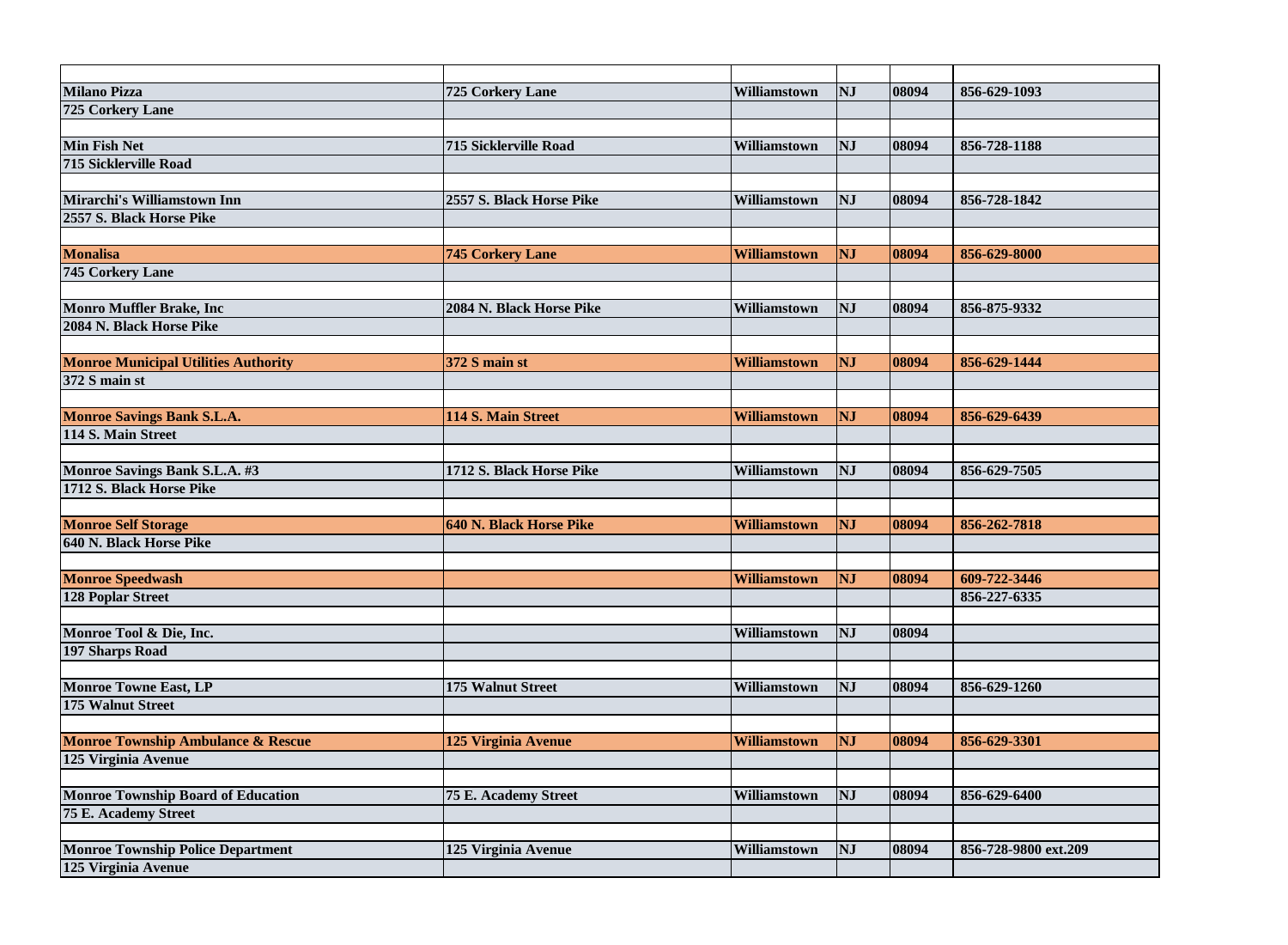| <b>Monroe Township Road Department (Public Works)</b> | 1040 Glassboro Road           | <b>Williamstown</b> | <b>NJ</b> | 08094 | 856-629-4444 |
|-------------------------------------------------------|-------------------------------|---------------------|-----------|-------|--------------|
| 1040 Glassboro Road                                   |                               |                     |           |       |              |
|                                                       |                               |                     |           |       |              |
| <b>Montemurro's Barber Shop</b>                       | PO Box 609                    | <b>Williamstown</b> | NJ        | 08094 | 856-629-9348 |
| 520 Sicklerville Road                                 |                               |                     |           |       |              |
|                                                       |                               |                     |           |       |              |
| <b>Morlite Kennel</b>                                 |                               | Williamstown        | NJ        | 08094 | 856-629-0666 |
| 1617 S. Black Horse Pike                              |                               |                     |           |       |              |
|                                                       |                               |                     |           |       |              |
| <b>Motorcross Mechanic</b>                            | <b>6 W Black Horse Pike</b>   | Williamstown        | <b>NJ</b> | 08094 | 215-206-5351 |
| <b>6 W Black Horse Pike</b>                           |                               |                     |           |       |              |
|                                                       |                               |                     |           |       |              |
| <b>Mountainside Mechaical LLC</b>                     |                               | Williamstown        | <b>NJ</b> | 08094 | 856-629-6972 |
| <b>1601 North Main Street</b>                         |                               |                     |           |       |              |
|                                                       |                               |                     |           |       |              |
| <b>Municipal Building</b>                             | 125 Virginia Avenue           | Williamstown        | <b>NJ</b> | 08094 | 856-728-9800 |
| 125 Virginia Avenue                                   |                               |                     |           |       |              |
|                                                       |                               |                     |           |       |              |
| <b>Muscle Makers Grill</b>                            | 1155 S. Black Horse Pike      | <b>Williamstown</b> | NJ        | 08094 | 856-318-7840 |
| 1155 S. Black Horse Pike                              |                               |                     |           |       |              |
|                                                       |                               |                     |           |       |              |
| Napa Mechanics Auto Parts, Inc.                       | <b>49 S. Black Horse Pike</b> | <b>Williamstown</b> | <b>NJ</b> | 08094 | 856-728-3200 |
| 49 S. Black Horse Pike                                |                               |                     |           |       |              |
|                                                       |                               |                     |           |       |              |
| <b>Natural Soap Retail Store</b>                      |                               | <b>Williamstown</b> | NJ        | 08094 |              |
| <b>701 N Black Horse Pike</b>                         |                               |                     |           |       |              |
|                                                       |                               |                     |           |       |              |
| <b>Natural Stone Wholesalers, LLC</b>                 | 1826 N. Black Horse Pike      | <b>Williamstown</b> | NJ        | 08094 | 856-318-1384 |
| 1826 N. Black Horse Pike                              |                               |                     |           |       |              |
|                                                       |                               |                     |           |       |              |
| <b>New Blue Moon Beauty Inc</b>                       |                               | Williamstown        | <b>NJ</b> | 08094 |              |
| <b>1144 S Main St</b>                                 |                               |                     |           |       |              |
|                                                       |                               |                     |           |       |              |
| <b>New Brooklyn United Methodist Church</b>           |                               | Williamstown        | <b>NJ</b> | 08094 | 856-629-8353 |
| Malaga & New Brooklyn Road                            |                               |                     |           |       |              |
|                                                       |                               |                     |           |       |              |
| <b>New Jersey Mentor</b>                              |                               | Williamstown        | <b>NJ</b> | 08094 | 732-627-9890 |
| 2031 Glassboro Cross Keys Road                        |                               |                     |           |       |              |
|                                                       |                               |                     |           |       |              |
| <b>New Minuteman Cleaners, Corp.</b>                  | 699 N. Black Horse Pike       | Williamstown        | <b>NJ</b> | 08094 | 856-629-6200 |
| 699 N. Black Horse Pike                               |                               |                     |           |       |              |
|                                                       |                               |                     |           |       |              |
| <b>New Vogue Nails</b>                                | <b>737 Corkery Lane</b>       | Williamstown        | <b>NJ</b> | 08094 | 856-740-6550 |
|                                                       |                               |                     |           |       |              |
| <b>737 Corkery Lane</b>                               |                               |                     |           |       |              |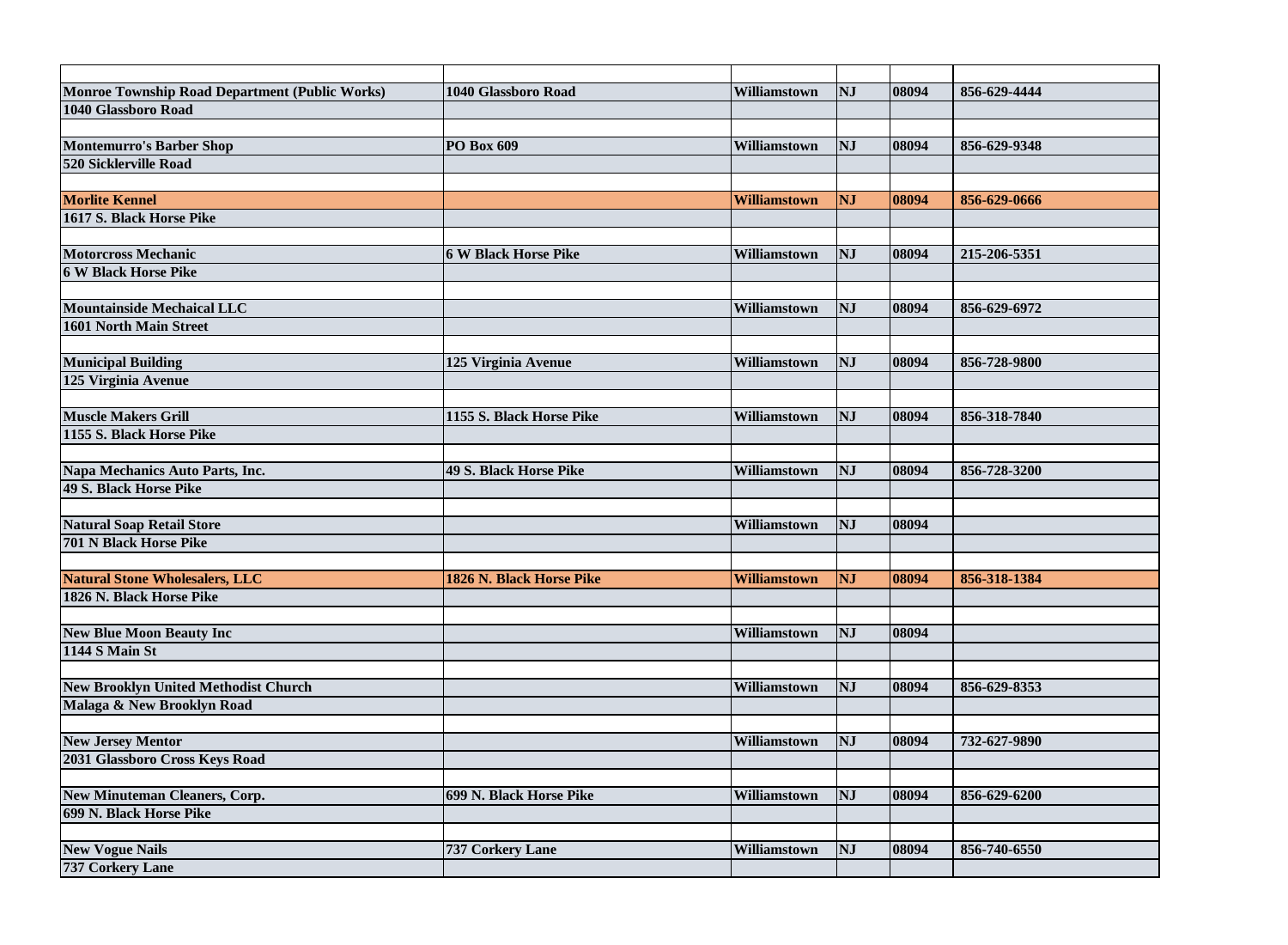| <b>Newfield National Bank</b>              | 320 S. Main Street            | Williamstown        | <b>NJ</b> | 08094 | 856-262-8000 |
|--------------------------------------------|-------------------------------|---------------------|-----------|-------|--------------|
| 320 S. Main Street                         |                               |                     |           |       |              |
|                                            |                               |                     |           |       |              |
| <b>Nic' Coles Autos</b>                    |                               | <b>Williamstown</b> | <b>NJ</b> | 08095 | 609-576-1951 |
| 4335 s black horse pike                    |                               |                     |           |       |              |
|                                            |                               |                     |           |       |              |
| <b>Nick's Custom Cycles</b>                | <b>721 Lebanon Avenue</b>     | <b>Williamstown</b> | <b>NJ</b> | 08094 | 856-629-3338 |
| <b>721 Lebanon Avenue</b>                  |                               |                     |           |       |              |
|                                            |                               |                     |           |       |              |
| Nick's Pizzeria & Steakhouse, Inc.         | <b>47 S. Main Street</b>      | <b>Williamstown</b> | <b>NJ</b> | 08094 | 856-728-3322 |
| 47 S. Main Street                          |                               |                     |           |       |              |
|                                            |                               |                     |           |       |              |
| <b>Nick's Welding Service</b>              | 773 Glassboro Road            | Williamstown        | <b>NJ</b> | 08094 | 856-728-4289 |
| 773 Glassboro Road                         |                               |                     |           |       |              |
|                                            |                               |                     |           |       |              |
| Nightlinger, Colavita, & Volpa             | po box 799                    | <b>Williamstown</b> | NJ        | 08094 | 856-629-3111 |
| 991 S. Black Horse Pike                    |                               |                     |           |       |              |
|                                            |                               |                     |           |       |              |
| <b>Northeast Mechanical Services, Inc.</b> | <b>402 Airport Drive</b>      | <b>Williamstown</b> | <b>NJ</b> | 08094 | 856-262-2305 |
| 402 Airport Drive                          |                               |                     |           |       |              |
|                                            |                               |                     |           |       |              |
| <b>Norton Funeral Home</b>                 | po box 746                    | <b>Williamstown</b> | <b>NJ</b> | 08094 | 856-728-2800 |
| 1232 S. Black Horse Pike                   |                               |                     |           |       |              |
|                                            |                               |                     |           |       |              |
| O.K. Tool & Die Company                    |                               | Williamstown        | <b>NJ</b> | 08094 | 856-629-5757 |
| <b>603 BlueBell Road</b>                   |                               |                     |           |       |              |
|                                            |                               |                     |           |       |              |
| <b>Oak Knoll School</b>                    | <b>23 Bodine Avenue</b>       | <b>Williamstown</b> | NJ        | 08094 | 856-728-3944 |
| <b>23 Bodine Avenue</b>                    |                               |                     |           |       |              |
|                                            |                               |                     |           |       |              |
| <b>One Stop Shoppe</b>                     | <b>717 Corkery Lane</b>       | Williamstown        | <b>NJ</b> | 08094 | 856-262-9195 |
| 717 Corkery Lane                           |                               |                     |           |       |              |
|                                            |                               |                     |           |       |              |
| <b>Open Bible Church</b>                   | <b>1073 New Brooklyn Road</b> | <b>Williamstown</b> | <b>NJ</b> | 08094 | 856-629-3800 |
| 1073 New Brooklyn Road                     |                               |                     |           |       |              |
|                                            |                               |                     |           |       |              |
| <b>Ormsby's Lawn Equipment</b>             | 231 N. Black Horse Pike       | <b>Williamstown</b> | NJ        | 08094 | 856-629-4931 |
| 231 N. Black Horse Pike                    |                               |                     |           |       |              |
|                                            |                               |                     |           |       |              |
| <b>Oscar's Carpets</b>                     | 1601 N. Black Horse Pike      | Williamstown        | <b>NJ</b> | 08094 | 856-629-6863 |
| 1601 N. Black Horse Pike                   |                               |                     |           |       |              |
|                                            |                               |                     |           |       |              |
| <b>OTW Entertainment, LLC</b>              | 1041 Glassboro Road, Unit C-1 | <b>Williamstown</b> | NJ        | 08094 | 856-513-6901 |
| 1041 Glassboro Road, Unit C-1              |                               |                     |           |       |              |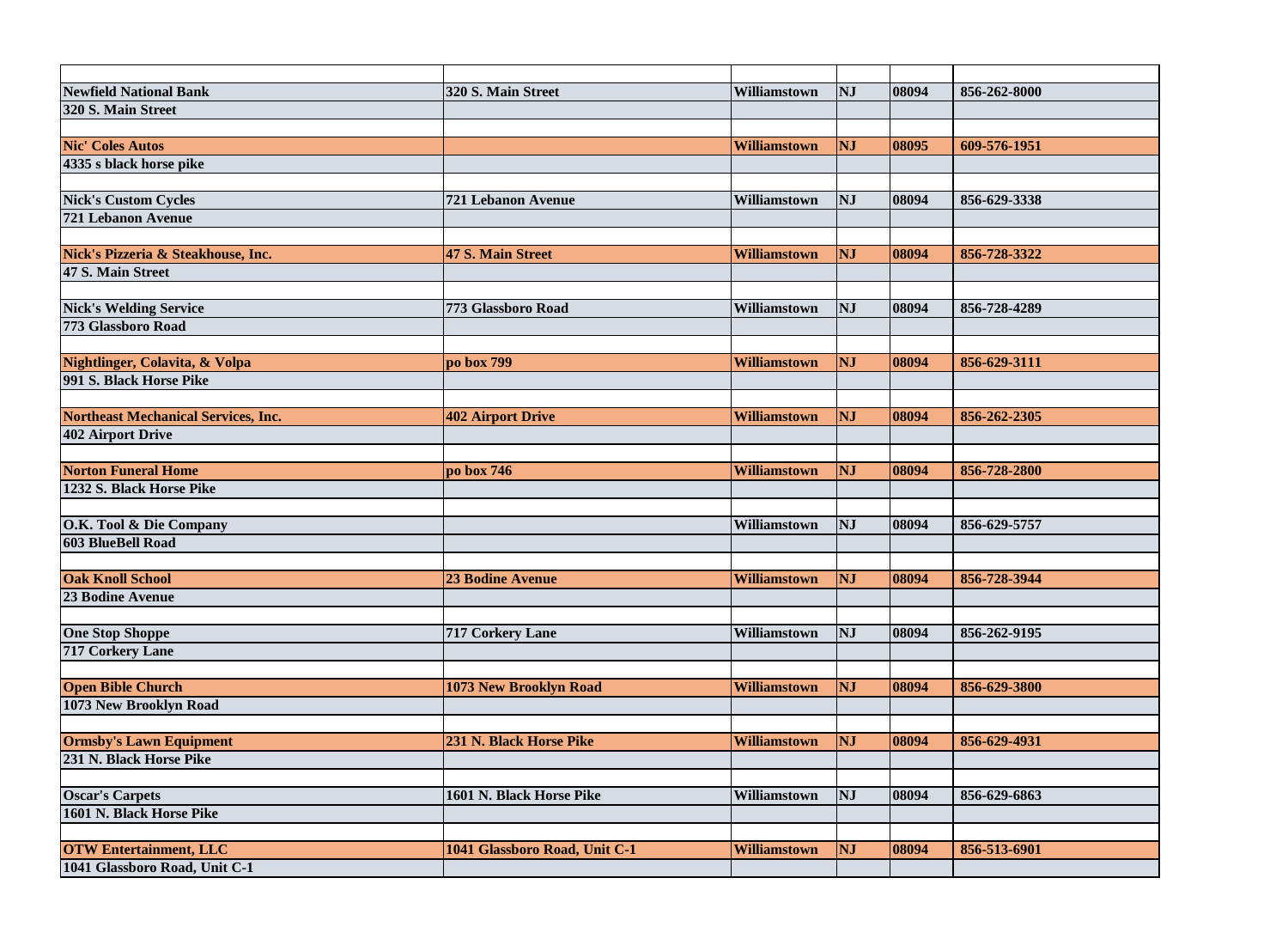| <b>Our Lady of Peace Parish</b>          | <b>32 Carroll Avenue</b>          | <b>Williamstown</b> | <b>NJ</b> | 08094 | 856-629-6190 |
|------------------------------------------|-----------------------------------|---------------------|-----------|-------|--------------|
| <b>32 Carroll Avenue</b>                 |                                   |                     |           |       |              |
|                                          |                                   |                     |           |       |              |
| <b>Pace Target Brokerage</b>             | po box 337                        | Williamstown        | <b>NJ</b> | 08094 | 856-629-2551 |
| <b>716 Clayton Road</b>                  |                                   |                     |           |       |              |
|                                          |                                   |                     |           |       |              |
| <b>Palermo's Pizza</b>                   | 1209 S. Black Horse Pike          | Williamstown        | NJ        | 08094 | 856-629-6447 |
| 1209 S. Black Horse Pike                 |                                   |                     |           |       |              |
|                                          |                                   |                     |           |       |              |
|                                          |                                   |                     |           |       |              |
| Papa John's Pizza #3935                  |                                   | Williamstown        | <b>NJ</b> | 08094 | 856-728-8200 |
| 1180 N. Black Horse Pike                 |                                   |                     |           |       |              |
|                                          |                                   |                     |           |       |              |
| Parker & Parker Services Unlimited, Inc. | po box 426, sicklerville nj 08081 | <b>Williamstown</b> | <b>NJ</b> | 08094 | 856-875-2300 |
| 125 S. Black Horse Pike                  |                                   |                     |           |       |              |
|                                          |                                   |                     |           |       |              |
| Pasta Sauce & More Company, LLC          |                                   | <b>Williamstown</b> | <b>NJ</b> | 08094 | 856-262-3833 |
| 1180 N. Black Horse Pike                 |                                   |                     |           |       |              |
|                                          |                                   |                     |           |       |              |
| <b>Patricia Reid Studio of Dance</b>     |                                   | <b>Williamstown</b> | <b>NJ</b> | 08094 | 856-629-5060 |
| 270 Ireland Terrace                      |                                   |                     |           |       |              |
|                                          |                                   |                     |           |       |              |
| <b>Patriot Auto</b>                      |                                   | Williamstown        | <b>NJ</b> | 08094 | 856-728-2018 |
| 468 Huber Ave                            |                                   |                     |           |       |              |
|                                          |                                   |                     |           |       |              |
| Pat's Pizzeria (Madison Plaza)           | 1056 S. Black Horse Pike          | <b>Williamstown</b> | <b>NJ</b> | 08094 | 856-262-7755 |
| 1056 S. Black Horse Pike                 |                                   |                     |           |       |              |
|                                          |                                   |                     |           |       |              |
| <b>Peach Country</b>                     | 1463 N. Tuckahoe Road             | <b>Williamstown</b> | <b>NJ</b> | 08094 | 856-226-3834 |
| 1463 N. Tuckahoe Road                    |                                   |                     |           |       |              |
|                                          |                                   |                     |           |       |              |
| Pellegrino Pontiac, Buick, GMC           | 815 N. Black Horse Pike           | Williamstown        | <b>NJ</b> | 08094 | 856-629-0101 |
| 815 N. Black Horse Pike                  |                                   |                     |           |       |              |
|                                          |                                   |                     |           |       |              |
| <b>Penske</b>                            | 1946 N. Black Horse Pike          | Williamstown        | NJ        | 08094 | 856-768-9838 |
| 1946 N. Black Horse Pike                 |                                   |                     |           |       |              |
|                                          |                                   |                     |           |       |              |
| Pep Boys Store #1463                     | 1074 N. Black Horse Pike          | <b>Williamstown</b> | NJ        | 08094 | 856-740-0965 |
| 1074 N. Black Horse Pike                 |                                   |                     |           |       |              |
|                                          |                                   |                     |           |       |              |
|                                          |                                   |                     |           |       |              |
| Performance Foam & Coating, Inc.         |                                   | <b>Williamstown</b> | NJ        | 08094 | 856-728-0070 |
| 1809 N. Black Horse Pike, B-2            |                                   |                     |           |       |              |
|                                          |                                   |                     |           |       |              |
| <b>Peter's Diner</b>                     | po box 1116                       | Williamstown        | <b>NJ</b> | 08094 | 856-740-4422 |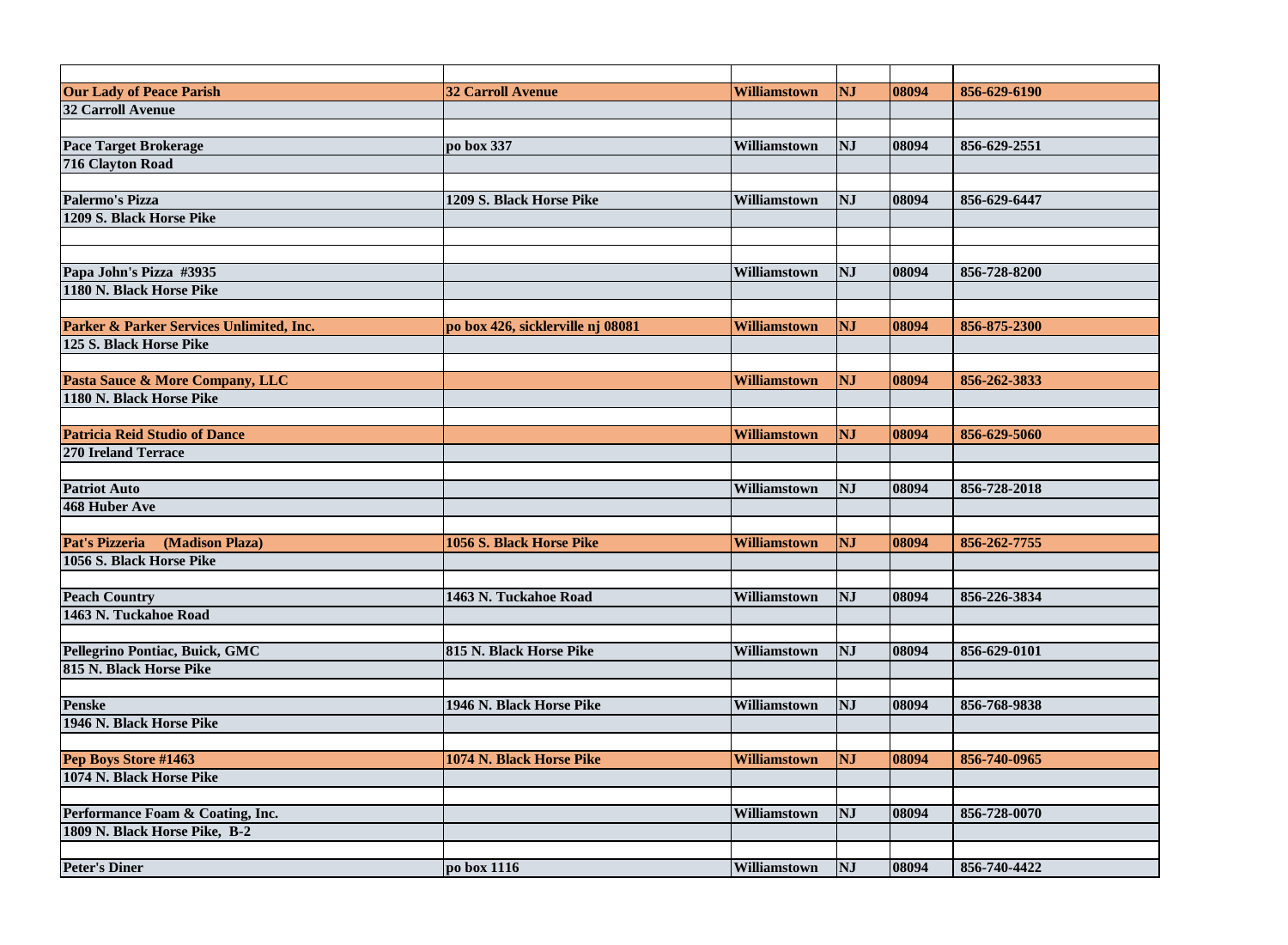| 1741 S. Black Horse Pike                  |                                |                     |           |       |              |
|-------------------------------------------|--------------------------------|---------------------|-----------|-------|--------------|
| <b>Pfeiffer Community Center</b>          | <b>301 BlueBell Road</b>       | Williamstown        | <b>NJ</b> | 08094 | 856-728-9840 |
| <b>301 BlueBell Road</b>                  |                                |                     |           |       |              |
|                                           |                                |                     |           |       |              |
| <b>Philly Pretzel Factory</b>             | <b>200 N. Black Horse Pike</b> | <b>Williamstown</b> | <b>NJ</b> | 08094 | 856-262-4686 |
| 200 N. Black Horse Pike                   |                                |                     |           |       |              |
|                                           |                                |                     |           |       |              |
| <b>Pho City</b>                           | PO Box 8303                    | <b>Williamstown</b> | <b>NJ</b> | 08094 | 609-271-8002 |
| 310 Berlin CrossKeys RD                   |                                |                     |           |       |              |
|                                           |                                |                     |           |       |              |
| Photography                               |                                | <b>Williamstown</b> | <b>NJ</b> | 08094 | 856-234-4700 |
| <b>1809 N Black Horse Pike</b>            |                                |                     |           |       |              |
|                                           |                                |                     |           |       |              |
| <b>Piano Lessons</b>                      |                                | Williamstown        | <b>NJ</b> | 08094 |              |
| 982 New Brooklyn Rd                       |                                |                     |           |       |              |
|                                           |                                |                     |           |       |              |
| <b>Pieco Services</b>                     | <b>2300 Winslow Road</b>       | <b>Williamstown</b> | <b>NJ</b> | 08094 | 856-728-3347 |
| 2300 Winslow Road                         |                                |                     |           |       |              |
|                                           |                                |                     |           |       |              |
| <b>Pierson Construction Company, Inc.</b> | <b>151 Industrial Drive</b>    | Williamstown        | <b>NJ</b> | 08094 | 856-769-8244 |
| <b>151 Industrial Drive</b>               |                                |                     |           |       |              |
|                                           |                                |                     |           |       |              |
| <b>Pike Inn</b>                           | 1861 N. Black Horse Pike       | Williamstown        | <b>NJ</b> | 08094 | 856-629-7718 |
| 1861 N. Black Horse Pike                  |                                |                     |           |       |              |
|                                           |                                |                     |           |       |              |
| <b>Pinney Hollow Group Home</b>           |                                | Williamstown        | <b>NJ</b> | 08094 |              |
| 4619 Jackson Road                         |                                |                     |           |       |              |
|                                           |                                |                     |           |       |              |
| Piramal Glass - USA, Inc.                 | 918 E. Malaga Road             | <b>Williamstown</b> | NJ        | 08094 | 856-728-9300 |
| 918 E. Malaga Road                        |                                |                     |           |       |              |
|                                           |                                |                     |           |       |              |
| <b>Pizza Heaven</b>                       | <b>715 Sicklerville Road</b>   | <b>Williamstown</b> | <b>NJ</b> | 08094 | 856-740-0545 |
| <b>715 Sicklerville Road</b>              |                                |                     |           |       |              |
|                                           |                                |                     |           |       |              |
| <b>Plum Tree Inn</b>                      |                                | Williamstown        | <b>NJ</b> | 08094 | 856-728-4504 |
| 1408 S. Black Horse Pike                  |                                |                     |           |       |              |
|                                           |                                |                     |           |       |              |
| PMCO, Inc.<br>235B W. Malaga Road         | po box 277                     | <b>Williamstown</b> | <b>NJ</b> | 08094 | 856-262-9912 |
|                                           |                                |                     |           |       |              |
| <b>PNC Bank</b>                           | 1424 S. Black Horse Pike       | <b>Williamstown</b> | <b>NJ</b> | 08094 | 856-262-2263 |
| 1424 S. Black Horse Pike                  |                                |                     |           |       |              |
|                                           |                                |                     |           |       |              |
| <b>Polished Nails</b>                     | <b>621 S. Main Street</b>      |                     | NJ        | 08094 | 856-516-0637 |
|                                           |                                | <b>Williamstown</b> |           |       |              |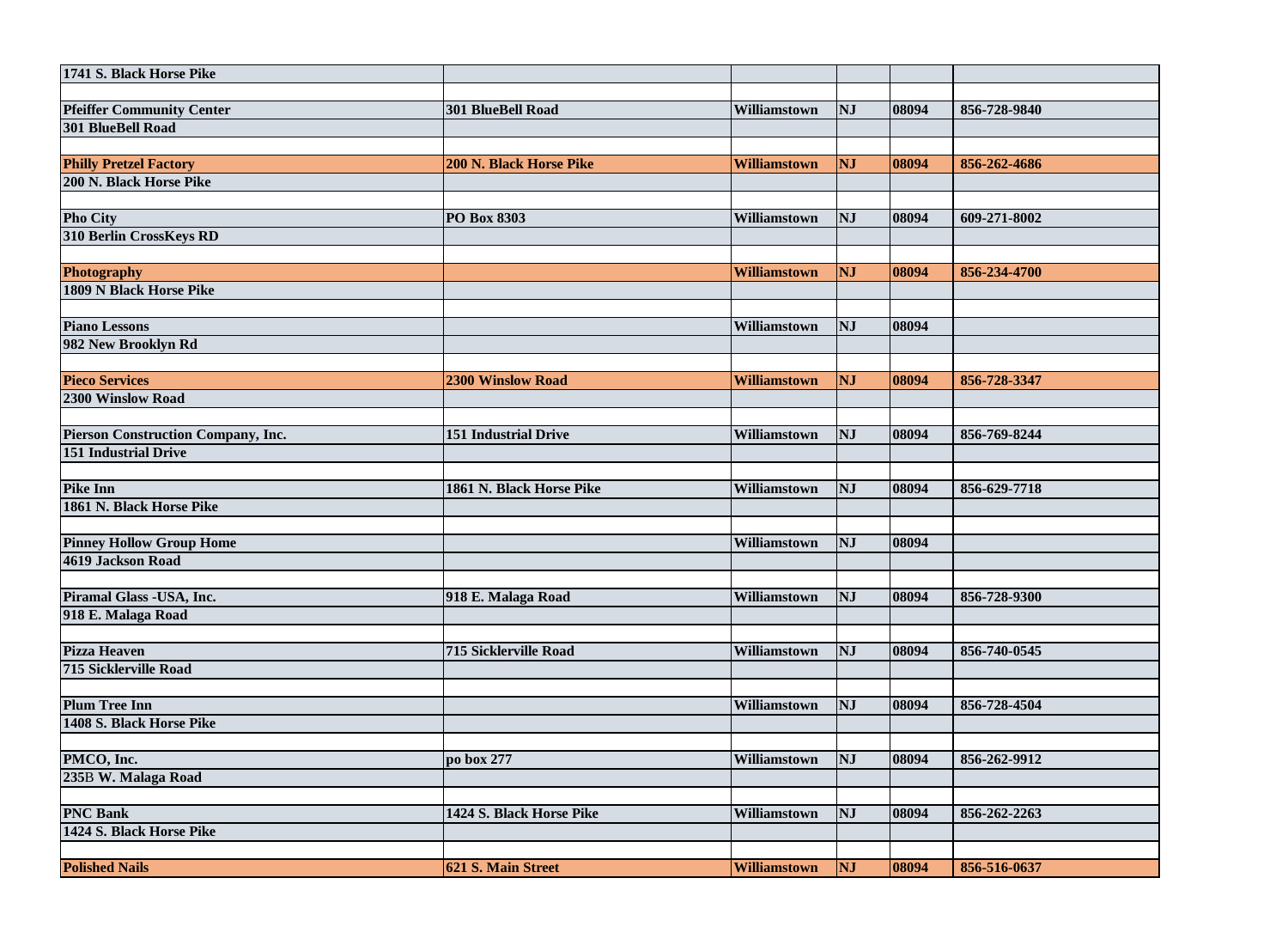| 621 S. Main Street                                                |                                  |                     |           |       |              |
|-------------------------------------------------------------------|----------------------------------|---------------------|-----------|-------|--------------|
|                                                                   |                                  |                     |           |       |              |
| Portadam, Inc                                                     | 3082 S. Black Horse Pike         | Williamstown        | <b>NJ</b> | 08094 | 856-740-0606 |
| 3082 S. Black Horse Pike                                          |                                  |                     |           |       |              |
|                                                                   |                                  |                     |           |       |              |
| <b>Precision Ball Specialties, Inc.</b>                           | po box 132                       | <b>Williamstown</b> | <b>NJ</b> | 08094 | 856-881-5646 |
| 1451 Glassboro Road                                               |                                  |                     |           |       |              |
| <b>Precision Metal Crafters, Inc.</b>                             |                                  | <b>Williamstown</b> | <b>NJ</b> | 08094 | 856-629-1020 |
| <b>17 Filbert Street</b>                                          |                                  |                     |           |       |              |
|                                                                   |                                  |                     |           |       |              |
| <b>Professional Pain Management</b>                               | 2007 N. Black Horse Pike, Unit B | <b>Williamstown</b> | <b>NJ</b> | 08094 | 856-740-4888 |
| 2007 N. Black Horse Pike, Unit B                                  |                                  |                     |           |       |              |
|                                                                   |                                  |                     |           |       |              |
| <b>Psychic Sessions</b>                                           | 1009 N. Black Horse Pike, #1     | Williamstown        | <b>NJ</b> | 08094 | 856-881-1880 |
| 1009 N. Black Horse Pike, #1                                      |                                  |                     |           |       |              |
|                                                                   |                                  |                     |           |       |              |
| <b>QEI</b> Corporation                                            |                                  | Williamstown        | <b>NJ</b> | 08094 | 856-728-2020 |
| <b>One Airport Drive</b>                                          |                                  |                     |           |       |              |
|                                                                   |                                  |                     |           |       |              |
| <b>R &amp; T Custom Cabinets</b>                                  | <b>1311 Herbert Boulevard</b>    | <b>Williamstown</b> | <b>NJ</b> | 08094 | 856-728-1979 |
| 1311 Herbert Boulevard                                            |                                  |                     |           |       |              |
|                                                                   |                                  |                     |           |       |              |
| R. D. L. Dental Lab                                               |                                  | <b>Williamstown</b> | <b>NJ</b> | 08094 | 856-885-4289 |
| 502 N. Black Horse Pike                                           |                                  |                     |           |       |              |
|                                                                   |                                  |                     |           |       |              |
| R. J. Donaldson, Inc.                                             | 1287 Glassboro Road              | Williamstown        | <b>NJ</b> | 08094 | 856-629-2737 |
| 1287 Glassboro Road                                               |                                  |                     |           |       |              |
|                                                                   |                                  |                     |           |       |              |
| <b>Racer's Army &amp; Navy</b><br>1951 N. Black Horse Pike Unit C | 1951 N. Black Horse Pike Unit C  | Williamstown        | NJ        | 08094 | 856-262-8787 |
|                                                                   |                                  |                     |           |       |              |
| <b>Rack's Pub &amp; Grill</b>                                     | 2021 N. Black Horse Pike         | <b>Williamstown</b> | <b>NJ</b> | 08094 | 856-875-9700 |
| 2021 N. Black Horse Pike                                          |                                  |                     |           |       |              |
|                                                                   |                                  |                     |           |       |              |
| <b>Radix School</b>                                               | <b>363 Radix Road</b>            | <b>Williamstown</b> | NJ        | 08094 | 856-728-8750 |
| 363 Radix Road                                                    |                                  |                     |           |       |              |
|                                                                   |                                  |                     |           |       |              |
| <b>Ranch Hope Inc., Victory House</b>                             | 1025 Linden Avenue               | Williamstown        | <b>NJ</b> | 08094 | 856-875-8363 |
| 1025 Linden Avenue                                                |                                  |                     |           |       |              |
|                                                                   |                                  |                     |           |       |              |
| <b>Randy's Pizza</b>                                              | 2906 S. Black Horse Pike         | Williamstown        | <b>NJ</b> | 08094 | 856-629-7575 |
| 2906 S. Black Horse Pike                                          |                                  |                     |           |       |              |
|                                                                   |                                  |                     |           |       |              |
| <b>Ranger Tire</b>                                                |                                  | Williamstown        | NJ        | 08094 |              |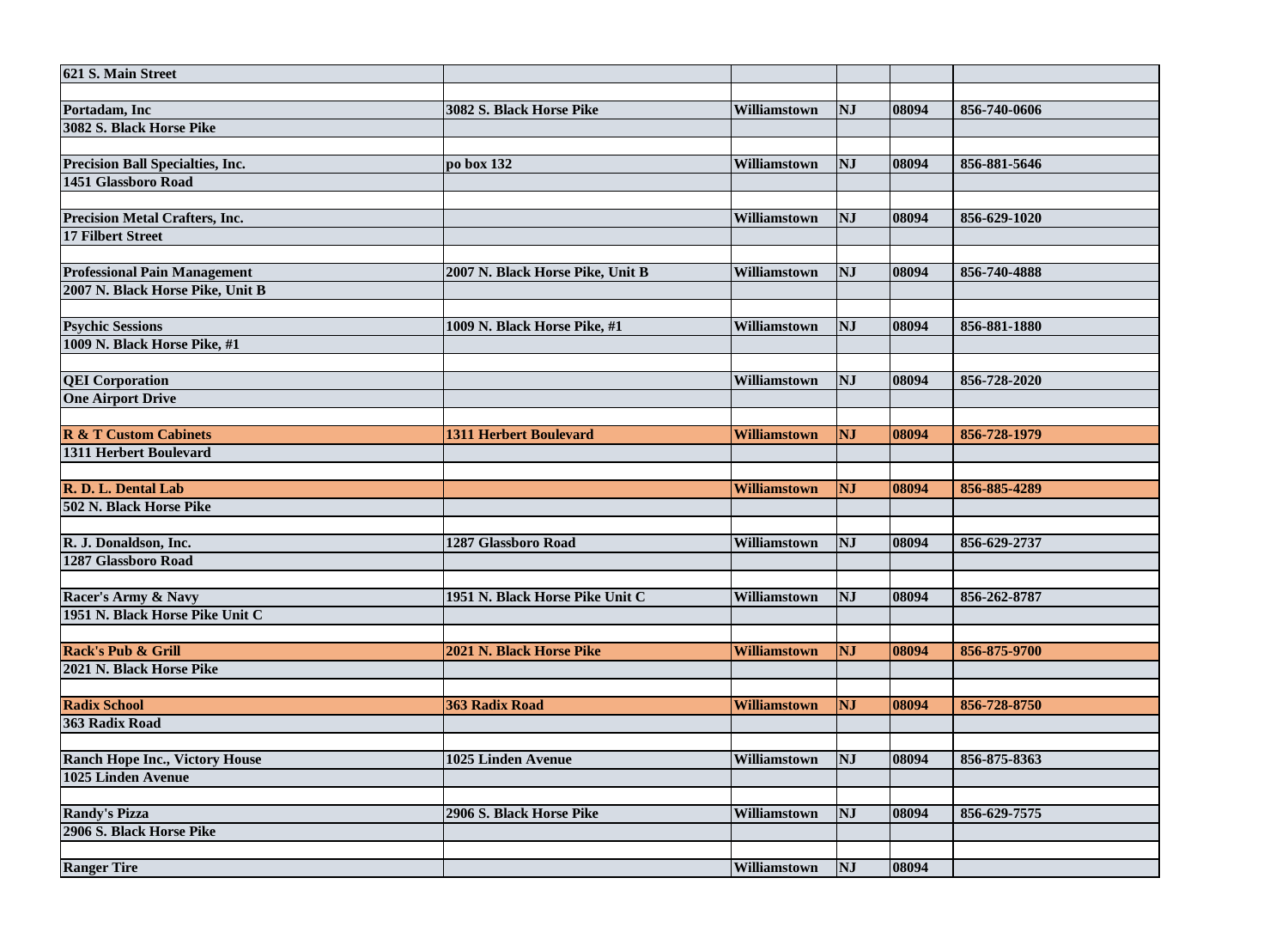| 34 W Black Horse Pike                                                     |                                    |                     |                  |       |                  |
|---------------------------------------------------------------------------|------------------------------------|---------------------|------------------|-------|------------------|
|                                                                           |                                    |                     |                  |       |                  |
| <b>Razor Sharp</b>                                                        | 200 N. Black Horse Pike, Suite 202 | Williamstown        | <b>NJ</b>        | 08094 | 856-728-8885     |
| 200 N. Black Horse Pike, Suite 202                                        |                                    |                     |                  |       |                  |
|                                                                           |                                    |                     |                  |       |                  |
| <b>Re/max</b>                                                             |                                    | <b>Williamstown</b> | <b>NJ</b>        | 08094 | 856-315-2313     |
| <b>100 N Black Horse Pike</b>                                             |                                    |                     |                  |       |                  |
|                                                                           |                                    |                     |                  |       |                  |
| <b>Recovery Center</b>                                                    |                                    | Williamstown        | <b>NJ</b>        | 08094 |                  |
| 4644 S. Black Horse Pike                                                  |                                    |                     |                  |       |                  |
|                                                                           |                                    |                     |                  |       |                  |
| <b>Red Carpet Inn</b>                                                     | 105 N. Black Horse Pike            | Williamstown        | <b>NJ</b>        | 08094 | 856-728-8000     |
| 105 N. Black Horse Pike                                                   |                                    |                     |                  |       |                  |
|                                                                           |                                    |                     |                  |       |                  |
| <b>Restoration Hair Studio</b>                                            | 115 S. Main Street                 | <b>Williamstown</b> | <b>NJ</b>        | 08094 | 856-262-3181     |
| 115 S. Main Street                                                        |                                    |                     |                  |       |                  |
|                                                                           |                                    |                     | <b>NJ</b>        | 08094 |                  |
| <b>Retro-Fit Office Office for mentaly unfit</b><br>2043 Black Horse Pike |                                    | Williamstown        |                  |       |                  |
|                                                                           |                                    |                     |                  |       |                  |
| RF VII, Inc.                                                              | 1041 Glassboro Road, Unit E-1      | <b>Williamstown</b> | <b>NJ</b>        | 08094 | 856-875-2121     |
| 1041 Glassboro Road, Unit E-1                                             |                                    |                     |                  |       |                  |
|                                                                           |                                    |                     |                  |       |                  |
| <b>Richard's Liquor Store</b>                                             | 723 S. Black Horse Pike            | Williamstown        | <b>NJ</b>        | 08094 | 856-629-8119     |
| 723 S. Black Horse Pike                                                   |                                    |                     |                  |       |                  |
|                                                                           |                                    |                     |                  |       |                  |
| Rite Aid #4045                                                            | 1434 S. Black Horse Pike           | Williamstown        | <b>NJ</b>        | 08094 | 856-740-9612     |
| 1434 S. Black Horse Pike                                                  |                                    |                     |                  |       |                  |
|                                                                           |                                    |                     |                  |       |                  |
| <b>Rite Aid Corporation #4819</b>                                         | 1881 N. Black Horse Pike           | <b>Williamstown</b> | $\vert NJ \vert$ | 08094 | 856-629-0500     |
| 1881 N. Black Horse Pike                                                  |                                    |                     |                  |       |                  |
|                                                                           |                                    |                     |                  |       |                  |
| <b>Robert C. Weir, PA/SBA Financial Services</b>                          | 375 N. Main Street, Suite A-1      | <b>Williamstown</b> | <b>NJ</b>        | 08094 | 856-875-0400     |
| 375 N. Main Street, Suite A-1                                             |                                    |                     |                  |       |                  |
|                                                                           |                                    |                     |                  |       |                  |
| <b>Rocco Gallelli</b>                                                     | 1351 N Black Horse Pike            | Williamstown        | <b>NJ</b>        | 08094 | 856-740-3352     |
| 1351 N Black Horse Pike                                                   |                                    |                     |                  |       |                  |
|                                                                           |                                    |                     |                  |       |                  |
| <b>Rockin Jump</b>                                                        |                                    | <b>Williamstown</b> | <b>NJ</b>        | 08094 | 856-631-1184     |
| 1173 S. Black Horse Pike                                                  |                                    |                     |                  |       |                  |
|                                                                           |                                    |                     |                  |       |                  |
| Rossi, Janeen                                                             | 1427 Tenth Ave                     | Williamstown        | <b>NJ</b>        | 08094 | 856-875-5673     |
| 1427 Tenth Ave                                                            |                                    |                     |                  |       |                  |
|                                                                           |                                    |                     |                  |       |                  |
| <b>Roxanne's Deli</b>                                                     | 200 N Black Horse Pike Suite 206   | <b>Williamstown</b> | <b>NJ</b>        | 08094 | $(856)$ 740-3354 |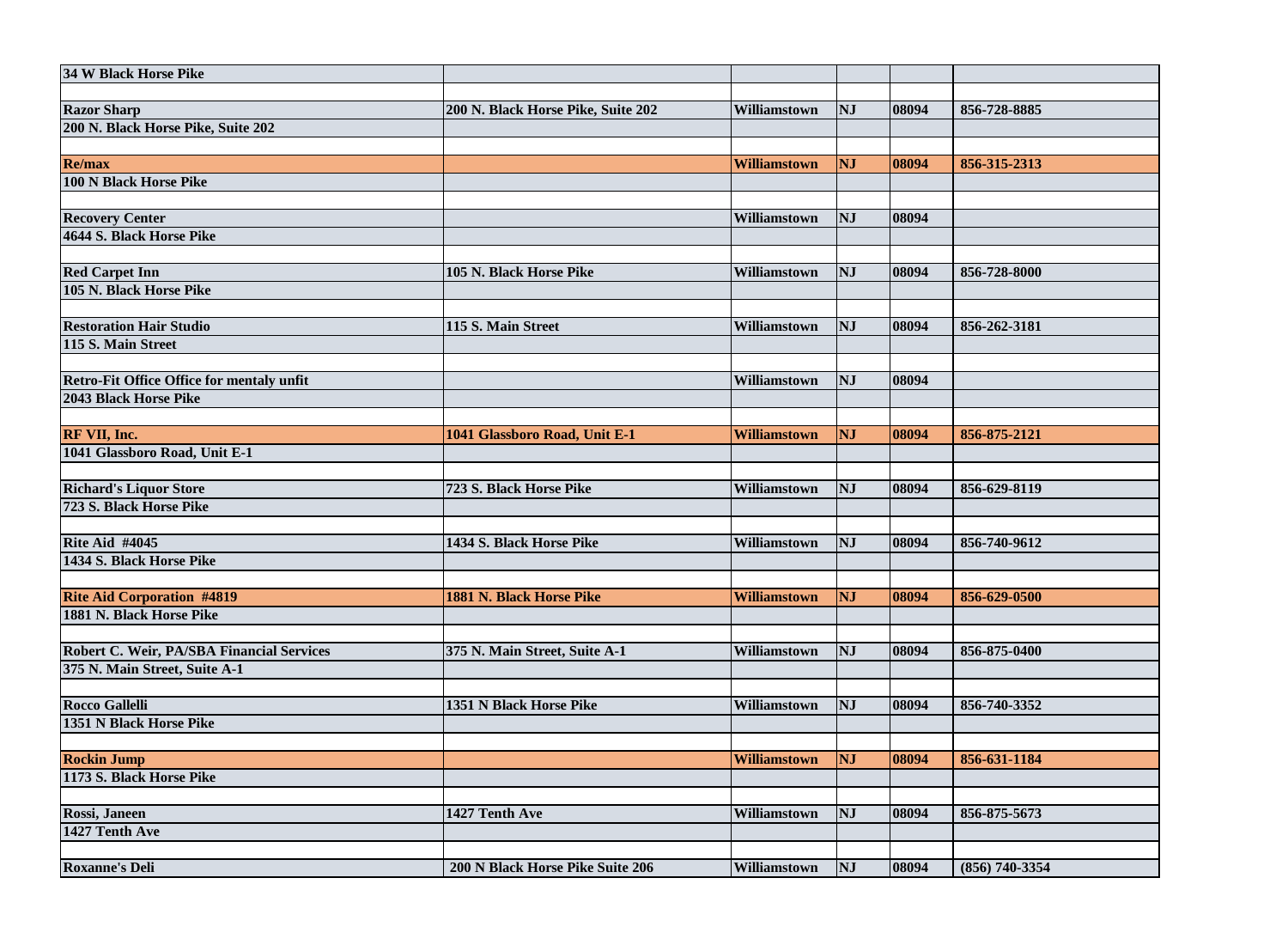| 200 N Black Horse Pike Suite 206             |                              |                     |                   |       |              |
|----------------------------------------------|------------------------------|---------------------|-------------------|-------|--------------|
|                                              |                              |                     |                   |       |              |
| <b>Rush Fitness Gym, LLC</b>                 | 1155 S. Black Horse Pike     | Williamstown        | <b>NJ</b>         | 08094 | 856-318-1222 |
| 1155 S. Black Horse Pike                     |                              |                     |                   |       |              |
|                                              |                              |                     |                   |       |              |
| <b>R-Z Enterprises</b>                       |                              | Williamstown        | <b>NJ</b>         | 08094 |              |
| 1809 N. Black Horse Pike, B-1                |                              |                     |                   |       |              |
|                                              |                              |                     |                   |       |              |
| <b>S J Car Care Center, LLC</b>              | 821 N. Tuckahoe Road         | Williamstown        | <b>NJ</b>         | 08094 | 856-875-8188 |
| 821 N. Tuckahoe Road                         |                              |                     |                   |       |              |
|                                              |                              |                     |                   |       |              |
| <b>Salon Impulse</b>                         | 108 S. Black Horse Pike      | Williamstown        | <b>NJ</b>         | 08094 | 856-740-0832 |
| <b>108 S. Black Horse Pike</b>               |                              |                     |                   |       |              |
|                                              |                              |                     |                   |       |              |
| <b>Sam's Barber Shop II</b>                  | 200 N. Black Horse Pike #203 | Williamstown        | <b>NJ</b>         | 08094 | 856-629-1574 |
| 200 N. Black Horse Pike #203                 |                              |                     |                   |       |              |
|                                              |                              |                     |                   |       |              |
| Sam's Club #4722                             | 2080 N. Black Horse Pike     | Williamstown        | <b>NJ</b>         | 08094 | 856-875-7836 |
| 2080 N. Black Horse Pike                     |                              |                     |                   |       |              |
|                                              |                              |                     |                   |       |              |
| <b>SBA Communications Corp (Tower owned)</b> |                              | Williamstown        | <b>NJ</b>         | 08094 |              |
| <b>1408 S Black Horse Pike</b>               |                              |                     |                   |       |              |
|                                              |                              |                     |                   |       |              |
| <b>Schueler Taekwon-do</b>                   |                              | <b>Williamstown</b> | <b>NJ</b>         | 08094 | 856-516-4402 |
| 2041 Black Horse Pike                        |                              |                     |                   |       |              |
|                                              |                              |                     |                   |       |              |
| <b>Scotland Run Golf Club</b>                | 2626 Fries Mill Road         | Williamstown        | NJ                | 08094 | 856-863-3737 |
| 2626 Fries Mill Road                         |                              |                     |                   |       |              |
|                                              |                              |                     |                   |       |              |
| <b>Screen Printing and Embriodery shop</b>   | 430 Clayton Rd               | <b>Williamstown</b> | $\vert NJ \vert$  | 08094 | 856-974-3394 |
| 430 Clayton Rd                               |                              |                     |                   |       |              |
|                                              |                              |                     |                   |       |              |
| <b>Scrub Pro</b>                             | 1704 S. Black Horse Pike     | Williamstown        | NJ                | 08094 | 856-740-1056 |
| 1704 S. Black Horse Pike                     |                              |                     |                   |       |              |
|                                              |                              |                     |                   |       |              |
| <b>Select Modular Homes, Inc.</b>            | 1860 N. Black Horse Pike     | <b>Williamstown</b> | <b>NJ</b>         | 08094 | 856-875-0120 |
| 1860 N. Black Horse Pike                     |                              |                     |                   |       |              |
|                                              |                              |                     |                   |       |              |
| <b>Sharkey's Sports Bar &amp; Grill</b>      | 820 N. Black Horse Pike      | <b>Williamstown</b> | <b>NJ</b>         | 08094 | 856-728-3666 |
| 820 N. Black Horse Pike                      |                              |                     |                   |       |              |
|                                              |                              |                     |                   |       |              |
| <b>Shell</b>                                 |                              | Williamstown        | <b>NJ</b>         | 08094 | 856-307-0310 |
| 2944 Fries Mill Road                         |                              |                     |                   |       |              |
|                                              |                              |                     |                   |       |              |
| <b>Shiloh Apostolic Temple</b>               |                              | Williamstown        | $\vert N_J \vert$ | 08094 | 856-629-5884 |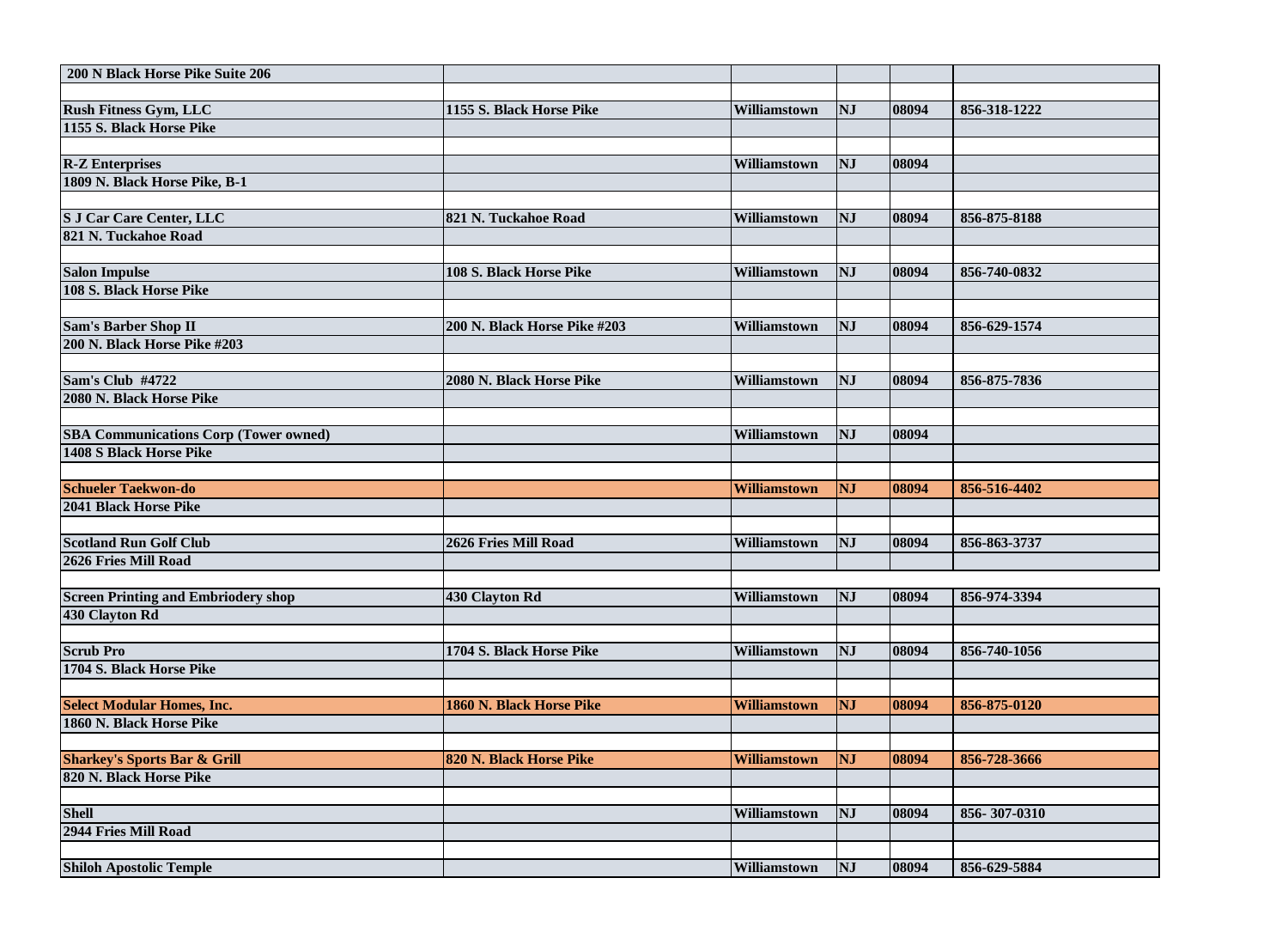| 1735 Malaga Road                                                 |                                   |                     |                         |       |              |
|------------------------------------------------------------------|-----------------------------------|---------------------|-------------------------|-------|--------------|
| <b>Shimmer Cuts, LLC</b>                                         | 621 S. Main Street, Suite D       | Williamstown        | <b>NJ</b>               | 08094 | 856-629-8002 |
| 621 S. Main Street, Suite D                                      |                                   |                     |                         |       |              |
|                                                                  |                                   |                     |                         |       |              |
| Shop Rite Store #504                                             |                                   | Williamstown        | <b>NJ</b>               | 08094 | 856-728-5600 |
| 100 S. Black Horse Pike                                          |                                   |                     |                         |       |              |
|                                                                  |                                   |                     |                         |       |              |
| <b>Shorty's Auto Parts</b>                                       | 2778 S. Black Horse Pike          | <b>Williamstown</b> | <b>NJ</b>               | 08094 | 856-629-3100 |
| 2778 S. Black Horse Pike                                         |                                   |                     |                         |       |              |
|                                                                  |                                   |                     |                         |       |              |
| <b>Sicklerville BP</b>                                           |                                   | Williamstown        | <b>NJ</b>               | 08094 | 856-629-9446 |
| <b>748 Sicklerville Road</b>                                     |                                   |                     |                         |       |              |
|                                                                  |                                   |                     |                         |       |              |
| Signs by L & L                                                   | 1809 N. Black Horse Pike, Suite 4 | Williamstown        | <b>NJ</b>               | 08094 | 856-728-7446 |
| 1809 N. Black Horse Pike, Suite 4                                |                                   |                     |                         |       |              |
|                                                                  |                                   |                     |                         |       |              |
| <b>Simply Self Storage</b>                                       |                                   | Williamstown        | <b>NJ</b>               | 08094 | 856-452-0057 |
| 1330 Glassboro Road                                              |                                   |                     |                         |       |              |
|                                                                  |                                   |                     |                         |       |              |
| <b>Skelly Amusements</b>                                         | 1136 Glassboro Road               | Williamstown        | <b>NJ</b>               | 08094 | 856-728-4800 |
| 1136 Glassboro Road                                              |                                   |                     |                         |       |              |
|                                                                  |                                   |                     |                         |       |              |
| <b>Slotnick &amp; Schwartz</b>                                   | po box 796                        | <b>Williamstown</b> | <b>NJ</b>               | 08094 | 856-629-3037 |
| 1350 N. Black Horse Pike, Suite 2                                |                                   |                     |                         |       |              |
|                                                                  | 4644 A,B,C, D S Black horse Pike  | Williamstown        | NJ                      | 08094 | 609-992-2030 |
| <b>Sober Living Facility</b><br>4644 A,B,C, D S Black horse Pike |                                   |                     |                         |       |              |
|                                                                  |                                   |                     |                         |       |              |
| <b>Soldier's Detailing</b>                                       |                                   | <b>Williamstown</b> | $\vert NJ \vert$        | 08094 | 856-629-7870 |
| 1629 N Black Horse                                               |                                   |                     |                         |       |              |
|                                                                  |                                   |                     |                         |       |              |
| <b>SOS Group, Inc.</b>                                           | 1829 N. Black Horse Pike          | <b>Williamstown</b> | NJ                      | 08094 | 856-740-4000 |
| 1829 N. Black Horse Pike                                         |                                   |                     |                         |       |              |
|                                                                  |                                   |                     |                         |       |              |
| <b>South Jersey Storage, LLC</b>                                 |                                   | Williamstown        | NJ                      | 08094 | 856-740-4420 |
| 856 Sicklerville Road                                            |                                   |                     |                         |       |              |
|                                                                  |                                   |                     |                         |       |              |
| <b>South Jersey Water Test, LLC</b>                              | <b>4077 S. Black Horse Pike</b>   | Williamstown        | <b>NJ</b>               | 08094 | 856-875-3506 |
| 4077 S. Black Horse Pike                                         |                                   |                     |                         |       |              |
|                                                                  |                                   |                     |                         |       |              |
| <b>South State Auto Parts, LLC</b>                               | 1041 Morgan Road                  | Williamstown        | <b>NJ</b>               | 08094 | 856-728-7766 |
| 1041 Morgan Road                                                 |                                   |                     |                         |       |              |
|                                                                  |                                   |                     |                         |       |              |
| <b>South State Core Supply, Inc.</b>                             |                                   | Williamstown        | $\overline{\textbf{N}}$ | 08094 | 856-728-3277 |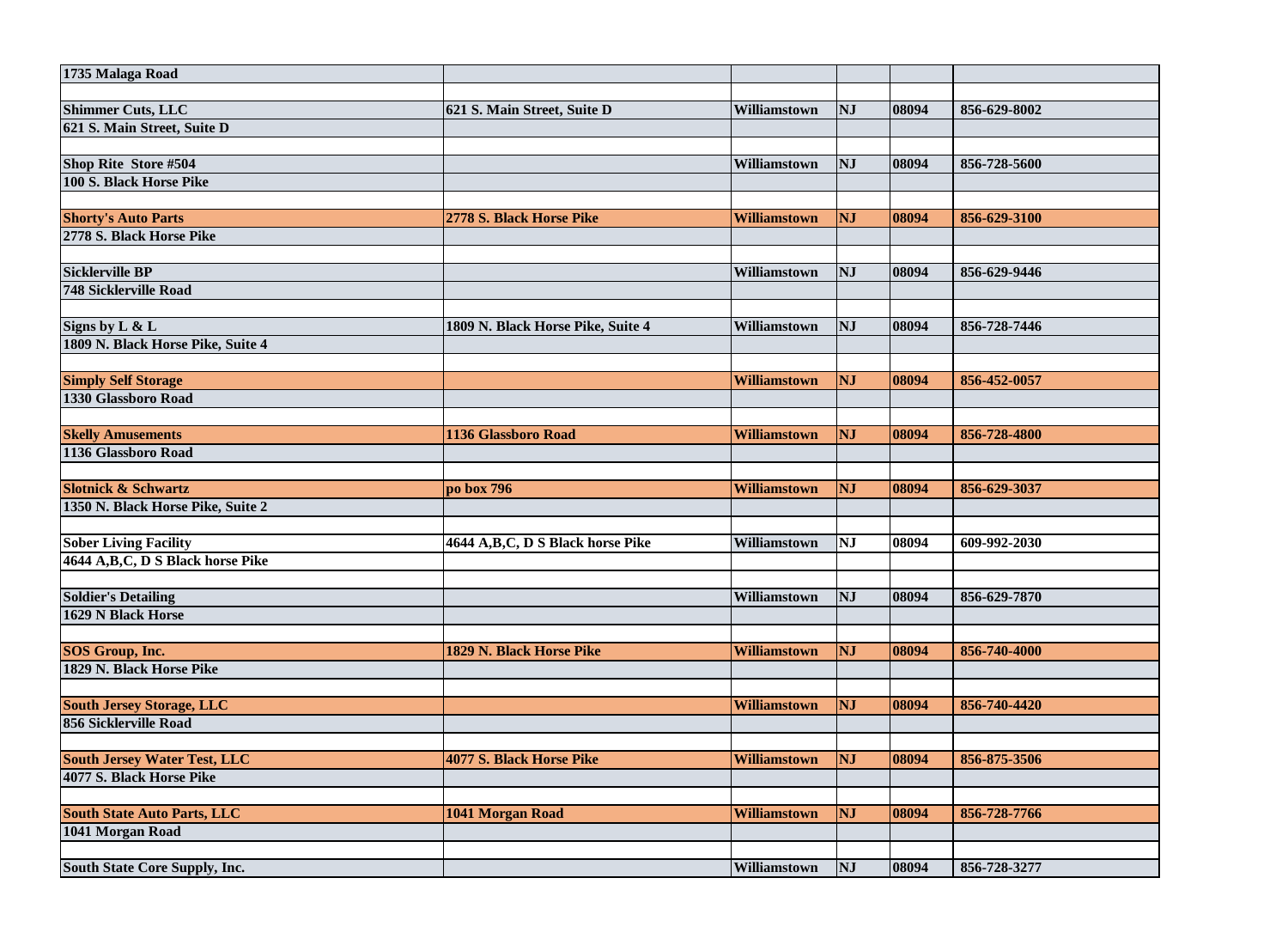| <b>1339 Tuckahoe Road</b>                                    |                                 |                     |                  |       |              |
|--------------------------------------------------------------|---------------------------------|---------------------|------------------|-------|--------------|
|                                                              |                                 |                     |                  |       |              |
| <b>Spirit Cheer</b>                                          |                                 | <b>Williamstown</b> | <b>NJ</b>        | 08094 | 856-981-6384 |
| 1041 Glassboro Road-D1                                       |                                 |                     |                  |       |              |
|                                                              |                                 |                     |                  |       |              |
| <b>Spirit Halloween</b>                                      |                                 | Williamstown        | <b>NJ</b>        | 08094 | 856-535-4391 |
| 2099 N. Black Horse Pike                                     |                                 |                     |                  |       |              |
| <b>SS. Peter &amp; Paul Ukranian Catholic Church</b>         |                                 | Williamstown        | <b>NJ</b>        | 08094 |              |
| 2493 S. Black Horse Pike                                     |                                 |                     |                  |       |              |
|                                                              |                                 |                     |                  |       |              |
| <b>St. John Luthern Church</b>                               |                                 | <b>Williamstown</b> | <b>NJ</b>        | 08094 | 856-875-8742 |
| 970 S. Main Street                                           |                                 |                     |                  |       |              |
|                                                              |                                 |                     |                  |       |              |
| <b>St. Mark's at the Crossing</b>                            |                                 | Williamstown        | <b>NJ</b>        | 08094 | 856-629-8762 |
| 131 West Malaga Road                                         |                                 |                     |                  |       |              |
|                                                              |                                 |                     |                  |       |              |
| <b>St. Matthew's Baptist Church</b>                          | <b>P.O. Box 817</b>             | <b>Williamstown</b> | <b>NJ</b>        | 08094 | 856-629-4614 |
| 245 Glassboro Road P.O. Box 817                              |                                 |                     |                  |       |              |
|                                                              |                                 |                     |                  |       |              |
| <b>St. Matthew's Community Center</b>                        | P.O. Box 817                    | Williamstown        | <b>NJ</b>        | 08094 | 856-629-4614 |
| 245 Glassboro Road                                           |                                 |                     |                  |       |              |
|                                                              |                                 |                     |                  |       |              |
| <b>Star Motel</b>                                            | 3012 S. Black Horse Pike        | Williamstown        | <b>NJ</b>        | 08094 | 856-629-6022 |
| 3012 S. Black Horse Pike                                     |                                 |                     |                  |       |              |
|                                                              |                                 |                     |                  |       |              |
| <b>Start to Finish</b>                                       | po box850                       | <b>Williamstown</b> | <b>NJ</b>        | 08094 | 856-270-2664 |
| 1809 N. Black Horse Pike                                     |                                 |                     |                  |       |              |
|                                                              |                                 |                     |                  |       |              |
| <b>State Farm Insurance Agency</b>                           | 1024 S Black Horse Pike Suite C | <b>Williamstown</b> | $\vert NJ \vert$ | 08094 | 856-629-6350 |
| 1024 S Black Horse Pike Suite C                              |                                 |                     |                  |       |              |
|                                                              |                                 |                     |                  |       |              |
| <b>Steamatic of South Jersey</b><br>1809 N. Black Horse Pike |                                 | Williamstown        | NJ               | 08094 | 856-629-6005 |
|                                                              |                                 |                     |                  |       |              |
| <b>Steeplechase Irrigation</b>                               | <b>P.O. Box 945</b>             | <b>Williamstown</b> | <b>NJ</b>        | 08094 | 856-629-0990 |
| 1129 Glassboro Road                                          |                                 |                     |                  |       |              |
|                                                              |                                 |                     |                  |       |              |
| <b>Stoltzfus Farm Market/Village Shoppes</b>                 | 701 N. Black Horse Pike         | Williamstown        | NJ               | 08094 | 856-629-5818 |
| 701 N. Black Horse Pike                                      |                                 |                     |                  |       |              |
|                                                              |                                 |                     |                  |       |              |
| <b>Stone Kingdom Granite &amp; Cabinet</b>                   | 415 N Black Horse Pike          | Williamstown        | NJ               | 08094 | 856-818-3883 |
| 415 N Black Horse Pike                                       |                                 |                     |                  |       |              |
|                                                              |                                 |                     |                  |       |              |
| <b>Storage Yard</b>                                          | 1651 New Brooklyn Rd            | Williamstown        | NJ               | 08094 | 856-297-5209 |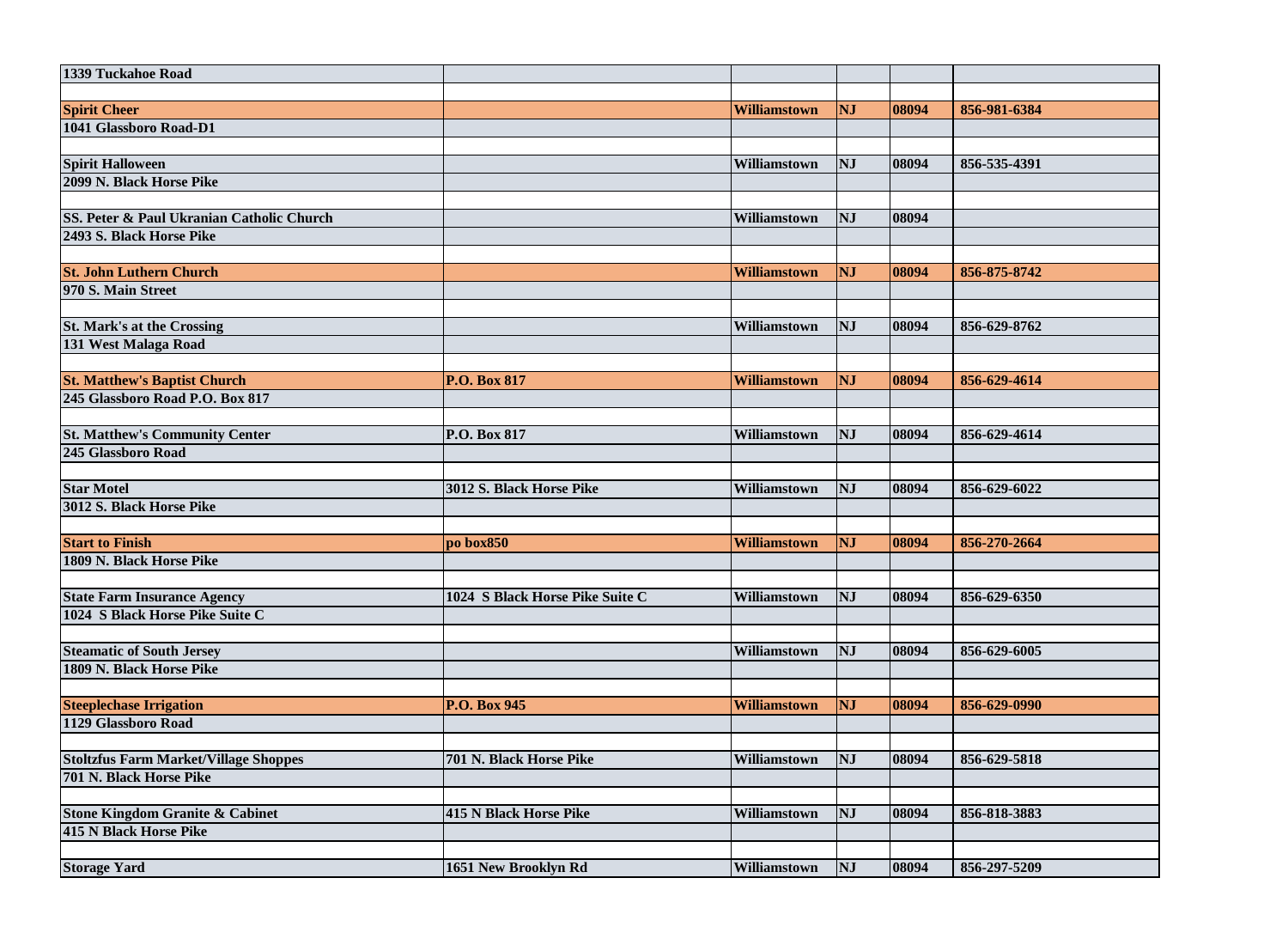| <b>NJ</b><br><b>Stress Relief Spa</b><br>Williamstown<br>08094<br>856-503-9969<br>2047 Black Horse Pike<br><b>Student Transportation of America</b><br><b>NJ</b><br>08094<br><b>431 Corkery Lane</b><br><b>Williamstown</b><br>856-740-1199<br>431 Corkery Lane<br><b>NJ</b><br>08094<br><b>Sugar Nails</b><br>929 S. Black Horse Pike<br>856-728-6868<br><b>Williamstown</b><br>929 S. Black Horse Pike<br><b>NJ</b><br>08094<br><b>Summerfields at Friendly Village</b><br><b>Williamstown</b><br>856-629-2405<br>255 Village Parkway<br><b>Sun Petro</b><br><b>NJ</b><br>08094<br>Williamstown<br>856-516-0046<br>505 N. Black Horse Pike<br><b>NJ</b><br><b>Sunrooms America, Inc/SRA Home Products</b><br>1041 Glassboro Road Unit D-2<br><b>Williamstown</b><br>08094<br>856-728-5900<br>1041 Glassboro Road Unit D-2<br><b>NJ</b><br>08094<br>T & T Nails, Inc.-new ownership<br><b>Williamstown</b><br>856-728-8855<br>1951 N. Black Horse Pike, Suite M<br><b>NJ</b><br><b>T/A Last Tangle Salon</b><br>1656 S. Black Horse Pike<br><b>Williamstown</b><br>08094<br>856-875-9596 |
|-------------------------------------------------------------------------------------------------------------------------------------------------------------------------------------------------------------------------------------------------------------------------------------------------------------------------------------------------------------------------------------------------------------------------------------------------------------------------------------------------------------------------------------------------------------------------------------------------------------------------------------------------------------------------------------------------------------------------------------------------------------------------------------------------------------------------------------------------------------------------------------------------------------------------------------------------------------------------------------------------------------------------------------------------------------------------------------------|
|                                                                                                                                                                                                                                                                                                                                                                                                                                                                                                                                                                                                                                                                                                                                                                                                                                                                                                                                                                                                                                                                                           |
|                                                                                                                                                                                                                                                                                                                                                                                                                                                                                                                                                                                                                                                                                                                                                                                                                                                                                                                                                                                                                                                                                           |
|                                                                                                                                                                                                                                                                                                                                                                                                                                                                                                                                                                                                                                                                                                                                                                                                                                                                                                                                                                                                                                                                                           |
|                                                                                                                                                                                                                                                                                                                                                                                                                                                                                                                                                                                                                                                                                                                                                                                                                                                                                                                                                                                                                                                                                           |
|                                                                                                                                                                                                                                                                                                                                                                                                                                                                                                                                                                                                                                                                                                                                                                                                                                                                                                                                                                                                                                                                                           |
|                                                                                                                                                                                                                                                                                                                                                                                                                                                                                                                                                                                                                                                                                                                                                                                                                                                                                                                                                                                                                                                                                           |
|                                                                                                                                                                                                                                                                                                                                                                                                                                                                                                                                                                                                                                                                                                                                                                                                                                                                                                                                                                                                                                                                                           |
|                                                                                                                                                                                                                                                                                                                                                                                                                                                                                                                                                                                                                                                                                                                                                                                                                                                                                                                                                                                                                                                                                           |
|                                                                                                                                                                                                                                                                                                                                                                                                                                                                                                                                                                                                                                                                                                                                                                                                                                                                                                                                                                                                                                                                                           |
|                                                                                                                                                                                                                                                                                                                                                                                                                                                                                                                                                                                                                                                                                                                                                                                                                                                                                                                                                                                                                                                                                           |
|                                                                                                                                                                                                                                                                                                                                                                                                                                                                                                                                                                                                                                                                                                                                                                                                                                                                                                                                                                                                                                                                                           |
|                                                                                                                                                                                                                                                                                                                                                                                                                                                                                                                                                                                                                                                                                                                                                                                                                                                                                                                                                                                                                                                                                           |
|                                                                                                                                                                                                                                                                                                                                                                                                                                                                                                                                                                                                                                                                                                                                                                                                                                                                                                                                                                                                                                                                                           |
|                                                                                                                                                                                                                                                                                                                                                                                                                                                                                                                                                                                                                                                                                                                                                                                                                                                                                                                                                                                                                                                                                           |
|                                                                                                                                                                                                                                                                                                                                                                                                                                                                                                                                                                                                                                                                                                                                                                                                                                                                                                                                                                                                                                                                                           |
|                                                                                                                                                                                                                                                                                                                                                                                                                                                                                                                                                                                                                                                                                                                                                                                                                                                                                                                                                                                                                                                                                           |
|                                                                                                                                                                                                                                                                                                                                                                                                                                                                                                                                                                                                                                                                                                                                                                                                                                                                                                                                                                                                                                                                                           |
|                                                                                                                                                                                                                                                                                                                                                                                                                                                                                                                                                                                                                                                                                                                                                                                                                                                                                                                                                                                                                                                                                           |
|                                                                                                                                                                                                                                                                                                                                                                                                                                                                                                                                                                                                                                                                                                                                                                                                                                                                                                                                                                                                                                                                                           |
|                                                                                                                                                                                                                                                                                                                                                                                                                                                                                                                                                                                                                                                                                                                                                                                                                                                                                                                                                                                                                                                                                           |
|                                                                                                                                                                                                                                                                                                                                                                                                                                                                                                                                                                                                                                                                                                                                                                                                                                                                                                                                                                                                                                                                                           |
|                                                                                                                                                                                                                                                                                                                                                                                                                                                                                                                                                                                                                                                                                                                                                                                                                                                                                                                                                                                                                                                                                           |
|                                                                                                                                                                                                                                                                                                                                                                                                                                                                                                                                                                                                                                                                                                                                                                                                                                                                                                                                                                                                                                                                                           |
| 1656 S. Black Horse Pike                                                                                                                                                                                                                                                                                                                                                                                                                                                                                                                                                                                                                                                                                                                                                                                                                                                                                                                                                                                                                                                                  |
|                                                                                                                                                                                                                                                                                                                                                                                                                                                                                                                                                                                                                                                                                                                                                                                                                                                                                                                                                                                                                                                                                           |
| <b>NJ</b><br>08094<br><b>Tales of Olive</b><br>856-453-5383<br>Williamstown                                                                                                                                                                                                                                                                                                                                                                                                                                                                                                                                                                                                                                                                                                                                                                                                                                                                                                                                                                                                               |
| 701 N Black Horse Unit 19                                                                                                                                                                                                                                                                                                                                                                                                                                                                                                                                                                                                                                                                                                                                                                                                                                                                                                                                                                                                                                                                 |
|                                                                                                                                                                                                                                                                                                                                                                                                                                                                                                                                                                                                                                                                                                                                                                                                                                                                                                                                                                                                                                                                                           |
| NJ<br> 08094 <br><b>Tall Pines Day Camp, Inc.</b><br>1349 Sykesville Road<br><b>Williamstown</b><br>856-262-3900                                                                                                                                                                                                                                                                                                                                                                                                                                                                                                                                                                                                                                                                                                                                                                                                                                                                                                                                                                          |
| 1349 Sykesville Road                                                                                                                                                                                                                                                                                                                                                                                                                                                                                                                                                                                                                                                                                                                                                                                                                                                                                                                                                                                                                                                                      |
|                                                                                                                                                                                                                                                                                                                                                                                                                                                                                                                                                                                                                                                                                                                                                                                                                                                                                                                                                                                                                                                                                           |
| <b>NJ</b><br>1056 S. Black Horse Pike<br>08094<br><b>Tasty of China</b> (Madison Plaza)<br>Williamstown<br>856-740-1212                                                                                                                                                                                                                                                                                                                                                                                                                                                                                                                                                                                                                                                                                                                                                                                                                                                                                                                                                                   |
| 1056 S. Black Horse Pike                                                                                                                                                                                                                                                                                                                                                                                                                                                                                                                                                                                                                                                                                                                                                                                                                                                                                                                                                                                                                                                                  |
|                                                                                                                                                                                                                                                                                                                                                                                                                                                                                                                                                                                                                                                                                                                                                                                                                                                                                                                                                                                                                                                                                           |
| NJ<br>08094<br>856-629-1370<br><b>Taylor's Landscaping</b><br><b>Williamstown</b>                                                                                                                                                                                                                                                                                                                                                                                                                                                                                                                                                                                                                                                                                                                                                                                                                                                                                                                                                                                                         |
| 930 S Black Horse Pike                                                                                                                                                                                                                                                                                                                                                                                                                                                                                                                                                                                                                                                                                                                                                                                                                                                                                                                                                                                                                                                                    |
|                                                                                                                                                                                                                                                                                                                                                                                                                                                                                                                                                                                                                                                                                                                                                                                                                                                                                                                                                                                                                                                                                           |
| <b>NJ</b><br><b>TD Bank</b><br>236 Sicklerville Road<br>08094<br>Williamstown<br>856-728-1700                                                                                                                                                                                                                                                                                                                                                                                                                                                                                                                                                                                                                                                                                                                                                                                                                                                                                                                                                                                             |
| 236 Sicklerville Road                                                                                                                                                                                                                                                                                                                                                                                                                                                                                                                                                                                                                                                                                                                                                                                                                                                                                                                                                                                                                                                                     |
|                                                                                                                                                                                                                                                                                                                                                                                                                                                                                                                                                                                                                                                                                                                                                                                                                                                                                                                                                                                                                                                                                           |
| <b>NJ</b><br><b>Tech on Deck</b><br><b>Williamstown</b><br>08094<br>856-629-2569                                                                                                                                                                                                                                                                                                                                                                                                                                                                                                                                                                                                                                                                                                                                                                                                                                                                                                                                                                                                          |
| 1712 Chaftseed Ct                                                                                                                                                                                                                                                                                                                                                                                                                                                                                                                                                                                                                                                                                                                                                                                                                                                                                                                                                                                                                                                                         |
| 1665 Glassboro Road                                                                                                                                                                                                                                                                                                                                                                                                                                                                                                                                                                                                                                                                                                                                                                                                                                                                                                                                                                                                                                                                       |
|                                                                                                                                                                                                                                                                                                                                                                                                                                                                                                                                                                                                                                                                                                                                                                                                                                                                                                                                                                                                                                                                                           |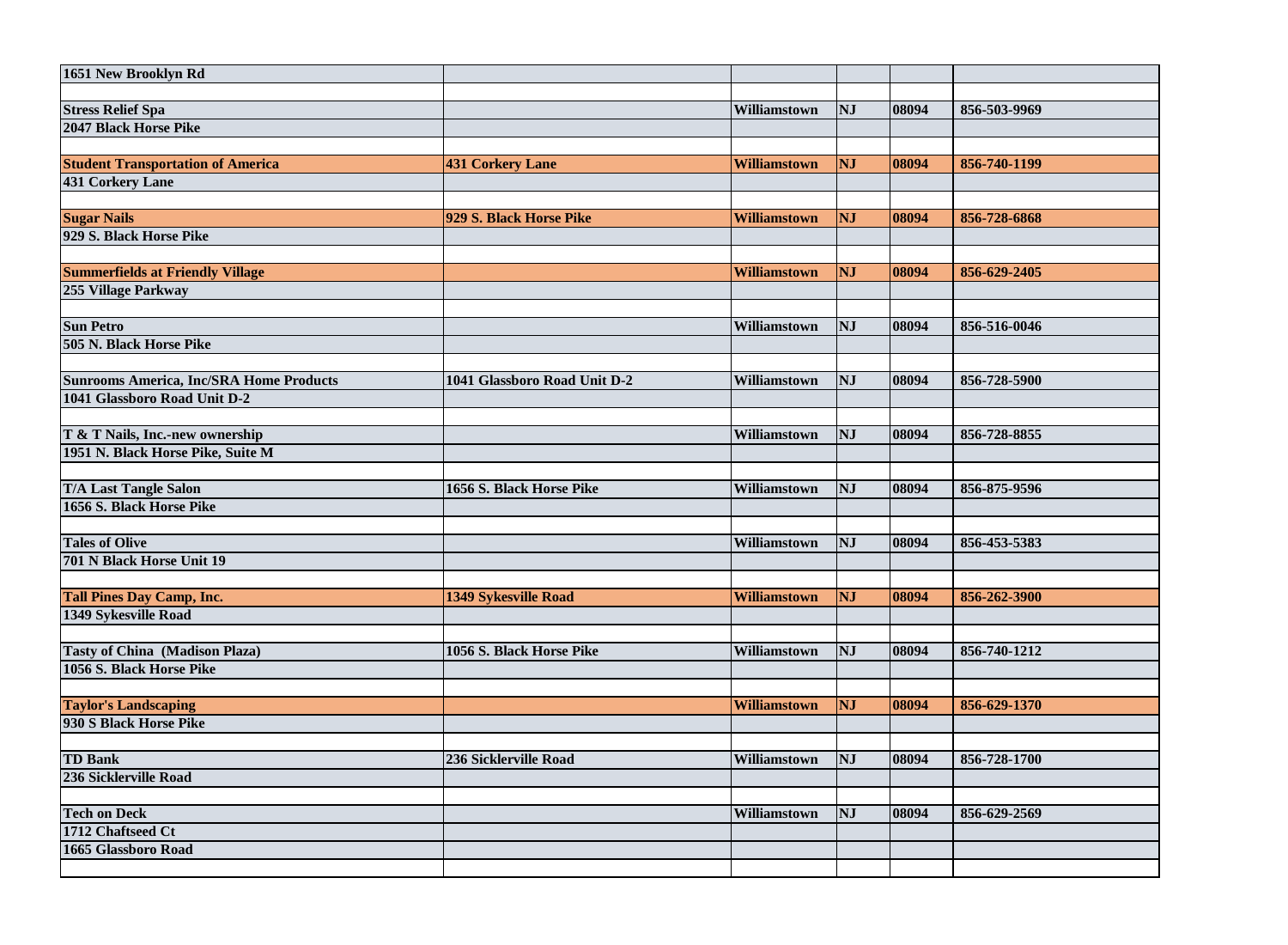| 324 Berlin Crosskeys Road<br><b>NJ</b><br>The Cash Depot Enterprise LLC<br>08094<br>Williamstown<br>856-740-0286                 |  |
|----------------------------------------------------------------------------------------------------------------------------------|--|
|                                                                                                                                  |  |
|                                                                                                                                  |  |
|                                                                                                                                  |  |
| 1020 S Black Horse Pike                                                                                                          |  |
|                                                                                                                                  |  |
| 08094<br><b>The Children's Garden</b><br>Williamstown<br><b>NJ</b><br>856-728-4535                                               |  |
| 1636 N. Main Street                                                                                                              |  |
|                                                                                                                                  |  |
| The Country Crock at the Farmers Market<br>NJ<br>08094<br>701 N. Black Horse Pike<br>856-875-0617<br><b>Williamstown</b>         |  |
| 701 N. Black Horse Pike                                                                                                          |  |
|                                                                                                                                  |  |
| NJ<br>08094<br>The Dot Organization, Inc.<br><b>Williamstown</b><br>856-262-3878                                                 |  |
| 1809 N. Black Horse Pike                                                                                                         |  |
|                                                                                                                                  |  |
| <b>NJ</b><br>08094<br><b>The Estate at Monroe</b><br>1351 N. Black Horse Pike<br>Williamstown<br>856-740-3352                    |  |
| 1351 N. Black Horse Pike                                                                                                         |  |
|                                                                                                                                  |  |
| NJ<br>08094<br><b>The Grand Theater</b><br>405 S. Main Street<br>856-728-2120<br>Williamstown                                    |  |
| 405 S. Main Street                                                                                                               |  |
|                                                                                                                                  |  |
| <b>The Greater Promise of Holiness Church</b><br>1480 N. Tuckahoe Road<br>NJ<br>08094<br><b>Williamstown</b><br>856-629-4646     |  |
| 1480 N. Tuckahoe Road                                                                                                            |  |
|                                                                                                                                  |  |
| The Law Office of Ralph A. Paolone<br>1812 shore road linwood 08221<br><b>NJ</b><br>08094<br>856-728-5885<br><b>Williamstown</b> |  |
| 1120 S. Main Street                                                                                                              |  |
|                                                                                                                                  |  |
| 08094<br><b>The Mattress Factory</b><br>328 Berlin Cross Keys Road<br>Williamstown<br><b>NJ</b><br>856-885-4799                  |  |
| 328 Berlin Cross Keys Road                                                                                                       |  |
|                                                                                                                                  |  |
| 08094<br><b>The Shop</b><br><b>NJ</b><br>Williamstown<br>856-629-6629                                                            |  |
| 3729 Lakeside Drive                                                                                                              |  |
|                                                                                                                                  |  |
| 08094<br>The Sileo Agency, LLC<br><b>Williamstown</b><br><b>NJ</b><br>1035 N. Black Horse Pike, Suite 6<br>856-740-0670          |  |
| 1035 N. Black Horse Pike, Suite 6                                                                                                |  |
|                                                                                                                                  |  |
| <b>NJ</b><br>08094<br><b>The Thrift Specialist</b><br>Williamstown<br>856-503-3305                                               |  |
| 357 S. Main Street                                                                                                               |  |
|                                                                                                                                  |  |
| <b>NJ</b><br>08094<br><b>Tiffany's Hair Salon</b><br>856-629-8669<br><b>Williamstown</b>                                         |  |
| 406 North Main Street                                                                                                            |  |
|                                                                                                                                  |  |
| <b>NJ</b><br>08094<br>Timothy K. McHugh, LLC<br>1120 S. Main Street, Suite A<br><b>Williamstown</b><br>856-629-5000              |  |
| 1120 S. Main Street, Suite A                                                                                                     |  |
|                                                                                                                                  |  |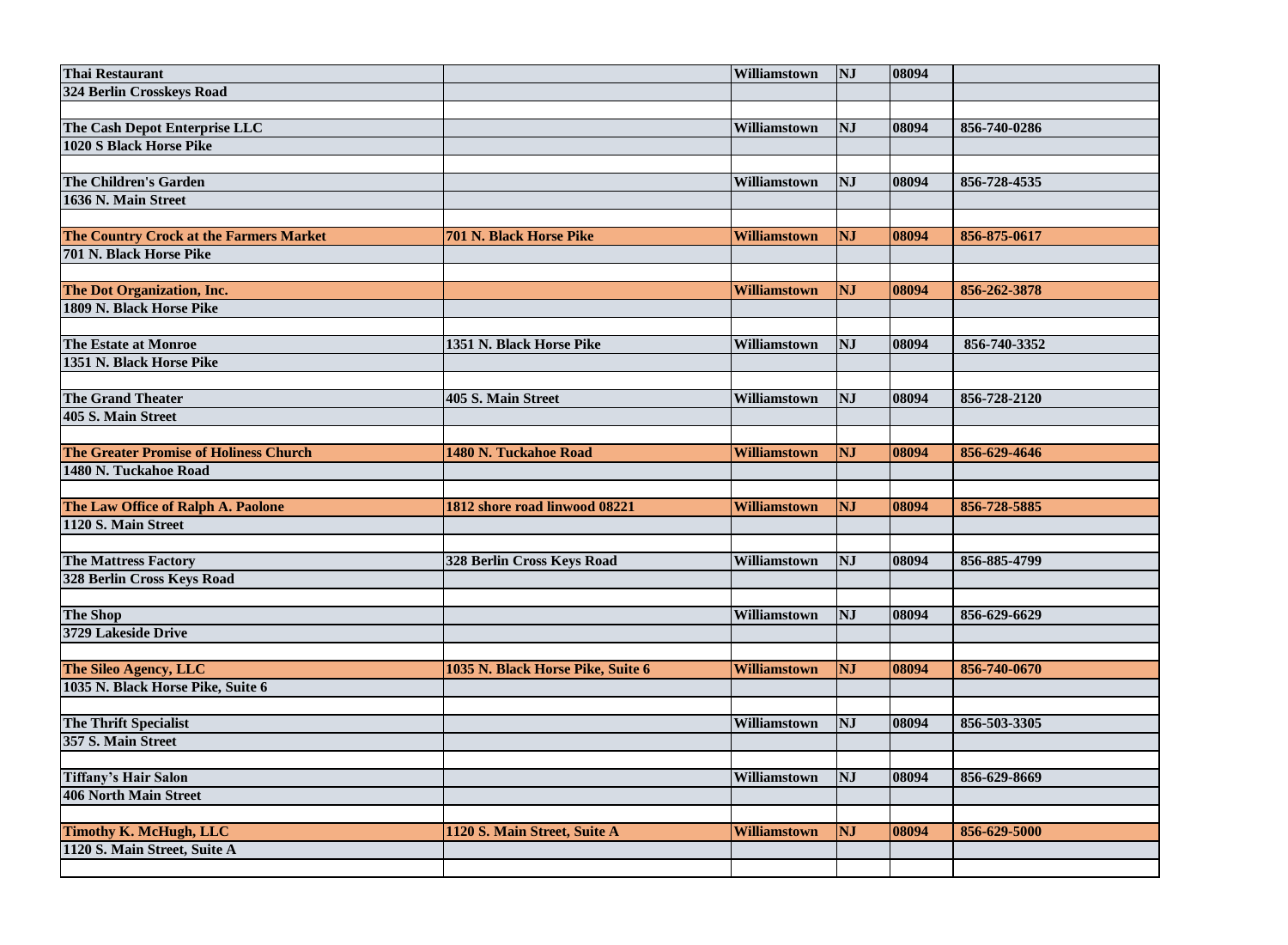| <b>Tires Plus</b>                                                             | 2090 N. Black Horse Pike Suite 3 | Williamstown        | <b>NJ</b> | 08094 | 856-318-2571 |
|-------------------------------------------------------------------------------|----------------------------------|---------------------|-----------|-------|--------------|
| 2090 N. Black Horse Pike Suite 3                                              |                                  |                     |           |       |              |
|                                                                               |                                  |                     |           |       |              |
| Tire-Tech, Inc.                                                               | 1828 N. Black Horse Pike         | <b>Williamstown</b> | <b>NJ</b> | 08094 | 856-629-1300 |
| 1828 N. Black Horse Pike                                                      |                                  |                     |           |       |              |
|                                                                               |                                  |                     |           |       |              |
| <b>TLC Nail Spa</b>                                                           | 103 S. Black Horse Pike          | Williamstown        | <b>NJ</b> | 08094 | 856-875-9960 |
| 103 S. Black Horse Pike                                                       |                                  |                     |           |       |              |
|                                                                               |                                  |                     |           |       |              |
| <b>TLS Cleaning Services- Siligrini, James</b>                                |                                  | <b>Williamstown</b> | <b>NJ</b> | 08094 |              |
| 1066 Winslow Road                                                             |                                  |                     |           |       |              |
|                                                                               |                                  |                     |           |       |              |
| <b>Tony's Auto Sales &amp; Service</b>                                        | 1999 S. Black Horse Pike         | <b>Williamstown</b> | <b>NJ</b> | 08094 | 856-728-4225 |
| 1999 S. Black Horse Pike                                                      |                                  |                     |           |       |              |
|                                                                               |                                  |                     |           |       |              |
| Tony's Deangelos Affordable Vehicles                                          | 1835 A N. Black Horse Pike       | Williamstown        | <b>NJ</b> | 08094 | 856-629-2886 |
| 1835 A N. Black Horse Pike                                                    |                                  |                     |           |       |              |
|                                                                               |                                  |                     |           |       |              |
| <b>Tony's Shoes</b>                                                           | 1333 S. Black Horse Pike         | <b>Williamstown</b> | <b>NJ</b> | 08094 | 856-740-1121 |
| 1333 S. Black Horse Pike                                                      |                                  |                     |           |       |              |
|                                                                               |                                  |                     |           |       |              |
| <b>Total Linen Care</b>                                                       | 23 W Academy Street              | Williamstown        | <b>NJ</b> | 08094 | 856-262-9333 |
| <b>23 Academy Street</b>                                                      |                                  |                     |           |       |              |
|                                                                               |                                  |                     |           |       |              |
| <b>Totally Twisted Designs</b>                                                | <b>637 Greenbriar Dr</b>         | <b>Williamstown</b> | <b>NJ</b> | 08094 | 609-481-1307 |
| <b>637 Greenbriar Dr</b>                                                      |                                  |                     |           |       |              |
|                                                                               |                                  |                     |           |       |              |
|                                                                               | 1951 N. Black Horse Pike Suite E | <b>Williamstown</b> | <b>NJ</b> | 08094 | 856-728-8050 |
| Trader's Lane Variety & Gifts News Agency<br>1951 N. Black Horse Pike Suite E |                                  |                     |           |       |              |
|                                                                               |                                  |                     |           |       |              |
|                                                                               |                                  |                     |           |       |              |
| Trinity Accounting & Consulting, LLC                                          |                                  | <b>Williamstown</b> | <b>NJ</b> | 08094 |              |
| 100 N. Black Horse Pike                                                       |                                  |                     |           |       |              |
|                                                                               |                                  |                     |           |       |              |
| <b>Trio Tavern</b>                                                            |                                  | <b>Williamstown</b> | <b>NJ</b> | 08094 | 856-629-3500 |
| 3845 S. Black Horse Pike                                                      |                                  |                     |           |       |              |
|                                                                               |                                  |                     |           |       |              |
| <b>Tuckahoe Respite</b>                                                       | 155 Gateway blvd West Depford    | <b>Williamstown</b> | <b>NJ</b> | 08094 | 856-629-0938 |
| 1040 N. Tuckahoe Road                                                         |                                  |                     |           |       |              |
|                                                                               |                                  |                     |           |       |              |
| <b>U-Haul</b>                                                                 |                                  | <b>Williamstown</b> | <b>NJ</b> | 08094 | 856-262-7818 |
| 640 N. Black Horse Pike                                                       |                                  |                     |           |       |              |
|                                                                               |                                  |                     |           |       |              |
| Uncle Mike's Water Ice, Inc.                                                  |                                  | Williamstown        | <b>NJ</b> | 08094 | 856-728-0133 |
| 1085 N. Black Horse Pike, Suite 1                                             |                                  |                     |           |       |              |
|                                                                               |                                  |                     |           |       |              |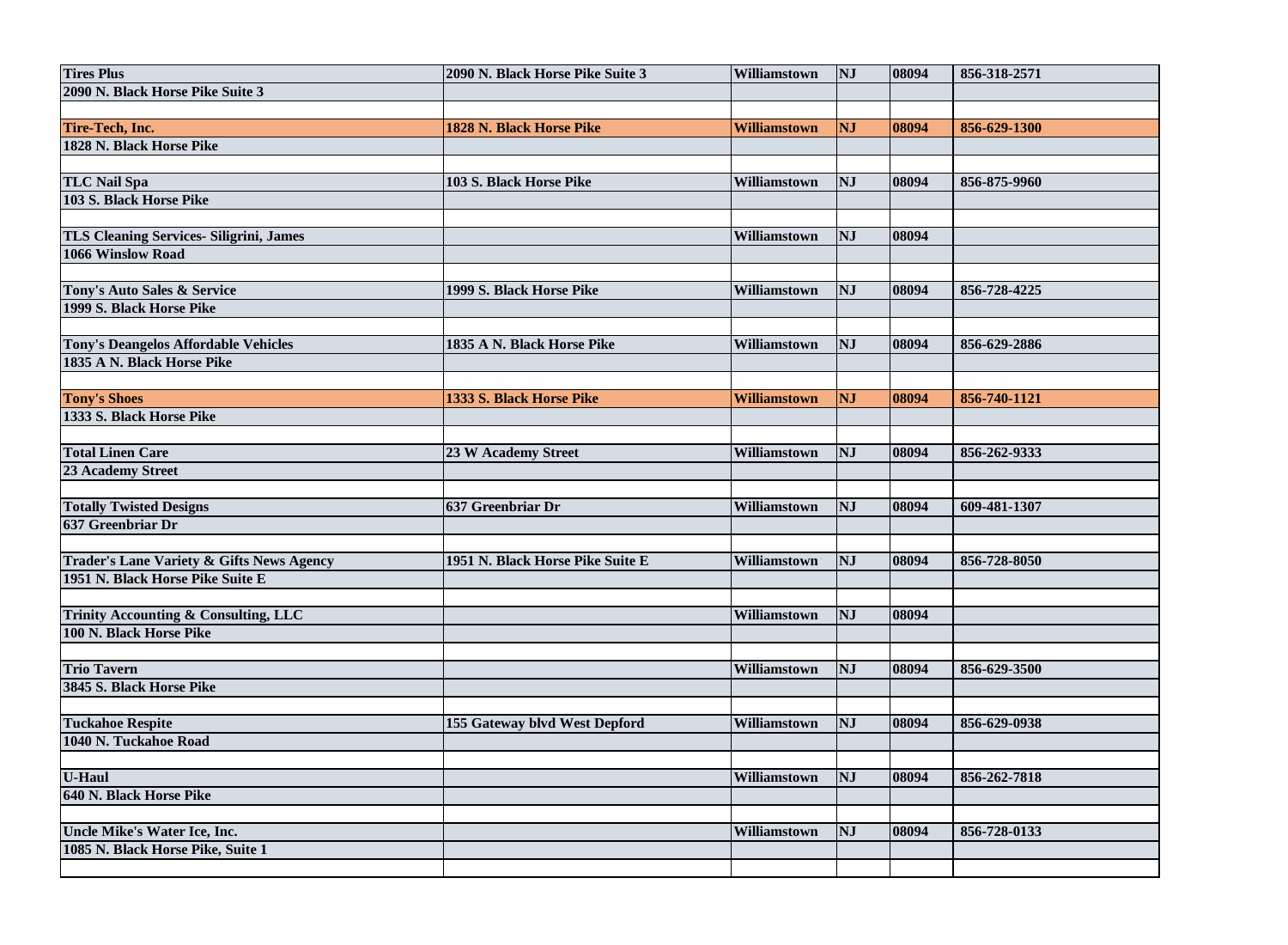| <b>United Auto Mall Turnersville</b>     | 1835 N. Black Horse Pike        | <b>Williamstown</b> | <b>NJ</b> | 08094 | 856-262-9500 |
|------------------------------------------|---------------------------------|---------------------|-----------|-------|--------------|
| 1835 N. Black Horse Pike                 |                                 |                     |           |       |              |
|                                          |                                 |                     |           |       |              |
| <b>V.F.I. Fabrications</b>               |                                 | <b>Williamstown</b> | <b>NJ</b> | 08094 |              |
| 300 Thomas Avenue, Building 1, Suite 101 |                                 |                     |           |       |              |
|                                          |                                 |                     |           |       |              |
| <b>Variety Coffee Cup</b>                | 1951 N Black Horse Pike Suite D | <b>Williamstown</b> | <b>NJ</b> | 08094 | 856-629-2269 |
| 1951 N Black Horse Pike Suite D          |                                 |                     |           |       |              |
|                                          |                                 |                     |           |       |              |
| <b>Vector Precision Machine Shop</b>     | 1558 Janvier Rd                 | <b>Williamstown</b> | <b>NJ</b> | 08094 | 856-740-5131 |
| 1558 Janvier Rd                          |                                 |                     |           |       |              |
|                                          |                                 |                     |           |       |              |
| Veichio Chiropratic                      | <b>1812 Fries Mill Road</b>     | <b>Williamstown</b> | <b>NJ</b> | 08094 | 856-881-4100 |
| <b>1812 Fries Mill Road</b>              |                                 |                     |           |       |              |
|                                          |                                 |                     |           |       |              |
| Verizon #35160 Williamstown Company      | <b>707 Sicklerville Road</b>    | <b>Williamstown</b> | <b>NJ</b> | 08094 | 856-740-6200 |
| <b>707 Sicklerville Road</b>             |                                 |                     |           |       |              |
|                                          |                                 |                     |           |       |              |
| <b>Verizon Wireless</b>                  |                                 | Williamstown        | <b>NJ</b> | 08094 | 856-740-6200 |
| 2090 N. Black Horse Pike, Suite 2        |                                 |                     |           |       |              |
|                                          |                                 |                     |           |       |              |
|                                          | 300 Thomas Ave Building 501     | <b>Williamstown</b> | nj        | 08094 | 609-7434253  |
| <b>Victor DeSanta Holdings LLC</b>       |                                 |                     |           |       |              |
| 300 Thomas Ave Building 501              |                                 |                     |           |       |              |
|                                          |                                 |                     |           | 08094 |              |
| <b>Village Pet Shop</b>                  |                                 | Williamstown        | <b>NJ</b> |       | 856-262-9090 |
| <b>701 N Black Horse Pike</b>            |                                 |                     |           |       |              |
|                                          |                                 |                     |           |       |              |
| <b>Violet Oriental Spa</b>               |                                 | <b>Williamstown</b> | <b>NJ</b> | 08094 | 856-318-1508 |
| 1951 N Black Horse Pike                  |                                 |                     |           |       |              |
|                                          |                                 |                     |           |       |              |
| <b>Vivi Nails</b>                        | 2151 45th Street                | Pennsauken          | <b>NJ</b> | 08110 | 856-234-4700 |
| 1951 N Black Horse Pike                  |                                 |                     |           |       |              |
|                                          |                                 |                     |           |       |              |
| <b>Vogue Nail</b>                        | 737 Corkery Ln                  | <b>Williamstown</b> | <b>NJ</b> | 08094 | 856-740-6550 |
| 737 Corkery Ln                           |                                 |                     |           |       |              |
|                                          |                                 |                     |           |       |              |
| <b>Waldren's Auto &amp; Truck Repair</b> |                                 | <b>Williamstown</b> | <b>NJ</b> | 08094 | 856-728-1212 |
| 1809 N. Black Horse Pike, C-1            |                                 |                     |           |       |              |
|                                          |                                 |                     |           |       |              |
| <b>Walgreens #06174</b>                  | <b>13 N. Black Horse Pike</b>   | <b>Williamstown</b> | <b>NJ</b> | 08094 | 856-740-2509 |
| 13 N. Black Horse Pike                   |                                 |                     |           |       |              |
|                                          |                                 |                     |           |       |              |
| Walmart #3774                            | <b>1840 S Black Horse Pike</b>  | <b>Williamstown</b> | <b>NJ</b> | 08094 | 856-629-2054 |
| <b>1840 S Black Horse Pike</b>           |                                 |                     |           |       |              |
|                                          |                                 |                     |           |       |              |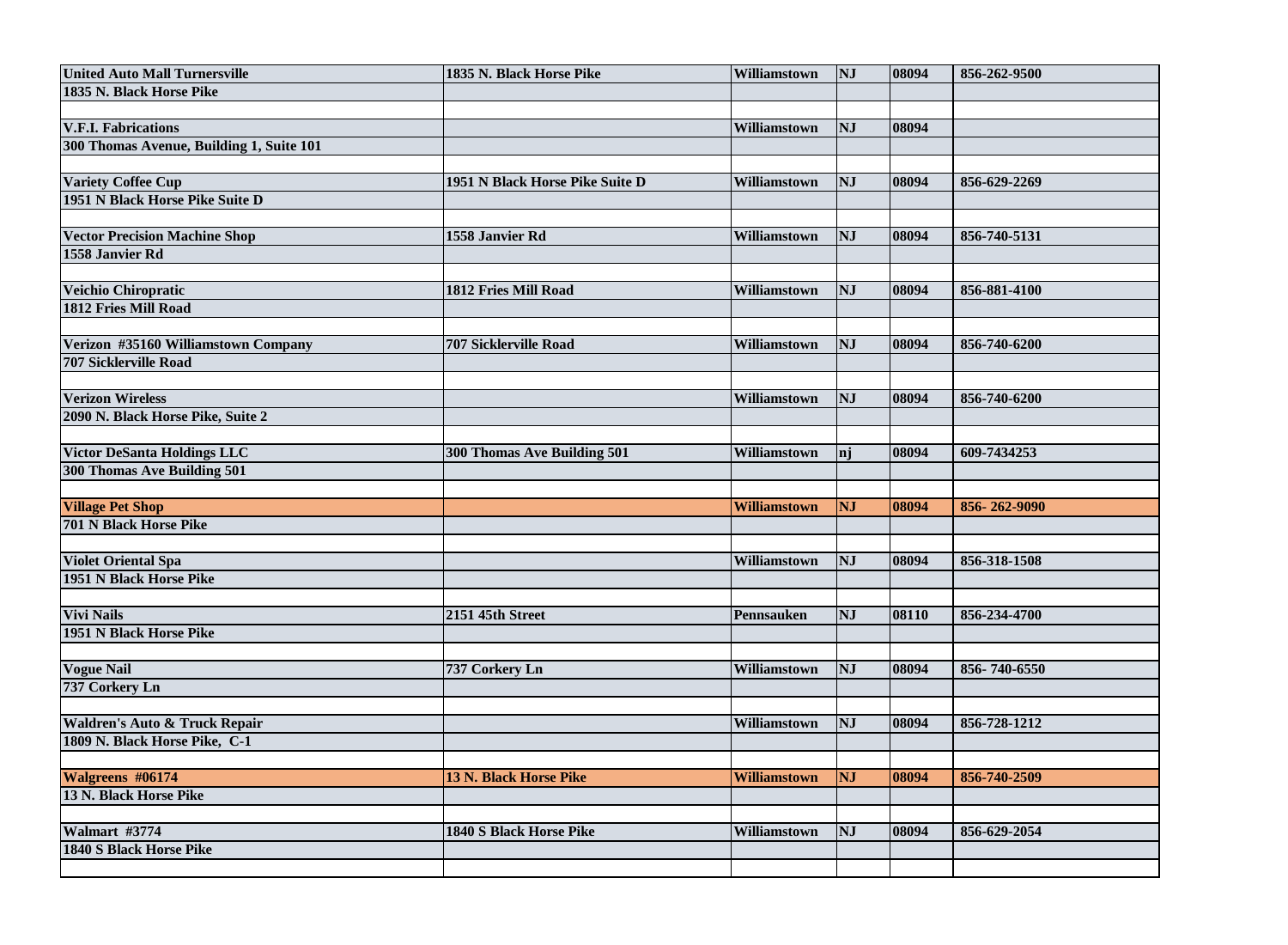| <b>Walmart Real Estate Business Trust</b> | 2001 S.E. 10th St, Bentonville AZ 72712 | <b>Williamstown</b> | <b>NJ</b> | 08094 | 732-248-1000 |
|-------------------------------------------|-----------------------------------------|---------------------|-----------|-------|--------------|
| <b>1840 S Black Horse Pike</b>            |                                         |                     |           |       |              |
|                                           |                                         |                     |           |       |              |
| Wang, Mengshu and Yang, Lei               |                                         | Williamstown        | <b>NJ</b> | 08094 | 856-262-6298 |
| 1072 New Brooklyn Road                    |                                         |                     |           |       |              |
|                                           |                                         |                     |           |       |              |
| <b>Wasabi Restaurant</b>                  |                                         | <b>Williamstown</b> | <b>NJ</b> | 08094 | 856-728-8868 |
| 412-416 N. Black Horse Pike               |                                         |                     |           |       |              |
|                                           |                                         |                     |           |       |              |
| Washington Hotel/Keystone Prop. Group     |                                         | Williamstown        | <b>NJ</b> | 08094 |              |
| 334 S. Main Street, Apt. 1-E              |                                         |                     |           |       |              |
|                                           |                                         |                     |           |       |              |
| Wawa #379                                 | 882 Glassboro Road                      | <b>Williamstown</b> | <b>NJ</b> | 08094 | 856-875-4446 |
| 882 Glassboro Road                        |                                         |                     |           |       |              |
|                                           |                                         |                     |           |       |              |
| Wawa #721                                 | 332 S Black Horse Pike                  | <b>Williamstown</b> | <b>NJ</b> | 08094 | 856-629-1325 |
| <b>332 S Black Horse Pike</b>             |                                         |                     |           |       |              |
|                                           |                                         |                     |           |       |              |
| Wawa #775                                 | 1413 S. Black Horse Pike                | Williamstown        | <b>NJ</b> | 08094 | 856-728-1100 |
| 1413 S. Black Horse Pike                  |                                         |                     |           |       |              |
|                                           |                                         |                     |           |       |              |
| <b>Sportsman Outpost</b>                  | 2517 Fries Mill Road                    | Williamstown        | <b>NJ</b> | 08094 | 856-881-3244 |
| 2517 Fries Mill Road                      |                                         |                     |           |       |              |
|                                           |                                         |                     |           |       |              |
| <b>Western Union</b>                      |                                         | Williamstown        | <b>NJ</b> | 08094 |              |
| 1163 S Black Horse Pike                   |                                         |                     |           |       |              |
|                                           |                                         |                     |           |       |              |
| <b>West Jersey Forest Products</b>        |                                         | Williamstown        | <b>NJ</b> | 08094 | 856-725-3001 |
| 140A Saybrook Avenue                      |                                         |                     |           |       |              |
|                                           |                                         |                     |           |       |              |
| White Horse Leisure, Inc.                 |                                         | Williamstown        | <b>NJ</b> | 08094 | 856-262-1717 |
| 980 N. Black Horse Pike                   |                                         |                     |           |       |              |
|                                           |                                         |                     |           |       |              |
| <b>Whitehall School</b>                   | 161 Whitehall Road                      | Williamstown        | <b>NJ</b> | 08094 | 856-728-8782 |
| <b>161 Whitehall Road</b>                 |                                         |                     |           |       |              |
|                                           |                                         |                     |           |       |              |
| <b>Wild Hair</b>                          |                                         | Williamstown        | <b>NJ</b> | 08094 | 856-629-4712 |
| <b>508 Denise Court</b>                   |                                         |                     |           |       |              |
|                                           |                                         |                     |           |       |              |
| <b>Williamstown Art Center</b>            | 382 B.S. Main Street                    | Williamstown        | <b>NJ</b> | 08094 | 856-341-5635 |
| 382 B.S. Main Street                      |                                         |                     |           |       |              |
|                                           |                                         |                     |           |       |              |
| <b>Williamstown Assembly of God</b>       |                                         | <b>Williamstown</b> | <b>NJ</b> | 08094 | 856-728-5700 |
| 214 E. Malaga Road                        |                                         |                     |           |       |              |
|                                           |                                         |                     |           |       |              |
|                                           |                                         |                     |           |       |              |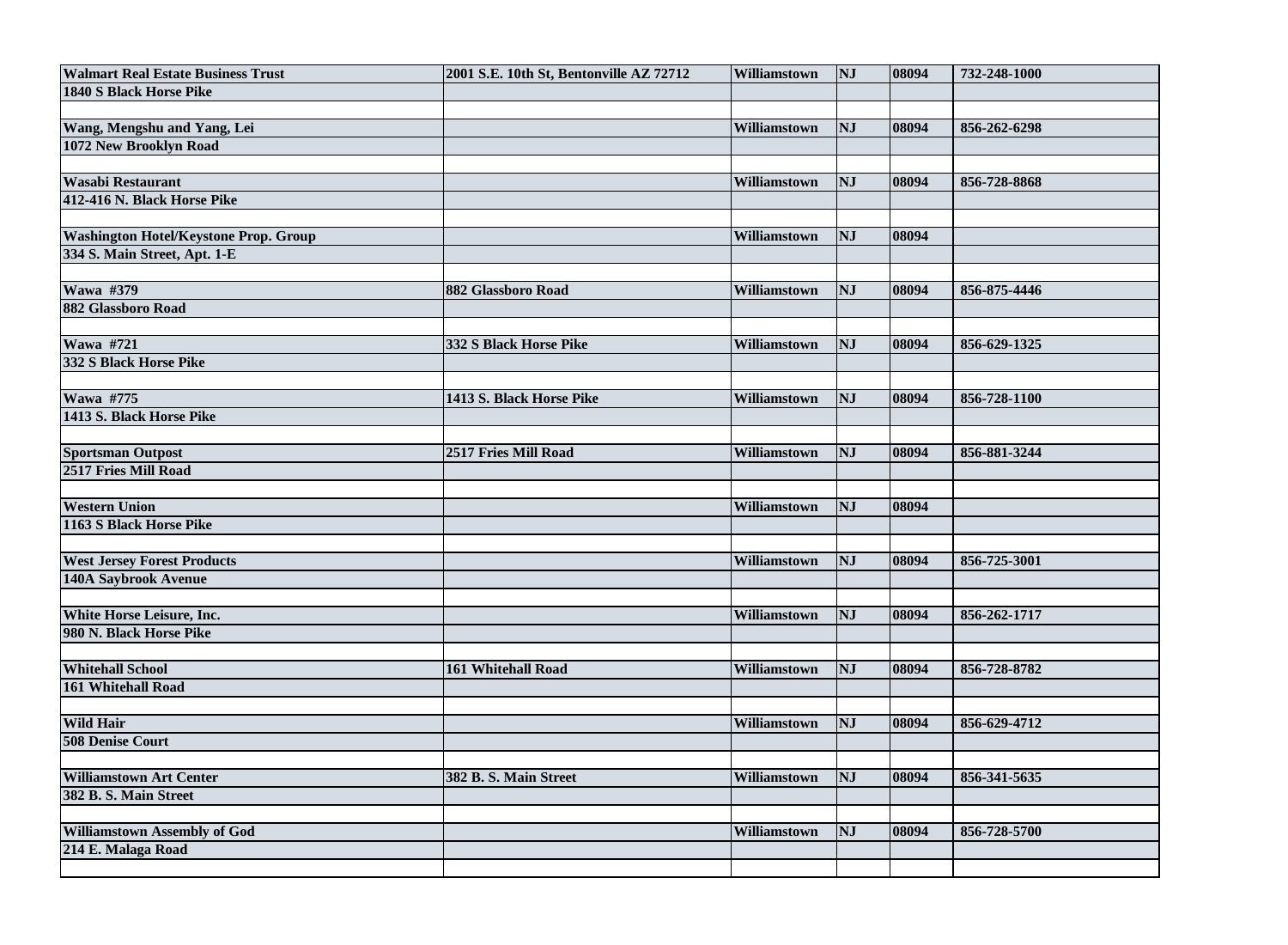| <b>Williamstown Auto Glass</b>                          |                                   | <b>Williamstown</b> | <b>NJ</b> | 08094 | 856-629-7188 |
|---------------------------------------------------------|-----------------------------------|---------------------|-----------|-------|--------------|
| 3265 S. Black Horse Pike                                |                                   |                     |           |       |              |
|                                                         |                                   |                     |           |       |              |
| <b>Williamstown Auto Parts Warehouse</b>                | 1041 Glassboro Road, Unit E-3     | <b>Williamstown</b> | <b>NJ</b> | 08094 | 856-728-1006 |
| 1041 Glassboro Road, Unit E-3                           |                                   |                     |           |       |              |
|                                                         |                                   |                     |           |       |              |
| <b>Williamstown Check Cashing</b>                       | 1163 S. Black Horse Pike, Unit II | <b>Williamstown</b> | <b>NJ</b> | 08094 | 856-728-8552 |
| 1163 S. Black Horse Pike, Unit II                       |                                   |                     |           |       |              |
|                                                         |                                   |                     |           |       |              |
| <b>Williamstown Dental Office</b>                       | 375 N. Main Street, Suite C-4     | <b>Williamstown</b> | <b>NJ</b> | 08094 | 856-875-9333 |
| 375 N. Main Street, Suite C-4                           |                                   |                     |           |       |              |
|                                                         |                                   |                     |           |       |              |
| <b>Williamstown Discount Liquor</b>                     | 114 S. Black Horse Pike           | <b>Williamstown</b> | <b>NJ</b> | 08094 | 856-875-0454 |
| 114 S. Black Horse Pike                                 |                                   |                     |           |       |              |
|                                                         |                                   |                     |           |       |              |
| <b>Williamstown Fire Department</b>                     | 555 S. Main Street                | <b>Williamstown</b> | <b>NJ</b> | 08094 | 856-629-4414 |
| 555 S. Main Street                                      |                                   |                     |           |       |              |
|                                                         |                                   |                     |           |       |              |
| <b>Williamstown Fire Station #2</b>                     | 1200 Glassboro Road               | Williamstown        | <b>NJ</b> | 08094 | 856-629-6274 |
| 1200 Glassboro Road                                     |                                   |                     |           |       |              |
|                                                         |                                   |                     |           |       |              |
| <b>Williamstown Gulf Station, LLC</b>                   | <b>1001 Tuckahoe Road</b>         | <b>Williamstown</b> | <b>NJ</b> | 08094 | 856-629-4364 |
| <b>1001 Tuckahoe Road</b>                               |                                   |                     |           |       |              |
|                                                         |                                   |                     |           |       |              |
| <b>Williamstown Head Start</b>                          | 31 W Academy St                   | <b>Williamstown</b> | <b>NJ</b> | 08094 | 856-262-9438 |
|                                                         |                                   |                     |           |       |              |
| 31 W Academy St                                         |                                   |                     |           |       |              |
|                                                         | 700 N. Tuckahoe Road              |                     | <b>NJ</b> | 08094 |              |
| <b>Williamstown High School</b><br>700 N. Tuckahoe Road |                                   | <b>Williamstown</b> |           |       | 856-262-8200 |
|                                                         |                                   |                     |           |       |              |
|                                                         |                                   |                     |           |       |              |
| <b>Williamstown Jewelry Store</b>                       | 1165 S. Black Horse Pike          | <b>Williamstown</b> | <b>NJ</b> | 08094 | 856-728-7464 |
| 1165 S. Black Horse Pike                                |                                   |                     |           |       |              |
|                                                         |                                   |                     |           |       |              |
| <b>Williamstown Law Office</b>                          |                                   | <b>Williamstown</b> | <b>NJ</b> | 08094 |              |
| 1836 N. Black Horse Pike                                |                                   |                     |           |       |              |
|                                                         |                                   |                     |           |       |              |
| <b>Williamstown Middle School</b>                       | <b>561 Clayton Road</b>           | <b>Williamstown</b> | <b>NJ</b> | 08094 | 856-629-7444 |
| 561 Clayton Road                                        |                                   |                     |           |       |              |
|                                                         |                                   |                     |           |       |              |
| <b>Williamstown Mini Mart</b>                           | 621-E S. Main Street              | Williamstown        | <b>NJ</b> | 08094 | 856-629-9176 |
| 621-E S. Main Street                                    |                                   |                     |           |       |              |
|                                                         |                                   |                     |           |       |              |
| <b>Williamstown Pediatric Practice, PA</b>              | 925 S. Black Horse Pike           | <b>Williamstown</b> | <b>NJ</b> | 08094 | 856-629-9000 |
| 925 S. Black Horse Pike                                 |                                   |                     |           |       |              |
|                                                         |                                   |                     |           |       |              |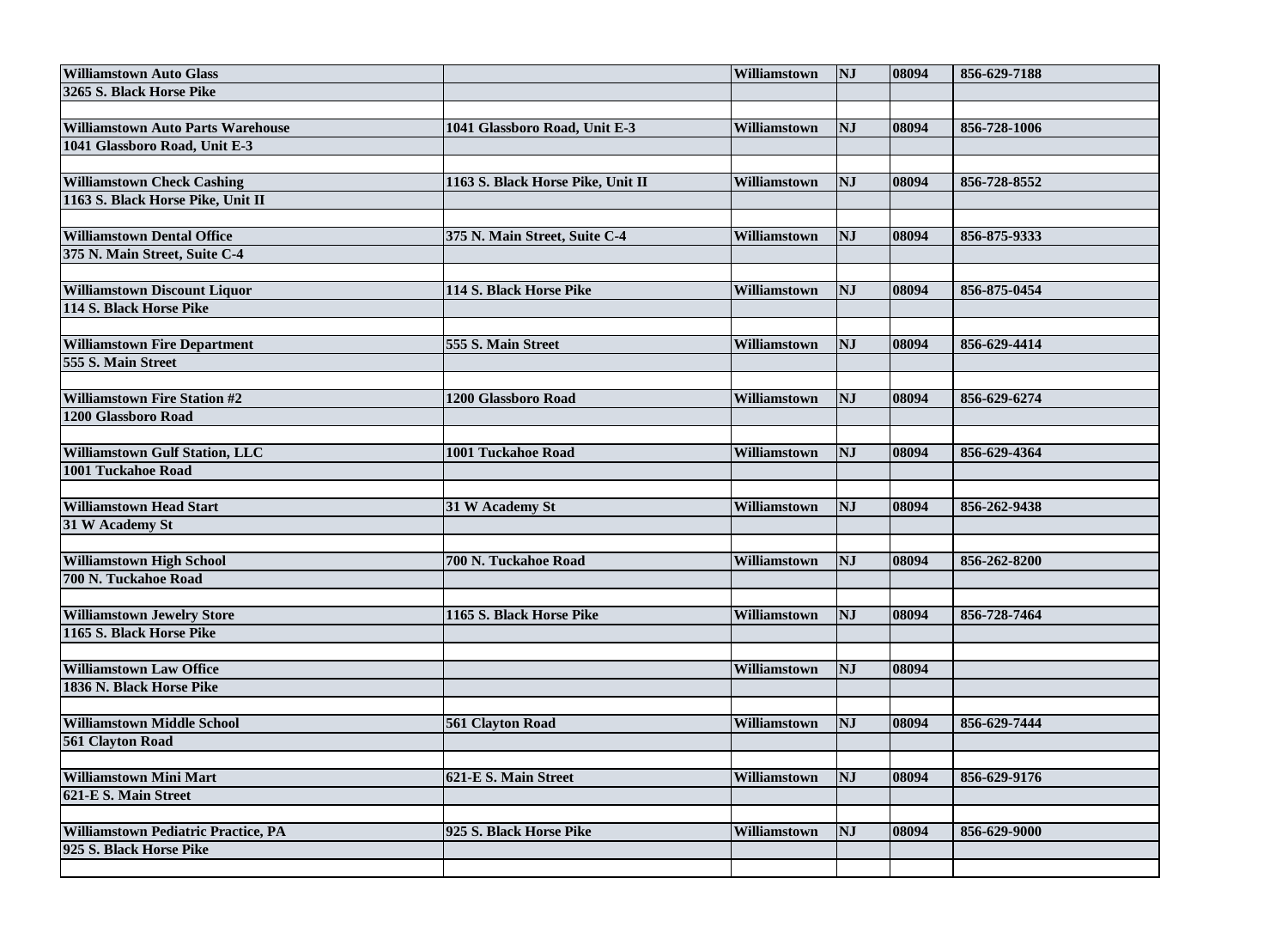| <b>Williamstown Shell</b>                        |                           | Williamstown        | <b>NJ</b> | 08094 | 856-728-5113 |
|--------------------------------------------------|---------------------------|---------------------|-----------|-------|--------------|
| 170 S. Black Horse Pike                          |                           |                     |           |       |              |
|                                                  |                           |                     |           |       |              |
| <b>Williamstown Valero</b>                       |                           | Williamstown        | <b>NJ</b> | 08094 | 856-735-9765 |
| 328 N. Black Horse Pike                          |                           |                     |           |       |              |
|                                                  |                           |                     |           |       |              |
| <b>Wmstwn. Congregation of Jehovah's Witness</b> |                           | <b>Williamstown</b> | <b>NJ</b> | 08094 | 856-629-4393 |
| 1222 Clayton Road                                |                           |                     |           |       |              |
|                                                  |                           |                     |           |       |              |
| <b>Wood Works</b>                                |                           | Williamstown        | <b>NJ</b> | 08094 | 856-728-4520 |
| 1111 N. Black Horse Pike                         |                           |                     |           |       |              |
|                                                  |                           |                     |           |       |              |
| <b>Ye Old Manor House</b>                        |                           | Williamstown        | <b>NJ</b> | 08094 |              |
| <b>26 Library Street</b>                         |                           |                     |           |       |              |
|                                                  |                           |                     |           |       |              |
| YoHo Mongolian Grill                             | 1708 S. Black Horse Pike  | Williamstown        | <b>NJ</b> | 08094 | 856-262-7788 |
| 1708 S. Black Horse Pike                         |                           |                     |           |       |              |
|                                                  |                           |                     |           |       |              |
| Youth Fellowship Center, Inc.                    | 1520 N. Black Horse Pike  | Williamstown        | <b>NJ</b> | 08094 | 856-629-4200 |
| 1520 N. Black Horse Pike                         |                           |                     |           |       |              |
|                                                  |                           |                     |           |       |              |
| Zallie Supermarkets, Inc.                        | Zallie Supermarkets, Inc. | Williamstown        | <b>NJ</b> | 08094 | 856-627-6501 |
| 100 S. Black Horse Pike                          |                           |                     |           |       |              |
|                                                  |                           |                     |           |       |              |
| Zetucky, Edward J, III & Michele                 | 309 Huber Ave             | Williamstown        | <b>NJ</b> | 08094 | 856-262-8678 |
| <b>309 Huber Ave</b>                             |                           |                     |           |       |              |
|                                                  |                           |                     |           |       |              |
| <b>Zumba Center, LLC</b>                         | 382 S. Main Street        | <b>Williamstown</b> | <b>NJ</b> | 08094 | 856-889-1168 |
| 382 S. Main Street                               |                           |                     |           |       |              |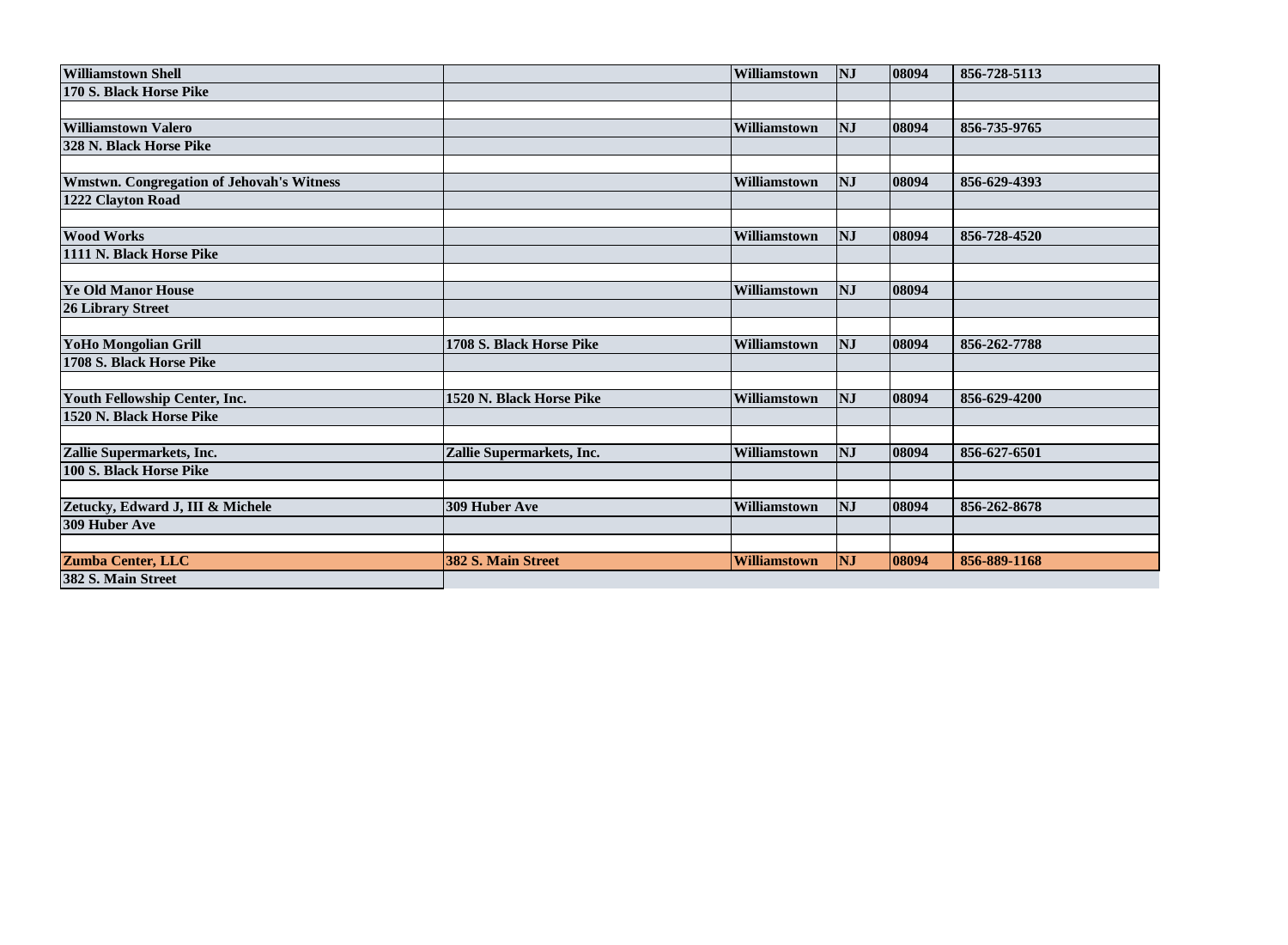| fax number     | <b>Cell</b> | contact person           | <b>EMAIL</b>                    |  |  |  |
|----------------|-------------|--------------------------|---------------------------------|--|--|--|
|                |             |                          |                                 |  |  |  |
|                |             |                          |                                 |  |  |  |
|                |             |                          |                                 |  |  |  |
|                |             |                          |                                 |  |  |  |
|                |             |                          |                                 |  |  |  |
|                |             |                          |                                 |  |  |  |
|                |             |                          |                                 |  |  |  |
|                |             | 856-669-7411 Thomas Nahf | tnahf3799@gmail.com             |  |  |  |
|                |             |                          |                                 |  |  |  |
|                |             |                          |                                 |  |  |  |
| 856-489-5985   |             |                          | jack@ajackstowing.com           |  |  |  |
|                |             |                          |                                 |  |  |  |
|                |             |                          |                                 |  |  |  |
| 856-324-9060   |             | <b>Elaine Hansom</b>     | ehansom@verizon.net             |  |  |  |
|                |             |                          |                                 |  |  |  |
|                |             |                          |                                 |  |  |  |
|                |             |                          |                                 |  |  |  |
|                |             |                          |                                 |  |  |  |
|                |             |                          | parts@aaautosalvagenj.com       |  |  |  |
|                |             |                          |                                 |  |  |  |
|                |             | <b>Dan Harned</b>        | dharned1@aol.com                |  |  |  |
|                |             |                          |                                 |  |  |  |
|                |             |                          |                                 |  |  |  |
|                |             | <b>Lorraine Harned</b>   | dharned1@aol.com                |  |  |  |
|                |             |                          |                                 |  |  |  |
|                |             | Joan Kaiser              | jkaiser@wastequip.com           |  |  |  |
|                |             | <b>Mike Rambo</b>        | mrambo@wastequip.com            |  |  |  |
|                |             |                          |                                 |  |  |  |
|                |             | <b>Jeff Sador</b>        | jeffs@teamace.com               |  |  |  |
|                |             |                          |                                 |  |  |  |
| 856-875 - 5833 |             |                          |                                 |  |  |  |
|                |             |                          |                                 |  |  |  |
|                |             |                          |                                 |  |  |  |
| 856-340-4121   |             | <b>Harry Hamilton</b>    | harry.hamilton@advance-auto.com |  |  |  |
|                |             |                          |                                 |  |  |  |
|                |             | <b>Michael Cesarano</b>  |                                 |  |  |  |
|                |             |                          |                                 |  |  |  |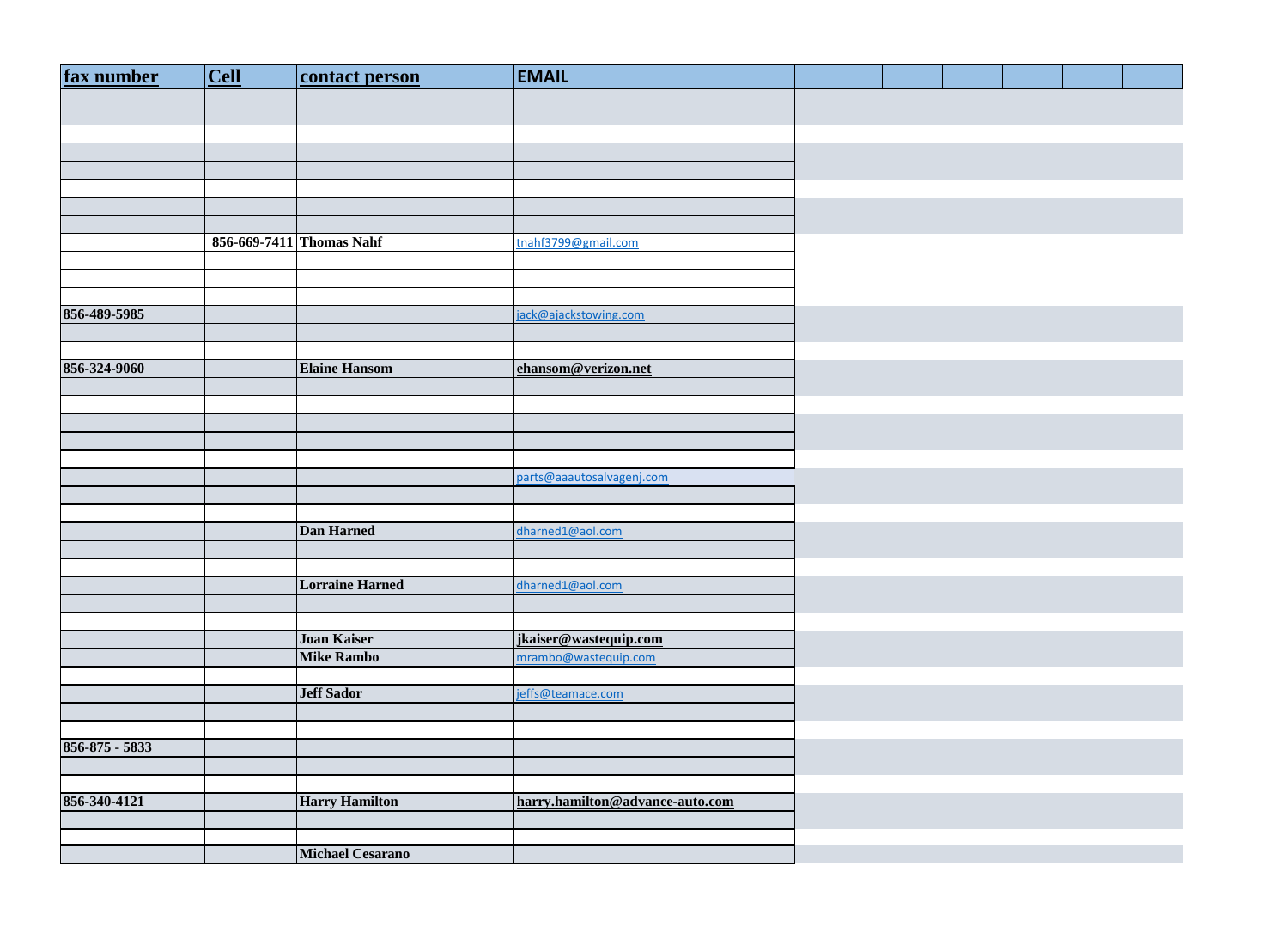| 856-629-1838 | <b>Joseph Haley</b>        | drhaley@verizon.net            |
|--------------|----------------------------|--------------------------------|
|              |                            |                                |
|              |                            |                                |
|              |                            |                                |
| 856-728-4415 | <b>Robert Romalino</b>     |                                |
|              |                            |                                |
|              |                            |                                |
|              |                            |                                |
|              |                            |                                |
|              | Frank A. Lauletta, Jr      | falcomgt@comcast.net           |
|              |                            |                                |
|              | <b>Timothy Krulikowski</b> | affordabletaxprep@comcast.net  |
|              |                            |                                |
|              | <b>Forrest Reitz</b>       | freitz59@gmail.com             |
|              |                            |                                |
| 856-728-5576 | <b>Allan Fleming</b>       |                                |
|              |                            | alanfleming93@gmail.com        |
|              |                            |                                |
|              | <b>Donna Alexander</b>     | donalex3555@msn.com            |
|              |                            |                                |
| 856-318-7973 | Joe D'Alesandro            | $\ln$ fo@rushfitnessni.com     |
|              |                            |                                |
| 856-875-5668 | <b>Jim Donnelly</b>        | nsingh@asltrans.com            |
|              |                            |                                |
|              |                            | suzzy_ssc@verizon.net          |
|              |                            |                                |
|              |                            |                                |
|              |                            |                                |
|              |                            |                                |
|              | <b>Chelsea Muscik</b>      | info@amazinggracecommunity.com |
|              |                            |                                |
|              |                            |                                |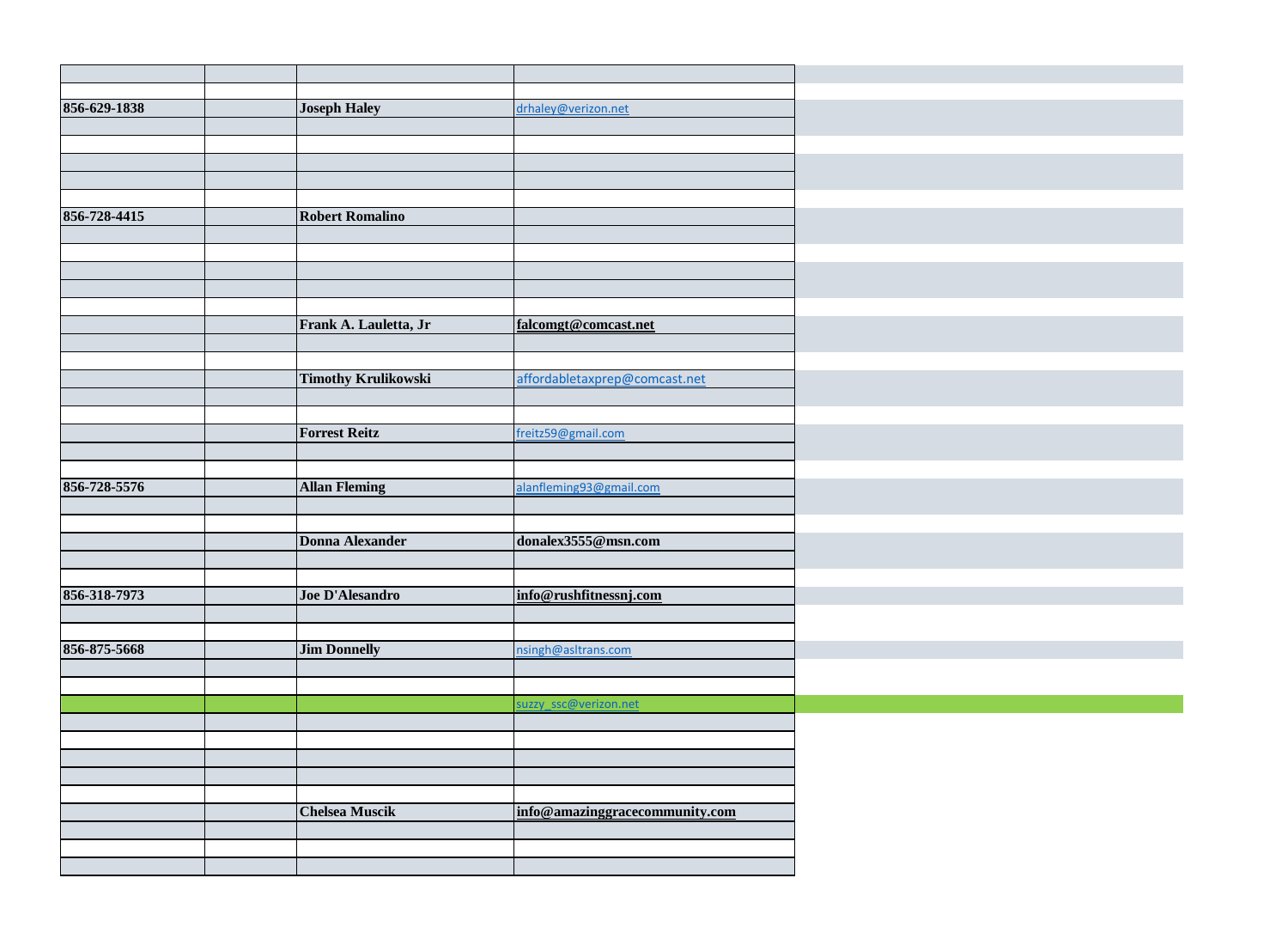|              | Arelene (Johnson)       | arlene011@verizon.net       |
|--------------|-------------------------|-----------------------------|
|              |                         |                             |
|              |                         |                             |
|              |                         |                             |
|              |                         | info@americansheds.net      |
|              |                         |                             |
|              |                         |                             |
|              |                         | sales@ameriscapenj.com      |
|              |                         |                             |
|              |                         |                             |
|              | <b>John Flood</b>       | ah7869@verizon.net          |
|              |                         |                             |
|              |                         |                             |
|              |                         |                             |
| 856-740-1157 | <b>Anthony Langella</b> | office@accaterers.com       |
|              |                         |                             |
|              |                         |                             |
|              |                         |                             |
|              |                         |                             |
|              |                         |                             |
|              |                         | alexanderj wilson@yahoo.com |
|              |                         |                             |
|              |                         |                             |
|              |                         |                             |
|              |                         | cmills@appleamerican.com    |
|              |                         |                             |
|              |                         |                             |
|              | <b>Frank Schahill</b>   | scahill@verizon.net         |
|              |                         |                             |
|              |                         |                             |
|              | <b>Thanh Vu</b>         |                             |
|              |                         |                             |
|              |                         |                             |
|              |                         |                             |
|              | <b>Nolan Graffer</b>    |                             |
|              |                         |                             |
|              |                         |                             |
|              | <b>John Clemento</b>    | jclemento210@verizon.net    |
|              |                         |                             |
|              |                         |                             |
|              | <b>Karen Glenn</b>      | karenacgym@aol.com          |
|              |                         |                             |
|              |                         |                             |
|              |                         |                             |
|              |                         | info@attentivecareinc.com   |
|              |                         |                             |
|              |                         |                             |
|              | <b>Scott Aumenta</b>    |                             |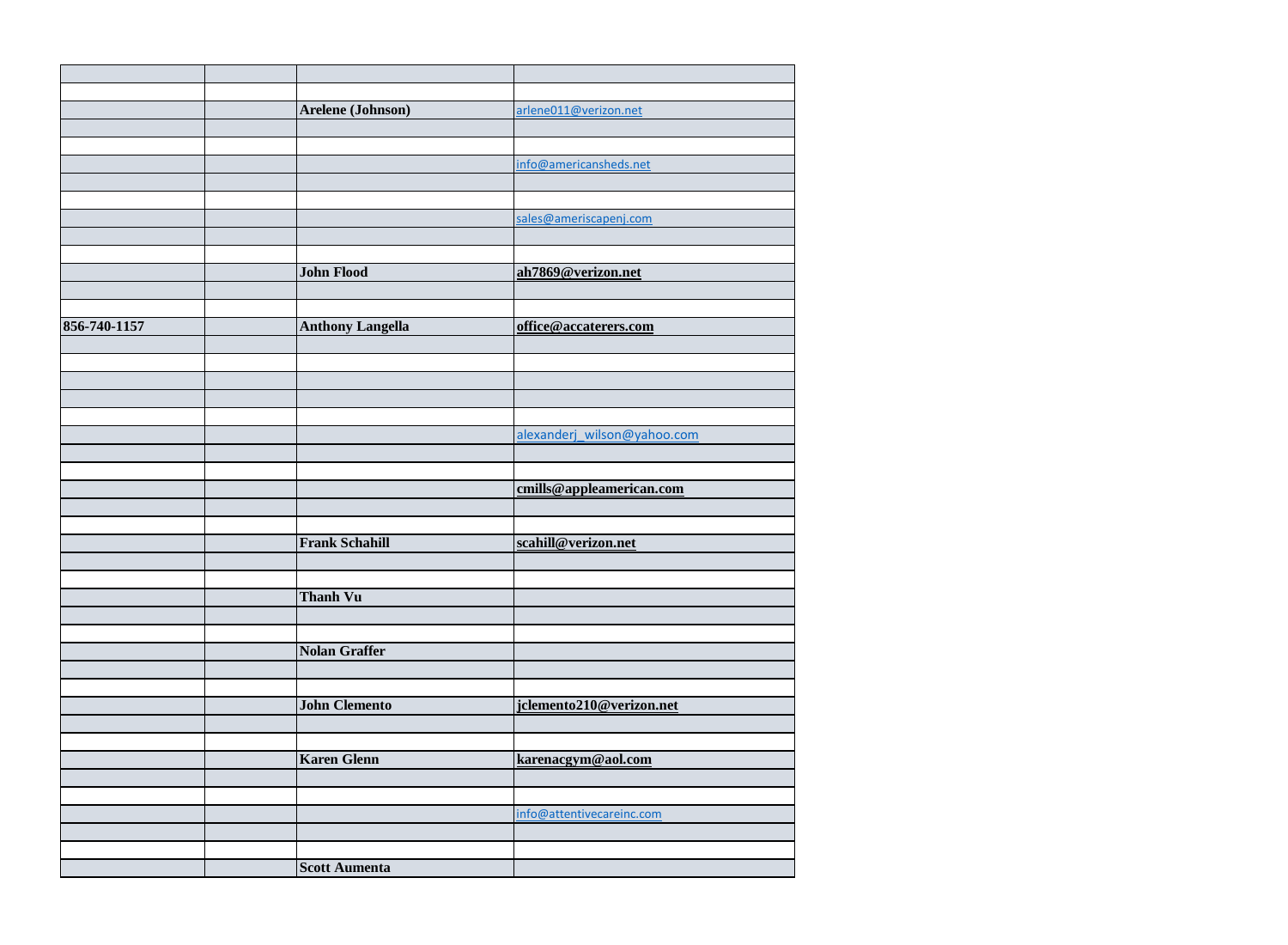|              |                         | autoexpress013@aol.com         |
|--------------|-------------------------|--------------------------------|
|              |                         |                                |
|              |                         |                                |
| 856-728-6529 |                         |                                |
|              |                         |                                |
|              |                         |                                |
| 856-262-3120 |                         |                                |
|              |                         |                                |
|              |                         |                                |
|              | <b>Mark Hernandez</b>   | mhernandez@renmarble.com       |
|              |                         |                                |
|              |                         |                                |
| 856-629-5511 | <b>Dominic Burgese</b>  | bbautorepair@yahoo.com         |
|              |                         |                                |
|              |                         |                                |
| 856-629-6340 |                         | dcran@bgfoods.com              |
|              |                         |                                |
|              |                         |                                |
| 856-875-0072 | <b>Dan Heller</b>       | bhauto1@verizon.net            |
|              |                         |                                |
|              |                         |                                |
|              | <b>Judy Brown</b>       | judy.a.brown@bankofamerica.com |
|              |                         |                                |
|              |                         |                                |
|              |                         |                                |
|              |                         |                                |
|              |                         |                                |
|              |                         |                                |
|              |                         |                                |
|              |                         |                                |
|              |                         | info@bell-hennessy.com         |
|              |                         | rhennessy@bell-hennessy.com    |
|              |                         |                                |
|              |                         |                                |
|              |                         |                                |
|              |                         |                                |
| 856-340-7990 |                         | mayur@infinityhotelgroup.com   |
|              |                         |                                |
|              |                         |                                |
| 856-262-0738 | Larry Faragalli         | betterimagegraphics@gmail.com  |
|              |                         |                                |
|              |                         |                                |
| 856-740-1447 | <b>Frank Stellaccio</b> | bflf1@comcast.net              |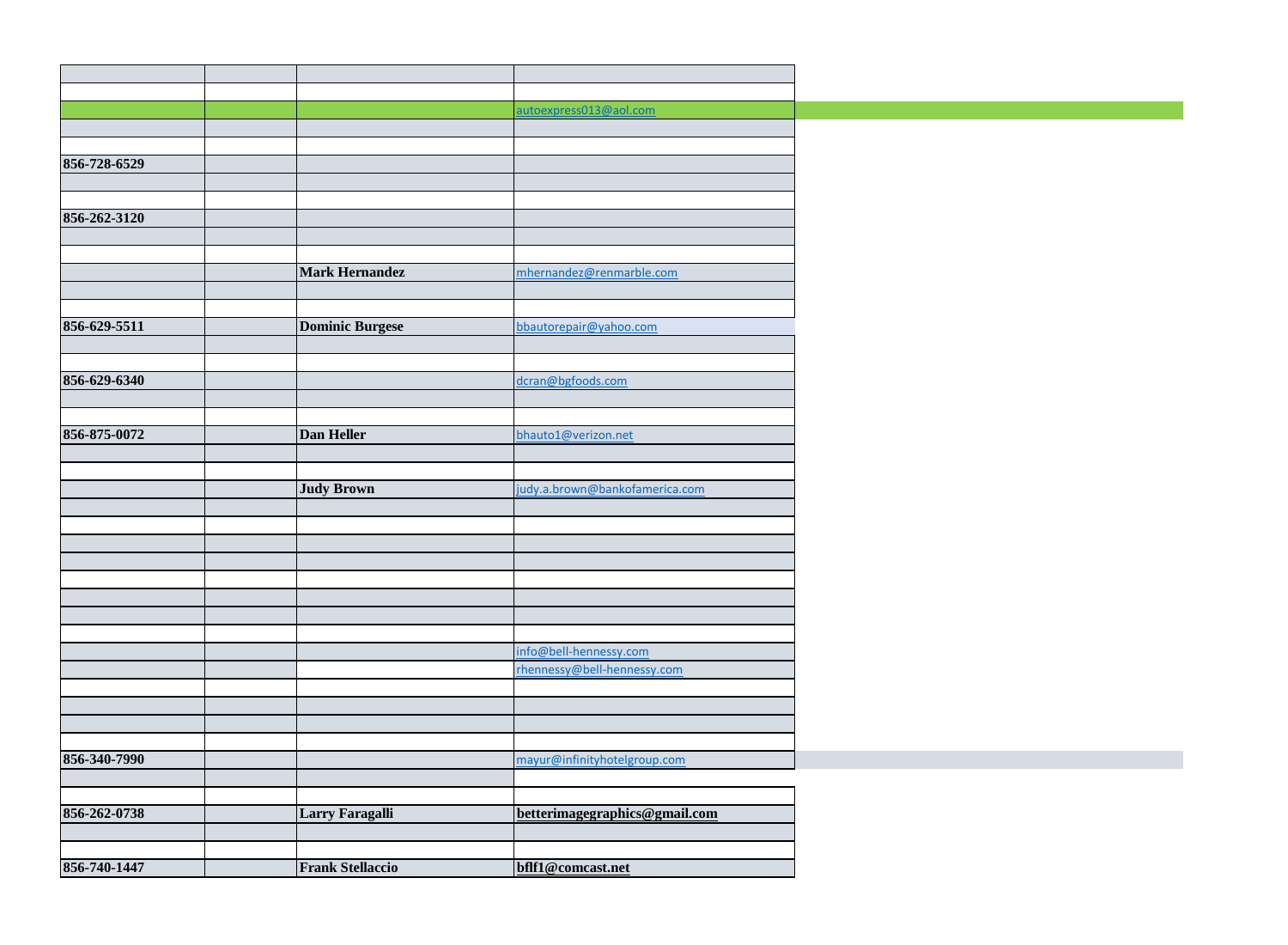|              | <b>Debbie Savigliano</b>      | debbie@biancaskids.org        |
|--------------|-------------------------------|-------------------------------|
|              |                               |                               |
|              |                               |                               |
|              | <b>Mitchell Helton</b>        | crabaholics@gmail.com         |
|              |                               |                               |
|              |                               |                               |
|              | <b>Linda Young</b>            | lyoung7088@verizon.net        |
|              |                               |                               |
|              |                               |                               |
|              | <b>Dawn Buondonno-Piccone</b> |                               |
|              |                               |                               |
|              |                               |                               |
|              |                               |                               |
|              |                               |                               |
|              |                               |                               |
|              |                               |                               |
| 856-286-5555 |                               | customerservice@broadstar.com |
|              |                               |                               |
|              |                               |                               |
| 856-629-8759 | <b>Gary Bracero</b>           | bucklimo@verizon.net          |
|              |                               |                               |
|              |                               |                               |
|              | <b>Brian Holt</b>             |                               |
|              |                               |                               |
|              |                               |                               |
|              |                               |                               |
|              |                               |                               |
|              |                               |                               |
|              |                               |                               |
|              | <b>Brett Madrack</b>          | brett@buyritecorp.com         |
|              |                               |                               |
|              |                               |                               |
|              |                               | c-sports@hotmail.com          |
|              |                               |                               |
|              |                               |                               |
| 856-318-1602 | <b>Raymond Cacia</b>          | bakery7416@aol.com            |
|              |                               |                               |
|              |                               |                               |
|              | <b>Elaine Bartie</b>          | elaine@cadproinc.com          |
|              |                               |                               |
|              |                               |                               |
|              |                               |                               |
|              |                               | arivera@thearcgloucester.org  |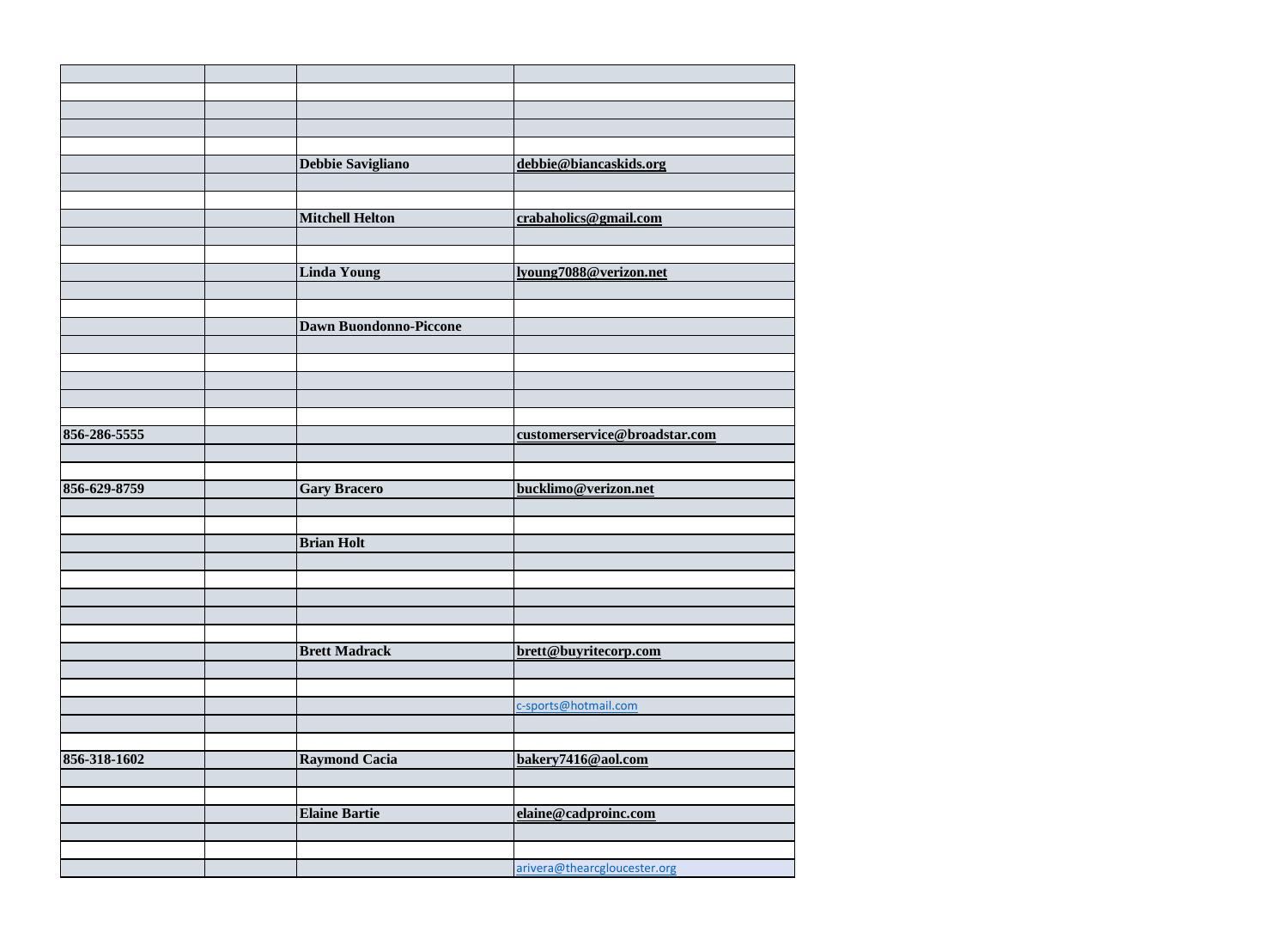|              | <b>Clyde Johnson</b>     | jclyde1484@cocmast.net      |                 |
|--------------|--------------------------|-----------------------------|-----------------|
|              |                          |                             |                 |
|              |                          |                             |                 |
| 856-740-1313 | <b>Denise Sottosanti</b> |                             |                 |
|              |                          |                             |                 |
| 856-318-1393 | <b>Stephen Carr</b>      | stephen@carmartautos.com    |                 |
|              |                          |                             |                 |
|              | rob                      | parscafide@hagc.org         |                 |
|              |                          |                             |                 |
|              | <b>Keith Warren</b>      |                             |                 |
|              |                          |                             |                 |
|              |                          |                             |                 |
|              |                          | info@caterinasupply.com     |                 |
|              |                          |                             |                 |
| 856-740-0500 |                          | sales@cdmelectronics.com    |                 |
|              |                          |                             |                 |
| 856-728-8787 | <b>Tom Atack</b>         | cecilcollision@verizon.net  |                 |
|              |                          |                             |                 |
|              |                          | ceciltab@gmail.com          |                 |
|              |                          |                             |                 |
|              |                          |                             |                 |
|              |                          |                             |                 |
|              |                          |                             |                 |
| 856-629-4815 | <b>Paul Celano</b>       | paul@cecilmarine.com        |                 |
|              |                          |                             |                 |
|              |                          |                             | <b>NO EMAIL</b> |
|              |                          |                             |                 |
|              |                          | access@centerffs.org        |                 |
|              |                          |                             |                 |
|              |                          |                             |                 |
|              |                          | williamstown@centraltis.com |                 |
|              |                          |                             |                 |
| 856-629-6134 | <b>Matt Scardino</b>     | Centurywaterinc@yahoo.com   |                 |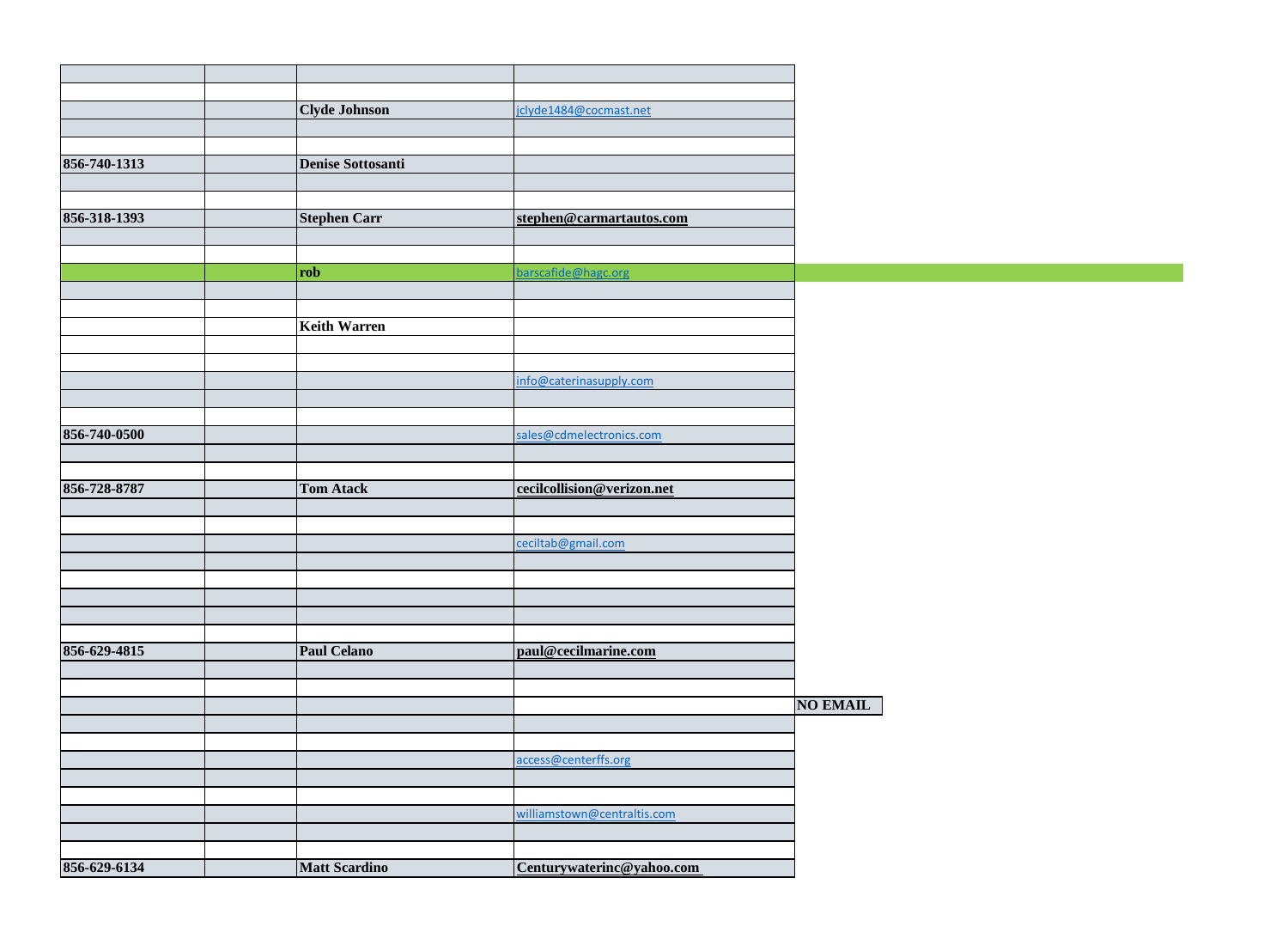| 856-740-2299 | <b>Richard Carmen</b>     | certifiedautooutlet@yahoo.com              |
|--------------|---------------------------|--------------------------------------------|
|              |                           |                                            |
|              |                           | cfiore6@verizon.net                        |
|              |                           |                                            |
| 856-875-4655 | <b>Bill Gionti</b>        |                                            |
|              |                           |                                            |
|              | <b>Steve Richardson</b>   | srtress123@gmail.com                       |
|              |                           |                                            |
| 856-728-0076 | <b>Jessica Chen</b>       |                                            |
|              |                           |                                            |
|              |                           |                                            |
|              |                           |                                            |
|              | <b>Donna Mauro</b>        | ciaobelladayspa@gmail.com                  |
|              |                           |                                            |
|              | <b>Jim Clark</b>          | clarksautorepair@comcast.net               |
|              |                           |                                            |
|              |                           | colonialestates@continentalcommunities.com |
|              |                           |                                            |
| 856-262-7710 | <b>William B. Shisler</b> | mailbox@colorcomp.net                      |
|              |                           |                                            |
|              |                           |                                            |
|              |                           |                                            |
|              |                           |                                            |
|              |                           | m.gilmartin@companywrench.com              |
|              |                           |                                            |
|              | <b>Michael Markman</b>    |                                            |
|              |                           |                                            |
|              |                           | copsnewjersey@copsmonitoring.com           |
|              |                           |                                            |
|              |                           |                                            |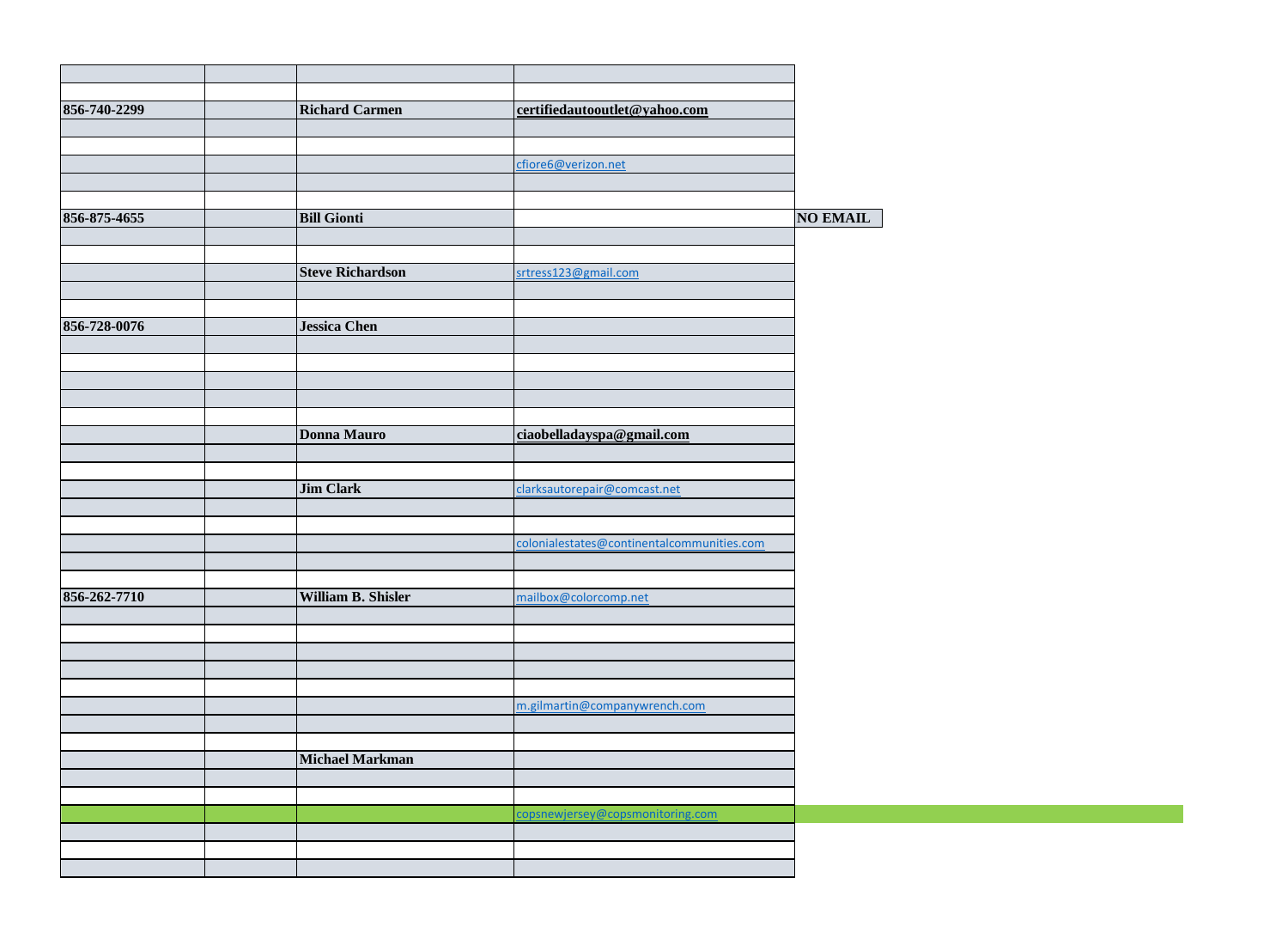|              | <b>Prakash Patel</b>  | prakash18@verizon.net               |
|--------------|-----------------------|-------------------------------------|
|              |                       |                                     |
|              |                       |                                     |
|              |                       |                                     |
|              |                       |                                     |
|              |                       |                                     |
|              |                       |                                     |
|              |                       | graphics@craigscosmic.com           |
|              |                       |                                     |
|              |                       |                                     |
| 856-262-2654 | <b>Kelly Contrivo</b> | cranez06@aol.com                    |
|              |                       |                                     |
|              |                       |                                     |
|              |                       |                                     |
|              |                       |                                     |
|              |                       |                                     |
|              |                       |                                     |
| 856-740-3337 | <b>Mary VanKooy</b>   | crosskeysanimalhospital@verizon.net |
|              |                       |                                     |
|              |                       |                                     |
|              |                       | ckbcbrewing@gmail.com               |
|              |                       |                                     |
|              |                       |                                     |
|              | Nadia Mazure          | jump@skydivecrosskeys.com           |
|              |                       |                                     |
|              |                       |                                     |
| 856-728-9100 | GG                    | office@crosskeyschurch.org          |
|              |                       |                                     |
|              |                       |                                     |
|              |                       |                                     |
|              |                       |                                     |
|              |                       |                                     |
|              |                       |                                     |
| 856-885-6553 | <b>Tim Racioppi</b>   | tracioppi@sharpwaterculligan.com    |
|              |                       |                                     |
|              |                       |                                     |
| 856-307-7376 | <b>Ken Abernathy</b>  |                                     |
|              |                       |                                     |
|              |                       |                                     |
| 856-262-7318 | Kendra Brubaker       |                                     |
|              |                       |                                     |
|              |                       |                                     |
|              |                       |                                     |
|              |                       | dfenterprisellc@comcast.net         |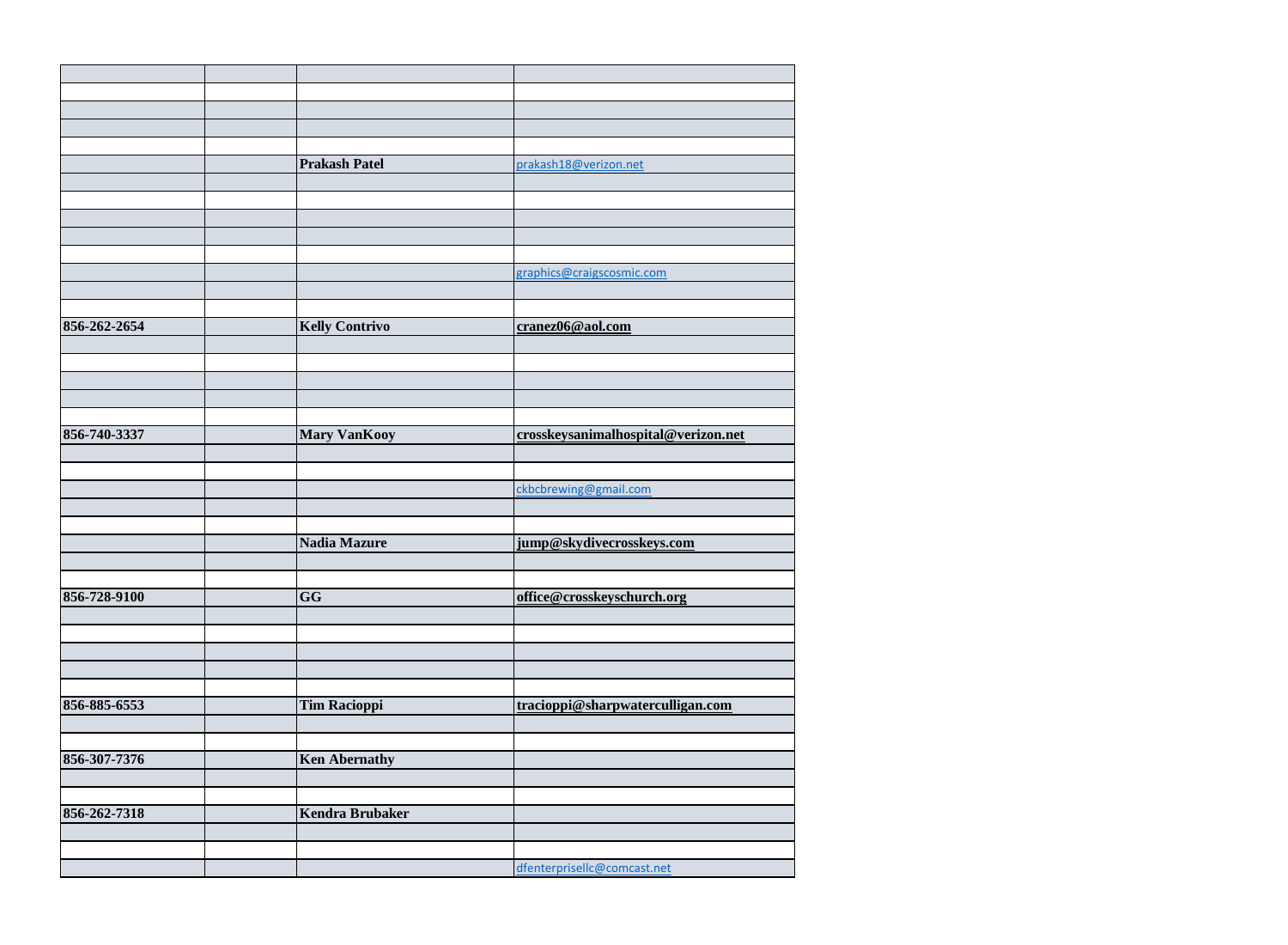|              |              | <b>Richard Jacobi</b>       | eileenjacobi910@yahoo.com         |
|--------------|--------------|-----------------------------|-----------------------------------|
|              |              |                             |                                   |
|              |              |                             |                                   |
|              |              | <b>Denise Greenwood</b>     |                                   |
|              |              |                             |                                   |
|              |              | <b>Daniel Schwartz</b>      | dcschwartzdds@hotmail.com         |
|              |              |                             |                                   |
|              | 609-417-8341 | <b>Taylor P</b>             | dannysfarmmarket@comcast.net      |
|              |              |                             |                                   |
|              |              |                             |                                   |
|              |              | <b>Manjina Patel</b>        | manjina143@comcast.net            |
|              |              |                             |                                   |
|              |              |                             | rsanford@dauntlessdc.com          |
|              |              |                             |                                   |
|              |              |                             |                                   |
|              |              | 856-313-1513 Kimberly Davis |                                   |
|              |              |                             |                                   |
|              |              |                             | dawnsflorist@verizon.net          |
|              |              |                             |                                   |
|              |              | <b>Dora Albert</b>          |                                   |
|              |              |                             |                                   |
|              |              |                             |                                   |
|              |              |                             |                                   |
|              |              |                             |                                   |
|              |              |                             | greatrailing@hotmail.com          |
|              |              |                             |                                   |
| 856-516-4119 |              | <b>Mike Lamplugh</b>        | mlamplugh@dvdatacollection.com    |
|              |              |                             |                                   |
|              |              |                             |                                   |
|              |              |                             |                                   |
|              |              |                             |                                   |
| 856-697-7494 |              | <b>Kevin Walsh</b>          | kwalsh@ddha.com                   |
|              |              |                             |                                   |
| 856-875-2529 |              | <b>Dwayne Mort</b>          | info@discounttrailerwarehouse.com |
|              |              |                             |                                   |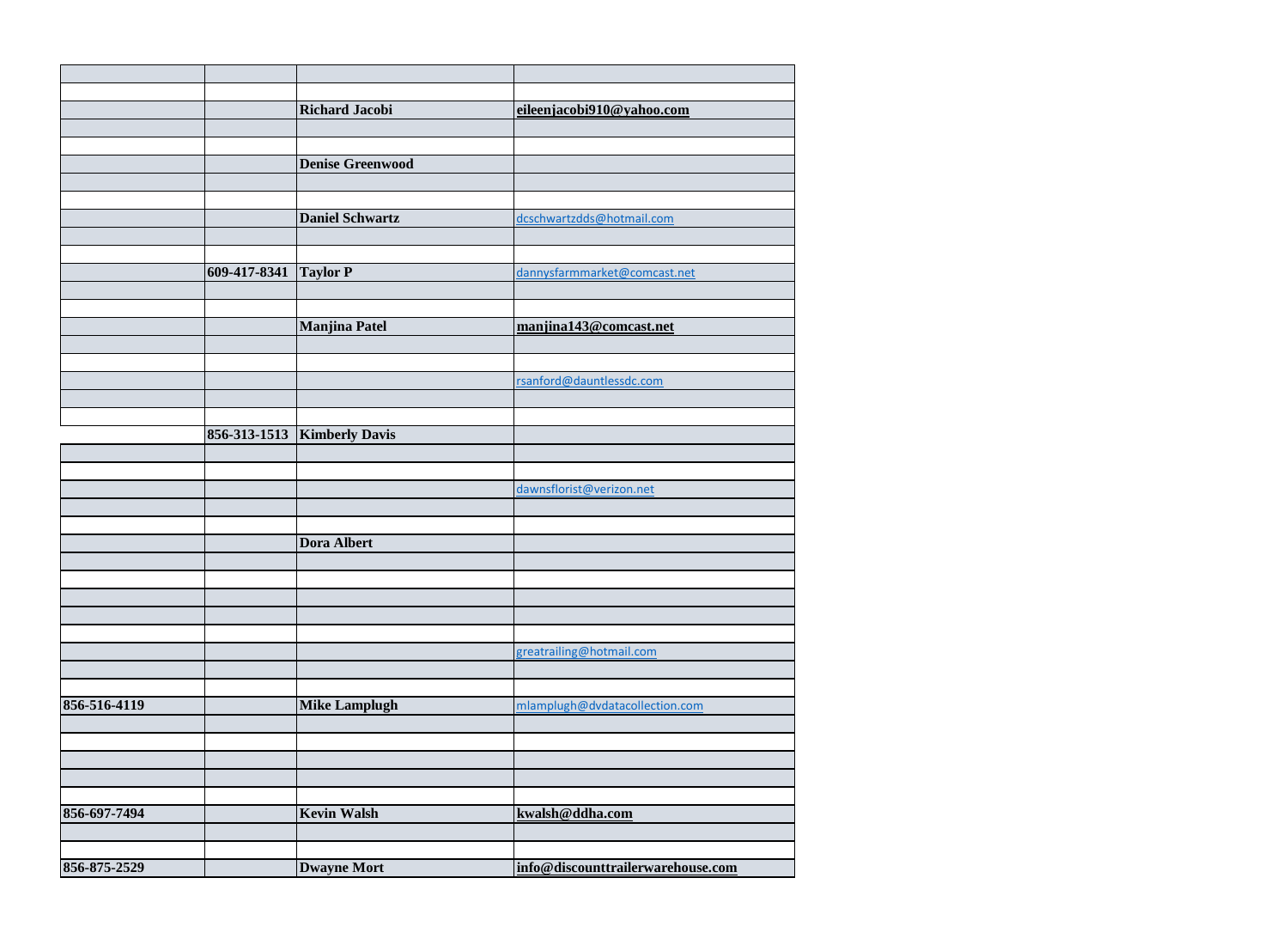| 856-881-9367 | <b>Bengie Balsama</b>    | office.diversified@comcast.net |                 |
|--------------|--------------------------|--------------------------------|-----------------|
|              | Dan Craft                | dnatattooingart@gmail.com      |                 |
|              |                          |                                |                 |
|              | <b>Salim Joareer</b>     | dominossi@live.com             |                 |
|              | Mauro, Donna M & Marie M |                                |                 |
|              |                          |                                |                 |
| 856-629-1472 | <b>Mark DiMedio</b>      |                                | <b>NO EMAIL</b> |
| 856-262-1205 | <b>Pete Gaidis</b>       | mitmolar@comcast.net           |                 |
|              | terrence webb            | terrence.webb@drivetime.com    |                 |
|              |                          |                                |                 |
|              | Raphael                  | dynamictint@aol.com            |                 |
| 856-262-0758 |                          | easternfire@comcast.net        |                 |
|              |                          | davakian@associatedfire.com    |                 |
|              |                          |                                |                 |
|              | Johnny A. Laboy          |                                |                 |
|              | <b>Kelly Brennan</b>     | kelly@enchantedimagesalon.com  |                 |
|              | <b>Bruce Quinn</b>       | Bruce.Quinn@endgamebjj.com     |                 |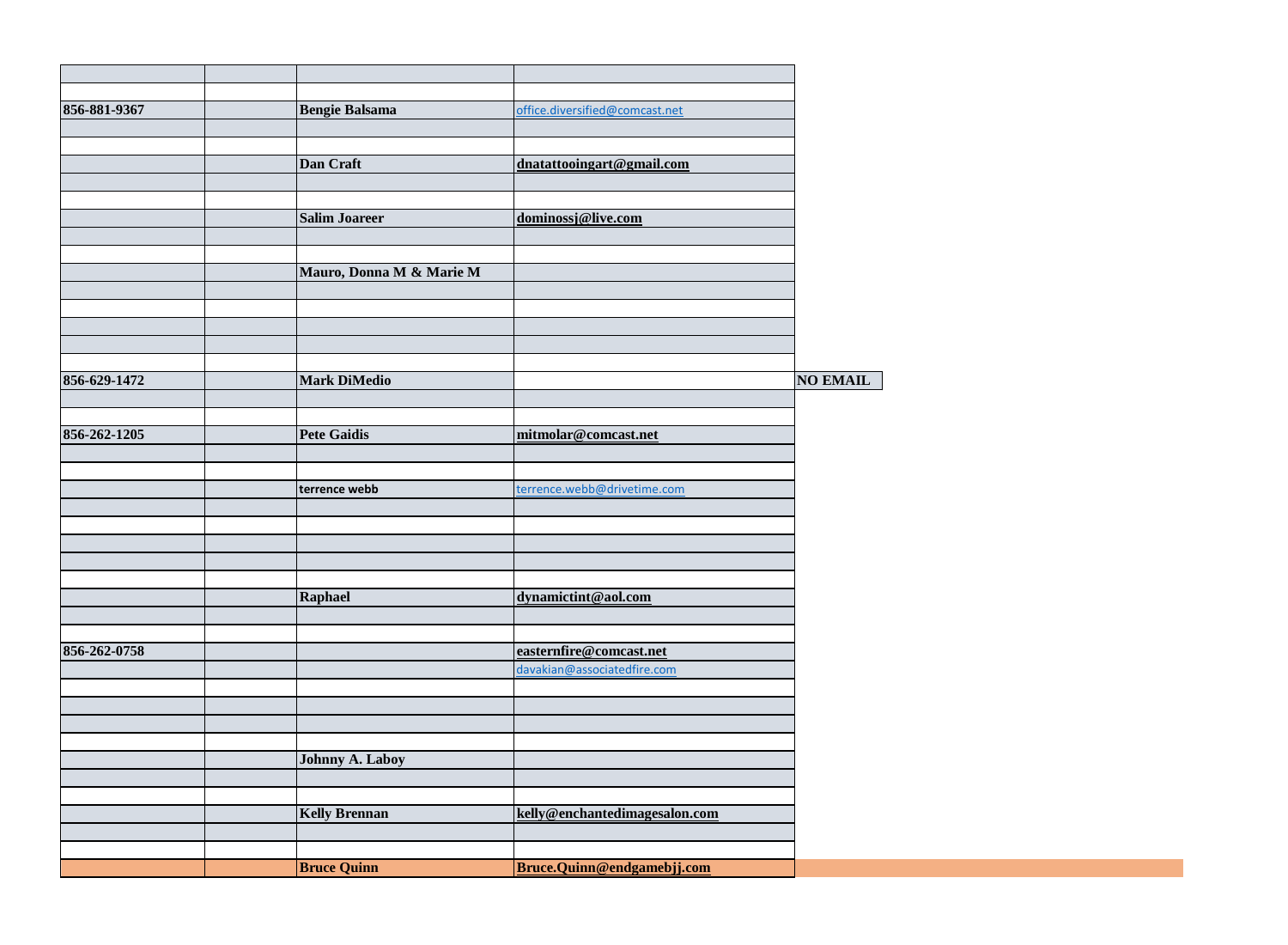|              |                        |                           | endgamebjj@gmail.com       |
|--------------|------------------------|---------------------------|----------------------------|
|              |                        |                           |                            |
| 856-728-0383 |                        | Lisa Occhiolini           | lisaocchiolini@comcast.net |
|              |                        |                           |                            |
|              |                        |                           |                            |
|              |                        |                           |                            |
|              |                        |                           |                            |
|              |                        |                           |                            |
|              |                        |                           |                            |
|              |                        |                           |                            |
| 856-629-6351 |                        | <b>Carrie Mason</b>       | carrie.l.mason@erac.com    |
|              |                        |                           |                            |
|              |                        | <b>John Grace</b>         | eternalinktat2@gmail.com   |
|              |                        |                           |                            |
|              |                        |                           |                            |
|              |                        |                           |                            |
|              |                        |                           |                            |
|              |                        |                           |                            |
|              |                        |                           |                            |
|              |                        |                           |                            |
|              |                        |                           | factorytune@hotmail.com    |
|              |                        |                           |                            |
|              |                        |                           |                            |
|              |                        |                           |                            |
|              |                        |                           |                            |
|              |                        |                           |                            |
|              |                        |                           |                            |
|              |                        |                           |                            |
|              |                        | Shah, Nilkanth & Haribala | dsmith11@farmersagent.com  |
|              |                        |                           |                            |
|              |                        |                           |                            |
| 856-318-1673 |                        | <b>Deborah Smith</b>      | dsmith11@farmersagent.com  |
|              |                        |                           |                            |
|              |                        | <b>Ben Davis</b>          |                            |
| 856-740-1563 |                        |                           | njwia@stores.fastenal.com  |
|              |                        |                           |                            |
|              |                        |                           |                            |
|              |                        |                           |                            |
|              |                        |                           |                            |
|              | 856-371-7472 Mark Fera |                           | markfera@yahoo.com         |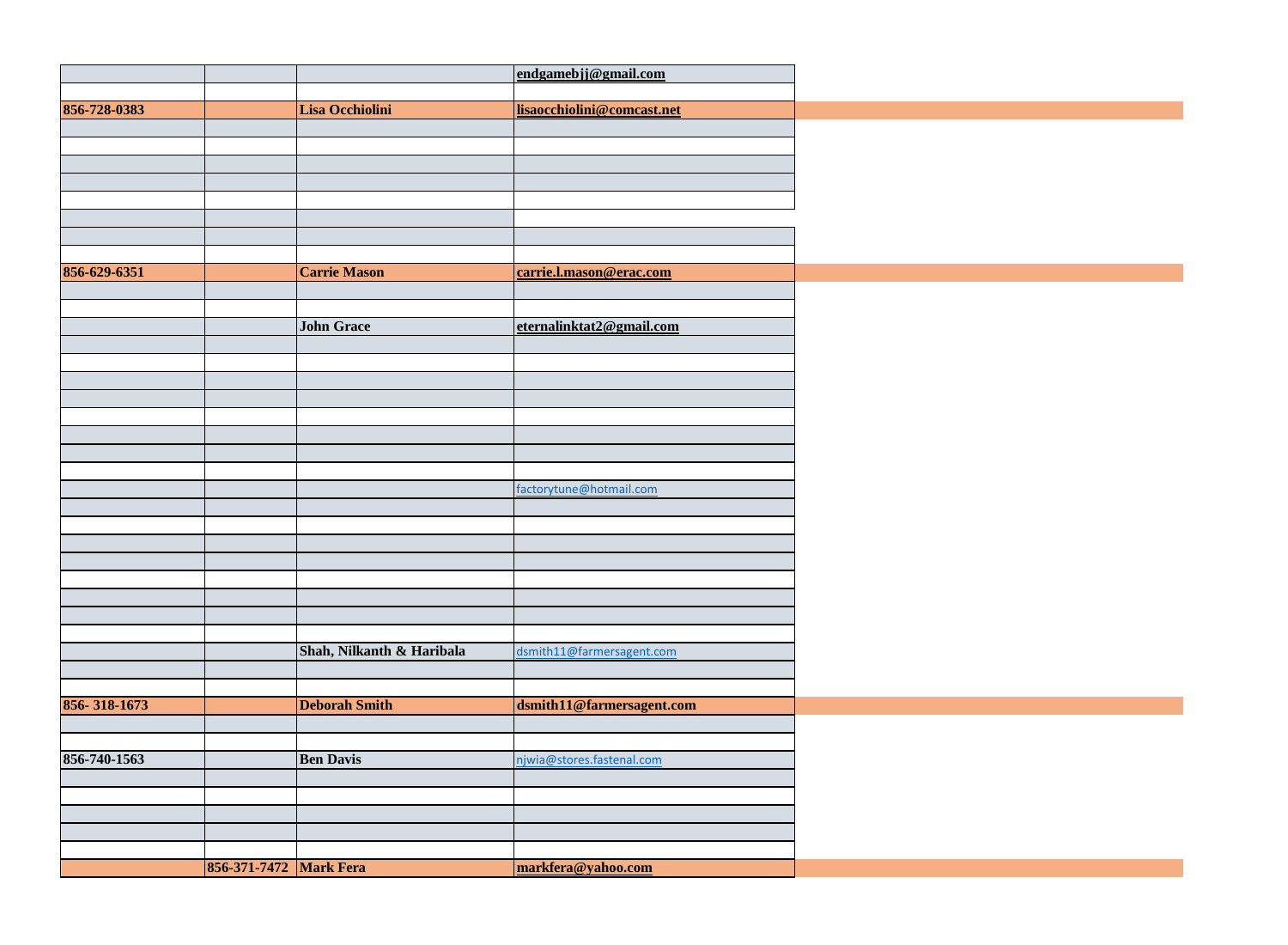|              | steven boorstein         |                             |
|--------------|--------------------------|-----------------------------|
|              |                          |                             |
| 856-629-8774 | <b>John Pettit</b>       | john.pettit@firstbanknj.com |
|              |                          |                             |
|              |                          |                             |
|              |                          |                             |
|              |                          |                             |
|              |                          |                             |
|              |                          | office1umc@comcast.net      |
|              |                          |                             |
|              |                          |                             |
|              | <b>Marvin Wrisley</b>    | fpcwilliamstown@hotmail.com |
|              |                          |                             |
|              |                          |                             |
|              |                          | marbar130@yahoo.com         |
|              |                          |                             |
|              |                          |                             |
|              |                          |                             |
|              |                          |                             |
|              |                          |                             |
|              |                          |                             |
|              |                          |                             |
| 856-629-9214 | <b>Harry Evangelista</b> | formsflyers@verizon.net     |
|              |                          |                             |
|              |                          |                             |
|              |                          | Muratorehbac@comcast.com    |
|              |                          |                             |
|              |                          |                             |
|              |                          |                             |
|              |                          |                             |
| 856-875-0191 | <b>Manny Paredes</b>     | info@monroetwp.org          |
|              |                          |                             |
|              |                          |                             |
| 856-629-5699 | <b>Vince Volpe</b>       | volpev@verizon.net          |
|              |                          |                             |
|              |                          |                             |
|              |                          |                             |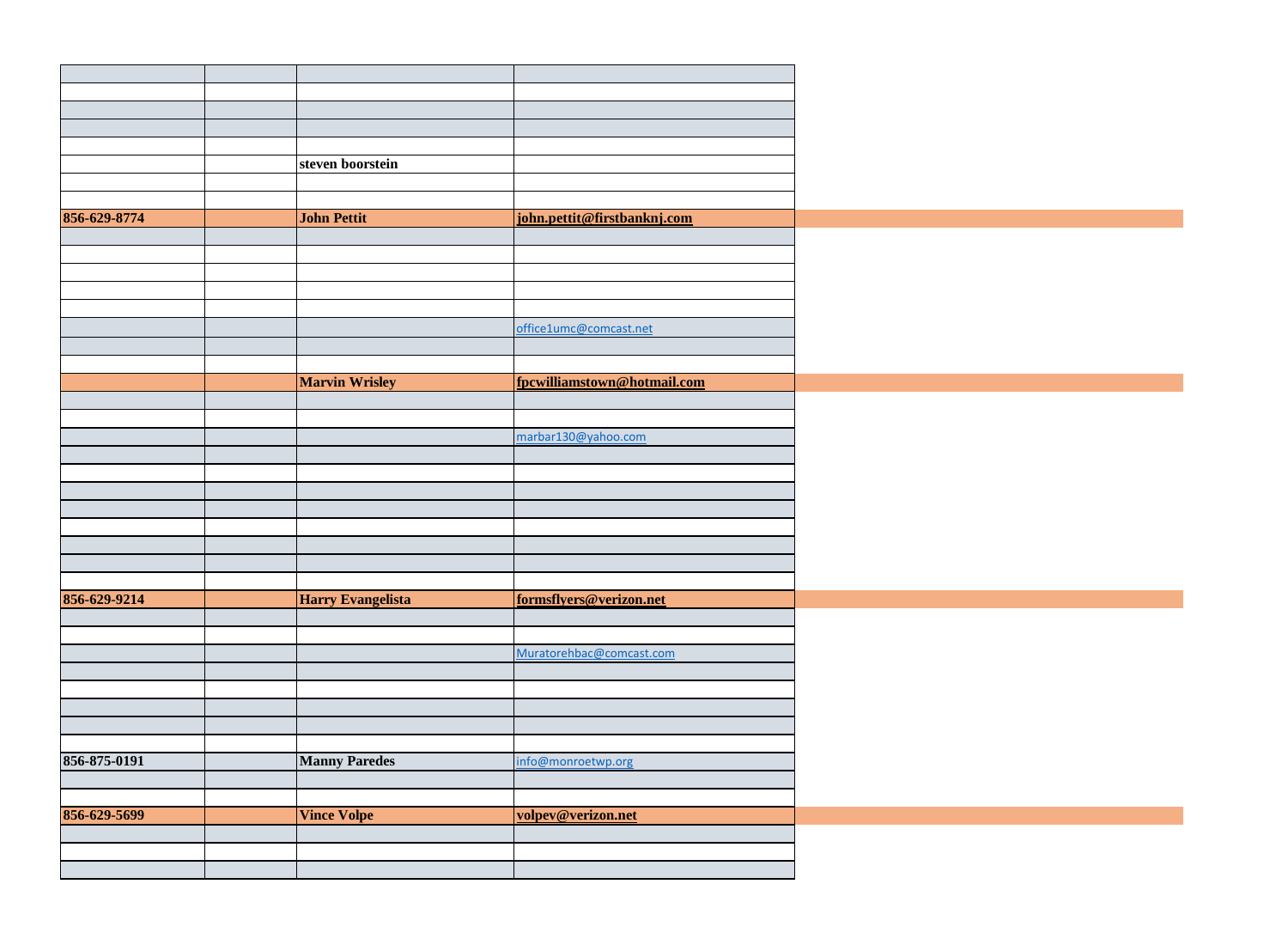|              | Jean V. Fulks          |                                         |
|--------------|------------------------|-----------------------------------------|
| 856-728-1656 |                        | j.fulks09@comcast.net                   |
|              |                        |                                         |
| 856-740-0997 | <b>Tracy Calvello</b>  | tcalvello@fultonbanknj.com              |
|              |                        |                                         |
|              |                        |                                         |
|              | Fuscia, Patricia       |                                         |
|              |                        |                                         |
|              | Gamane, Brielle        |                                         |
|              |                        |                                         |
|              |                        |                                         |
|              |                        | carr.GaragusoKarate@gmail.com           |
|              |                        |                                         |
|              |                        |                                         |
| 856-885-8481 |                        | email@gcsi-nj.com<br>office@gcsi-nj.com |
|              |                        |                                         |
|              | <b>Guseppe Fricono</b> |                                         |
|              |                        |                                         |
|              |                        |                                         |
|              | <b>Audrey Farina</b>   | girlygirldivaboutique@yahoo.com         |
|              |                        |                                         |
|              |                        |                                         |
|              |                        |                                         |
|              |                        |                                         |
|              | <b>Tony Clavecchio</b> | yppbi@aol.com                           |
|              |                        |                                         |
|              |                        |                                         |
| 856-728-9296 |                        |                                         |
|              |                        |                                         |
|              |                        |                                         |
|              | <b>Thomas Pannone</b>  | nick_pannone@yahoo.com                  |
|              |                        |                                         |
|              |                        |                                         |
|              |                        |                                         |
|              |                        |                                         |
| 856-262-8950 | <b>Jim McGee</b>       | jim@graphicimagetees.com                |
|              |                        |                                         |
|              |                        |                                         |
| 856-516-4070 | <b>Brett Wolvin</b>    | info@njdeckbuilder.com                  |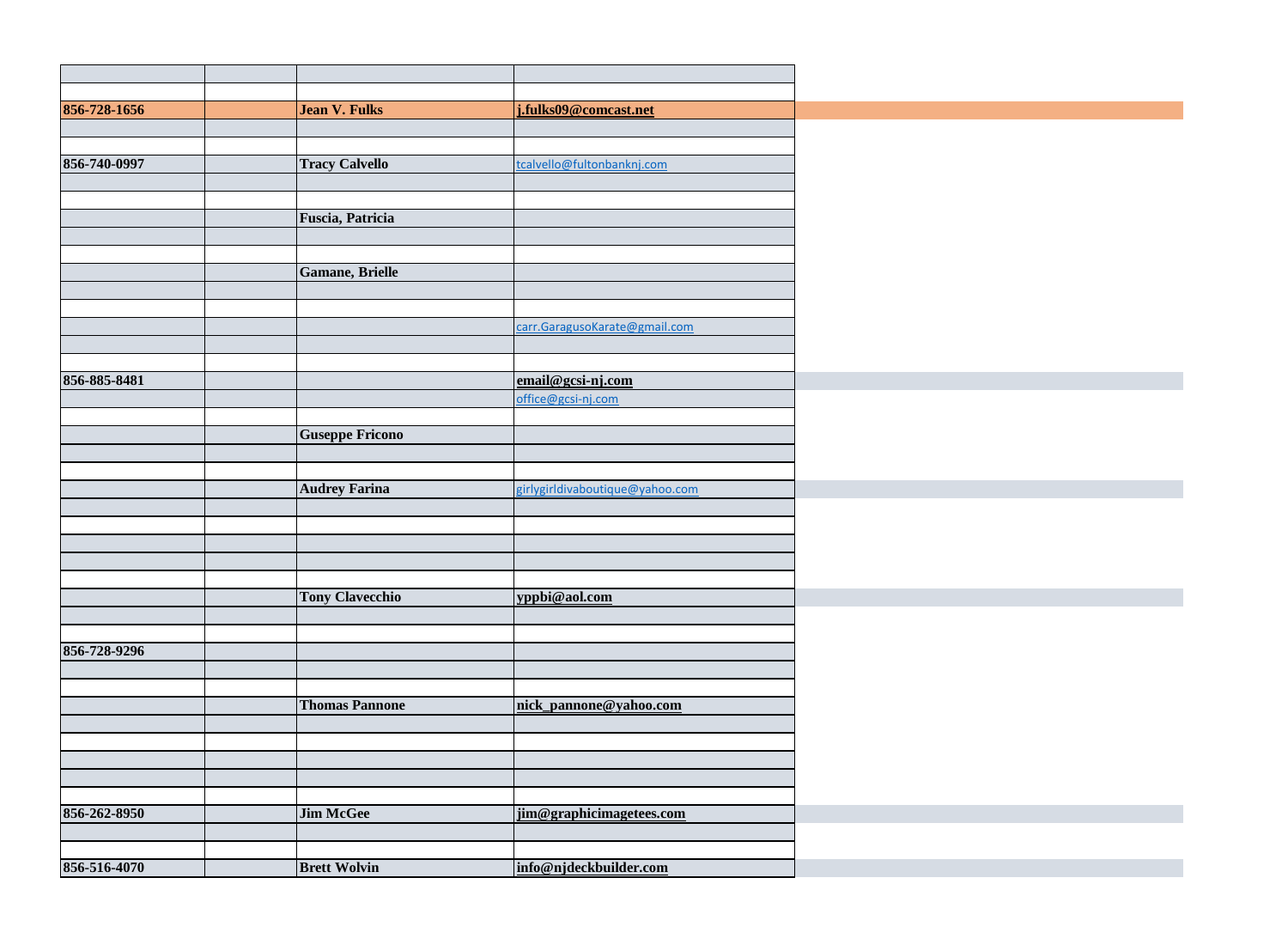|              | In Yong Kim             |                                        |
|--------------|-------------------------|----------------------------------------|
|              |                         |                                        |
| 856-209-4501 | timeka lacy             | abdistributors@live.com                |
|              |                         |                                        |
|              |                         |                                        |
|              |                         |                                        |
|              |                         |                                        |
|              |                         |                                        |
|              | <b>Lisa Brown</b>       | lisabr215@gmail.com                    |
|              |                         |                                        |
|              |                         |                                        |
|              | <b>Steve Domazep</b>    | steve@hammontonmold.com                |
|              |                         |                                        |
|              |                         | happynailsspa.sicklervillenj@gmail.com |
|              |                         |                                        |
|              |                         |                                        |
| 856-697-4835 | <b>Mae Hargrove</b>     | maehargrove@comcast.net                |
|              |                         |                                        |
|              |                         |                                        |
|              |                         |                                        |
|              |                         |                                        |
|              | <b>John Hassett</b>     | john@hassetsjiujitsu.com               |
|              |                         |                                        |
|              |                         |                                        |
| 856-728-1191 |                         | johndeb11@verizon.net                  |
|              |                         |                                        |
|              |                         |                                        |
|              |                         |                                        |
|              |                         |                                        |
|              |                         |                                        |
|              | Jennifer                | hearinnj@yahoo.com                     |
|              |                         |                                        |
|              | <b>Susan Lasprugato</b> | susan@hearthwisetarot.com              |
|              |                         |                                        |
|              |                         |                                        |
|              |                         |                                        |
|              |                         |                                        |
|              |                         |                                        |
|              |                         |                                        |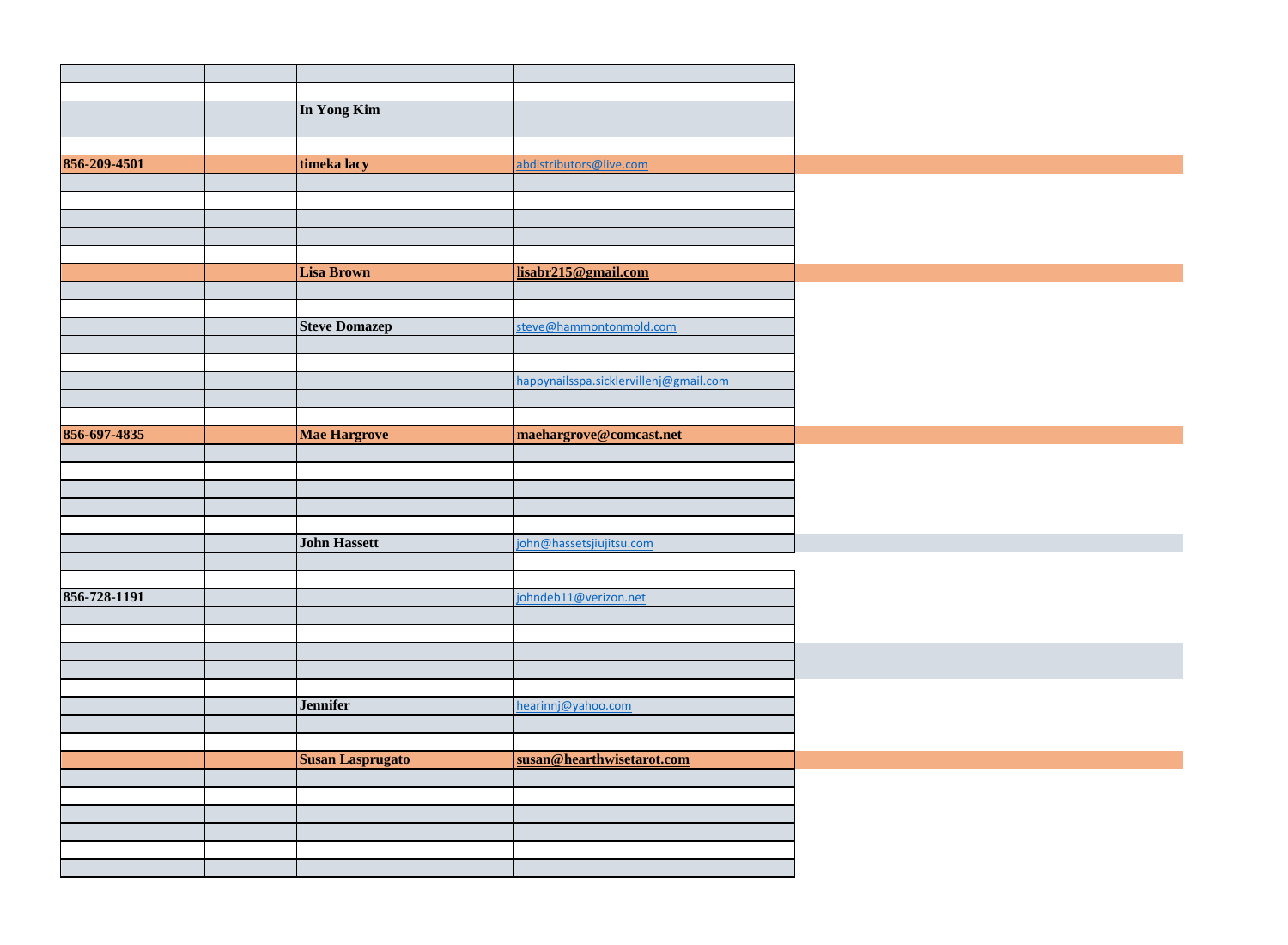|              | <b>Nick Borro</b>     | borro@scotlandrun.com          |          |
|--------------|-----------------------|--------------------------------|----------|
|              |                       |                                |          |
|              |                       |                                |          |
|              |                       |                                |          |
|              |                       |                                |          |
|              |                       |                                |          |
|              | <b>Santos Perez</b>   | highendstereo@msn.com          |          |
|              |                       |                                |          |
|              |                       |                                |          |
|              |                       |                                |          |
|              |                       |                                |          |
|              |                       |                                |          |
| 856-875-0058 | <b>James Bracken</b>  | james.bracken@hoffmanequip.com |          |
|              |                       |                                |          |
|              |                       |                                |          |
|              |                       |                                |          |
|              |                       |                                |          |
|              |                       |                                |          |
|              | <b>Connie Smith</b>   |                                |          |
|              |                       |                                |          |
|              |                       |                                |          |
|              |                       |                                |          |
|              |                       |                                |          |
|              |                       |                                |          |
|              |                       | camp@hospitalitycreek.com      |          |
|              |                       |                                |          |
|              |                       |                                |          |
| 856-875-8810 | Ed Verdi              | hotprints1501@comcast.net      |          |
|              |                       |                                |          |
|              |                       |                                |          |
|              |                       |                                |          |
|              |                       |                                |          |
|              |                       |                                | NO EMAIL |
|              | <b>Willie Simpson</b> |                                |          |
|              |                       |                                |          |
|              |                       |                                |          |
|              |                       |                                |          |
|              |                       |                                |          |
|              | <b>Rick VanDexter</b> | illusionsmirror@aol.com        |          |
| 856-740-4709 |                       |                                |          |
|              |                       |                                |          |
|              |                       |                                |          |
|              | Joseph Campellone II  | joe@impact-landscapes.com      |          |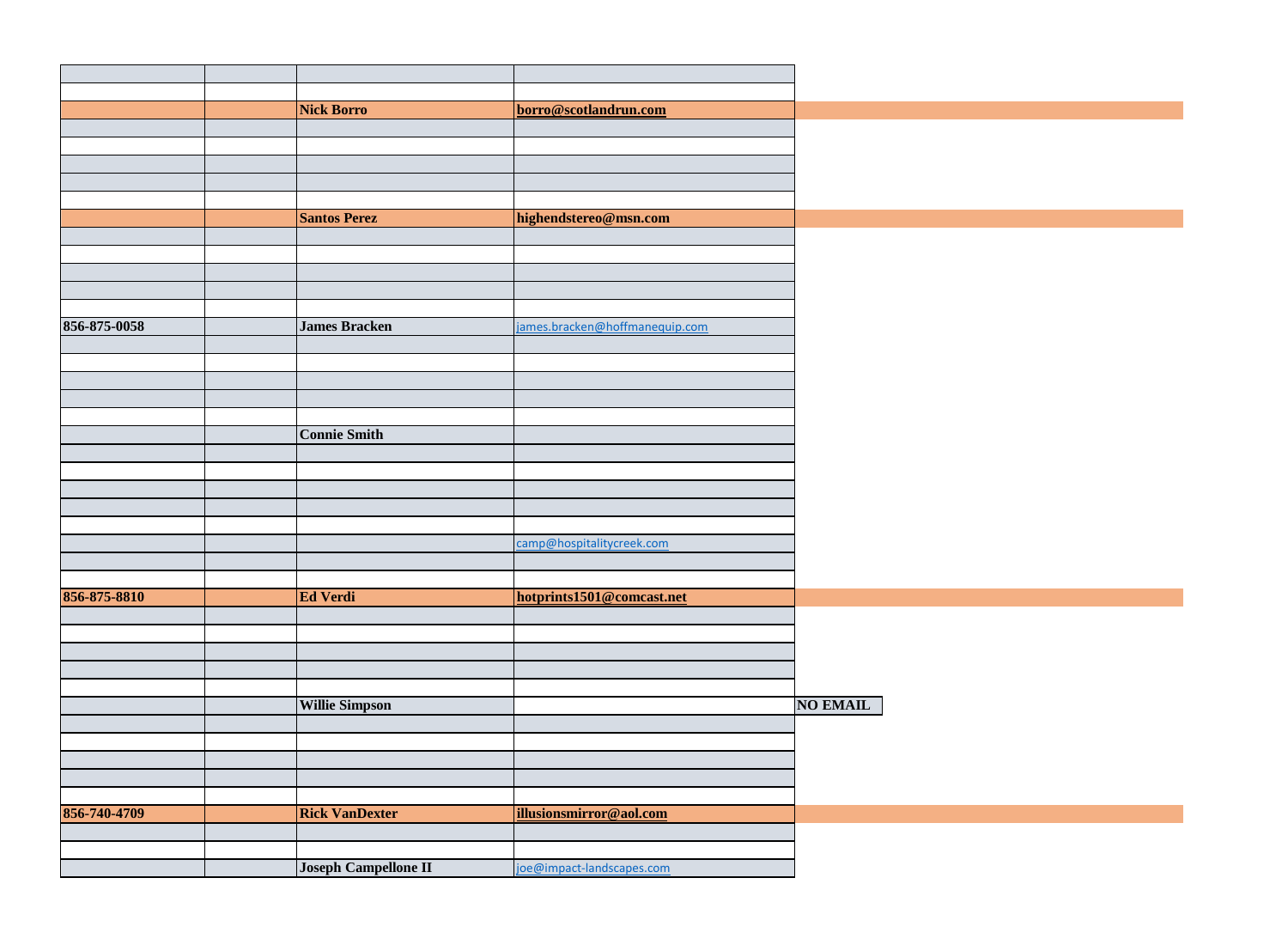|              | <b>Mark Testa</b>        |                                |
|--------------|--------------------------|--------------------------------|
|              |                          |                                |
|              |                          |                                |
| 856-629-8172 | <b>Jackie Potts</b>      | jacipotts69@gmail.com          |
|              |                          |                                |
|              |                          |                                |
| 856-875-8135 | <b>Chris Milam</b>       | cmiliam@insconserv.com         |
|              |                          |                                |
| 856-629-6412 | <b>Sherry Starn</b>      | info@integrityautomotivenj.com |
|              |                          |                                |
|              |                          |                                |
|              |                          |                                |
|              |                          |                                |
|              |                          |                                |
|              |                          |                                |
|              |                          |                                |
|              |                          |                                |
|              |                          |                                |
|              |                          |                                |
| 856-629-6394 | <b>Alex Greer</b>        | irvine6@comcast.net            |
|              |                          |                                |
|              |                          |                                |
| 856-318-7642 | <b>Wael Kassem</b>       | drkassem@ismiledentalarts.com  |
|              |                          |                                |
| 856-875-8134 | <b>John Billington</b>   |                                |
|              |                          |                                |
|              |                          |                                |
| 856-728-7873 | <b>Andrew White</b>      | jllawsoncompany@msn.com        |
|              |                          |                                |
|              |                          |                                |
| 856-629-6237 | <b>Danielle Griffith</b> |                                |
|              |                          |                                |
|              |                          |                                |
|              |                          |                                |
|              |                          |                                |
| 856-728-2894 |                          |                                |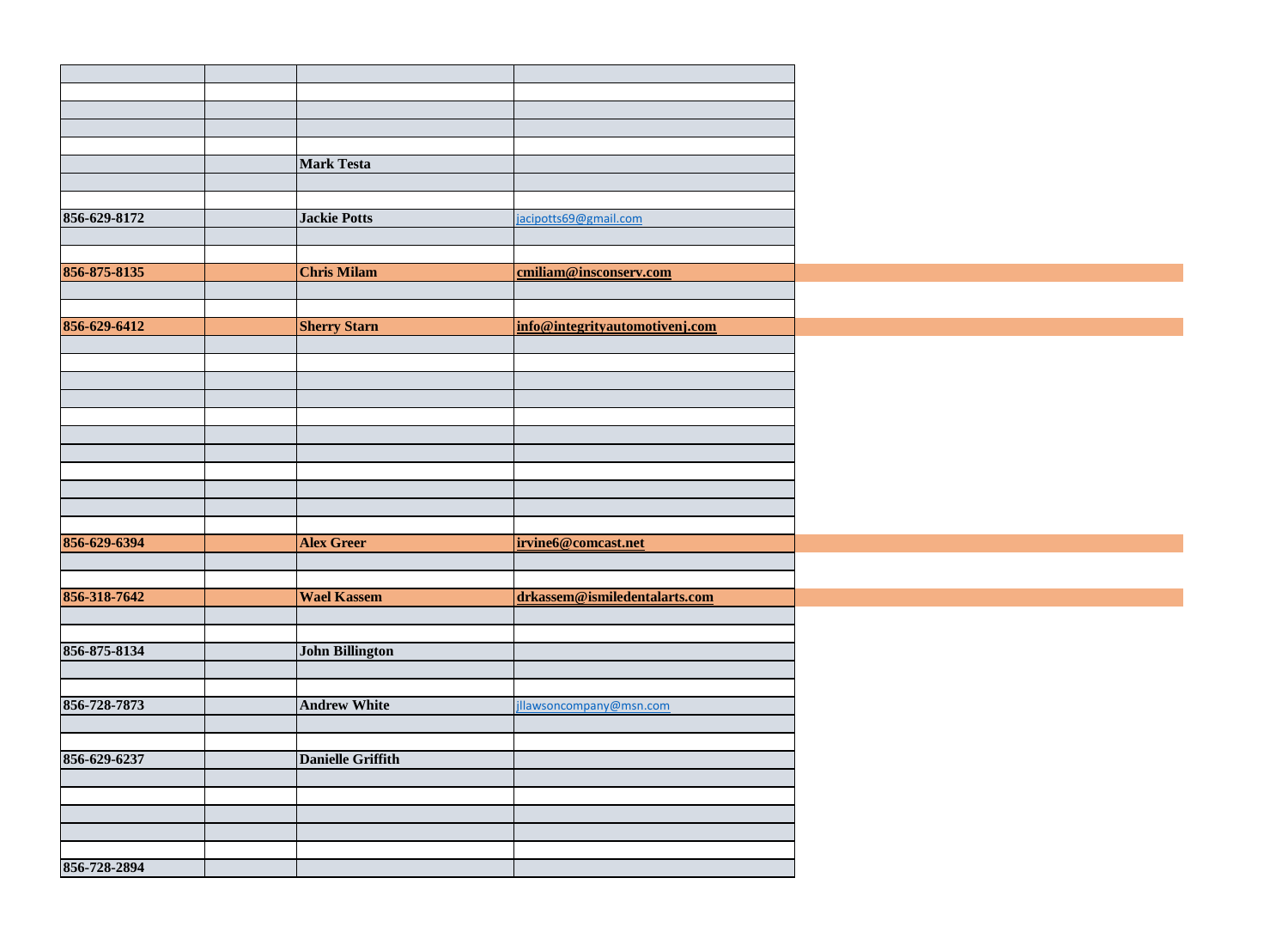|              | <b>Anthony Casella</b> | anthinycasella71@gmail.com            |
|--------------|------------------------|---------------------------------------|
|              |                        |                                       |
| 856-262-1547 |                        |                                       |
|              |                        |                                       |
|              |                        |                                       |
|              |                        |                                       |
|              |                        |                                       |
|              |                        |                                       |
|              |                        |                                       |
|              |                        |                                       |
|              |                        |                                       |
|              |                        |                                       |
|              |                        |                                       |
|              |                        |                                       |
| 856-629-0915 | <b>Steve Joseph</b>    | steve@josephslandscaping.com          |
|              |                        |                                       |
| 856-740-4445 | <b>Mary-Jane Eicke</b> | marviane.eicke@junipercommunities.com |
|              |                        |                                       |
|              | <b>Dennis Melstein</b> | csr@justglassandmirror.com            |
|              |                        |                                       |
|              |                        |                                       |
|              |                        | justincommons@ingerman.com            |
|              |                        |                                       |
| 856-875-4415 | <b>Vearl Evans</b>     | schedulekandj@gmail.com               |
|              |                        |                                       |
|              |                        |                                       |
|              |                        |                                       |
|              | <b>Steven Kells</b>    |                                       |
|              |                        |                                       |
|              |                        |                                       |
|              |                        |                                       |
|              |                        |                                       |
|              | <b>Kenise Anderson</b> | J130026@kfc.com                       |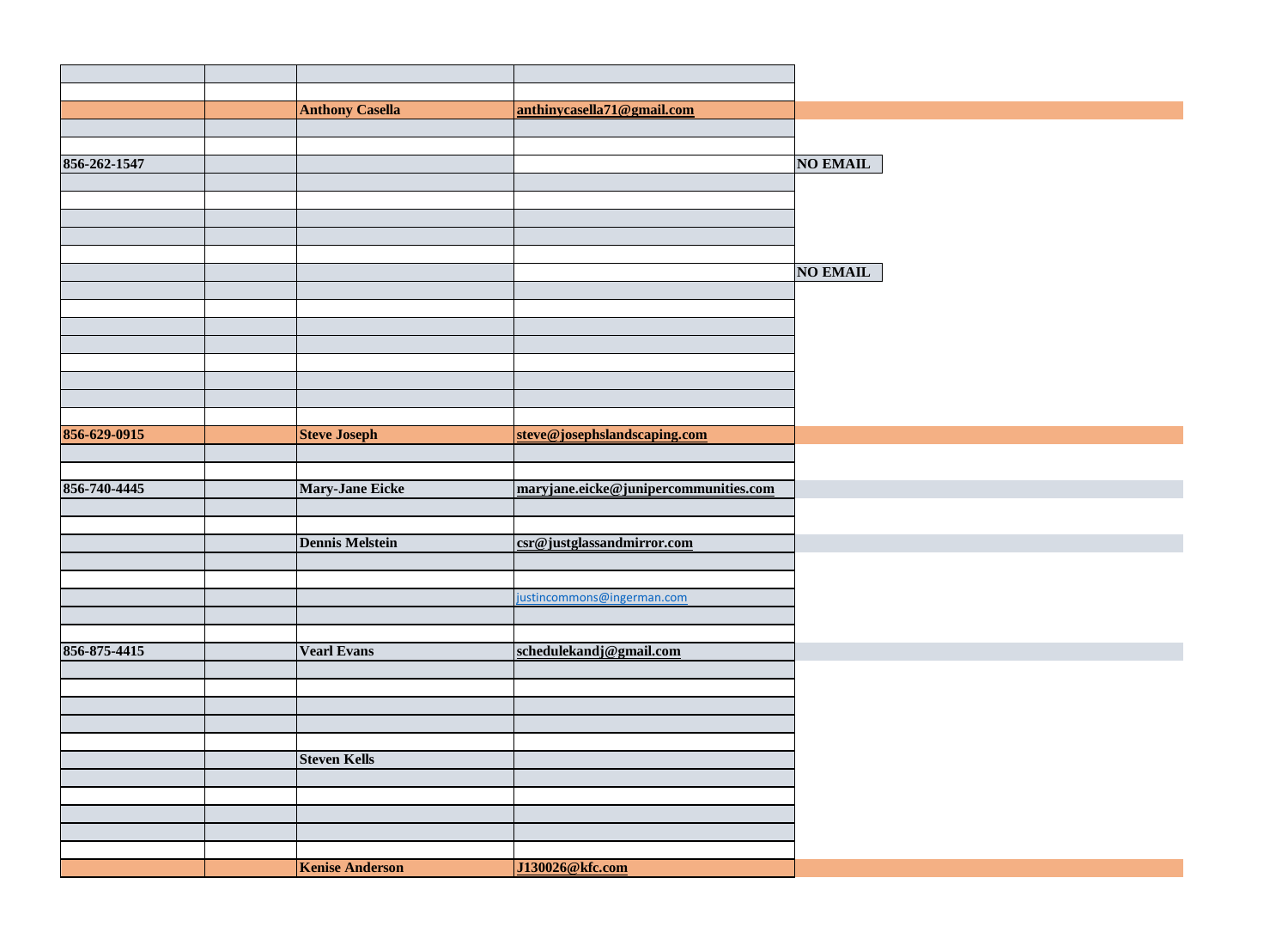|              | <b>Mandy Nieves</b>     |                                  |
|--------------|-------------------------|----------------------------------|
|              |                         |                                  |
| 856-875-1153 | <b>Dashone Townsend</b> | dashoneT@kidacademy.com          |
|              |                         |                                  |
|              |                         |                                  |
|              | <b>Anne Hinnegan</b>    |                                  |
|              |                         |                                  |
| 856-728-0058 | Debra Wall              | info@kidsofdestinyLC.com         |
|              |                         |                                  |
|              |                         |                                  |
|              |                         |                                  |
|              |                         |                                  |
| 856-728-7564 | <b>Vearl Evans</b>      | vearlevans@klineconstruction.net |
|              |                         |                                  |
|              |                         |                                  |
|              |                         |                                  |
|              |                         |                                  |
|              |                         |                                  |
|              | JOHNNY ALBERT LABOY, JR |                                  |
|              |                         |                                  |
| 856-875-7519 | <b>Tom Weeast</b>       | lakeaveautobody@aol.com          |
|              |                         |                                  |
|              |                         |                                  |
| 856-629-3459 | <b>Francis Lambing</b>  | lamb72@verizon.net               |
|              |                         |                                  |
| 856-494-1784 | <b>Lou Hoguet</b>       | lou@lgtitle.com                  |
|              |                         |                                  |
|              |                         |                                  |
| 856-875-2227 | <b>Peter Birotco</b>    |                                  |
|              |                         |                                  |
| 856-875-0143 | <b>Tammy Bavender</b>   | tbavender@kamsoncorp.com         |
|              |                         |                                  |
|              |                         |                                  |
|              |                         |                                  |
|              |                         |                                  |
|              | <b>Jozef Les</b>        |                                  |
|              |                         |                                  |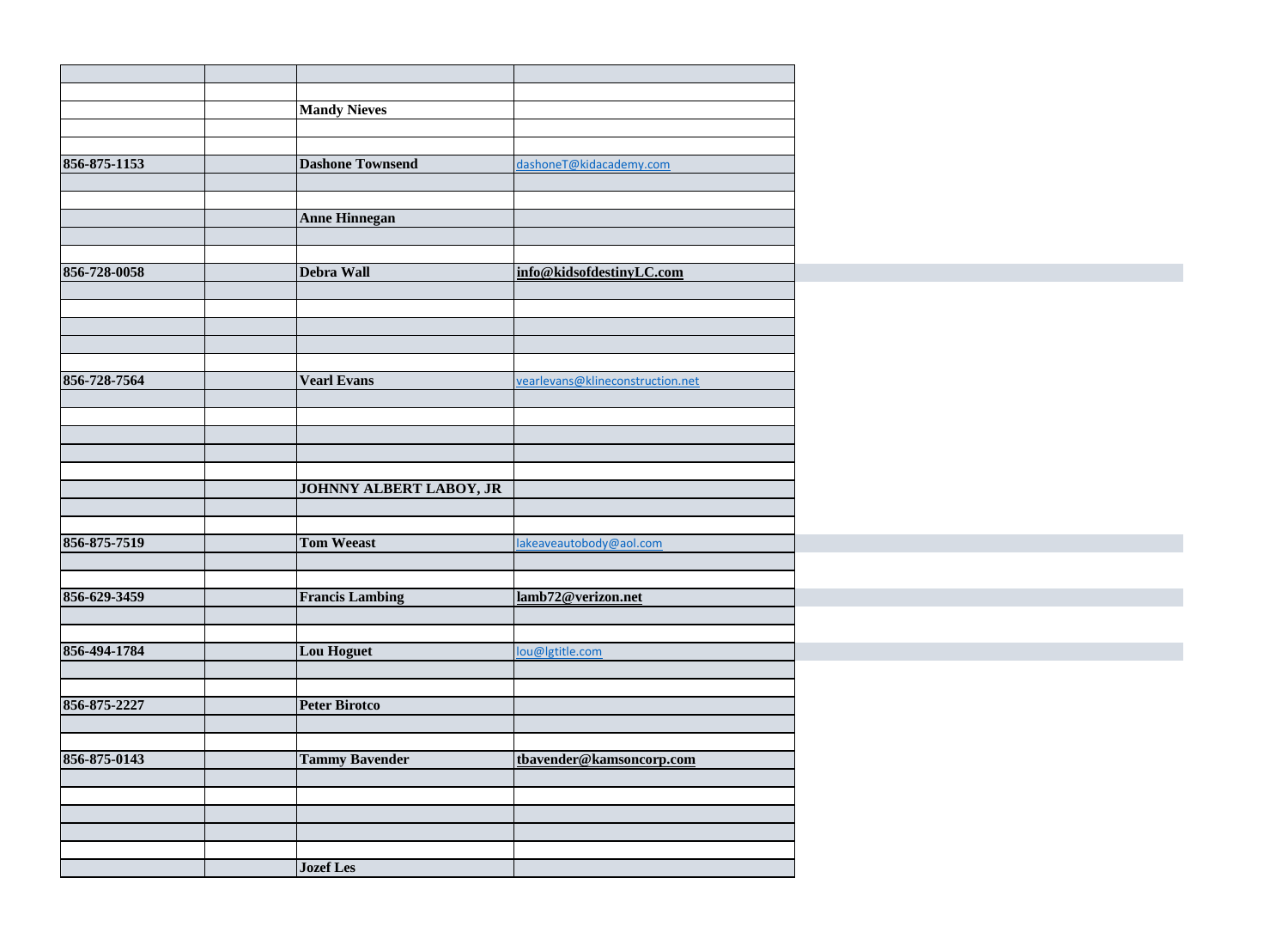|              | <b>Marie Campbell</b> | calvaryassembly@comcast.net         |
|--------------|-----------------------|-------------------------------------|
|              |                       |                                     |
|              |                       |                                     |
|              |                       | littledent@comcast.net              |
|              |                       |                                     |
|              |                       |                                     |
|              |                       |                                     |
|              |                       |                                     |
|              |                       |                                     |
|              |                       |                                     |
|              |                       |                                     |
|              |                       |                                     |
|              |                       |                                     |
|              |                       |                                     |
|              |                       |                                     |
|              |                       |                                     |
| 856-875-1948 | <b>Wade Marlin</b>    | wade@longarchitecture.com           |
|              |                       |                                     |
|              |                       |                                     |
|              |                       |                                     |
|              | c/o Eric Becker       | rafbuilders@gmail.com               |
|              |                       |                                     |
|              |                       |                                     |
|              | <b>Harold Goldman</b> |                                     |
|              |                       | haroldgold@aol.com                  |
|              |                       |                                     |
|              |                       |                                     |
|              | <b>Shannie Vaughn</b> | lorraine@madisoncourtapartments.com |
|              |                       |                                     |
|              |                       |                                     |
|              |                       |                                     |
|              |                       |                                     |
|              |                       |                                     |
| 856-629-8082 |                       |                                     |
|              |                       |                                     |
|              |                       |                                     |
|              |                       |                                     |
|              |                       |                                     |
|              |                       |                                     |
|              |                       |                                     |
|              |                       |                                     |
|              |                       | majaka@yahoo.com                    |
|              |                       |                                     |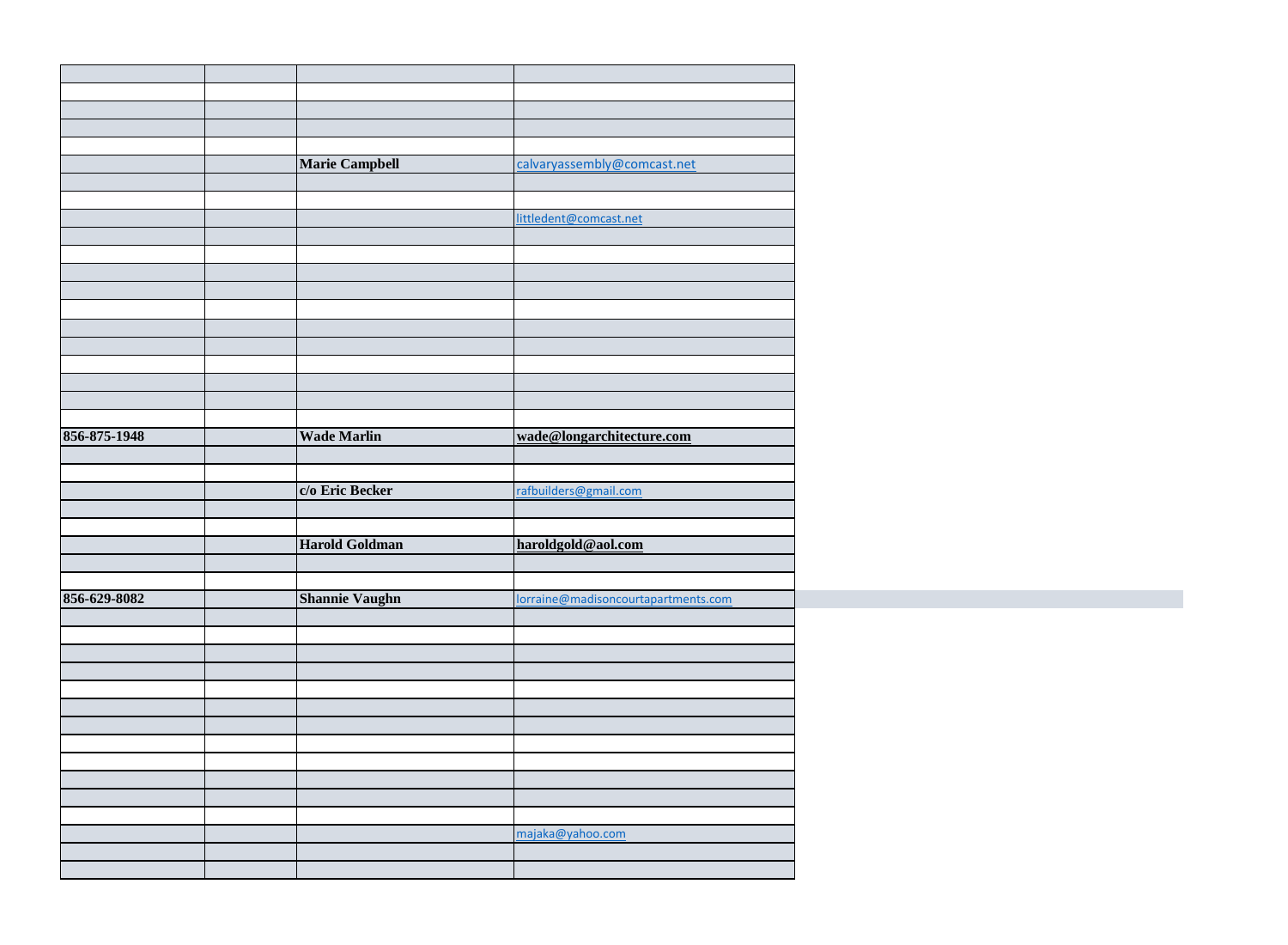| <b>Barbara Andrews</b> | bandrews@maliaautobody.com                                                                                                                                                                                    |
|------------------------|---------------------------------------------------------------------------------------------------------------------------------------------------------------------------------------------------------------|
|                        |                                                                                                                                                                                                               |
|                        |                                                                                                                                                                                                               |
|                        | mateserealty@yahoo.com                                                                                                                                                                                        |
|                        |                                                                                                                                                                                                               |
|                        |                                                                                                                                                                                                               |
|                        |                                                                                                                                                                                                               |
|                        |                                                                                                                                                                                                               |
|                        |                                                                                                                                                                                                               |
|                        |                                                                                                                                                                                                               |
|                        |                                                                                                                                                                                                               |
|                        | patricknermeredith@genesishcc.com                                                                                                                                                                             |
|                        |                                                                                                                                                                                                               |
|                        |                                                                                                                                                                                                               |
|                        |                                                                                                                                                                                                               |
|                        |                                                                                                                                                                                                               |
| <b>David Mellish</b>   | drmellish@mellisheye.com                                                                                                                                                                                      |
|                        |                                                                                                                                                                                                               |
|                        |                                                                                                                                                                                                               |
|                        |                                                                                                                                                                                                               |
|                        |                                                                                                                                                                                                               |
|                        |                                                                                                                                                                                                               |
|                        |                                                                                                                                                                                                               |
|                        |                                                                                                                                                                                                               |
|                        | csmith@midlanticflow.com                                                                                                                                                                                      |
|                        |                                                                                                                                                                                                               |
|                        |                                                                                                                                                                                                               |
|                        |                                                                                                                                                                                                               |
|                        |                                                                                                                                                                                                               |
|                        |                                                                                                                                                                                                               |
|                        | josephinebruno@comcast.net                                                                                                                                                                                    |
|                        |                                                                                                                                                                                                               |
|                        |                                                                                                                                                                                                               |
|                        |                                                                                                                                                                                                               |
|                        |                                                                                                                                                                                                               |
|                        | mikesdrivingschoolnj@outlook.com                                                                                                                                                                              |
|                        |                                                                                                                                                                                                               |
|                        |                                                                                                                                                                                                               |
| <b>Robert Poznek</b>   | mikesgolfcarts@comcast.net                                                                                                                                                                                    |
|                        |                                                                                                                                                                                                               |
|                        | <b>Tom Matese</b><br><b>Ray Medina</b><br>Paula Notarfrancisco<br><b>Jessica Craig</b><br>717-629-9579- not fax 484-955-7814<br><b>Christine Smith</b><br><b>Josephine Marmaro</b><br><b>Micheal Lawrence</b> |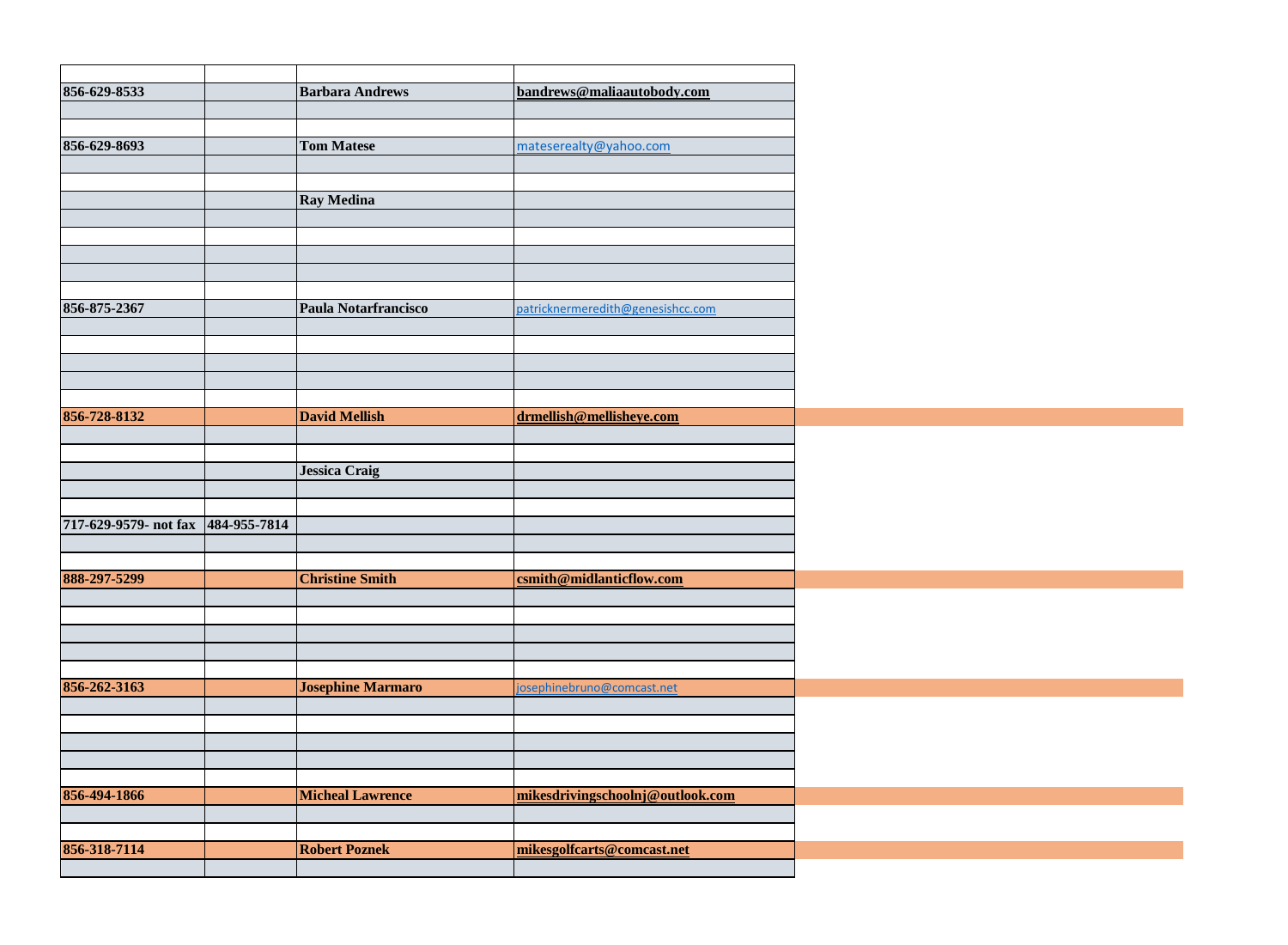| 856-728-5158 | <b>Chief John McKeown</b>                 | jmckeown@monroetownshipnj.org |
|--------------|-------------------------------------------|-------------------------------|
| 856-262-2499 | Lisa Schulz                               | Ischulz@monroetwp.k12.nj.us   |
|              | <b>Anna Mills</b>                         | amills@squad294.org           |
|              |                                           |                               |
|              |                                           |                               |
|              |                                           |                               |
|              |                                           |                               |
|              | <b>Kevin Seeger</b><br>Bern & Erin Seeger | SPDwash@verizon.net           |
|              |                                           |                               |
| 856-262-9671 | <b>Christine Haugh</b>                    | hello@mss365.com              |
|              |                                           |                               |
|              | <b>James Genoy Jr</b>                     | msbjames@monroesavings.com    |
|              |                                           |                               |
| 856-629-6831 | <b>James Genoy Jr</b>                     | msbjames@monroesavings.com    |
| 856-629-1180 | <b>Jerry Moore</b>                        | jmoore@monroemuanj.com        |
|              |                                           |                               |
| 856-875-9548 | <b>Scott Nocton</b>                       |                               |
|              |                                           |                               |
|              |                                           | alam@monalisa.com             |
|              |                                           |                               |
| 856-728-1842 |                                           |                               |
|              |                                           |                               |
|              |                                           |                               |
|              |                                           |                               |
|              |                                           |                               |
|              |                                           |                               |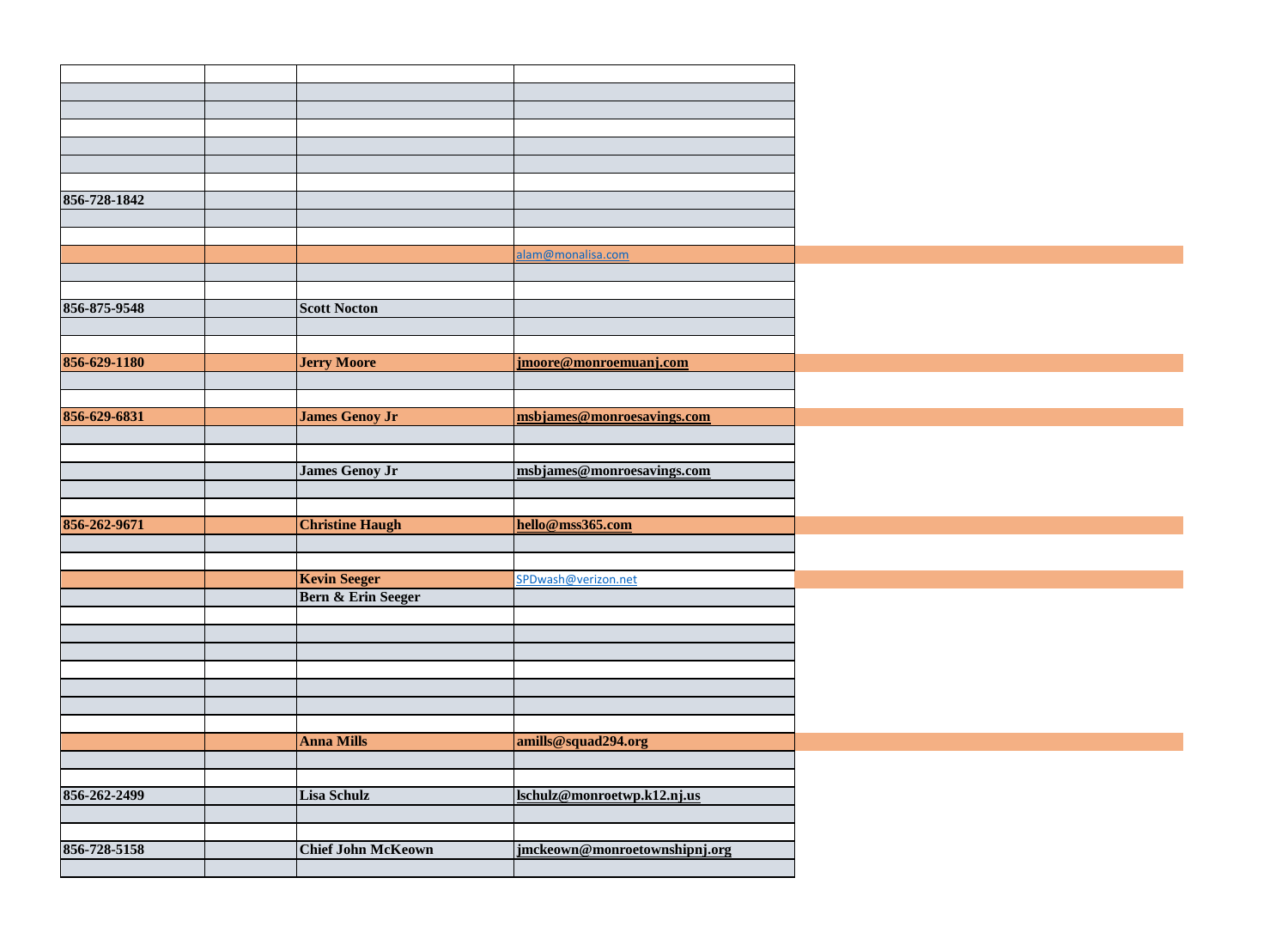| 856-728-2726 | <b>Michael Calvello</b> | dpwinfo@monroetownshipnj.org |
|--------------|-------------------------|------------------------------|
|              |                         |                              |
|              |                         |                              |
|              | <b>Angie Collins</b>    |                              |
|              |                         |                              |
|              |                         |                              |
|              | <b>Suzanne Glans</b>    | akita603@hotmail.com         |
|              |                         |                              |
|              |                         |                              |
|              | <b>David Nieves</b>     |                              |
|              |                         |                              |
|              |                         |                              |
|              |                         |                              |
|              |                         |                              |
|              |                         |                              |
|              |                         |                              |
|              |                         |                              |
|              |                         |                              |
| 856-318-7847 |                         |                              |
|              |                         |                              |
|              |                         |                              |
| 856-728-1430 | <b>Fred Rice</b>        |                              |
|              |                         |                              |
|              |                         |                              |
|              | <b>Shanise Griffith</b> |                              |
|              |                         |                              |
|              |                         |                              |
| 856-516-4113 | <b>Stacy Bleatter</b>   | sbleatter@natstone.net       |
|              |                         |                              |
|              |                         |                              |
|              |                         |                              |
|              |                         |                              |
|              |                         |                              |
|              |                         |                              |
|              |                         |                              |
|              |                         |                              |
|              |                         |                              |
|              |                         |                              |
|              |                         |                              |
|              |                         |                              |
|              |                         |                              |
|              |                         |                              |
|              |                         |                              |
|              |                         |                              |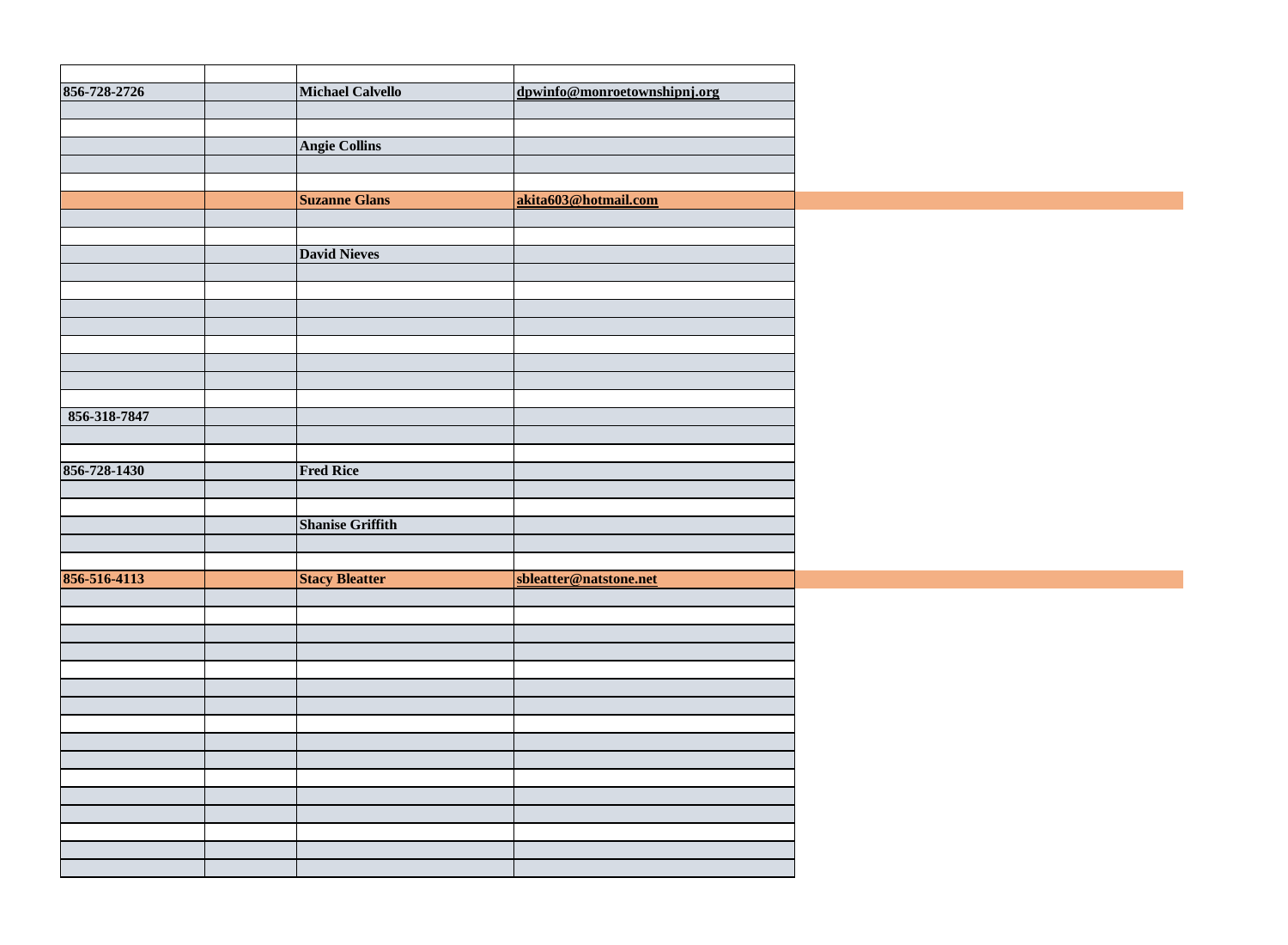| 856-262-8009 | Jean Branble        |                               |                                    |
|--------------|---------------------|-------------------------------|------------------------------------|
|              |                     |                               |                                    |
|              |                     | <b>Mark Narciso</b>           |                                    |
|              |                     |                               | jamkren@gmail.com                  |
|              |                     |                               |                                    |
| 856-262-7148 |                     | <b>Veronica Muth</b>          |                                    |
|              |                     |                               |                                    |
|              |                     |                               |                                    |
|              |                     | <b>Catherine Storer</b>       | catherinestorer@yahoo.com          |
|              |                     |                               |                                    |
|              |                     |                               |                                    |
|              |                     |                               |                                    |
|              |                     |                               |                                    |
| 856-728-2245 | <b>Ray Colavita</b> |                               | ray@colavita.net                   |
|              |                     |                               |                                    |
|              |                     |                               |                                    |
| 856-262-2307 |                     | <b>Nich Edelman</b>           | nick edelman@northeastservices.org |
|              |                     |                               |                                    |
| 856-728-1413 |                     | <b>Anne Marie Norton</b>      | nortonfuneralhome@comcast.net      |
|              |                     |                               |                                    |
|              |                     |                               |                                    |
|              |                     |                               |                                    |
|              |                     |                               |                                    |
|              |                     |                               |                                    |
| 856-728-6791 | <b>Paul Deal</b>    |                               | pdeal@monroetwp.k12.nj.us          |
|              |                     |                               |                                    |
|              |                     |                               |                                    |
|              |                     |                               |                                    |
|              |                     |                               |                                    |
| 856-629-3889 |                     | <b>Rebekah Freyer</b>         | secretary@openbiblenj.org          |
|              |                     |                               |                                    |
| 856-728-2064 |                     |                               |                                    |
|              |                     | <b>Nate and Teresa Ormsby</b> | ormsbys1975@yahoo.com              |
|              |                     |                               |                                    |
| 856-728-1101 |                     | <b>Mike Vanhorn</b>           | mvanhorn@oscarscarpetone.com       |
|              |                     |                               |                                    |
|              |                     |                               |                                    |
|              |                     | <b>Jim Molineaux</b>          | jmecwref@verizon.net               |
|              |                     |                               |                                    |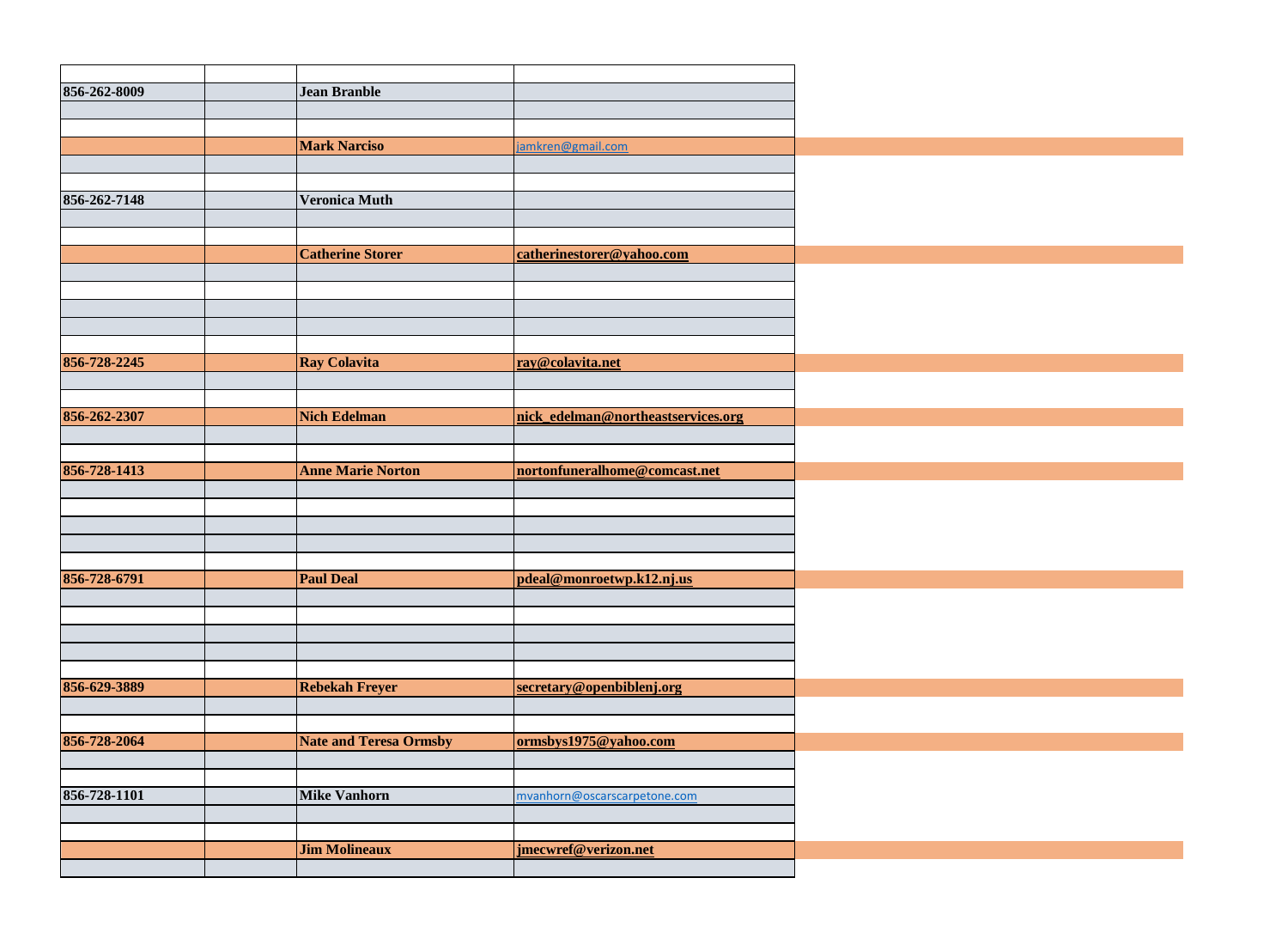| 856-728-1437 | <b>Melissa Dinunzio</b>  | mainoffice@stmarys.org                |
|--------------|--------------------------|---------------------------------------|
|              |                          |                                       |
|              |                          |                                       |
| 856-629-8546 | <b>Nick Pace</b>         |                                       |
|              |                          |                                       |
|              |                          |                                       |
|              | <b>Tony</b>              |                                       |
|              |                          |                                       |
|              |                          |                                       |
|              |                          |                                       |
|              | <b>Christopher Evans</b> |                                       |
|              |                          |                                       |
|              |                          |                                       |
| 856-875-2323 | <b>Patricia Parker</b>   | georgeparker@ppsu.biz                 |
|              |                          |                                       |
|              |                          |                                       |
|              | marsha Vicseglia         | mysauce@yahoo.com                     |
|              |                          |                                       |
|              |                          |                                       |
|              | <b>Patricia Reid</b>     | patriciareidstudioofdance@hotmail.com |
|              |                          |                                       |
|              |                          |                                       |
|              | <b>Joseph Tiernam</b>    |                                       |
|              |                          |                                       |
|              |                          |                                       |
| 856-262-7287 |                          | patswilliamstown@verizon.net          |
|              |                          |                                       |
|              |                          |                                       |
|              |                          |                                       |
|              |                          |                                       |
|              |                          |                                       |
| 856-629-8035 | <b>Mark Pellegrino</b>   | mark@pellegrinoautogroup.com          |
|              |                          |                                       |
|              |                          |                                       |
|              |                          |                                       |
|              |                          |                                       |
|              |                          |                                       |
| 856-728-0152 | <b>Don Dougherty</b>     | svcmngr1463@pepboys.com               |
|              |                          |                                       |
|              |                          |                                       |
|              |                          |                                       |
|              |                          |                                       |
|              |                          |                                       |
| 856-740-4478 |                          |                                       |
|              |                          |                                       |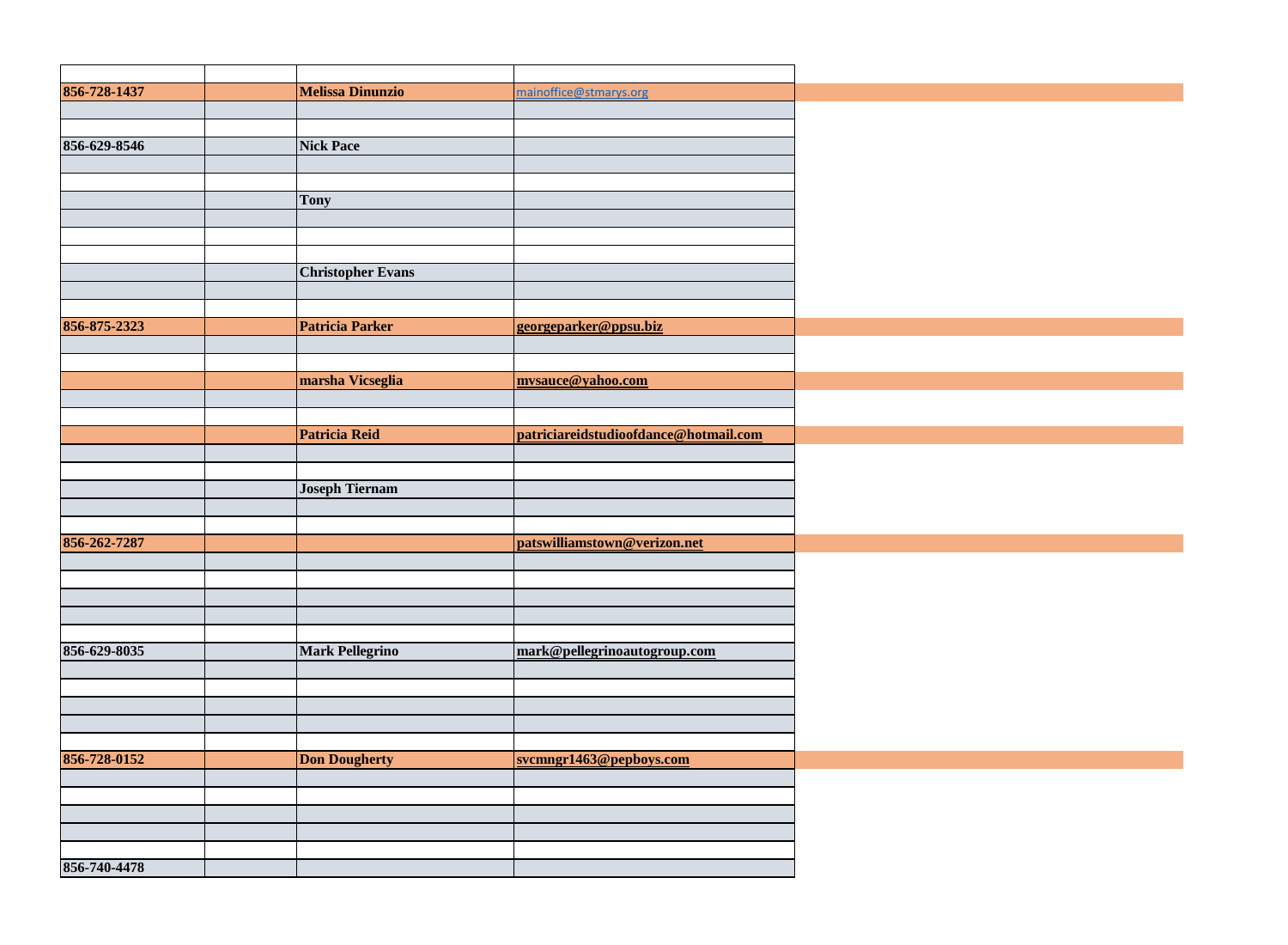| 856-875-2202 | <b>Jim Bonder</b> |                         | jbonder@monroetownshipnj.org |  |
|--------------|-------------------|-------------------------|------------------------------|--|
|              |                   |                         |                              |  |
|              |                   |                         |                              |  |
|              |                   | John Inglehearn         | familiapretzel@verizon.net   |  |
|              |                   |                         |                              |  |
|              |                   | Stephanie Lam           |                              |  |
|              |                   |                         |                              |  |
|              |                   | <b>Brown, Curtis</b>    | phobycb@aol.com              |  |
|              |                   |                         |                              |  |
|              |                   |                         |                              |  |
|              |                   | Jamie J Kaganzev        |                              |  |
|              |                   |                         |                              |  |
| 856-728-7558 |                   | <b>Nathan Jones</b>     | nathan@piecoservices.com     |  |
|              |                   |                         |                              |  |
|              |                   |                         |                              |  |
|              |                   |                         |                              |  |
|              |                   |                         |                              |  |
|              |                   |                         |                              |  |
|              |                   |                         |                              |  |
|              |                   |                         |                              |  |
|              |                   |                         |                              |  |
|              |                   |                         |                              |  |
|              |                   |                         |                              |  |
|              |                   |                         |                              |  |
|              |                   | <b>Ricky Ferenadez</b>  | pizzaheaven777@gmail.com     |  |
|              |                   |                         |                              |  |
|              |                   |                         |                              |  |
|              |                   |                         |                              |  |
|              |                   |                         |                              |  |
|              |                   |                         |                              |  |
|              |                   |                         |                              |  |
| 856-262-2271 |                   | <b>Kathleen Fiehler</b> |                              |  |
|              |                   |                         |                              |  |
|              |                   |                         |                              |  |
|              | Lan Lee           |                         | polishednailsnj@gmail.com    |  |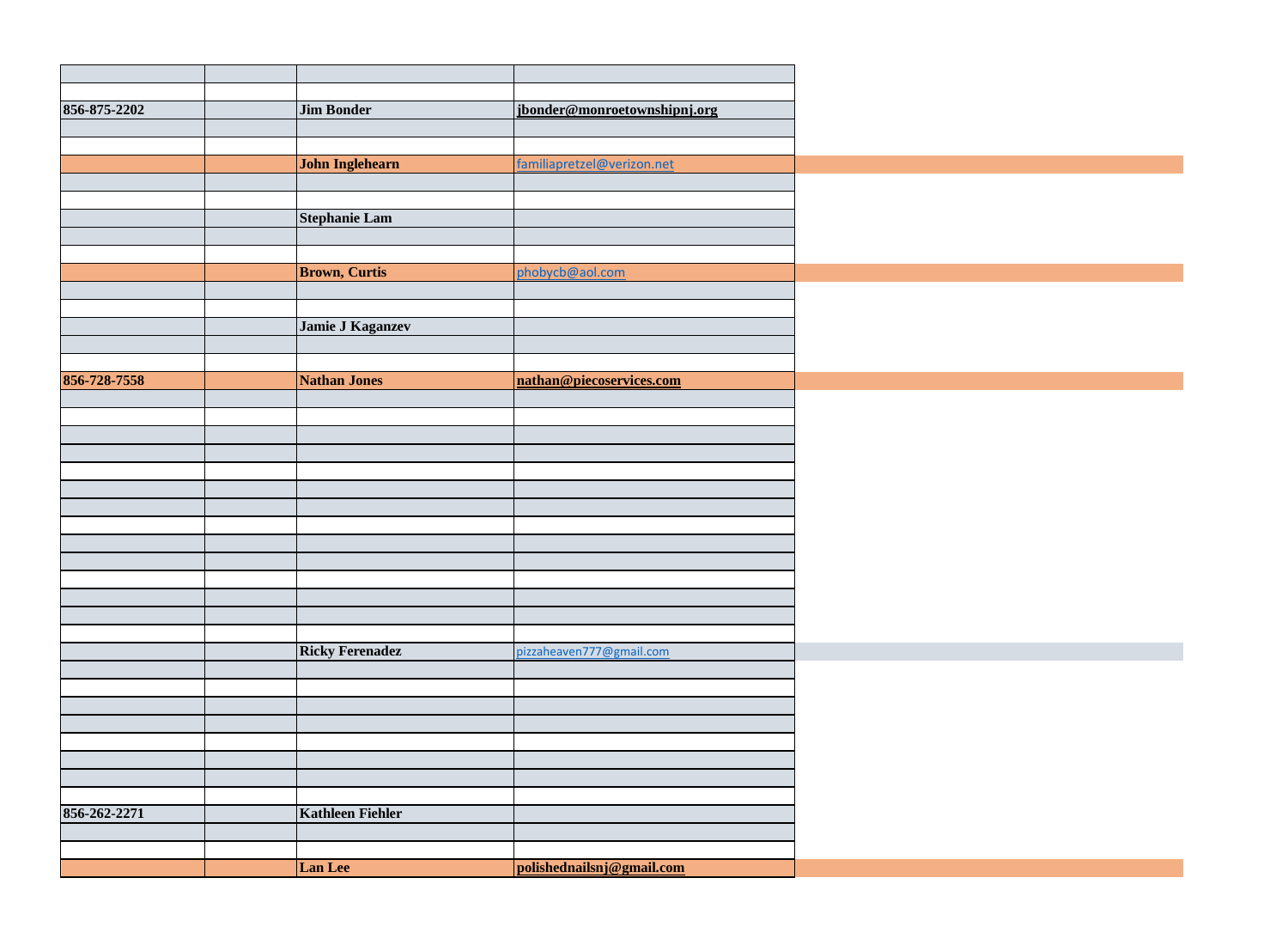| 856-740-0614 | <b>Patricia Laynes</b> | playnes@portadam.com        |  |
|--------------|------------------------|-----------------------------|--|
|              |                        |                             |  |
|              |                        |                             |  |
|              |                        |                             |  |
|              |                        |                             |  |
|              |                        |                             |  |
|              |                        |                             |  |
|              |                        |                             |  |
|              |                        |                             |  |
|              |                        |                             |  |
|              |                        |                             |  |
|              |                        |                             |  |
|              |                        |                             |  |
|              |                        |                             |  |
| 856-728-2179 | <b>Rick DiGirolamo</b> | rickdigi25@verizon.net      |  |
|              |                        |                             |  |
|              |                        |                             |  |
| 856-629-7207 |                        | ricciardidental@hotmail.com |  |
|              |                        |                             |  |
|              |                        |                             |  |
|              |                        |                             |  |
|              |                        |                             |  |
|              | <b>Harry Racer</b>     | racersarmynavy@yahoo.com    |  |
|              |                        |                             |  |
| 856-875-7004 | <b>Alisha Miller</b>   | alisharacks@comcast.net     |  |
|              |                        |                             |  |
| 856-262-7491 | JoAnne Rumpf           | jrumpf@monroetwp.k12.nj.us  |  |
|              |                        |                             |  |
|              |                        |                             |  |
|              |                        |                             |  |
|              |                        |                             |  |
|              | <b>Randy Newbergh</b>  |                             |  |
|              |                        |                             |  |
|              |                        |                             |  |
|              |                        |                             |  |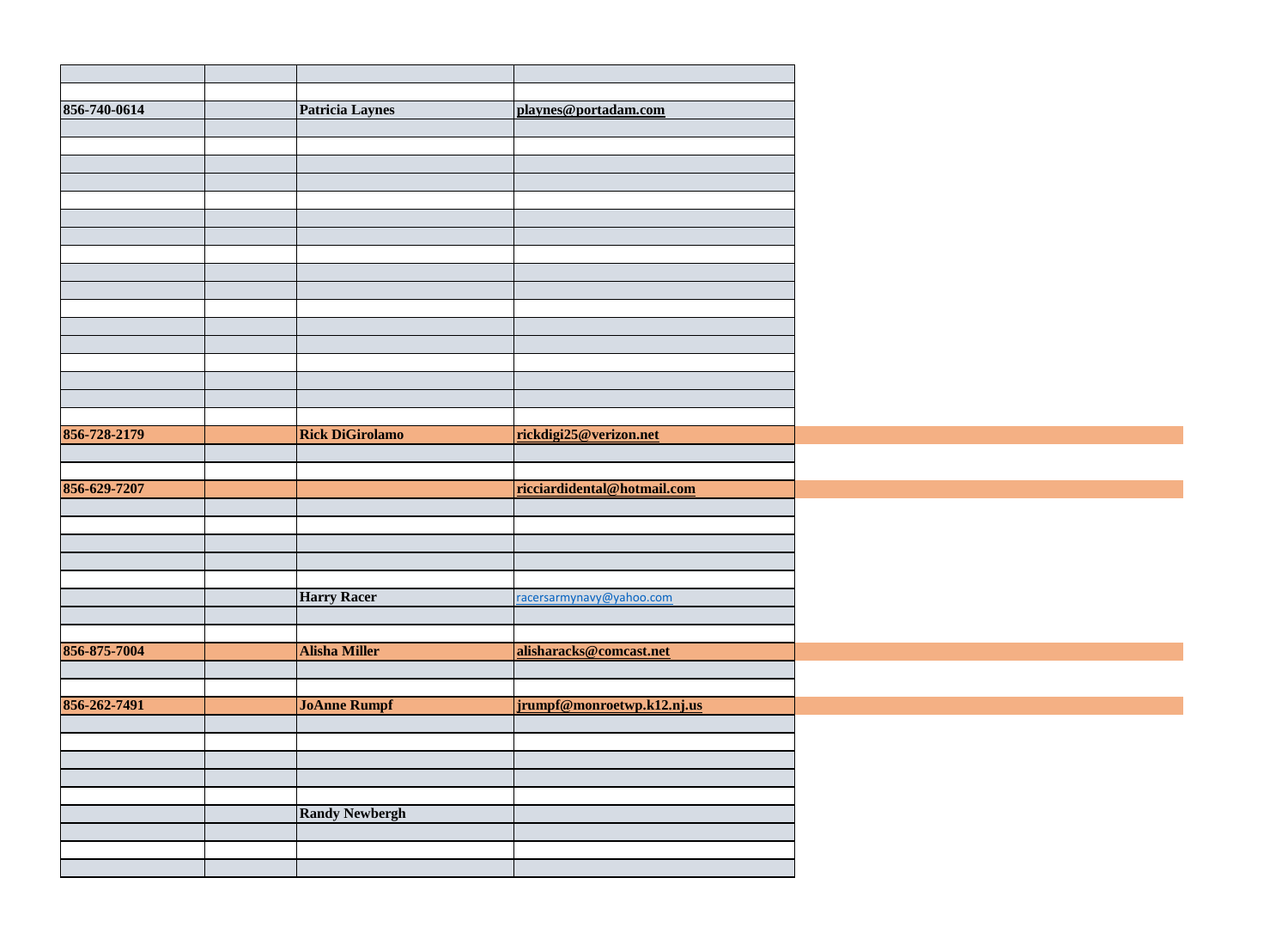|              | <b>Anthony Iovino</b>    | acisellshomes@gmail.com         |
|--------------|--------------------------|---------------------------------|
|              |                          |                                 |
|              |                          |                                 |
|              |                          |                                 |
| 856-875-6162 | Rashmi Shah              | redcarpetinn@gmail.com          |
|              |                          |                                 |
|              |                          |                                 |
|              |                          |                                 |
|              |                          |                                 |
|              |                          |                                 |
|              |                          |                                 |
|              |                          |                                 |
| 856-875-2119 | <b>Steve Barber</b>      | rfvii@yahoo.com                 |
|              |                          |                                 |
|              | <b>Jitendia</b>          | jituranoli@gmail.com            |
|              |                          |                                 |
| 856-740-9616 | <b>Kassandra Sanchez</b> | kassandra.s.sanchez@riteaid.com |
|              |                          |                                 |
|              |                          |                                 |
| 856-629-7810 | Mary JoMancini           | mmancini@riteaid.com            |
|              |                          |                                 |
| 856-875-2100 | <b>Robert Weir</b>       | bob.weir@comcast.net            |
|              |                          |                                 |
|              |                          |                                 |
|              |                          |                                 |
|              |                          |                                 |
|              |                          | Williamstown-nj@rockinjump.com  |
|              |                          |                                 |
|              | Rossi, Janeen            |                                 |
|              |                          |                                 |
|              |                          |                                 |
|              |                          |                                 |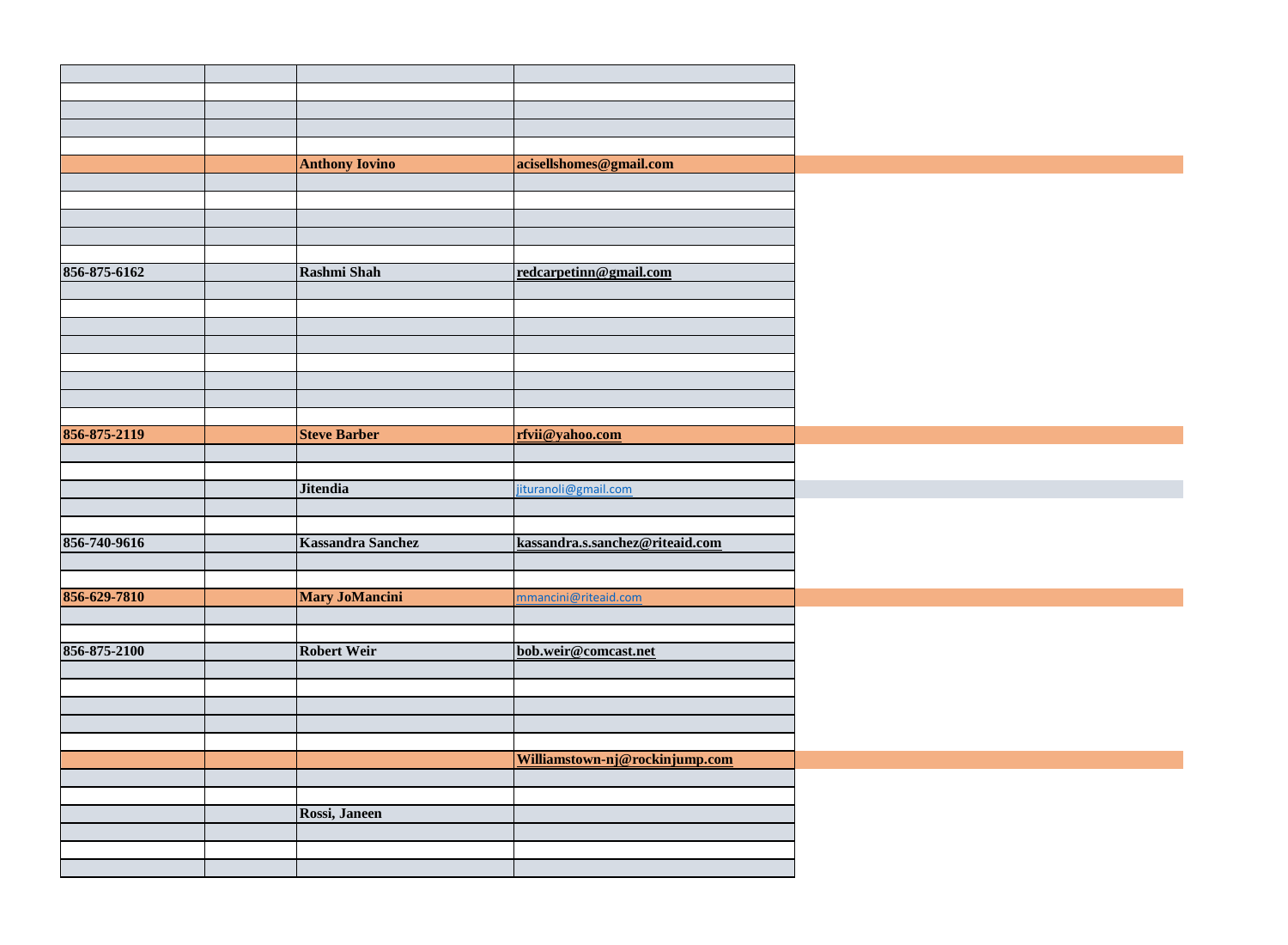| 856-318-7810 |                           |                      |                          |  |
|--------------|---------------------------|----------------------|--------------------------|--|
|              |                           |                      |                          |  |
|              |                           |                      |                          |  |
|              |                           |                      |                          |  |
|              |                           |                      |                          |  |
|              |                           |                      |                          |  |
|              |                           |                      |                          |  |
|              |                           |                      |                          |  |
|              |                           | <b>Pamela Riebel</b> | pamelaa@salonimpulse.com |  |
|              |                           |                      |                          |  |
|              |                           |                      |                          |  |
|              |                           |                      |                          |  |
|              |                           |                      |                          |  |
| 856-875-0419 |                           | <b>Gina Totino</b>   |                          |  |
|              |                           |                      |                          |  |
|              |                           |                      |                          |  |
|              |                           |                      |                          |  |
|              |                           |                      |                          |  |
|              |                           |                      |                          |  |
|              |                           |                      | worldwidetkd@comcast.net |  |
|              |                           |                      |                          |  |
| 856-868-0224 |                           | <b>Nick Borro</b>    | borro@scotlandrun.com    |  |
|              |                           |                      |                          |  |
|              |                           |                      |                          |  |
|              |                           |                      |                          |  |
|              |                           |                      |                          |  |
|              |                           |                      |                          |  |
|              |                           |                      |                          |  |
|              |                           |                      |                          |  |
|              |                           |                      |                          |  |
| 856-875-6513 | 856-229-1678              | Julia Kmiec          | modhomes3@comcast.net    |  |
|              |                           |                      |                          |  |
|              | 609-680-5105 Cathy Collar |                      | vincat@comcast.net       |  |
|              |                           |                      |                          |  |
|              |                           |                      |                          |  |
|              |                           |                      |                          |  |
|              |                           |                      |                          |  |
|              |                           |                      |                          |  |
|              |                           |                      |                          |  |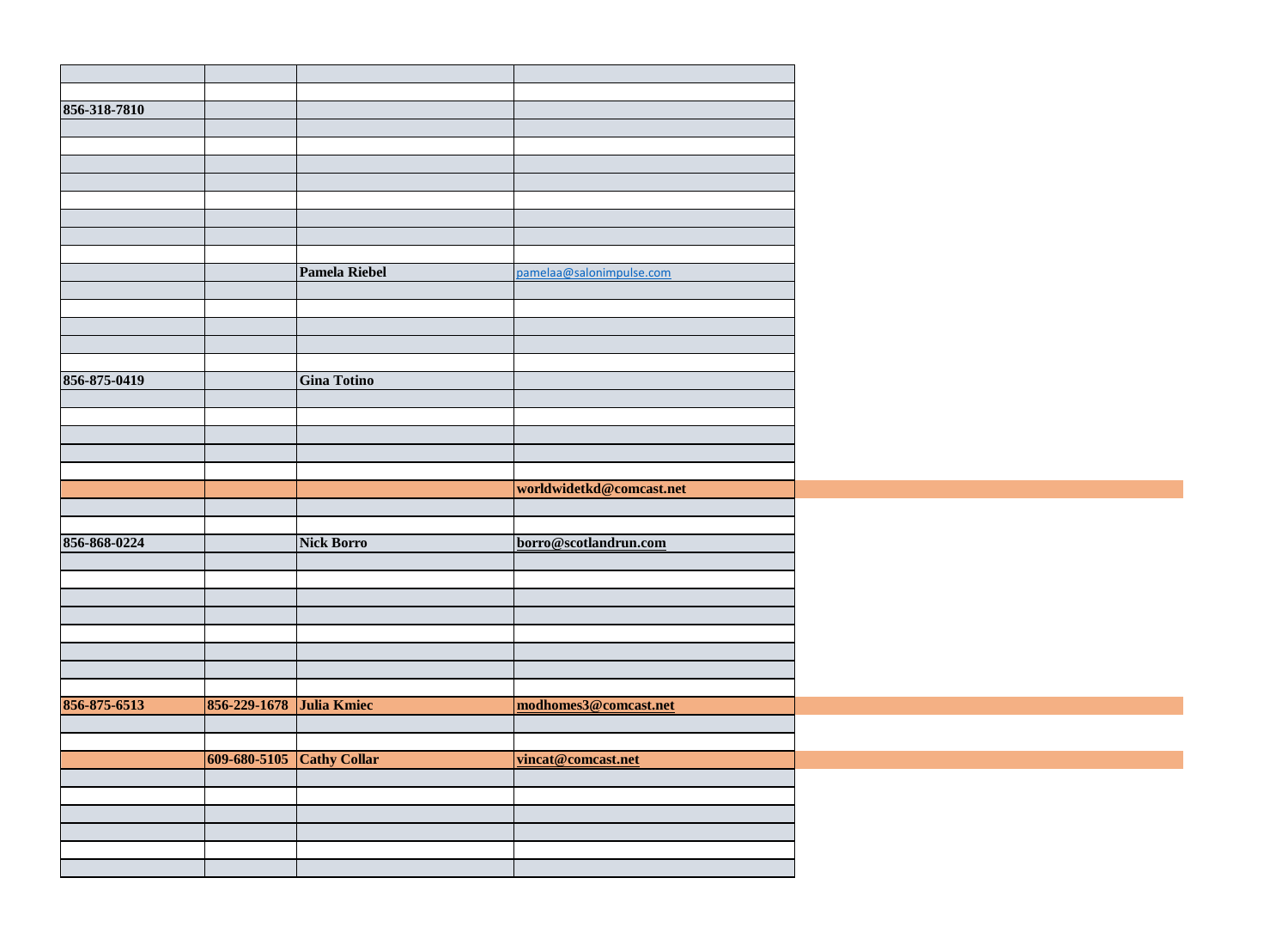| 856-875-1033 | <b>Pat Rogers</b>        | pat.rogers@wakefern.com   |  |
|--------------|--------------------------|---------------------------|--|
|              |                          |                           |  |
|              |                          |                           |  |
| 856-629-3122 | <b>Jimmy McIntyre</b>    | fes@comcast.net           |  |
|              |                          |                           |  |
|              |                          |                           |  |
|              |                          |                           |  |
|              |                          |                           |  |
|              |                          |                           |  |
| 856-728-2011 | <b>Phillip Maldonato</b> | ironwolverine@comcast.net |  |
|              |                          |                           |  |
| 866-475-7480 | Julie Simpson            | williamstown@simplyss.com |  |
|              |                          |                           |  |
|              |                          |                           |  |
| 856-728-1260 | <b>Micheal Skelly</b>    | skellymail@aol.com        |  |
|              |                          |                           |  |
|              |                          |                           |  |
| 856-629-1902 | <b>Lenard Schwartz</b>   | lens@ssnjlaw.com          |  |
|              |                          |                           |  |
|              |                          |                           |  |
|              |                          |                           |  |
|              |                          |                           |  |
|              | <b>Daniel Freeman</b>    |                           |  |
|              |                          |                           |  |
|              |                          |                           |  |
| 856-740-4044 | <b>Katherine Falcone</b> | kat@sosgroup.info         |  |
|              |                          |                           |  |
|              |                          |                           |  |
| 856-740-4421 | <b>Madeline Kogut</b>    | sjmanager@verizon.net     |  |
|              |                          |                           |  |
|              |                          |                           |  |
| 856-875-3506 | <b>Mark Riether</b>      | info@sjwatertest.com      |  |
|              |                          |                           |  |
| 856-728-7786 | <b>Jamie Juerrero</b>    | southstateap@gmail.com    |  |
|              |                          |                           |  |
|              |                          |                           |  |
|              |                          |                           |  |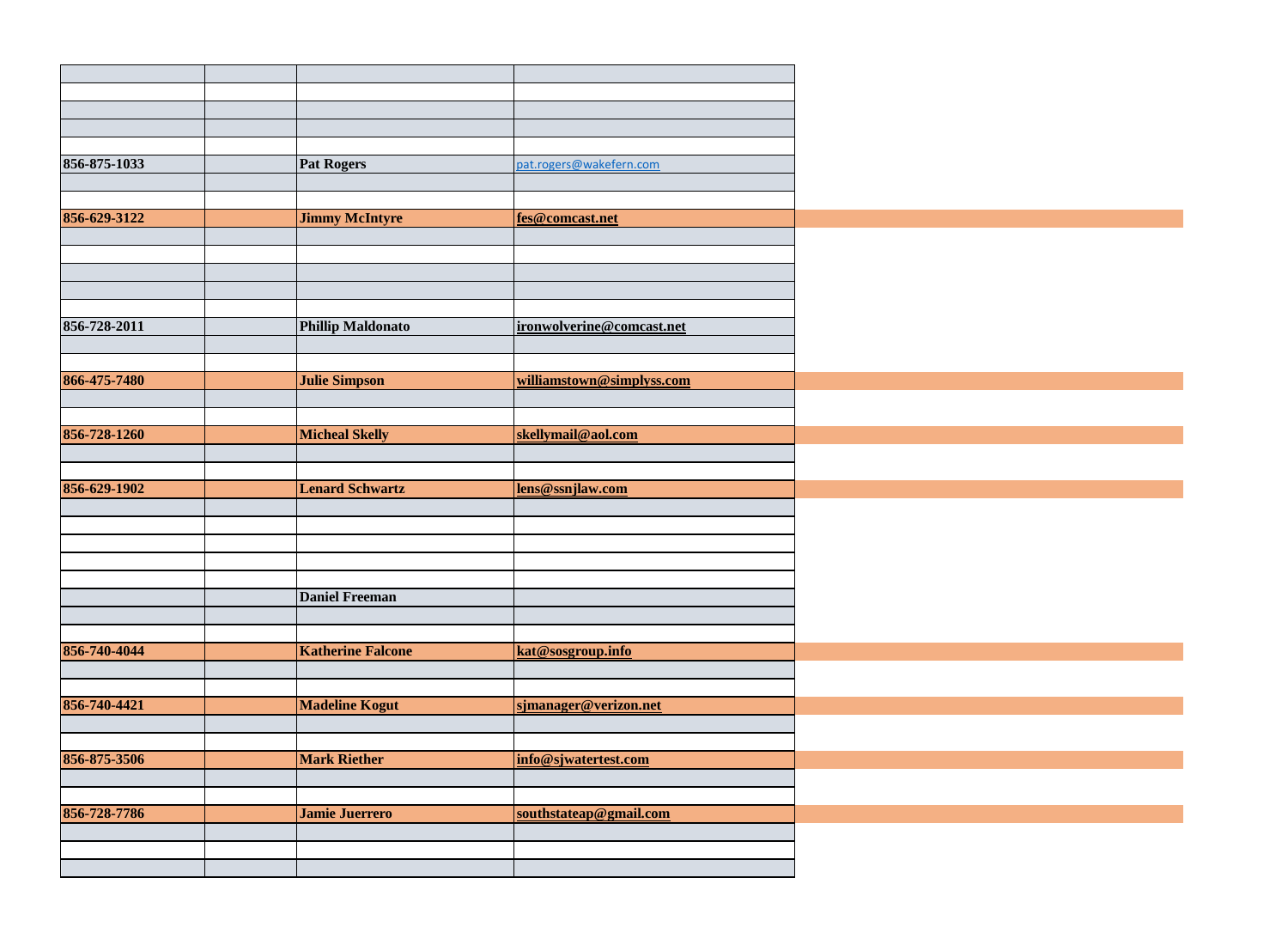|              |                                 | SpiritCheers@gmail.com                     |
|--------------|---------------------------------|--------------------------------------------|
|              |                                 |                                            |
|              | Kim Turzanski                   |                                            |
|              |                                 |                                            |
|              |                                 |                                            |
|              |                                 |                                            |
|              |                                 |                                            |
|              |                                 |                                            |
|              | <b>Pat Reed</b>                 | stjohnlutheran1002@yahoo.com               |
|              |                                 |                                            |
|              |                                 |                                            |
|              |                                 |                                            |
|              |                                 |                                            |
| 856-629-5904 | <b>Tymeka Hurst</b>             | info@stmatthewsbc.com                      |
|              |                                 |                                            |
|              |                                 |                                            |
| 856-629-5905 | <b>Tymeka Hurst</b>             | $\overline{\text{info@}}$ stmatthewsbc.com |
|              |                                 |                                            |
|              |                                 |                                            |
|              |                                 |                                            |
|              |                                 |                                            |
| 856-516-4382 | <b>Jamie Kennedy</b>            | start@s2frestorations.com                  |
|              |                                 |                                            |
|              |                                 |                                            |
|              | Loretta Key-Monroe              |                                            |
|              |                                 |                                            |
|              |                                 |                                            |
|              |                                 |                                            |
|              |                                 |                                            |
|              |                                 |                                            |
| 856-629-1202 | <b>Andrew Dagostino</b>         | info@steeplechaseturf.com                  |
|              |                                 |                                            |
|              |                                 |                                            |
|              |                                 |                                            |
|              |                                 |                                            |
|              | Jiang, Xiao X & Chan, Shing Kei |                                            |
|              |                                 |                                            |
|              |                                 |                                            |
|              | <b>Michael Markman</b>          |                                            |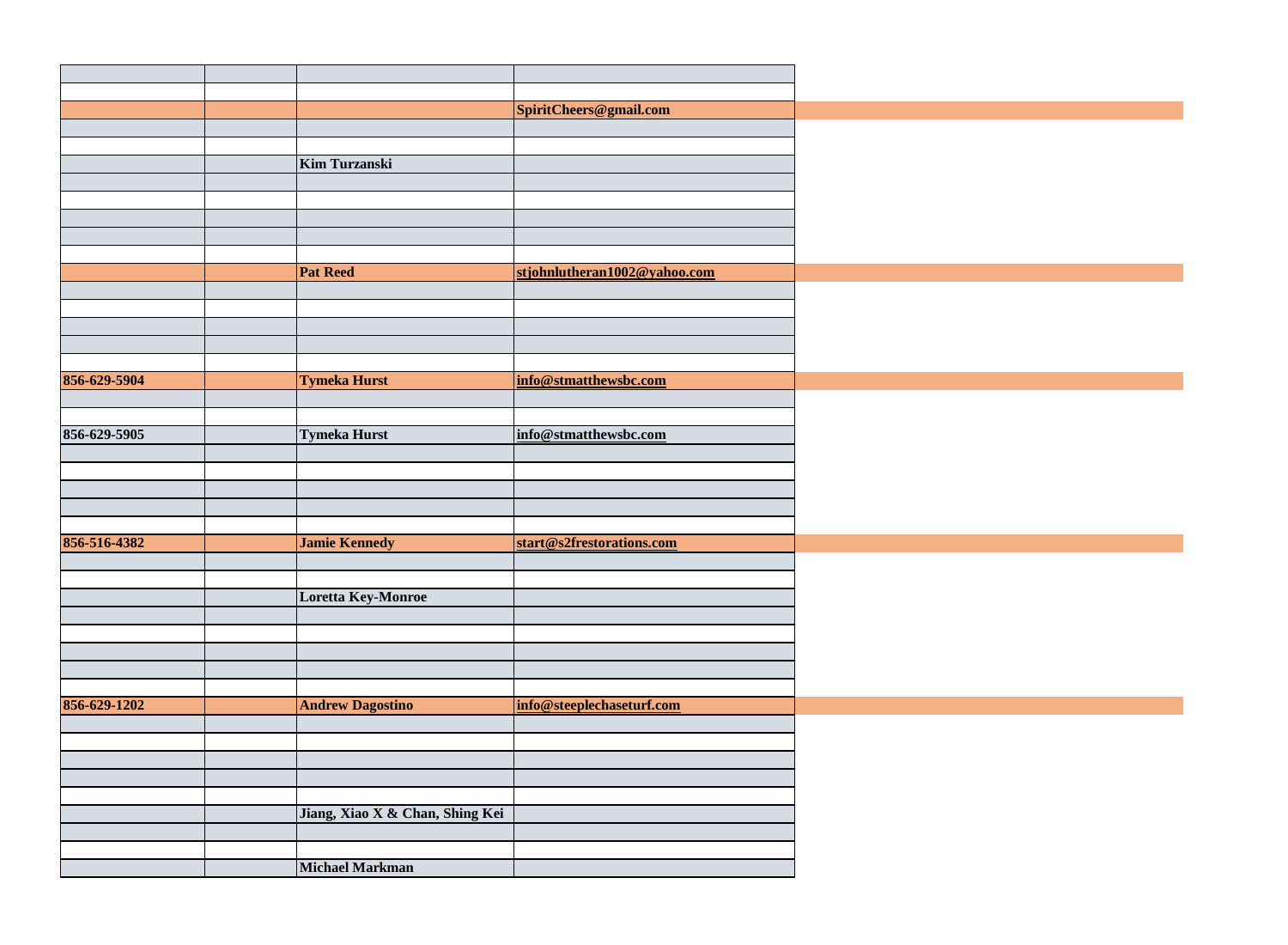|              |              | <b>Estella Li</b>          | yuansunny@gmail.com            |
|--------------|--------------|----------------------------|--------------------------------|
|              |              |                            |                                |
|              |              |                            |                                |
| 856-740-1999 |              | <b>Georganne Pappas</b>    | gpappas@ridesta.com            |
|              |              |                            |                                |
|              |              | <b>Angu Doan</b>           | buochanthanhthoi@yahoo.com     |
|              |              |                            |                                |
|              |              |                            |                                |
| 856-875-1552 |              | <b>Roe DiLolle</b>         | roe@summerfieldsfv.com         |
|              |              |                            |                                |
|              |              |                            |                                |
|              |              |                            |                                |
| 856-728-1280 |              | <b>Mike Foti</b>           | sumamer@aol.com                |
|              |              |                            |                                |
|              |              |                            |                                |
|              |              | Kim Le                     |                                |
|              |              |                            |                                |
|              |              |                            |                                |
|              |              |                            |                                |
|              |              |                            |                                |
|              |              | <b>Kelly Brown</b>         |                                |
|              |              |                            |                                |
| 856-262-0195 |              | <b>Andrew Yankowitz</b>    | andrew@tallpinesdaycamp.com    |
|              |              |                            |                                |
|              |              |                            |                                |
|              |              |                            |                                |
|              |              |                            |                                |
| 856-629-1371 | 609-417-8341 |                            | taylorslandscaping@comcast.net |
|              |              |                            |                                |
| 856-728-5644 |              | <b>Michael Falamone</b>    | michael.falamone@td.com        |
|              |              |                            |                                |
|              |              |                            |                                |
|              |              | Merckx, Norman F & Melissa |                                |
|              |              |                            |                                |
|              |              |                            |                                |
|              |              |                            |                                |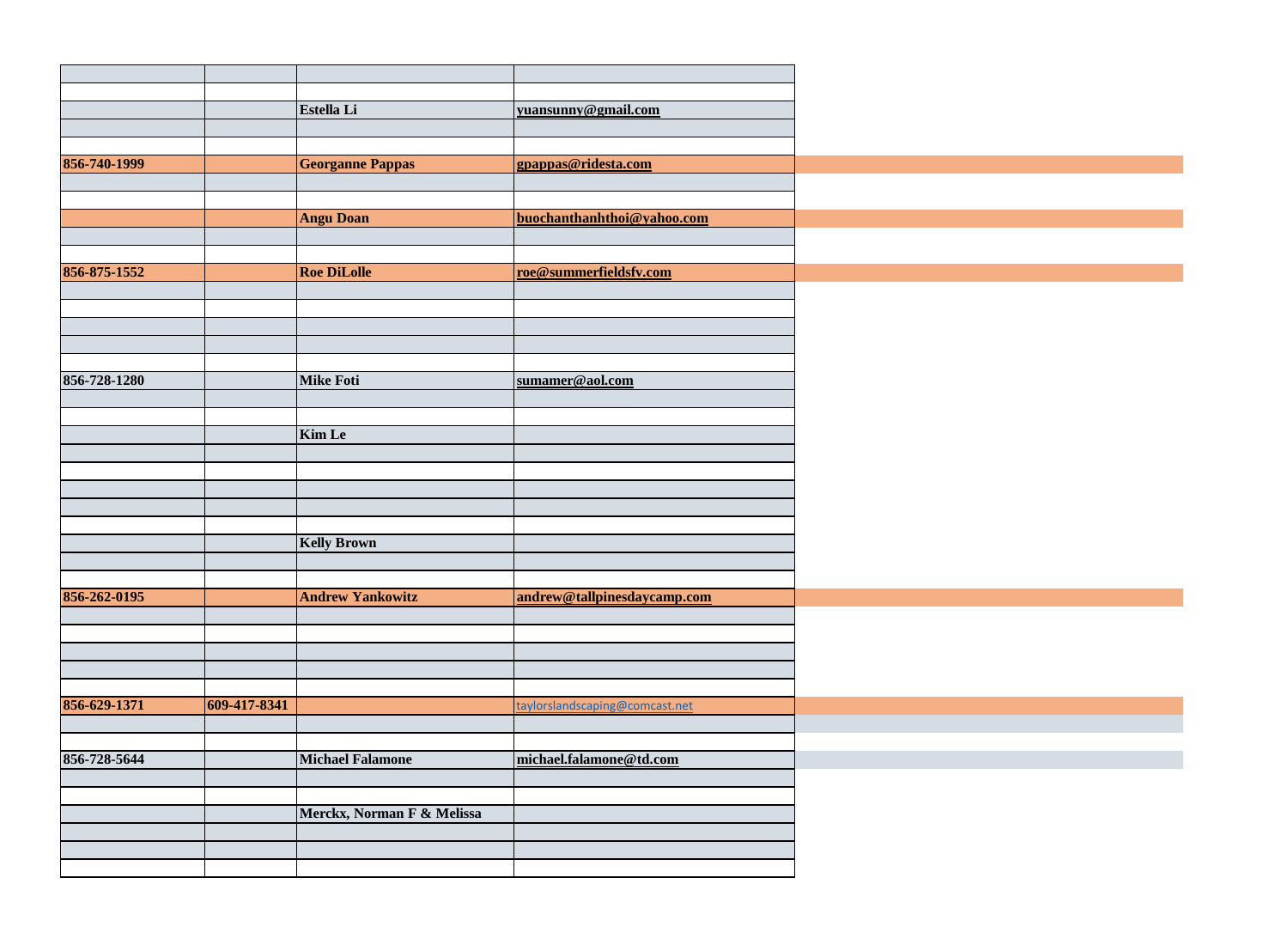|              | Amis Stoltz                | amielee@emypeople.net          |
|--------------|----------------------------|--------------------------------|
|              |                            |                                |
|              |                            |                                |
|              | <b>Bobby Harris</b>        | thedotorganization@hotmail.com |
|              |                            |                                |
| 856-740-3356 |                            |                                |
|              | <b>Giana Mastero</b>       |                                |
|              |                            |                                |
|              |                            |                                |
|              |                            |                                |
|              |                            |                                |
|              | <b>Connie Smith</b>        | gphc@verizon.net               |
|              |                            |                                |
|              |                            |                                |
|              |                            |                                |
|              | 609-748-9055 Ralph Paolone | lawralph@verizon.net           |
|              |                            |                                |
|              |                            |                                |
|              |                            |                                |
|              |                            |                                |
|              |                            |                                |
|              |                            |                                |
|              |                            |                                |
| 866-238-2250 | <b>Scott Sileo</b>         | scottsileo@allstate.com        |
|              |                            |                                |
|              |                            |                                |
|              | <b>Ivette Beltran</b>      | thethriftspecialists@gmail.com |
|              |                            |                                |
|              |                            |                                |
|              | <b>Tiffany Jackson</b>     |                                |
|              |                            |                                |
|              |                            |                                |
| 856-629-6203 | <b>Timothy McHugh</b>      | tmlaw@comcast.net              |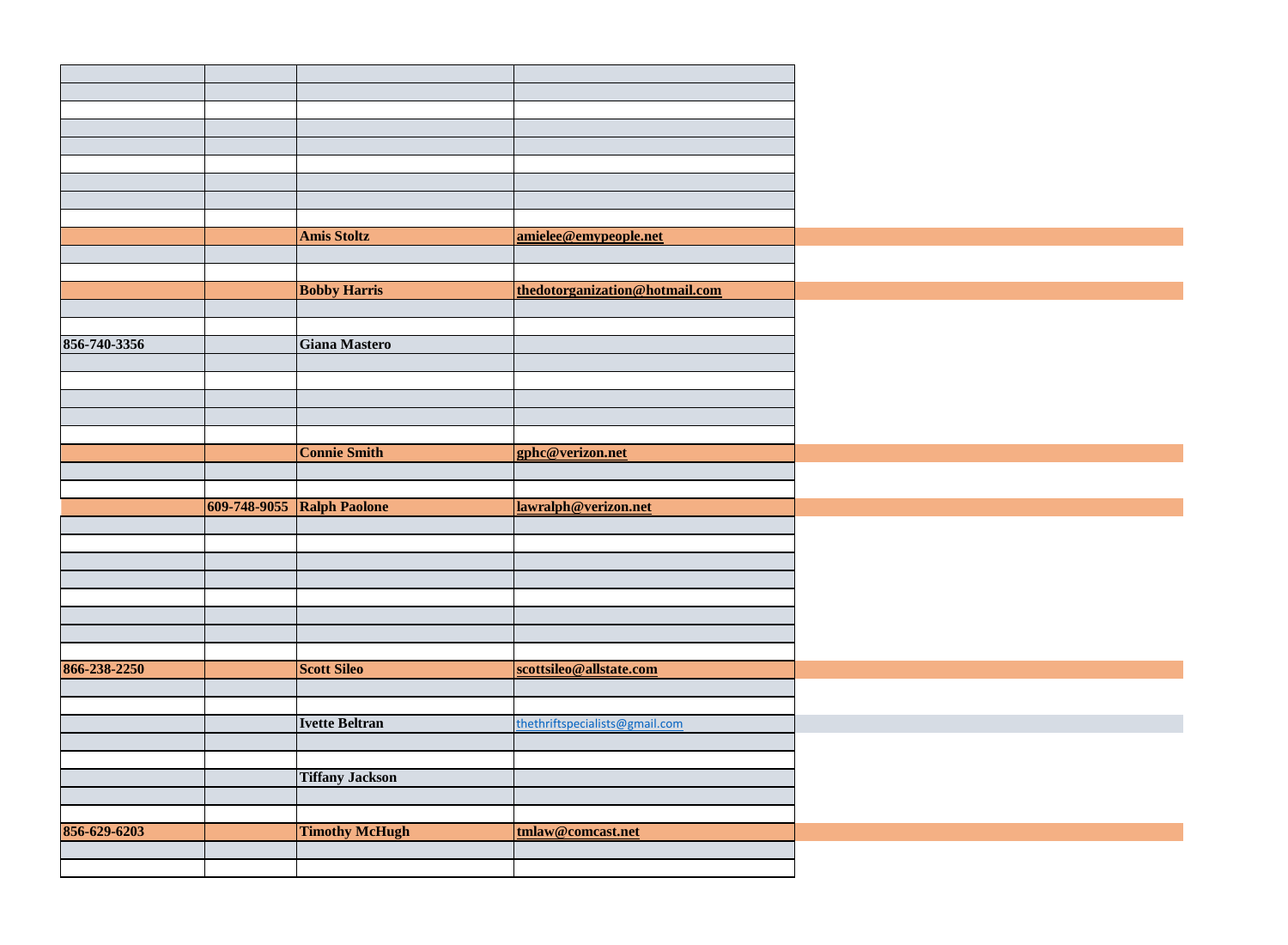| 856-875-1604 | <b>Tom Louis</b>        |                          |                            |
|--------------|-------------------------|--------------------------|----------------------------|
|              |                         |                          |                            |
| 856-728-7205 |                         |                          |                            |
|              | Dave Simpson            | dsimpson@tiretechinc.com |                            |
|              |                         |                          |                            |
|              |                         |                          |                            |
|              |                         |                          |                            |
|              |                         |                          |                            |
| 856-513-6572 | <b>Tammy Silgrini</b>   |                          |                            |
|              |                         |                          |                            |
|              |                         |                          |                            |
| 856-728-9099 | <b>Tony Gambardella</b> | tongamb@gmail.com        |                            |
|              |                         |                          |                            |
|              |                         |                          |                            |
|              |                         |                          |                            |
|              |                         |                          |                            |
| 856-262-1366 | <b>Anthony Rota</b>     | dm8ro@aol.com            |                            |
|              |                         |                          |                            |
|              |                         |                          |                            |
|              |                         |                          |                            |
|              |                         |                          |                            |
|              | <b>Yocum, Agnes</b>     |                          |                            |
|              |                         |                          |                            |
|              |                         |                          |                            |
|              | try 856-234-4700        |                          |                            |
|              |                         |                          |                            |
|              |                         |                          |                            |
|              |                         |                          |                            |
|              |                         |                          |                            |
|              |                         |                          |                            |
|              |                         |                          |                            |
|              |                         |                          |                            |
|              |                         |                          |                            |
|              |                         |                          |                            |
|              |                         |                          |                            |
|              | <b>Georgette Ruocco</b> | hello@mss365.com         | clarksautorepair jim clark |
|              |                         |                          |                            |
|              |                         |                          |                            |
| 856-262-9334 | <b>John Salema</b>      | umwaterice@gmail.com     |                            |
|              |                         |                          |                            |
|              |                         |                          |                            |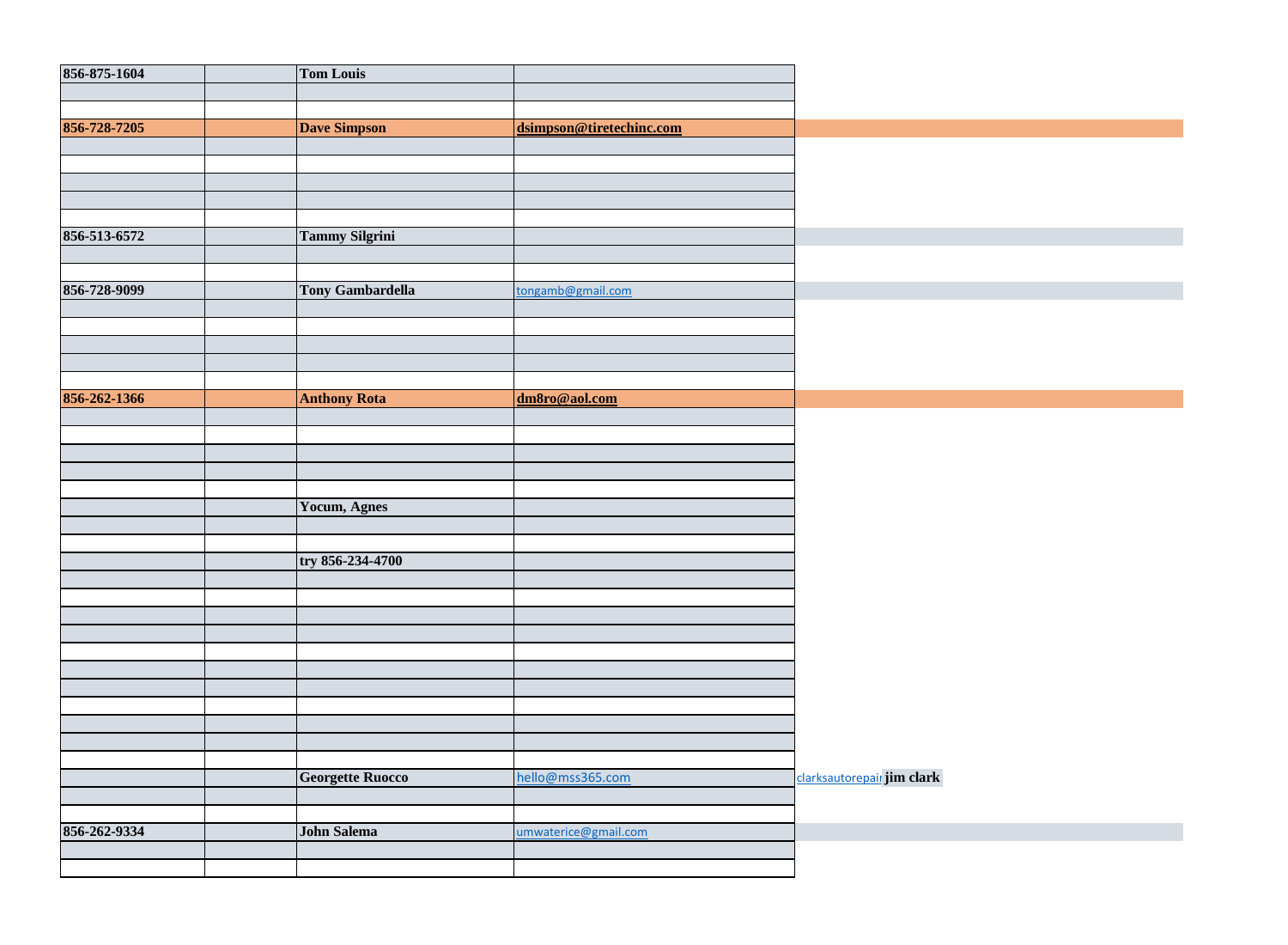|              | Peter Klein          |                               |
|--------------|----------------------|-------------------------------|
|              |                      |                               |
|              |                      |                               |
|              |                      |                               |
|              |                      |                               |
|              |                      |                               |
|              |                      |                               |
|              |                      |                               |
|              |                      |                               |
|              |                      |                               |
|              |                      |                               |
|              |                      |                               |
|              |                      |                               |
|              |                      |                               |
|              |                      |                               |
|              |                      |                               |
|              |                      |                               |
|              |                      |                               |
|              |                      |                               |
|              |                      | info@thevillagepetshop.com    |
|              |                      |                               |
|              |                      |                               |
|              | Yi Fan Cui           |                               |
|              |                      |                               |
|              | <b>Bach T Tran</b>   |                               |
|              |                      |                               |
|              |                      |                               |
|              |                      |                               |
|              |                      |                               |
|              |                      |                               |
|              |                      |                               |
|              |                      |                               |
|              |                      |                               |
| 856-740-2307 | <b>Dilip Rathod</b>  | mgr.06174@store.walgreens.com |
|              |                      |                               |
| 856-629-0797 | <b>Patrick Tyson</b> |                               |
|              |                      |                               |
|              |                      |                               |
|              |                      |                               |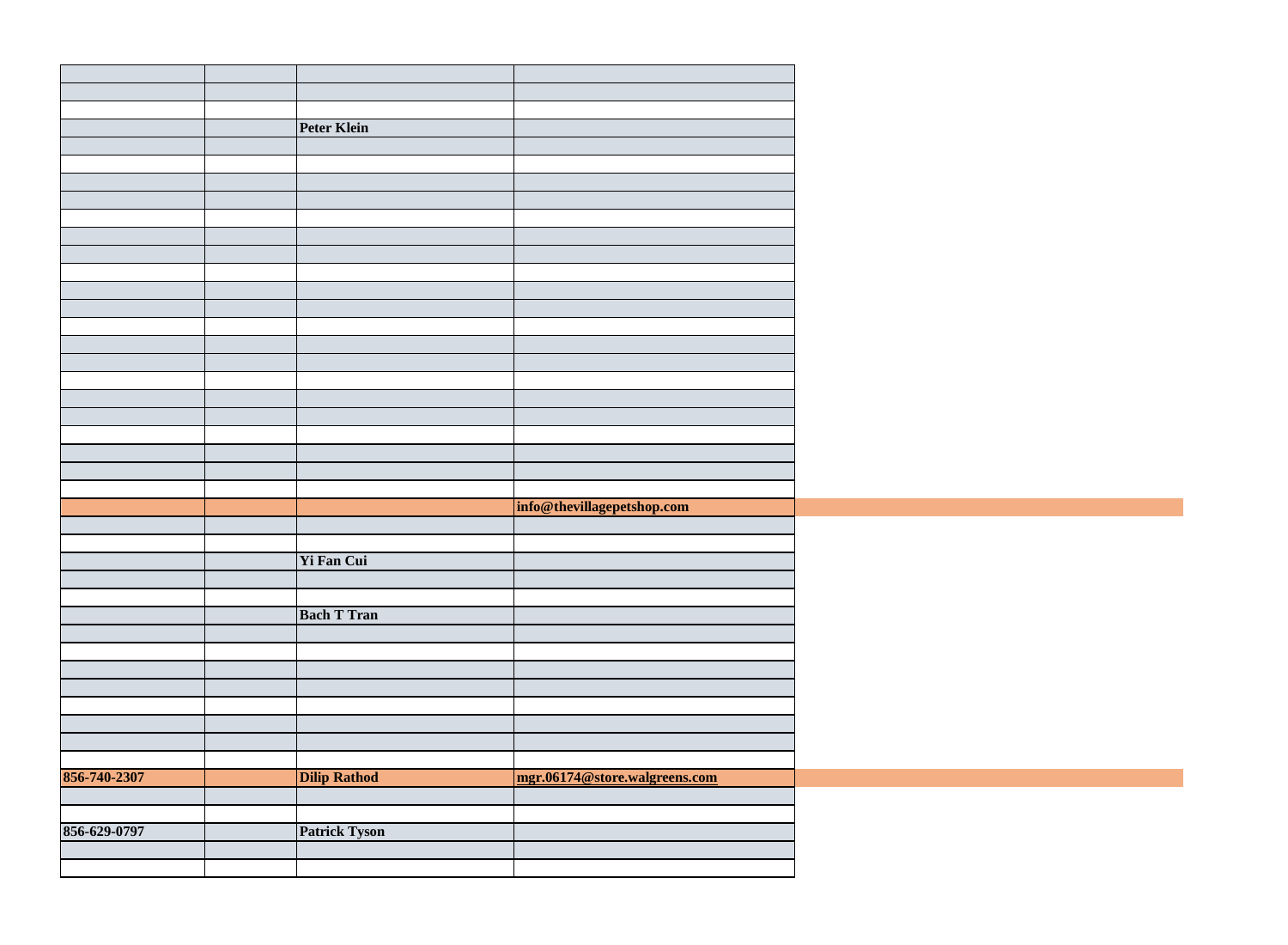|              | Wang, Mengshu and Yang, Lei |                                  |
|--------------|-----------------------------|----------------------------------|
|              |                             |                                  |
|              |                             |                                  |
| 856-885-8332 | Lin                         | wasabiwilliamstown@hotmail.com   |
|              |                             |                                  |
|              |                             |                                  |
|              |                             |                                  |
|              |                             |                                  |
|              |                             |                                  |
|              |                             |                                  |
|              |                             |                                  |
|              |                             |                                  |
|              |                             |                                  |
|              |                             |                                  |
|              |                             |                                  |
|              |                             |                                  |
|              |                             |                                  |
|              |                             |                                  |
|              |                             |                                  |
|              |                             |                                  |
|              |                             |                                  |
|              |                             |                                  |
| 856-629-8177 | <b>Edward Hutchinson Jr</b> | edjr@whitehorserv.com            |
|              |                             |                                  |
| 856-262-7923 | <b>Jeffrey Johnson</b>      | jjohnson@monroetwp.k12.nj.us     |
|              |                             |                                  |
|              | <b>Dennis Ciocco</b>        | wild.hairs2@gmail.com            |
|              |                             |                                  |
|              |                             |                                  |
|              | Gina Martucci               | williamstownartscenter@gmail.com |
|              |                             |                                  |
|              | <b>Michael Schneck</b>      | pastormike@wagchurch.com         |
|              |                             |                                  |
|              |                             |                                  |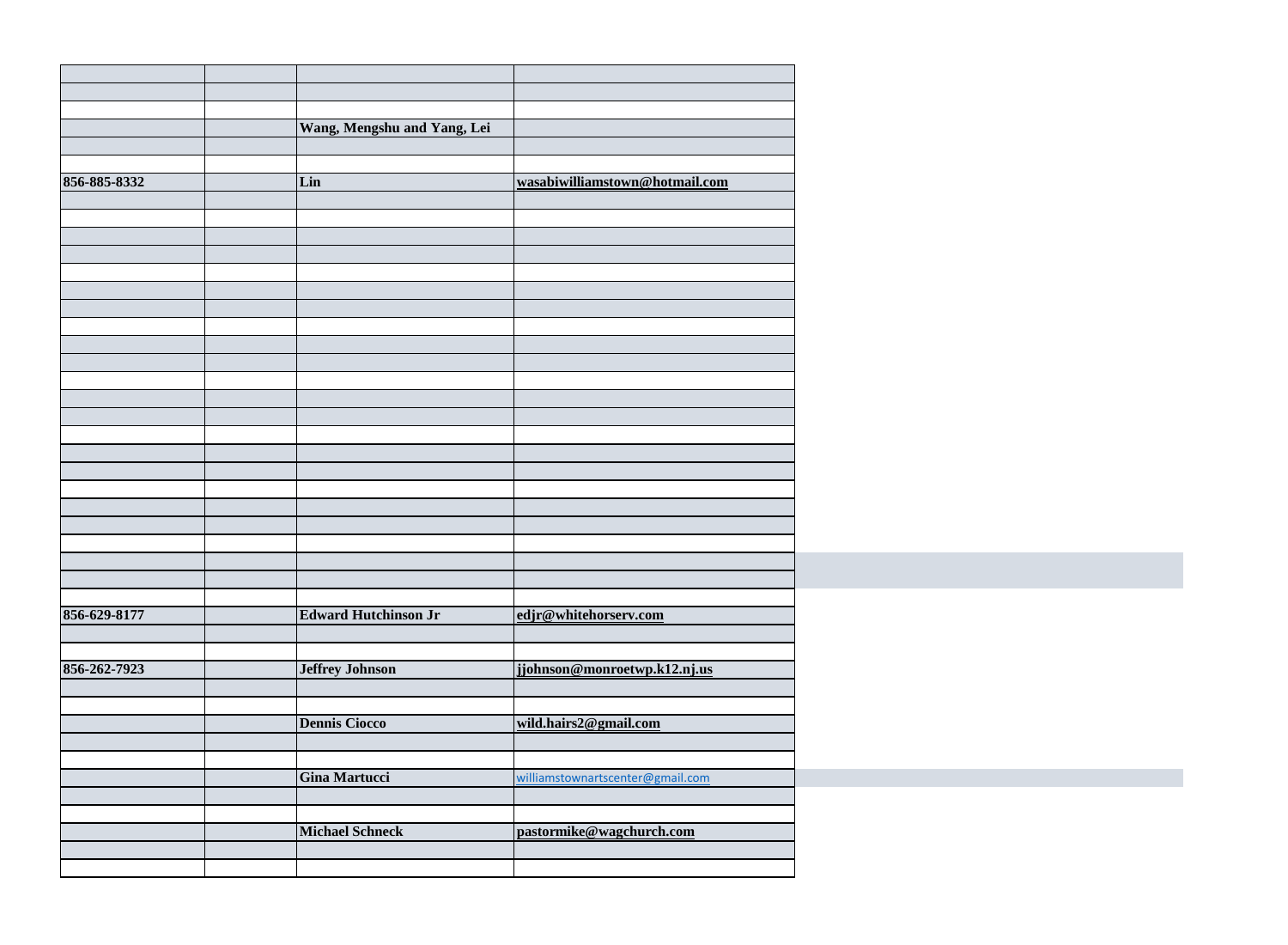| 856-728-6119 | <b>Donald Woods</b>  |                               |
|--------------|----------------------|-------------------------------|
|              |                      |                               |
|              |                      |                               |
| 856-728-6675 | 856-728-6675         |                               |
|              |                      |                               |
|              |                      |                               |
|              |                      |                               |
|              |                      |                               |
|              |                      |                               |
|              |                      |                               |
|              |                      |                               |
|              |                      |                               |
|              |                      |                               |
|              |                      |                               |
|              |                      |                               |
|              |                      |                               |
|              |                      |                               |
|              |                      |                               |
|              |                      |                               |
|              |                      |                               |
|              |                      |                               |
|              |                      |                               |
|              |                      |                               |
|              |                      |                               |
|              |                      |                               |
|              |                      |                               |
| 856-262-0869 | <b>Jill DelConte</b> | jdelconte@monroetwp.k12.nj.us |
|              |                      |                               |
|              |                      |                               |
|              |                      |                               |
|              |                      |                               |
|              |                      |                               |
|              |                      |                               |
|              |                      |                               |
| 856-875-6757 | <b>Dana Mericle</b>  | dmericle@monroetwp.k12.nj.us  |
|              |                      |                               |
|              |                      |                               |
|              |                      |                               |
|              |                      |                               |
|              |                      |                               |
| 856-629-6440 | Rajeswari Kanphan    |                               |
|              |                      |                               |
|              |                      |                               |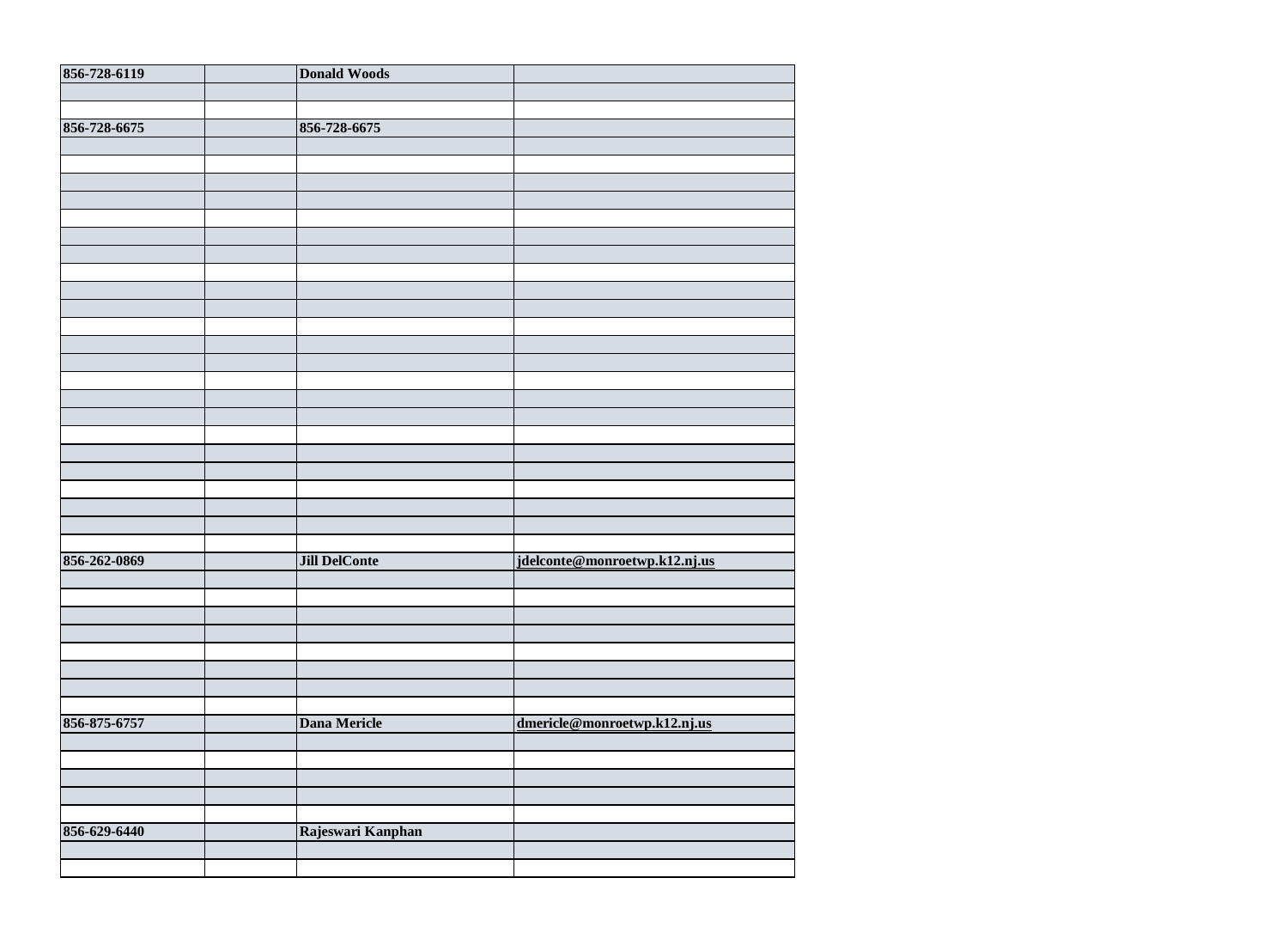| 856-875-1428 | <b>Don Adams</b>         | sales@thewoodworks-nj.com |
|--------------|--------------------------|---------------------------|
|              |                          |                           |
|              |                          |                           |
|              |                          |                           |
|              |                          |                           |
|              |                          |                           |
|              |                          |                           |
|              |                          |                           |
|              |                          |                           |
|              | <b>Flourence Blithe</b>  | umwaterice@gmail.com      |
|              |                          |                           |
|              |                          |                           |
|              | <b>Goerge Veit</b>       |                           |
|              |                          |                           |
|              |                          |                           |
|              |                          |                           |
|              |                          |                           |
|              |                          |                           |
|              | <b>Barbara Feliciano</b> | feliciano40@comcast.net   |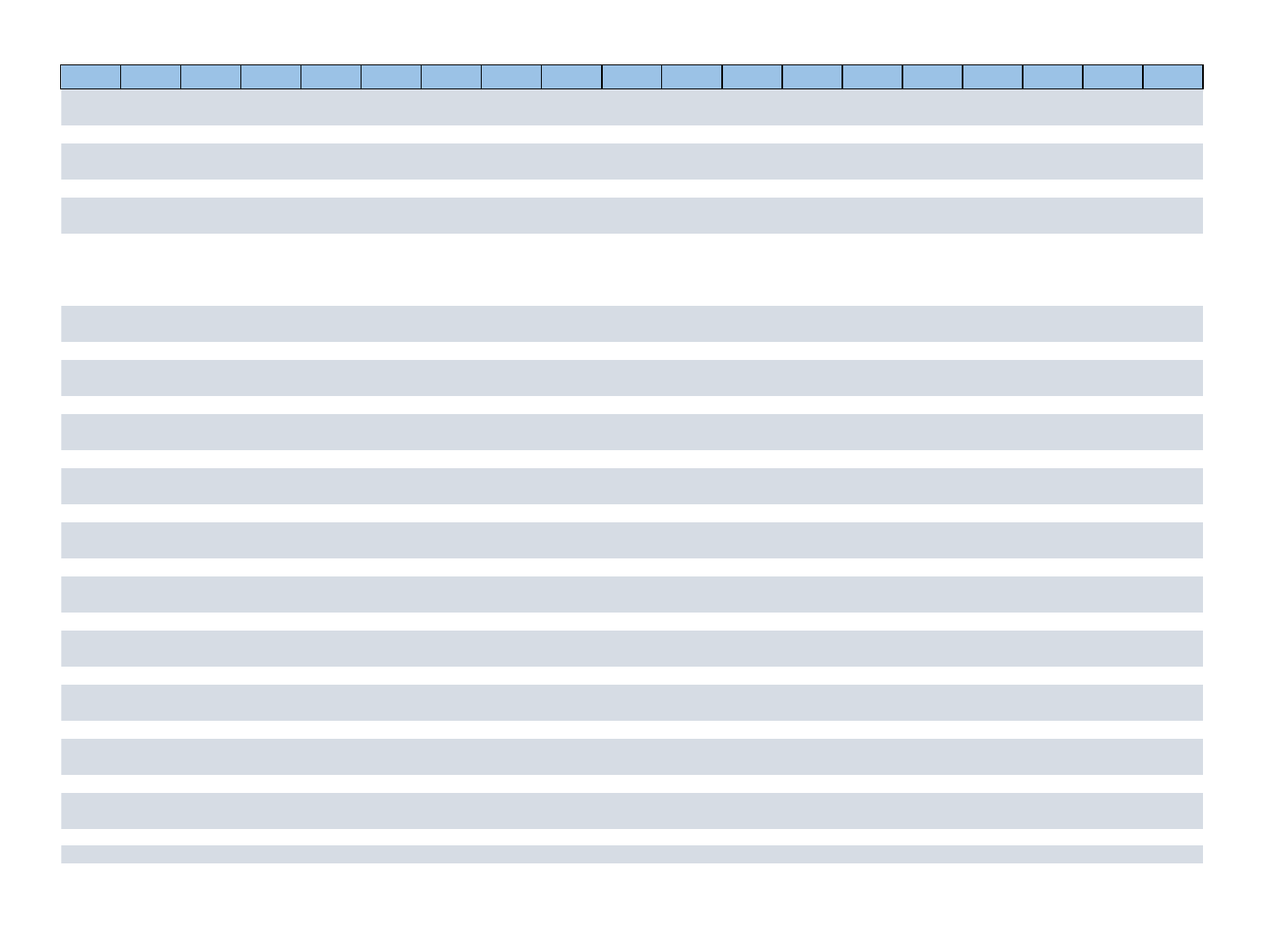| a se provincia de la construcción de la construcción de la construcción de la construcción de la construcción |  |  |
|---------------------------------------------------------------------------------------------------------------|--|--|
| ,我们也不会不会不会。""我们,我们也不会不会不会不会不会不会不会不会不会不会不会不会不会不会不会。""我们,我们也不会不会不会不会不会不会不会不会不会不会不会                              |  |  |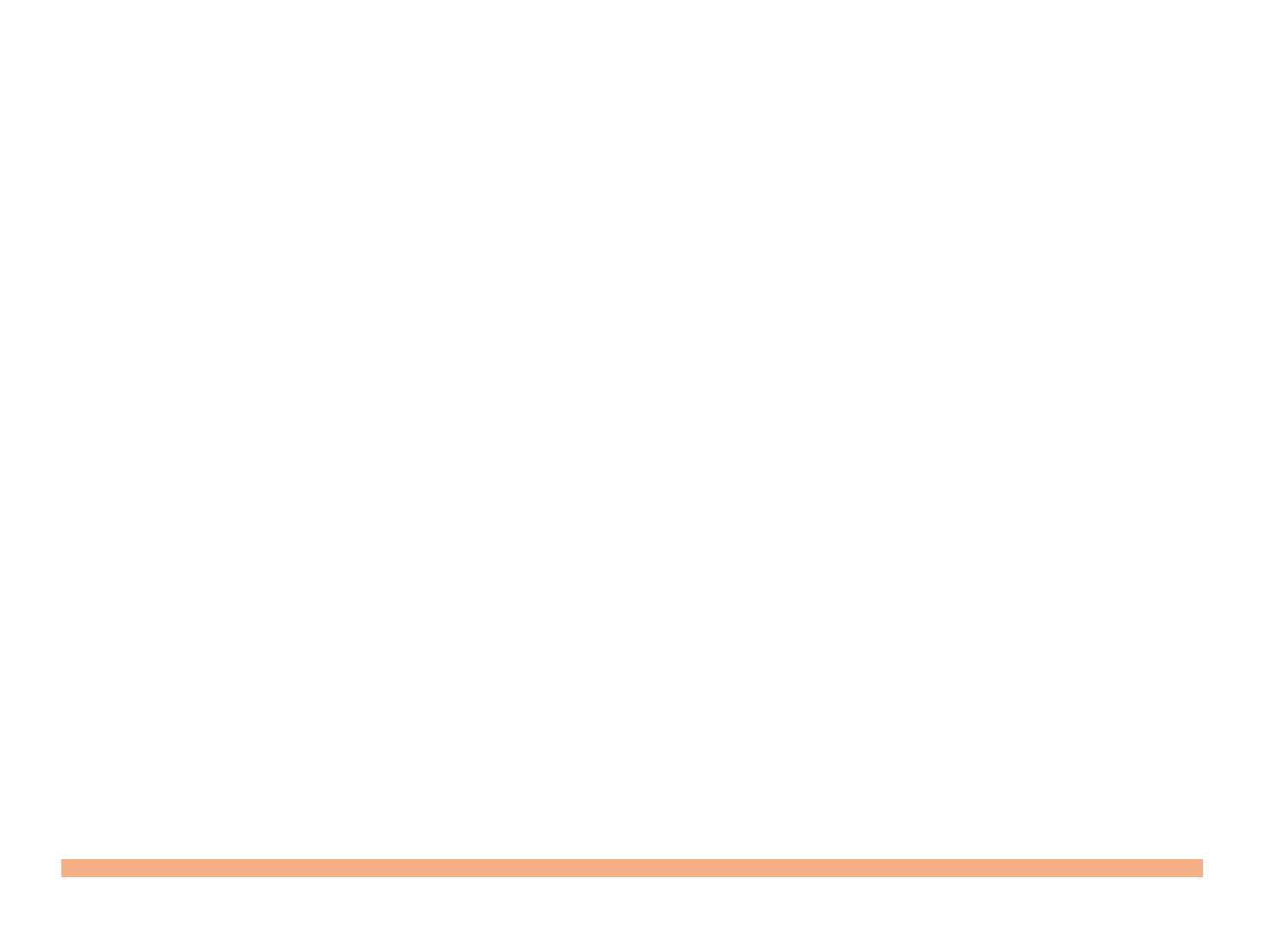a sa karang sa kabupatèn Kabupatèn Bangung Kabupatèn Kabupatèn Kabupatèn Kabupatèn Kabupatèn Kabupatèn Kabupat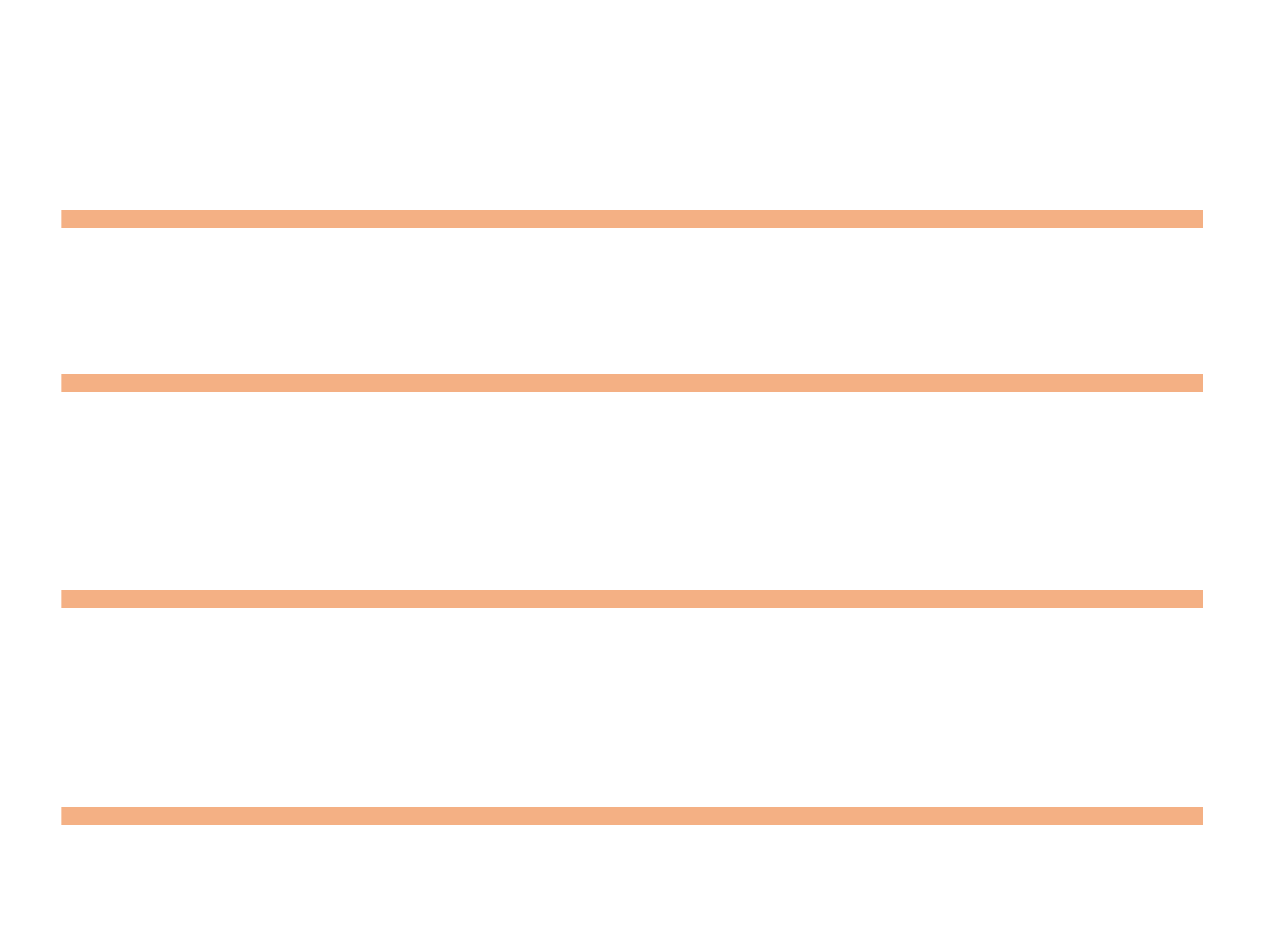the control of the control of the control of the control of the control of the control of the control of the control of  $\mathcal{L}^{\text{max}}_{\text{max}}$  and  $\mathcal{L}^{\text{max}}_{\text{max}}$  and  $\mathcal{L}^{\text{max}}_{\text{max}}$ ,我们也不会有什么。""我们的人,我们也不会有什么?""我们的人,我们也不会有什么?""我们的人,我们也不会有什么?""我们的人,我们也不会有什么?""我们的人 and the state of the state of the state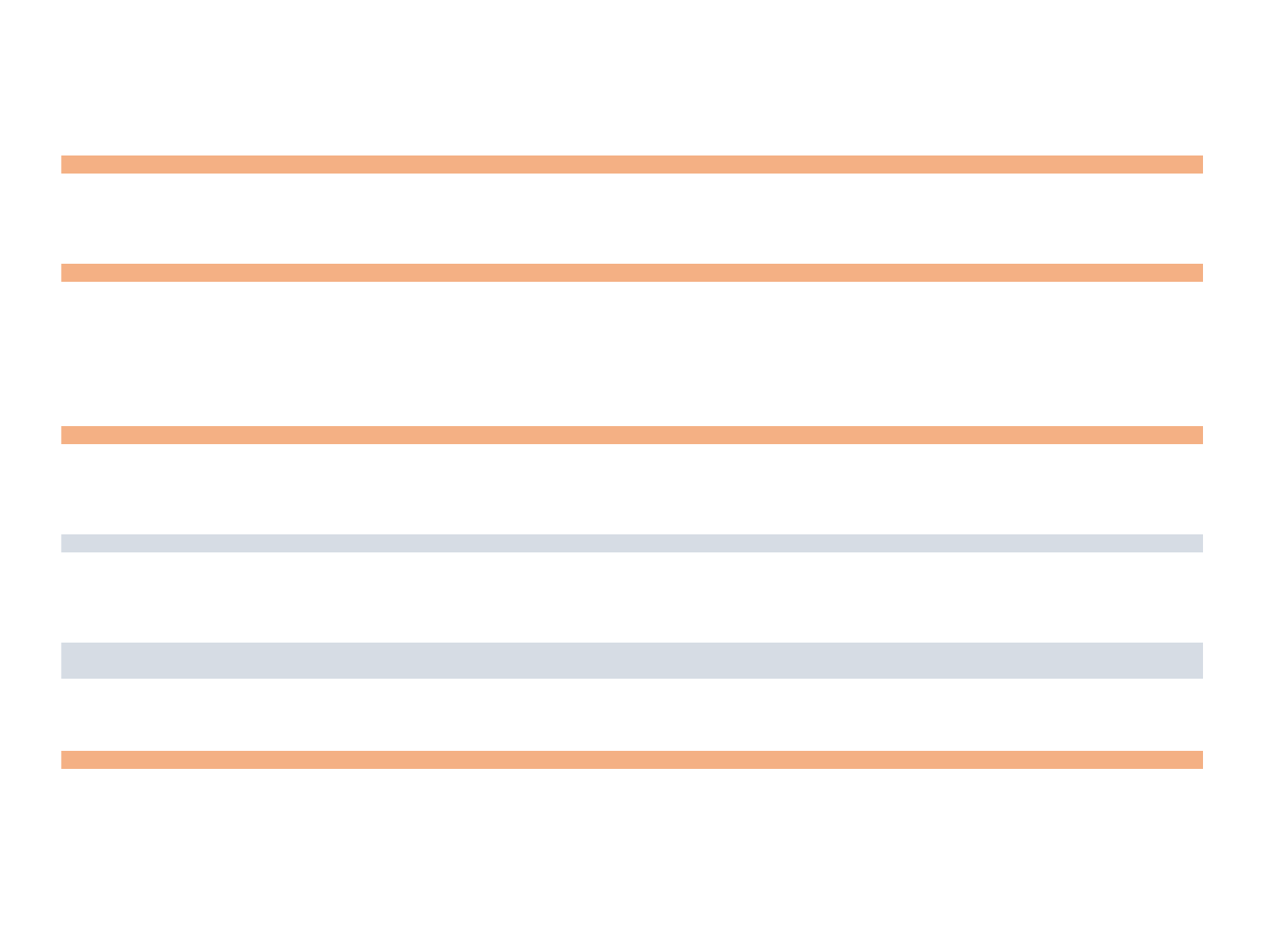a de la construcción de la construcción de la construcción de la construcción de la construcción de la constru<br>En 1930, el construcción de la construcción de la construcción de la construcción de la construcción de la con and the state of the state of the state of the state of the state of the state of the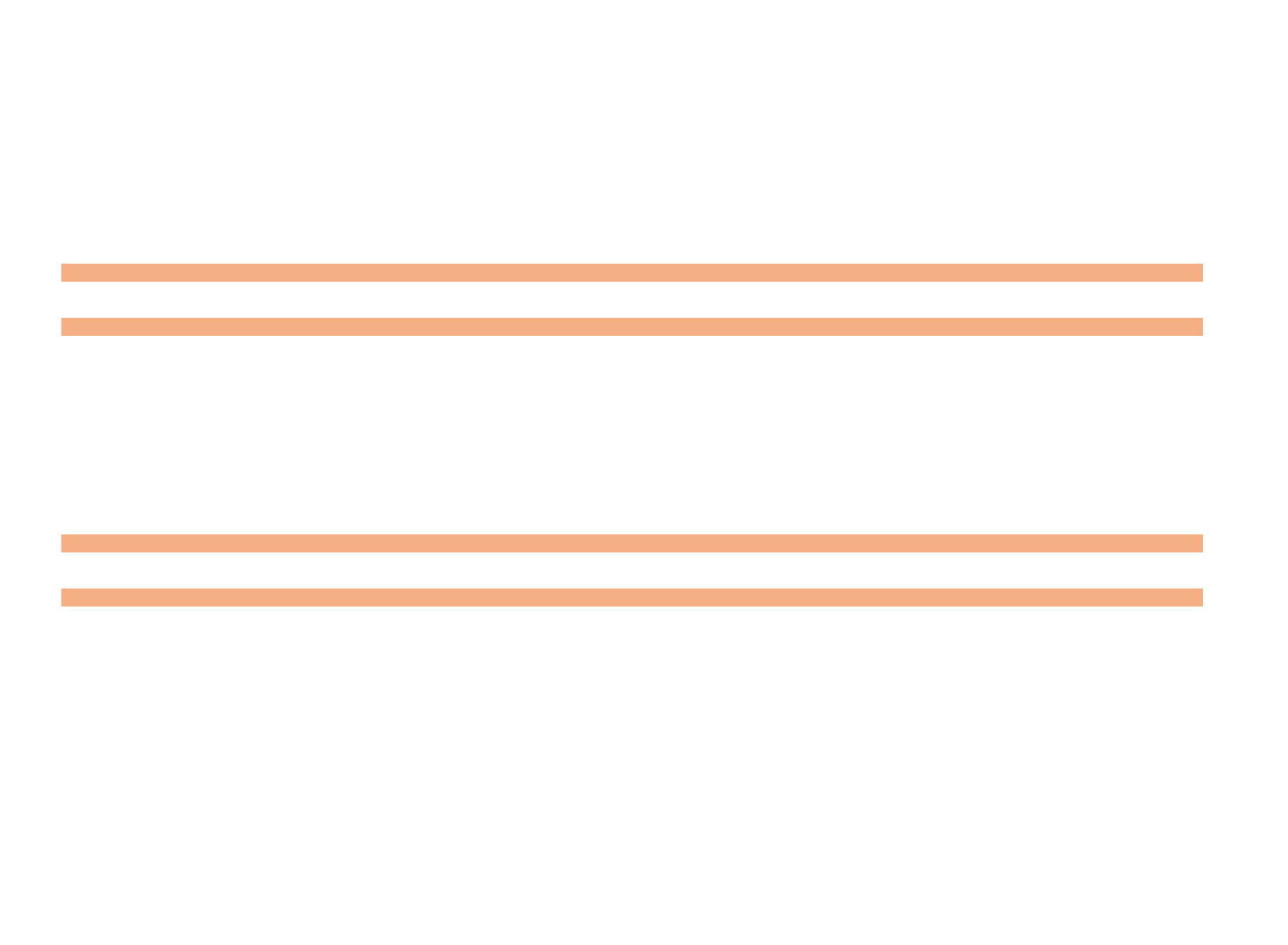the control of the control of the control <u> 1999 - Jan Barnett, fransk politiker (</u>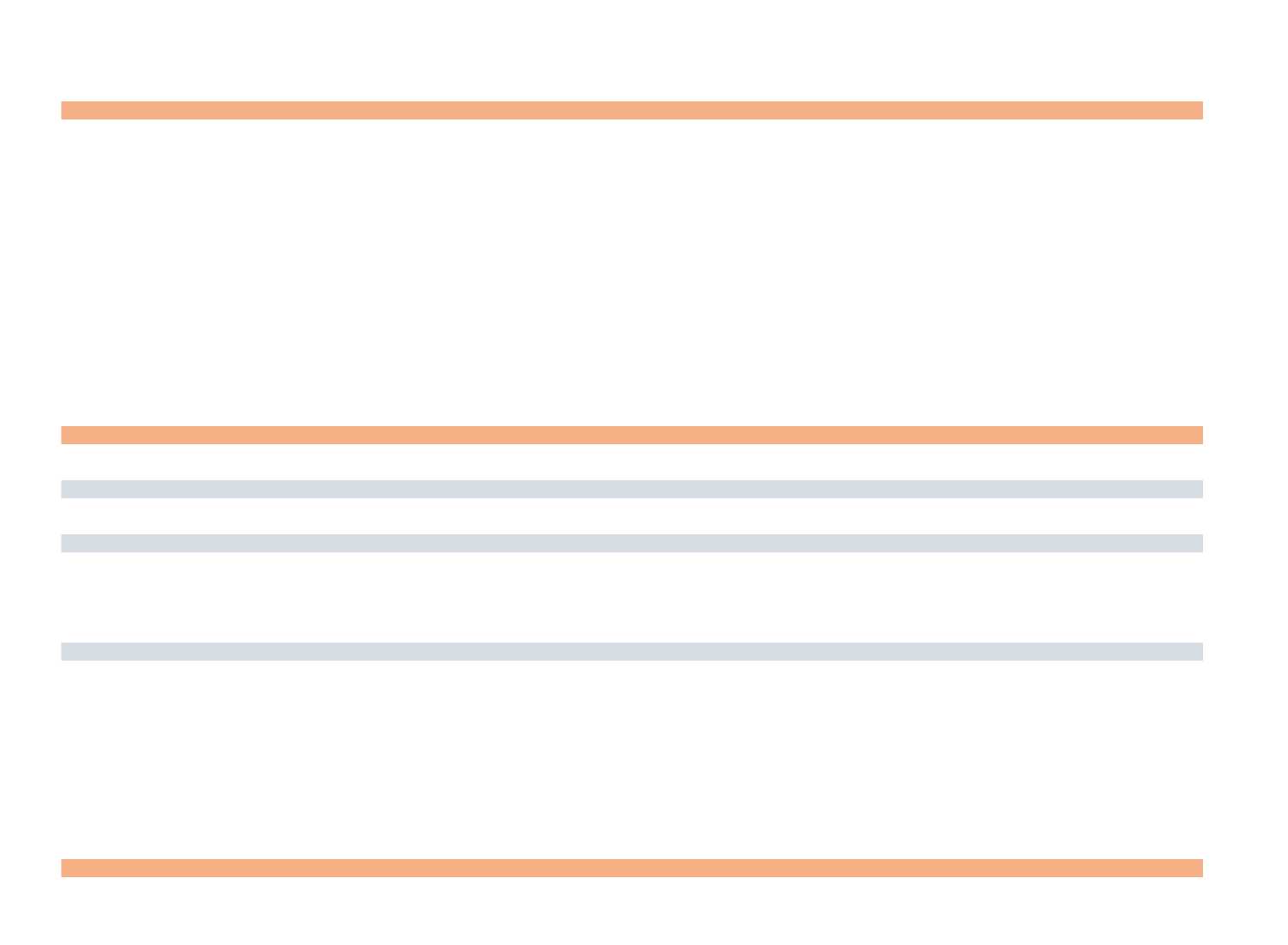and the state of the state of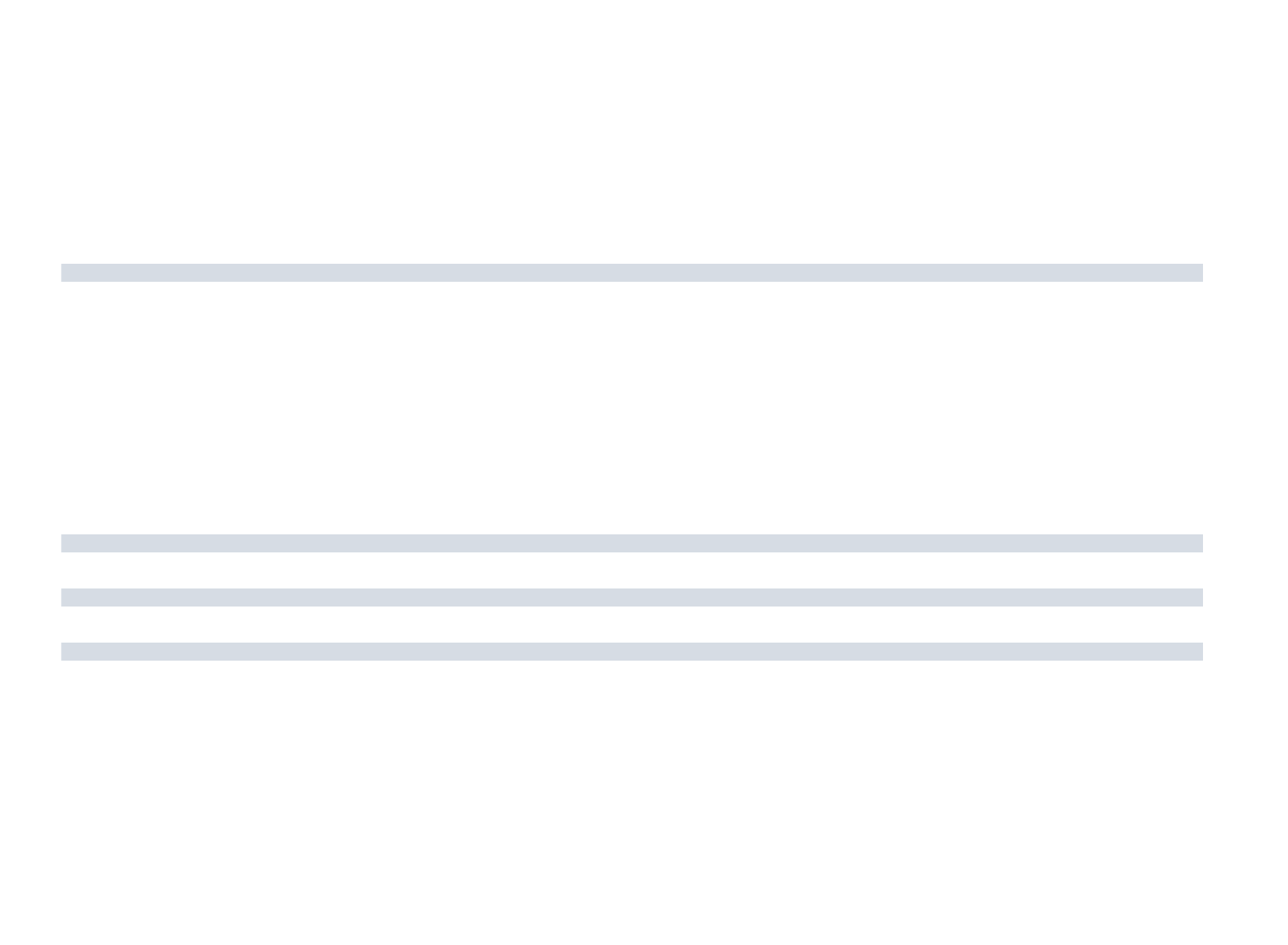**Contract Contract Contract Contract**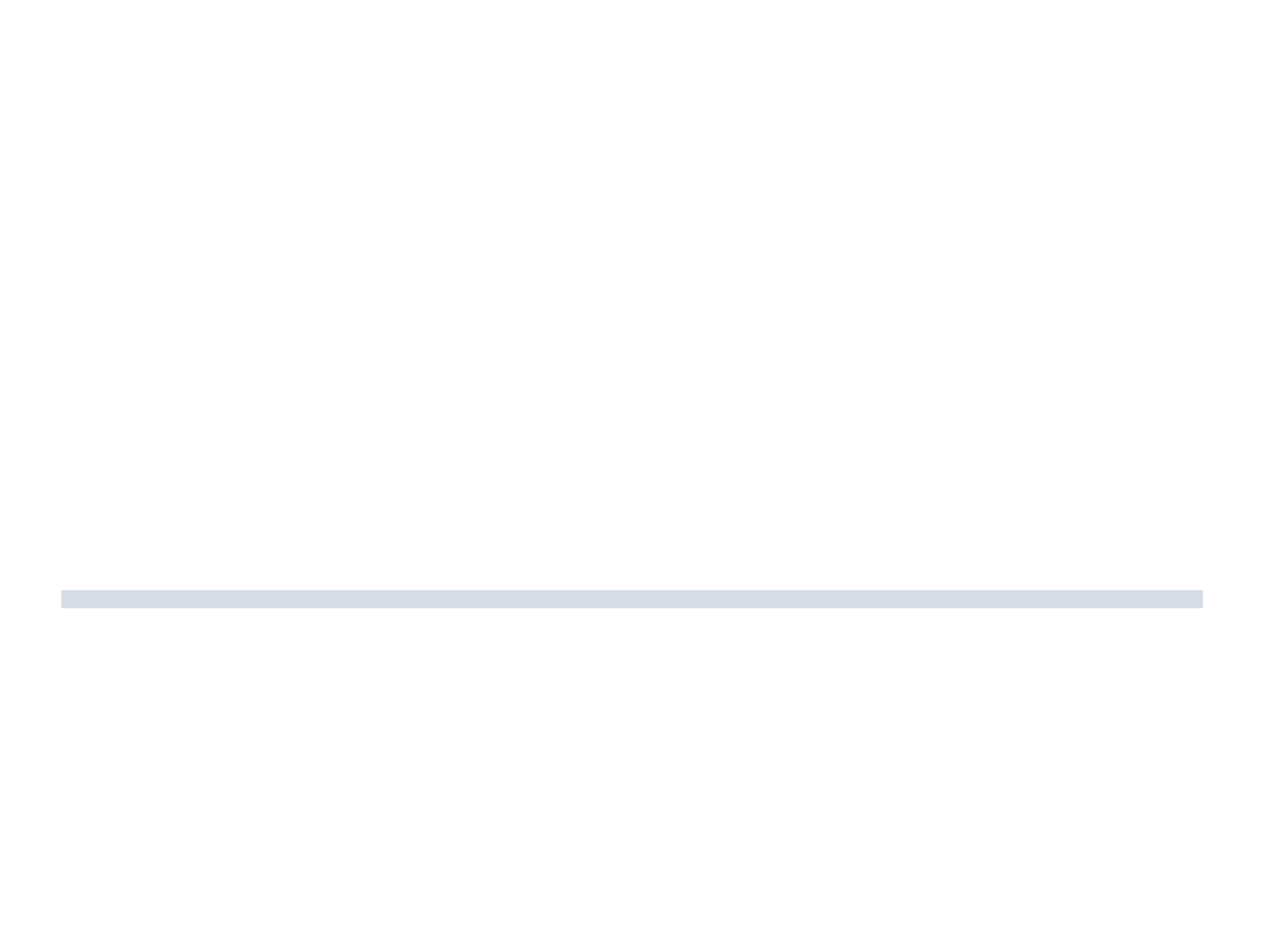$\mathcal{L}(\mathcal{L}(\mathcal{L}))$  and the set of  $\mathcal{L}(\mathcal{L})$  and  $\mathcal{L}(\mathcal{L})$  and  $\mathcal{L}(\mathcal{L})$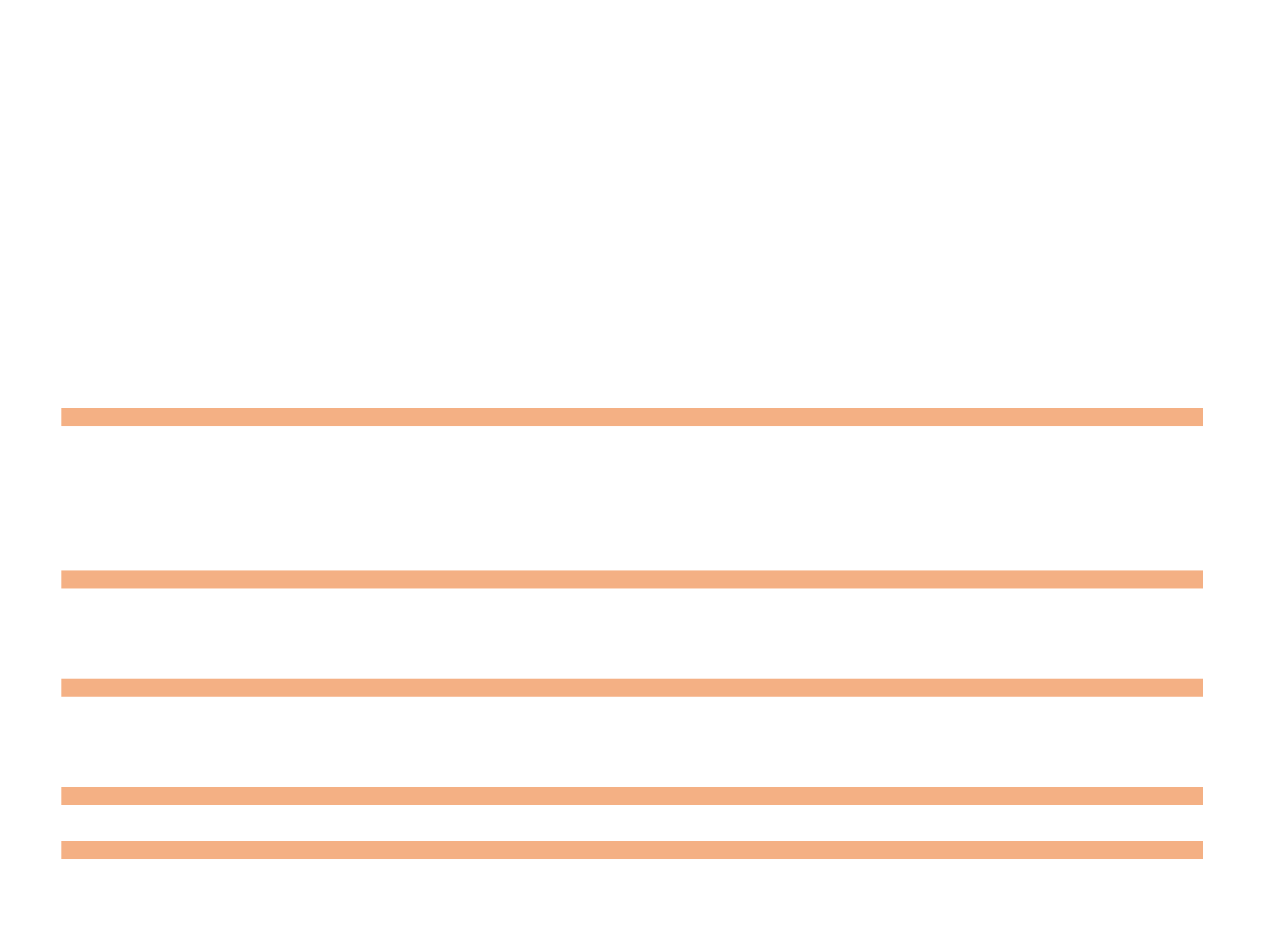| <b>Contract Contract Contract Contract Contract Contract Contract Contract Contract Contract Contract Contract Co</b>                                              |  |  |
|--------------------------------------------------------------------------------------------------------------------------------------------------------------------|--|--|
|                                                                                                                                                                    |  |  |
|                                                                                                                                                                    |  |  |
| $\mathcal{L}(\mathcal{L}(\mathcal{L}))$ is a set of $\mathcal{L}(\mathcal{L})$ . The contract of $\mathcal{L}(\mathcal{L})$ is a set of $\mathcal{L}(\mathcal{L})$ |  |  |
|                                                                                                                                                                    |  |  |
|                                                                                                                                                                    |  |  |
|                                                                                                                                                                    |  |  |
|                                                                                                                                                                    |  |  |
|                                                                                                                                                                    |  |  |
|                                                                                                                                                                    |  |  |
|                                                                                                                                                                    |  |  |
|                                                                                                                                                                    |  |  |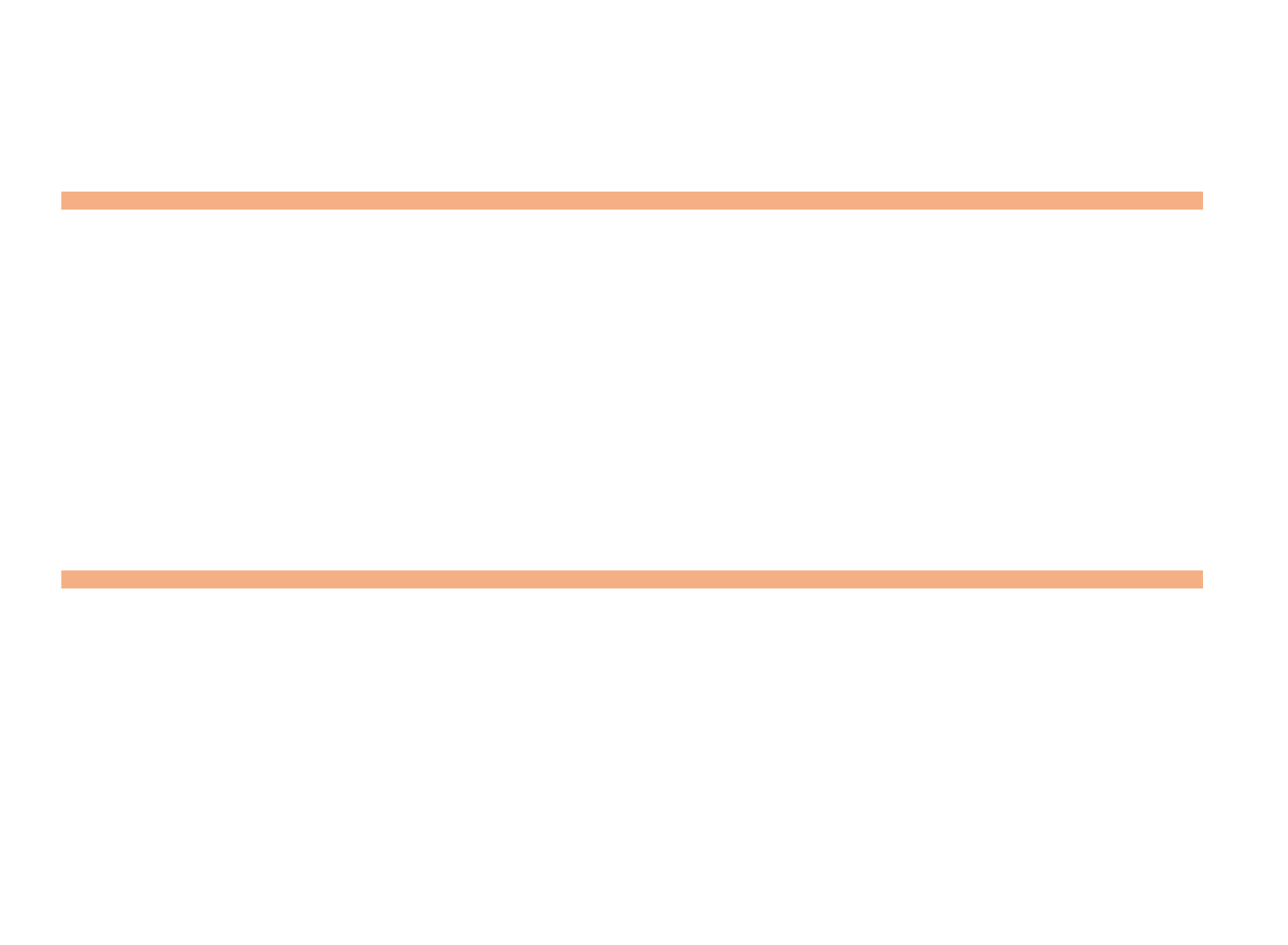| ,一个人的人都是一个人的人,而且,他们的人都是一个人的人,而且,他们的人都是不是一个人的人,而且,他们的人都是不是一个人的人,而且,他们的人都是不是一个人的人,<br>第151章 我们的人,我们的人都是不是一个人的人,我们的人都是不是一个人的人,我们的人都是不是一个人的人,我们的人都是不是一个人的人,我们的人都是不是一个人的人 |                                                                                                                 |
|----------------------------------------------------------------------------------------------------------------------------------------------------------------------|-----------------------------------------------------------------------------------------------------------------|
|                                                                                                                                                                      |                                                                                                                 |
|                                                                                                                                                                      |                                                                                                                 |
|                                                                                                                                                                      | a sa kacamatan ing Kabupatèn Kabupatèn Ing Kabupatèn Kabupatèn Kabupatèn Kabupatèn Kabupatèn Kabupatèn Kabupatè |
|                                                                                                                                                                      |                                                                                                                 |
|                                                                                                                                                                      |                                                                                                                 |
|                                                                                                                                                                      |                                                                                                                 |
|                                                                                                                                                                      |                                                                                                                 |
|                                                                                                                                                                      |                                                                                                                 |
|                                                                                                                                                                      |                                                                                                                 |
|                                                                                                                                                                      |                                                                                                                 |
|                                                                                                                                                                      |                                                                                                                 |
|                                                                                                                                                                      |                                                                                                                 |
|                                                                                                                                                                      |                                                                                                                 |
|                                                                                                                                                                      |                                                                                                                 |
|                                                                                                                                                                      |                                                                                                                 |
|                                                                                                                                                                      |                                                                                                                 |
|                                                                                                                                                                      |                                                                                                                 |
|                                                                                                                                                                      |                                                                                                                 |
|                                                                                                                                                                      |                                                                                                                 |
|                                                                                                                                                                      |                                                                                                                 |
|                                                                                                                                                                      |                                                                                                                 |
|                                                                                                                                                                      |                                                                                                                 |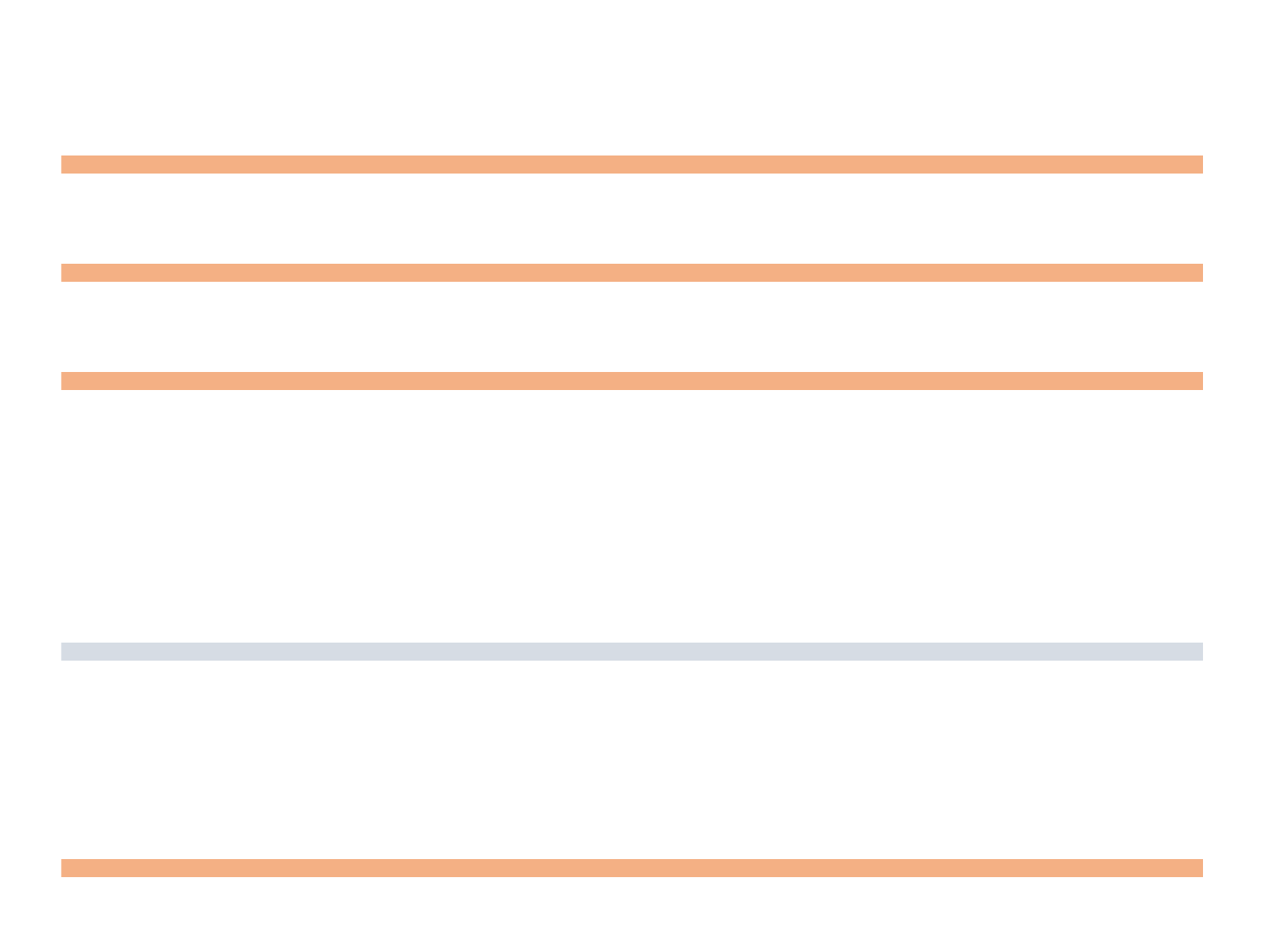a de la construcción de la construcción de la construcción de la construcción de la construcción de la constru<br>A la construcción de la construcción de la construcción de la construcción de la construcción de la construcci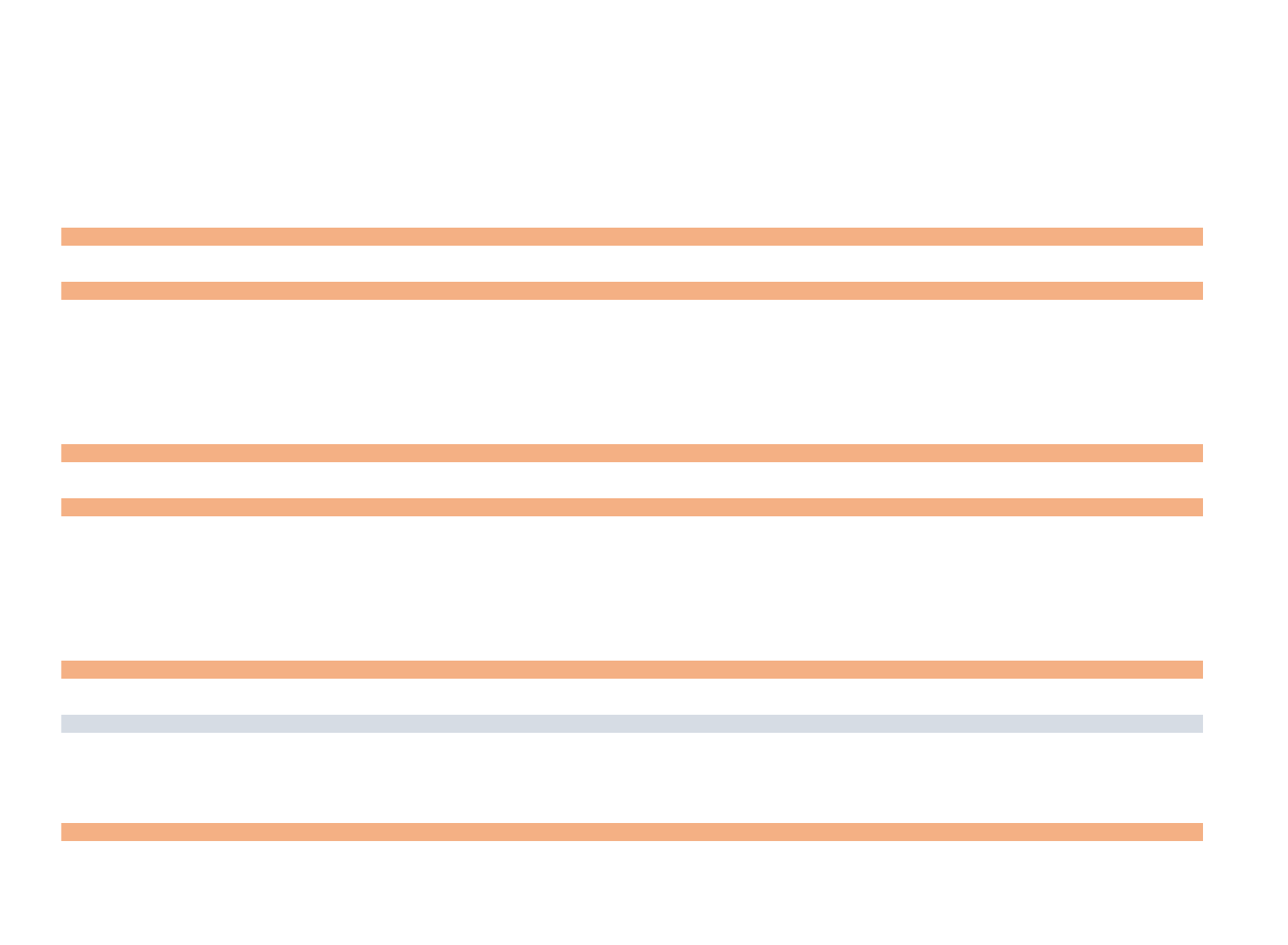**Contract Contract Contract**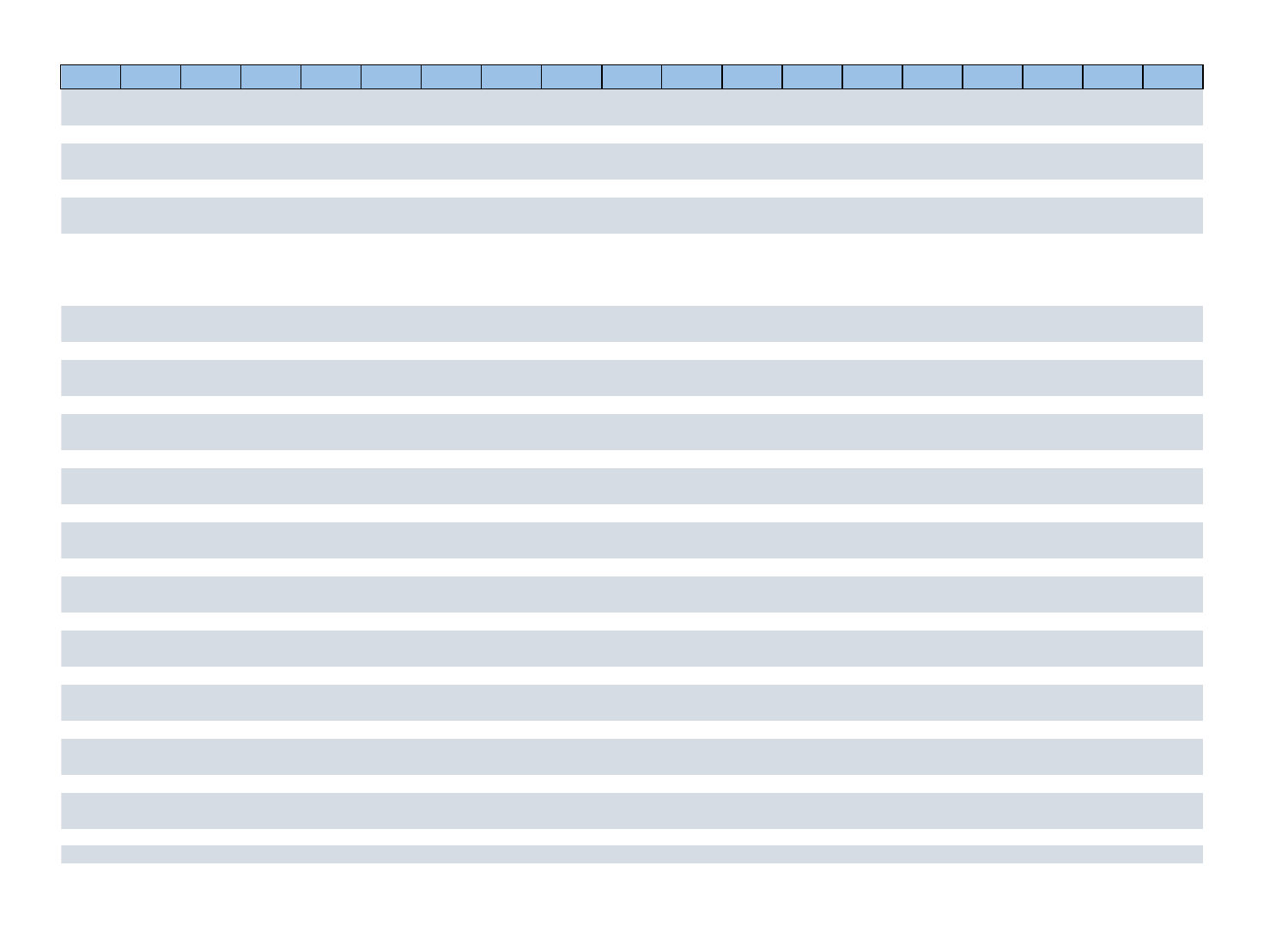| a se provincia de la construcción de la construcción de la construcción de la construcción de la construcción |  |  |
|---------------------------------------------------------------------------------------------------------------|--|--|
| ,我们也不会不会不会。""我们,我们也不会不会不会不会不会不会不会不会不会不会不会不会不会不会不会不会不会。""我们,我们也不会不会不会不会不会不会不会不会不会                              |  |  |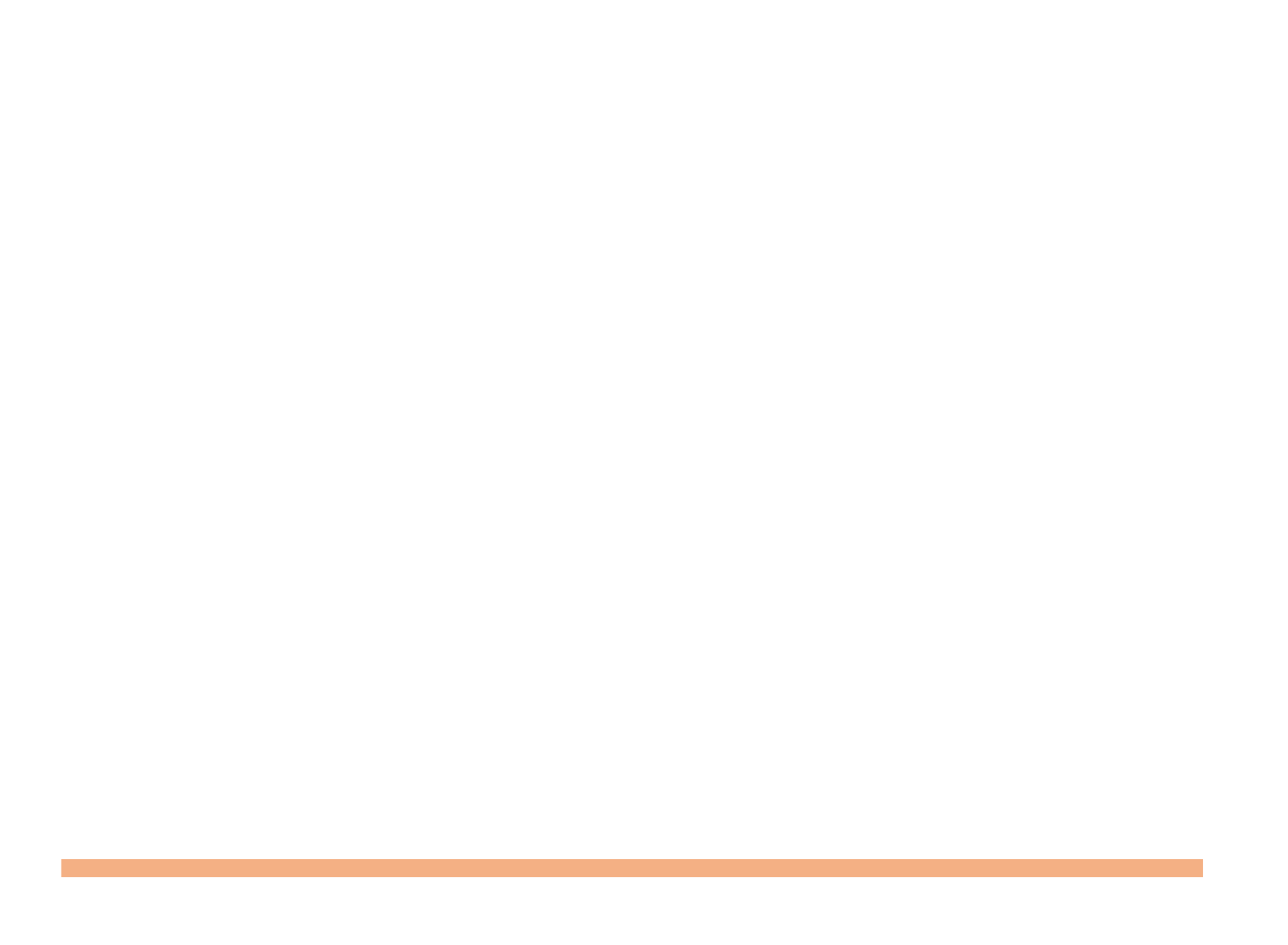a sa karang sa kabupatèn Kabupatèn Bangung Kabupatèn Kabupatèn Kabupatèn Kabupatèn Kabupatèn Kabupatèn Kabupat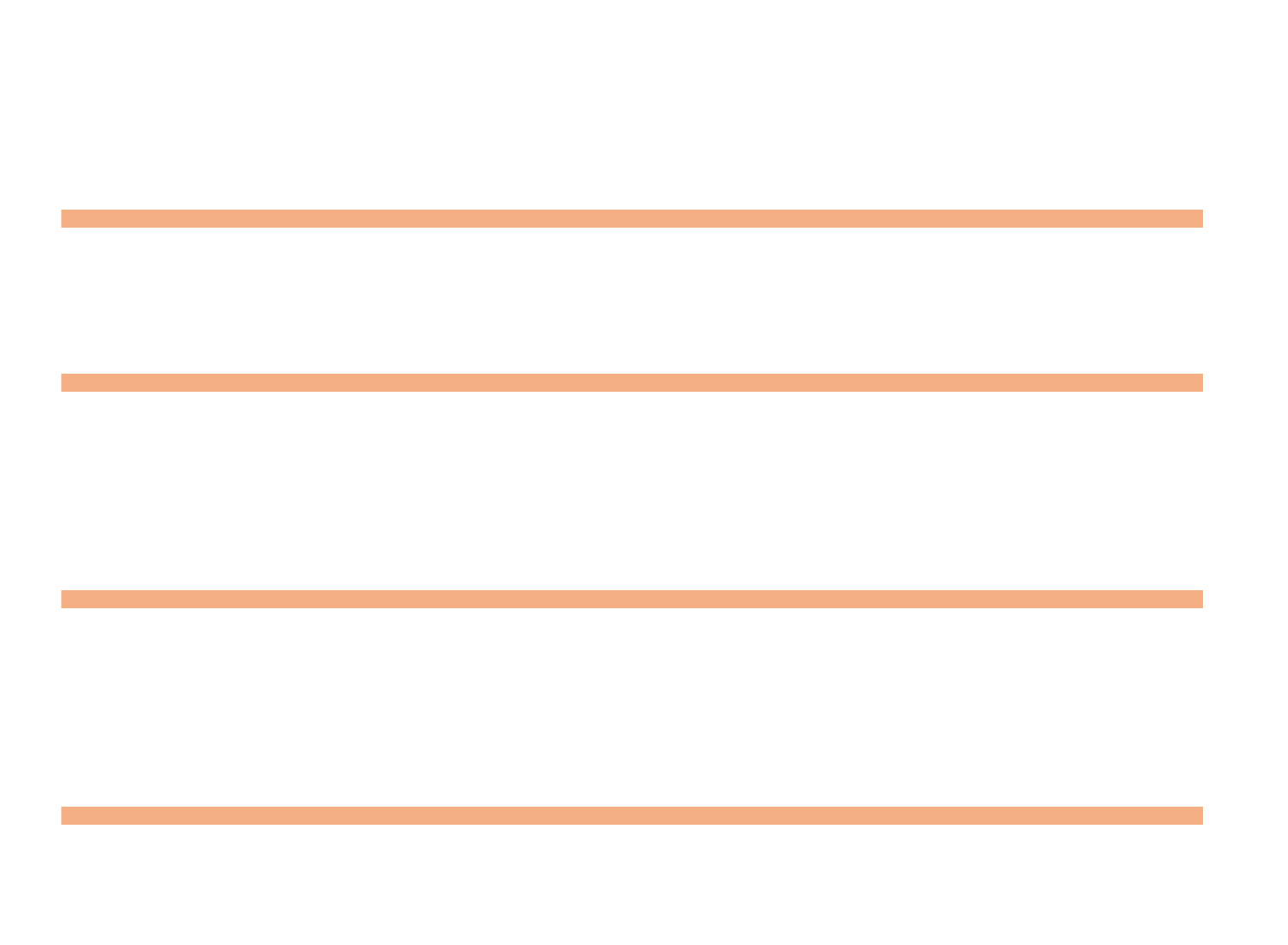the control of the control of the control of the control of the control of the control of the control of the control of  $\mathcal{L}^{\text{max}}_{\text{max}}$  and  $\mathcal{L}^{\text{max}}_{\text{max}}$  and  $\mathcal{L}^{\text{max}}_{\text{max}}$ ,我们也不会有什么。""我们的人,我们也不会有什么?""我们的人,我们也不会有什么?""我们的人,我们也不会有什么?""我们的人,我们也不会有什么?""我们的人 and the state of the state of the state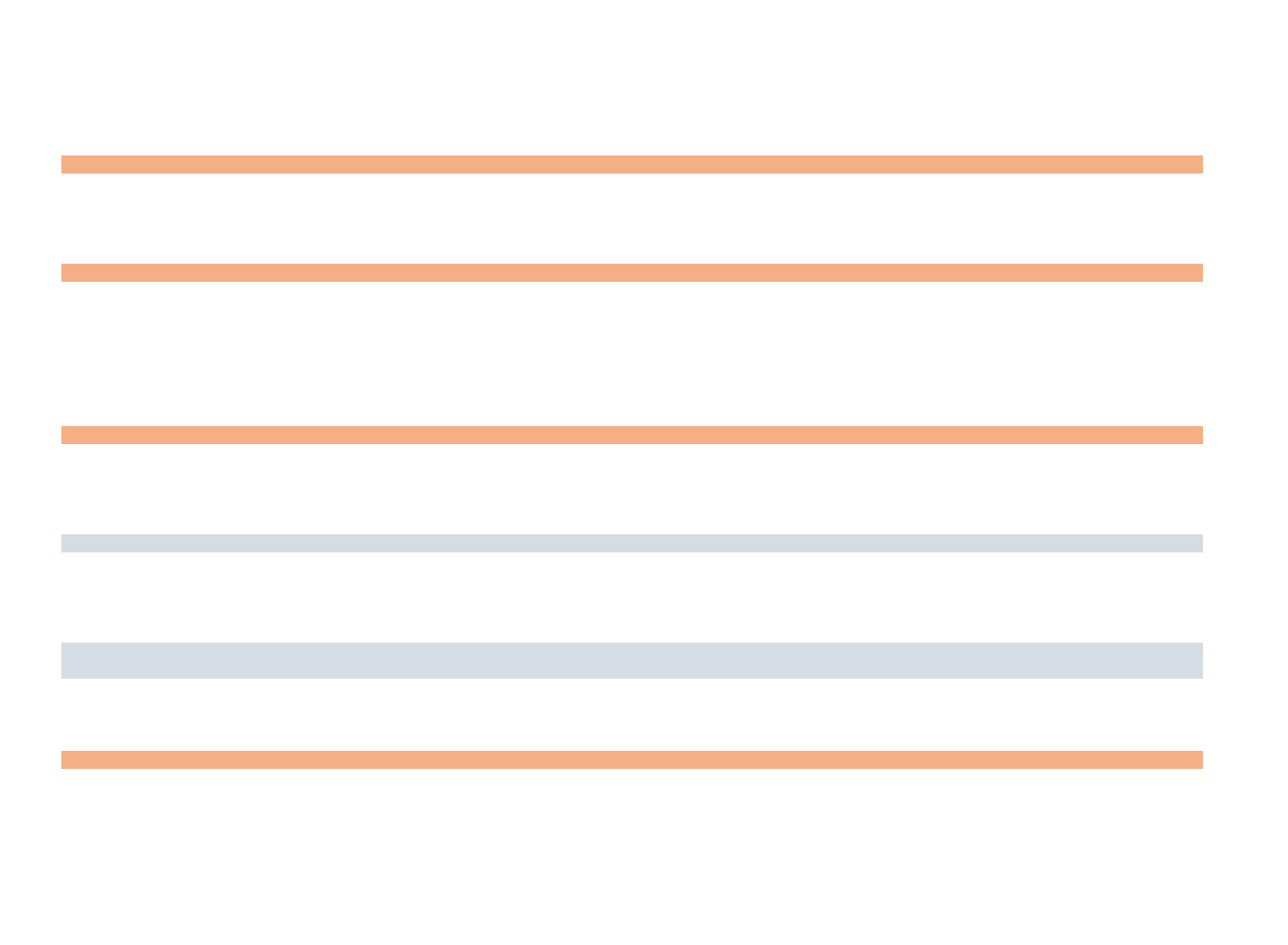a de la construcción de la construcción de la construcción de la construcción de la construcción de la constru<br>En 1930, el construcción de la construcción de la construcción de la construcción de la construcción de la con and the state of the state of the state of the state of the state of the state of the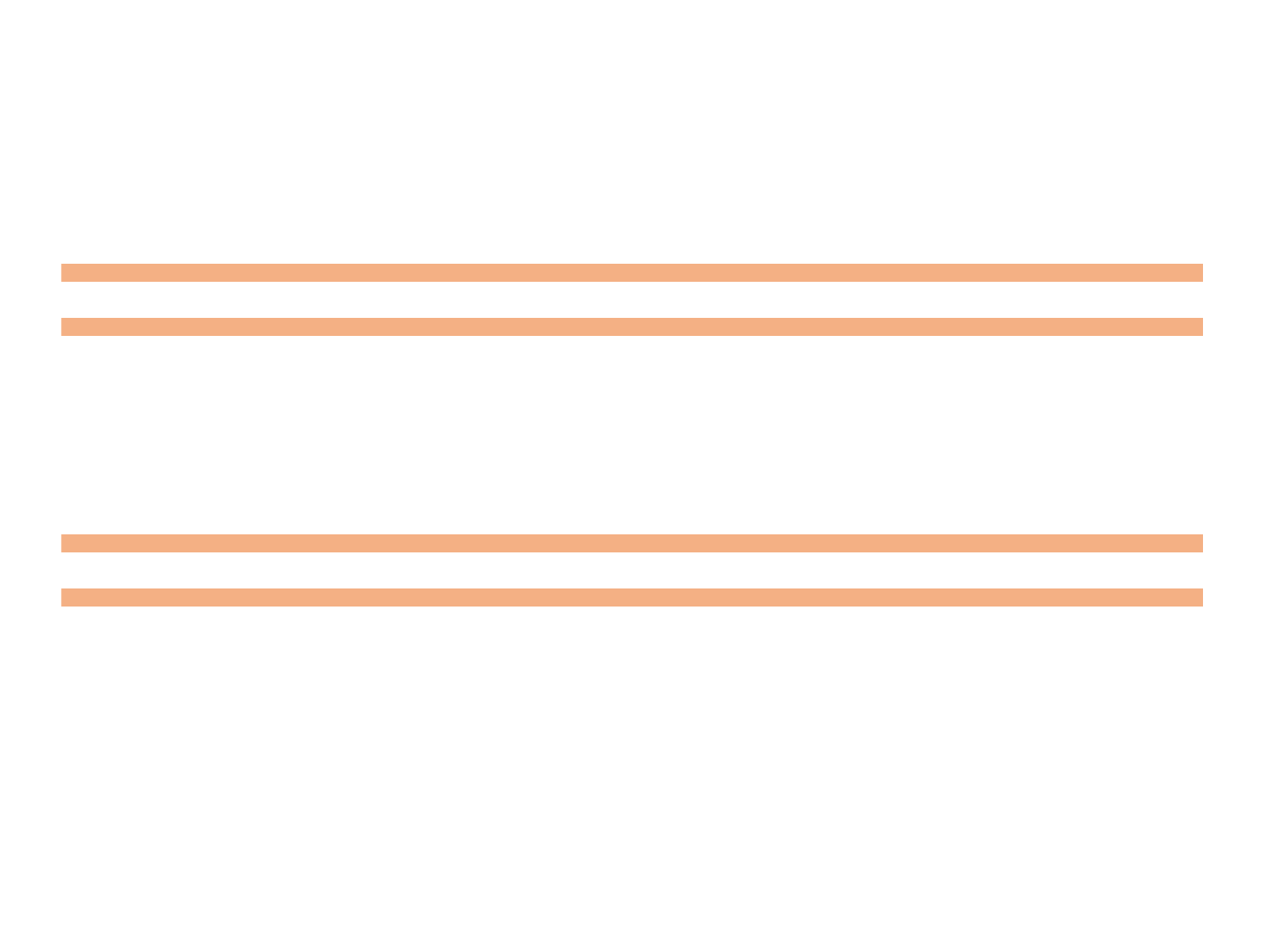the control of the control of the control <u> 1999 - Jan Barnett, fransk politiker (</u>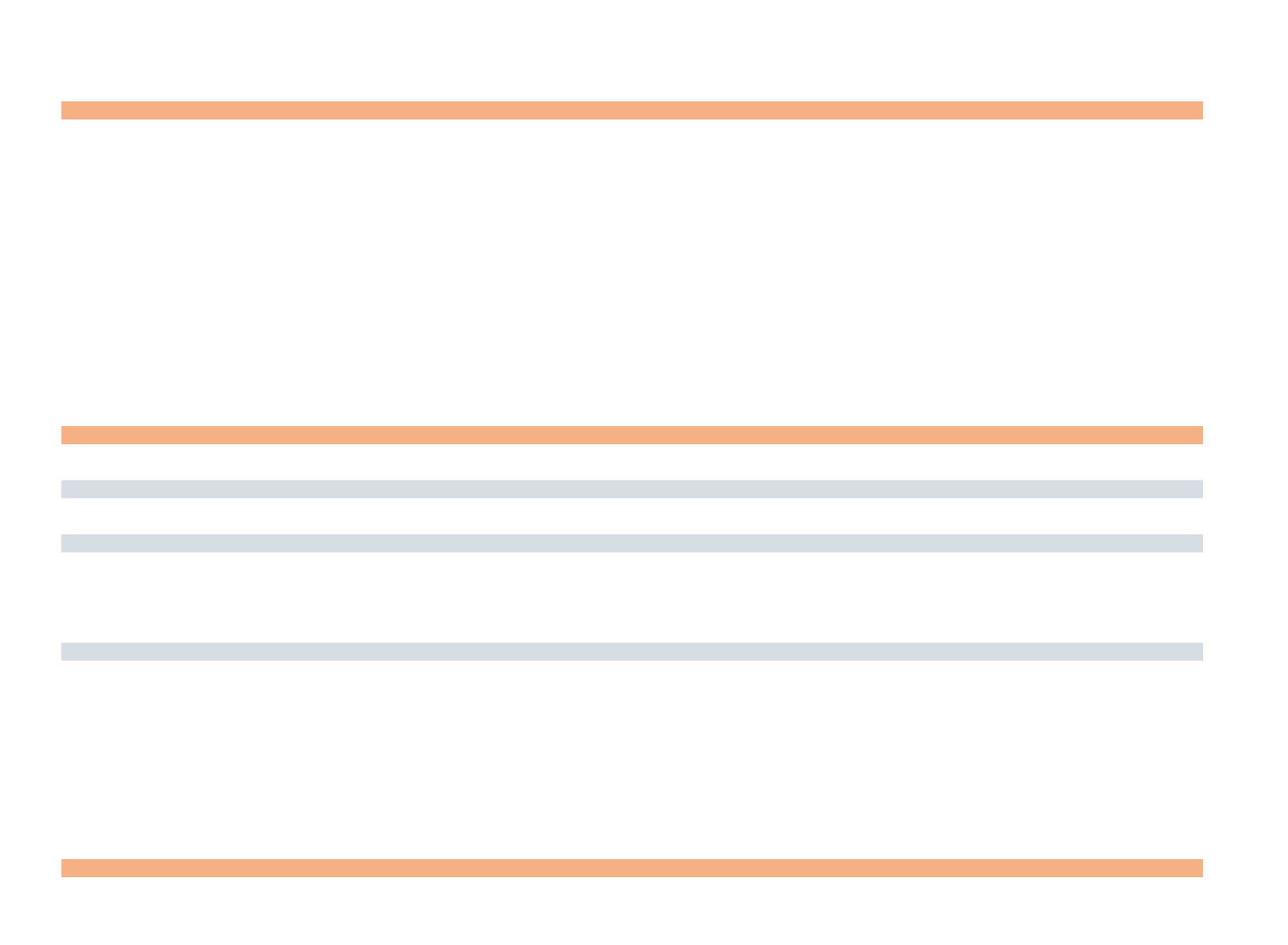and the state of the state of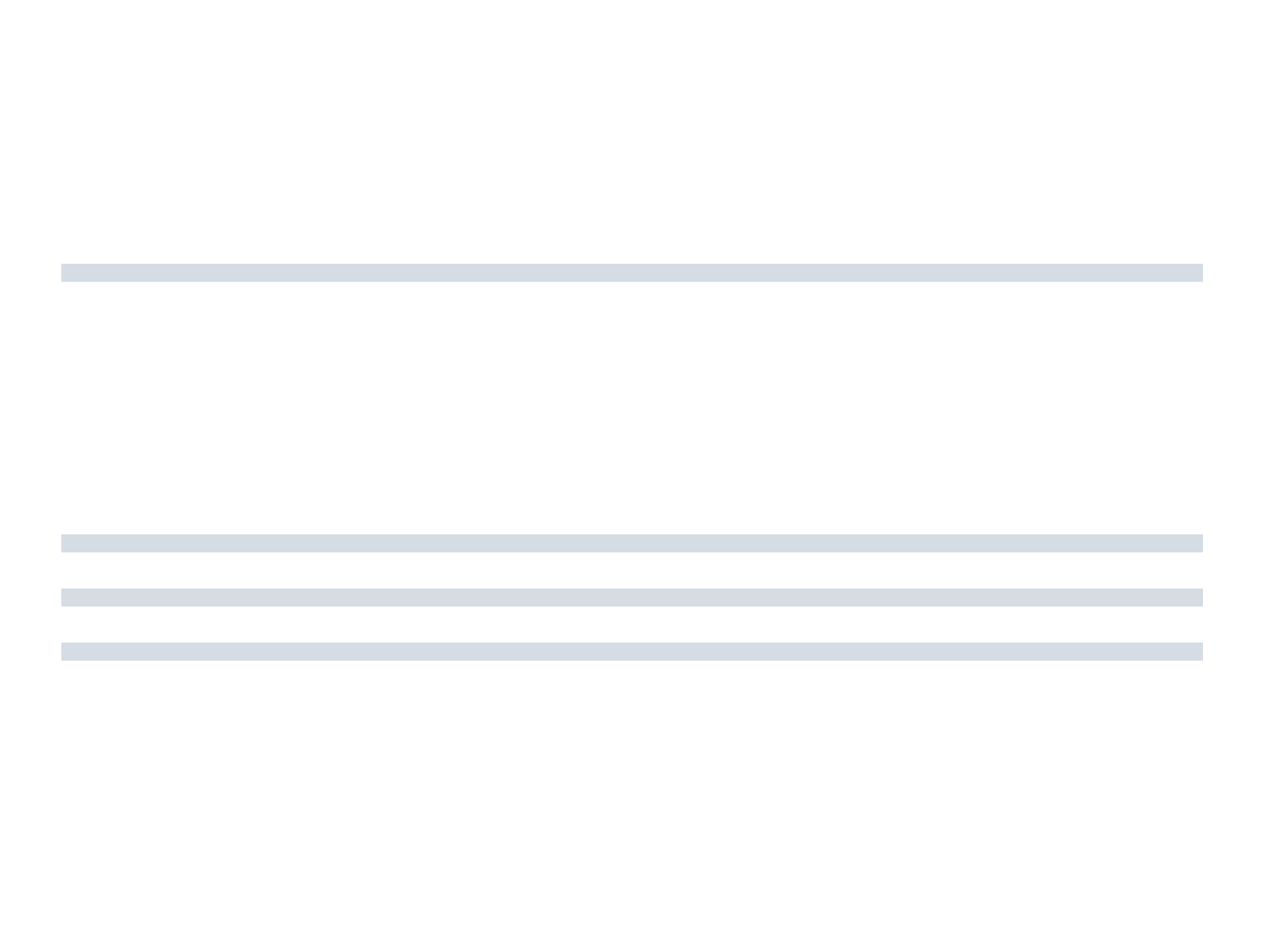**Contract Contract Contract Contract**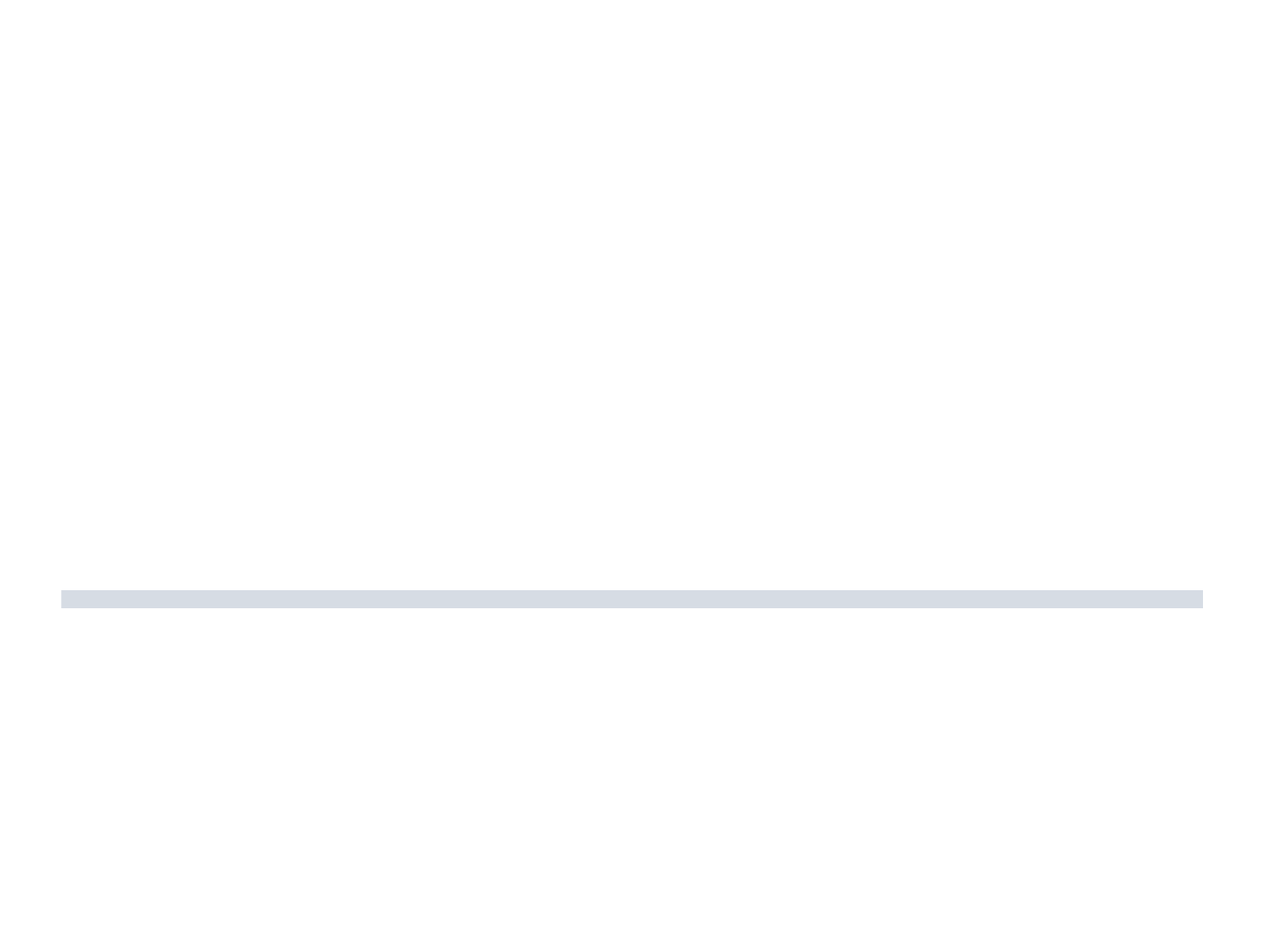$\mathcal{L}(\mathcal{L}(\mathcal{L}))$  and the set of  $\mathcal{L}(\mathcal{L})$  and  $\mathcal{L}(\mathcal{L})$  and  $\mathcal{L}(\mathcal{L})$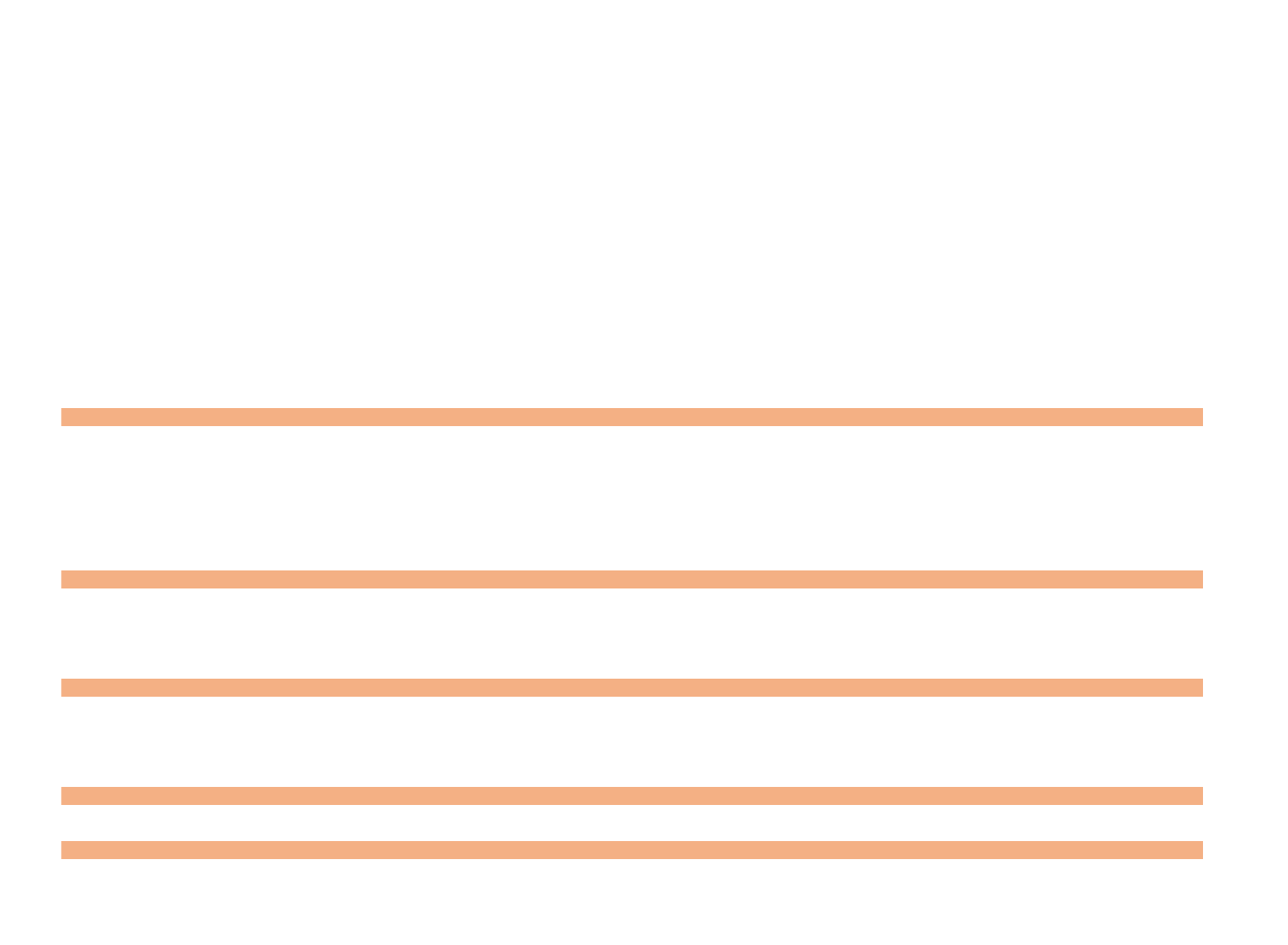| <b>Service Service</b>                                                                                                                                        |  |  |
|---------------------------------------------------------------------------------------------------------------------------------------------------------------|--|--|
|                                                                                                                                                               |  |  |
|                                                                                                                                                               |  |  |
| $\mathcal{L}(\mathcal{L}(\mathcal{L}))$ is a set of $\mathcal{L}(\mathcal{L})$ . The set of $\mathcal{L}(\mathcal{L})$ is a set of $\mathcal{L}(\mathcal{L})$ |  |  |
|                                                                                                                                                               |  |  |
|                                                                                                                                                               |  |  |
|                                                                                                                                                               |  |  |
|                                                                                                                                                               |  |  |
|                                                                                                                                                               |  |  |
|                                                                                                                                                               |  |  |
|                                                                                                                                                               |  |  |
|                                                                                                                                                               |  |  |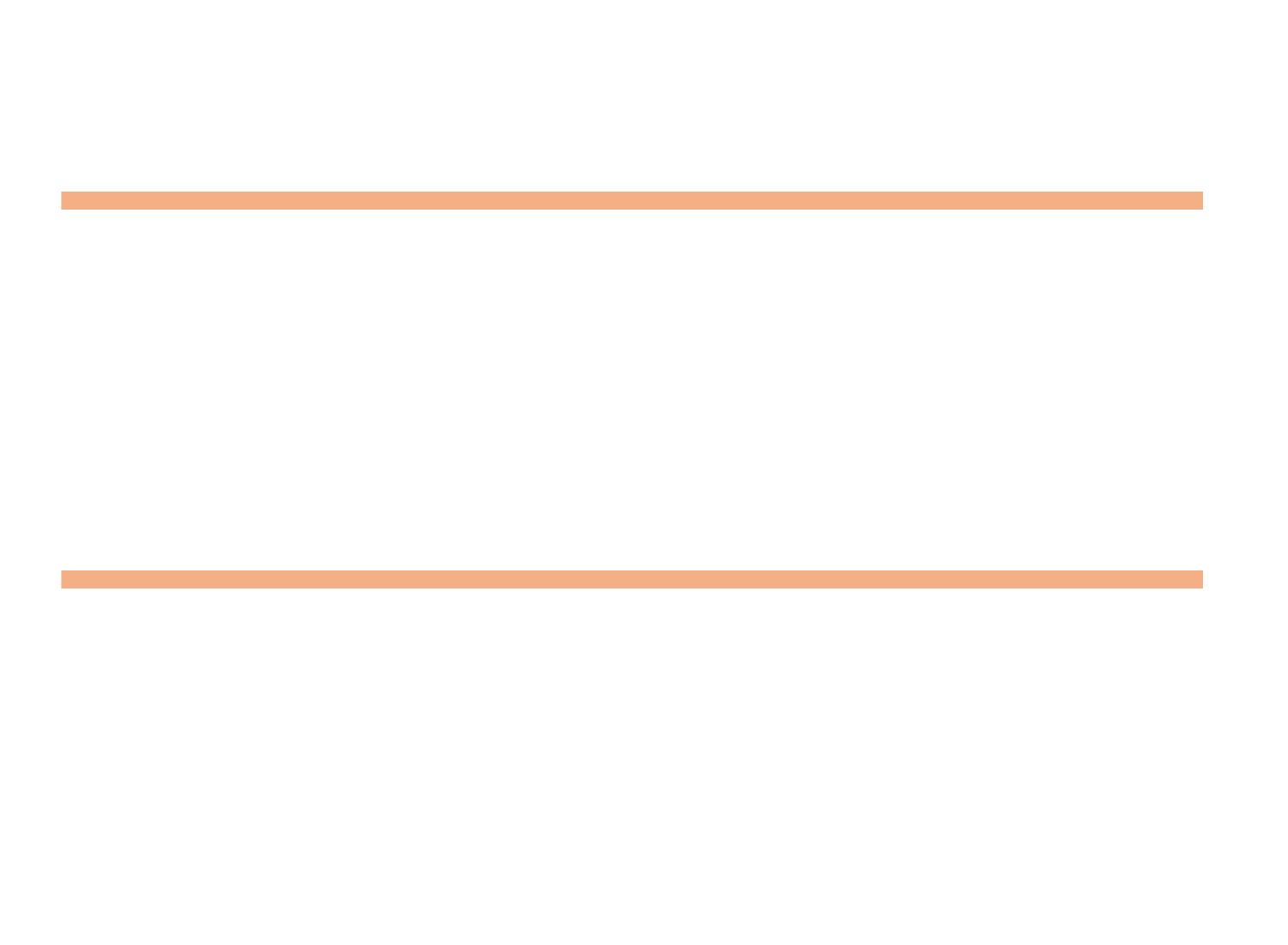| ,一个人的人都是一个人的人,而且,他们的人都是一个人的人,而且,他们的人都是不是一个人的人,而且,他们的人都是不是一个人的人,而且,他们的人都是不是一个人的人,<br>第151章 我们的人,我们的人都是不是一个人的人,我们的人都是不是一个人的人,我们的人都是不是一个人的人,我们的人都是不是一个人的人,我们的人都是不是一个人的人 |
|----------------------------------------------------------------------------------------------------------------------------------------------------------------------|
|                                                                                                                                                                      |
|                                                                                                                                                                      |
| a sa kacamatan ing Kabupatèn Kabupatèn Ing Kabupatèn Kabupatèn Kabupatèn Kabupatèn Kabupatèn Kabupatèn Kabupatè                                                      |
|                                                                                                                                                                      |
|                                                                                                                                                                      |
|                                                                                                                                                                      |
|                                                                                                                                                                      |
|                                                                                                                                                                      |
|                                                                                                                                                                      |
|                                                                                                                                                                      |
|                                                                                                                                                                      |
|                                                                                                                                                                      |
|                                                                                                                                                                      |
|                                                                                                                                                                      |
|                                                                                                                                                                      |
|                                                                                                                                                                      |
|                                                                                                                                                                      |
|                                                                                                                                                                      |
|                                                                                                                                                                      |
|                                                                                                                                                                      |
|                                                                                                                                                                      |
|                                                                                                                                                                      |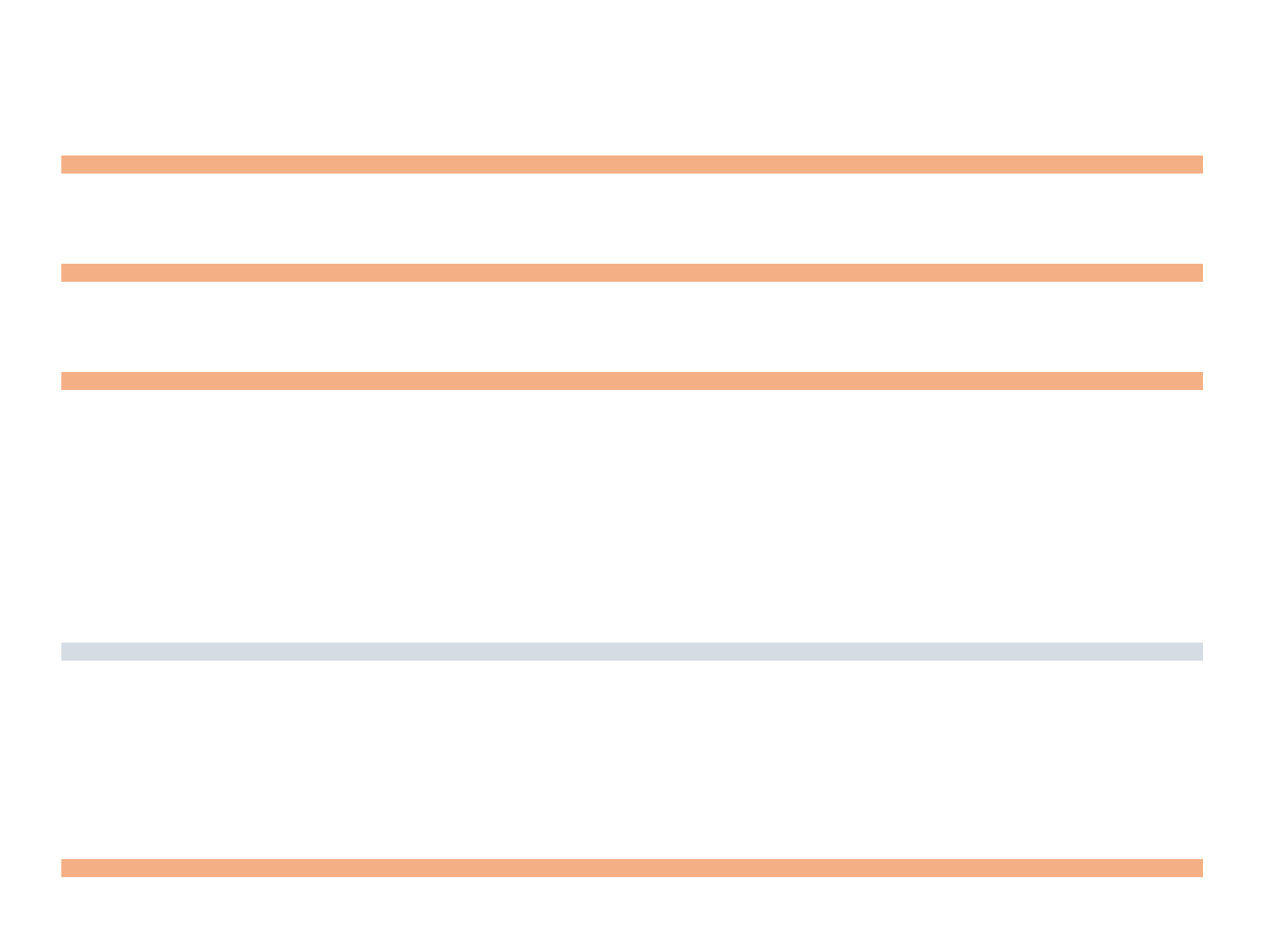a de la construcción de la construcción de la construcción de la construcción de la construcción de la constru<br>A la construcción de la construcción de la construcción de la construcción de la construcción de la construcci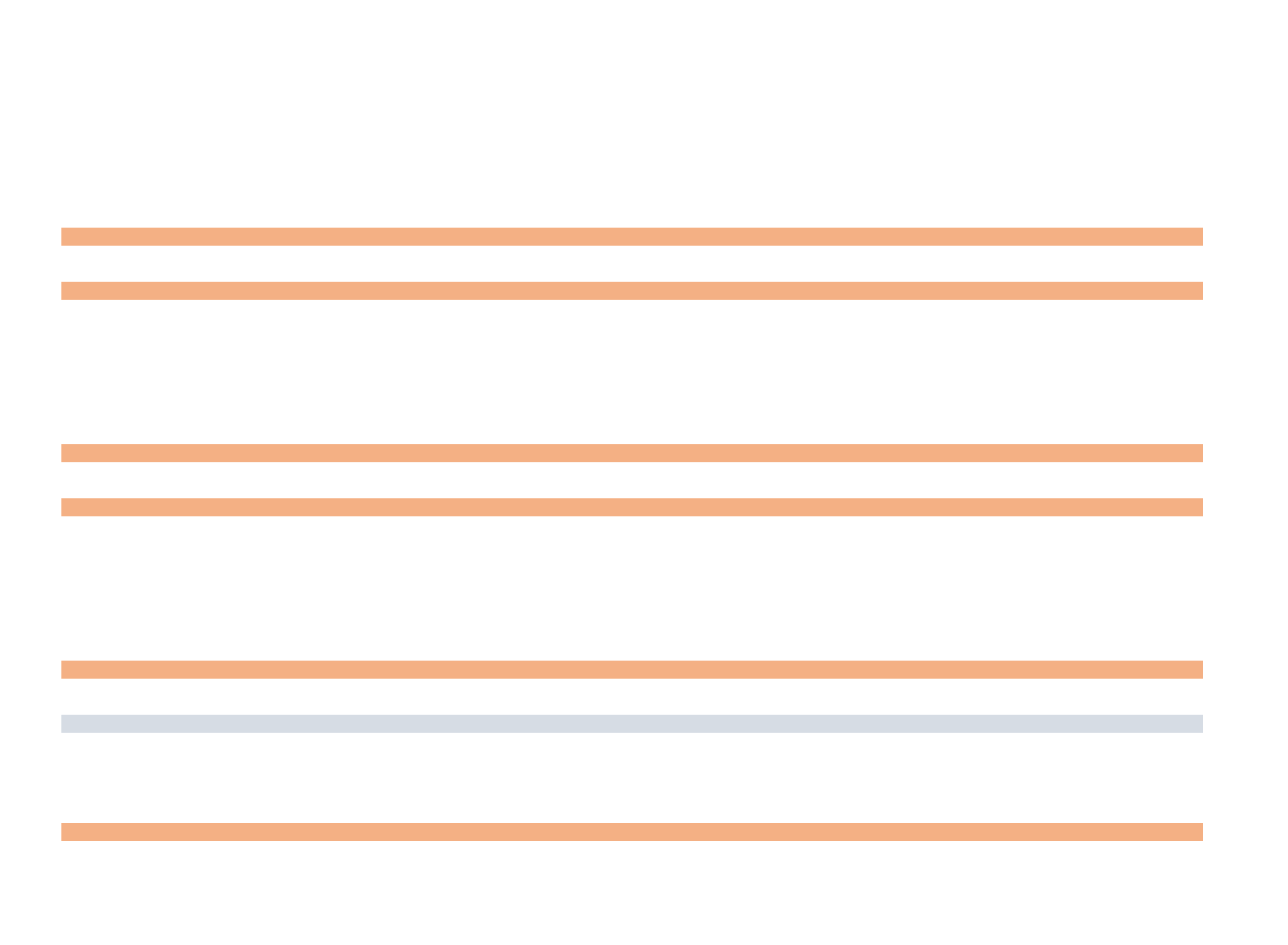**Contract Contract Contract**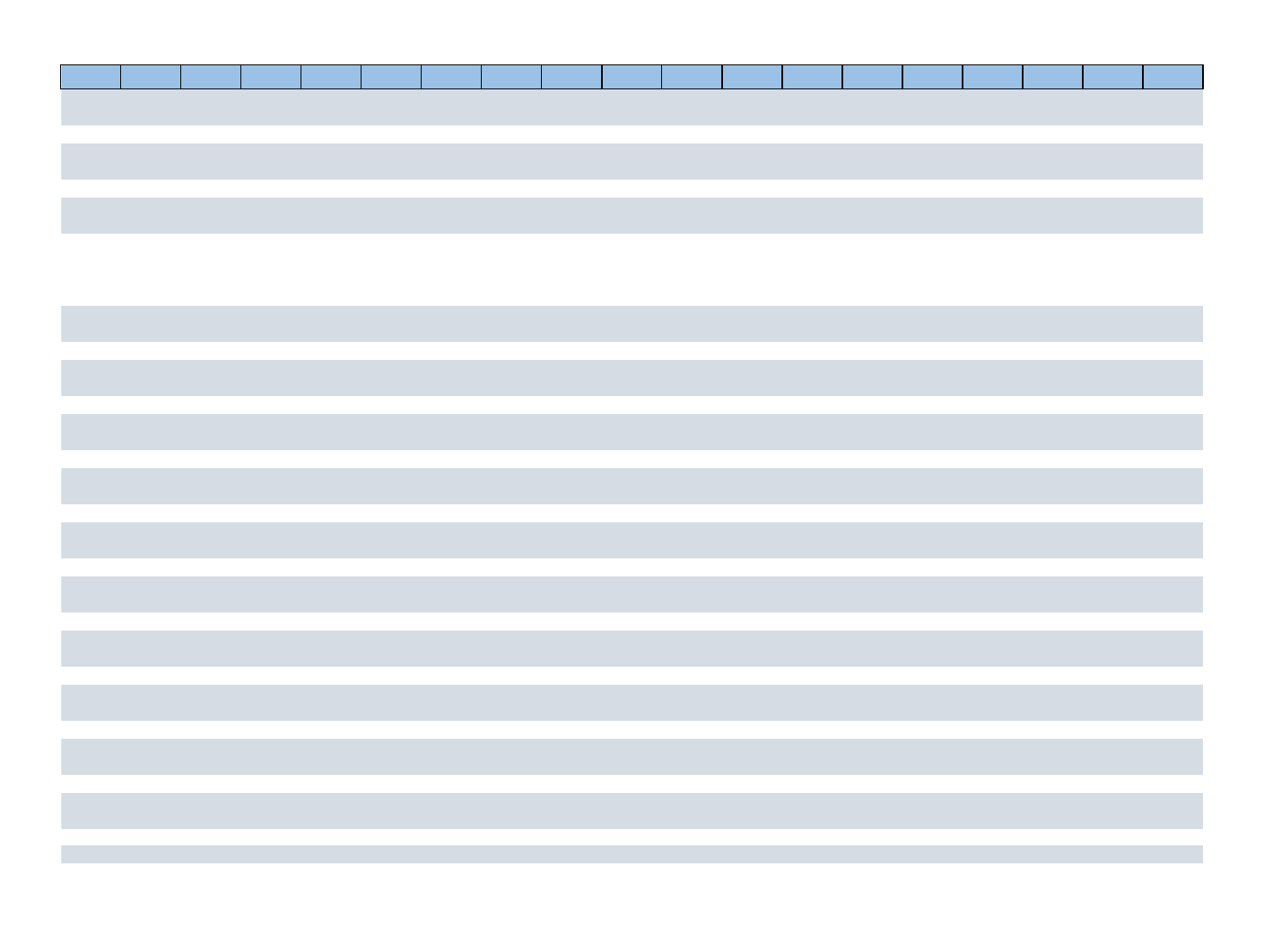| a se provincia de la construcción de la construcción de la construcción de la construcción de la construcción |  |  |
|---------------------------------------------------------------------------------------------------------------|--|--|
| ,我们也不会不会不会。""我们,我们也不会不会不会不会不会不会不会不会不会不会不会不会不会不会不会不会不会。""我们,我们也不会不会不会不会不会不会不会不会不会                              |  |  |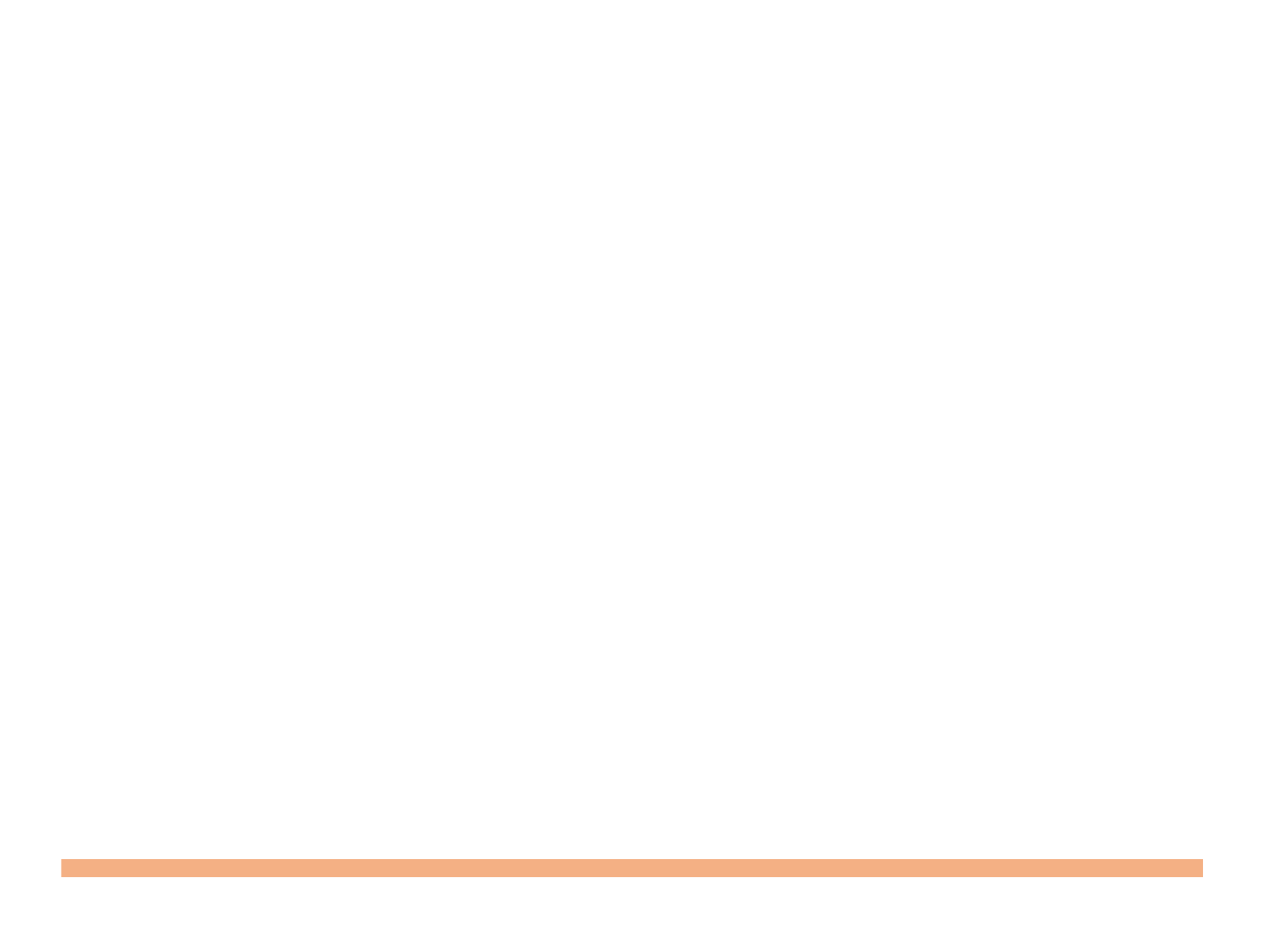a sa karang sa kabupatèn Kabupatèn Bangung Kabupatèn Kabupatèn Kabupatèn Kabupatèn Kabupatèn Kabupatèn Kabupat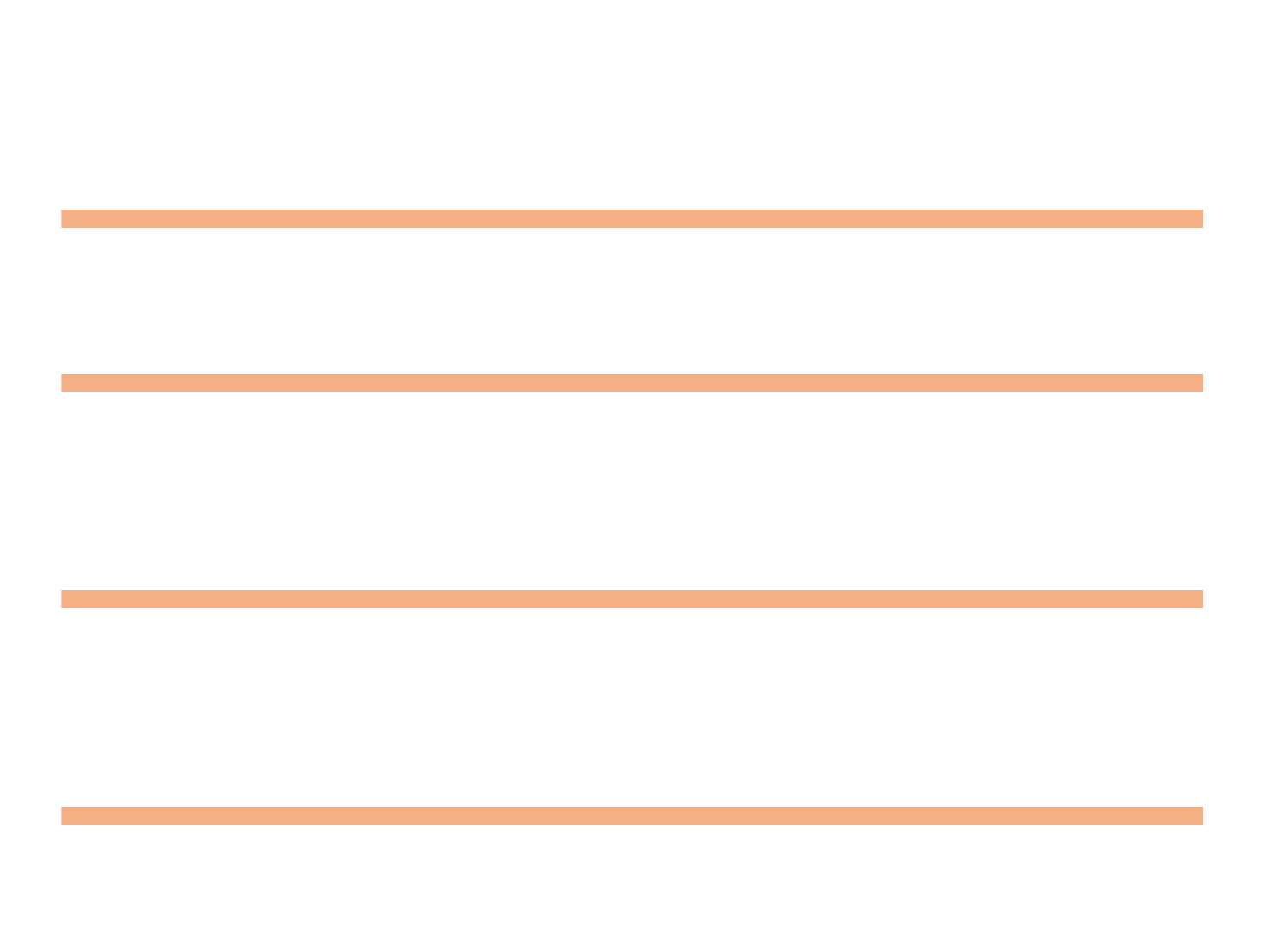the control of the control of the control of the control of the control of the control of the control of the control of  $\mathcal{L}^{\text{max}}_{\text{max}}$  and  $\mathcal{L}^{\text{max}}_{\text{max}}$  and  $\mathcal{L}^{\text{max}}_{\text{max}}$ ,我们也不会有什么。""我们的人,我们也不会有什么?""我们的人,我们也不会有什么?""我们的人,我们也不会有什么?""我们的人,我们也不会有什么?""我们的人 and the control of the control of the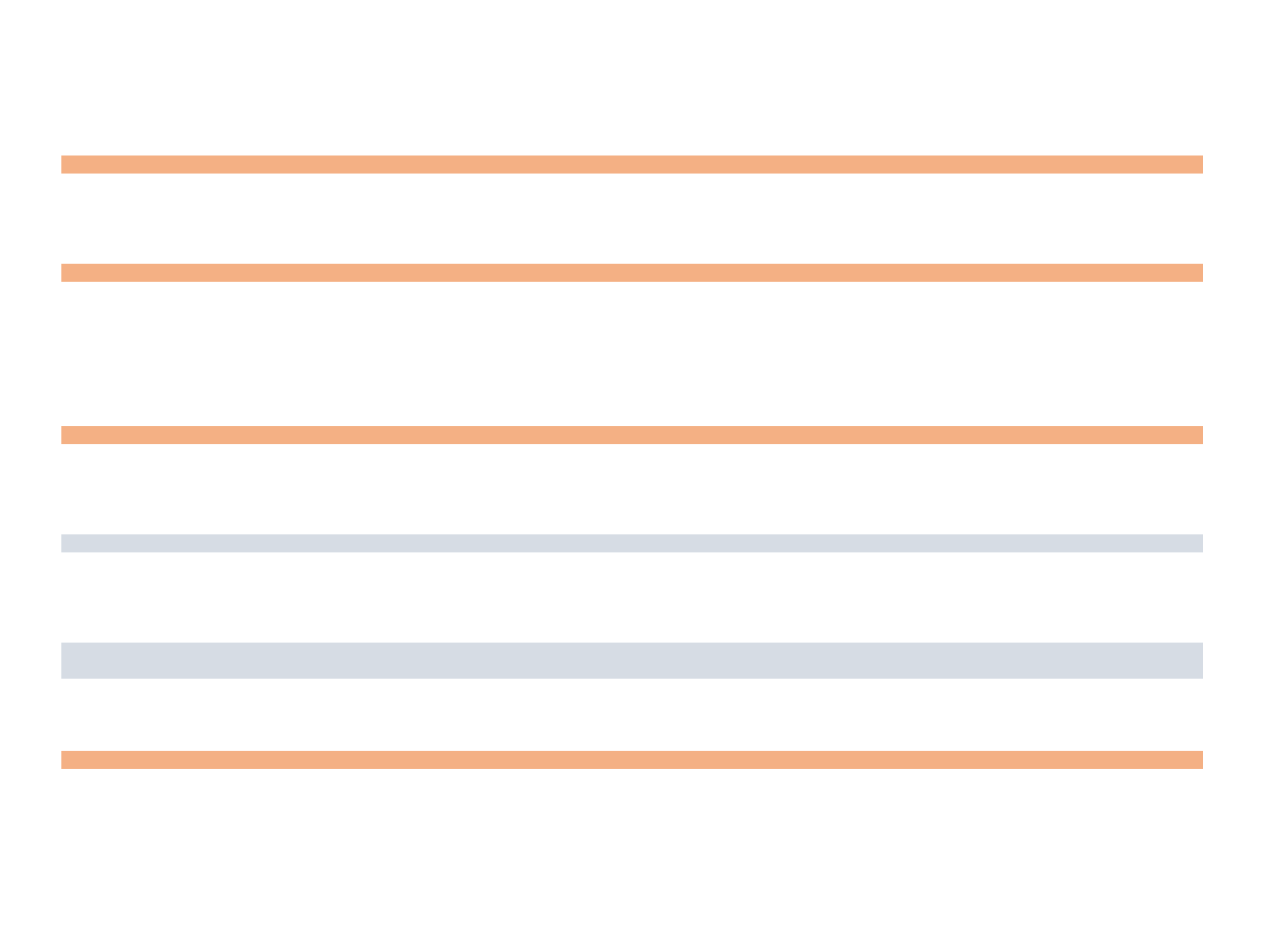a de la construcción de la construcción de la construcción de la construcción de la construcción de la constru<br>En 1930, el construcción de la construcción de la construcción de la construcción de la construcción de la con and the state of the state of the state of the state of the state of the state of the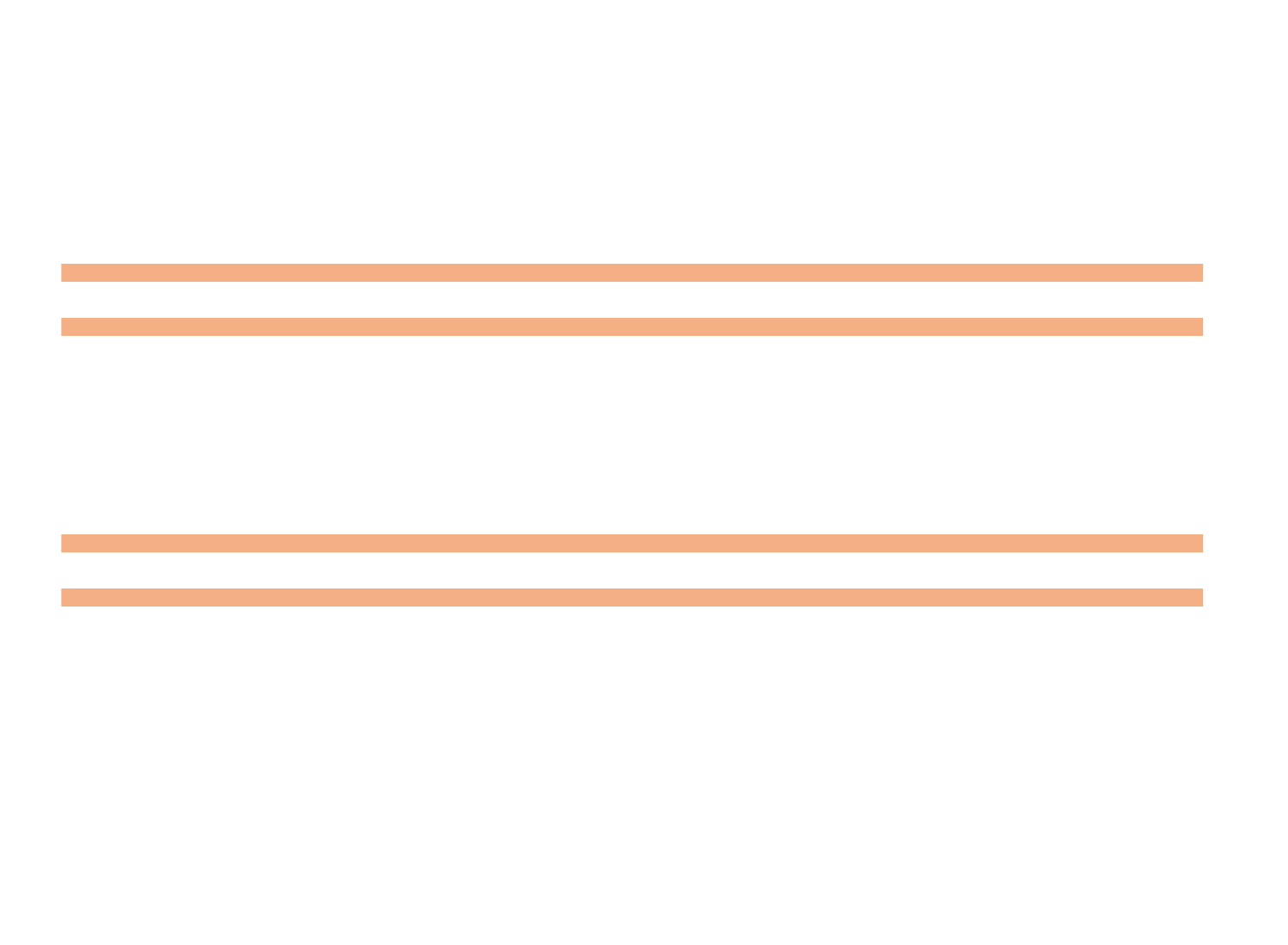the control of the control of the control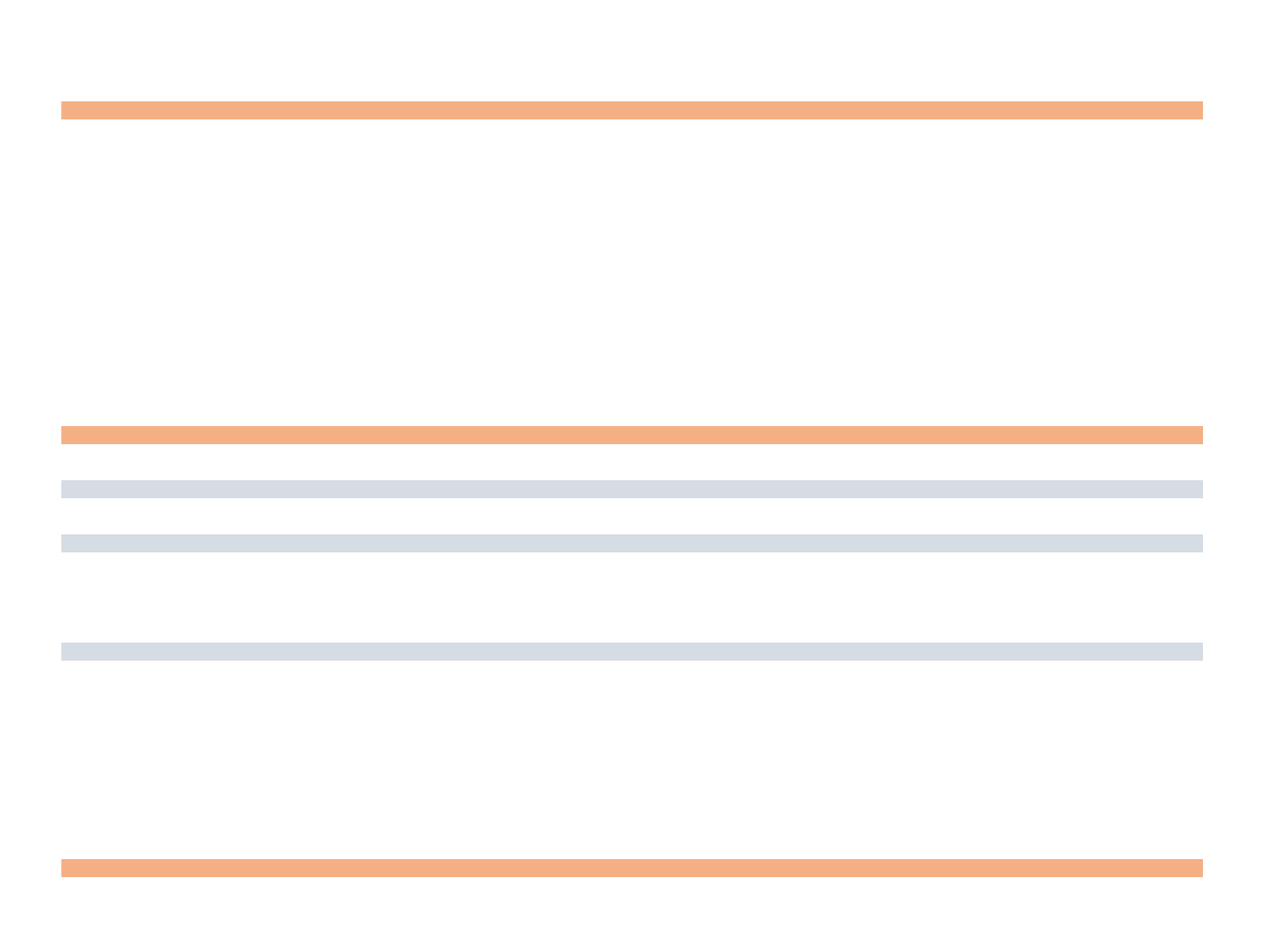and the state of the state of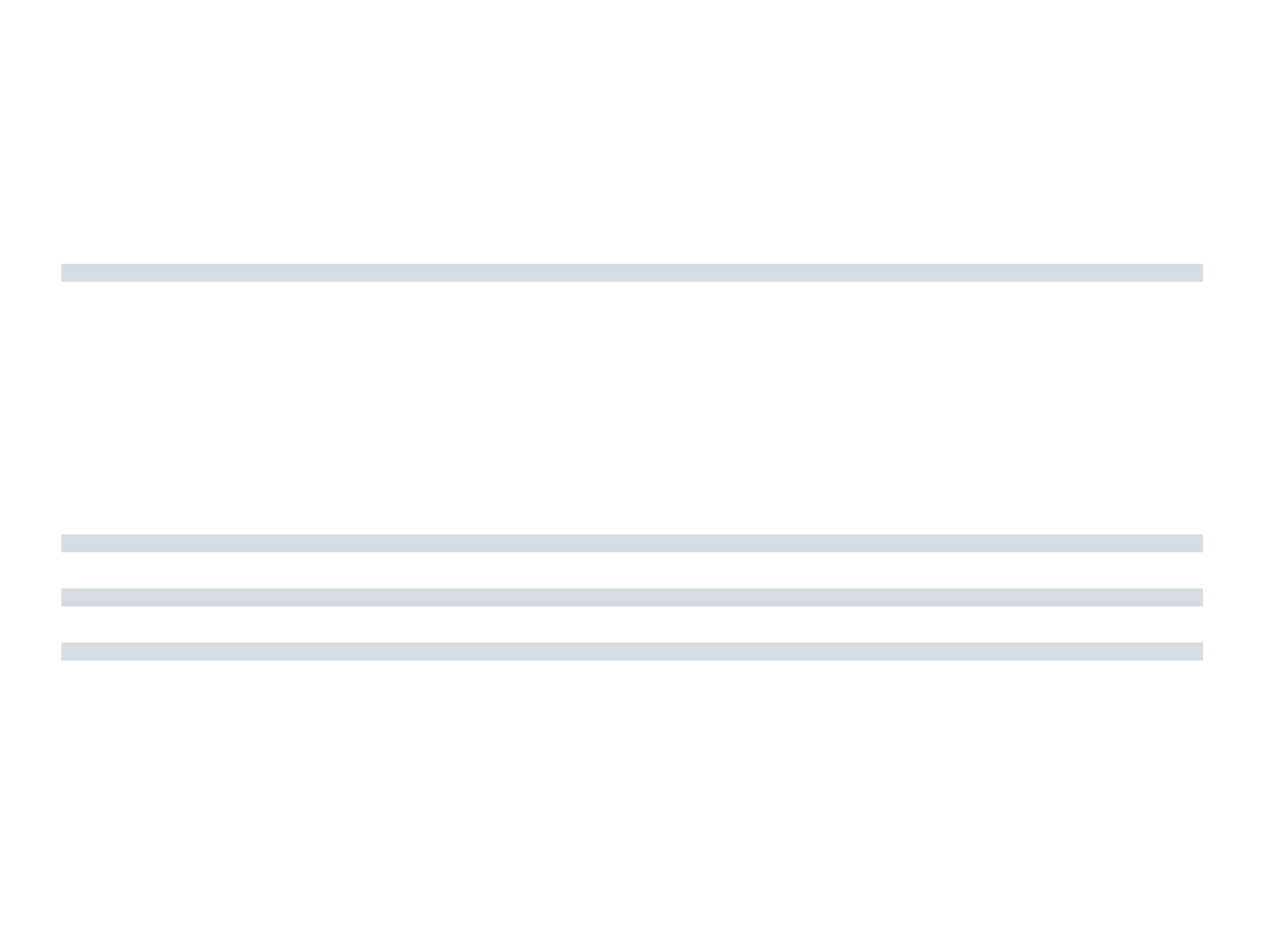**Contract Contract Contract Contract**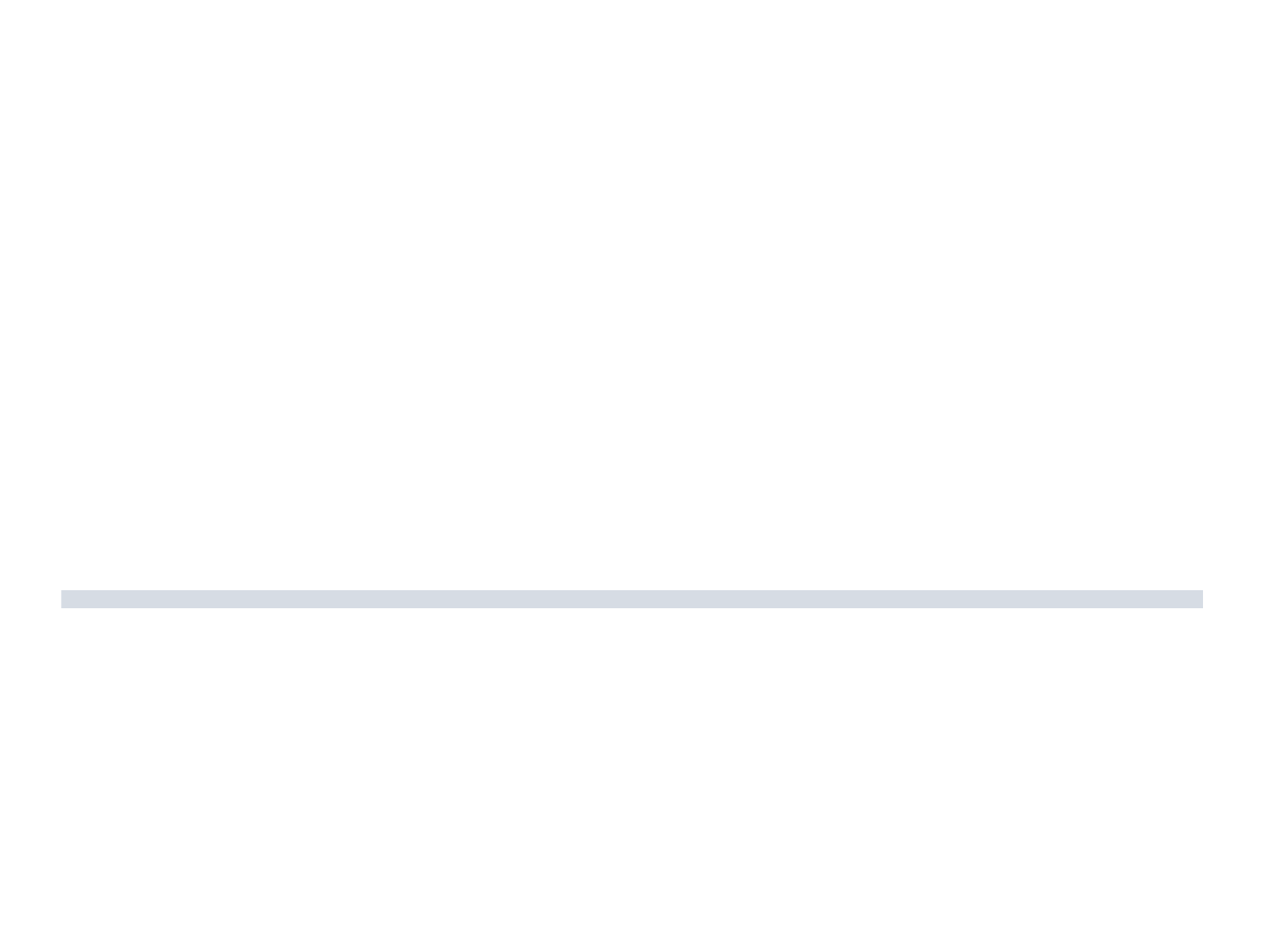$\mathcal{L}(\mathcal{L}(\mathcal{L}))$  and the set of  $\mathcal{L}(\mathcal{L})$  and  $\mathcal{L}(\mathcal{L})$  and  $\mathcal{L}(\mathcal{L})$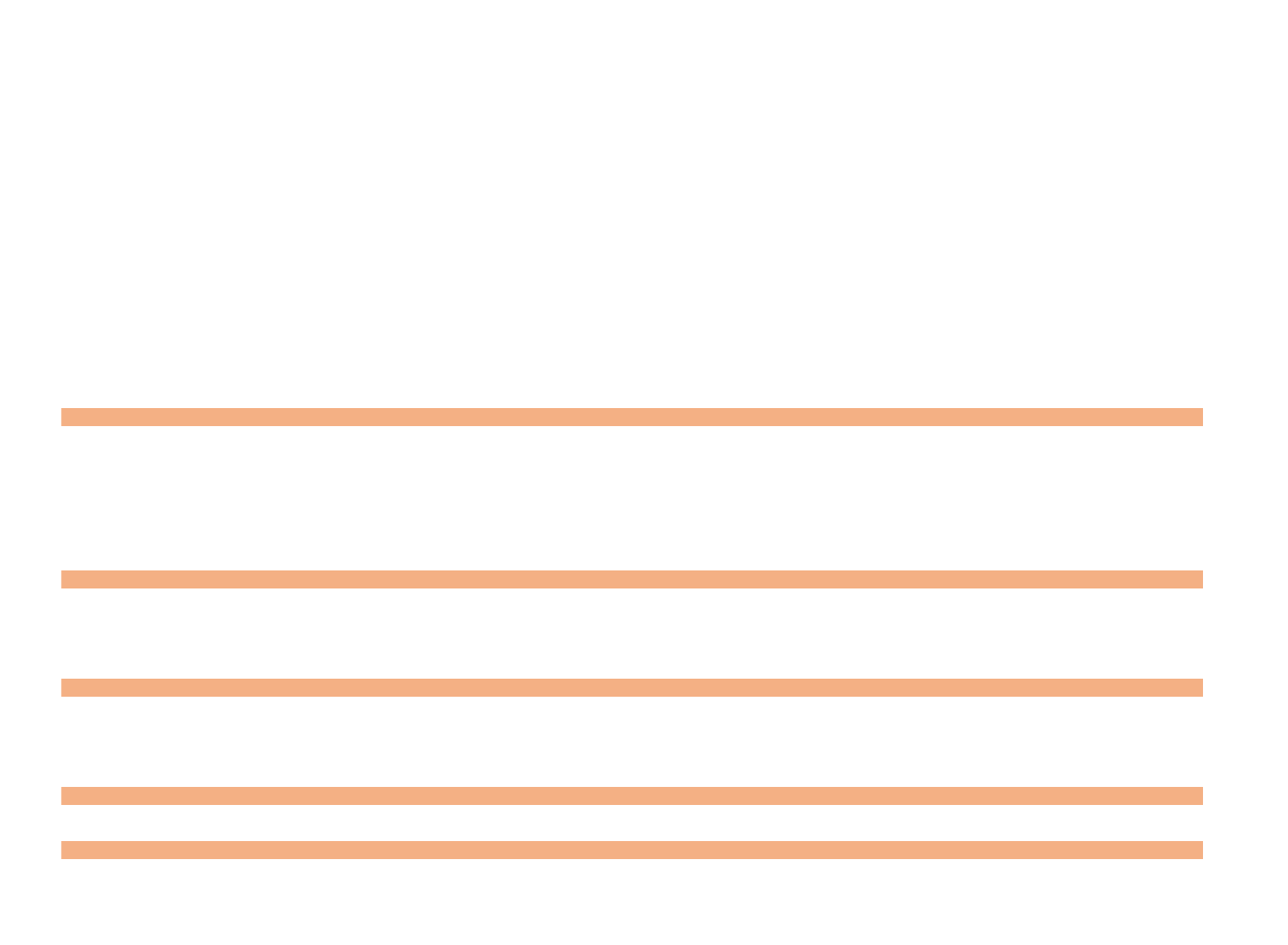| <b>Service Service</b>                                                                                                                                        |  |  |
|---------------------------------------------------------------------------------------------------------------------------------------------------------------|--|--|
|                                                                                                                                                               |  |  |
|                                                                                                                                                               |  |  |
| $\mathcal{L}(\mathcal{L}(\mathcal{L}))$ is a set of $\mathcal{L}(\mathcal{L})$ . The set of $\mathcal{L}(\mathcal{L})$ is a set of $\mathcal{L}(\mathcal{L})$ |  |  |
|                                                                                                                                                               |  |  |
|                                                                                                                                                               |  |  |
|                                                                                                                                                               |  |  |
|                                                                                                                                                               |  |  |
|                                                                                                                                                               |  |  |
|                                                                                                                                                               |  |  |
|                                                                                                                                                               |  |  |
|                                                                                                                                                               |  |  |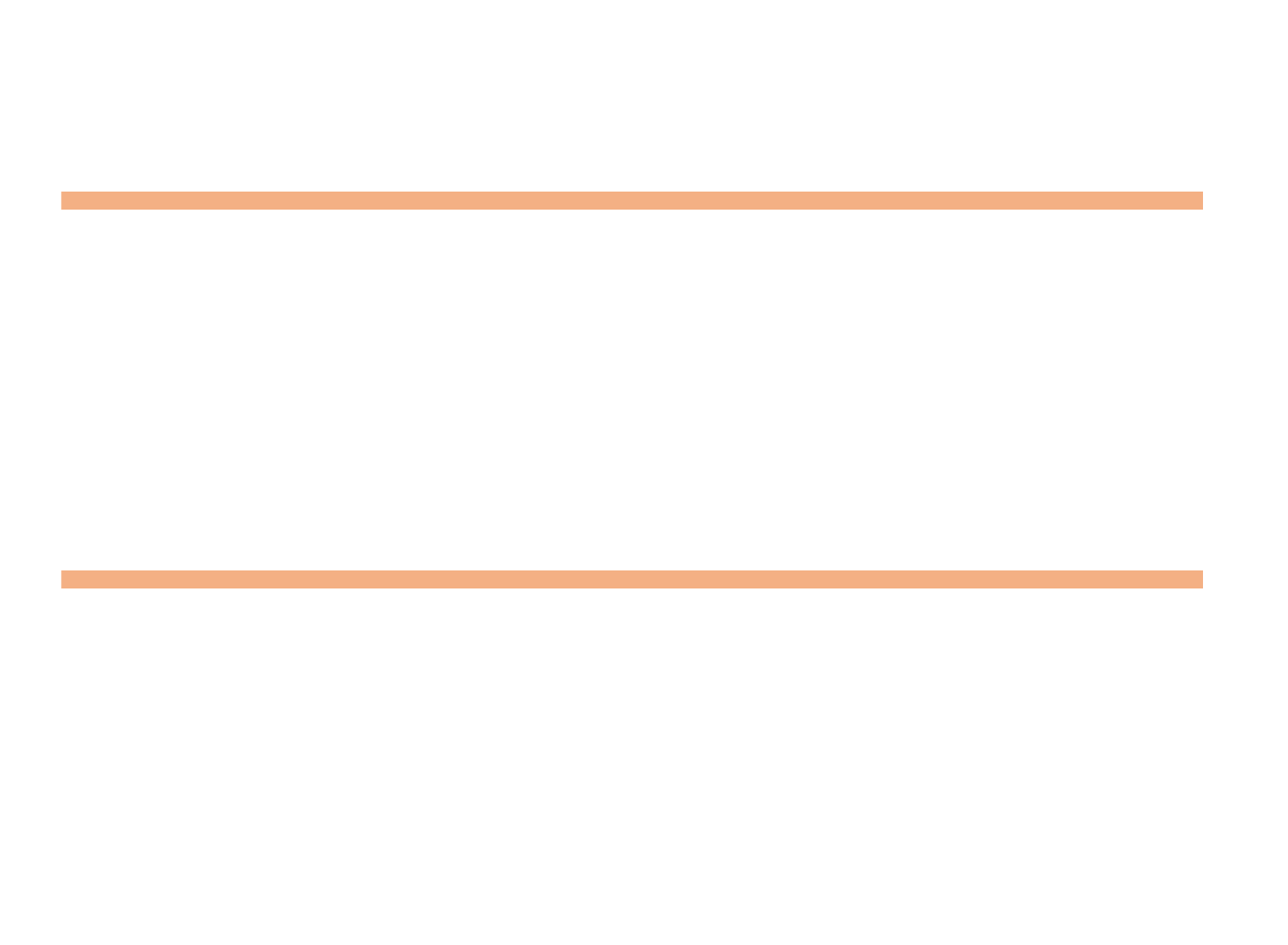| ,一个人的人都是一个人的人,而且,他们的人都是一个人的人,而且,他们的人都是不是一个人的人,而且,他们的人都是不是一个人的人,而且,他们的人都是不是一个人的人,<br>第151章 我们的人,我们的人都是不是一个人的人,我们的人都是不是一个人的人,我们的人都是不是一个人的人,我们的人都是不是一个人的人,我们的人都是不是一个人的人 |
|----------------------------------------------------------------------------------------------------------------------------------------------------------------------|
|                                                                                                                                                                      |
|                                                                                                                                                                      |
| a sa kacamatan ing Kabupatèn Kabupatèn Ing Kabupatèn Kabupatèn Kabupatèn Kabupatèn Kabupatèn Kabupatèn Kabupatè                                                      |
|                                                                                                                                                                      |
|                                                                                                                                                                      |
|                                                                                                                                                                      |
|                                                                                                                                                                      |
|                                                                                                                                                                      |
|                                                                                                                                                                      |
|                                                                                                                                                                      |
|                                                                                                                                                                      |
|                                                                                                                                                                      |
|                                                                                                                                                                      |
|                                                                                                                                                                      |
|                                                                                                                                                                      |
|                                                                                                                                                                      |
|                                                                                                                                                                      |
|                                                                                                                                                                      |
|                                                                                                                                                                      |
|                                                                                                                                                                      |
|                                                                                                                                                                      |
|                                                                                                                                                                      |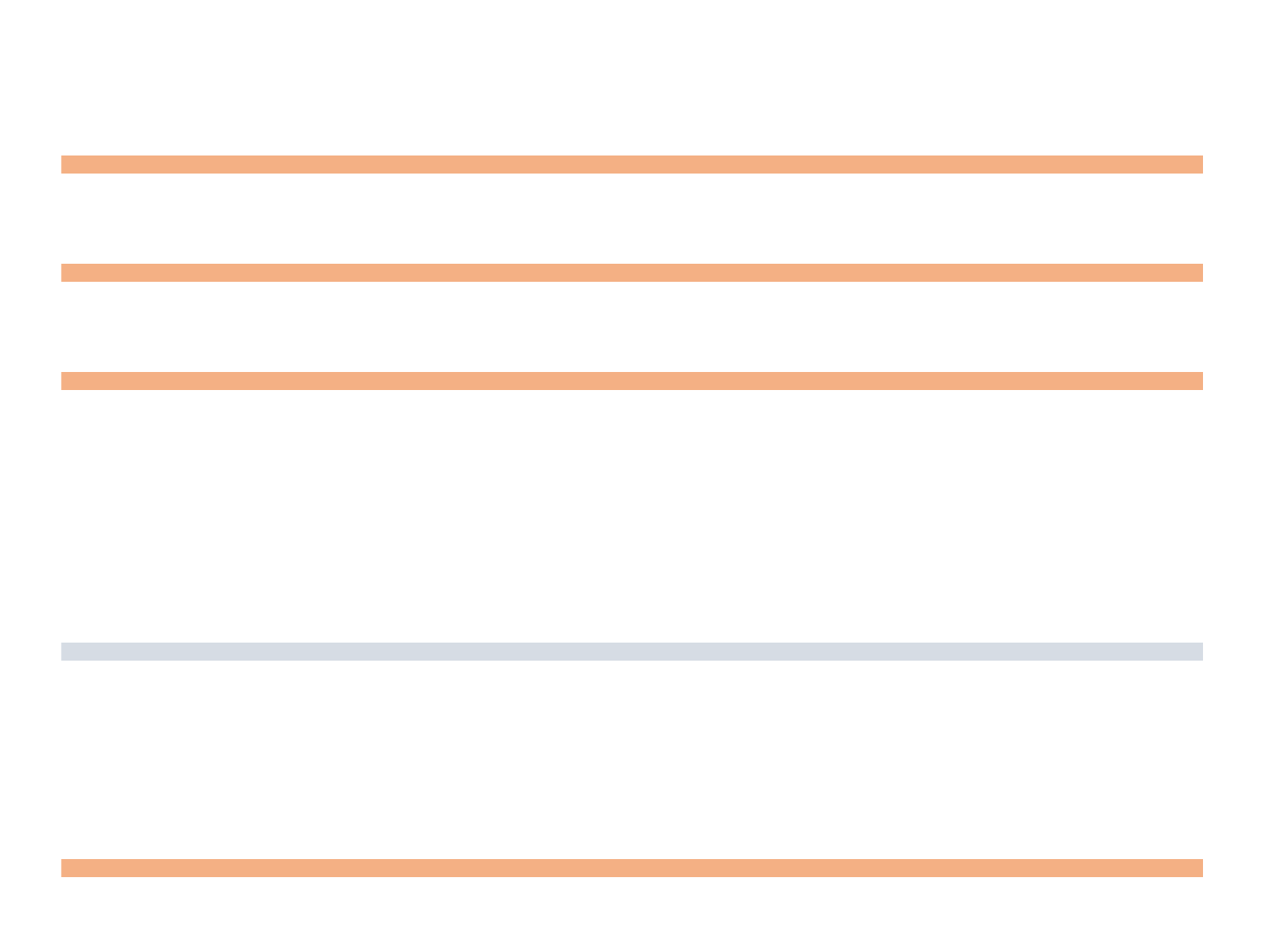a sa mga bangayon ng mga bangayon ng mga bangayon ng mga bangayon ng mga bangayon ng mga bangayon ng mga banga<br>Mga bangayon ng mga bangayon ng mga bangayon ng mga bangayon ng mga bangayon ng mga bangayon ng mga bangayon n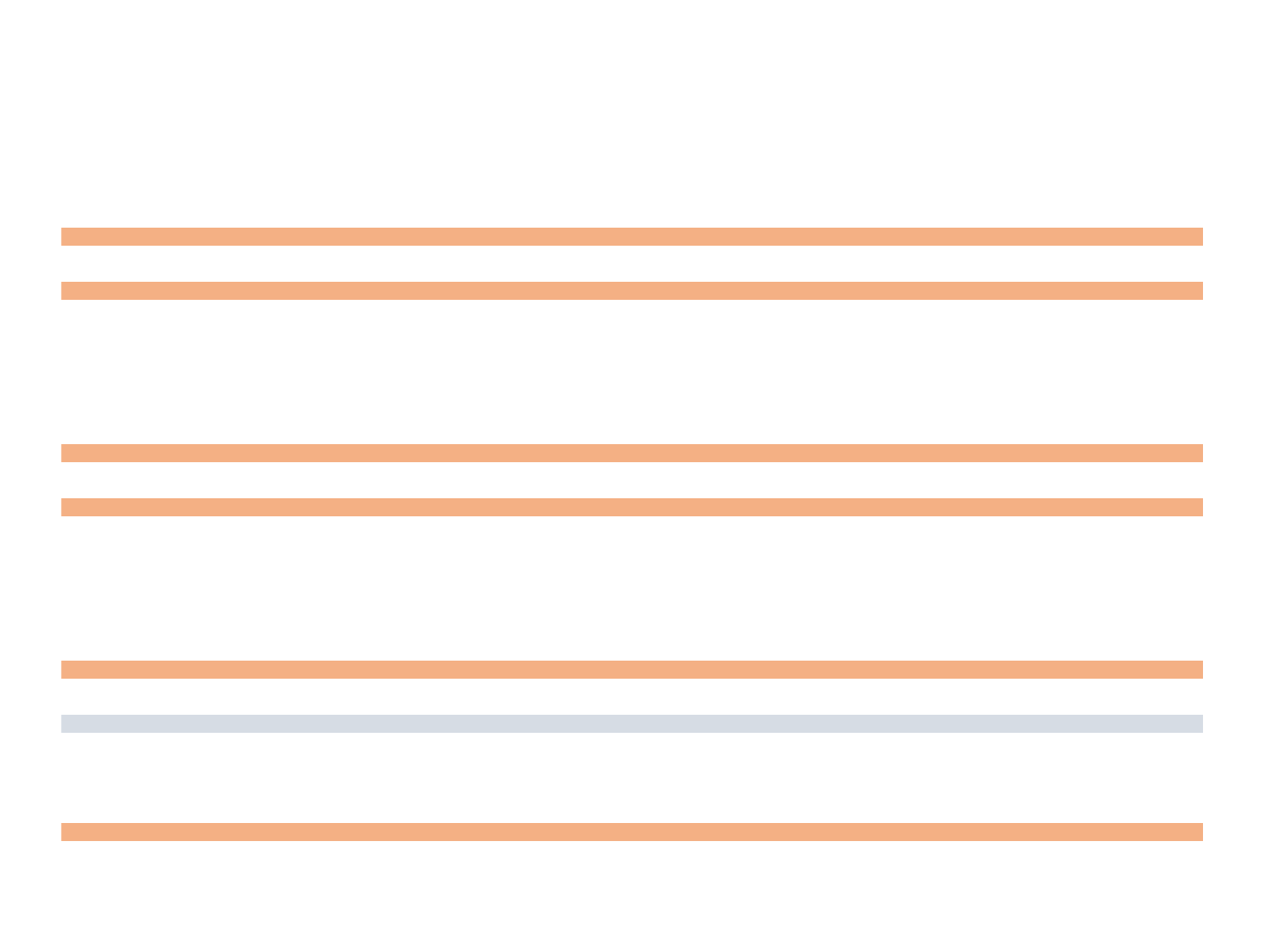**Contract Contract Contract**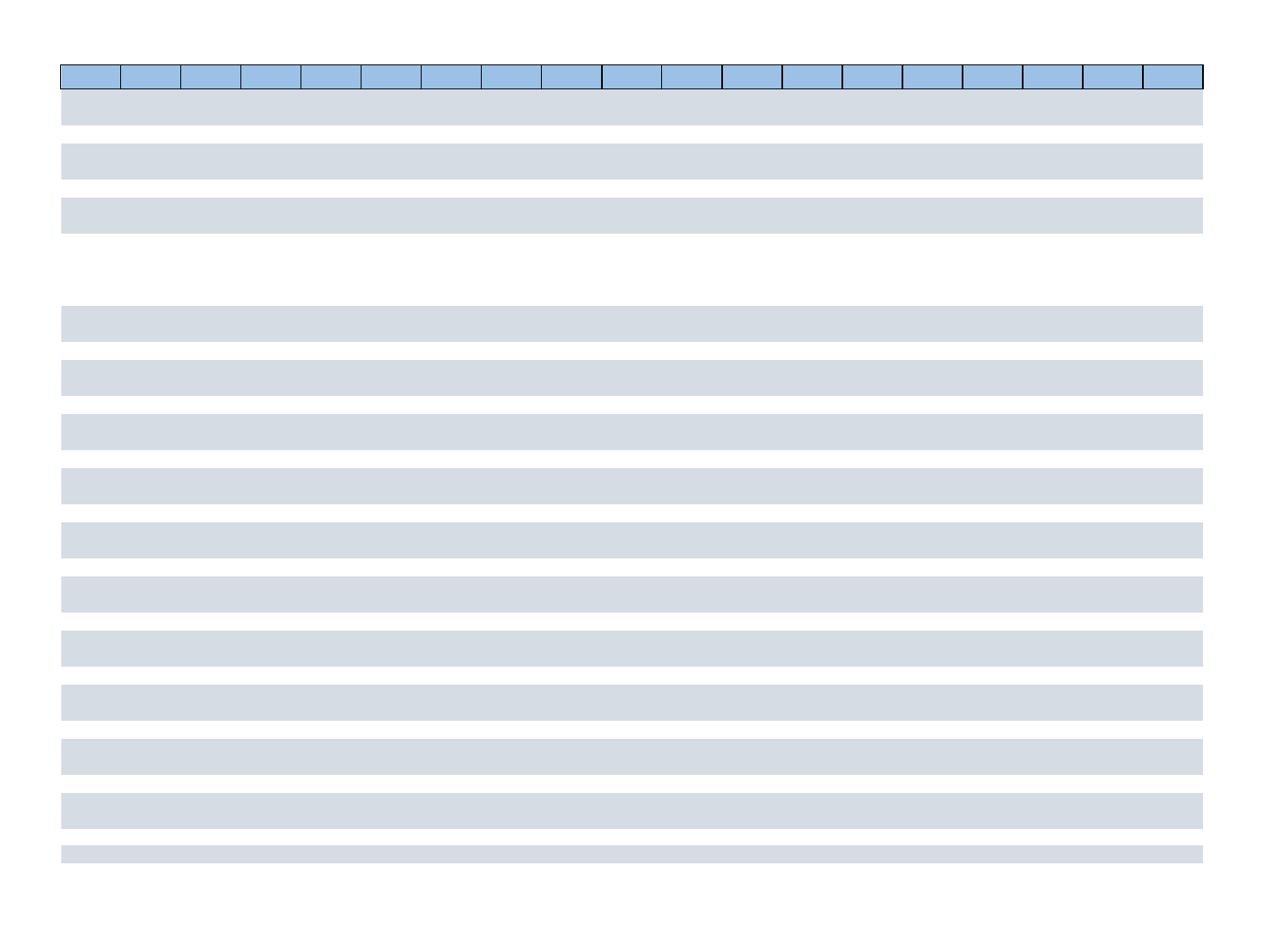| a se provincia de la construcción de la construcción de la construcción de la construcción de la construcción |  |  |
|---------------------------------------------------------------------------------------------------------------|--|--|
| ,我们也不会不会不会。""我们,我们也不会不会不会不会不会不会不会不会不会不会不会不会不会不会不会不会不会。""我们,我们也不会不会不会不会不会不会不会不会不会                              |  |  |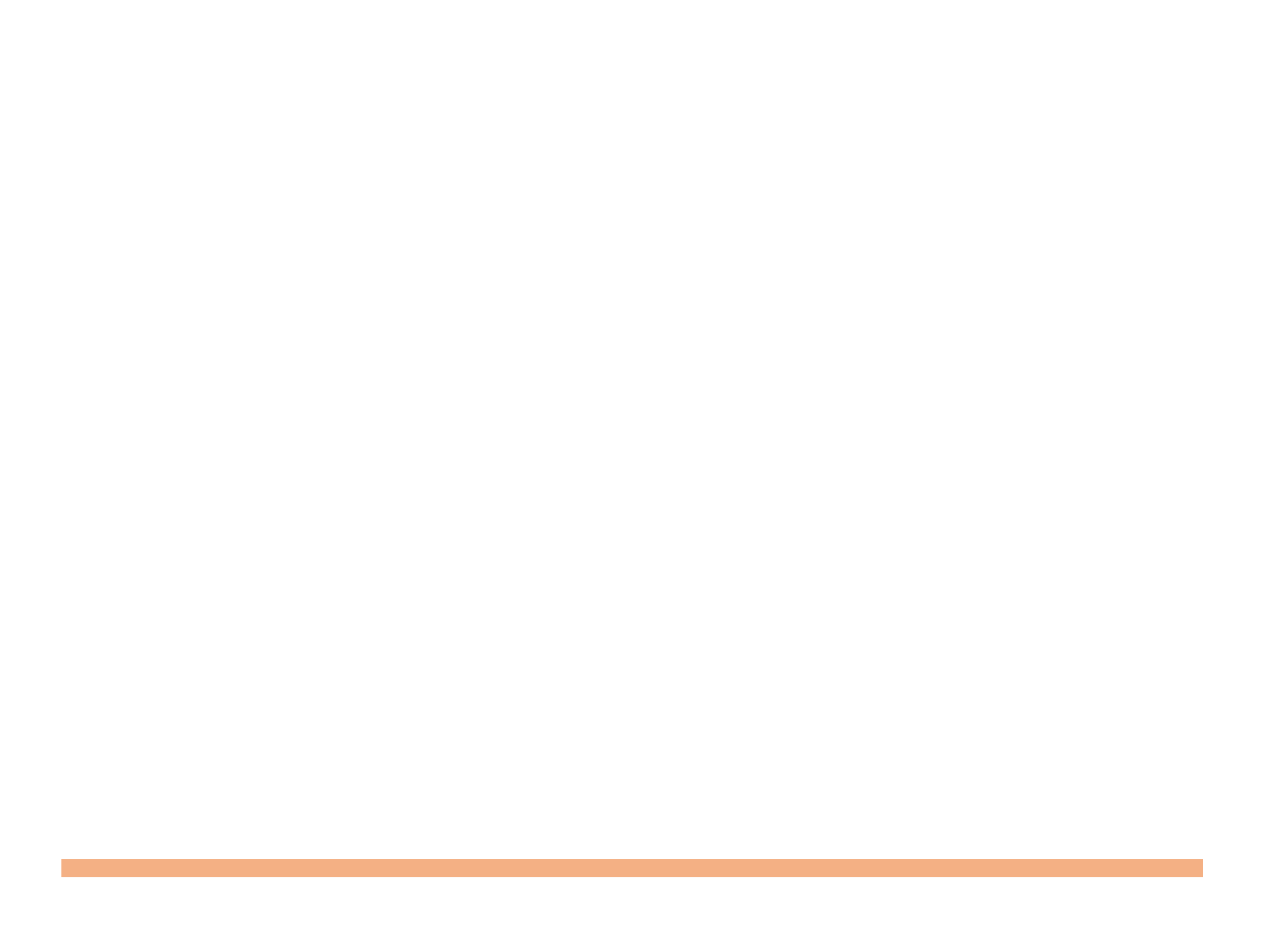a sa karang sa kabupatèn Kabupatèn Bangung Kabupatèn Kabupatèn Kabupatèn Kabupatèn Kabupatèn Kabupatèn Kabupat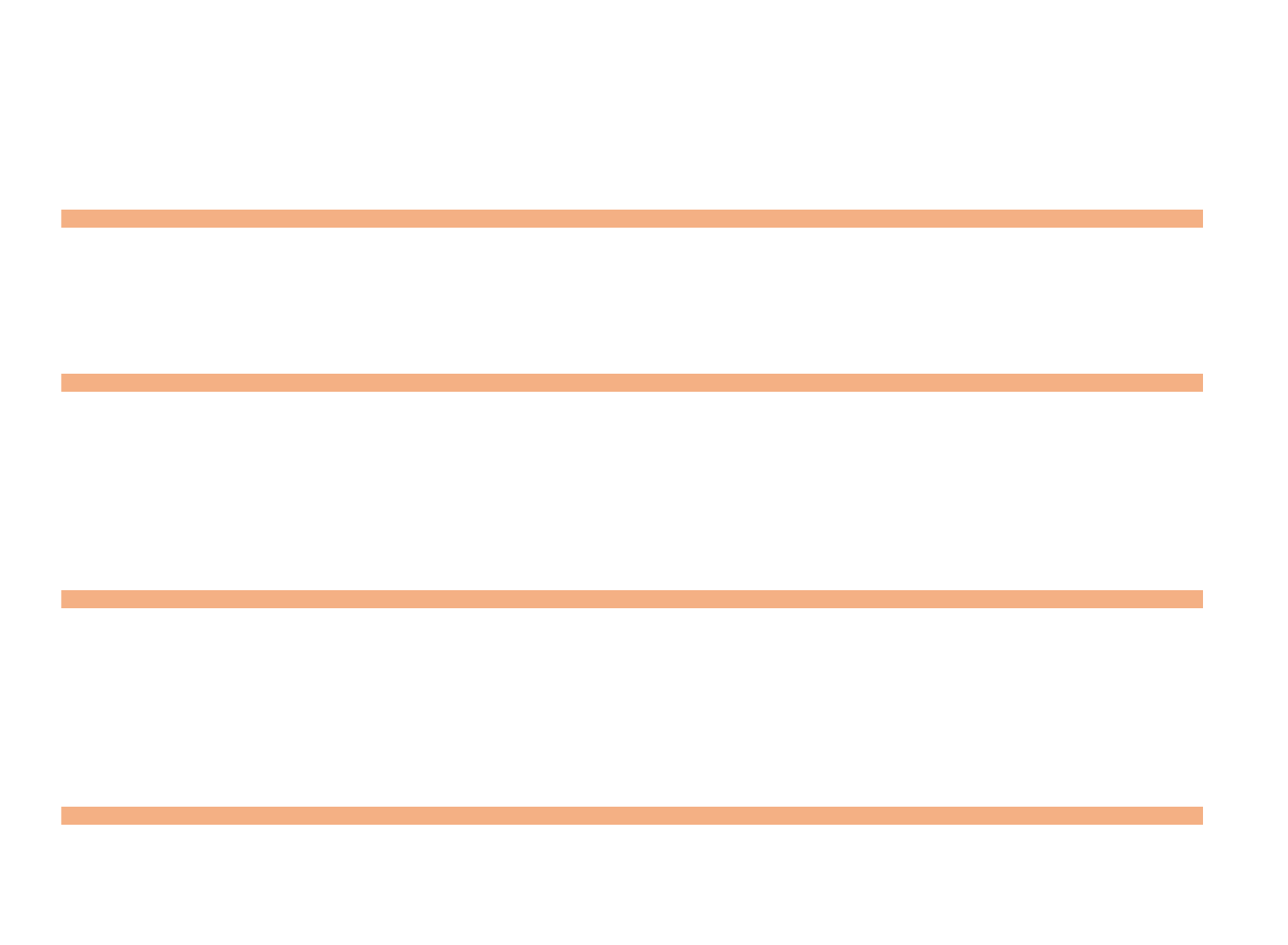the control of the control of the control of the control of the control of the control of the control of the control of  $\mathcal{L}^{\text{max}}_{\text{max}}$  and  $\mathcal{L}^{\text{max}}_{\text{max}}$  and  $\mathcal{L}^{\text{max}}_{\text{max}}$ ,我们也不会有什么。""我们的人,我们也不会有什么?""我们的人,我们也不会有什么?""我们的人,我们也不会有什么?""我们的人,我们也不会有什么?""我们的人 and the state of the state of the state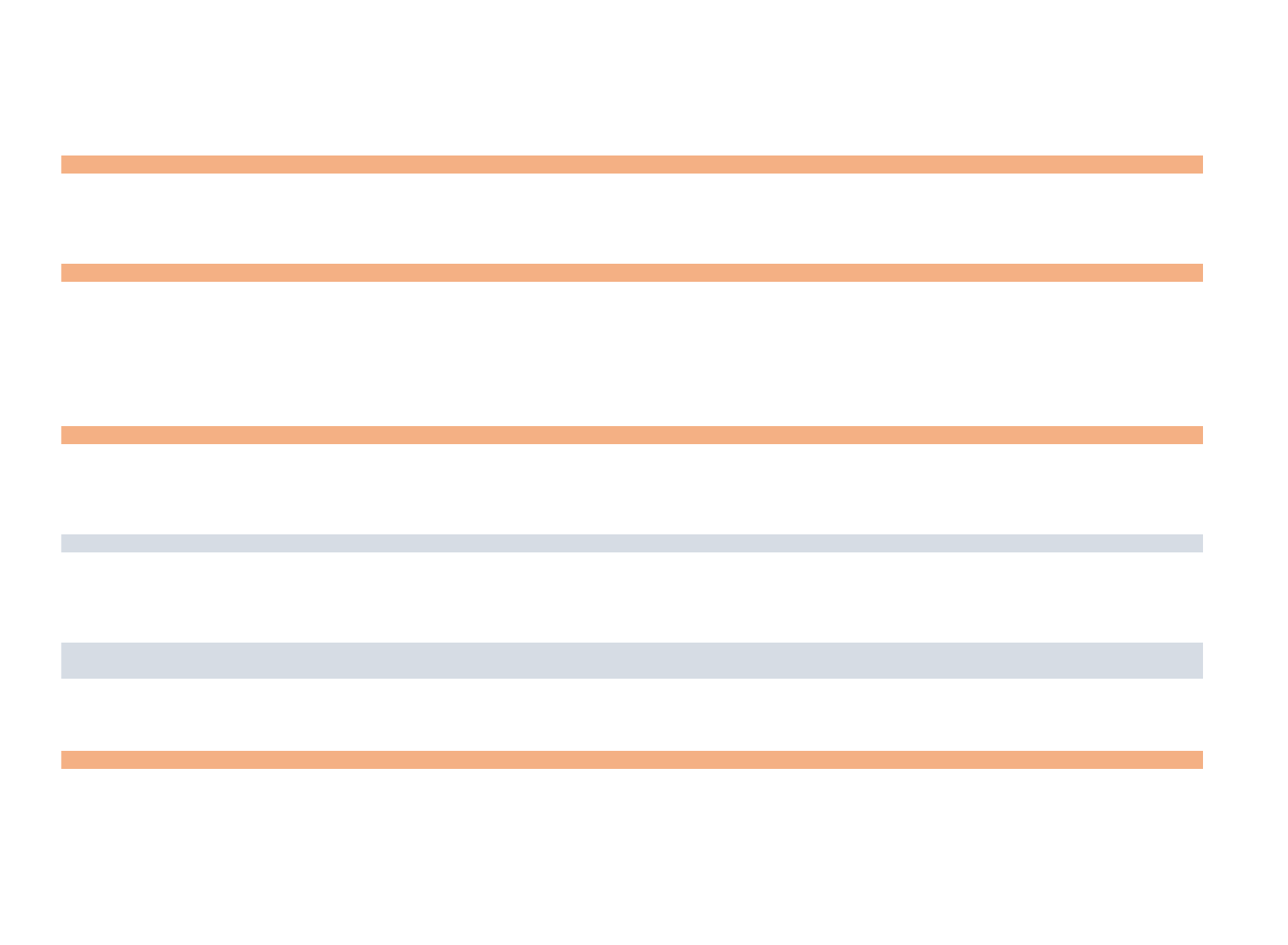a de la construcción de la construcción de la construcción de la construcción de la construcción de la constru<br>En 1930, el construcción de la construcción de la construcción de la construcción de la construcción de la con and the state of the state of the state of the state of the state of the state of the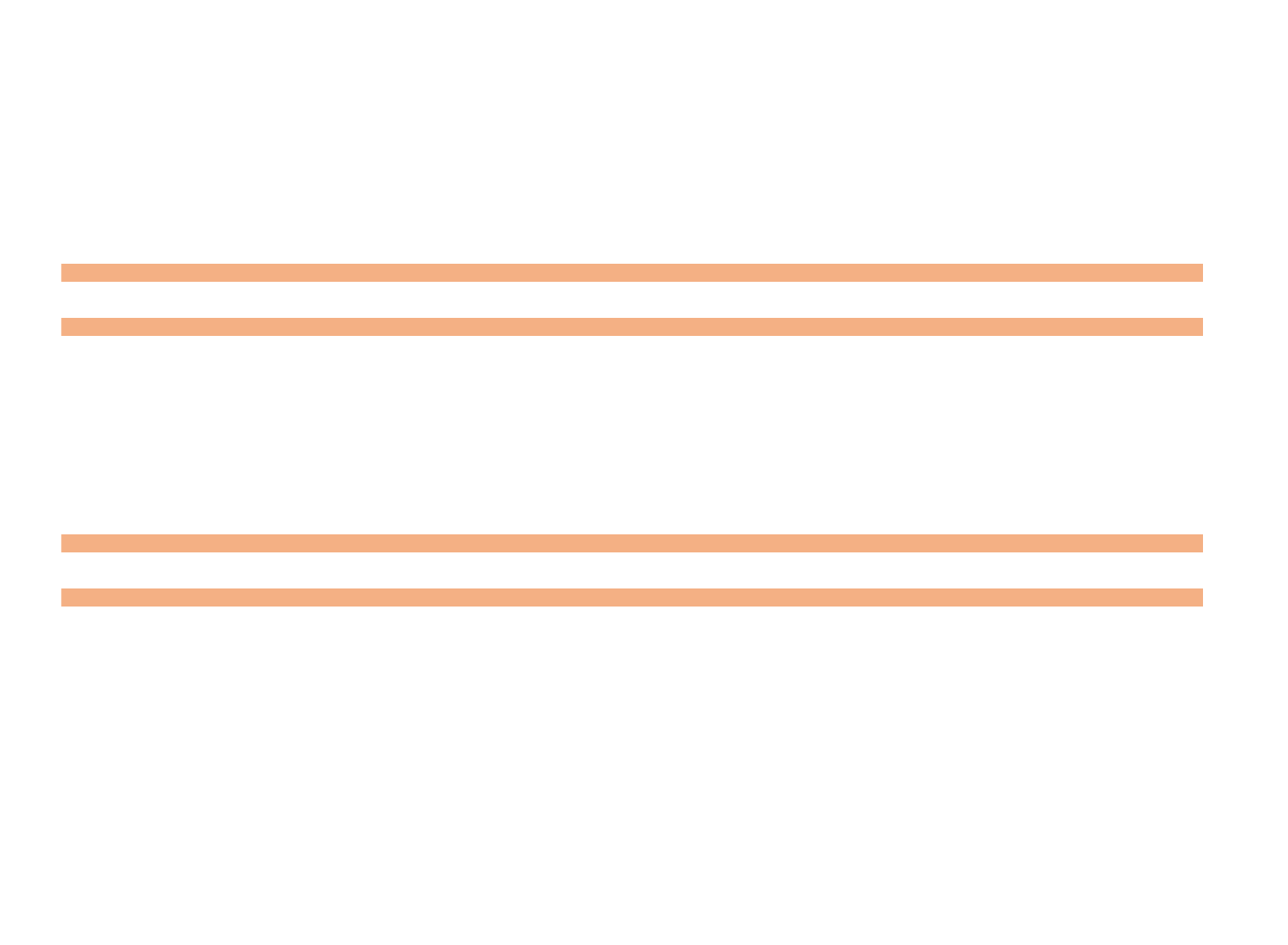the control of the control of the control <u> 1999 - Jan Barnett, fransk politiker (</u>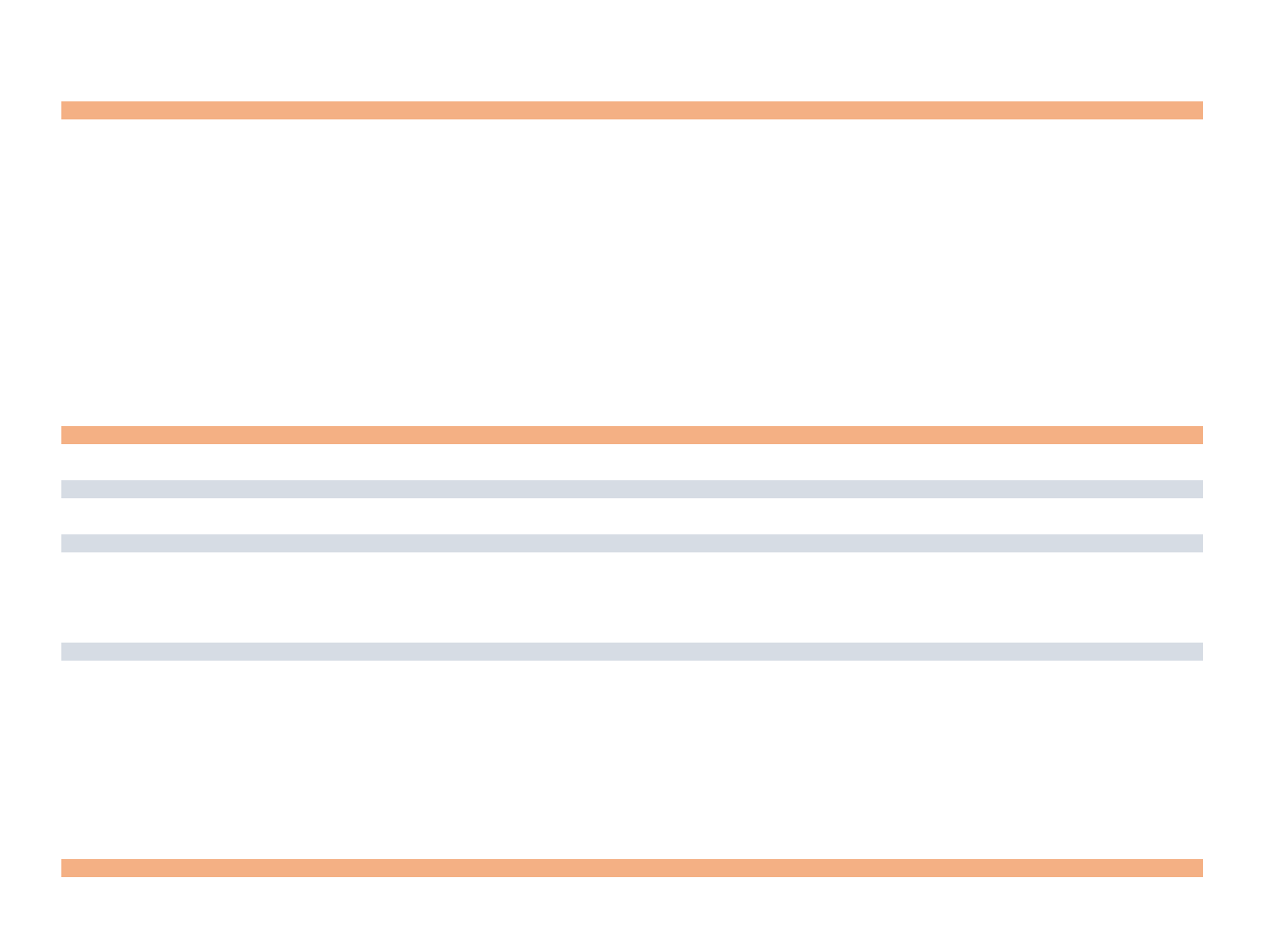and the state of the state of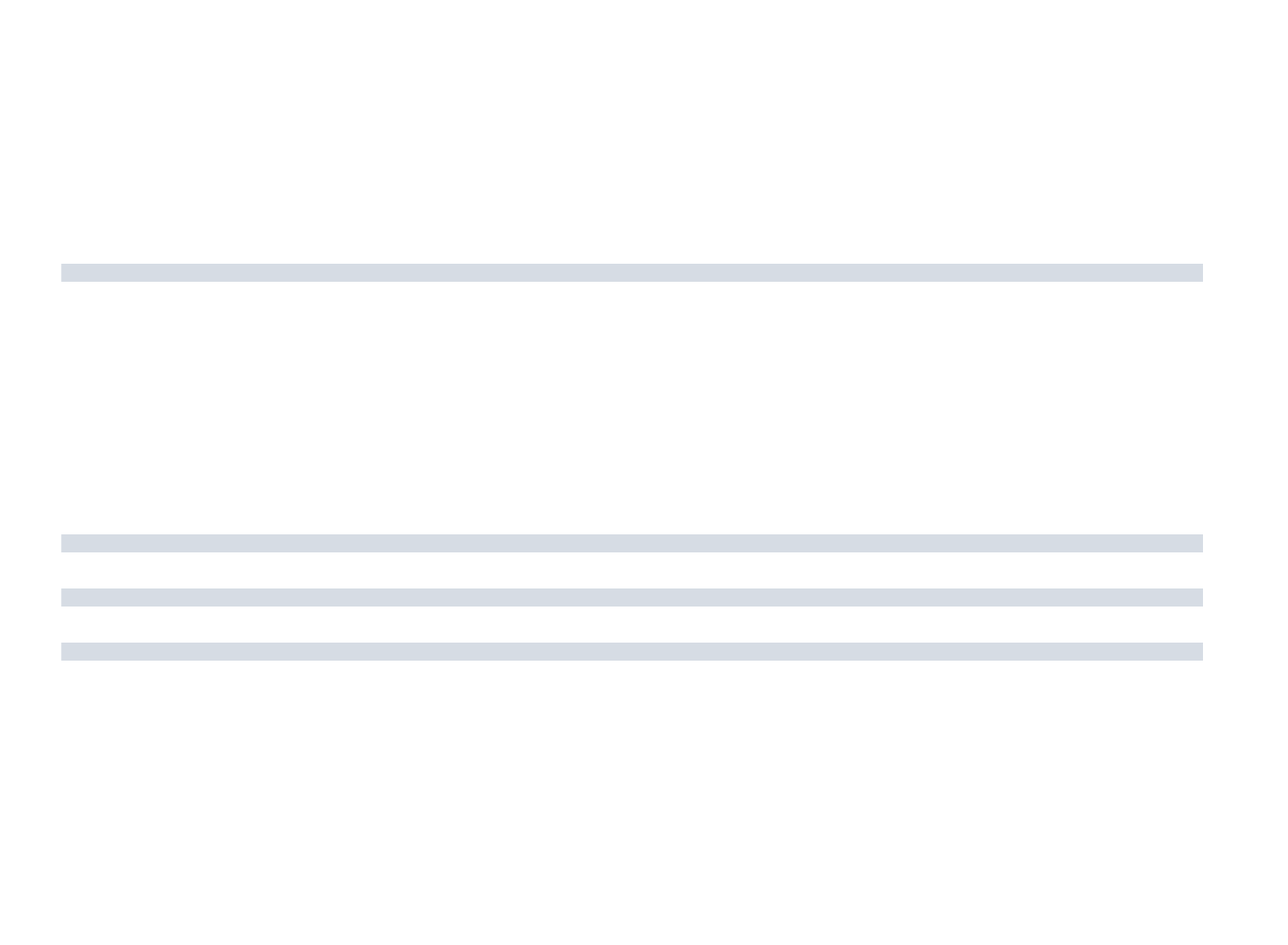**Contract Contract Contract Contract**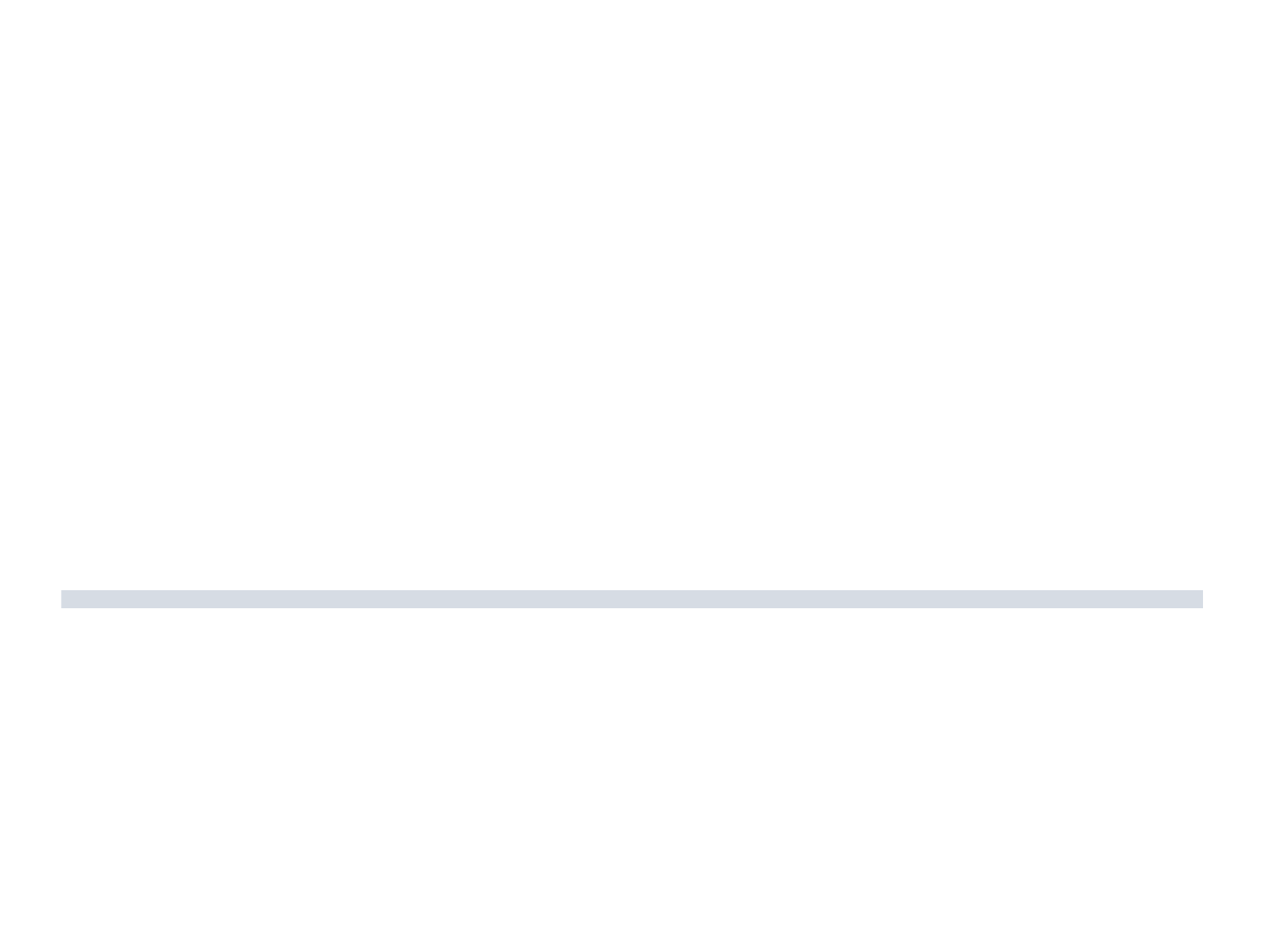$\mathcal{L}(\mathcal{L}(\mathcal{L}))$  and the set of  $\mathcal{L}(\mathcal{L})$  and  $\mathcal{L}(\mathcal{L})$  and  $\mathcal{L}(\mathcal{L})$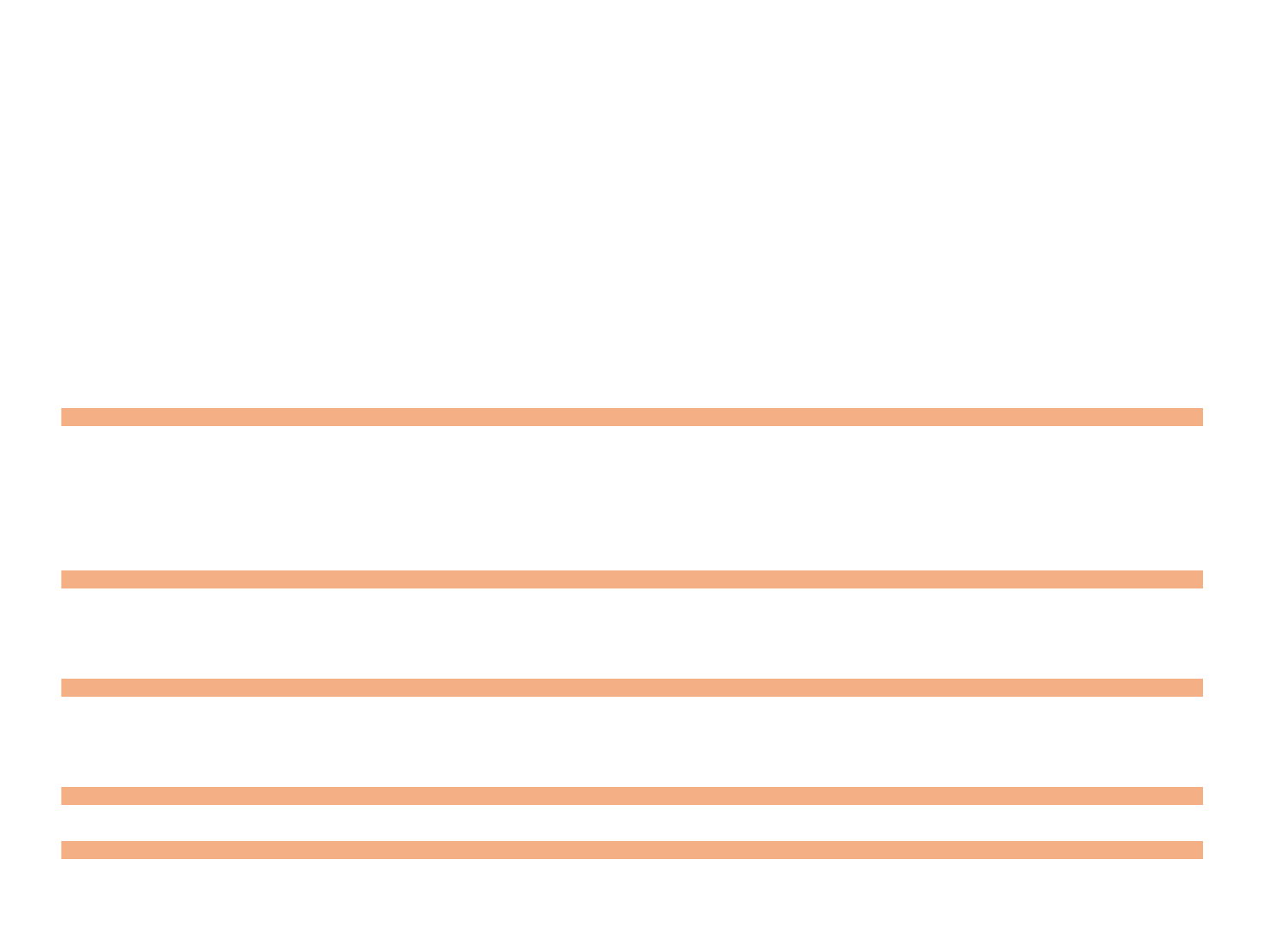| <b>Service Service</b>                                                                                                                                        |  |  |
|---------------------------------------------------------------------------------------------------------------------------------------------------------------|--|--|
|                                                                                                                                                               |  |  |
|                                                                                                                                                               |  |  |
| $\mathcal{L}(\mathcal{L}(\mathcal{L}))$ is a set of $\mathcal{L}(\mathcal{L})$ . The set of $\mathcal{L}(\mathcal{L})$ is a set of $\mathcal{L}(\mathcal{L})$ |  |  |
|                                                                                                                                                               |  |  |
|                                                                                                                                                               |  |  |
|                                                                                                                                                               |  |  |
|                                                                                                                                                               |  |  |
|                                                                                                                                                               |  |  |
|                                                                                                                                                               |  |  |
|                                                                                                                                                               |  |  |
|                                                                                                                                                               |  |  |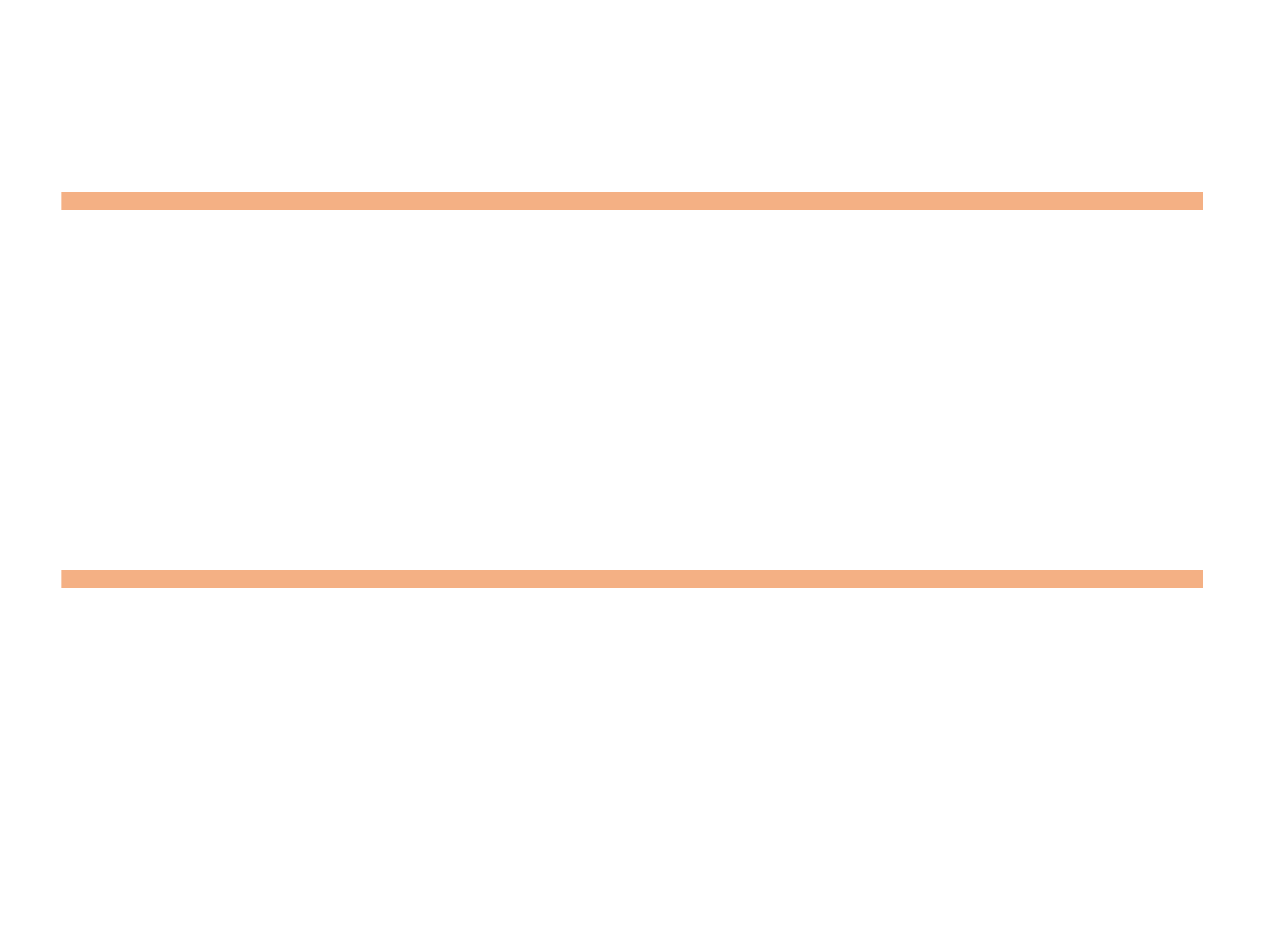| ,一个人的人都是一个人的人,而且,他们的人都是一个人的人,而且,他们的人都是不是一个人的人,而且,他们的人都是不是一个人的人,而且,他们的人都是不是一个人的人,<br>第151章 我们的人,我们的人都是不是一个人的人,我们的人都是不是一个人的人,我们的人都是不是一个人的人,我们的人都是不是一个人的人,我们的人都是不是一个人的人 |
|----------------------------------------------------------------------------------------------------------------------------------------------------------------------|
|                                                                                                                                                                      |
|                                                                                                                                                                      |
| a sa kacamatan ing Kabupatèn Kabupatèn Ing Kabupatèn Kabupatèn Kabupatèn Kabupatèn Kabupatèn Kabupatèn Kabupatè                                                      |
|                                                                                                                                                                      |
|                                                                                                                                                                      |
|                                                                                                                                                                      |
|                                                                                                                                                                      |
|                                                                                                                                                                      |
|                                                                                                                                                                      |
|                                                                                                                                                                      |
|                                                                                                                                                                      |
|                                                                                                                                                                      |
|                                                                                                                                                                      |
|                                                                                                                                                                      |
|                                                                                                                                                                      |
|                                                                                                                                                                      |
|                                                                                                                                                                      |
|                                                                                                                                                                      |
|                                                                                                                                                                      |
|                                                                                                                                                                      |
|                                                                                                                                                                      |
|                                                                                                                                                                      |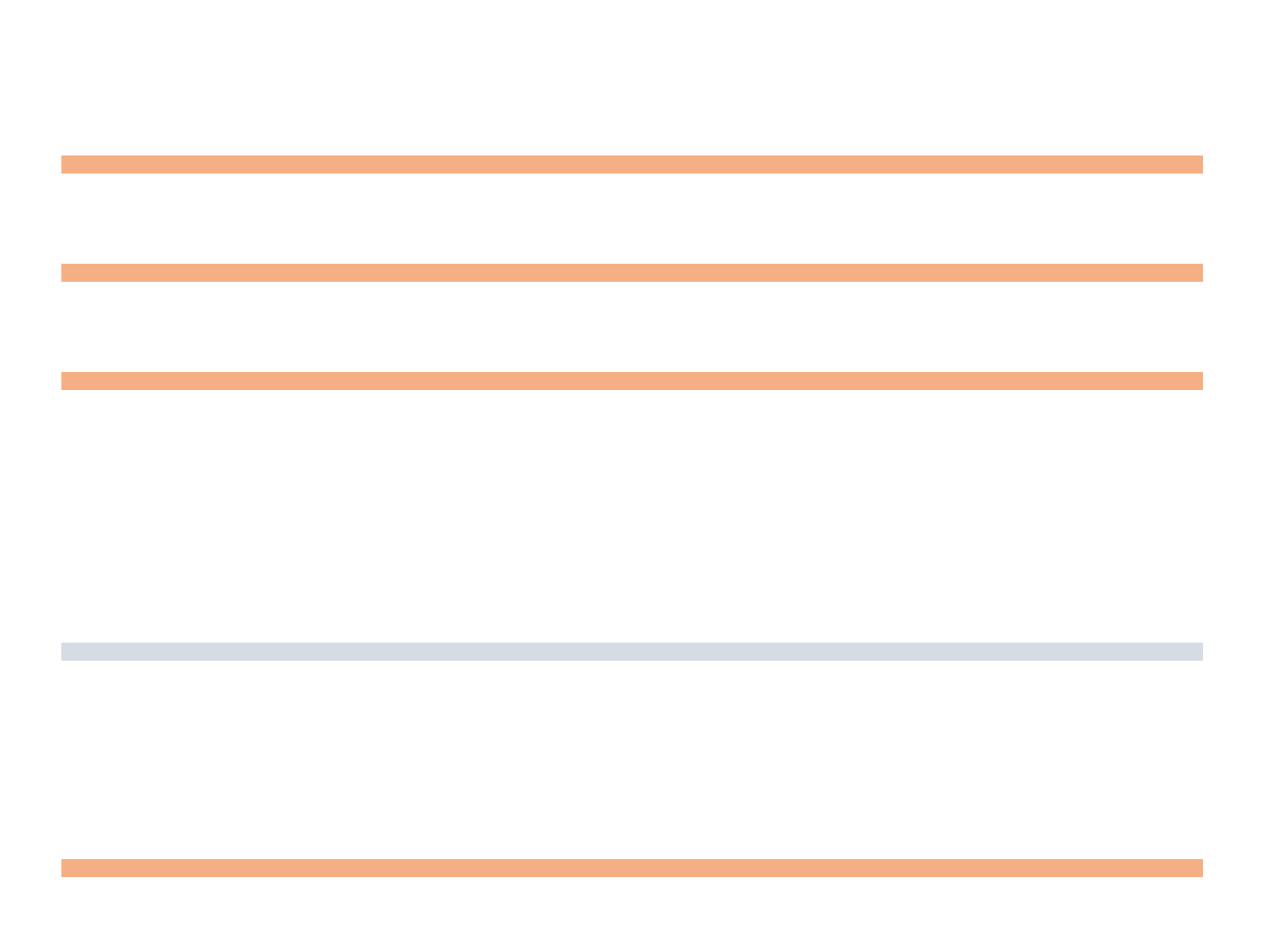a de la construcción de la construcción de la construcción de la construcción de la construcción de la constru<br>A la construcción de la construcción de la construcción de la construcción de la construcción de la construcci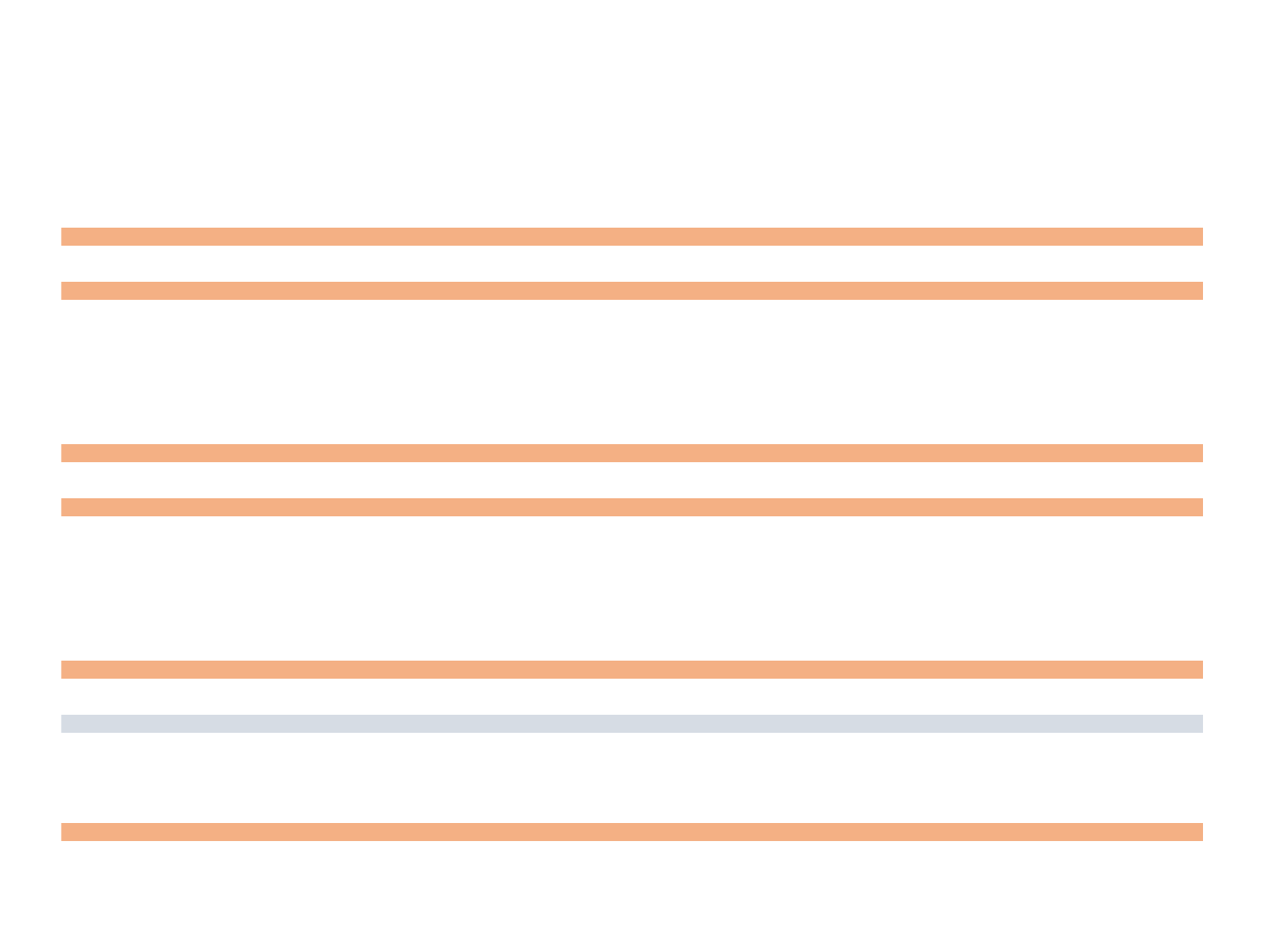**Contract Contract Contract**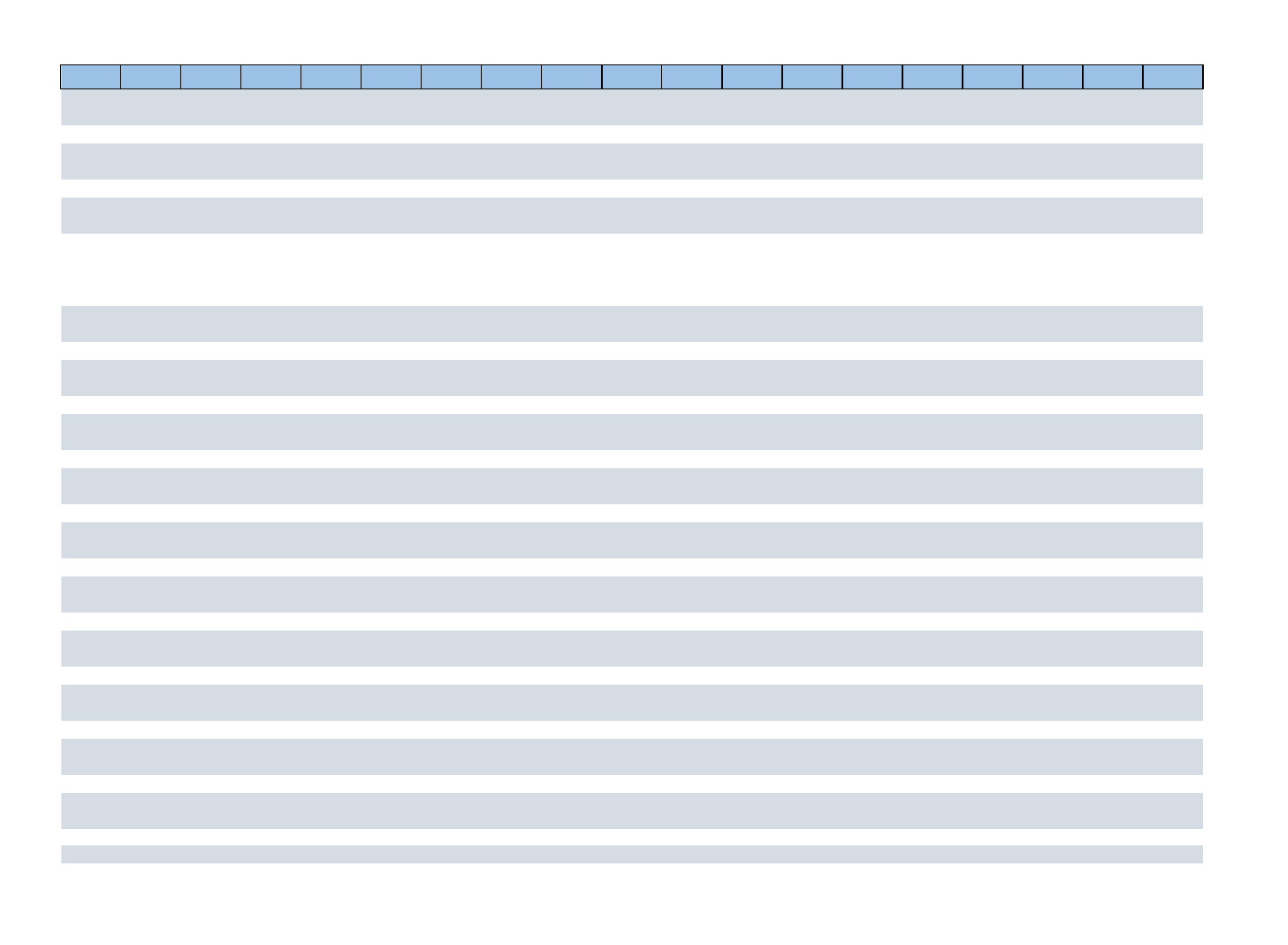| a se provincia de la construcción de la construcción de la construcción de la construcción de la construcción |  |  |
|---------------------------------------------------------------------------------------------------------------|--|--|
| ,我们也不会不会不会。""我们,我们也不会不会不会不会不会不会不会不会不会不会不会不会不会不会不会不会不会。""我们,我们也不会不会不会不会不会不会不会不会不会                              |  |  |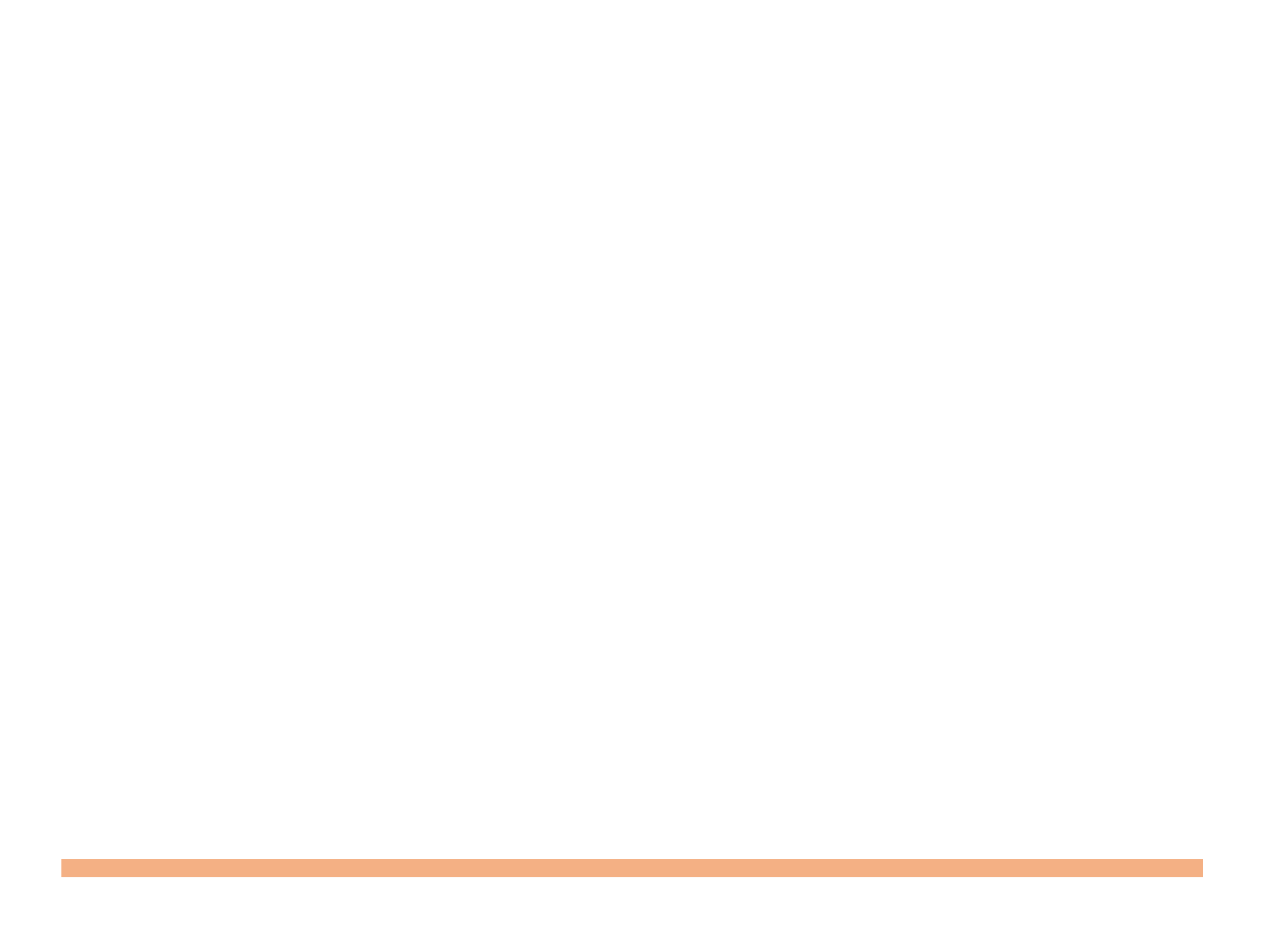a sa karang sa kabupatèn Kabupatèn Bangung Kabupatèn Kabupatèn Kabupatèn Kabupatèn Kabupatèn Kabupatèn Kabupat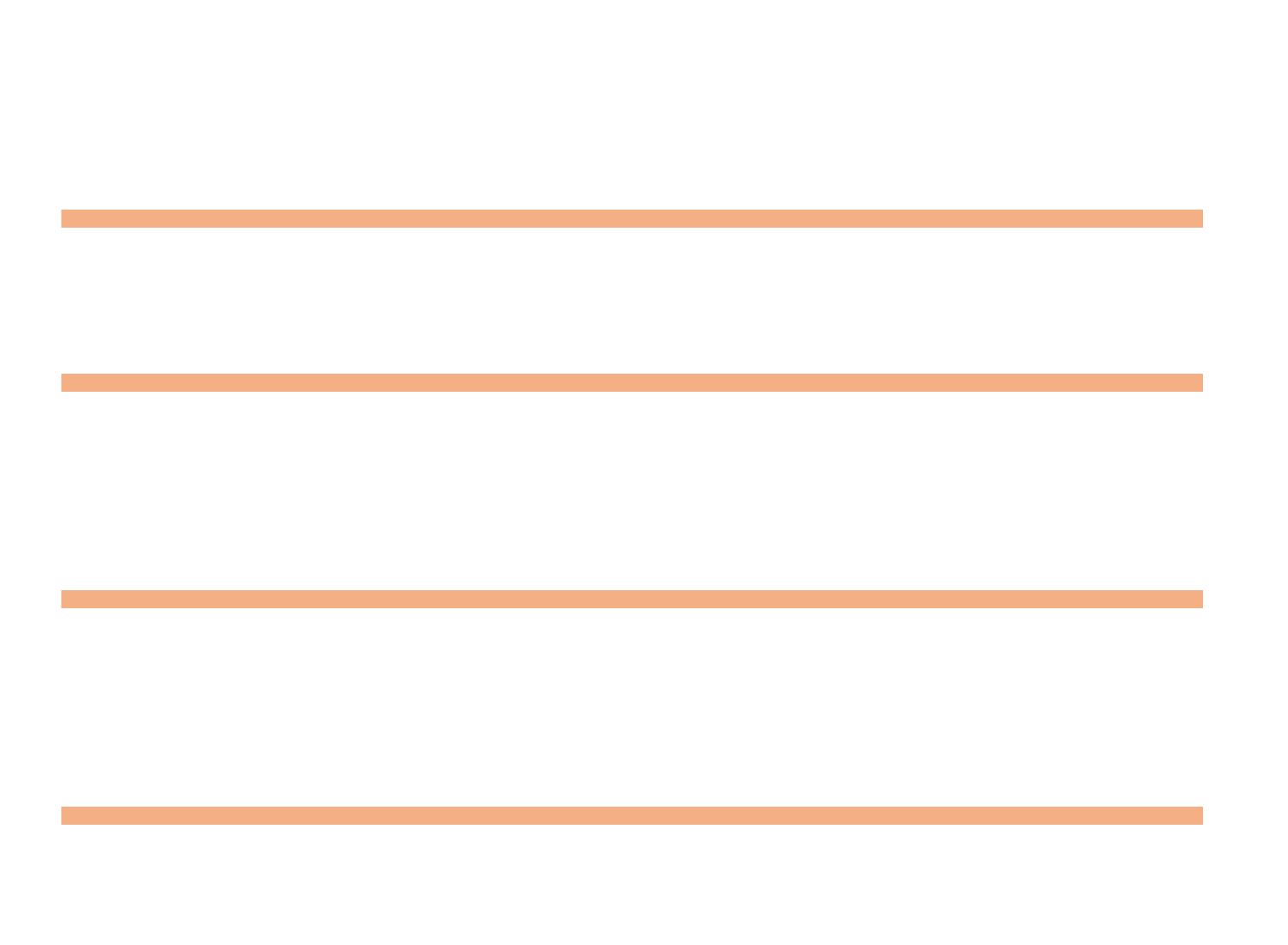the control of the control of the control of the control of the control of the control of the control of the control of  $\mathcal{L}^{\text{max}}_{\text{max}}$  and  $\mathcal{L}^{\text{max}}_{\text{max}}$  and  $\mathcal{L}^{\text{max}}_{\text{max}}$ ,我们也不会有什么。""我们的人,我们也不会有什么?""我们的人,我们也不会有什么?""我们的人,我们也不会有什么?""我们的人,我们也不会有什么?""我们的人 and the state of the state of the state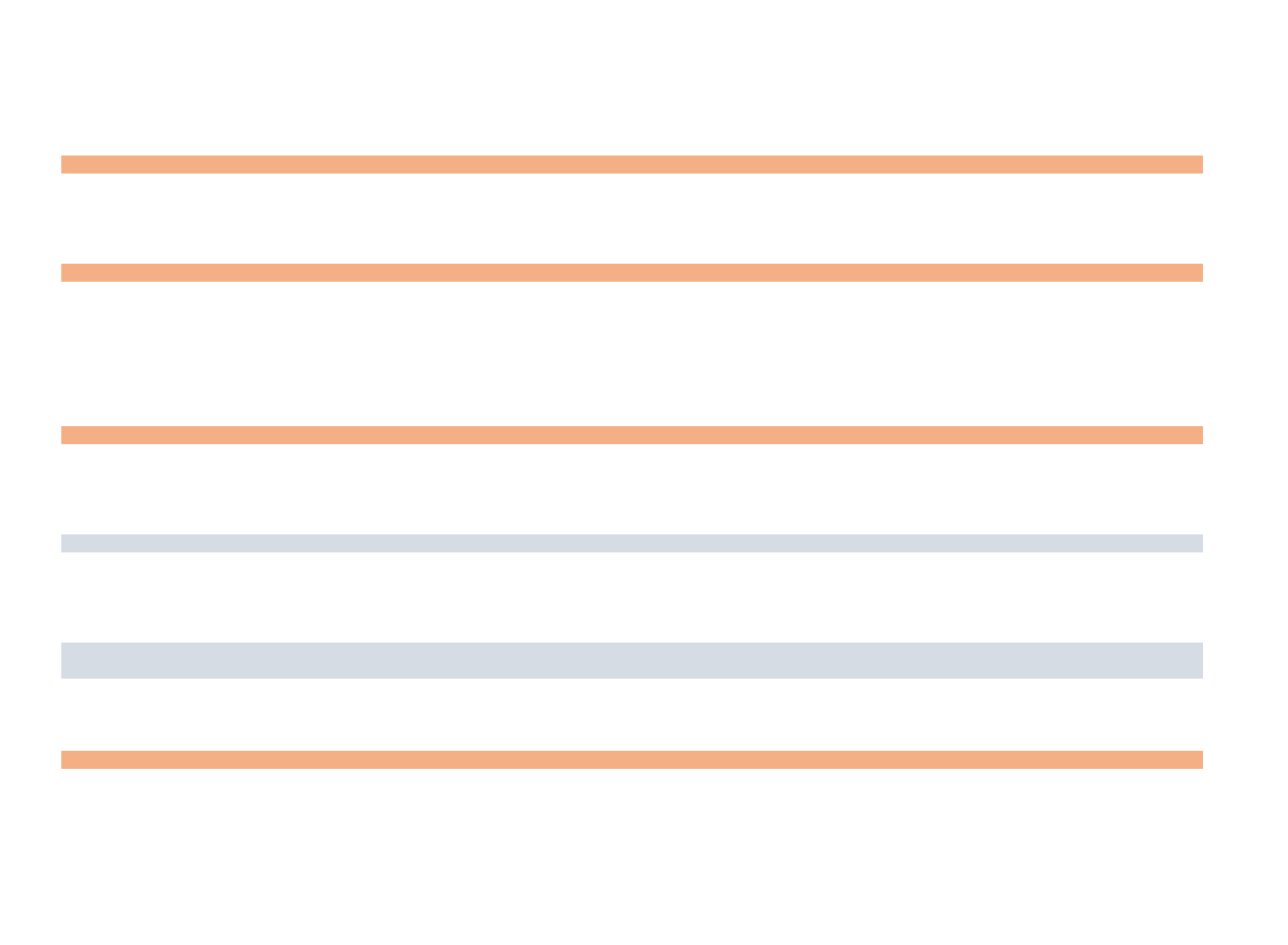a de la construcción de la construcción de la construcción de la construcción de la construcción de la constru<br>En 1930, el construcción de la construcción de la construcción de la construcción de la construcción de la con and the state of the state of the state of the state of the state of the state of the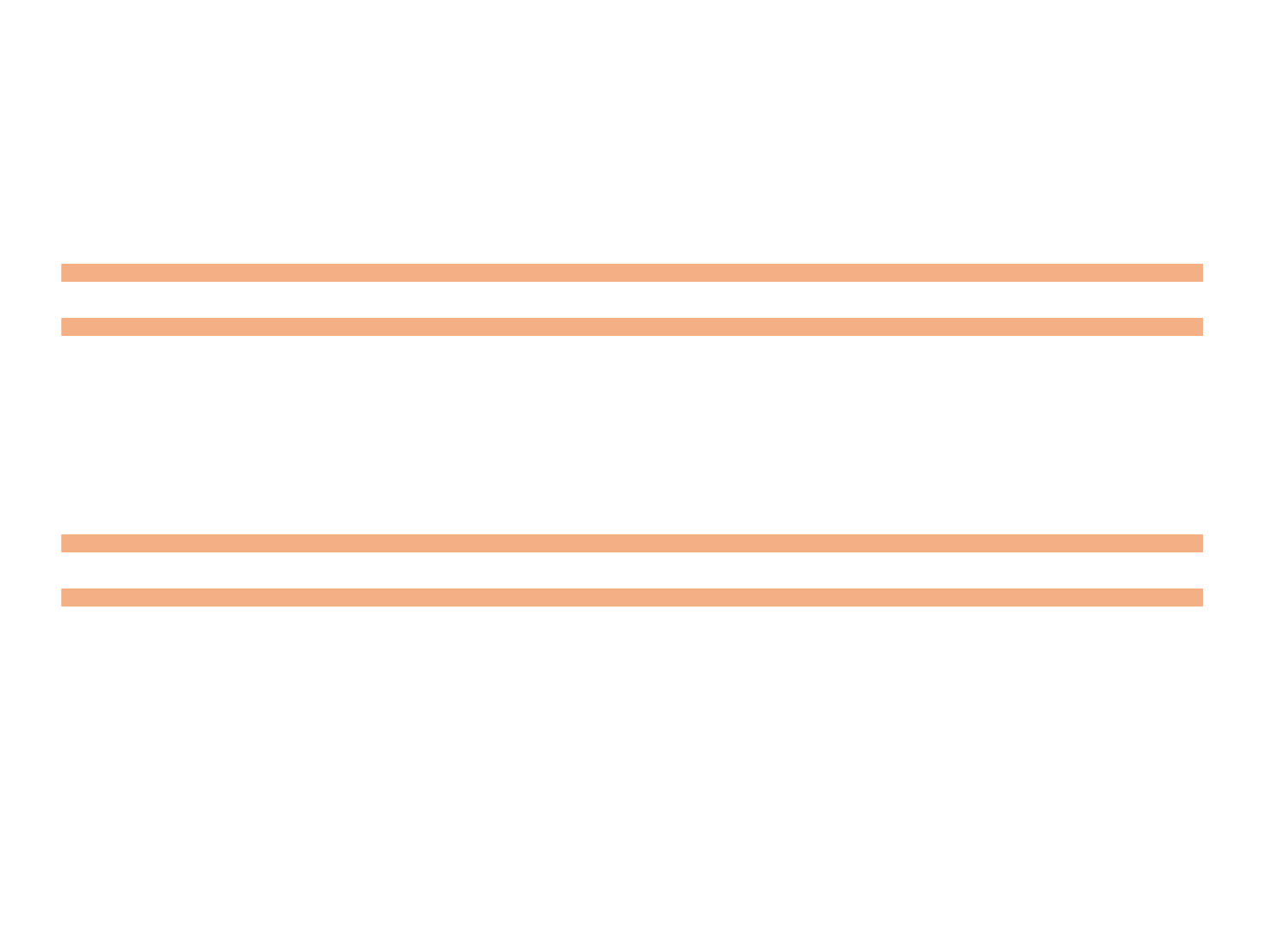the control of the control of the control <u> 1999 - Jan Barnett, fransk politiker (</u>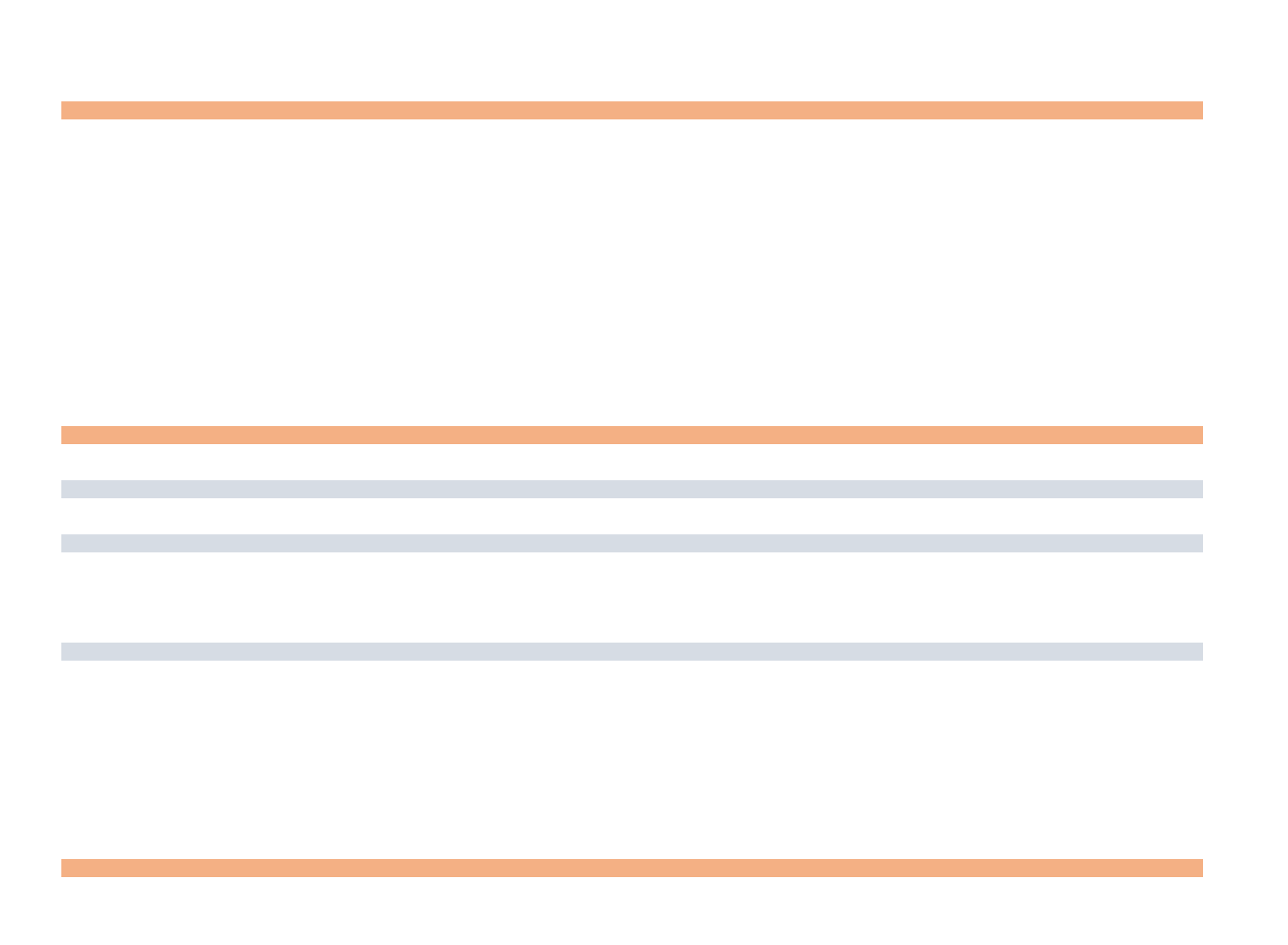and the state of the state of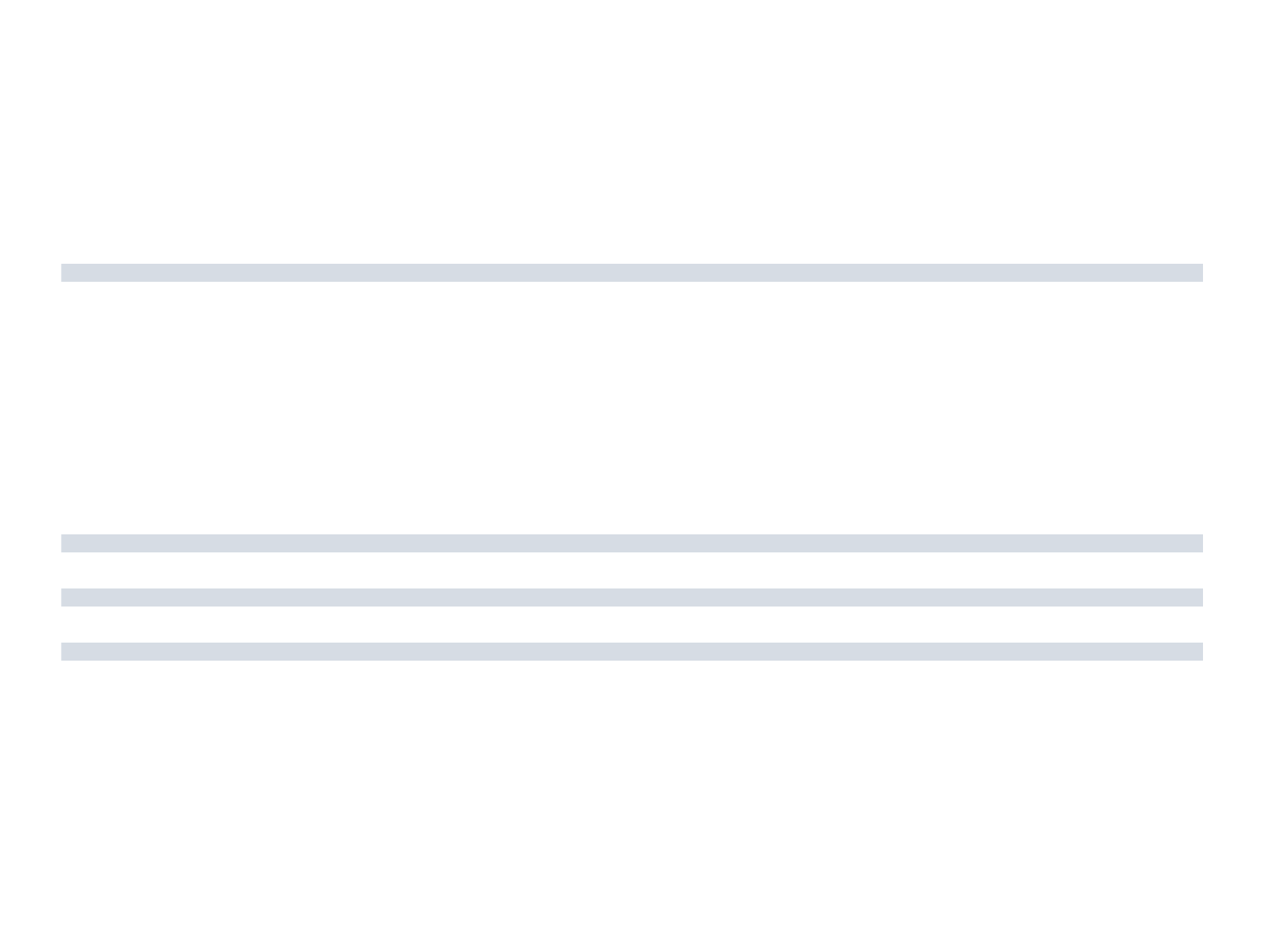**Contract Contract Contract Contract**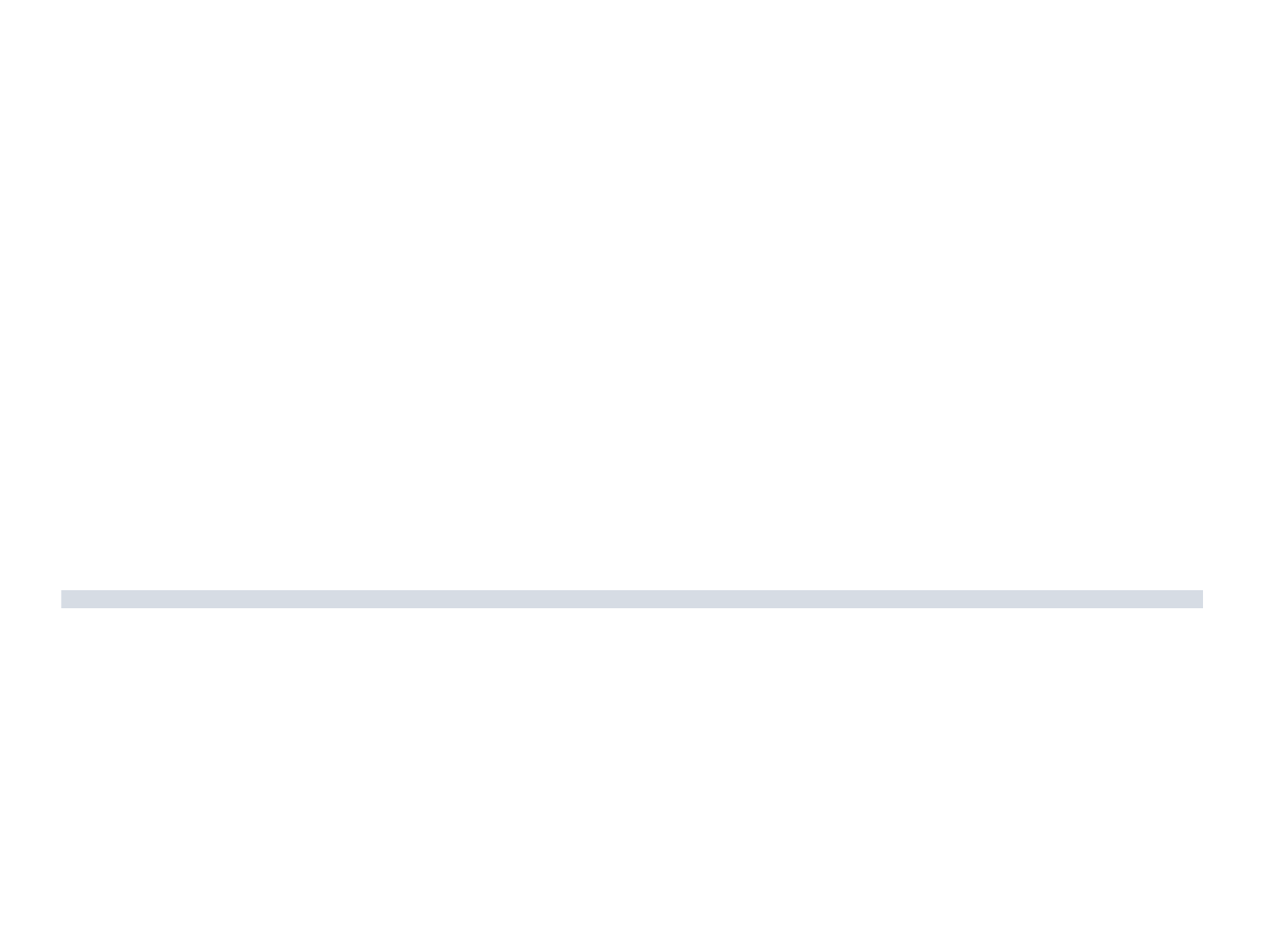$\mathcal{L}(\mathcal{L}(\mathcal{L}))$  and the set of  $\mathcal{L}(\mathcal{L})$  and  $\mathcal{L}(\mathcal{L})$  and  $\mathcal{L}(\mathcal{L})$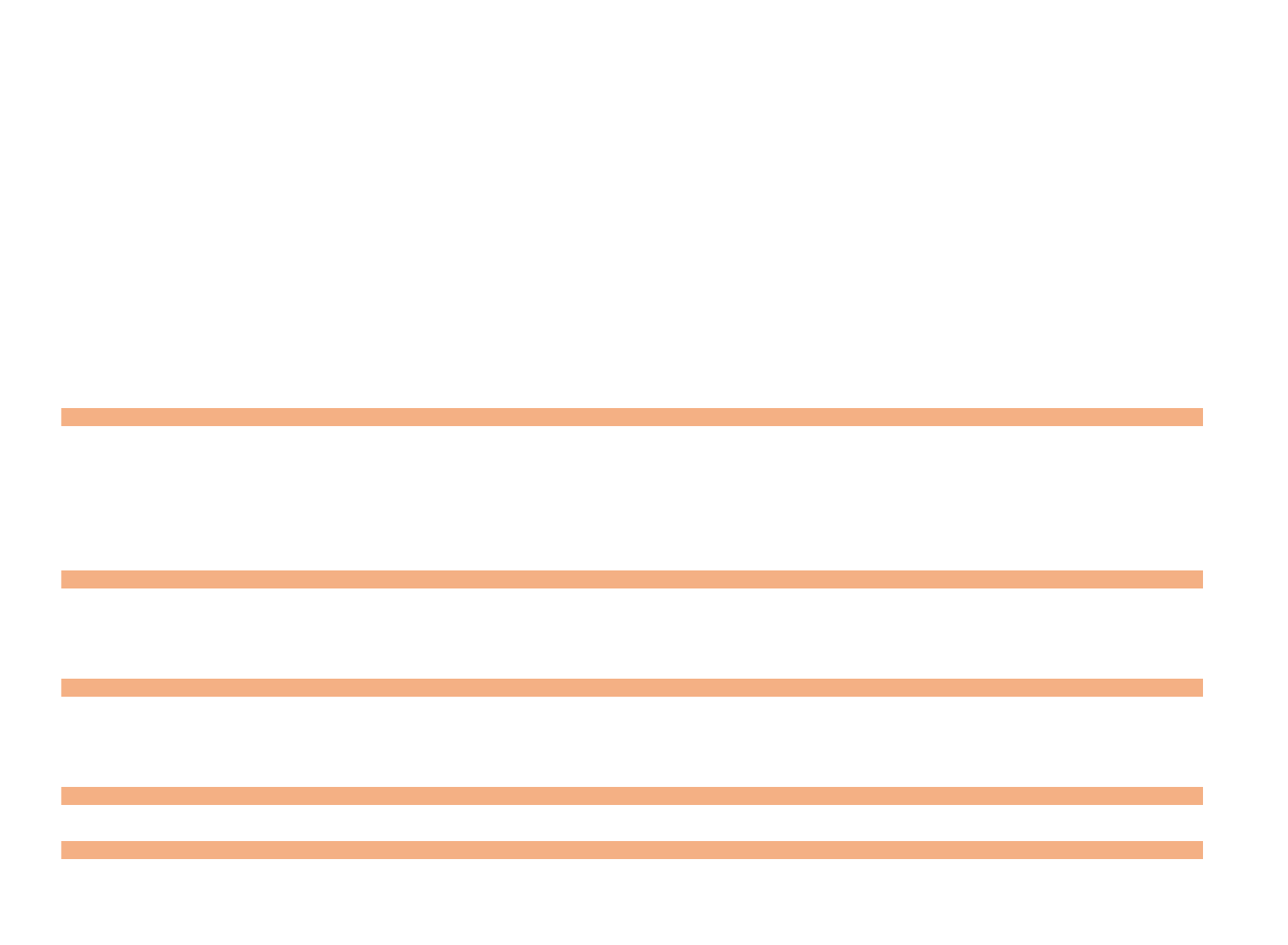| <b>Service Service</b>                                                                                                                                        |  |  |
|---------------------------------------------------------------------------------------------------------------------------------------------------------------|--|--|
|                                                                                                                                                               |  |  |
|                                                                                                                                                               |  |  |
| $\mathcal{L}(\mathcal{L}(\mathcal{L}))$ is a set of $\mathcal{L}(\mathcal{L})$ . The set of $\mathcal{L}(\mathcal{L})$ is a set of $\mathcal{L}(\mathcal{L})$ |  |  |
|                                                                                                                                                               |  |  |
|                                                                                                                                                               |  |  |
|                                                                                                                                                               |  |  |
|                                                                                                                                                               |  |  |
|                                                                                                                                                               |  |  |
|                                                                                                                                                               |  |  |
|                                                                                                                                                               |  |  |
|                                                                                                                                                               |  |  |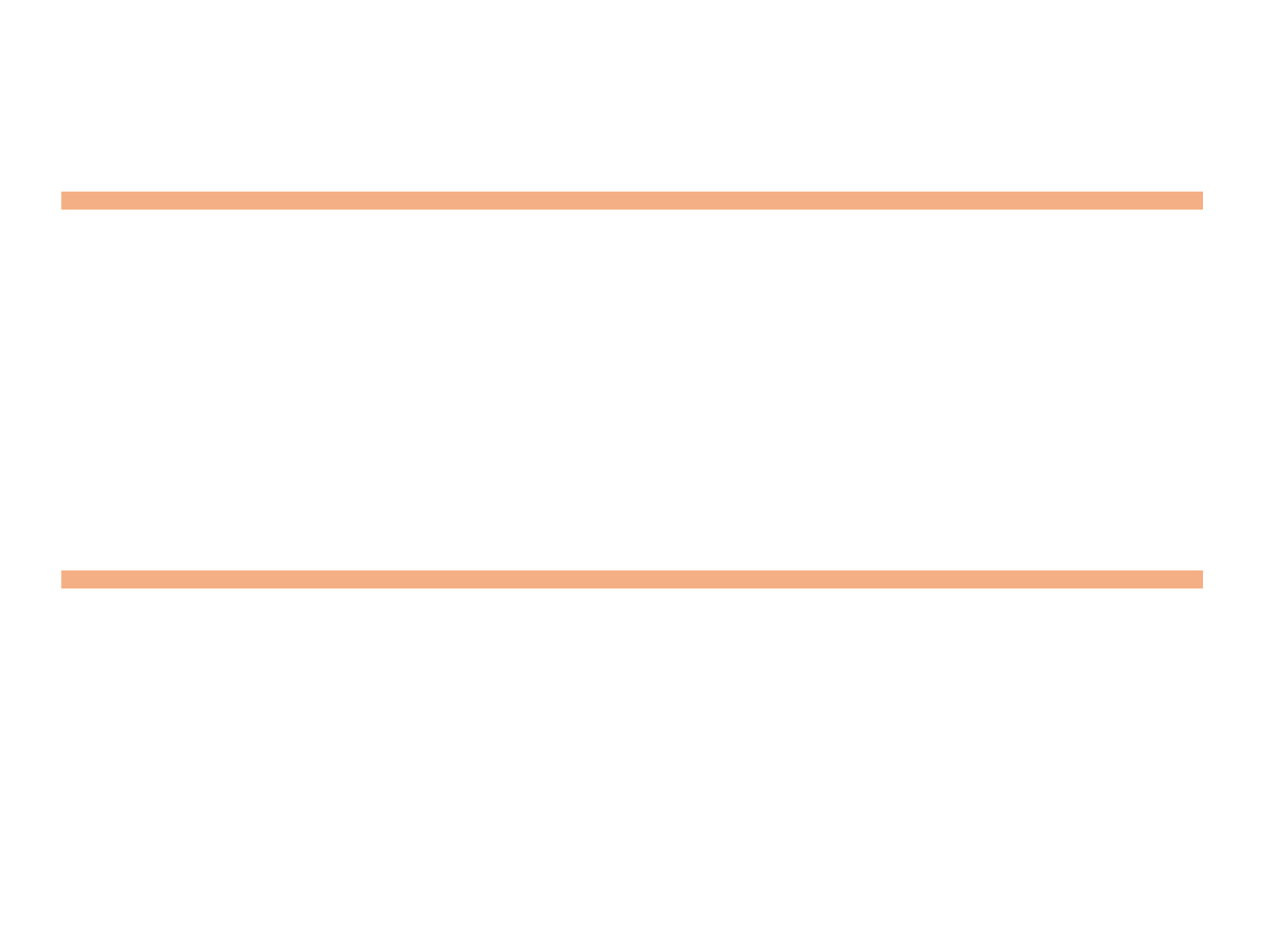| ,一个人的人都是一个人的人,而且,他们的人都是一个人的人,而且,他们的人都是不是一个人的人,而且,他们的人都是不是一个人的人,而且,他们的人都是不是一个人的人,<br>第151章 我们的人,我们的人都是不是一个人的人,我们的人都是不是一个人的人,我们的人都是不是一个人的人,我们的人都是不是一个人的人,我们的人都是不是一个人的人 |
|----------------------------------------------------------------------------------------------------------------------------------------------------------------------|
|                                                                                                                                                                      |
|                                                                                                                                                                      |
| a sa kacamatan ing Kabupatèn Kabupatèn Ing Kabupatèn Kabupatèn Kabupatèn Kabupatèn Kabupatèn Kabupatèn Kabupatè                                                      |
|                                                                                                                                                                      |
|                                                                                                                                                                      |
|                                                                                                                                                                      |
|                                                                                                                                                                      |
|                                                                                                                                                                      |
|                                                                                                                                                                      |
|                                                                                                                                                                      |
|                                                                                                                                                                      |
|                                                                                                                                                                      |
|                                                                                                                                                                      |
|                                                                                                                                                                      |
|                                                                                                                                                                      |
|                                                                                                                                                                      |
|                                                                                                                                                                      |
|                                                                                                                                                                      |
|                                                                                                                                                                      |
|                                                                                                                                                                      |
|                                                                                                                                                                      |
|                                                                                                                                                                      |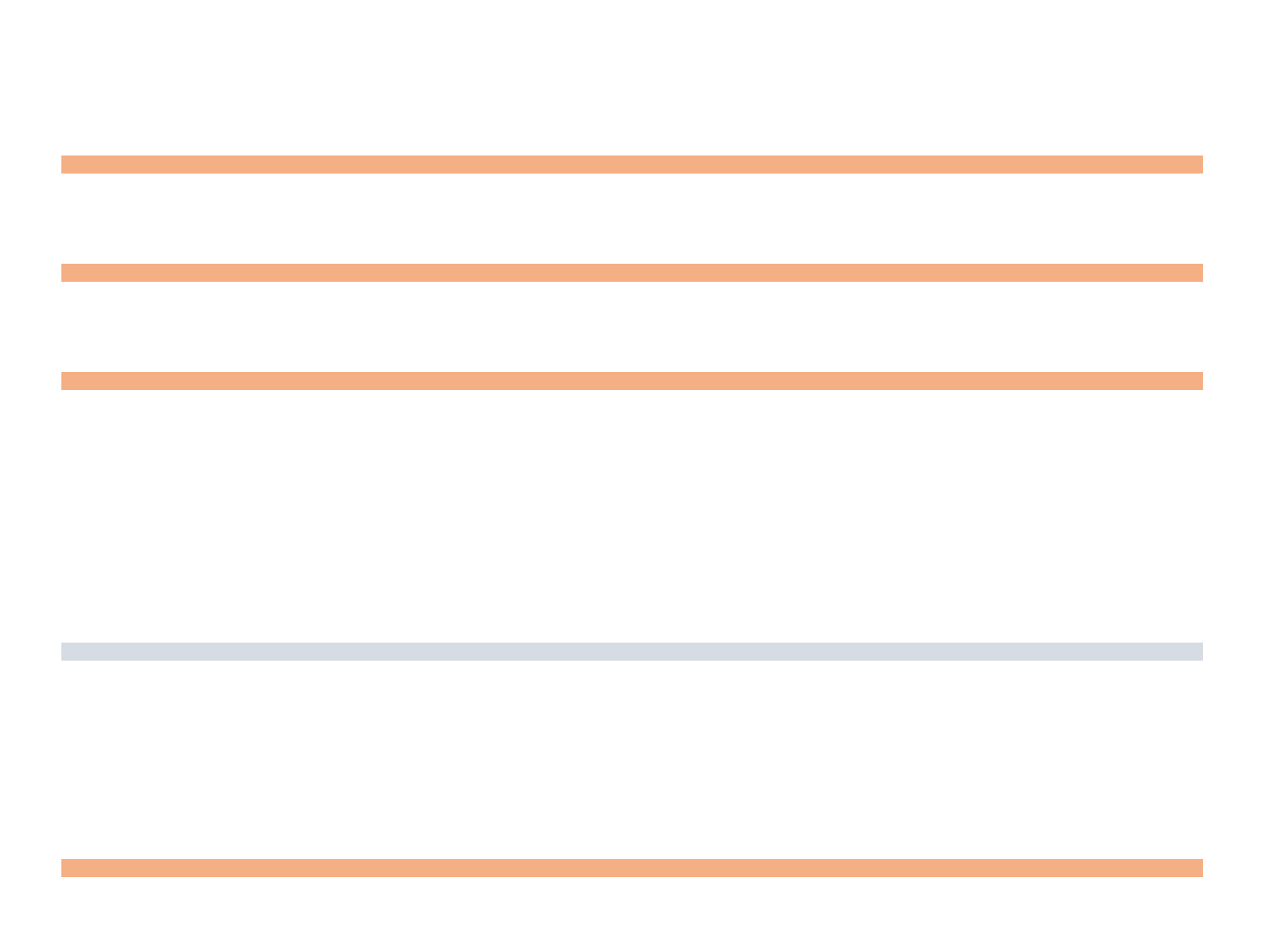a de la construcción de la construcción de la construcción de la construcción de la construcción de la constru<br>A la construcción de la construcción de la construcción de la construcción de la construcción de la construcci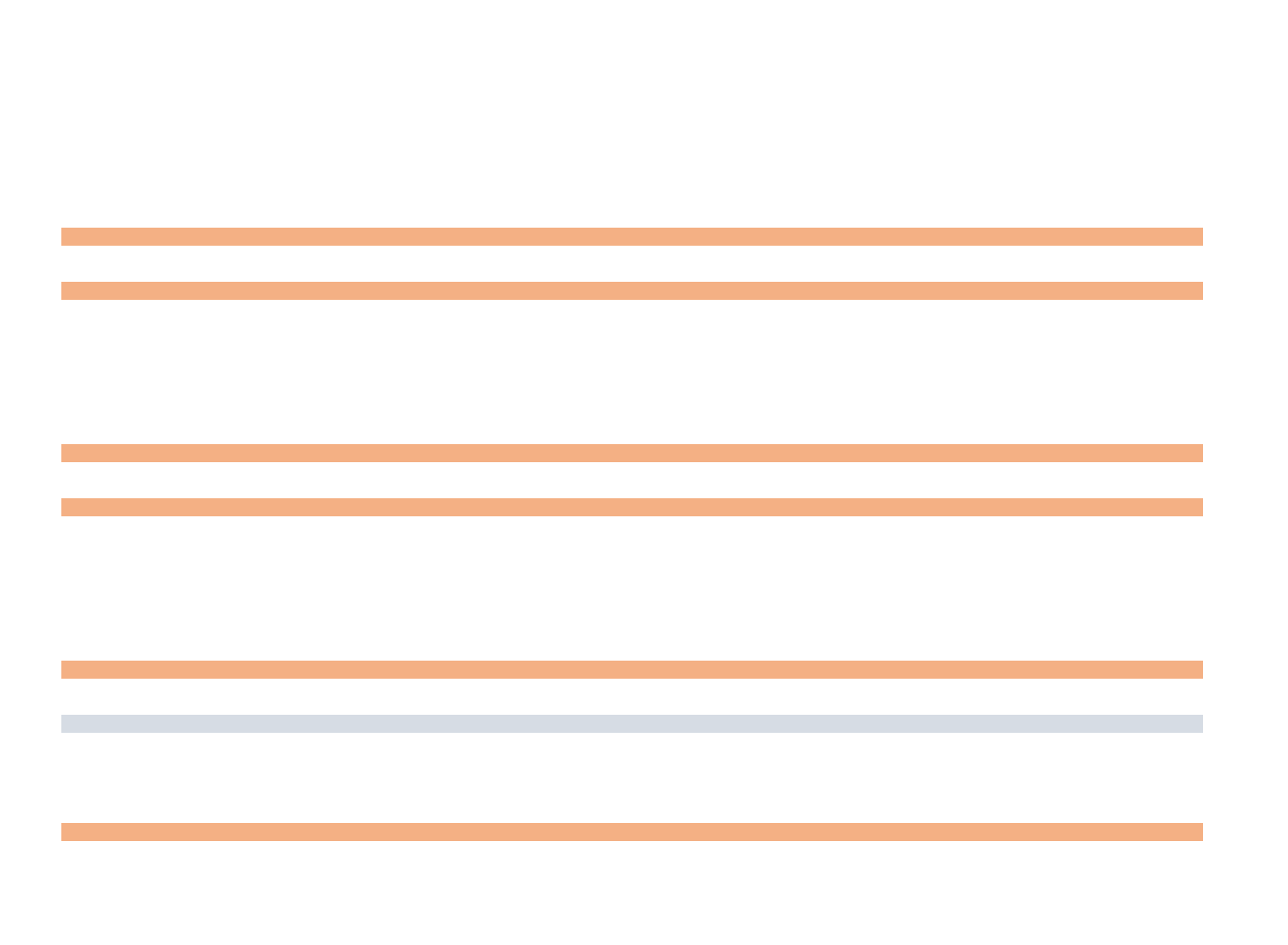**Contract Contract Contract**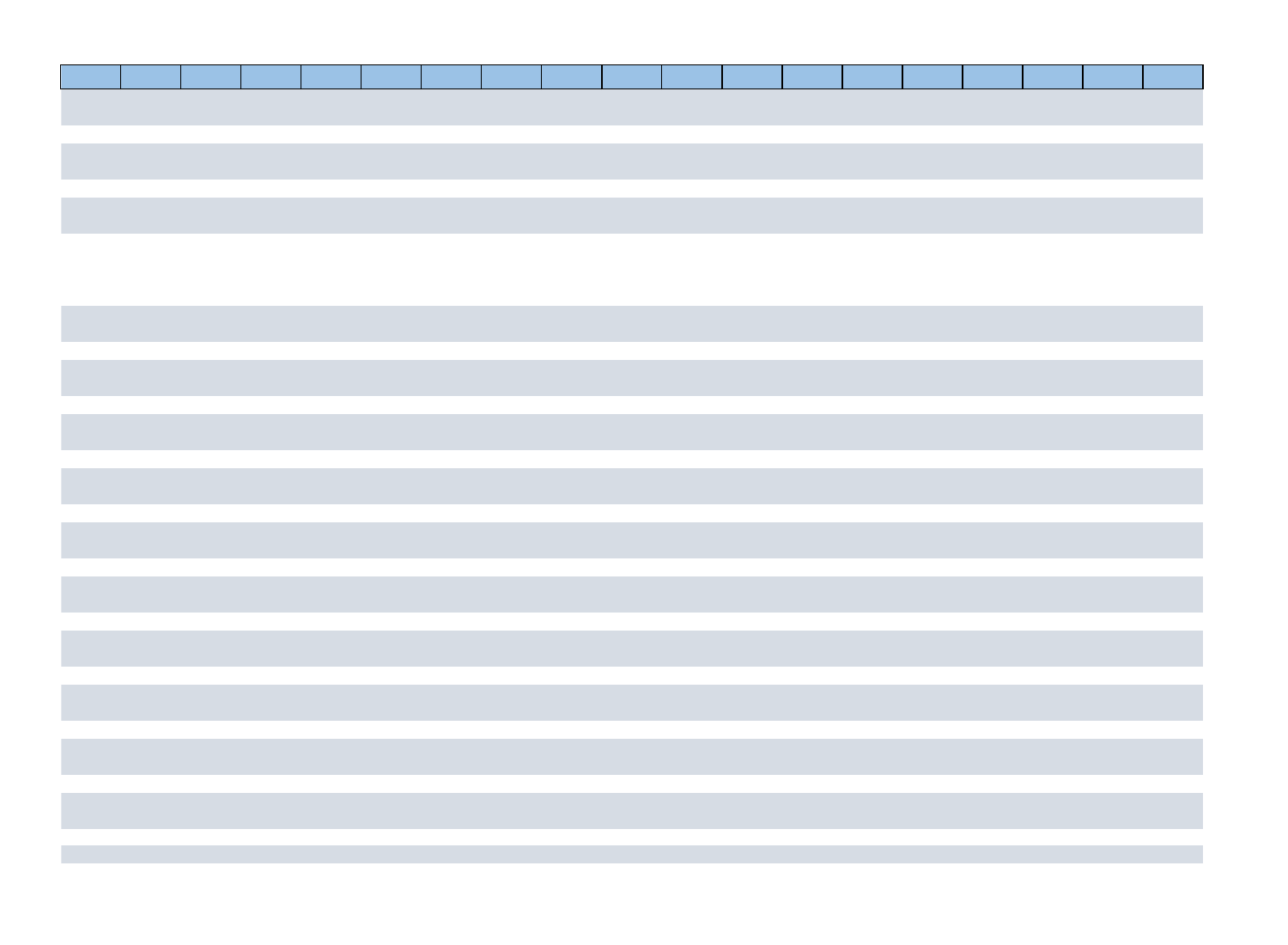| a se provincia de la construcción de la construcción de la construcción de la construcción de la construcción |  |  |
|---------------------------------------------------------------------------------------------------------------|--|--|
| ,我们也不会不会不会。""我们,我们也不会不会不会不会不会不会不会不会不会不会不会不会不会不会不会不会不会。""我们,我们也不会不会不会不会不会不会不会不会不会                              |  |  |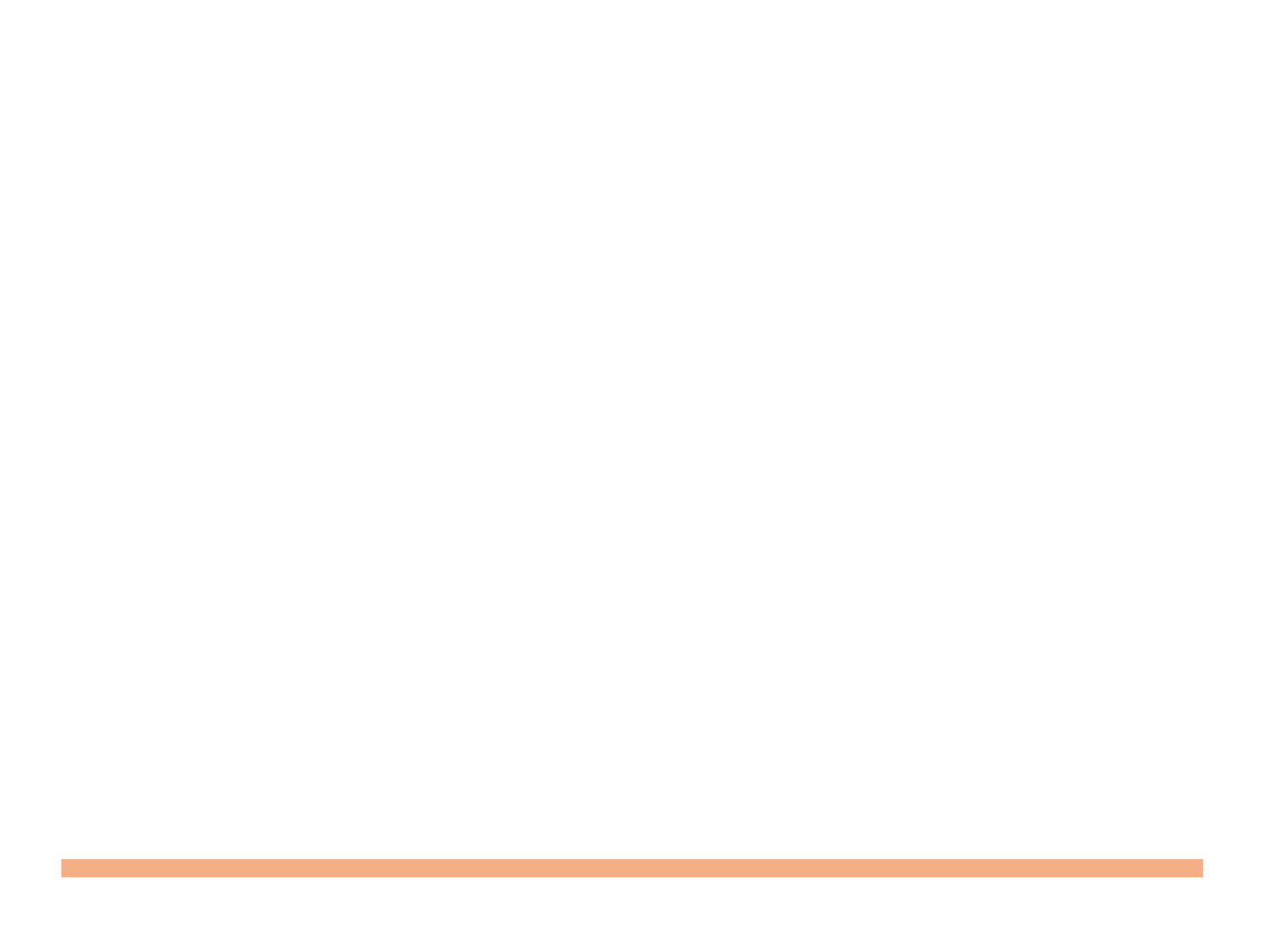a sa karang sa kabupatèn Kabupatèn Bangung Kabupatèn Kabupatèn Kabupatèn Kabupatèn Kabupatèn Kabupatèn Kabupat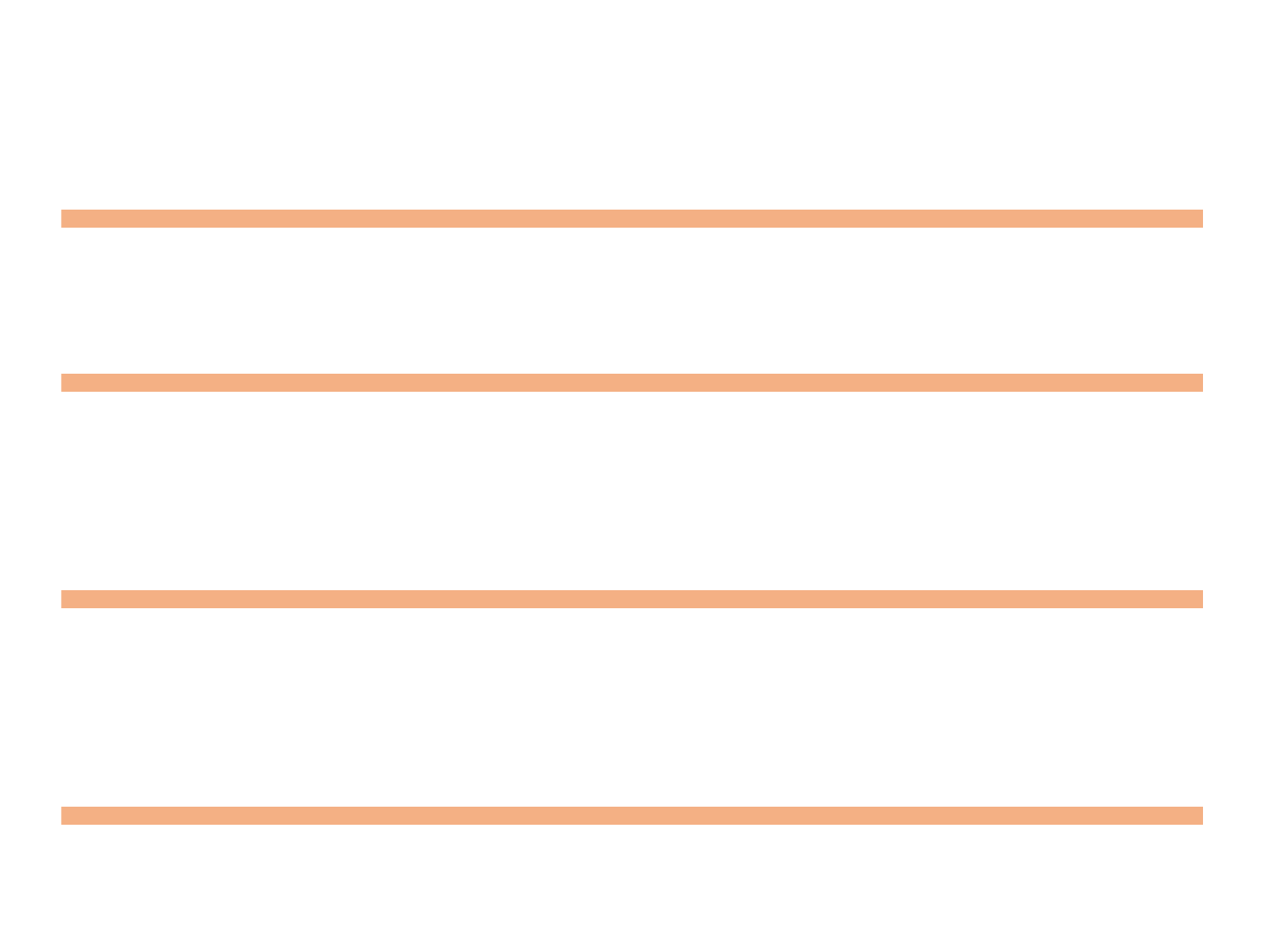the control of the control of the control of the control of the control of the control of the control of the control of  $\mathcal{L}^{\text{max}}_{\text{max}}$  and  $\mathcal{L}^{\text{max}}_{\text{max}}$  and  $\mathcal{L}^{\text{max}}_{\text{max}}$ ,我们也不会有什么。""我们的人,我们也不会有什么?""我们的人,我们也不会有什么?""我们的人,我们也不会有什么?""我们的人,我们也不会有什么?""我们的人 and the state of the state of the state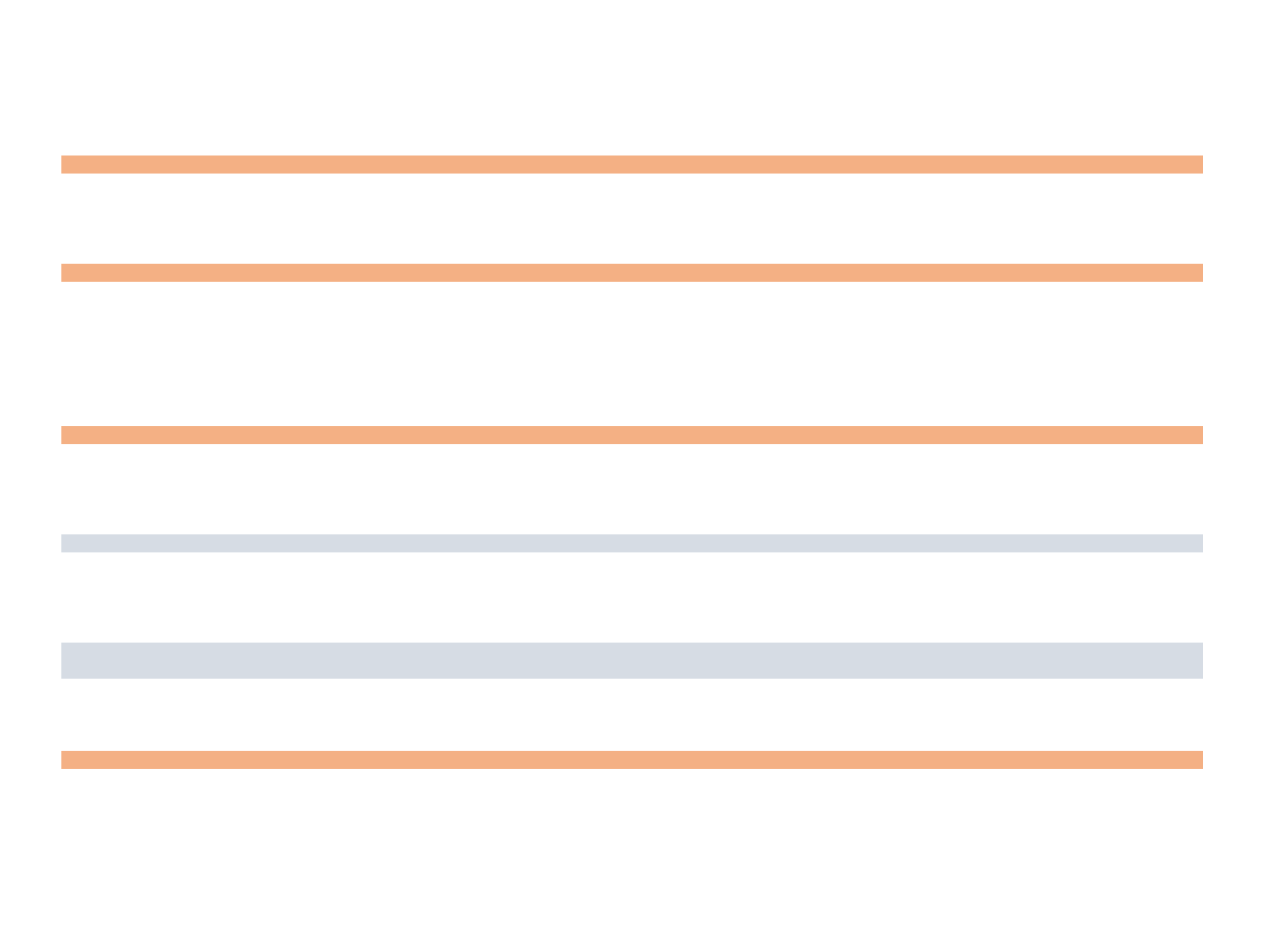a de la construcción de la construcción de la construcción de la construcción de la construcción de la constru<br>En 1930, el construcción de la construcción de la construcción de la construcción de la construcción de la con and the state of the state of the state of the state of the state of the state of the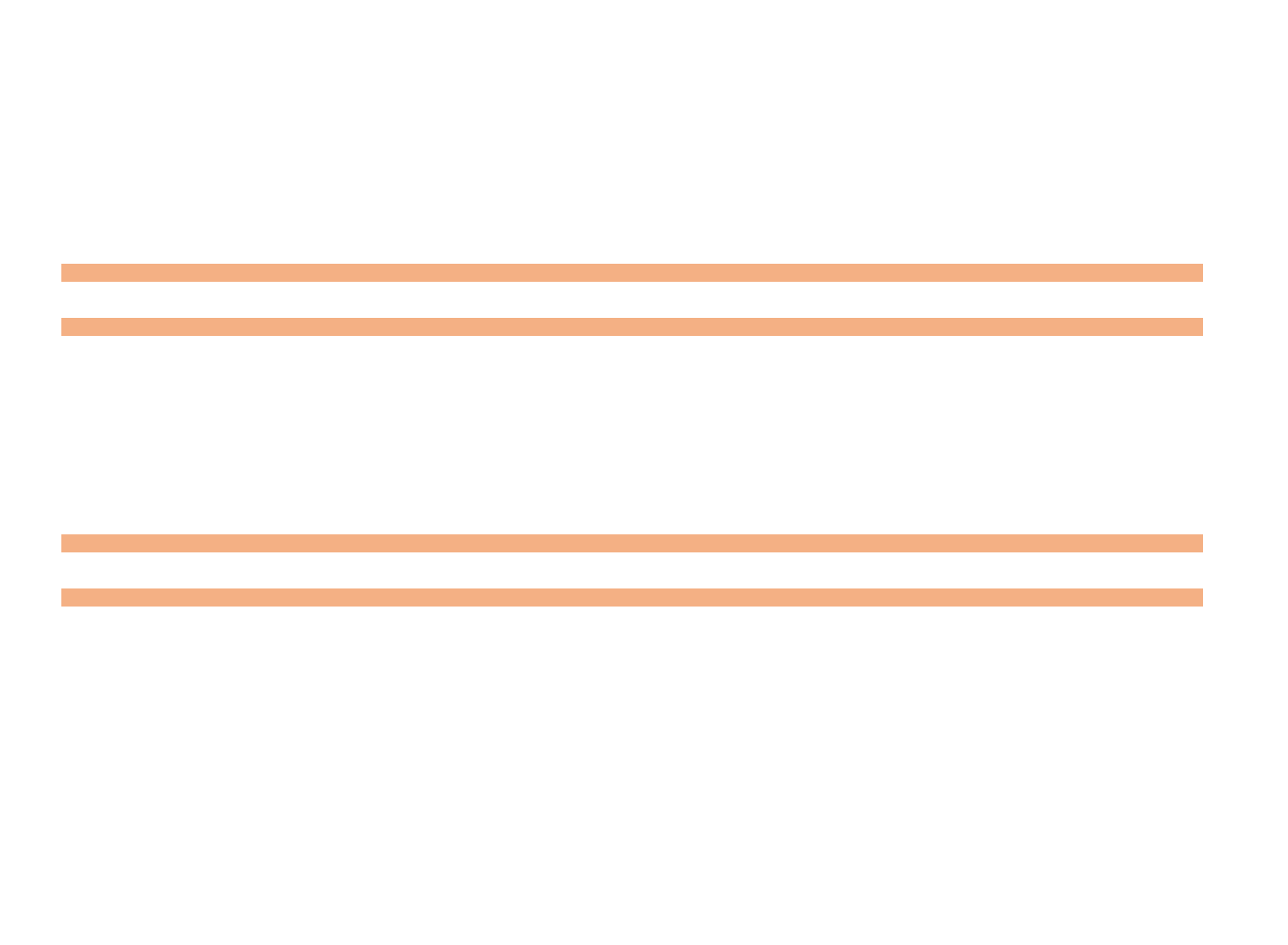the control of the control of the control <u> 1999 - Jan Barnett, fransk politiker (</u>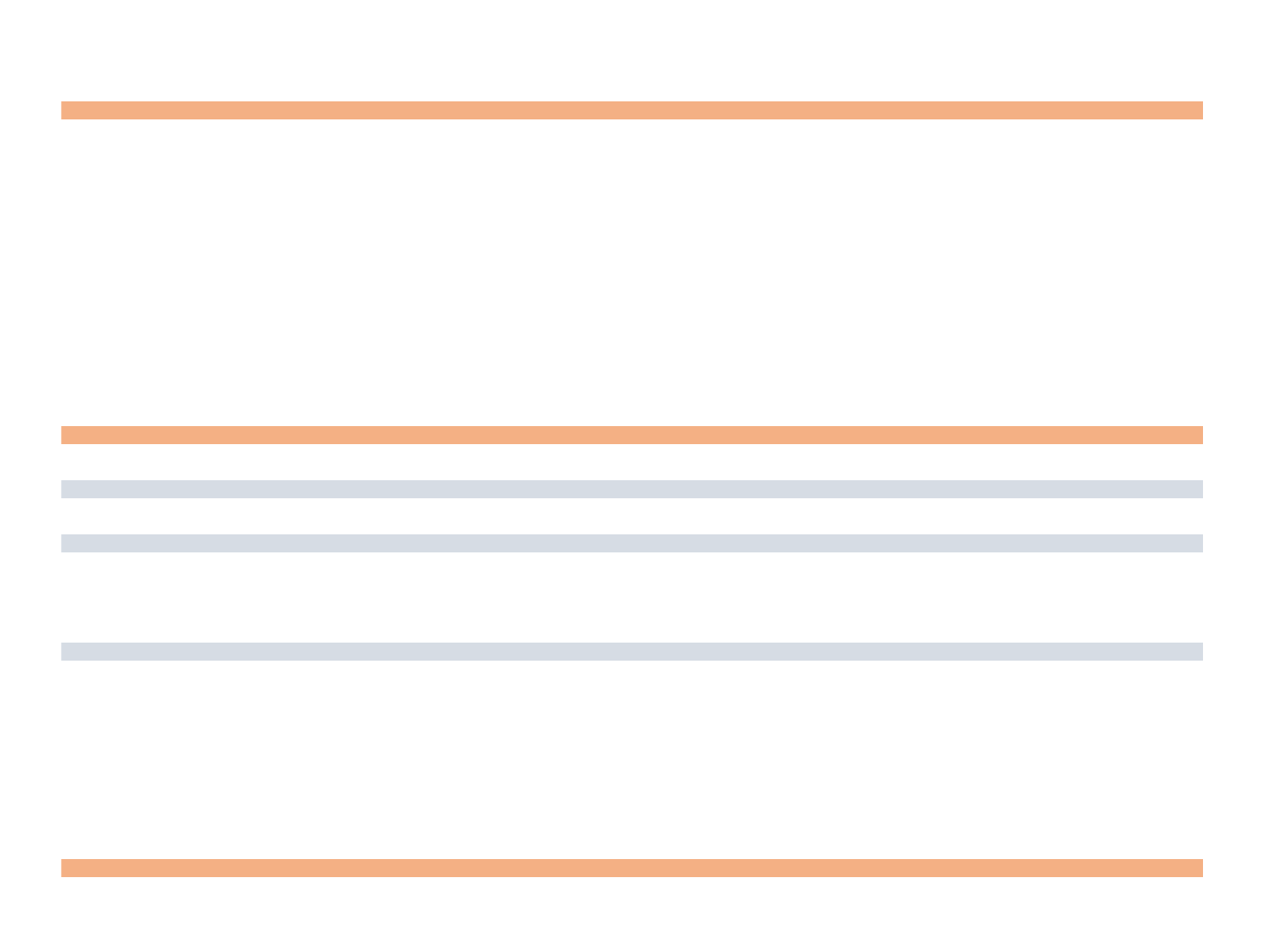and the state of the state of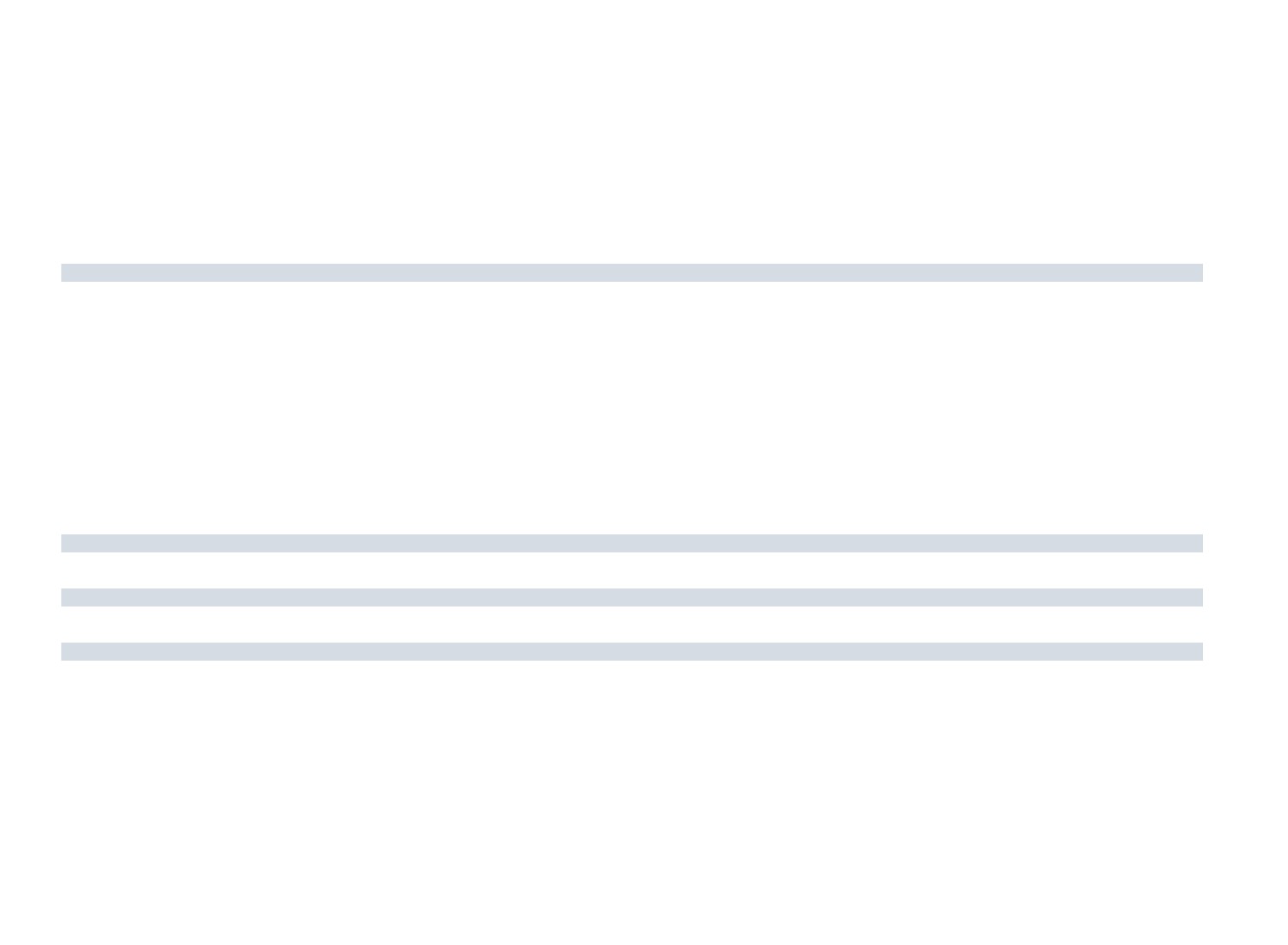**Contract Contract Contract Contract**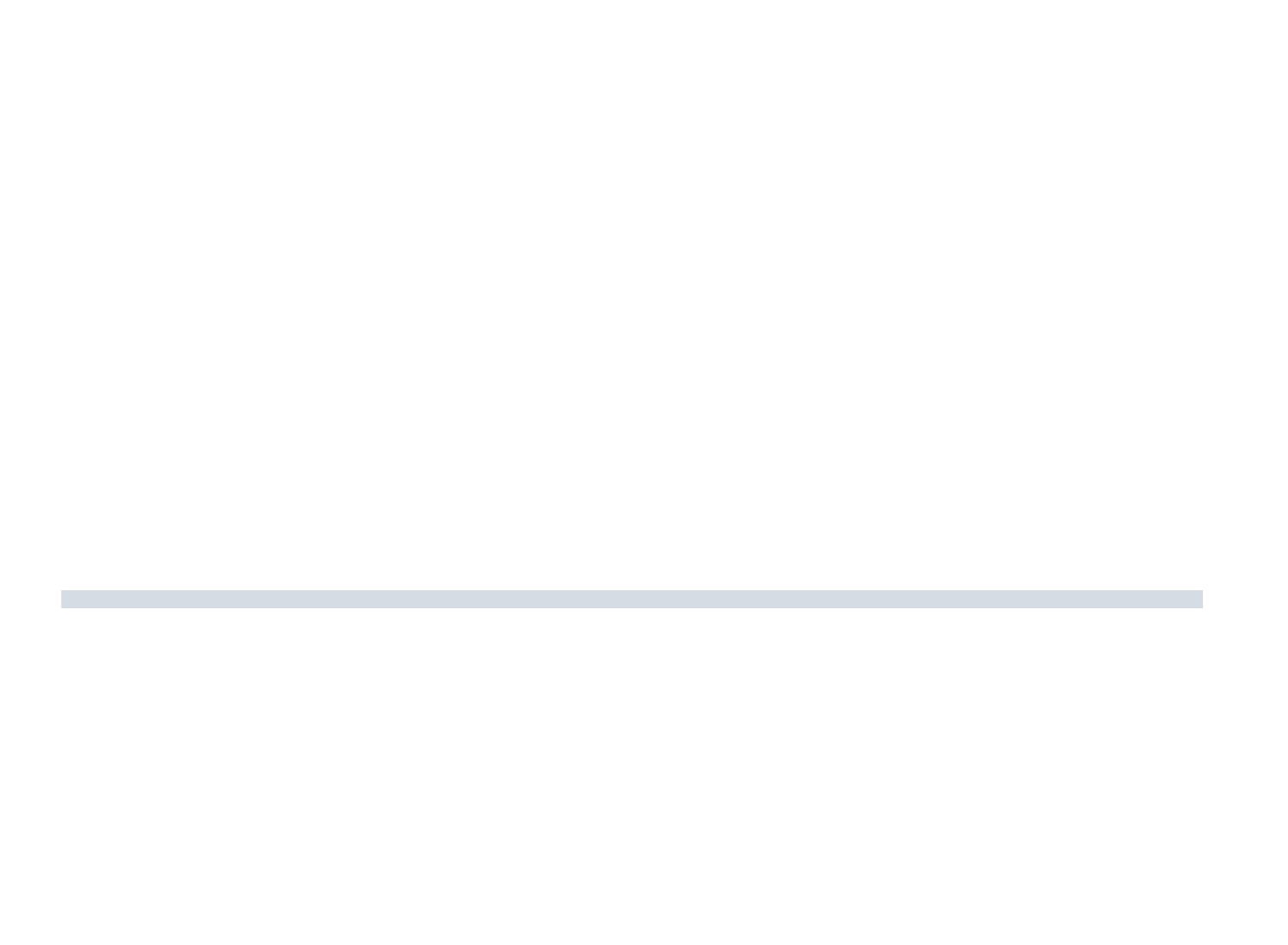$\mathcal{L}(\mathcal{L}(\mathcal{L}))$  and the set of  $\mathcal{L}(\mathcal{L})$  and  $\mathcal{L}(\mathcal{L})$  and  $\mathcal{L}(\mathcal{L})$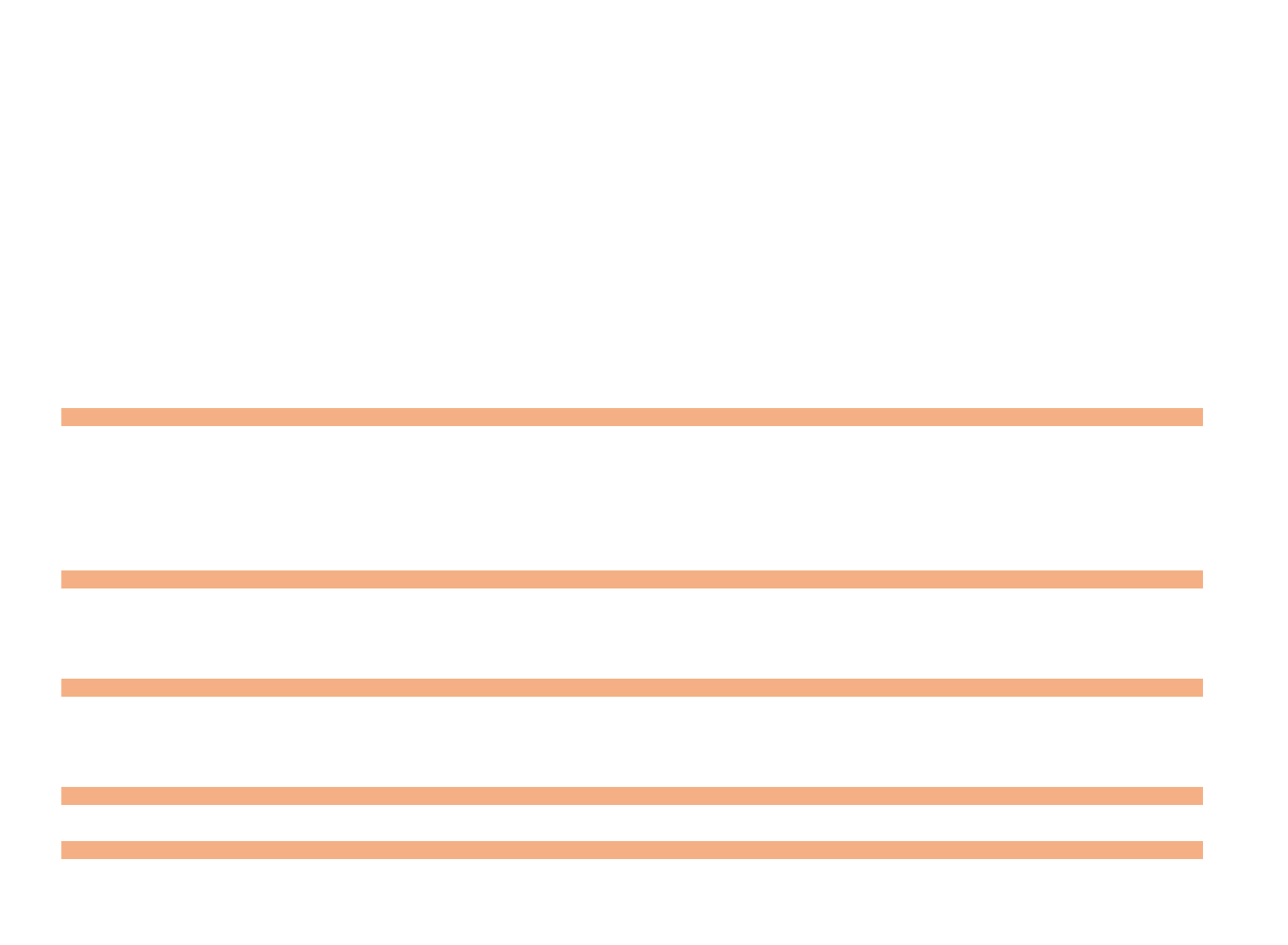| <b>Service Service</b>                                                                                                                                        |  |  |
|---------------------------------------------------------------------------------------------------------------------------------------------------------------|--|--|
|                                                                                                                                                               |  |  |
|                                                                                                                                                               |  |  |
| $\mathcal{L}(\mathcal{L}(\mathcal{L}))$ is a set of $\mathcal{L}(\mathcal{L})$ . The set of $\mathcal{L}(\mathcal{L})$ is a set of $\mathcal{L}(\mathcal{L})$ |  |  |
|                                                                                                                                                               |  |  |
|                                                                                                                                                               |  |  |
|                                                                                                                                                               |  |  |
|                                                                                                                                                               |  |  |
|                                                                                                                                                               |  |  |
|                                                                                                                                                               |  |  |
|                                                                                                                                                               |  |  |
|                                                                                                                                                               |  |  |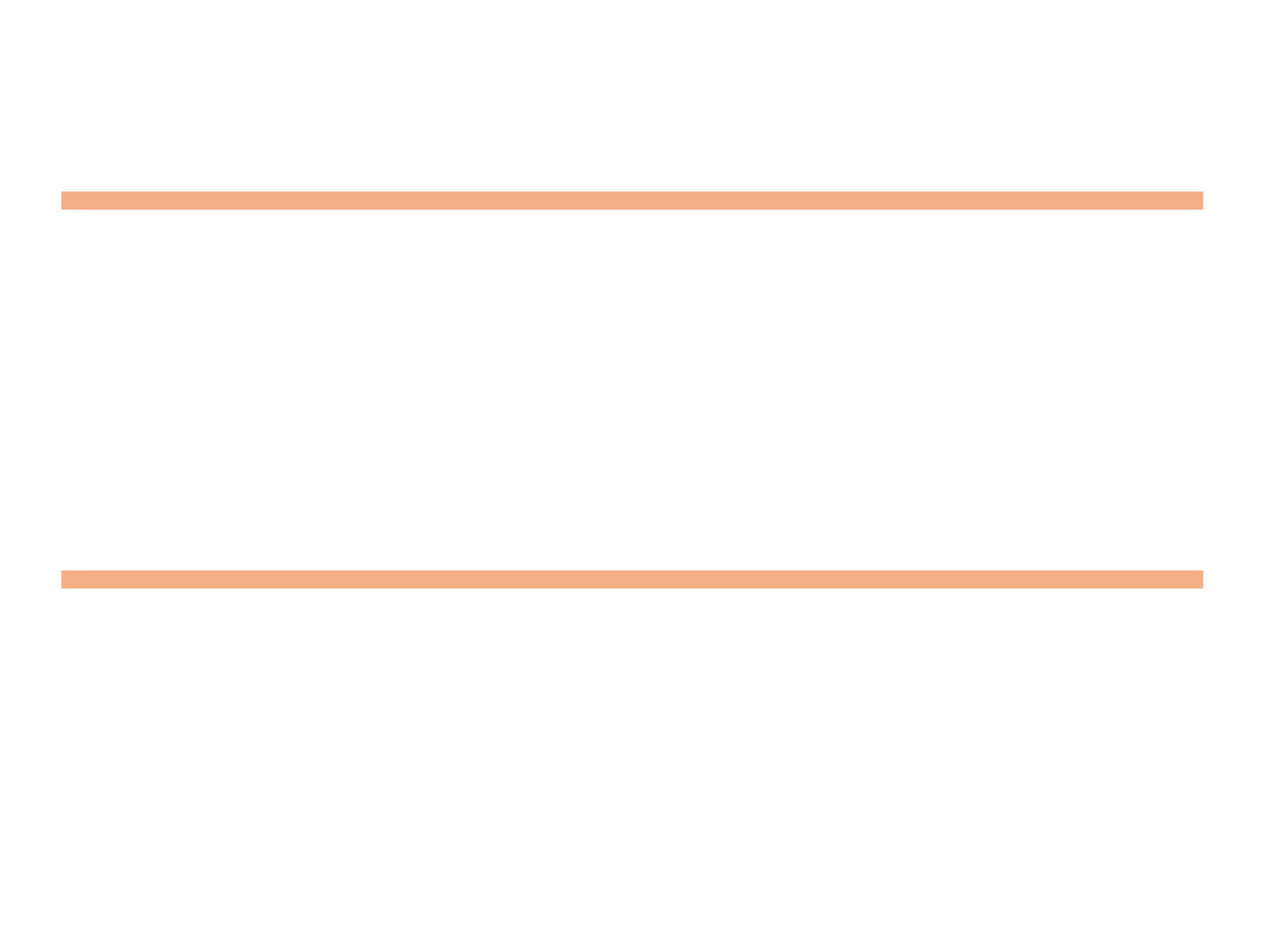| ,一个人的人都是一个人的人,而且,他们的人都是一个人的人,而且,他们的人都是不是一个人的人,而且,他们的人都是不是一个人的人,而且,他们的人都是不是一个人的人,<br>第151章 我们的人,我们的人都是不是一个人的人,我们的人都是不是一个人的人,我们的人都是不是一个人的人,我们的人都是不是一个人的人,我们的人都是不是一个人的人 |
|----------------------------------------------------------------------------------------------------------------------------------------------------------------------|
|                                                                                                                                                                      |
|                                                                                                                                                                      |
| a sa kacamatan ing Kabupatèn Kabupatèn Ing Kabupatèn Kabupatèn Kabupatèn Kabupatèn Kabupatèn Kabupatèn Kabupatè                                                      |
|                                                                                                                                                                      |
|                                                                                                                                                                      |
|                                                                                                                                                                      |
|                                                                                                                                                                      |
|                                                                                                                                                                      |
|                                                                                                                                                                      |
|                                                                                                                                                                      |
|                                                                                                                                                                      |
|                                                                                                                                                                      |
|                                                                                                                                                                      |
|                                                                                                                                                                      |
|                                                                                                                                                                      |
|                                                                                                                                                                      |
|                                                                                                                                                                      |
|                                                                                                                                                                      |
|                                                                                                                                                                      |
|                                                                                                                                                                      |
|                                                                                                                                                                      |
|                                                                                                                                                                      |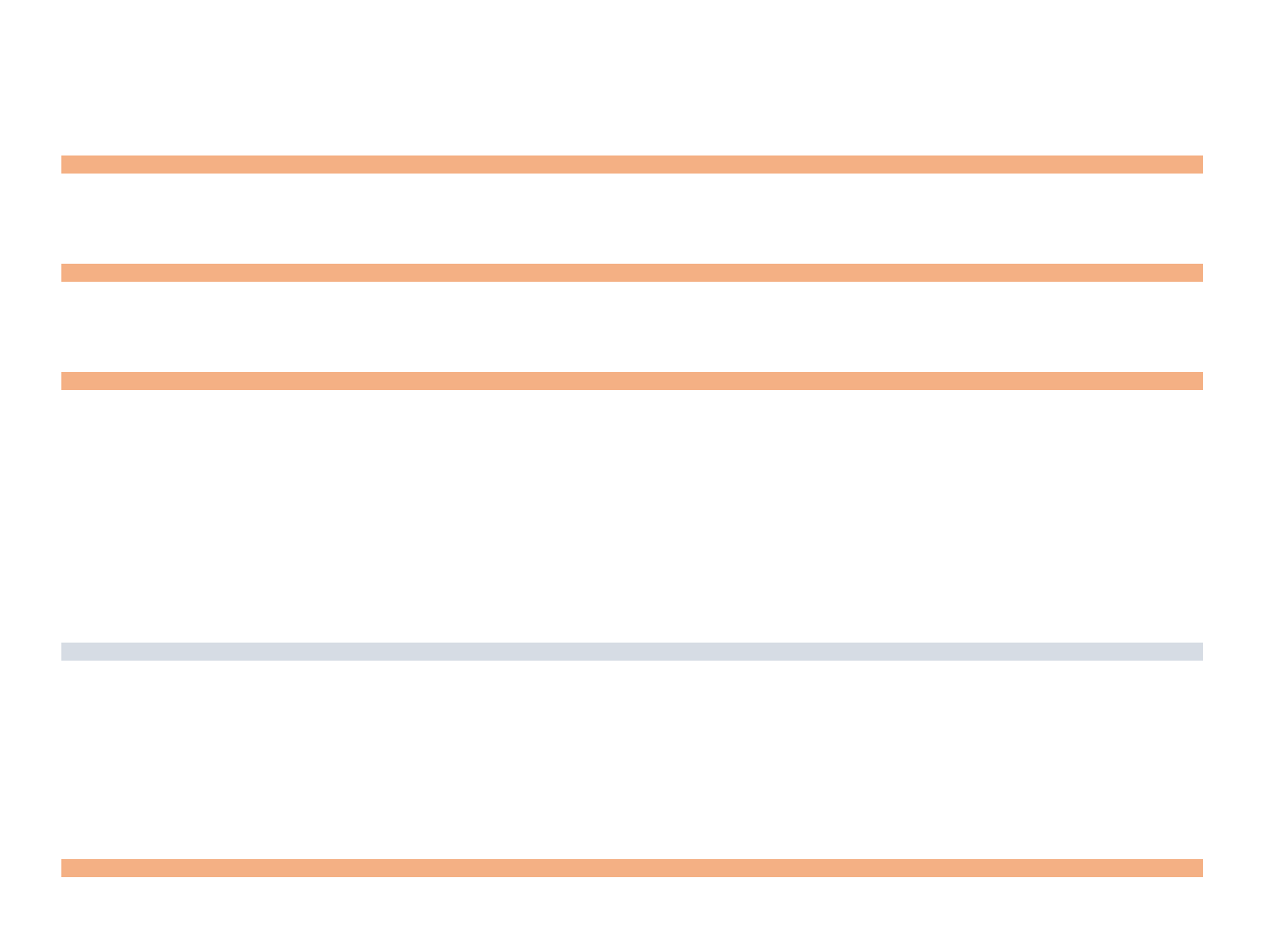a de la construcción de la construcción de la construcción de la construcción de la construcción de la constru<br>A la construcción de la construcción de la construcción de la construcción de la construcción de la construcci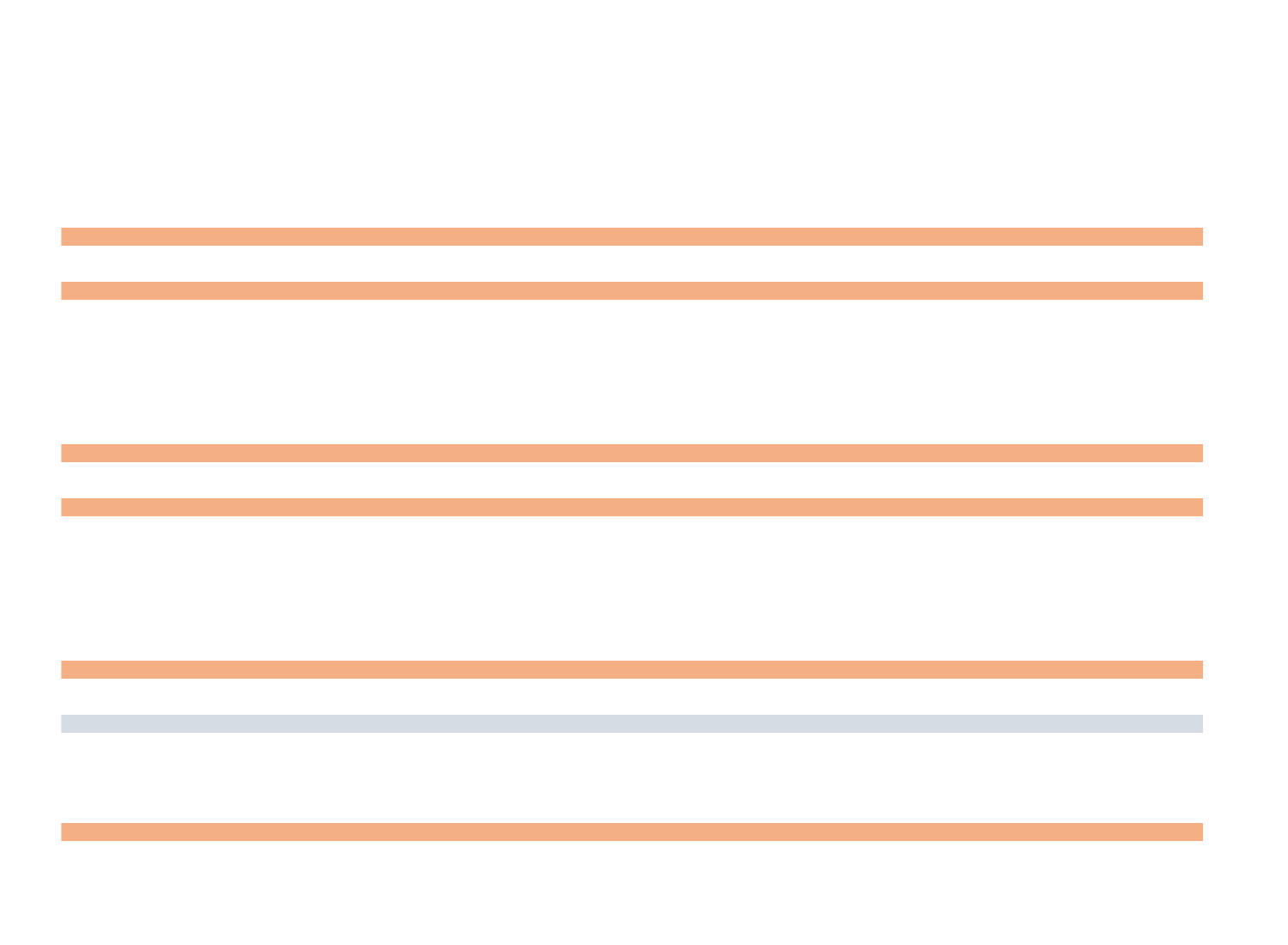**Contract Contract Contract**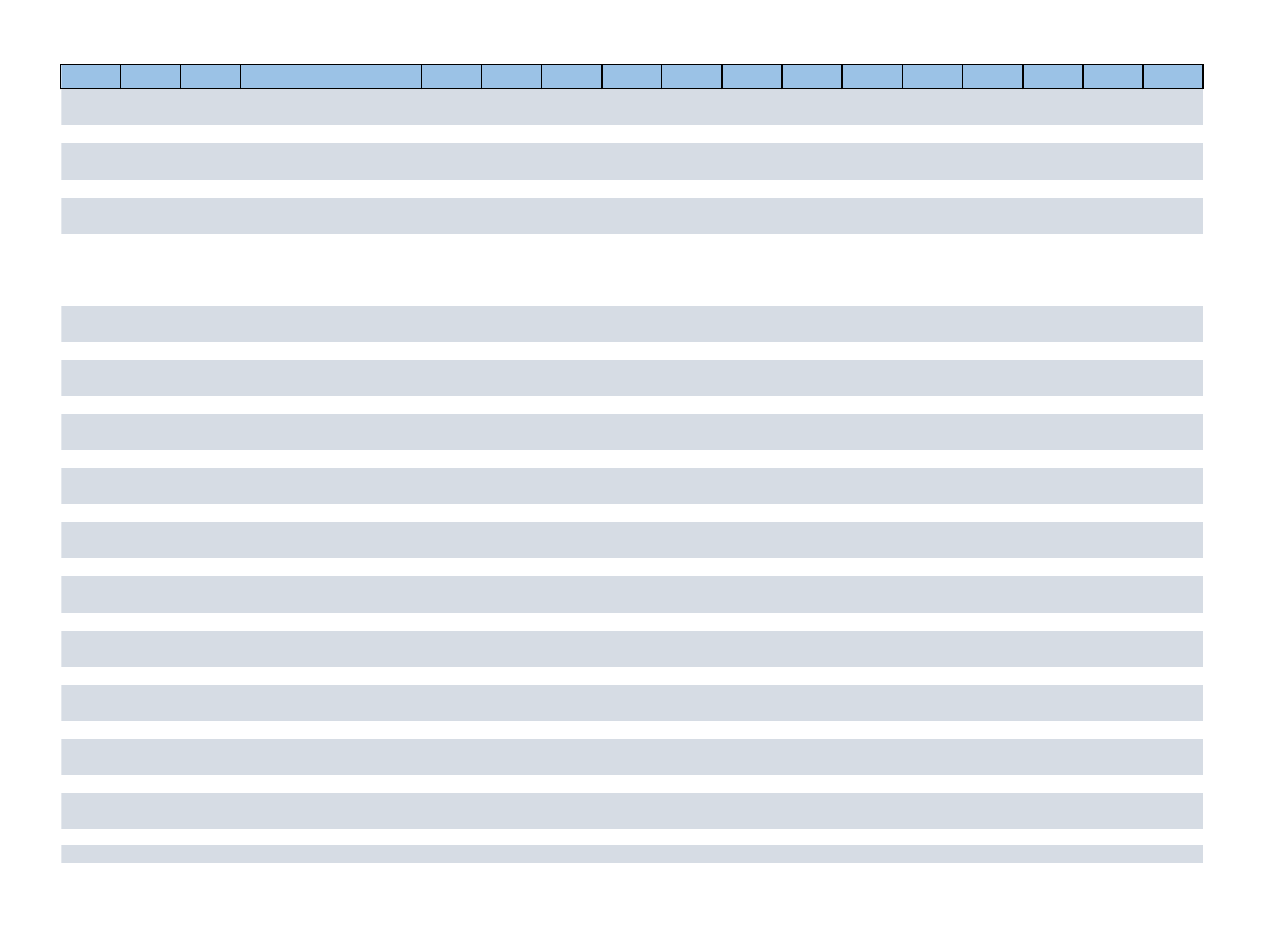| a se provincia de la construcción de la construcción de la construcción de la construcción de la construcción |  |  |
|---------------------------------------------------------------------------------------------------------------|--|--|
| ,我们也不会不会不会。""我们,我们也不会不会不会不会不会不会不会不会不会不会不会不会不会不会不会不会不会。""我们,我们也不会不会不会不会不会不会不会不会不会                              |  |  |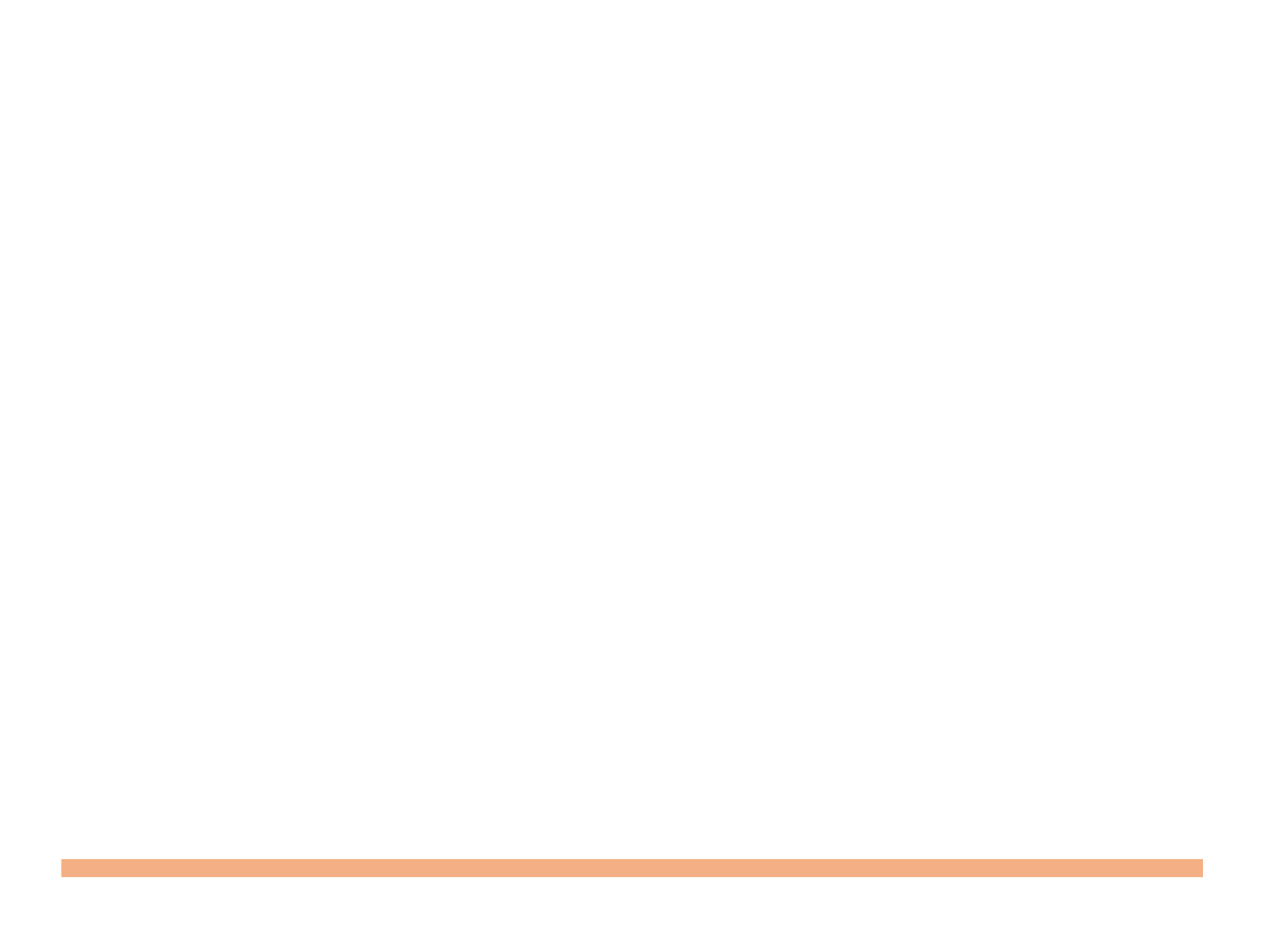a sa karang sa kabupatèn Kabupatèn Bangung Kabupatèn Kabupatèn Kabupatèn Kabupatèn Kabupatèn Kabupatèn Kabupat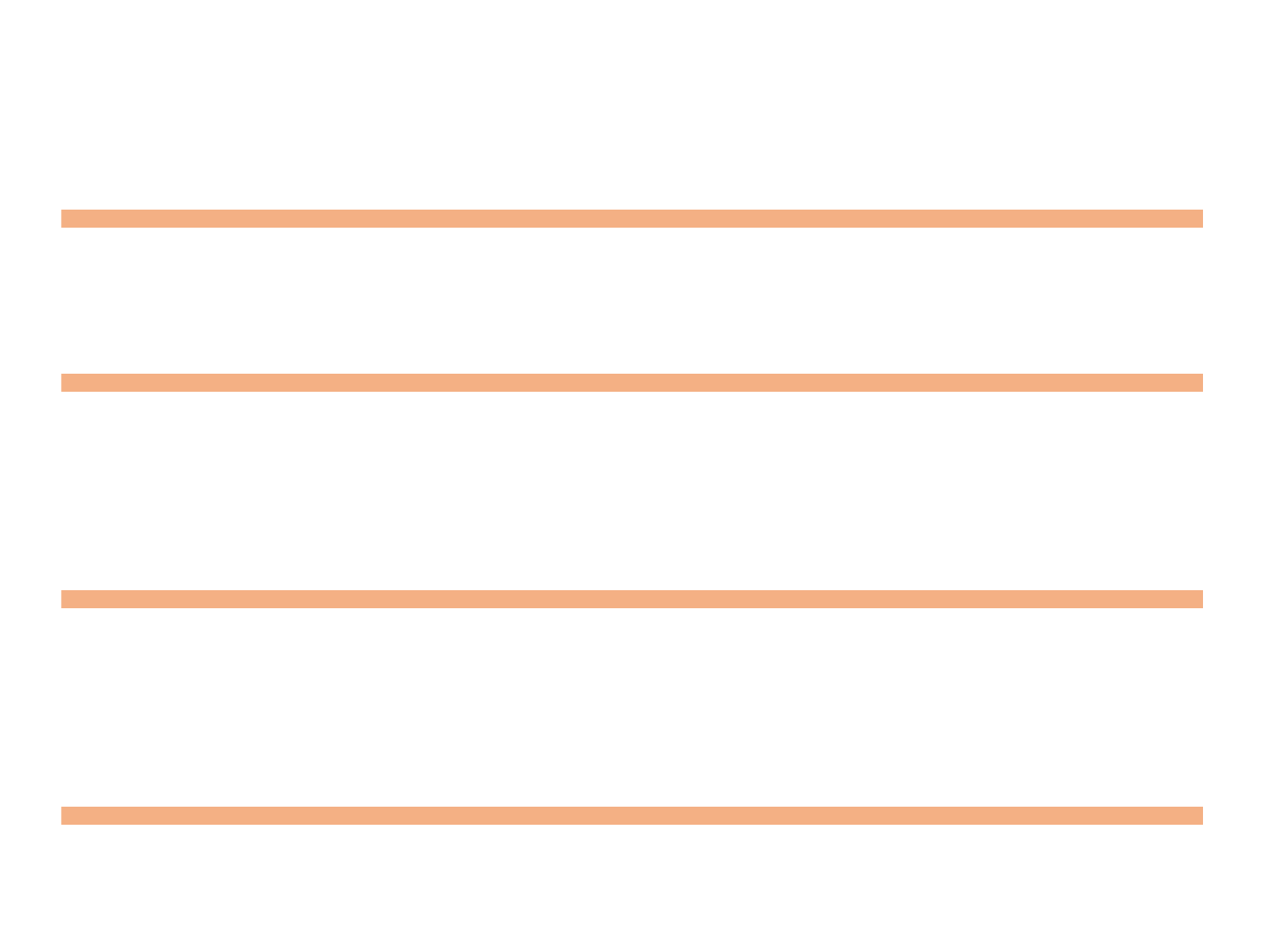the control of the control of the control of the control of the control of the control of the control of the control of  $\mathcal{L}^{\text{max}}_{\text{max}}$  and  $\mathcal{L}^{\text{max}}_{\text{max}}$  and  $\mathcal{L}^{\text{max}}_{\text{max}}$ ,我们也不会有什么。""我们的人,我们也不会有什么?""我们的人,我们也不会有什么?""我们的人,我们也不会有什么?""我们的人,我们也不会有什么?""我们的人 and the state of the state of the state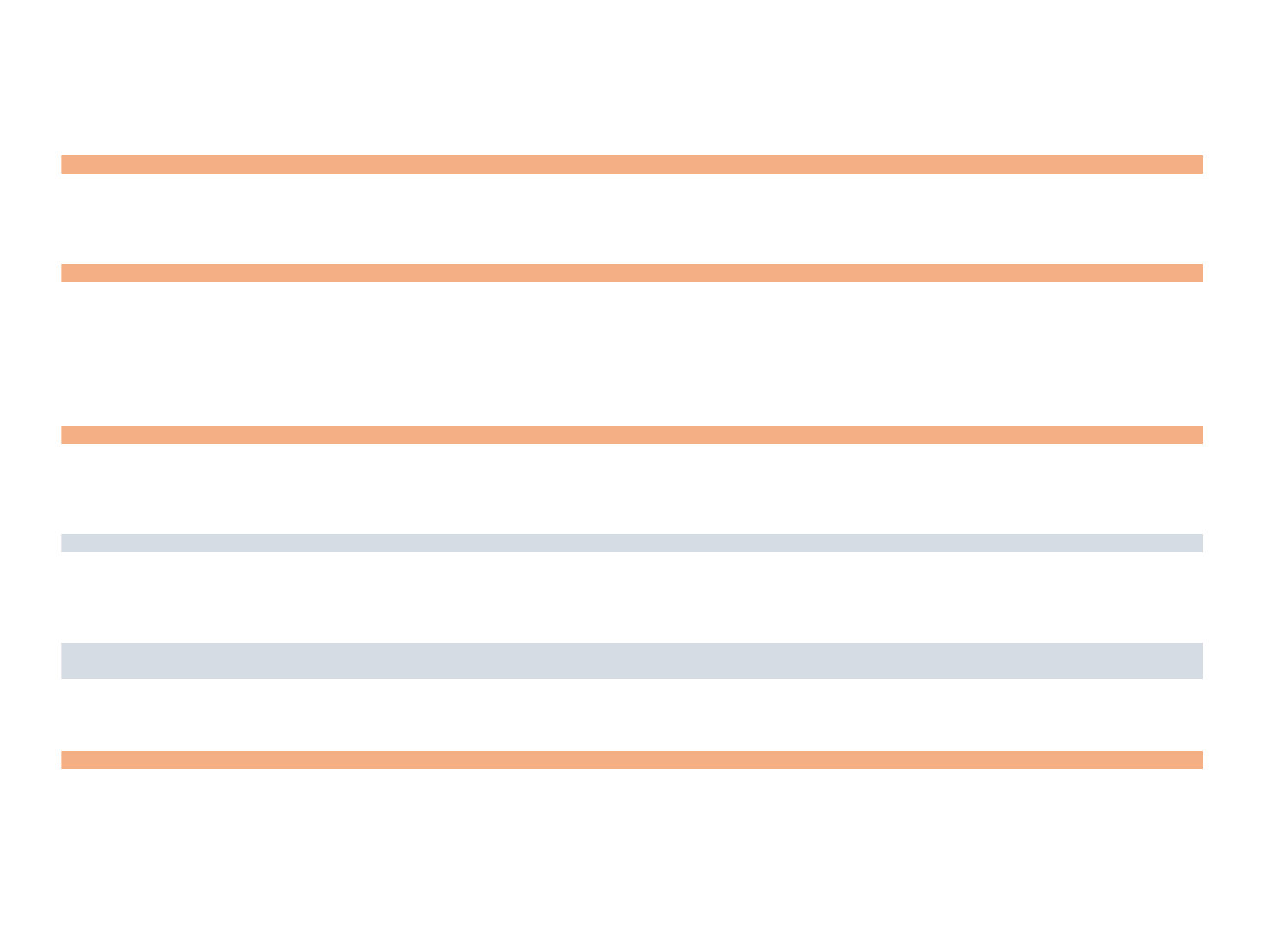a de la construcción de la construcción de la construcción de la construcción de la construcción de la constru<br>En 1930, el construcción de la construcción de la construcción de la construcción de la construcción de la con and the state of the state of the state of the state of the state of the state of the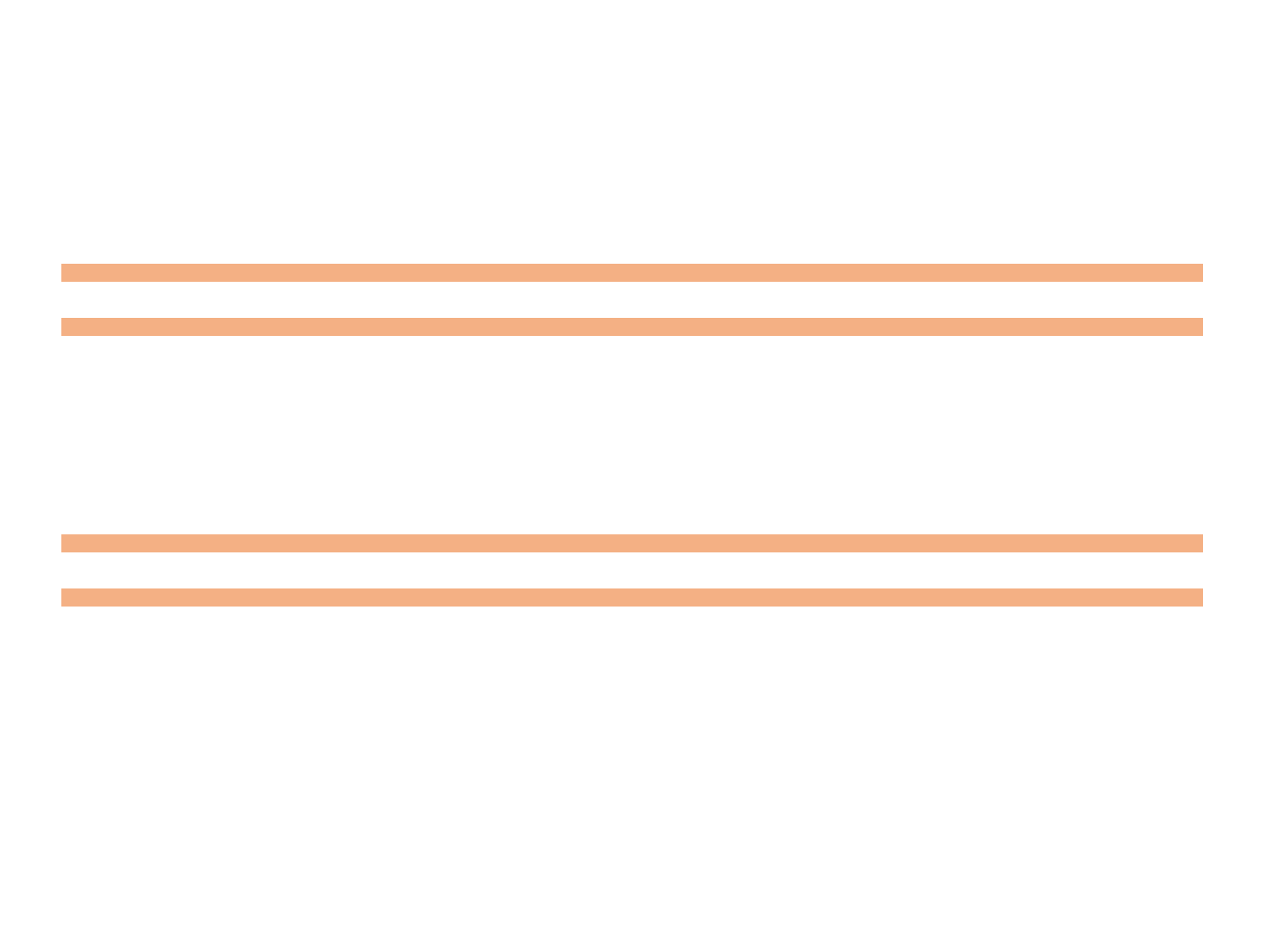the control of the control of the control <u> 1999 - Jan Barnett, fransk politiker (</u>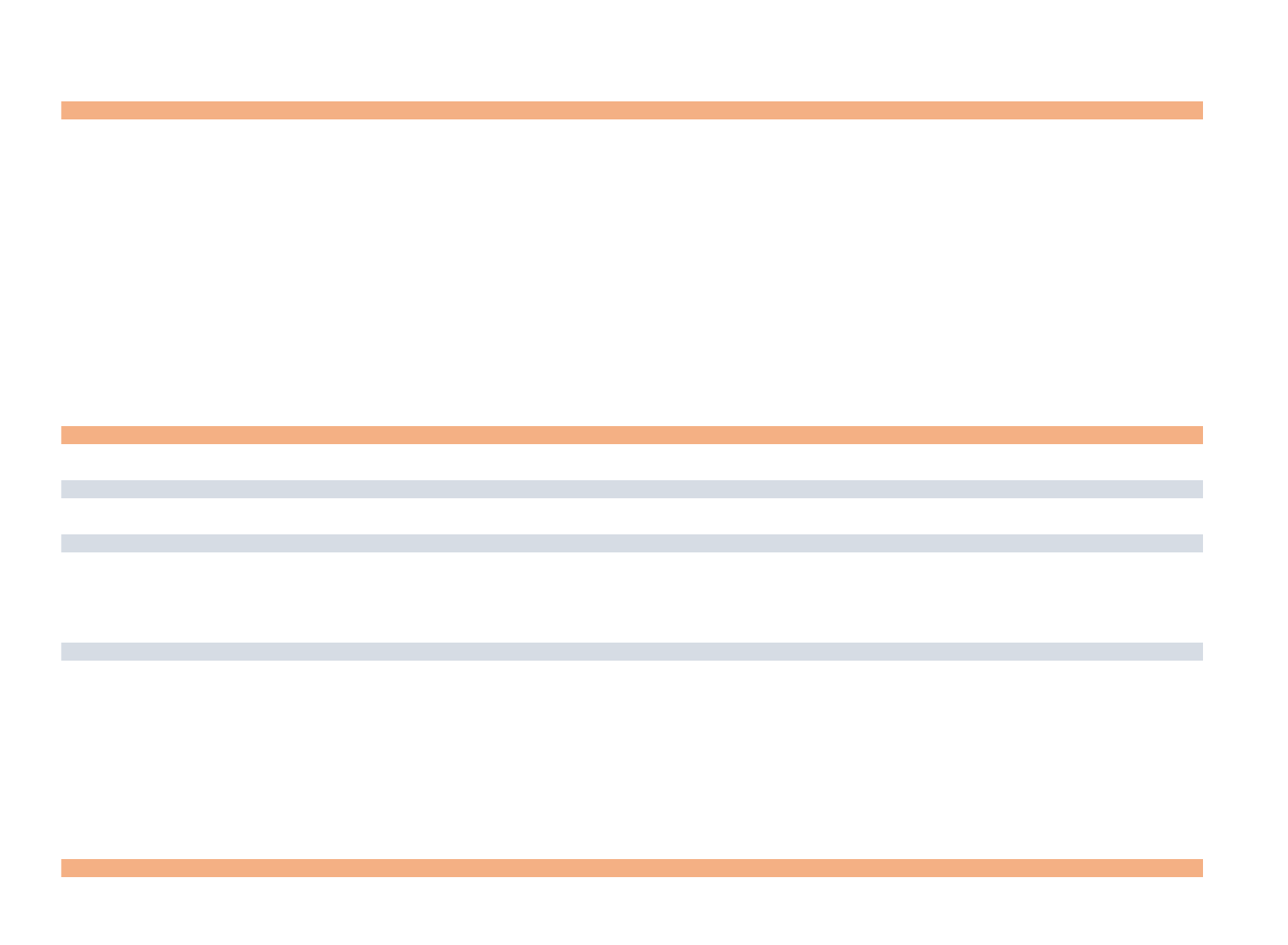and the state of the state of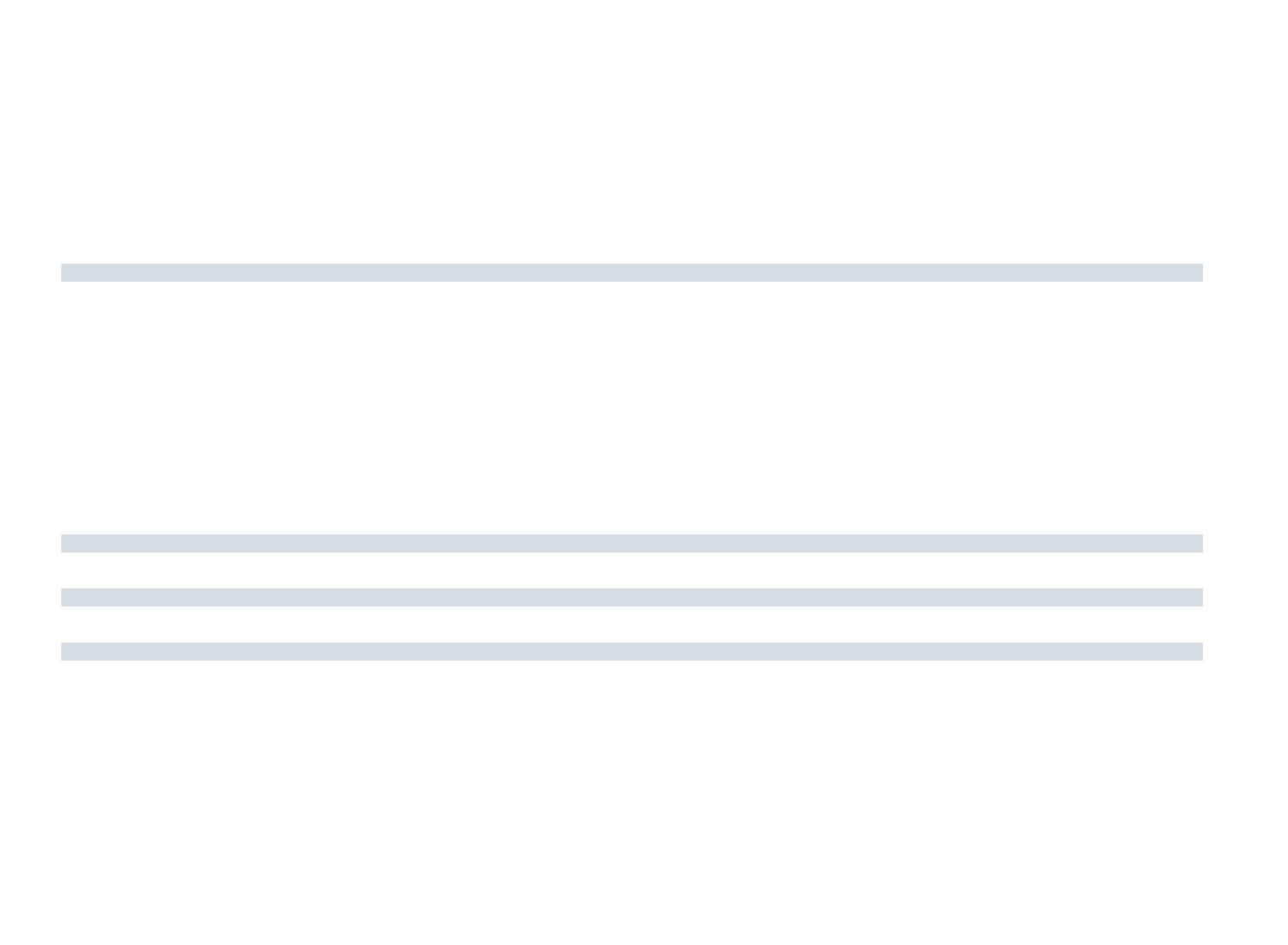**Contract Contract Contract Contract**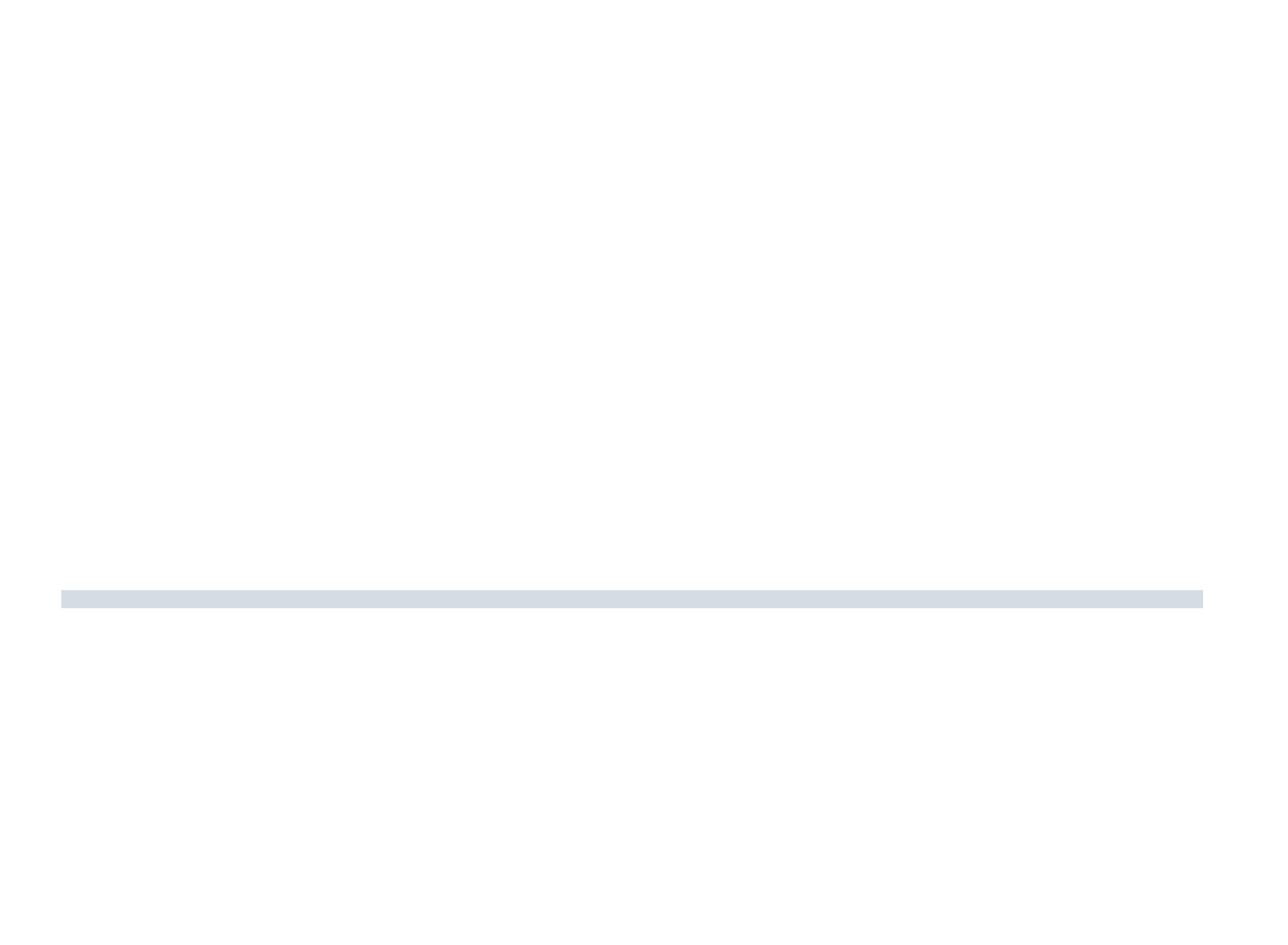$\mathcal{L}(\mathcal{L}(\mathcal{L}))$  and the set of  $\mathcal{L}(\mathcal{L})$  and  $\mathcal{L}(\mathcal{L})$  and  $\mathcal{L}(\mathcal{L})$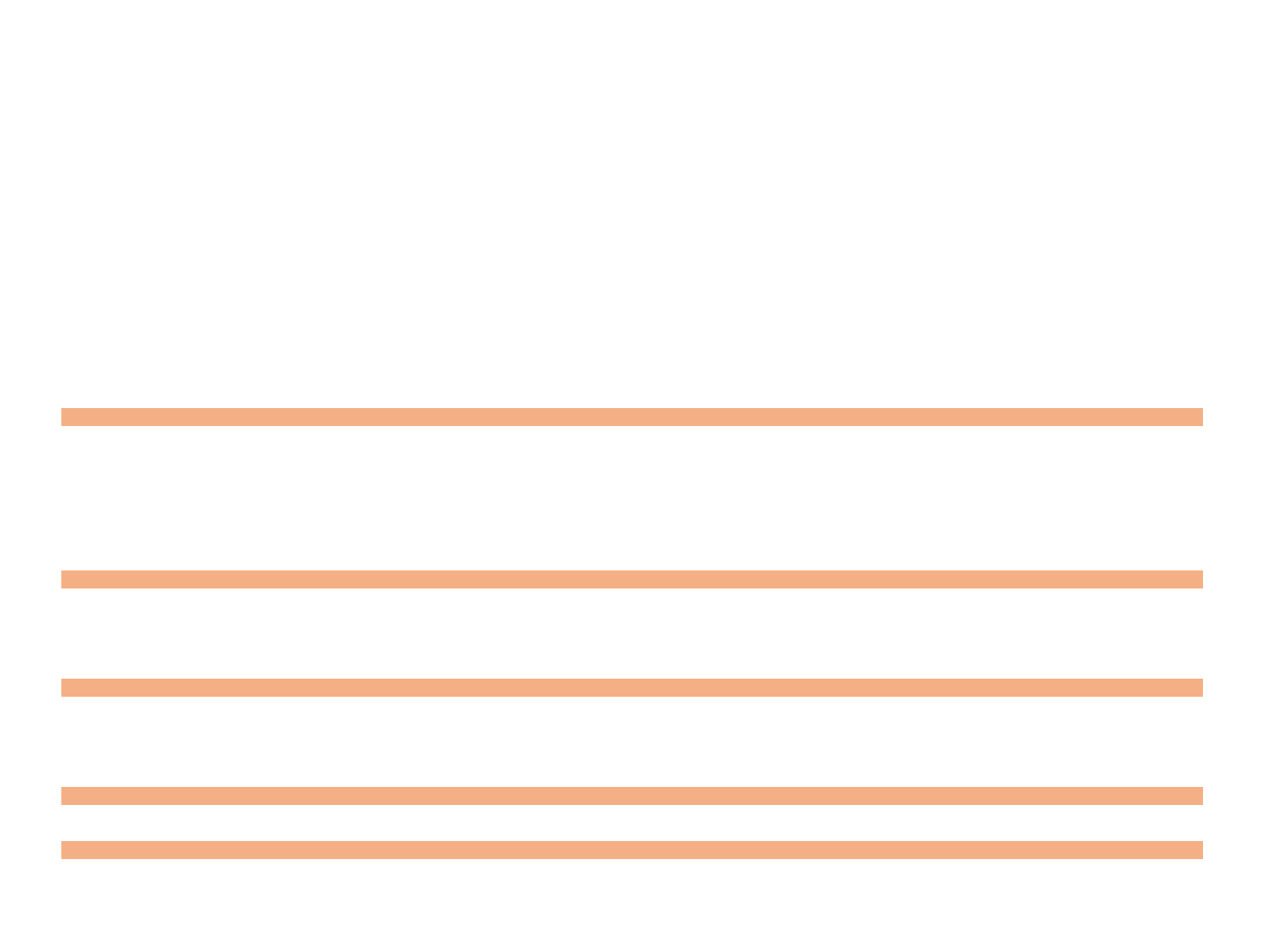| <b>Contract Contract Contract Contract Contract Contract Contract Contract Contract Contract Contract Contract Co</b>                                         |  |  |
|---------------------------------------------------------------------------------------------------------------------------------------------------------------|--|--|
|                                                                                                                                                               |  |  |
|                                                                                                                                                               |  |  |
| $\mathcal{L}(\mathcal{L}(\mathcal{L}))$ is a set of $\mathcal{L}(\mathcal{L})$ . The set of $\mathcal{L}(\mathcal{L})$ is a set of $\mathcal{L}(\mathcal{L})$ |  |  |
|                                                                                                                                                               |  |  |
|                                                                                                                                                               |  |  |
|                                                                                                                                                               |  |  |
|                                                                                                                                                               |  |  |
|                                                                                                                                                               |  |  |
|                                                                                                                                                               |  |  |
|                                                                                                                                                               |  |  |
|                                                                                                                                                               |  |  |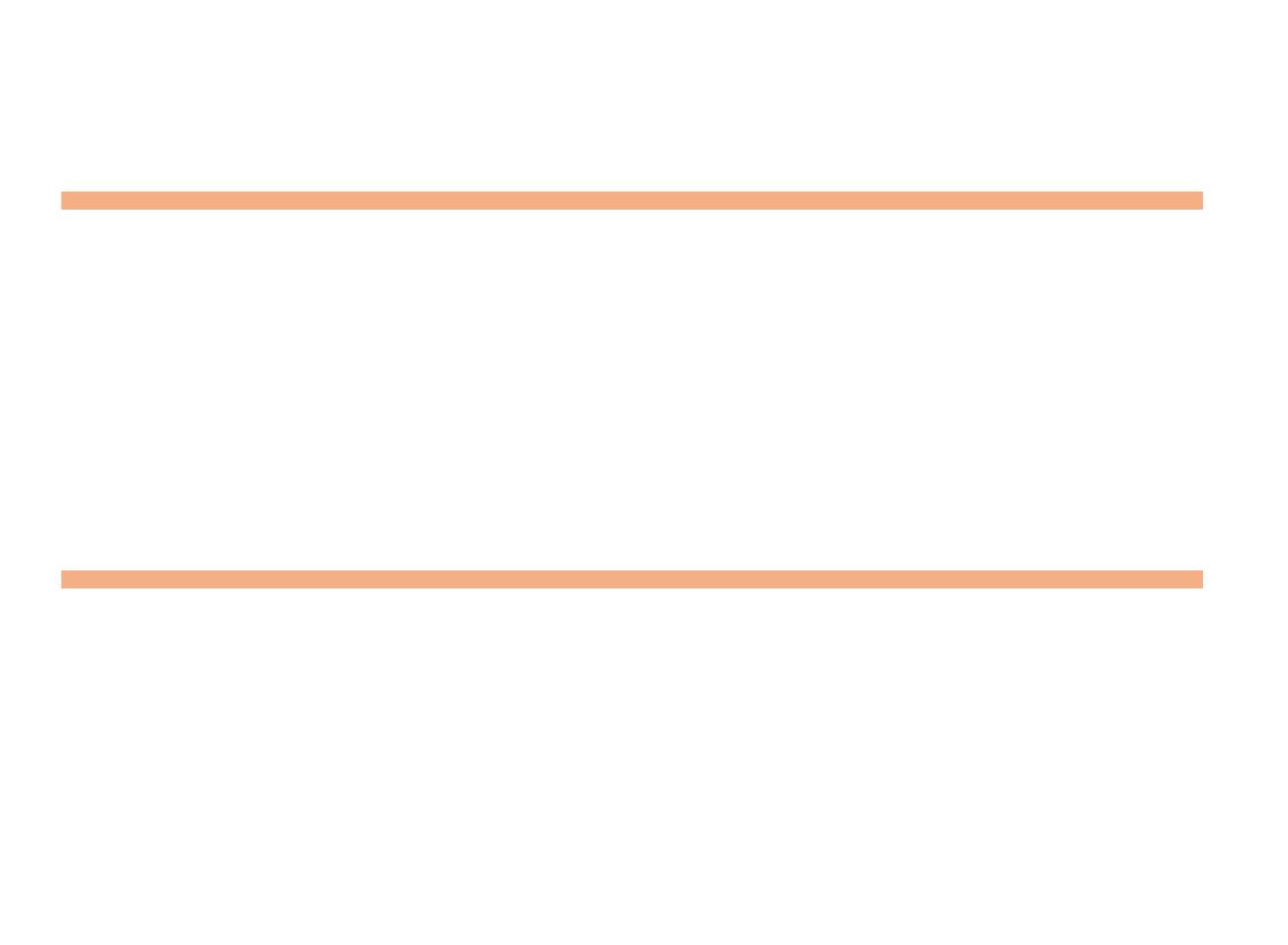| ,一个人的人都是一个人的人,而且,他们的人都是一个人的人,而且,他们的人都是不是一个人的人,而且,他们的人都是不是一个人的人,而且,他们的人都是不是一个人的人,<br>第151章 我们的人,我们的人都是不是一个人的人,我们的人都是不是一个人的人,我们的人都是不是一个人的人,我们的人都是不是一个人的人,我们的人都是不是一个人的人 |
|----------------------------------------------------------------------------------------------------------------------------------------------------------------------|
|                                                                                                                                                                      |
|                                                                                                                                                                      |
| a sa kacamatan ing Kabupatèn Kabupatèn Ing Kabupatèn Kabupatèn Kabupatèn Kabupatèn Kabupatèn Kabupatèn Kabupatè                                                      |
|                                                                                                                                                                      |
|                                                                                                                                                                      |
|                                                                                                                                                                      |
|                                                                                                                                                                      |
|                                                                                                                                                                      |
|                                                                                                                                                                      |
|                                                                                                                                                                      |
|                                                                                                                                                                      |
|                                                                                                                                                                      |
|                                                                                                                                                                      |
|                                                                                                                                                                      |
|                                                                                                                                                                      |
|                                                                                                                                                                      |
|                                                                                                                                                                      |
|                                                                                                                                                                      |
|                                                                                                                                                                      |
|                                                                                                                                                                      |
|                                                                                                                                                                      |
|                                                                                                                                                                      |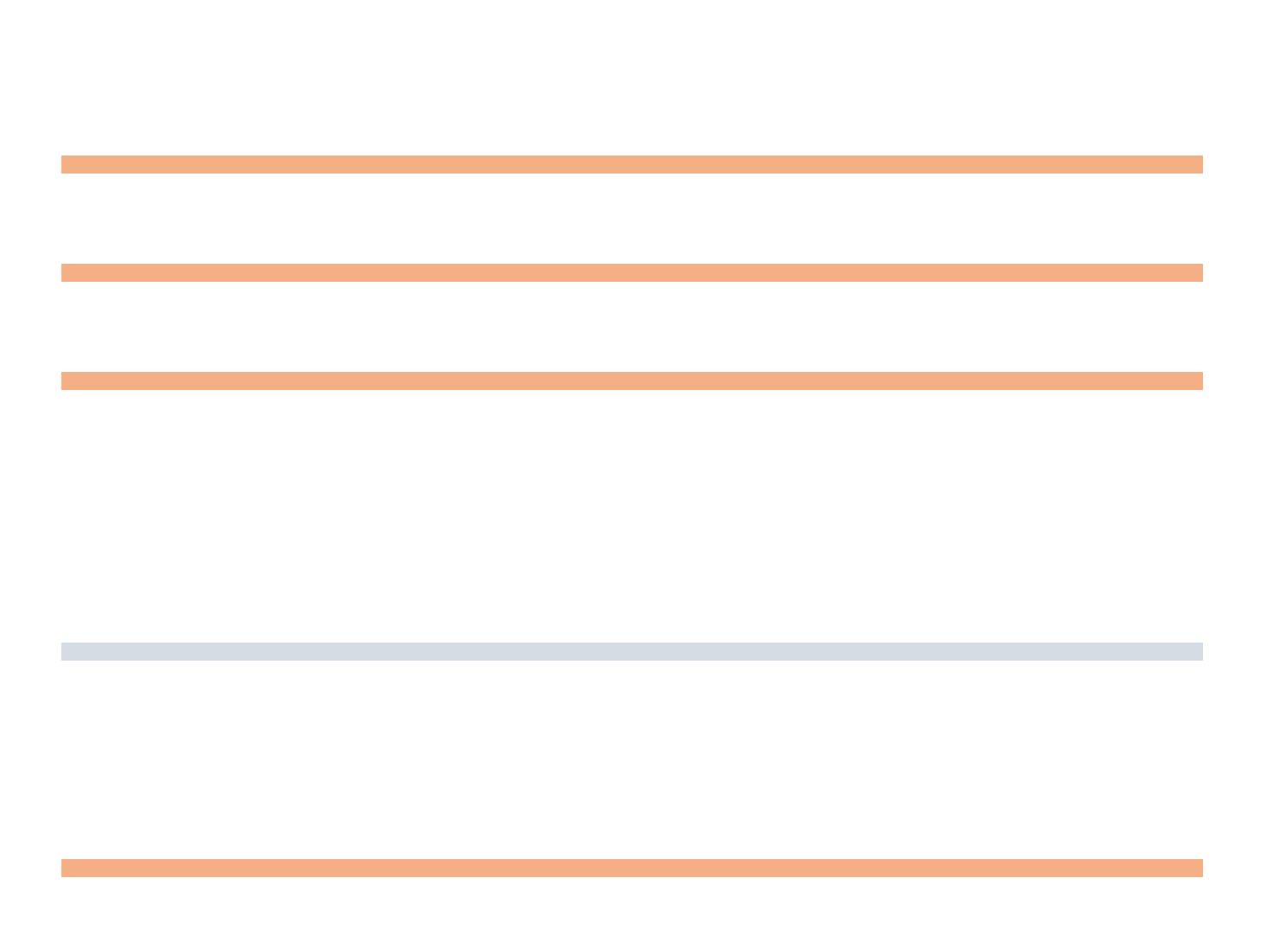a de la construcción de la construcción de la construcción de la construcción de la construcción de la constru<br>A la construcción de la construcción de la construcción de la construcción de la construcción de la construcci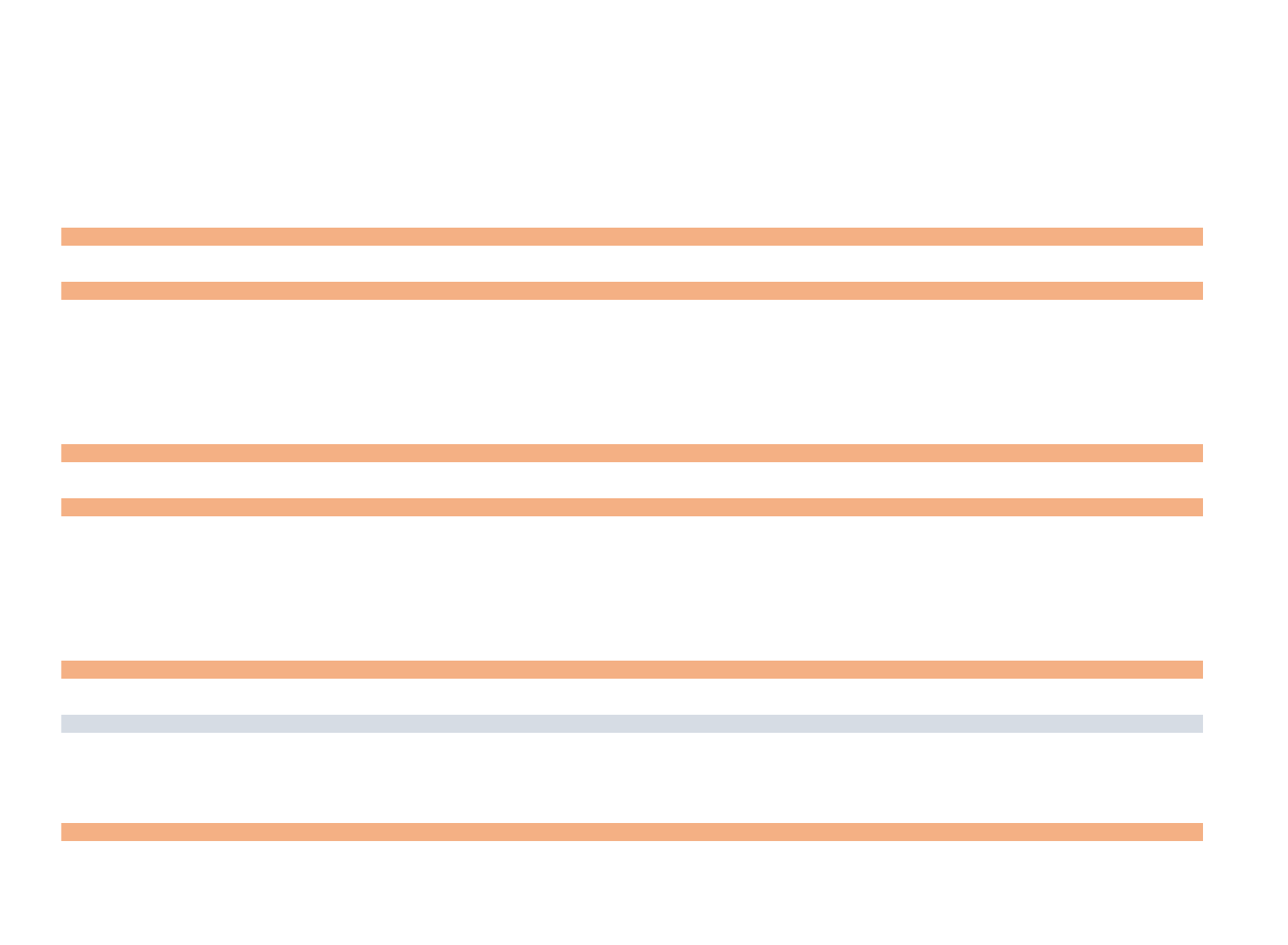**Contract Contract Contract**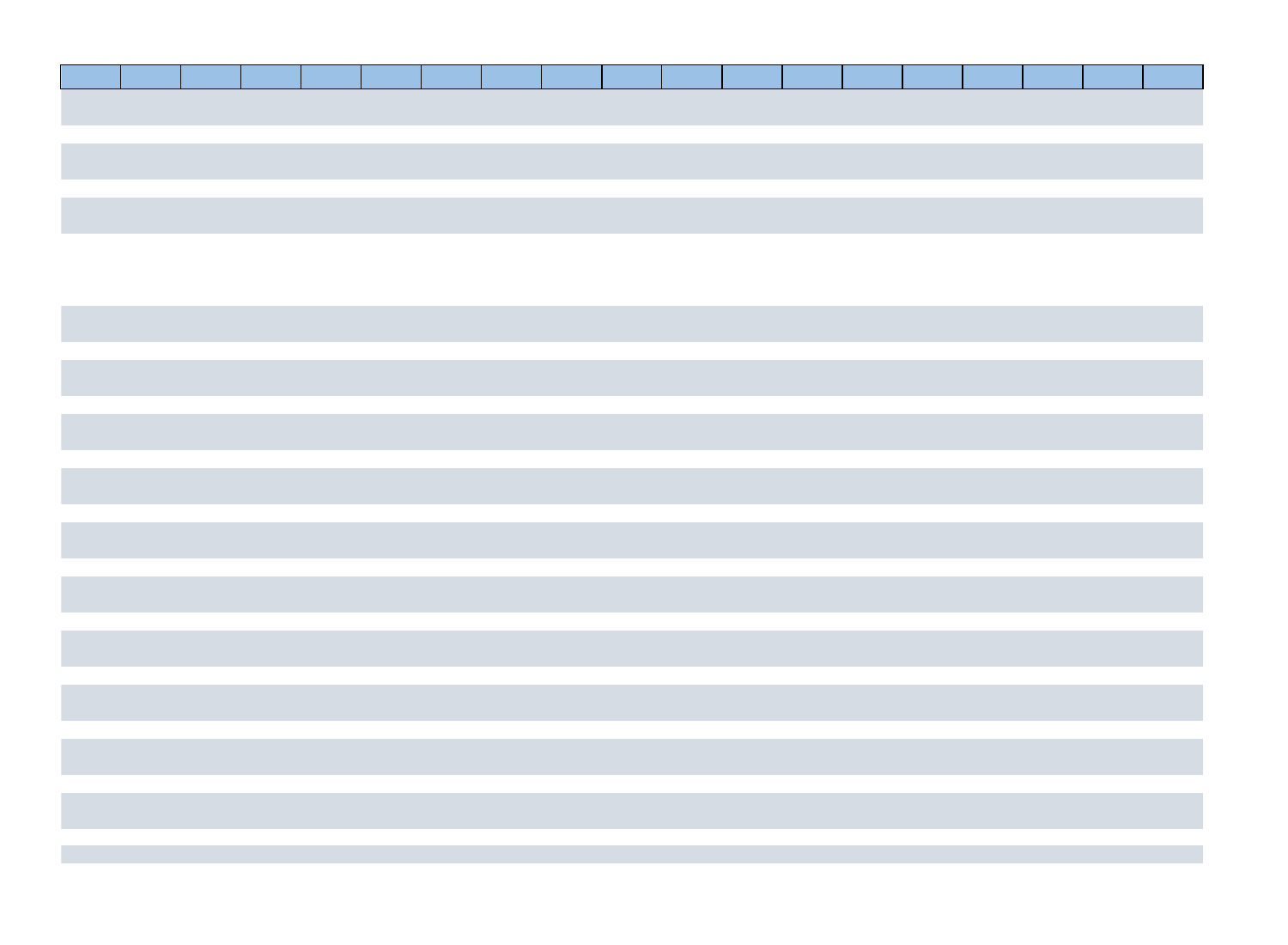| a se provincia de la construcción de la construcción de la construcción de la construcción de la construcción |  |  |
|---------------------------------------------------------------------------------------------------------------|--|--|
| ,我们也不会不会不会。""我们,我们也不会不会不会不会不会不会不会不会不会不会不会不会不会不会不会不会不会。""我们,我们也不会不会不会不会不会不会不会不会不会                              |  |  |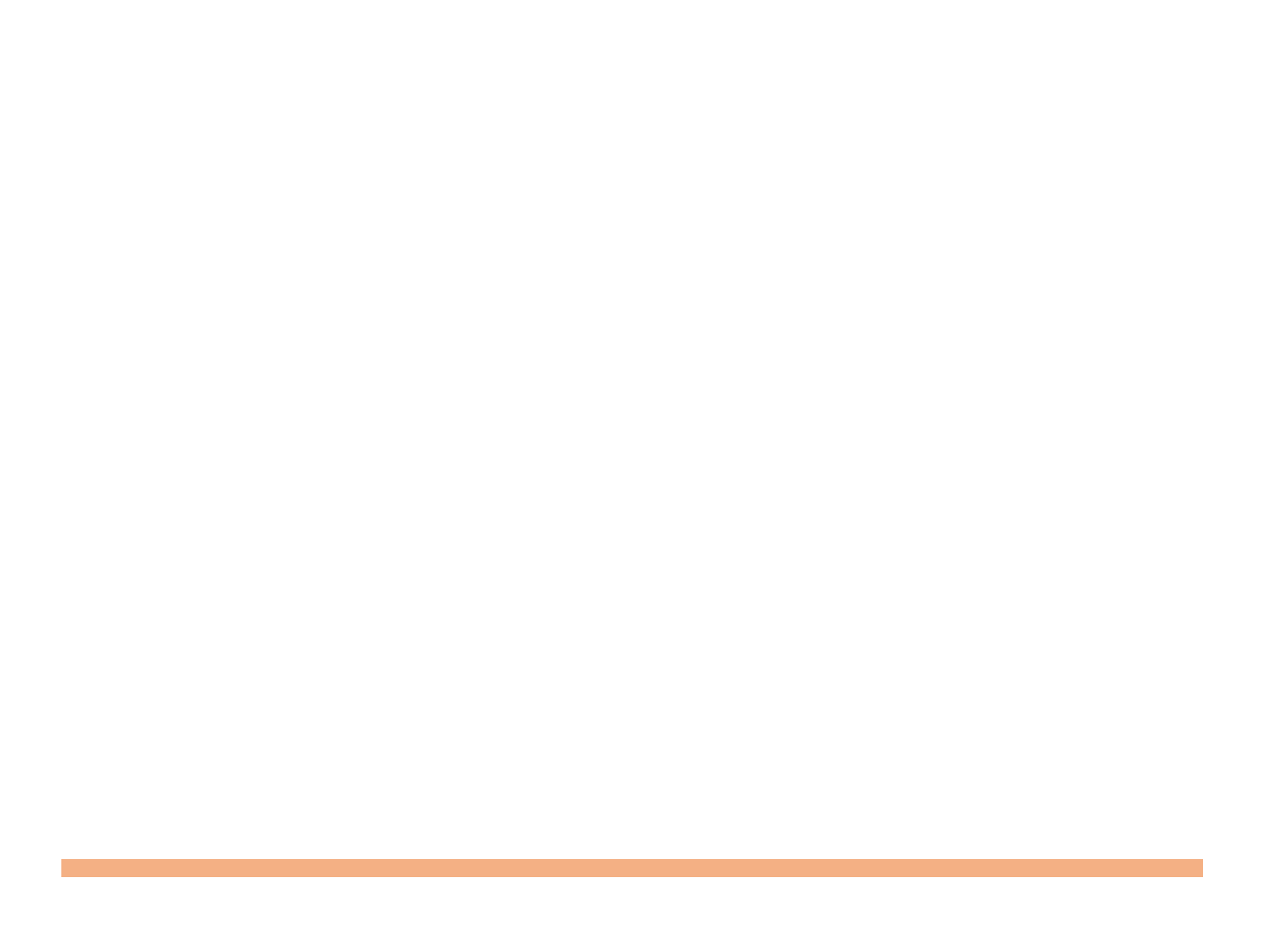a sa karang sa kabupatèn Kabupatèn Bangung Kabupatèn Kabupatèn Kabupatèn Kabupatèn Kabupatèn Kabupatèn Kabupat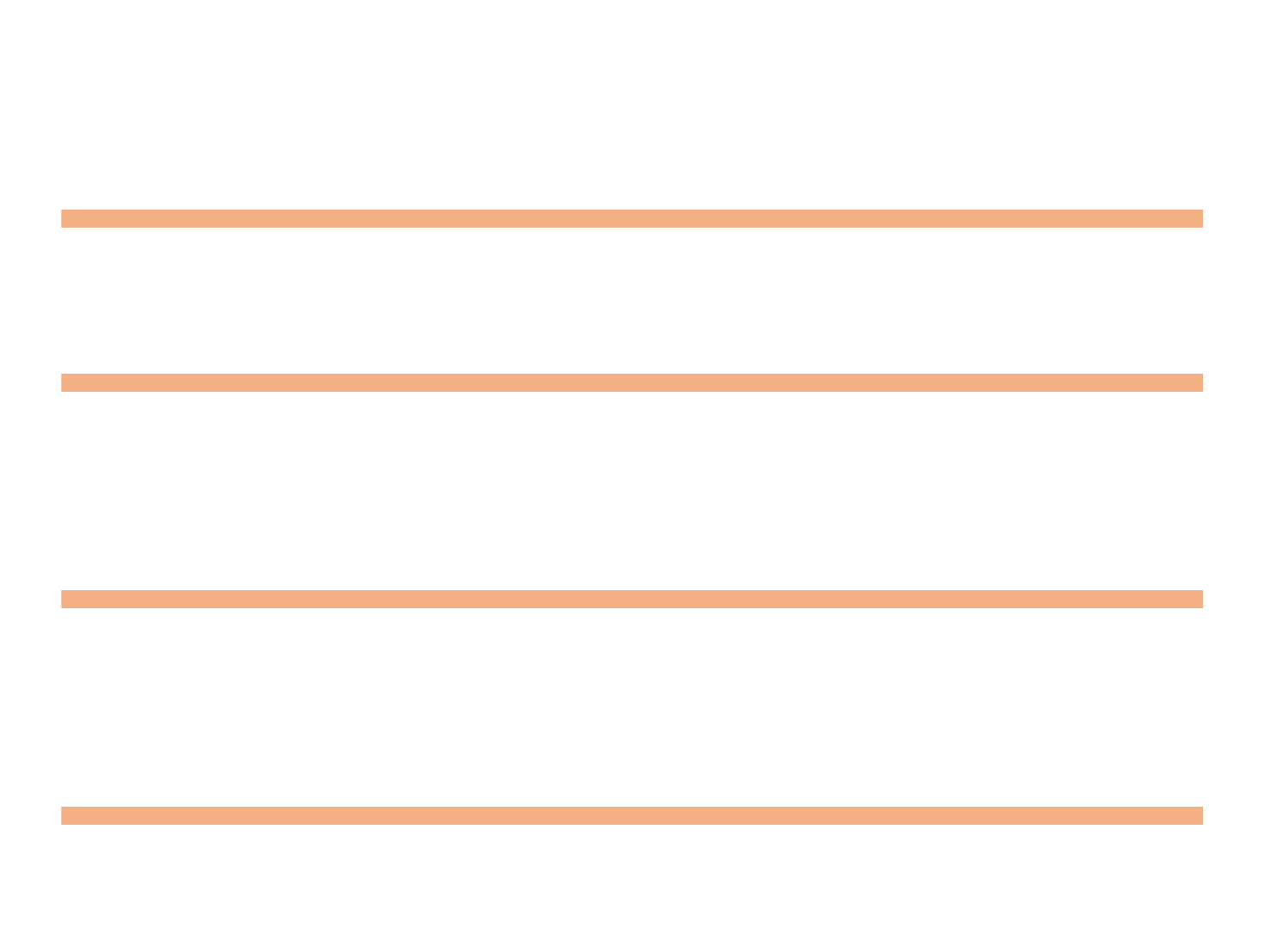the control of the control of the control of the control of the control of the control of the control of the control of  $\mathcal{L}^{\text{max}}_{\text{max}}$  and  $\mathcal{L}^{\text{max}}_{\text{max}}$  and  $\mathcal{L}^{\text{max}}_{\text{max}}$ ,我们也不会有什么。""我们的人,我们也不会有什么?""我们的人,我们也不会有什么?""我们的人,我们也不会有什么?""我们的人,我们也不会有什么?""我们的人 and the state of the state of the state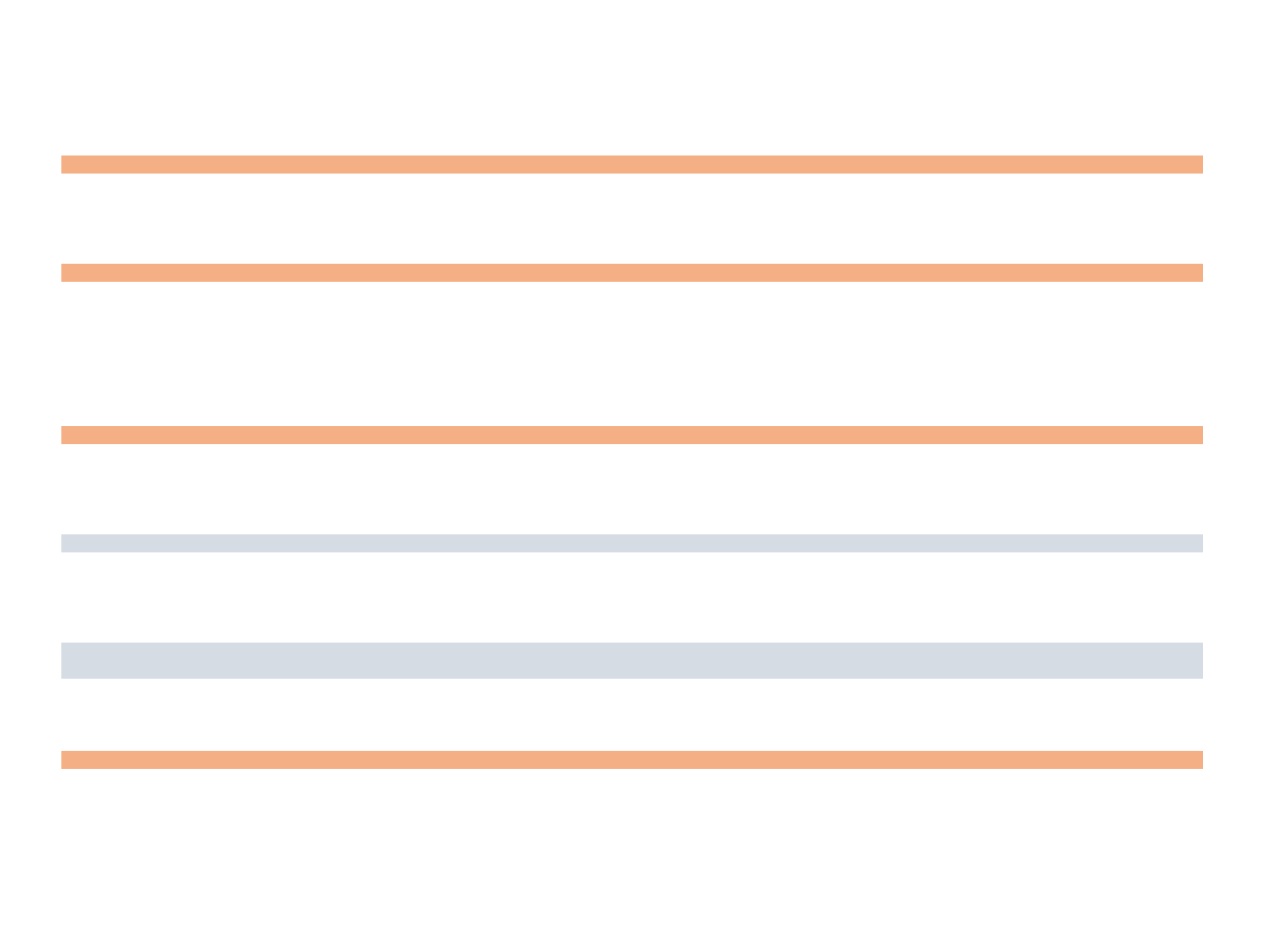a de la construcción de la construcción de la construcción de la construcción de la construcción de la constru<br>En 1930, el construcción de la construcción de la construcción de la construcción de la construcción de la con and the state of the state of the state of the state of the state of the state of the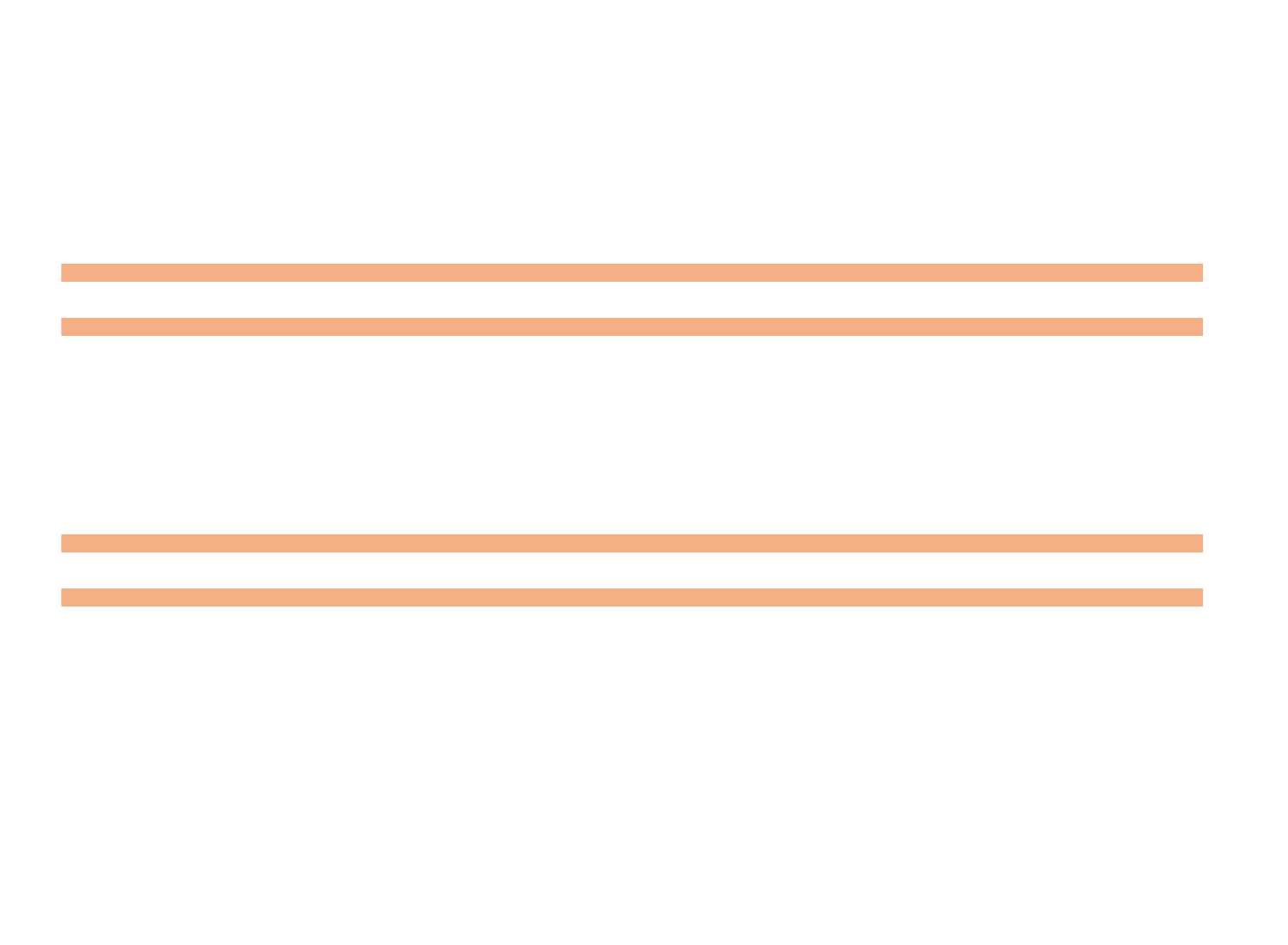the control of the control of the control <u> 1999 - Jan Barnett, fransk politiker (</u>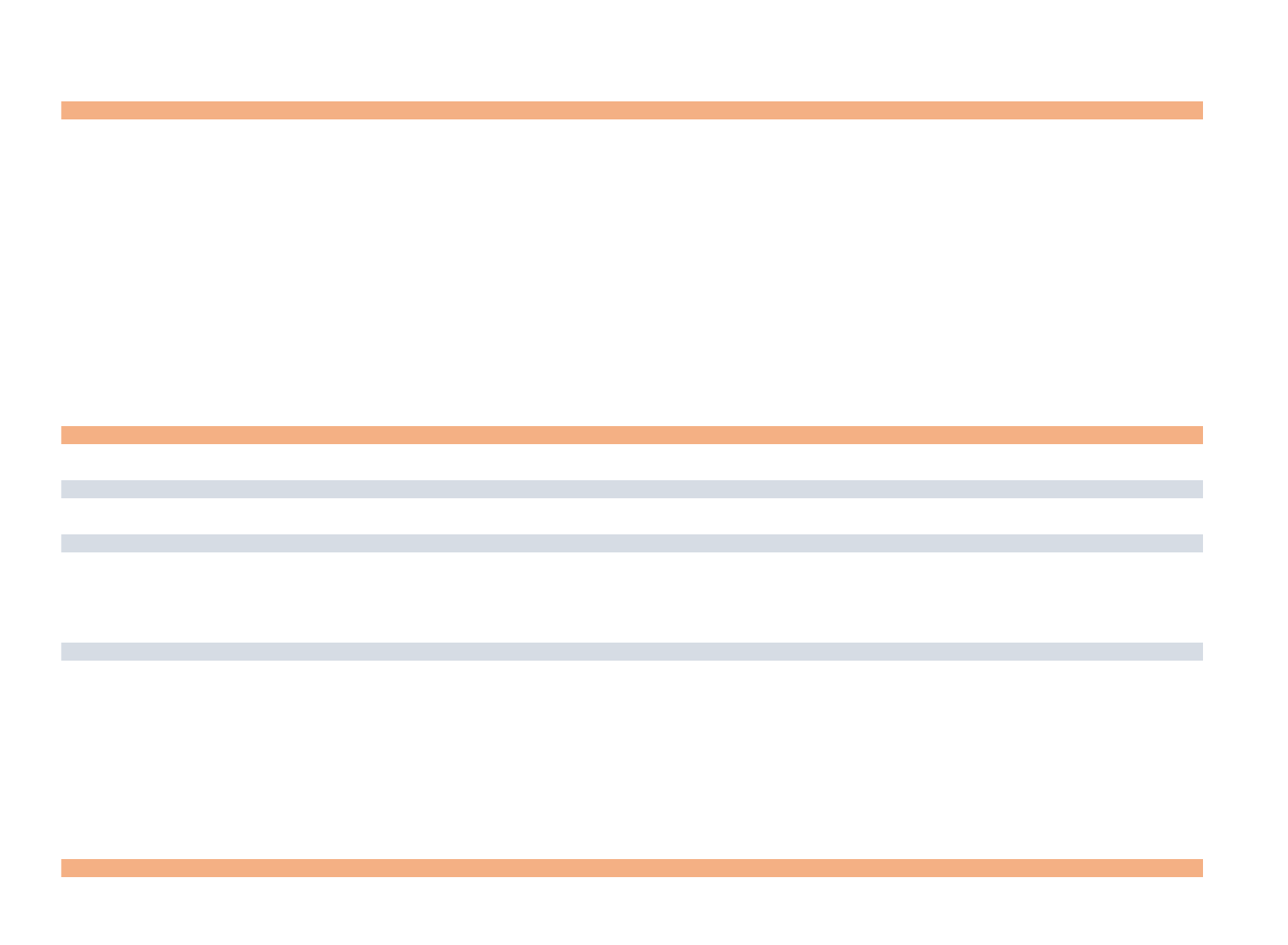and the state of the state of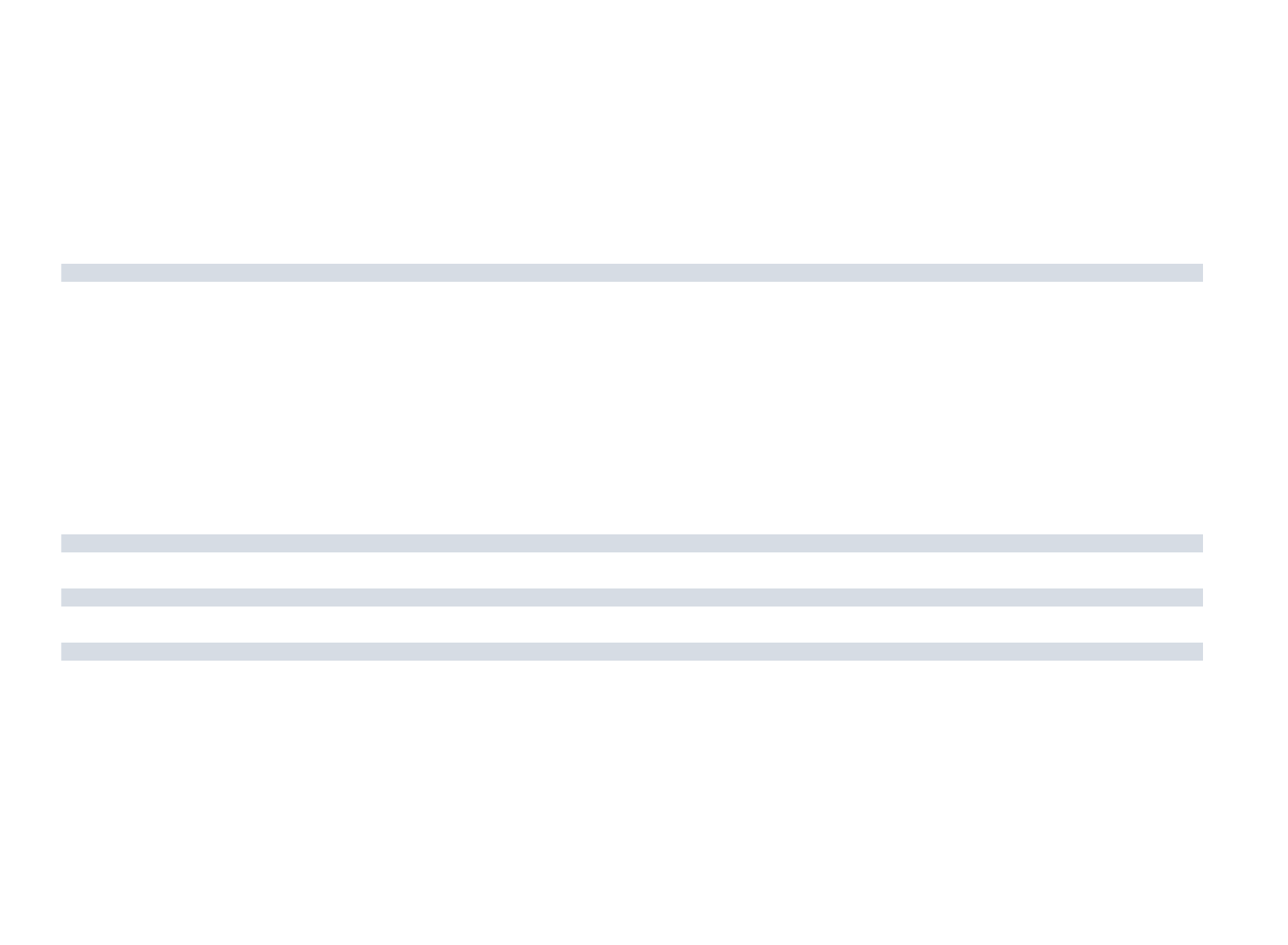**Contract Contract Contract Contract**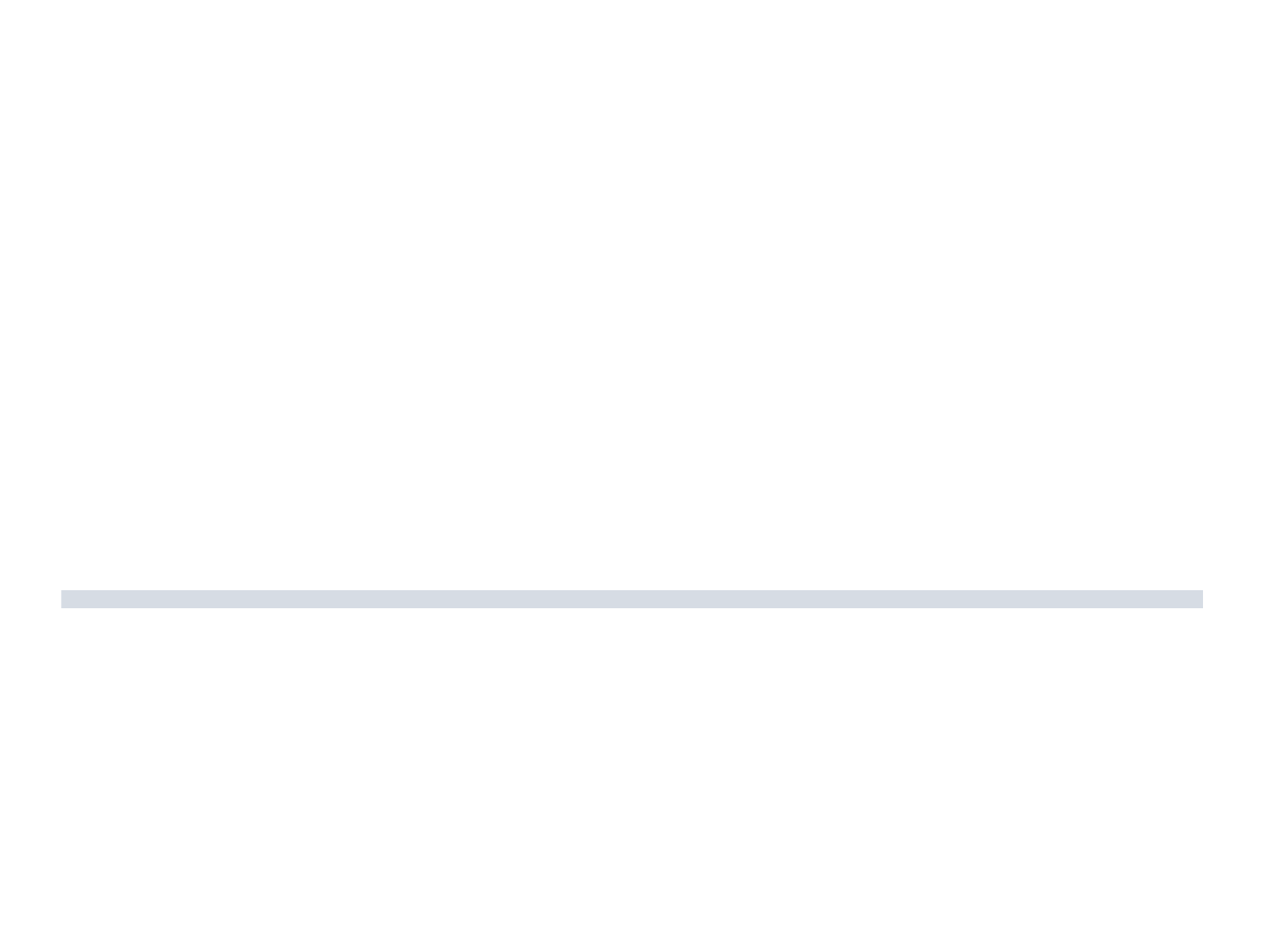$\mathcal{L}(\mathcal{L}(\mathcal{L}))$  and the set of  $\mathcal{L}(\mathcal{L})$  and  $\mathcal{L}(\mathcal{L})$  and  $\mathcal{L}(\mathcal{L})$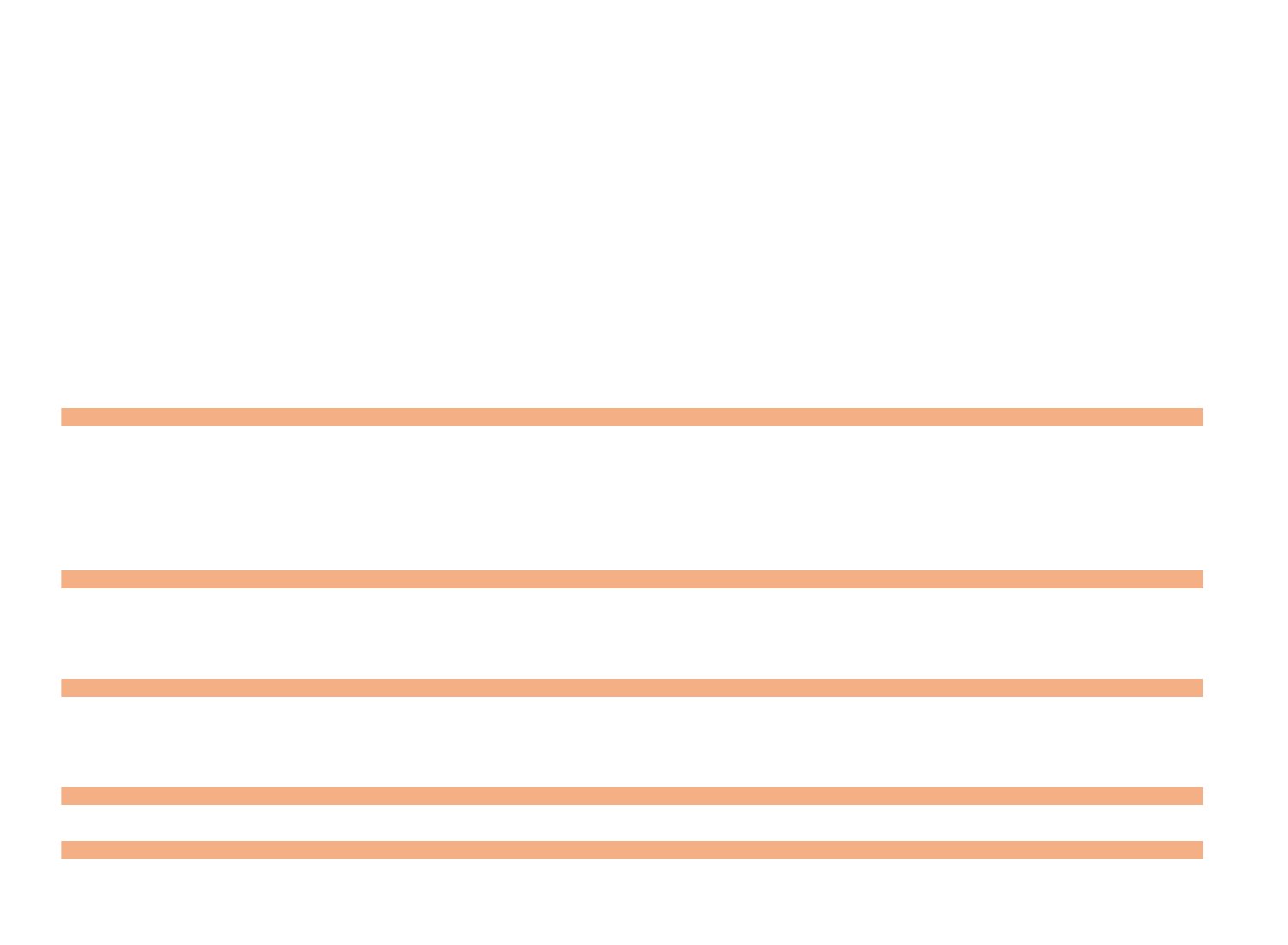| <b>Service Service</b>                                                                                                                                        |  |  |
|---------------------------------------------------------------------------------------------------------------------------------------------------------------|--|--|
|                                                                                                                                                               |  |  |
|                                                                                                                                                               |  |  |
| $\mathcal{L}(\mathcal{L}(\mathcal{L}))$ is a set of $\mathcal{L}(\mathcal{L})$ . The set of $\mathcal{L}(\mathcal{L})$ is a set of $\mathcal{L}(\mathcal{L})$ |  |  |
|                                                                                                                                                               |  |  |
|                                                                                                                                                               |  |  |
|                                                                                                                                                               |  |  |
|                                                                                                                                                               |  |  |
|                                                                                                                                                               |  |  |
|                                                                                                                                                               |  |  |
|                                                                                                                                                               |  |  |
|                                                                                                                                                               |  |  |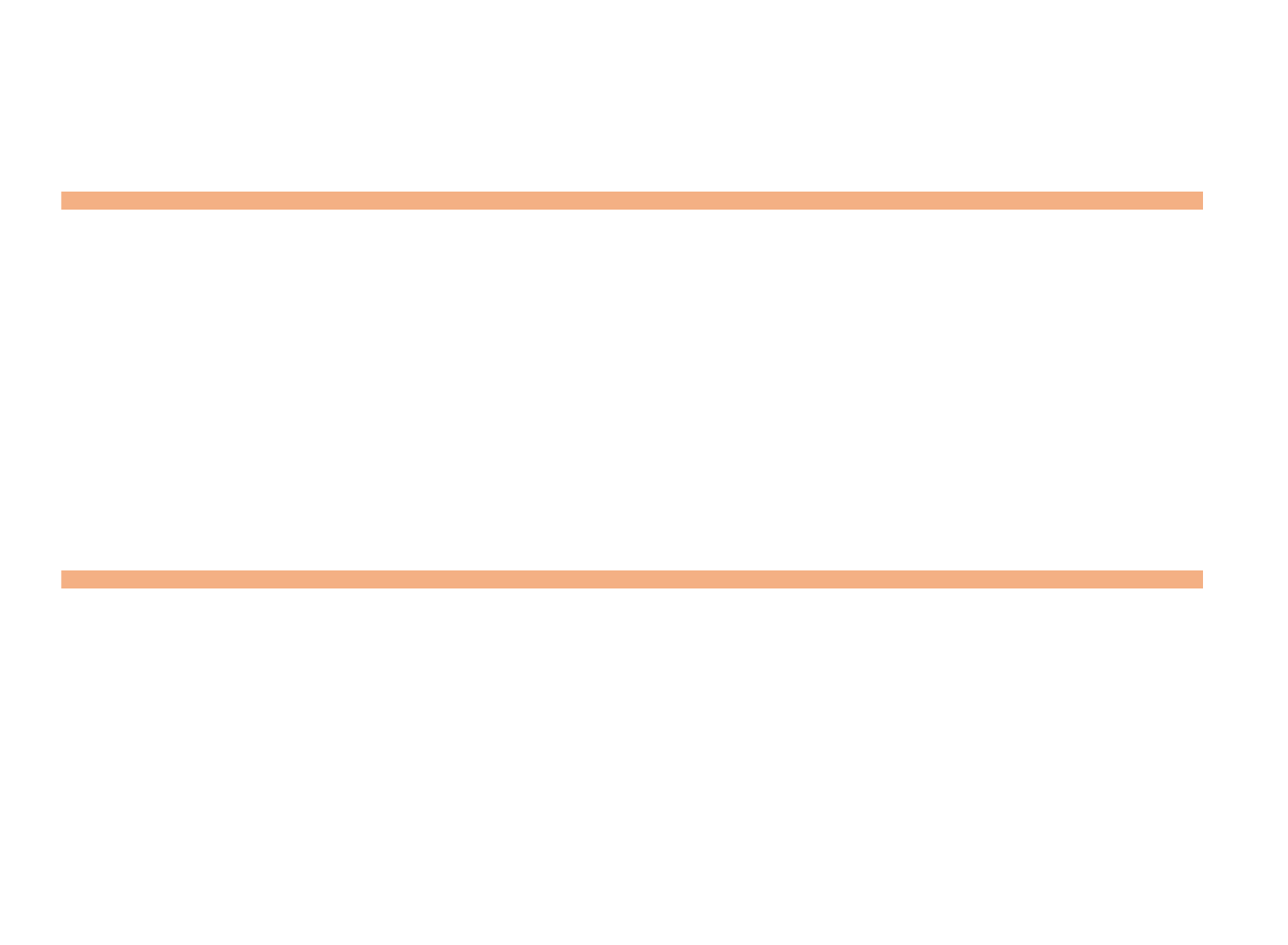| ,一个人的人都是一个人的人,而且,他们的人都是一个人的人,而且,他们的人都是不是一个人的人,而且,他们的人都是不是一个人的人,而且,他们的人都是不是一个人的人,<br>第151章 我们的人,我们的人都是不是一个人的人,我们的人都是不是一个人的人,我们的人都是不是一个人的人,我们的人都是不是一个人的人,我们的人都是不是一个人的人 |
|----------------------------------------------------------------------------------------------------------------------------------------------------------------------|
|                                                                                                                                                                      |
|                                                                                                                                                                      |
| a sa kacamatan ing Kabupatèn Kabupatèn Ing Kabupatèn Kabupatèn Kabupatèn Kabupatèn Kabupatèn Kabupatèn Kabupatè                                                      |
|                                                                                                                                                                      |
|                                                                                                                                                                      |
|                                                                                                                                                                      |
|                                                                                                                                                                      |
|                                                                                                                                                                      |
|                                                                                                                                                                      |
|                                                                                                                                                                      |
|                                                                                                                                                                      |
|                                                                                                                                                                      |
|                                                                                                                                                                      |
|                                                                                                                                                                      |
|                                                                                                                                                                      |
|                                                                                                                                                                      |
|                                                                                                                                                                      |
|                                                                                                                                                                      |
|                                                                                                                                                                      |
|                                                                                                                                                                      |
|                                                                                                                                                                      |
|                                                                                                                                                                      |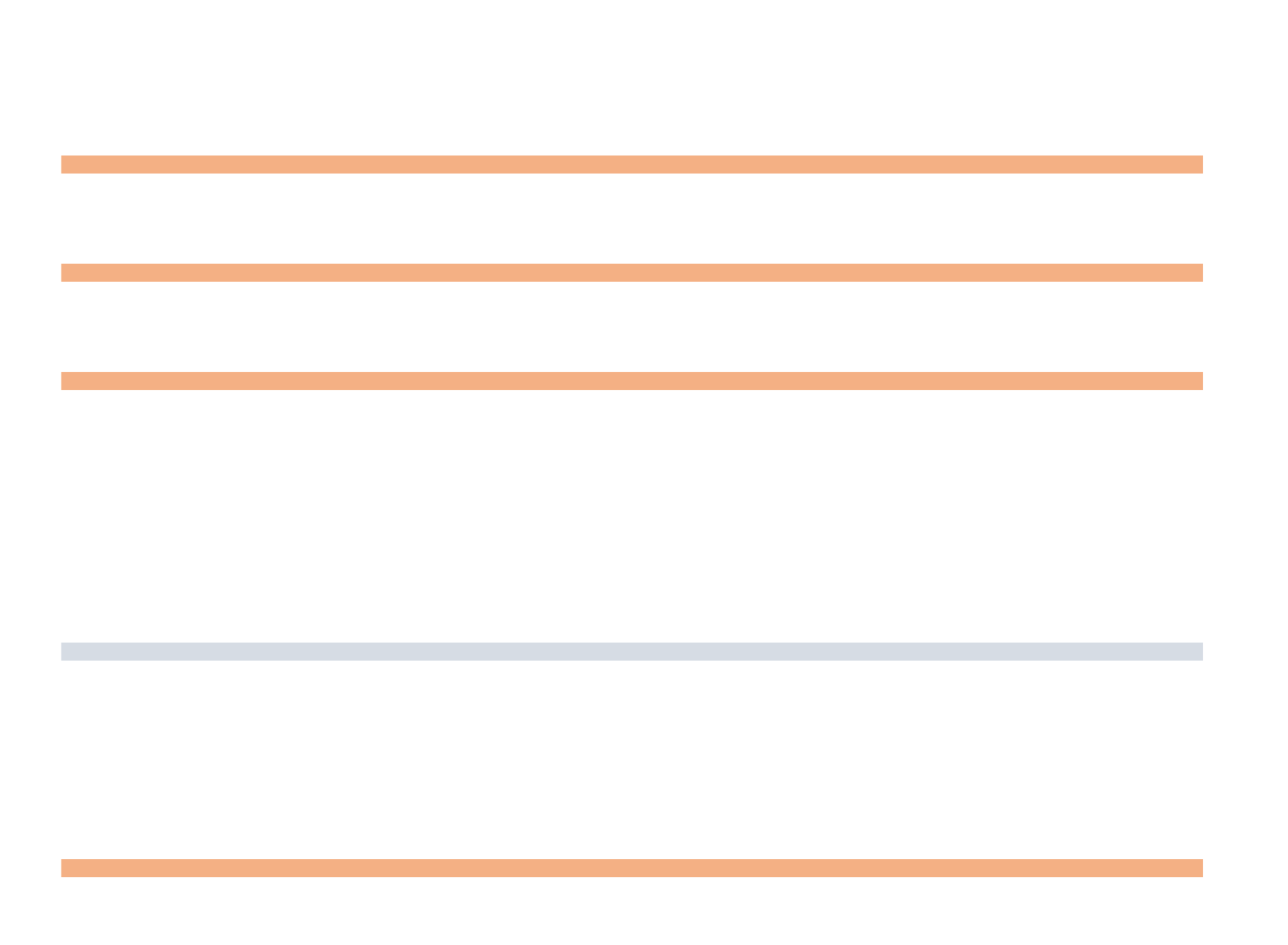a de la construcción de la construcción de la construcción de la construcción de la construcción de la constru<br>A la construcción de la construcción de la construcción de la construcción de la construcción de la construcci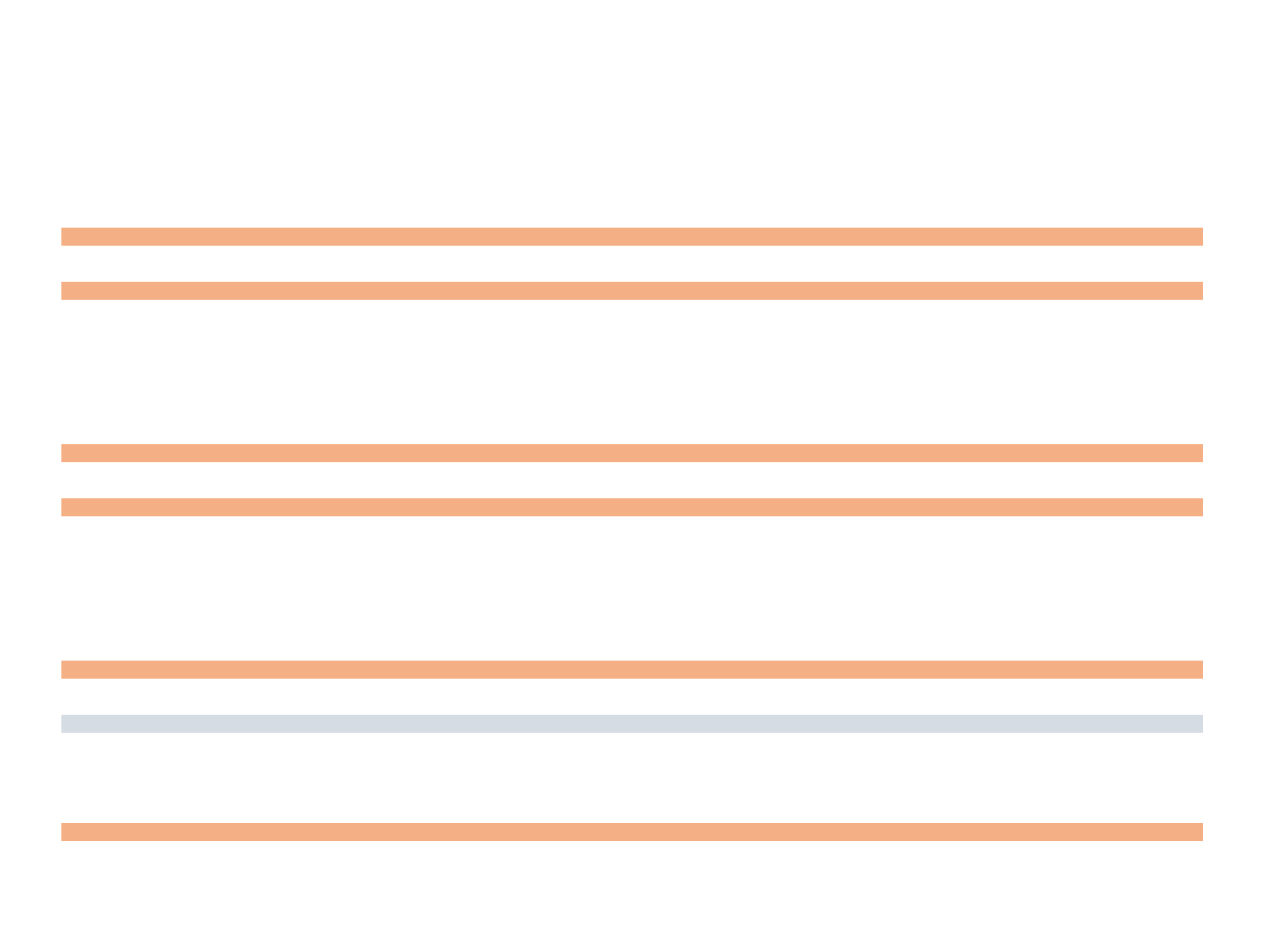**Contract Contract Contract**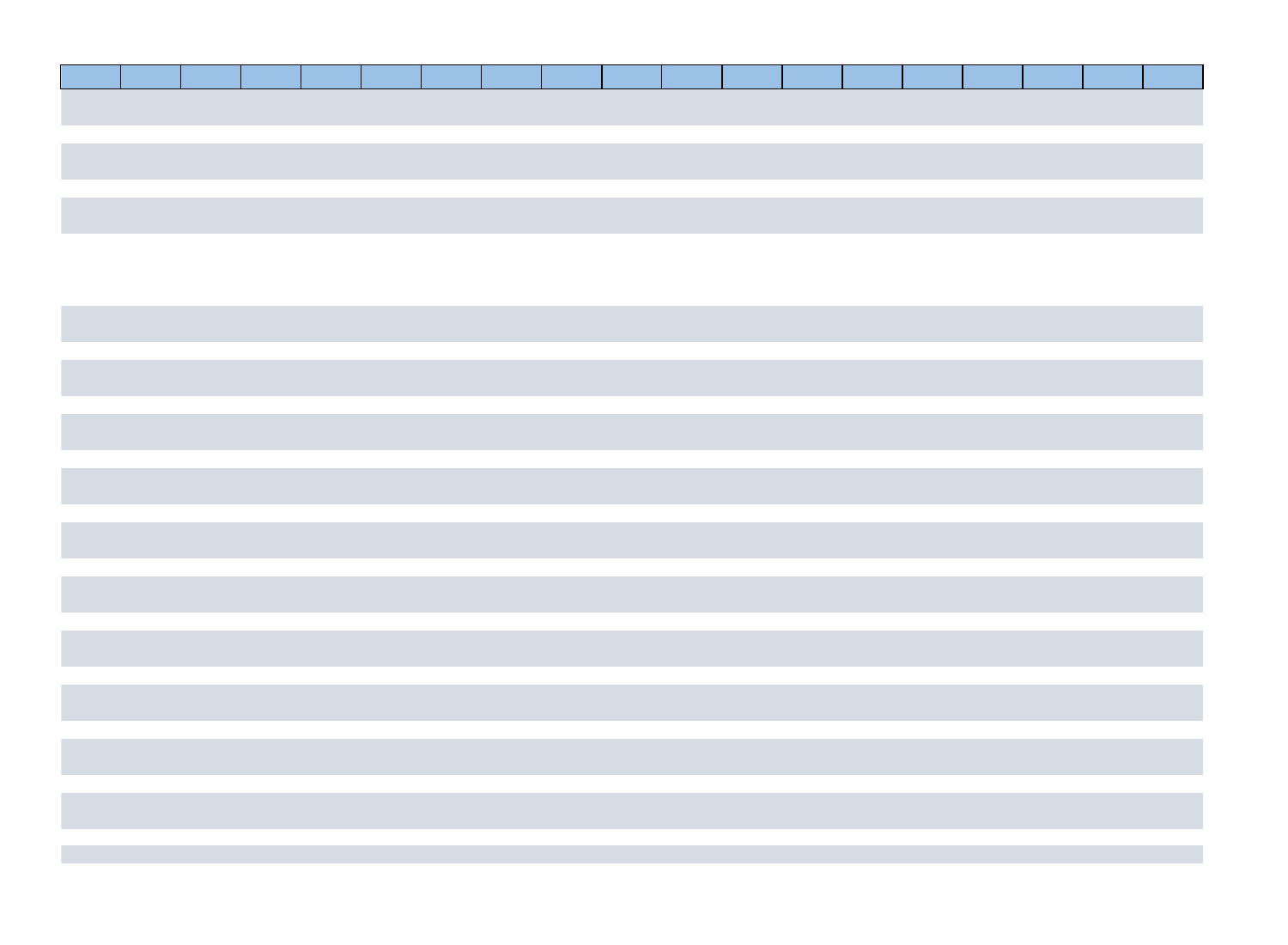| a se provincia de la construcción de la construcción de la construcción de la construcción de la construcción |  |  |
|---------------------------------------------------------------------------------------------------------------|--|--|
| ,我们也不会不会不会。""我们,我们也不会不会不会不会不会不会不会不会不会不会不会不会不会不会不会不会不会。""我们,我们也不会不会不会不会不会不会不会不会不会                              |  |  |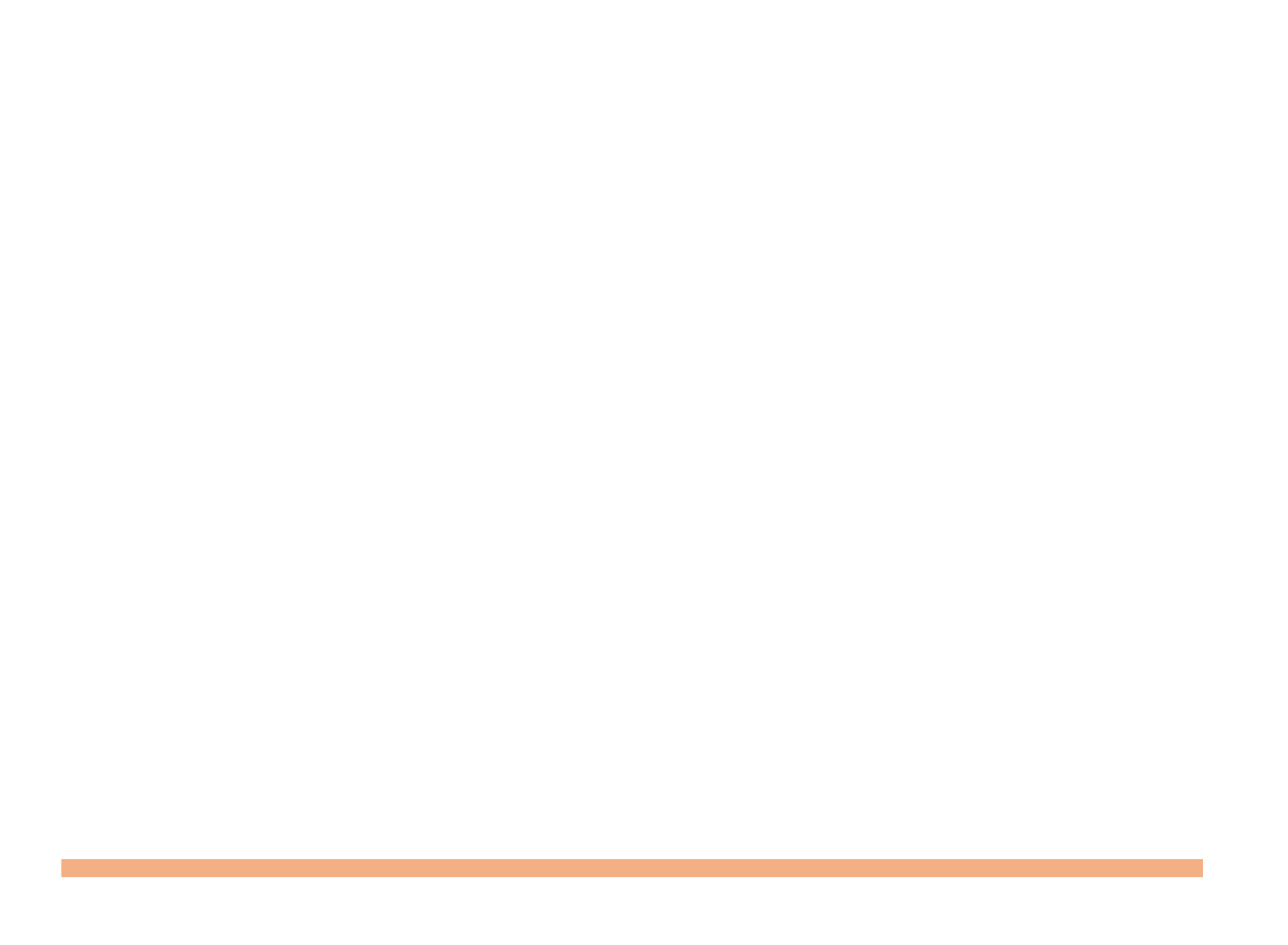a sa karang sa kabupatèn Kabupatèn Bangung Kabupatèn Kabupatèn Kabupatèn Kabupatèn Kabupatèn Kabupatèn Kabupat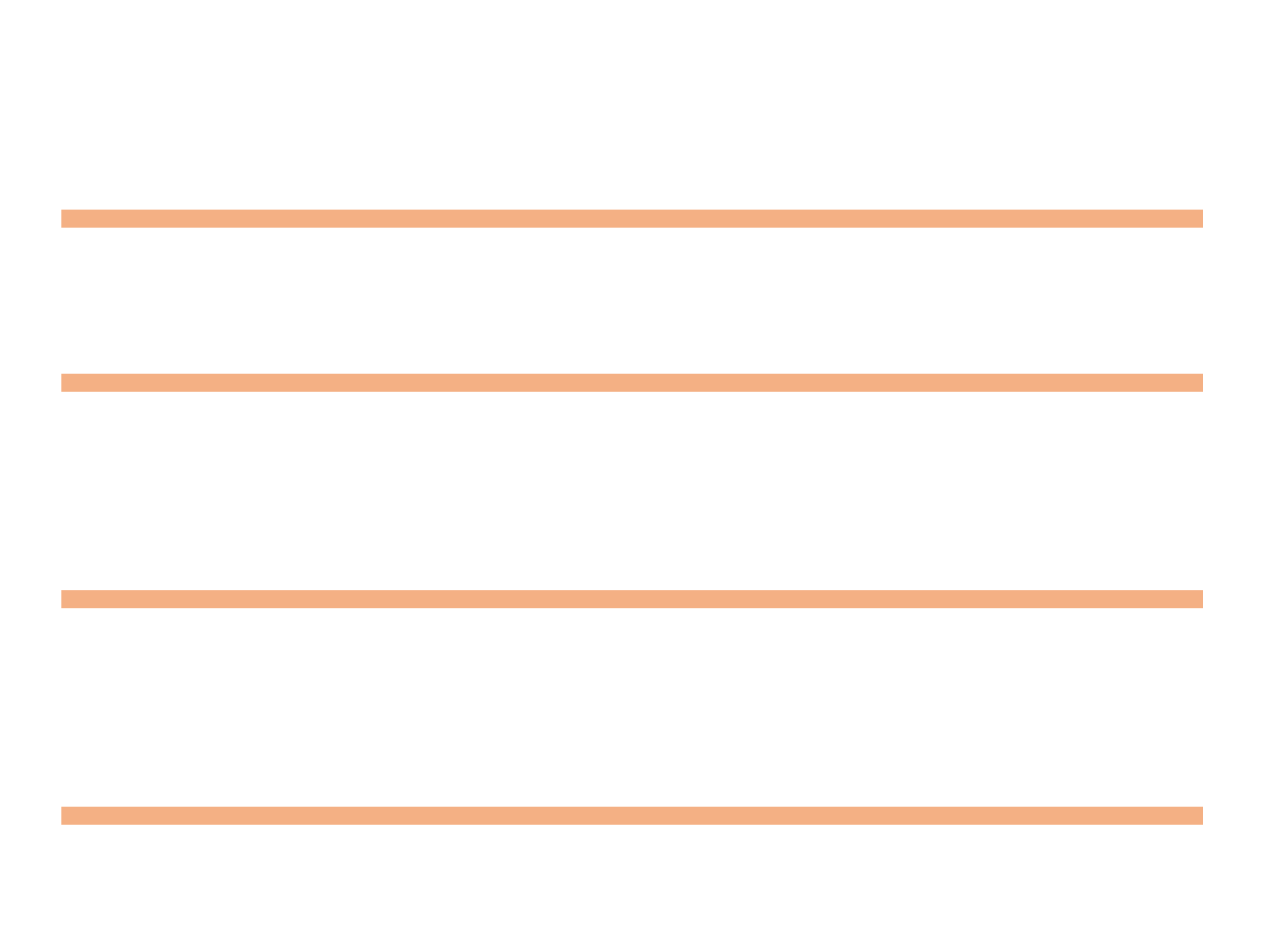the control of the control of the control of the control of the control of the control of the control of the control of  $\mathcal{L}^{\text{max}}_{\text{max}}$  and  $\mathcal{L}^{\text{max}}_{\text{max}}$  and  $\mathcal{L}^{\text{max}}_{\text{max}}$ ,我们也不会有什么。""我们的人,我们也不会有什么?""我们的人,我们也不会有什么?""我们的人,我们也不会有什么?""我们的人,我们也不会有什么?""我们的人 and the state of the state of the state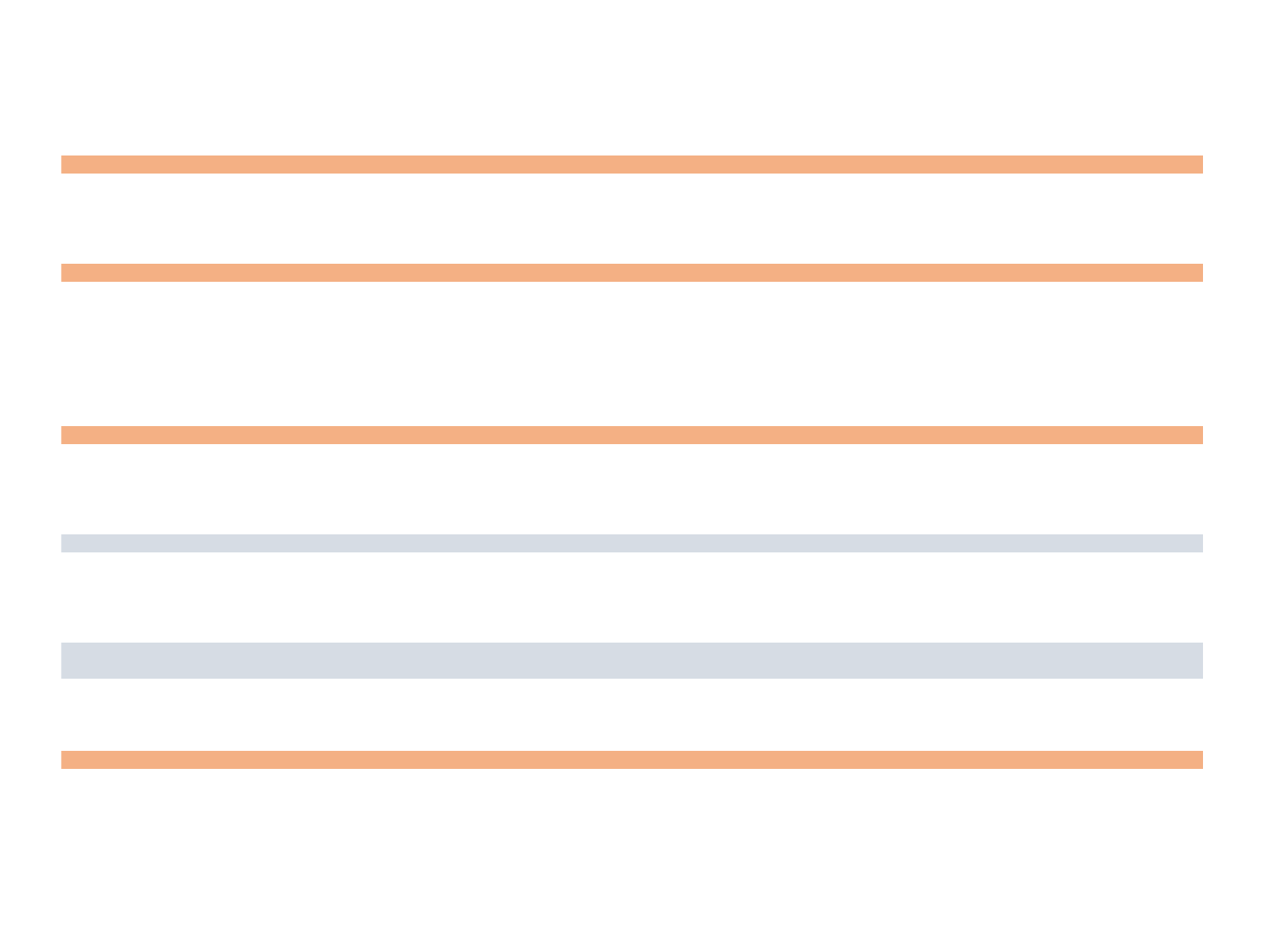a de la construcción de la construcción de la construcción de la construcción de la construcción de la constru<br>En 1930, el construcción de la construcción de la construcción de la construcción de la construcción de la con and the state of the state of the state of the state of the state of the state of the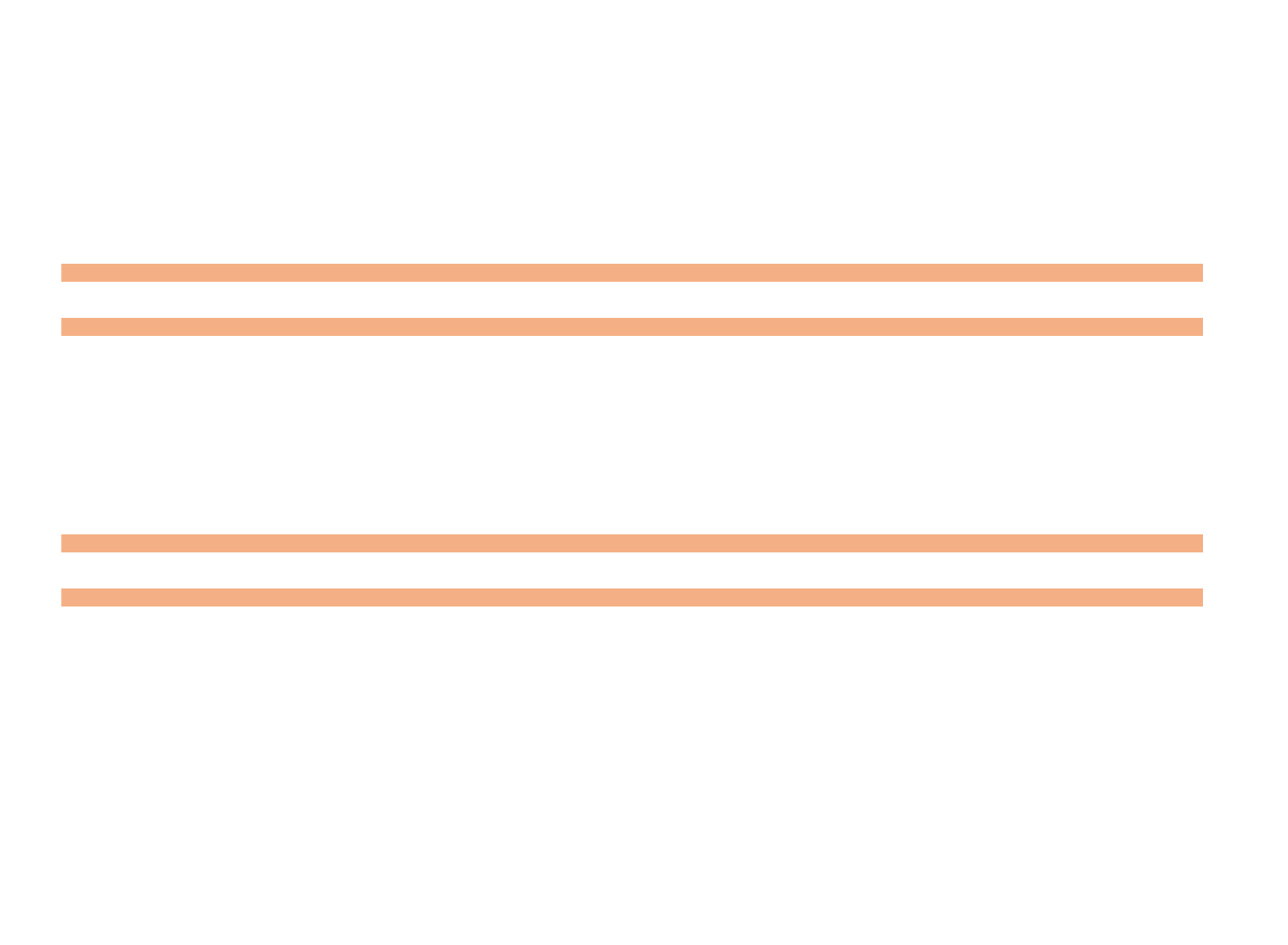the control of the control of the control <u> 1999 - Jan Barnett, fransk politiker (</u>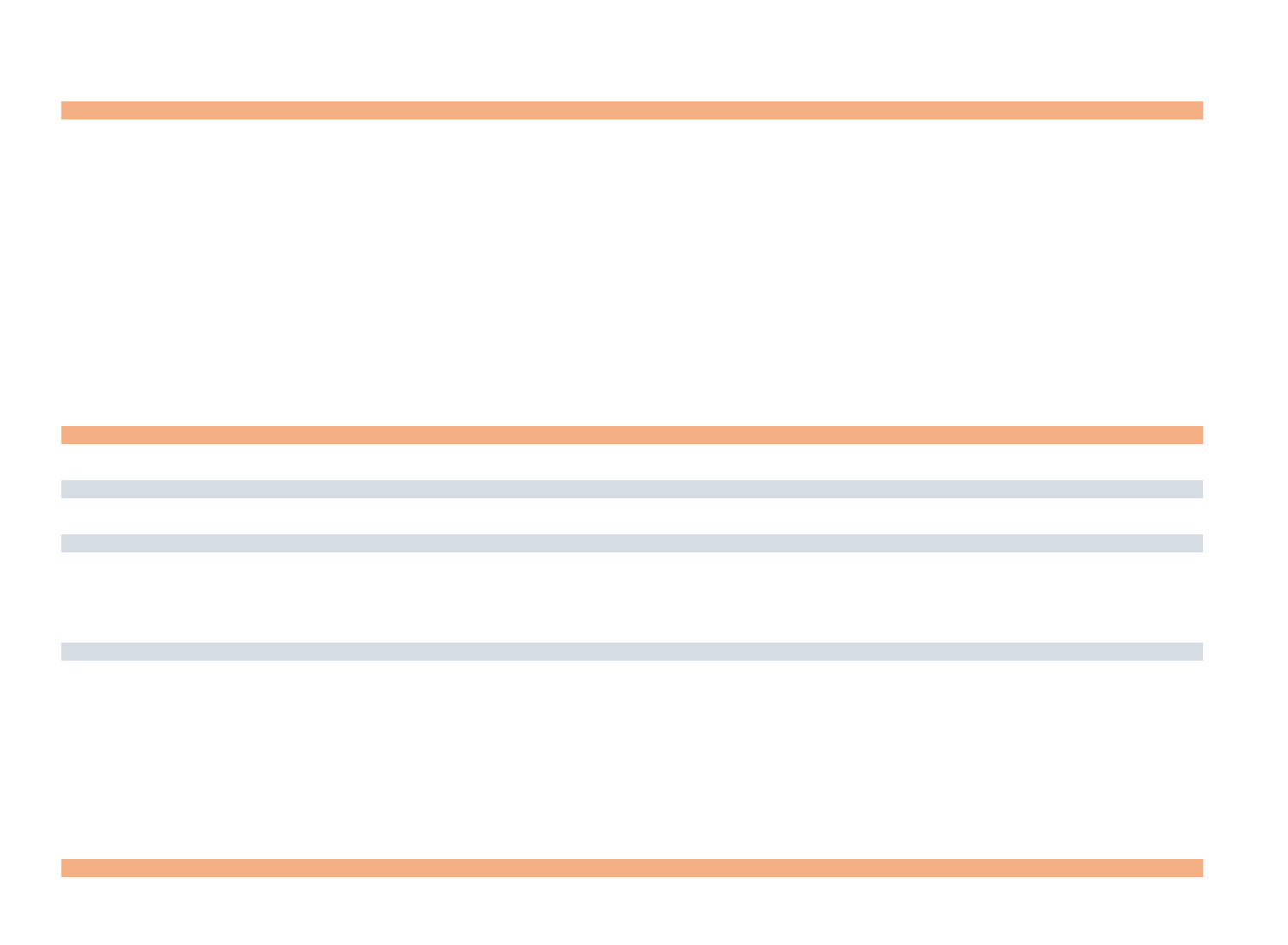and the state of the state of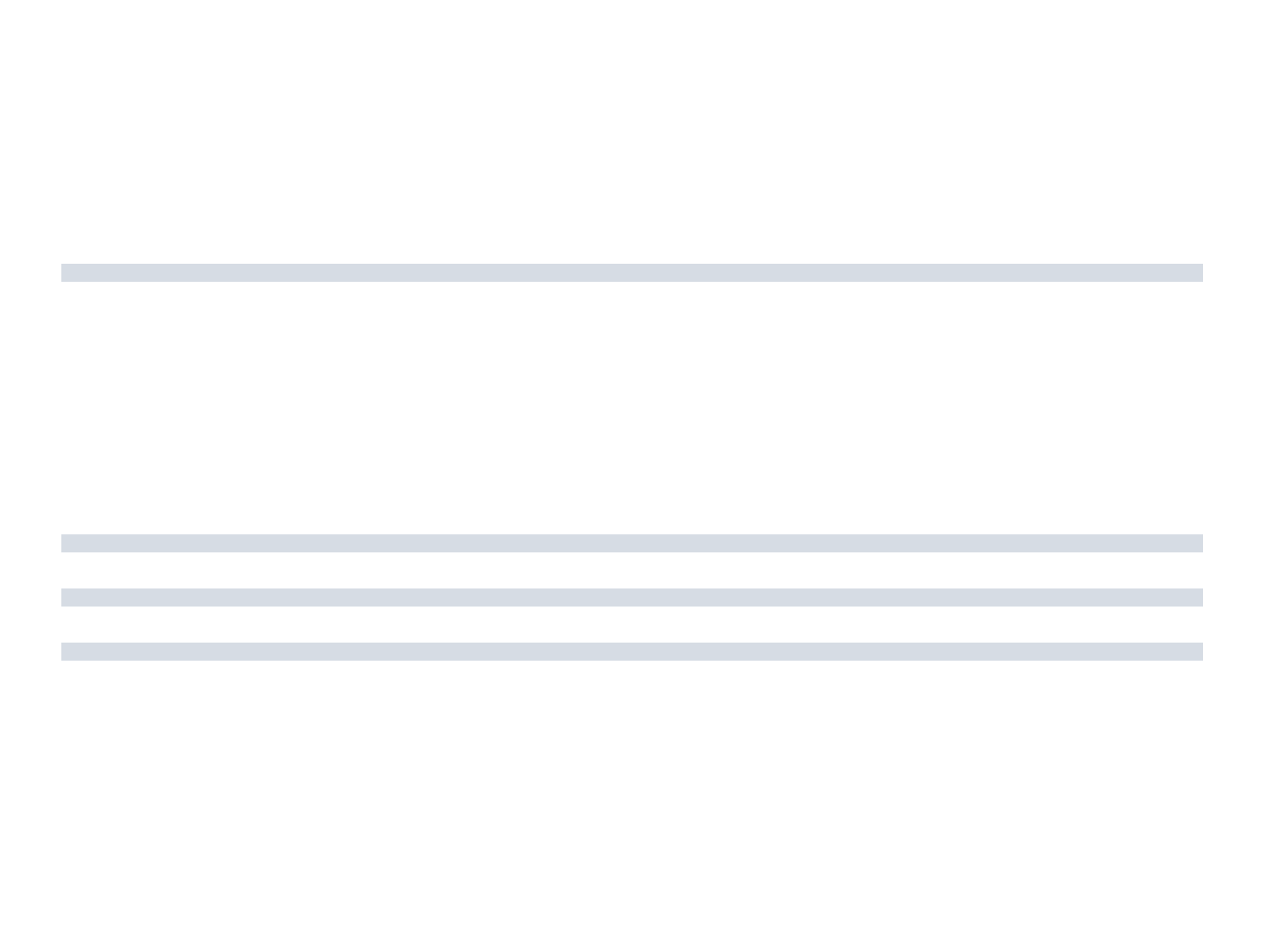**Contract Contract Contract Contract**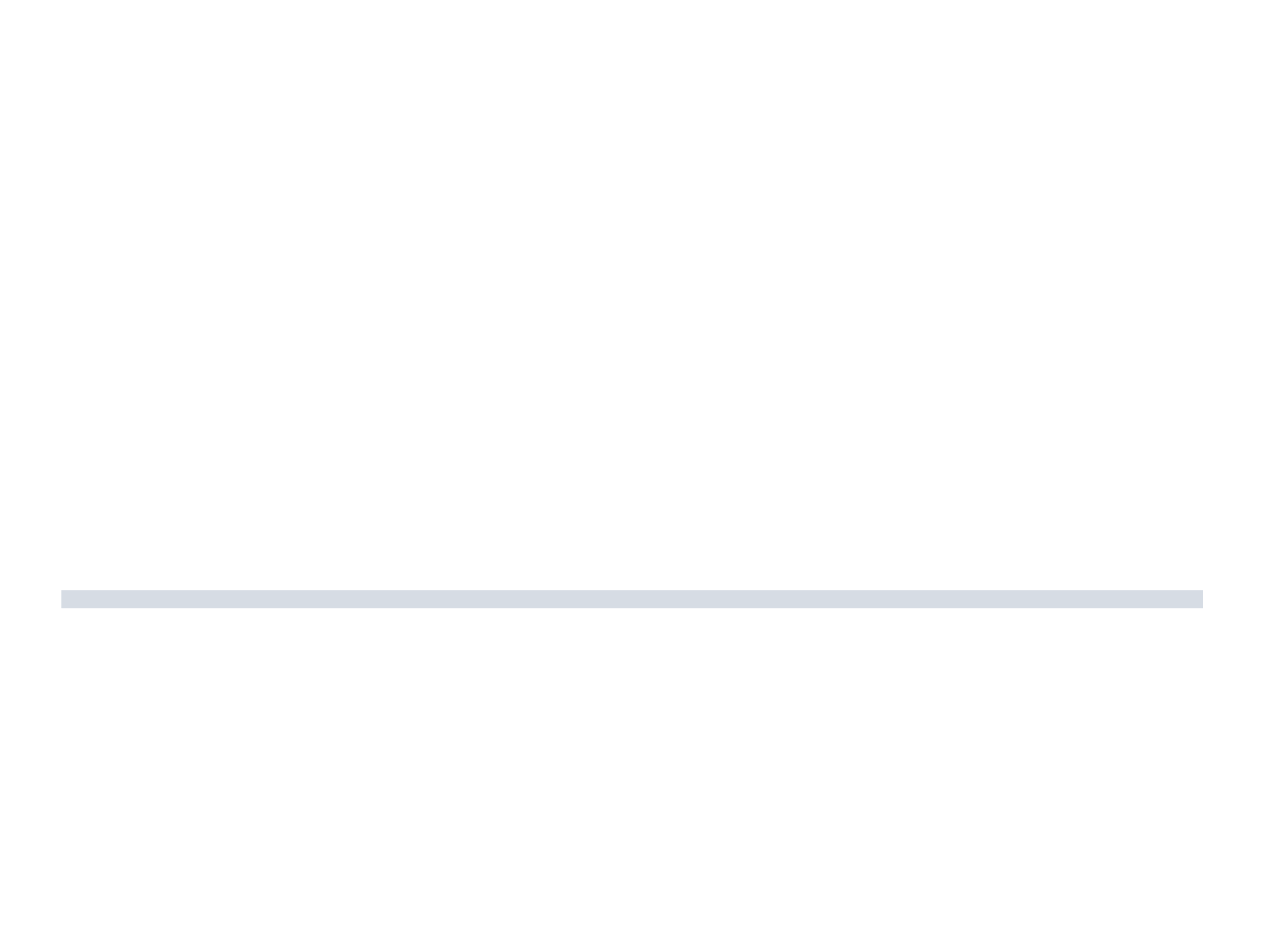$\mathcal{L}(\mathcal{L}(\mathcal{L}))$  and the set of  $\mathcal{L}(\mathcal{L})$  and  $\mathcal{L}(\mathcal{L})$  and  $\mathcal{L}(\mathcal{L})$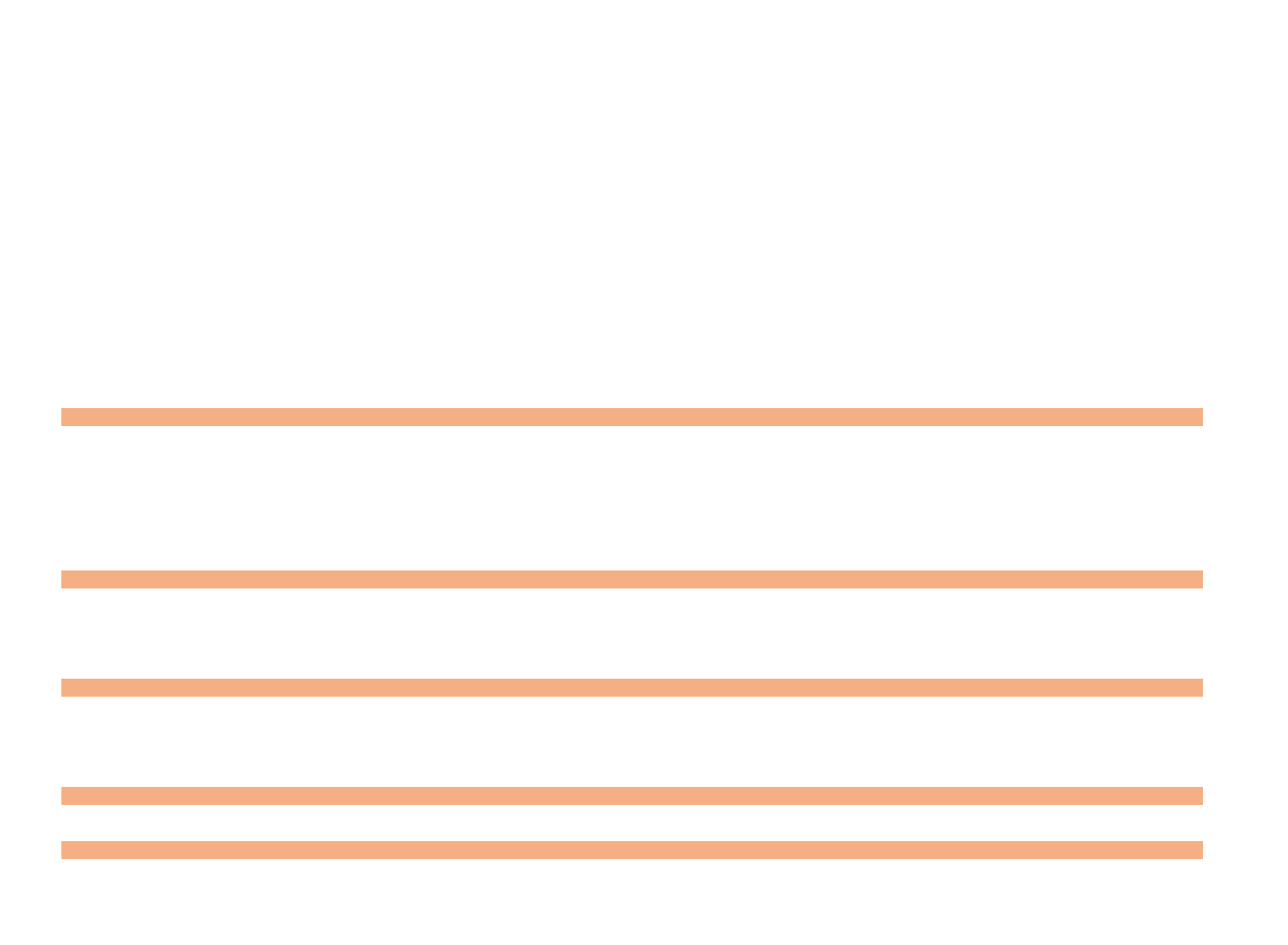| <b>Service Service</b>                                                                                                                                        |  |  |
|---------------------------------------------------------------------------------------------------------------------------------------------------------------|--|--|
|                                                                                                                                                               |  |  |
|                                                                                                                                                               |  |  |
| $\mathcal{L}(\mathcal{L}(\mathcal{L}))$ is a set of $\mathcal{L}(\mathcal{L})$ . The set of $\mathcal{L}(\mathcal{L})$ is a set of $\mathcal{L}(\mathcal{L})$ |  |  |
|                                                                                                                                                               |  |  |
|                                                                                                                                                               |  |  |
|                                                                                                                                                               |  |  |
|                                                                                                                                                               |  |  |
|                                                                                                                                                               |  |  |
|                                                                                                                                                               |  |  |
|                                                                                                                                                               |  |  |
|                                                                                                                                                               |  |  |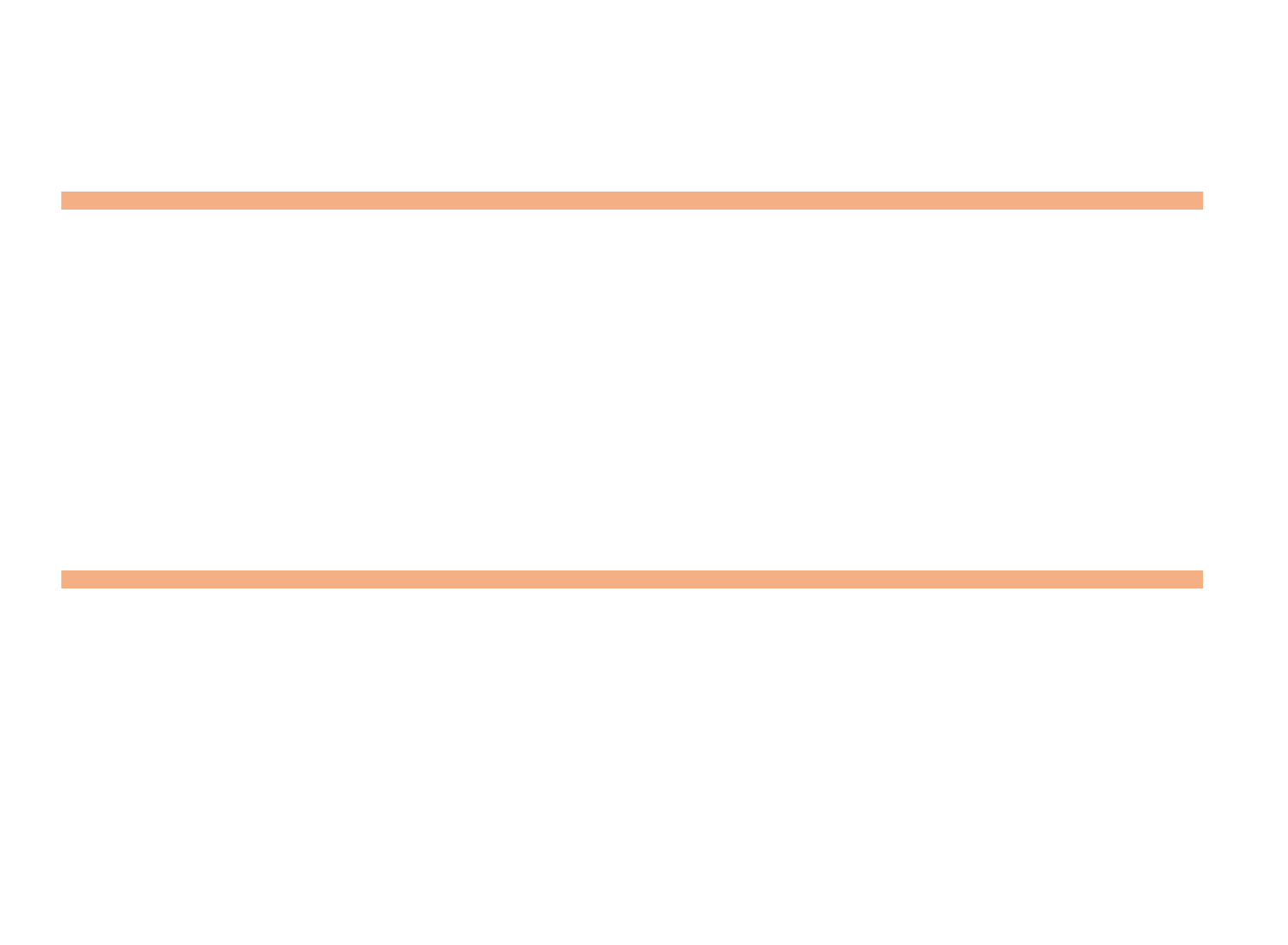| ,一个人的人都是一个人的人,而且,他们的人都是一个人的人,而且,他们的人都是不是一个人的人,而且,他们的人都是不是一个人的人,而且,他们的人都是不是一个人的人,<br>第151章 我们的人,我们的人都是不是一个人的人,我们的人都是不是一个人的人,我们的人都是不是一个人的人,我们的人都是不是一个人的人,我们的人都是不是一个人的人 |
|----------------------------------------------------------------------------------------------------------------------------------------------------------------------|
|                                                                                                                                                                      |
|                                                                                                                                                                      |
| a sa kacamatan ing Kabupatèn Kabupatèn Ing Kabupatèn Kabupatèn Kabupatèn Kabupatèn Kabupatèn Kabupatèn Kabupatè                                                      |
|                                                                                                                                                                      |
|                                                                                                                                                                      |
|                                                                                                                                                                      |
|                                                                                                                                                                      |
|                                                                                                                                                                      |
|                                                                                                                                                                      |
|                                                                                                                                                                      |
|                                                                                                                                                                      |
|                                                                                                                                                                      |
|                                                                                                                                                                      |
|                                                                                                                                                                      |
|                                                                                                                                                                      |
|                                                                                                                                                                      |
|                                                                                                                                                                      |
|                                                                                                                                                                      |
|                                                                                                                                                                      |
|                                                                                                                                                                      |
|                                                                                                                                                                      |
|                                                                                                                                                                      |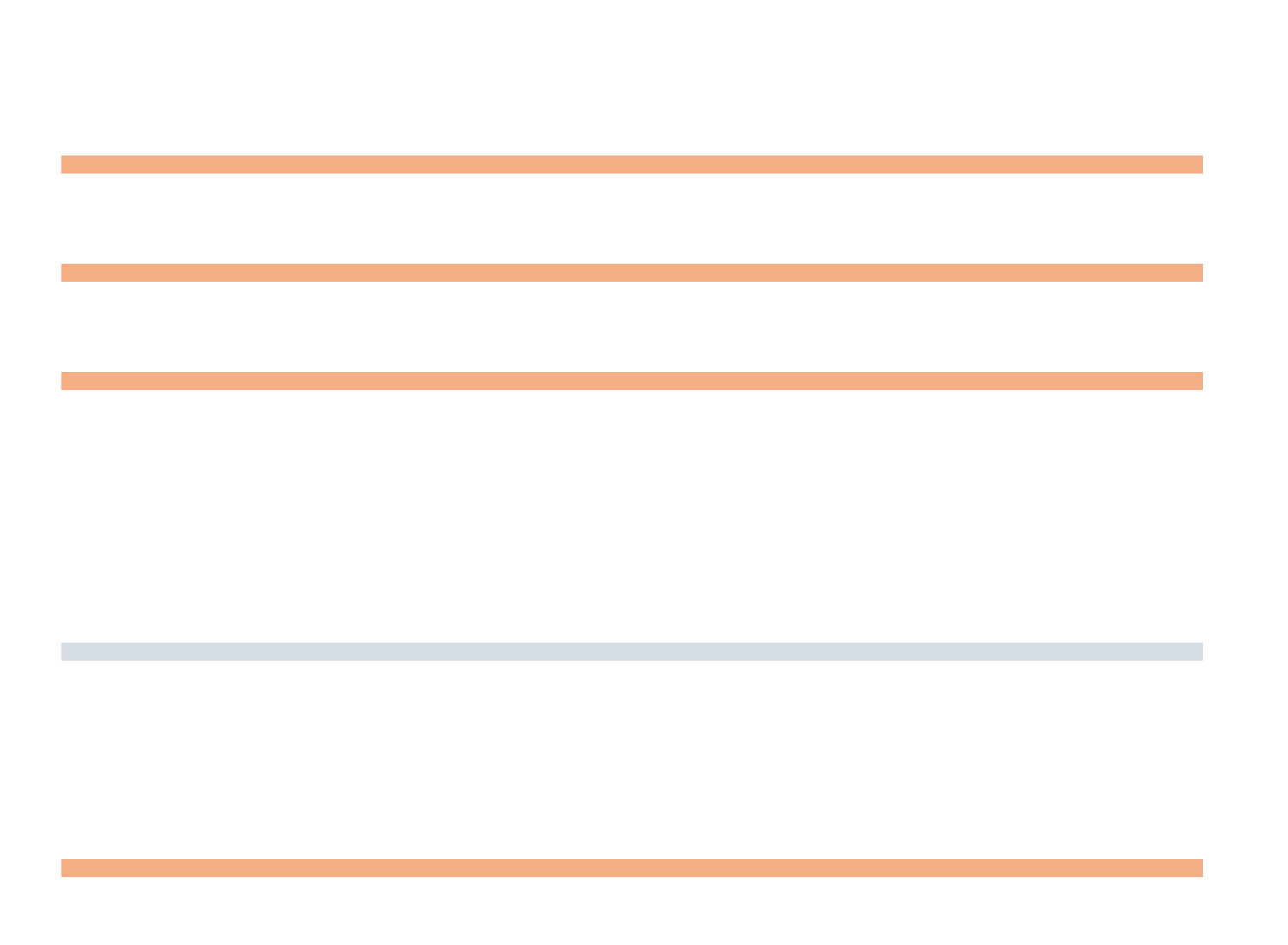a de la construcción de la construcción de la construcción de la construcción de la construcción de la constru<br>A la construcción de la construcción de la construcción de la construcción de la construcción de la construcci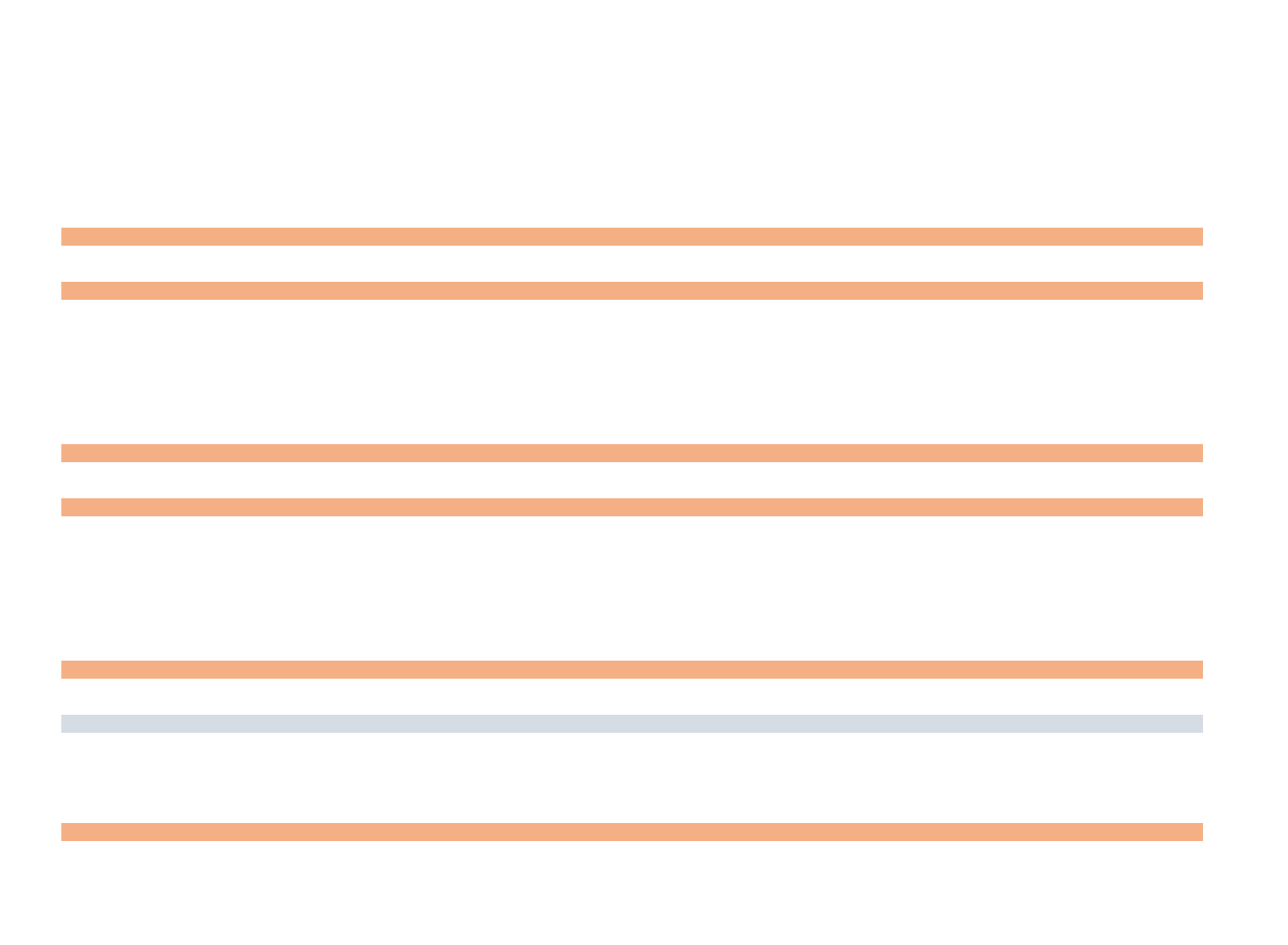**Contract Contract Contract**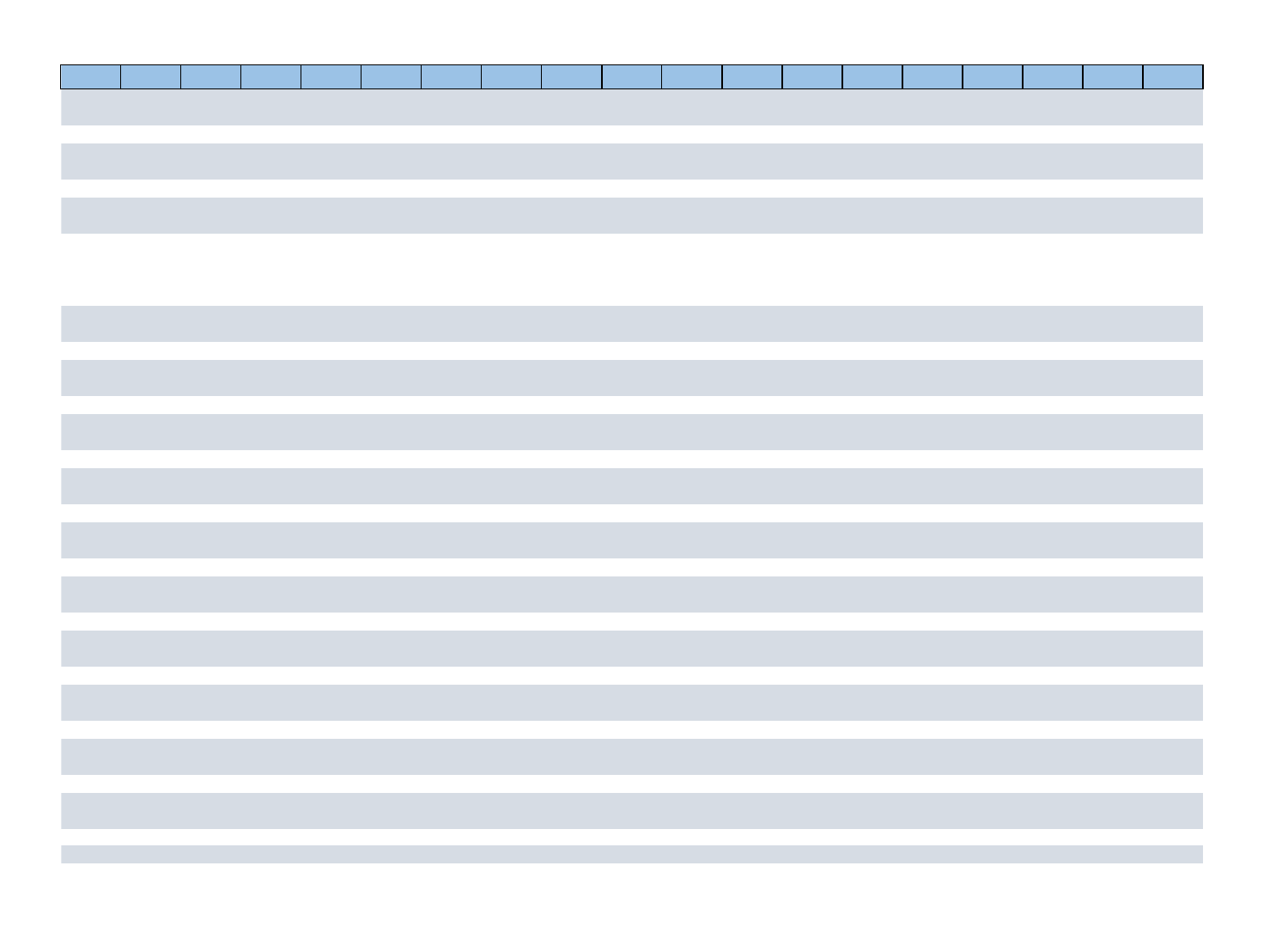| a se provincia de la construcción de la construcción de la construcción de la construcción de la construcción |  |  |
|---------------------------------------------------------------------------------------------------------------|--|--|
| ,我们也不会不会不会。""我们,我们也不会不会不会不会不会不会不会不会不会不会不会不会不会不会不会不会不会。""我们,我们也不会不会不会不会不会不会不会不会不会                              |  |  |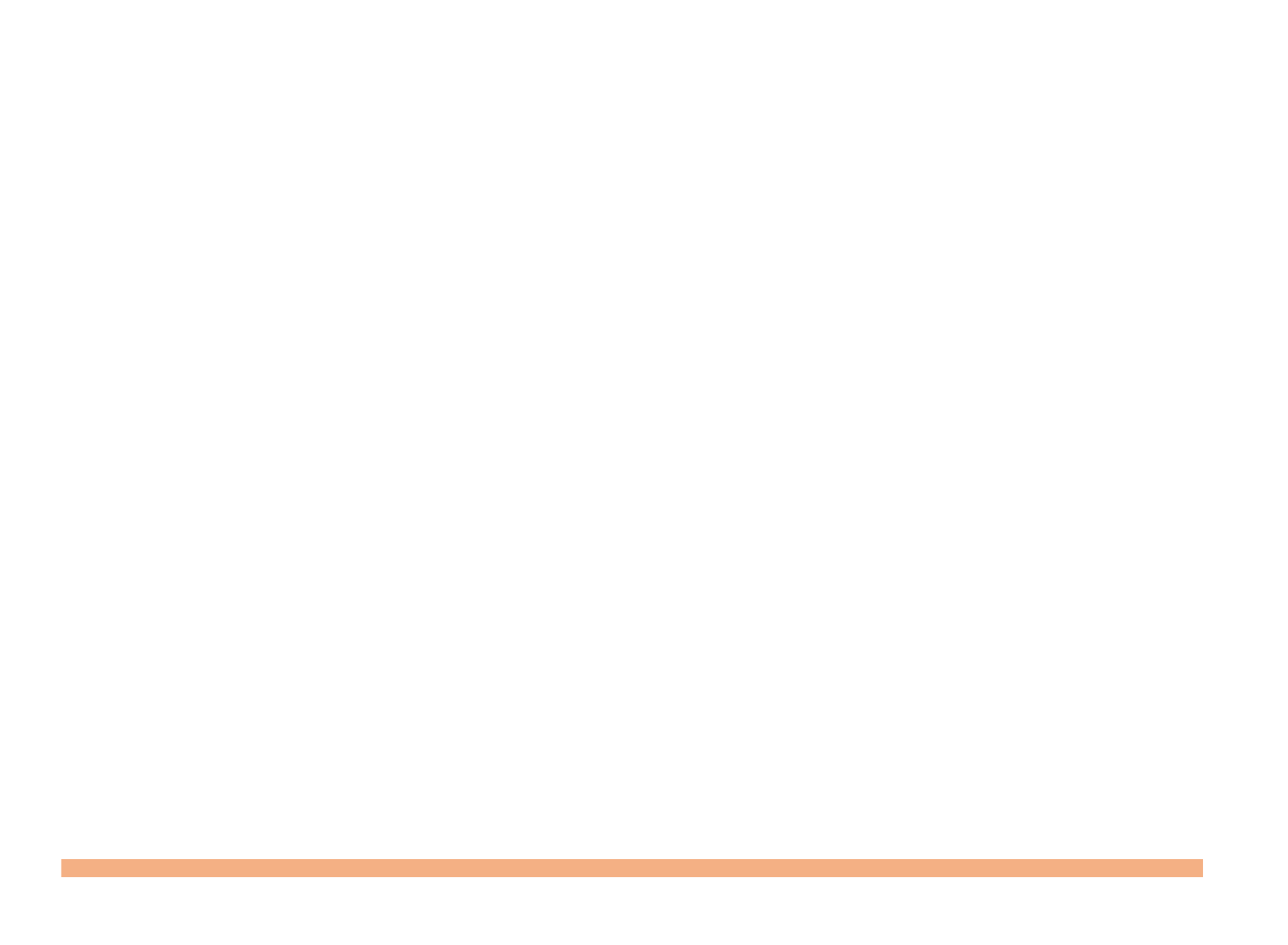a sa karang sa kabupatèn Kabupatèn Bangung Kabupatèn Kabupatèn Kabupatèn Kabupatèn Kabupatèn Kabupatèn Kabupat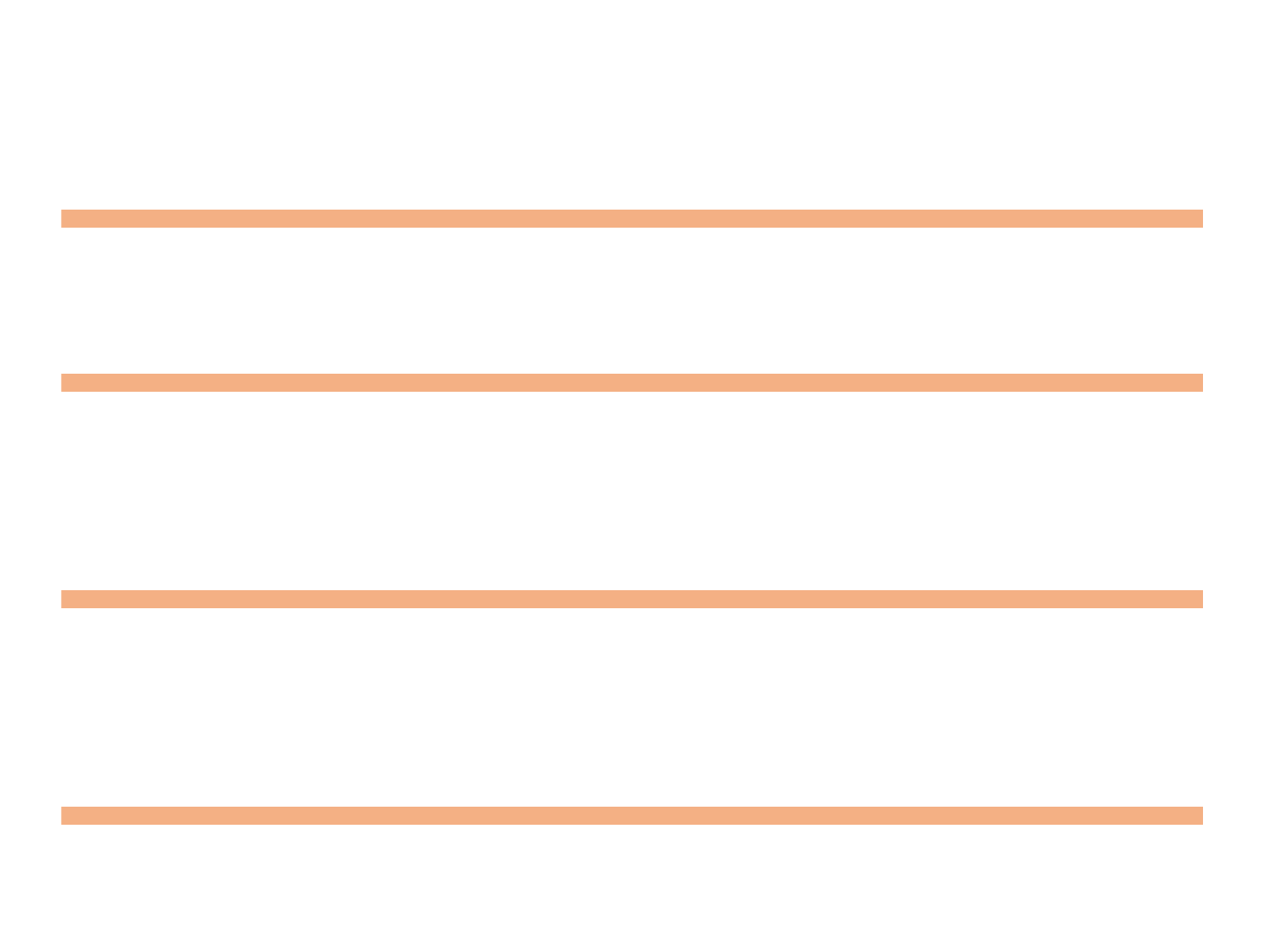the control of the control of the control of the control of the control of the control of the control of the control of  $\mathcal{L}^{\text{max}}_{\text{max}}$  and  $\mathcal{L}^{\text{max}}_{\text{max}}$  and  $\mathcal{L}^{\text{max}}_{\text{max}}$ ,我们也不会有什么。""我们的人,我们也不会有什么?""我们的人,我们也不会有什么?""我们的人,我们也不会有什么?""我们的人,我们也不会有什么?""我们的人 and the control of the control of the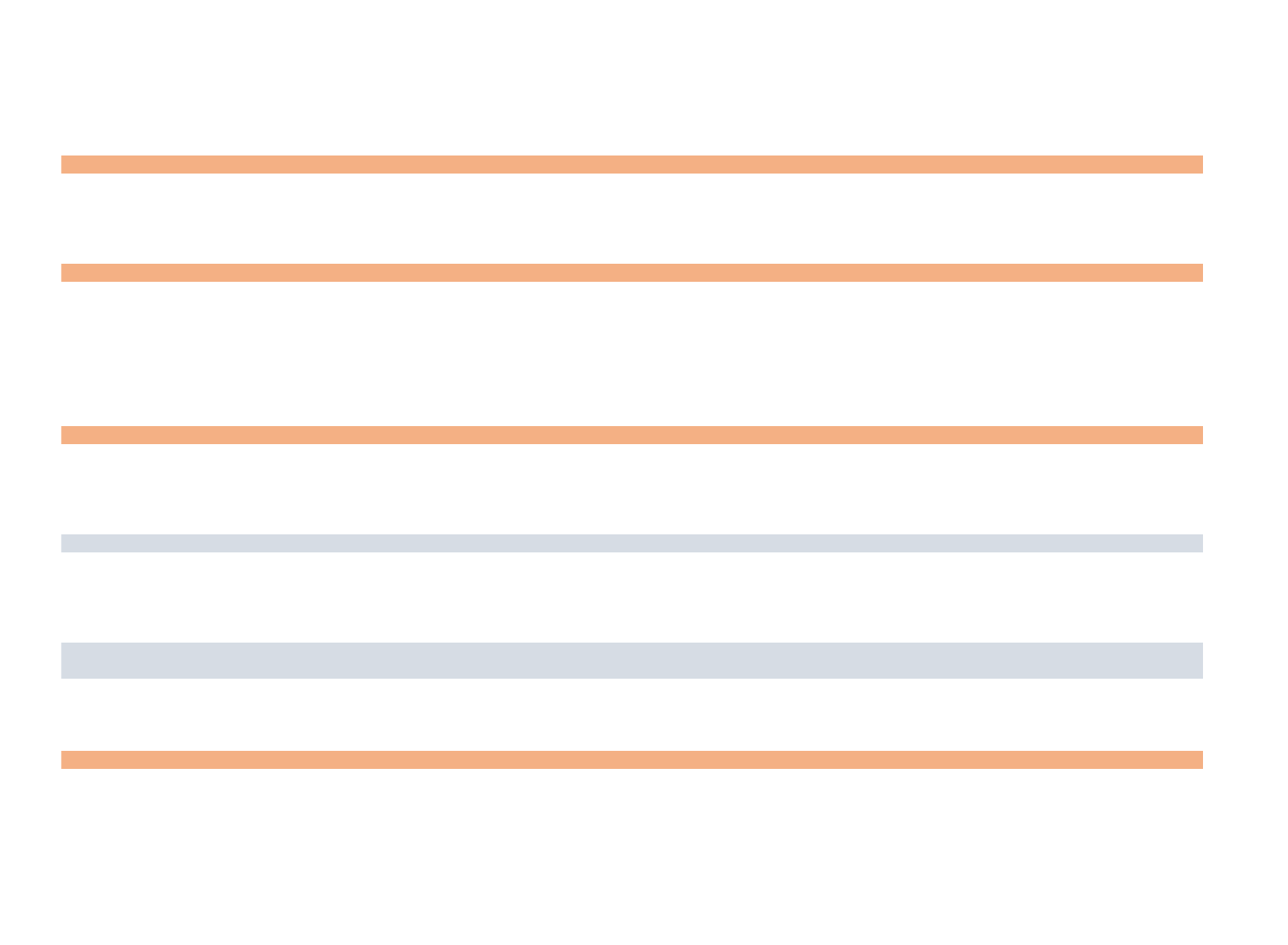a de la construcción de la construcción de la construcción de la construcción de la construcción de la constru<br>En 1930, el construcción de la construcción de la construcción de la construcción de la construcción de la con and the state of the state of the state of the state of the state of the state of the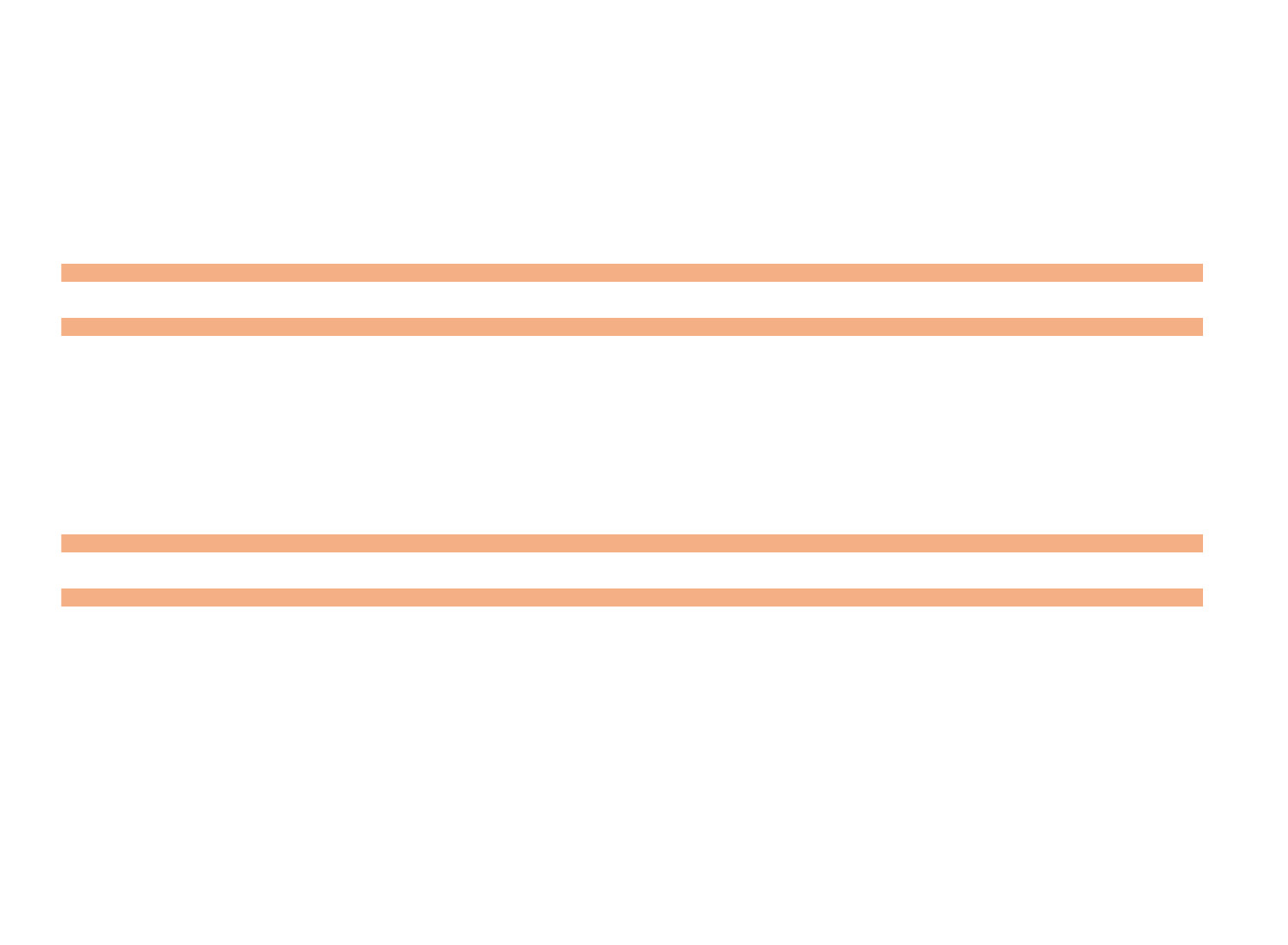the control of the control of the control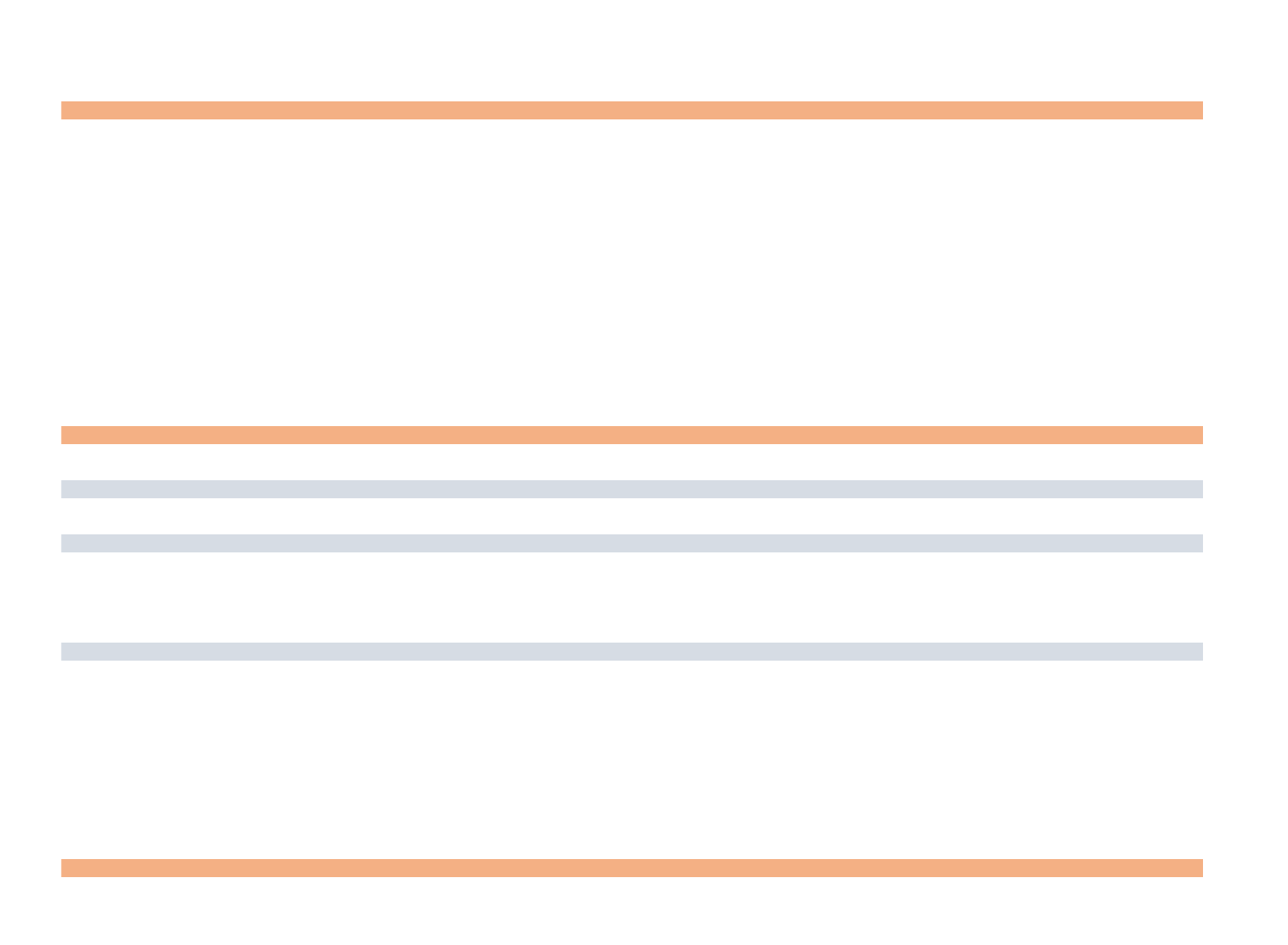and the state of the state of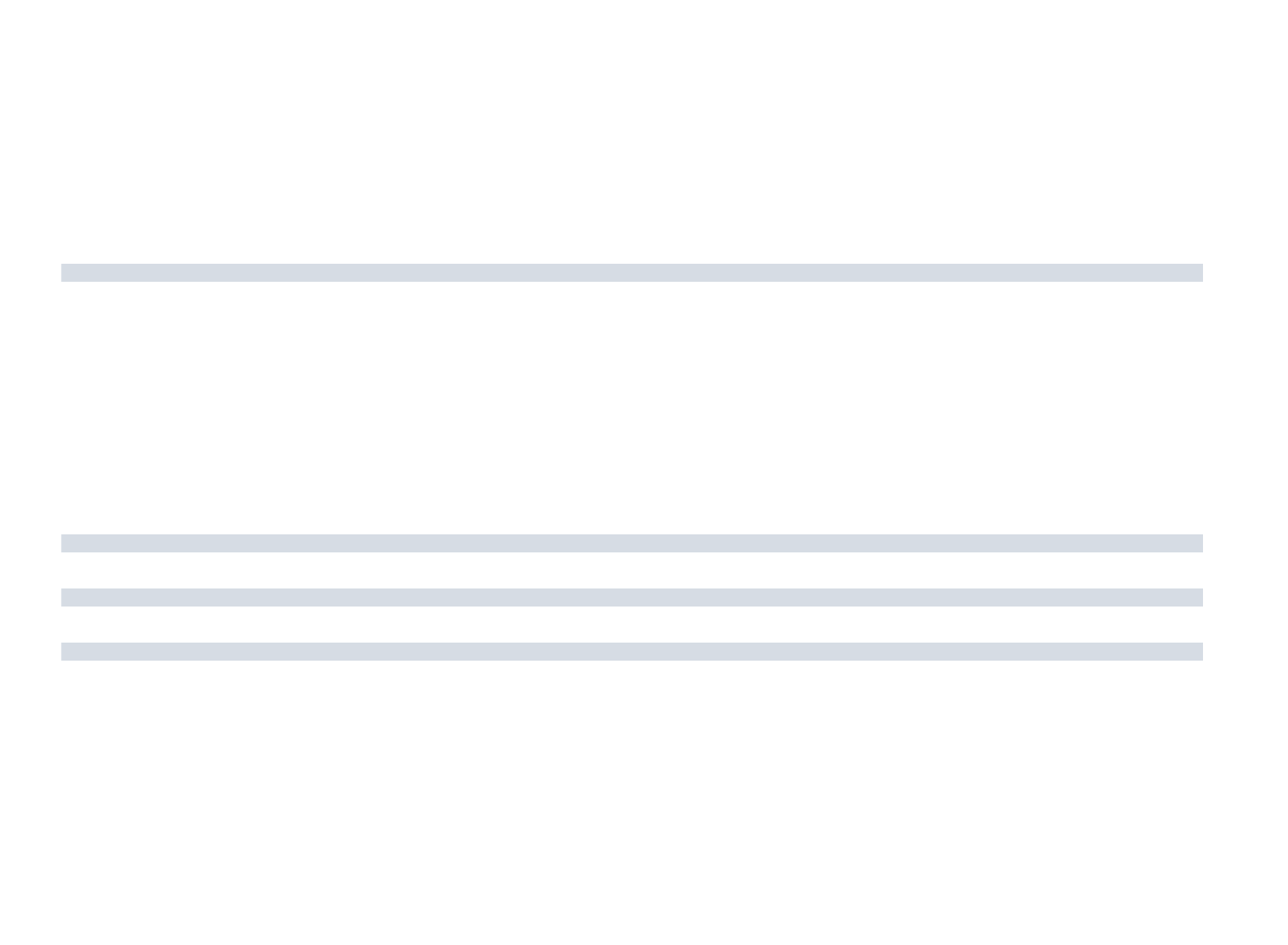**Contract Contract Contract Contract**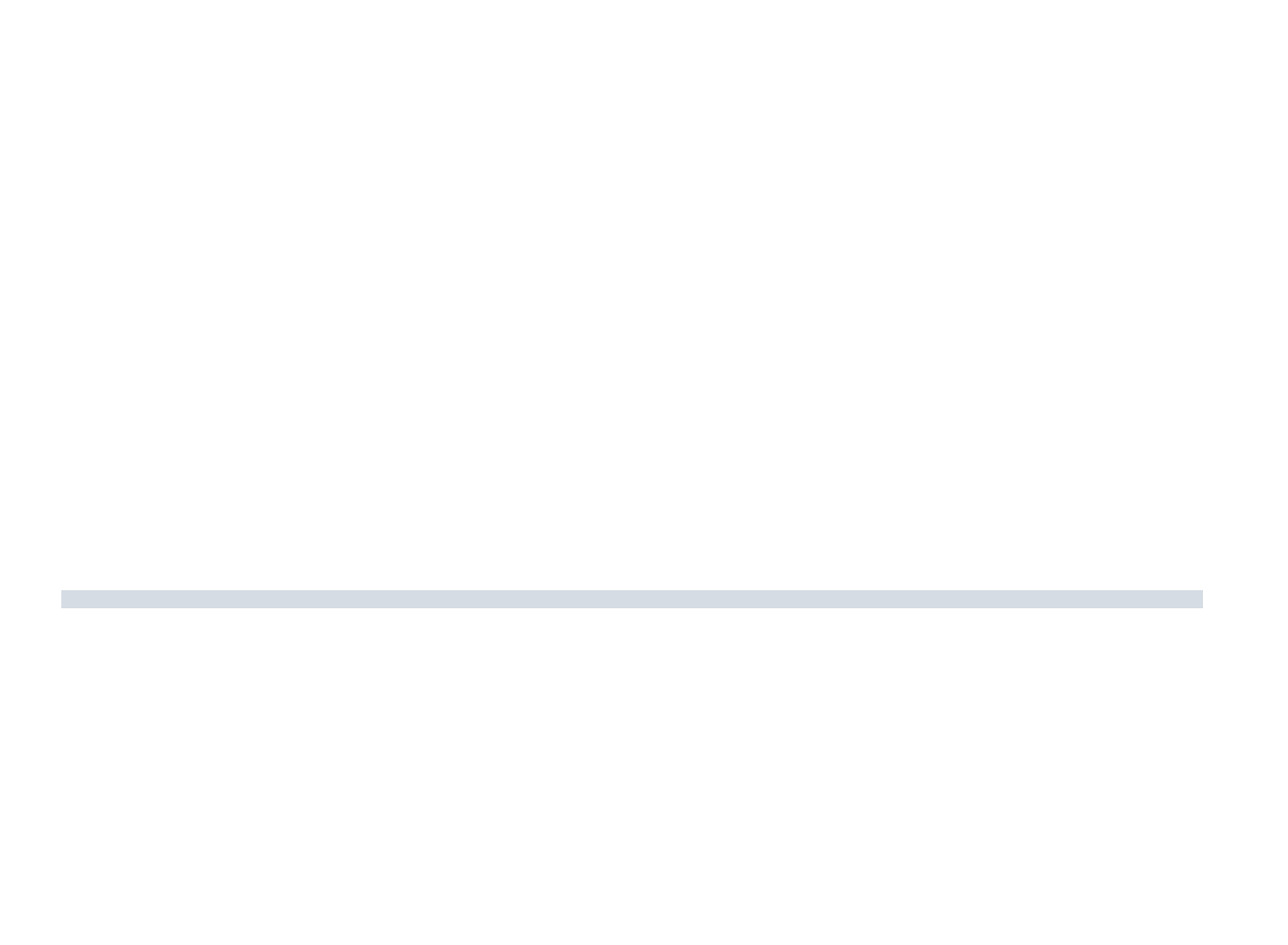$\mathcal{L}(\mathcal{L}(\mathcal{L}))$  and the set of  $\mathcal{L}(\mathcal{L})$  and  $\mathcal{L}(\mathcal{L})$  and  $\mathcal{L}(\mathcal{L})$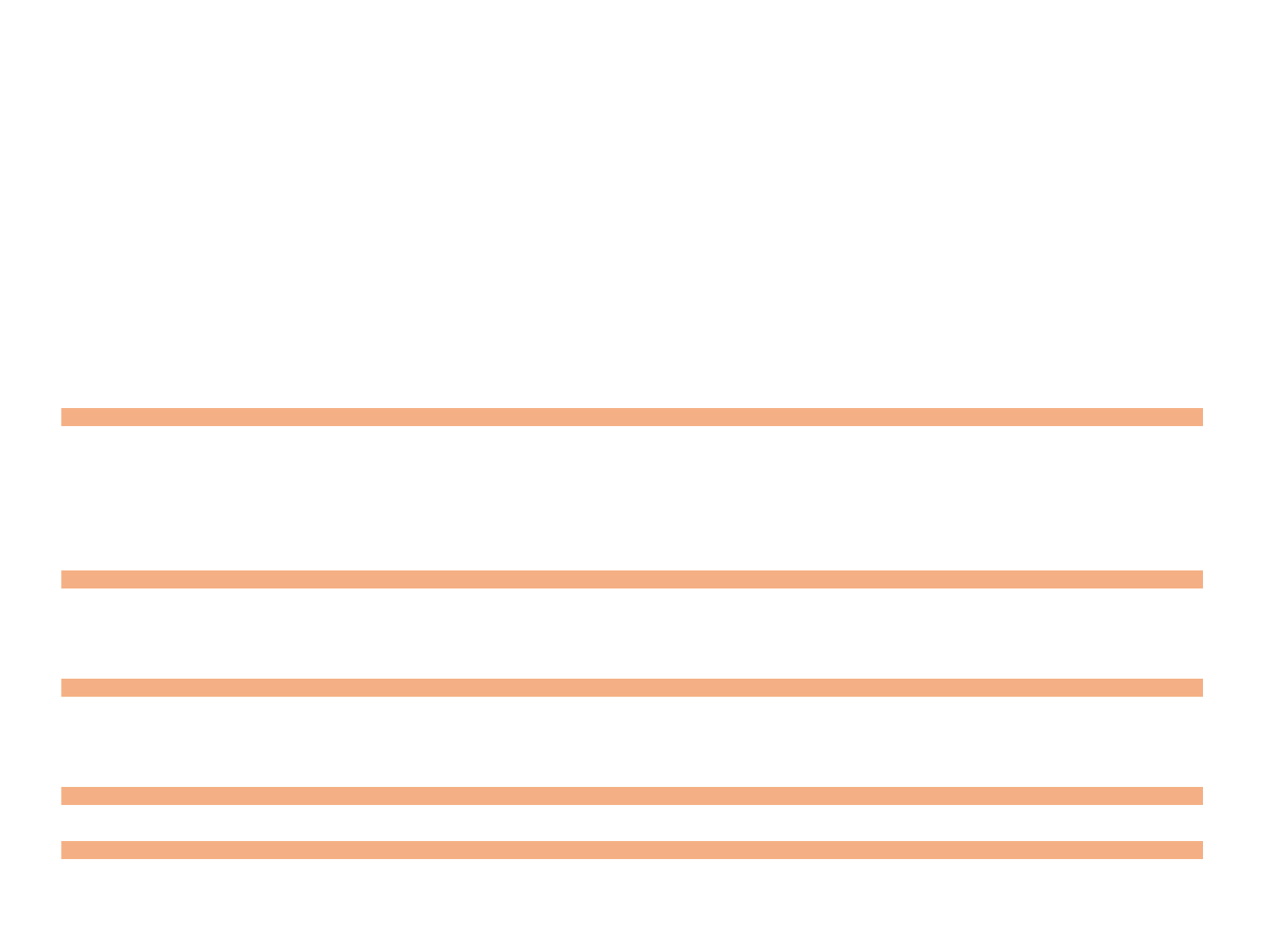| <b>Service Service</b>                                                                                                                                        |  |  |
|---------------------------------------------------------------------------------------------------------------------------------------------------------------|--|--|
|                                                                                                                                                               |  |  |
|                                                                                                                                                               |  |  |
| $\mathcal{L}(\mathcal{L}(\mathcal{L}))$ is a set of $\mathcal{L}(\mathcal{L})$ . The set of $\mathcal{L}(\mathcal{L})$ is a set of $\mathcal{L}(\mathcal{L})$ |  |  |
|                                                                                                                                                               |  |  |
|                                                                                                                                                               |  |  |
|                                                                                                                                                               |  |  |
|                                                                                                                                                               |  |  |
|                                                                                                                                                               |  |  |
|                                                                                                                                                               |  |  |
|                                                                                                                                                               |  |  |
|                                                                                                                                                               |  |  |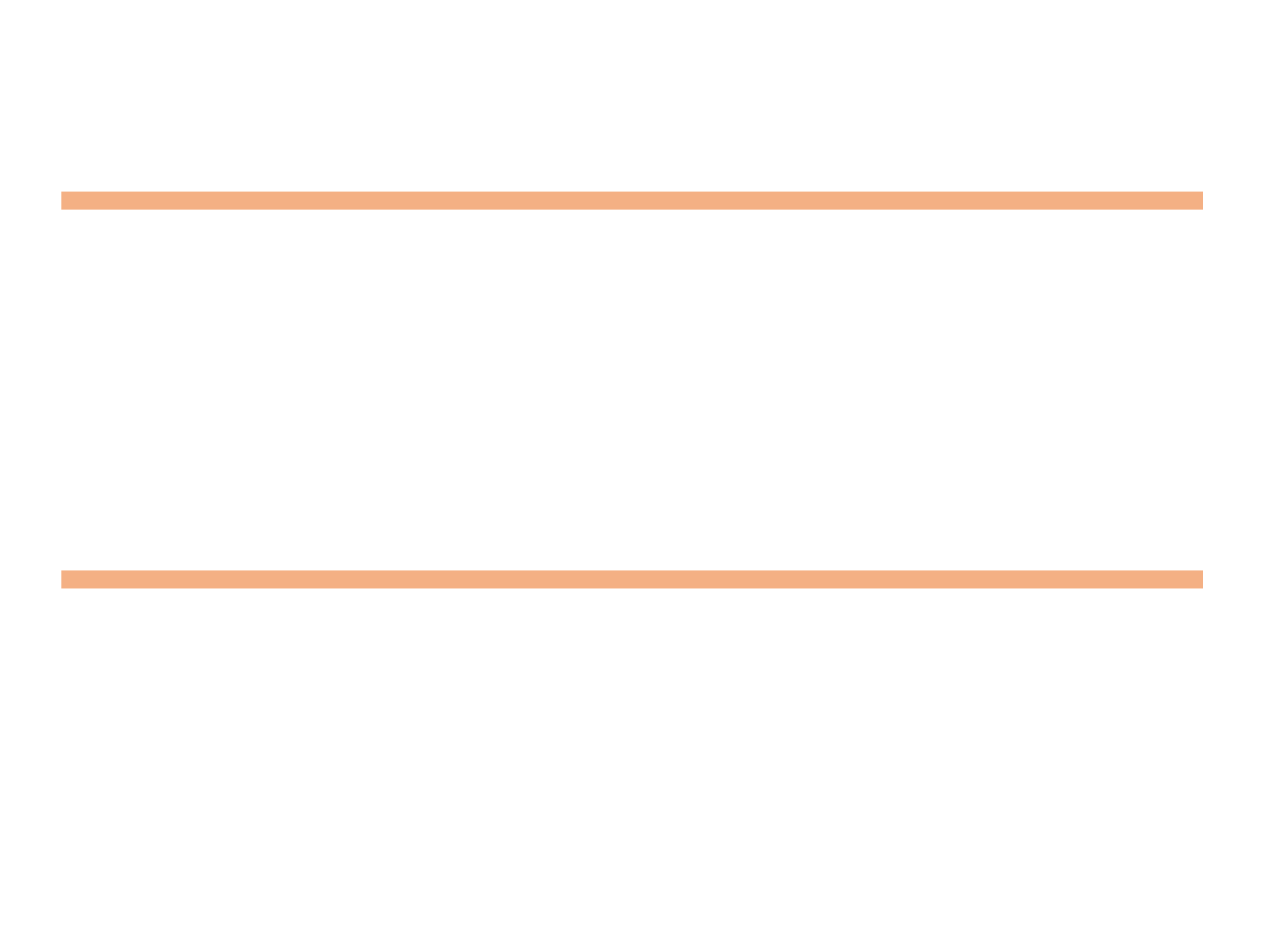| ,一个人的人都是一个人的人,而且,他们的人都是一个人的人,而且,他们的人都是不是一个人的人,而且,他们的人都是不是一个人的人,而且,他们的人都是不是一个人的人,<br>第151章 我们的人,我们的人都是不是一个人的人,我们的人都是不是一个人的人,我们的人都是不是一个人的人,我们的人都是不是一个人的人,我们的人都是不是一个人的人 |
|----------------------------------------------------------------------------------------------------------------------------------------------------------------------|
|                                                                                                                                                                      |
|                                                                                                                                                                      |
| a sa kacamatan ing Kabupatèn Kabupatèn Ing Kabupatèn Kabupatèn Kabupatèn Kabupatèn Kabupatèn Kabupatèn Kabupatè                                                      |
|                                                                                                                                                                      |
|                                                                                                                                                                      |
|                                                                                                                                                                      |
|                                                                                                                                                                      |
|                                                                                                                                                                      |
|                                                                                                                                                                      |
|                                                                                                                                                                      |
|                                                                                                                                                                      |
|                                                                                                                                                                      |
|                                                                                                                                                                      |
|                                                                                                                                                                      |
|                                                                                                                                                                      |
|                                                                                                                                                                      |
|                                                                                                                                                                      |
|                                                                                                                                                                      |
|                                                                                                                                                                      |
|                                                                                                                                                                      |
|                                                                                                                                                                      |
|                                                                                                                                                                      |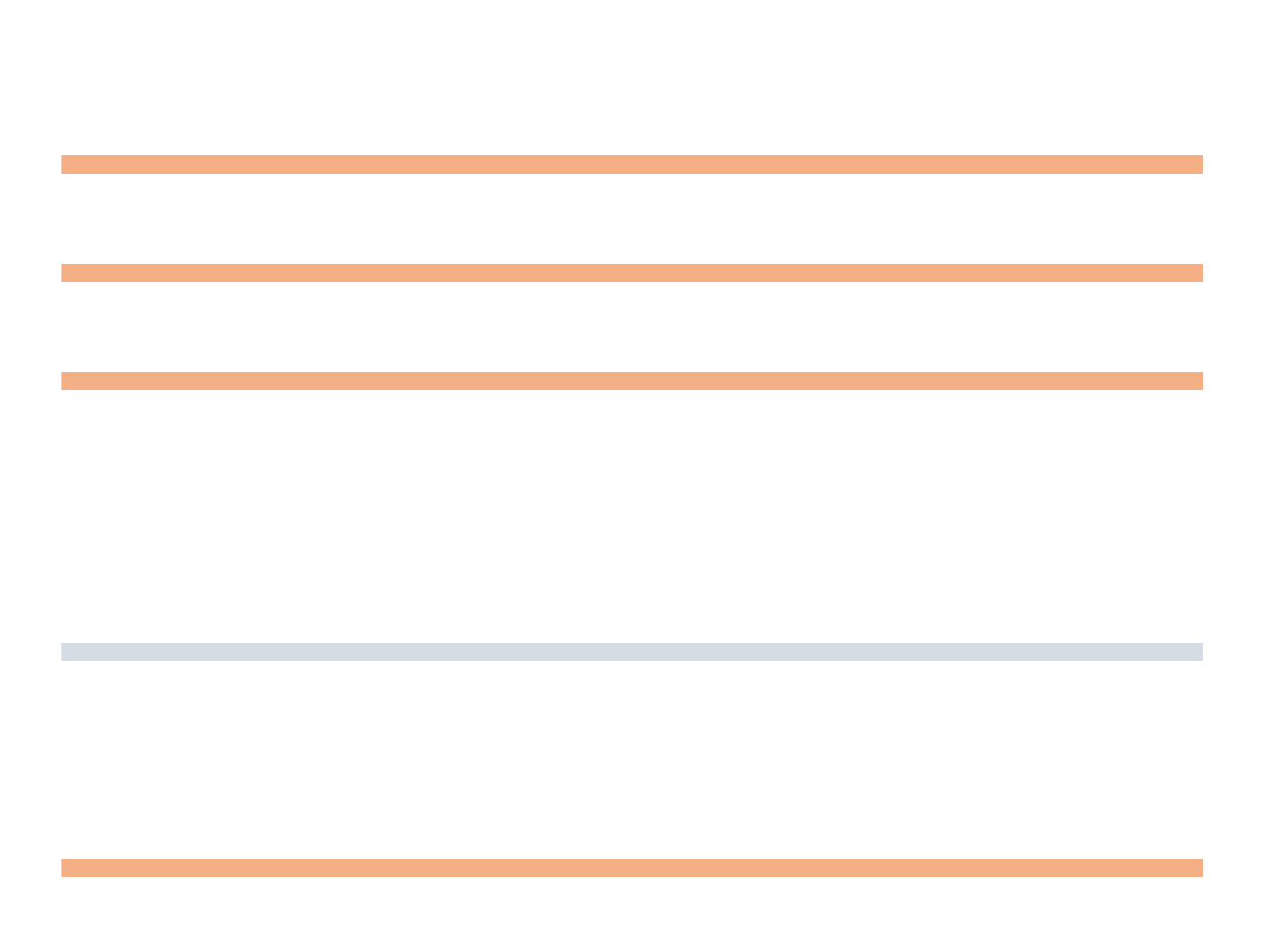a sa mga bangayon ng mga bangayon ng mga bangayon ng mga bangayon ng mga bangayon ng mga bangayon ng mga banga<br>Mga bangayon ng mga bangayon ng mga bangayon ng mga bangayon ng mga bangayon ng mga bangayon ng mga bangayon n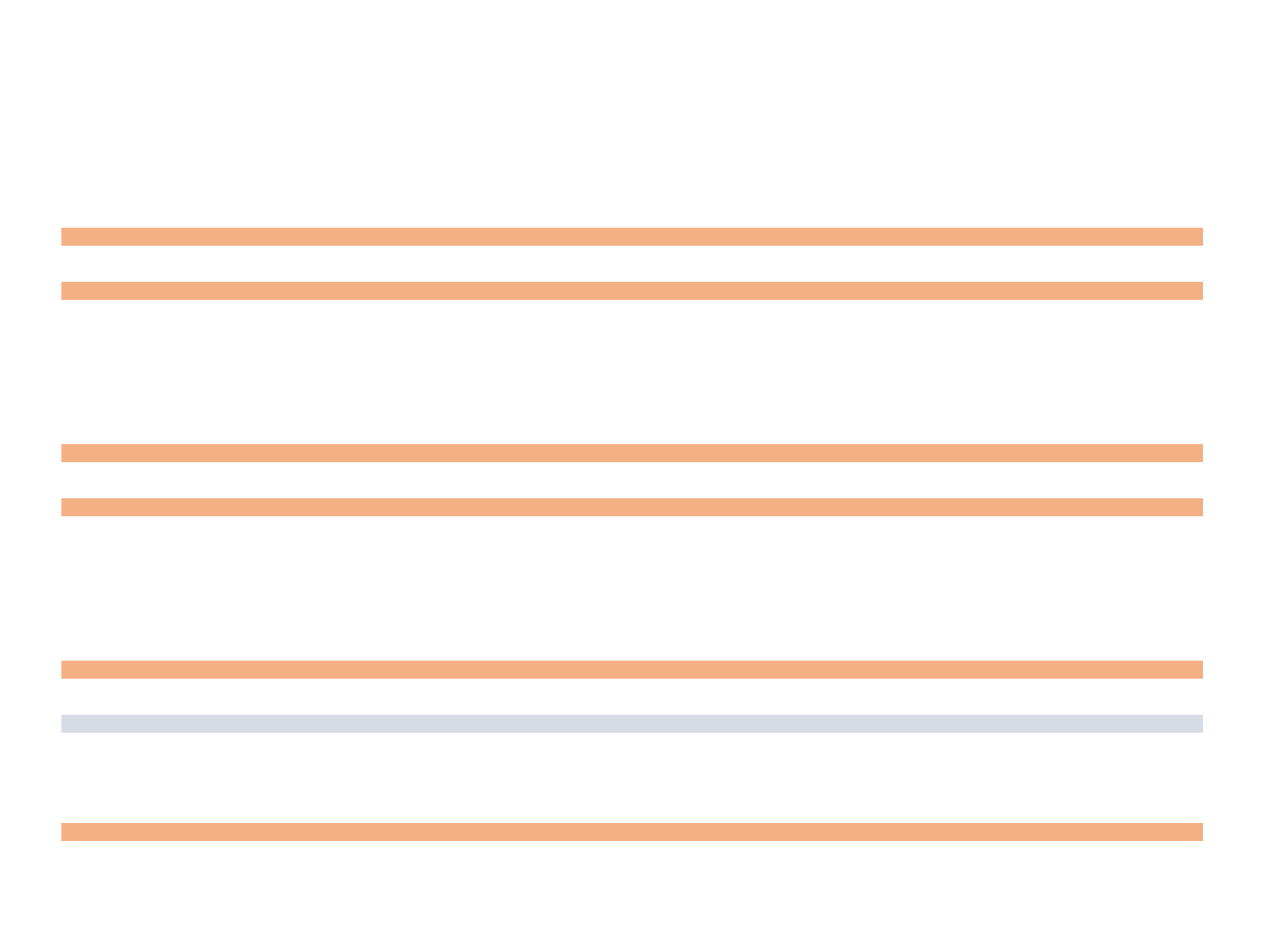**Contract Contract Contract**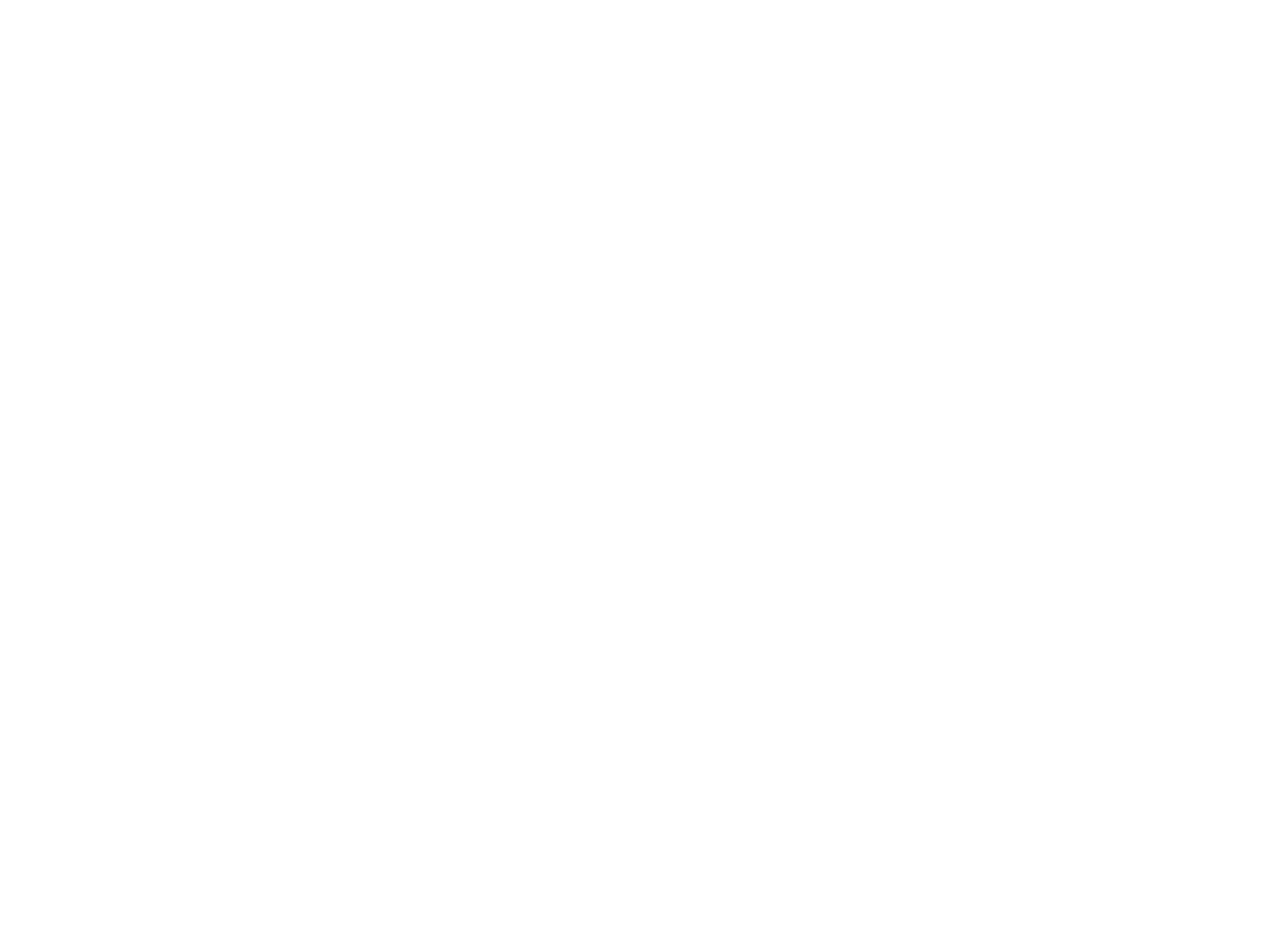$\mathcal{L}(\mathcal{L}(\mathcal{L}))$  is a set of  $\mathcal{L}(\mathcal{L})$  . The set of  $\mathcal{L}(\mathcal{L})$  is a set of  $\mathcal{L}(\mathcal{L})$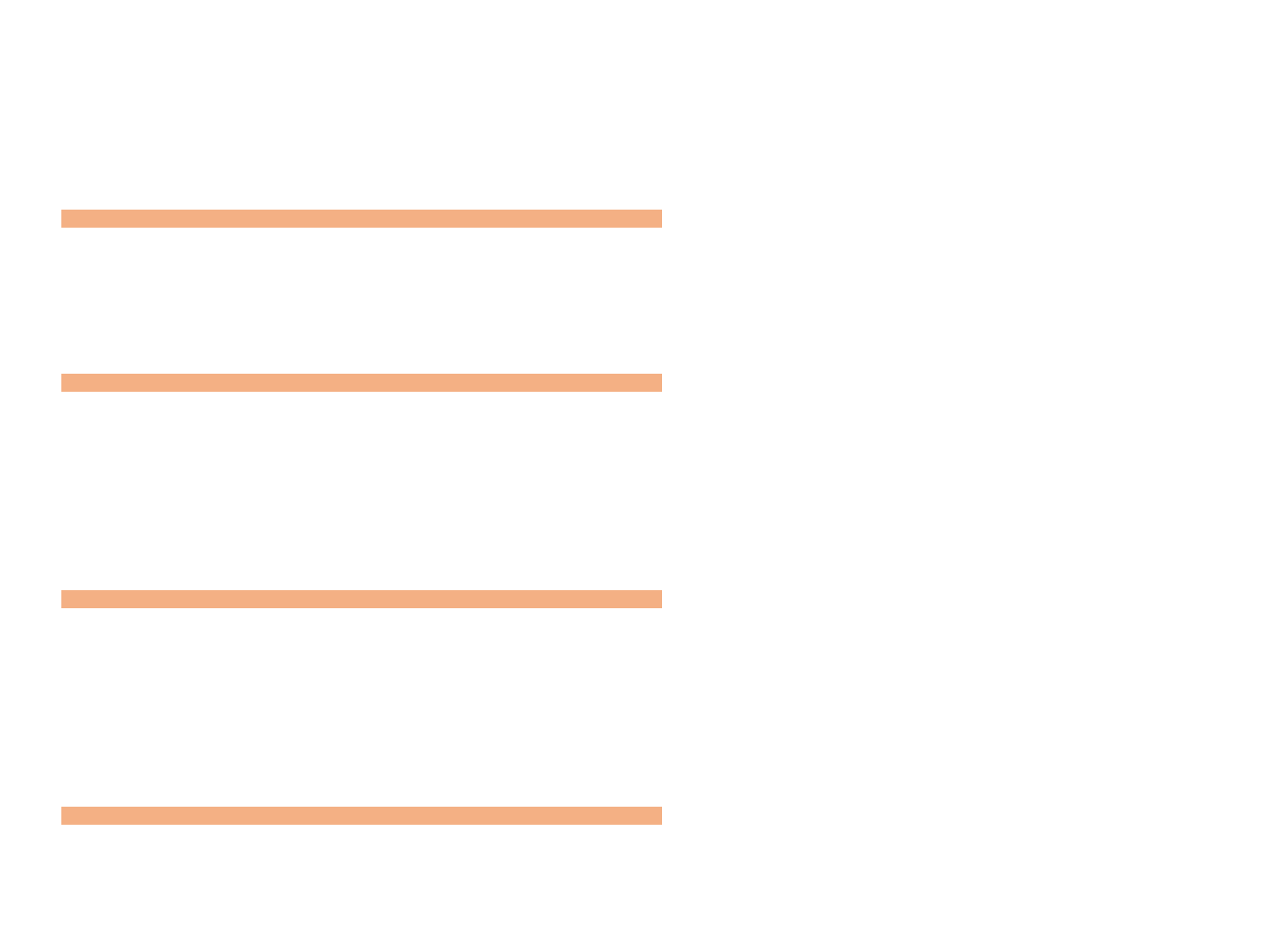$\mathcal{L}(\mathcal{L}(\mathcal{L}))$  is a set of  $\mathcal{L}(\mathcal{L})$  . The set of  $\mathcal{L}(\mathcal{L})$  is a set of  $\mathcal{L}(\mathcal{L})$ the control of the control of the control of the control of the control of the control of the control of the control of the control of the control of the control of the control of the control of the control of the control and the state of the state of the state of the state of the state of the state of the state of the state of th a series and the series of the series of the series of the series of the series of the series of the series of and the control of the control of the control of the control of the control of the control of the control of the and the second control of the second control of the second control of the second control of the second control of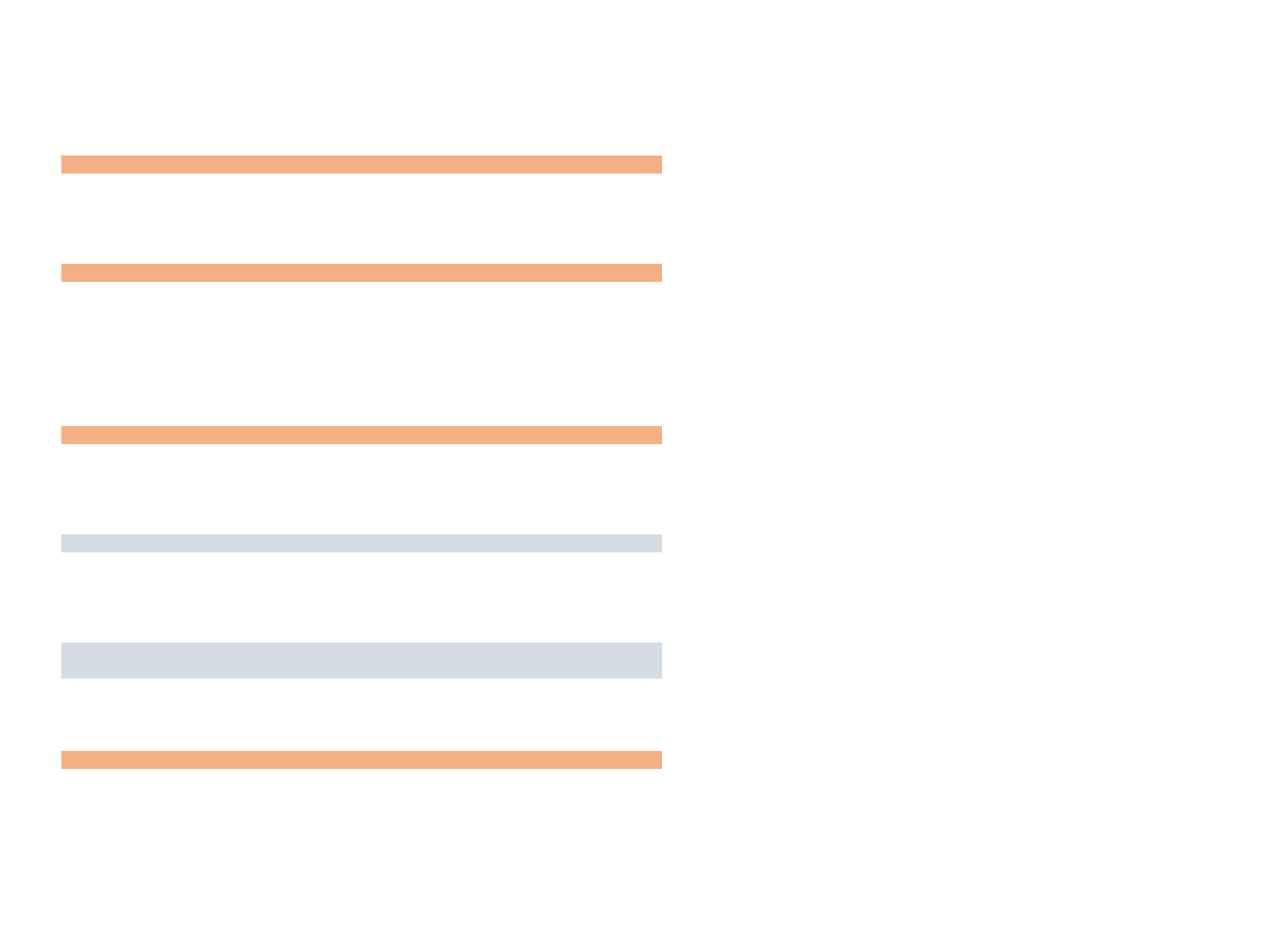a sa karang sa kabupatèn Kabupatèn Bangung Kabupatèn Kabupatèn Kabupatèn Kabupatèn Kabupatèn Kabupatèn Kabupat

a de la construcción de la construcción de la construcción de la construcción de la construcción de la constru<br>En 1930, el construcción de la construcción de la construcción de la construcción de la construcción de la con

a sa mga bayang sa pag-agang sa pag-agang sa pag-agang sa pag-agang sa pag-agang sa pag-agang sa pag-agang sa

a sa karang sa kabupatèn Kabupatèn Bangung Kabupatèn Kabupatèn Kabupatèn Kabupatèn Kabupatèn Kabupatèn Kabupat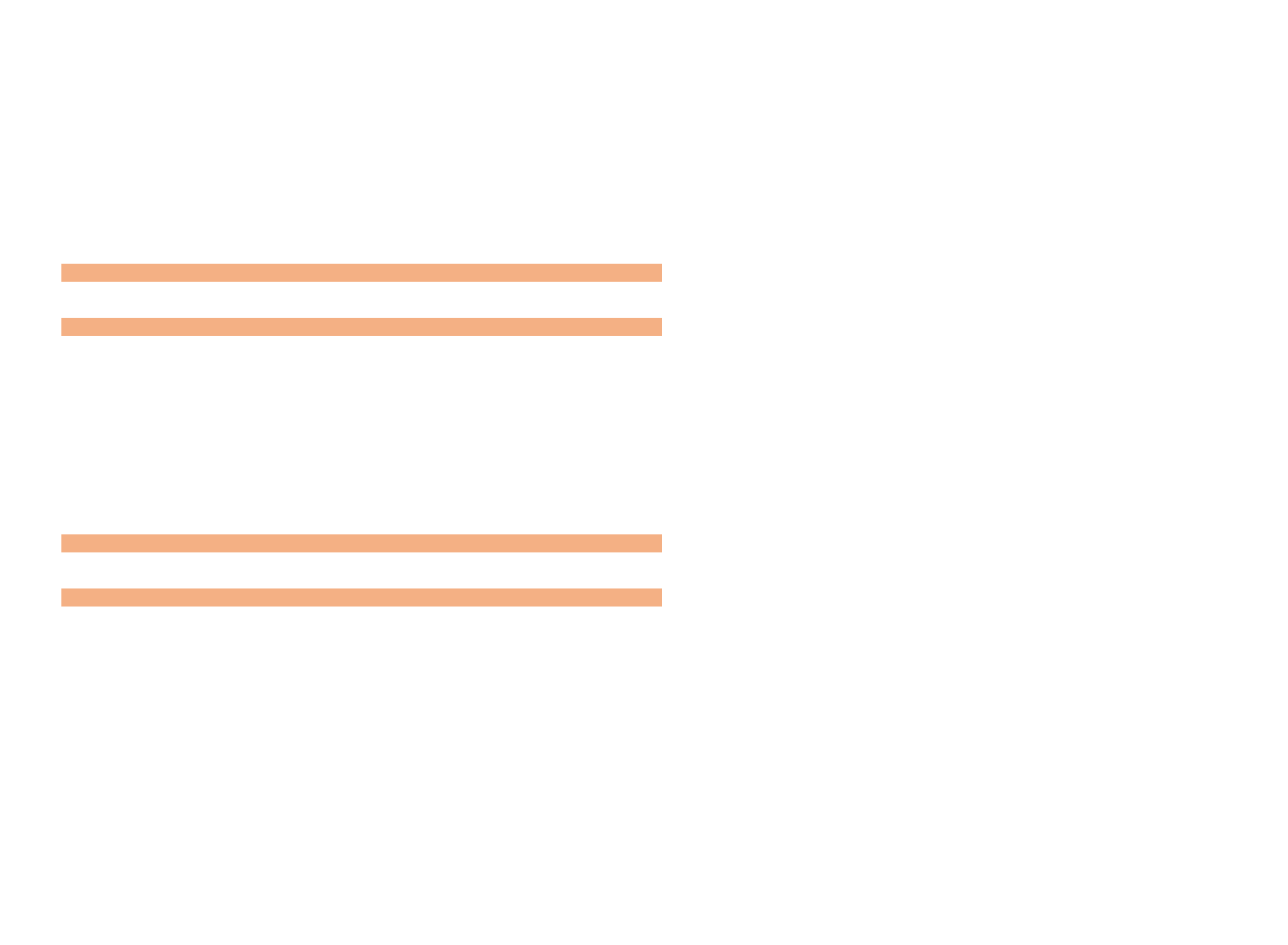# and the control of the control of the control of the control of the control of the control of the control of the and the control of the control of the control of the control of the control of the control of the control of the

a series and the series of the series of the series of the series of the series of the series of the series of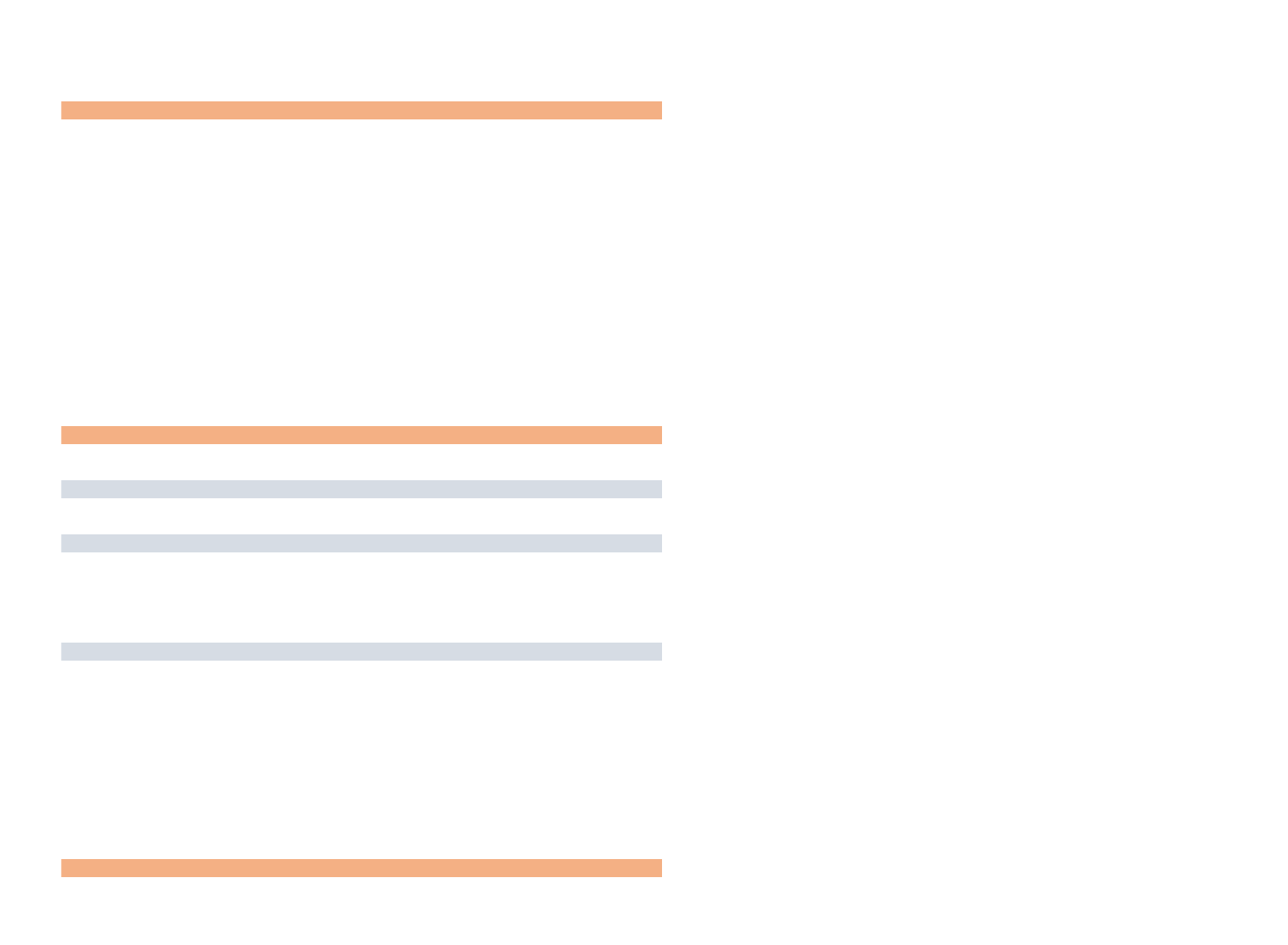and the state of the state of the state of the state of the state of the state of the state of the state of th the control of the control of the control of the control of the control of

the control of the control of the control of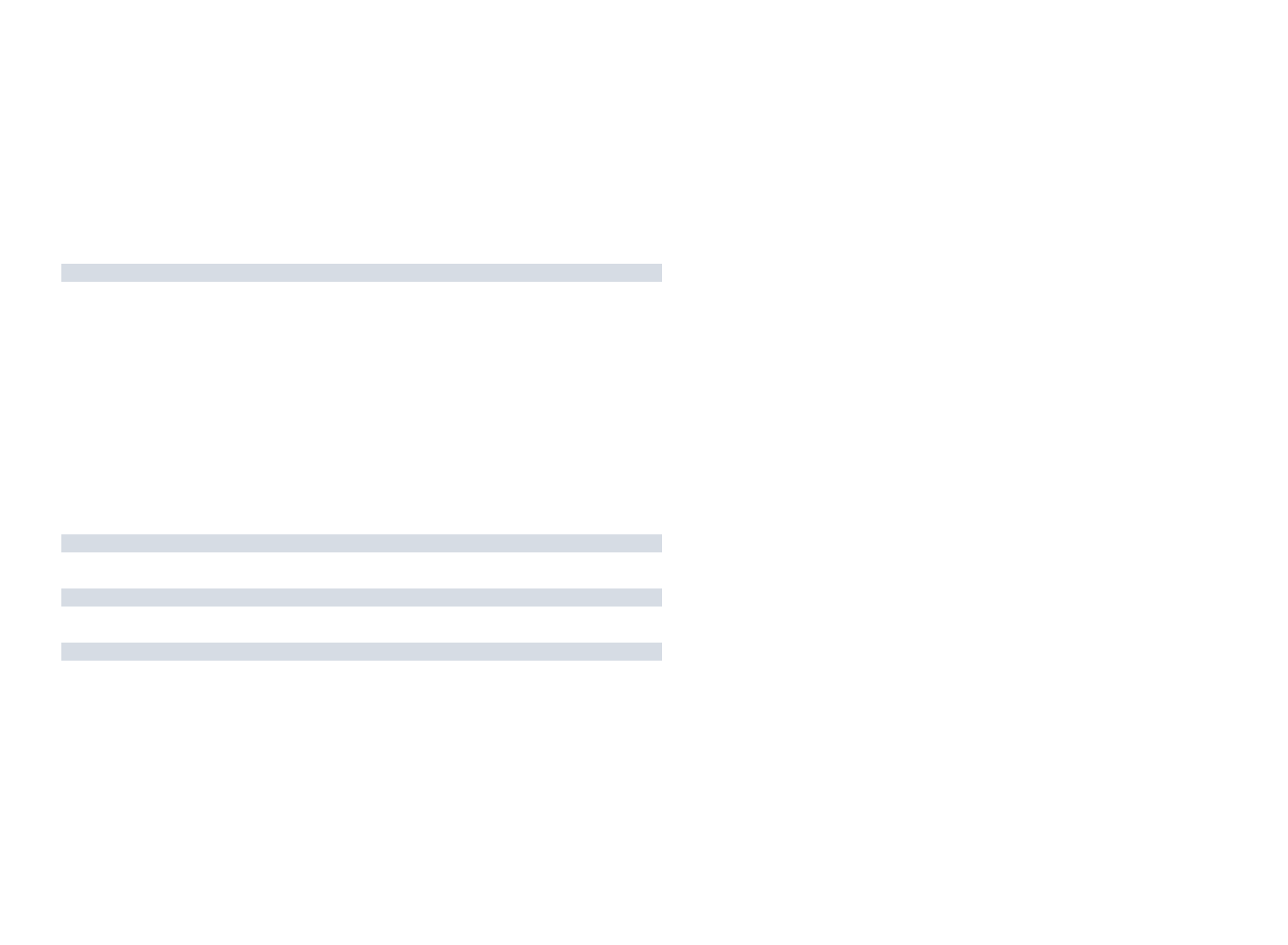a se provincia de la construcción de la construcción de la construcción de la construcción de la construcción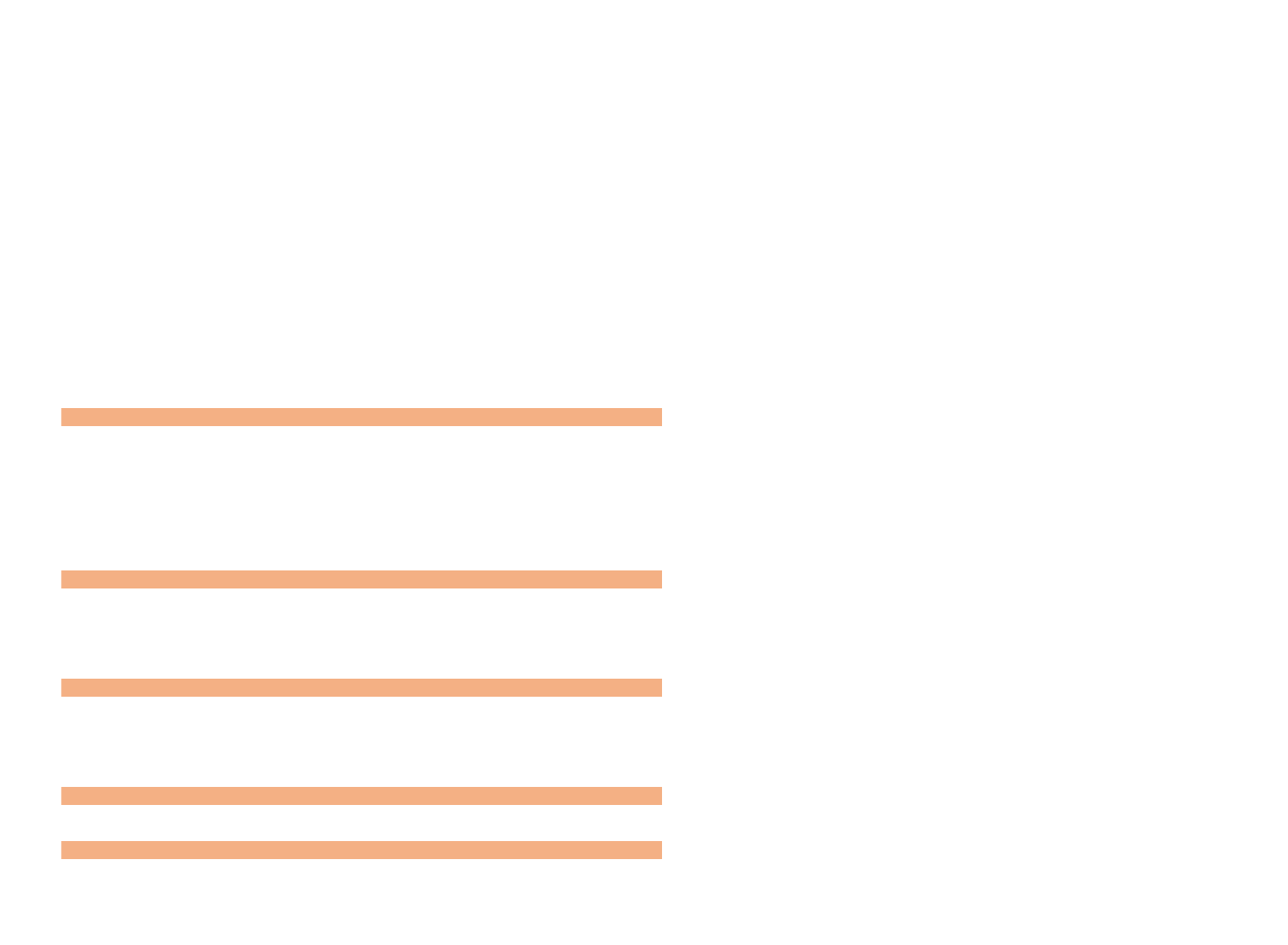| $\mathcal{L}^{\text{max}}_{\text{max}}$ and $\mathcal{L}^{\text{max}}_{\text{max}}$ and $\mathcal{L}^{\text{max}}_{\text{max}}$ |  |
|---------------------------------------------------------------------------------------------------------------------------------|--|
|                                                                                                                                 |  |
|                                                                                                                                 |  |
|                                                                                                                                 |  |

a sa mga bayang sa mga bayang sa mga bayang sa mga bayang sa mga bayang sa mga bayang sa mga bayang sa mga bay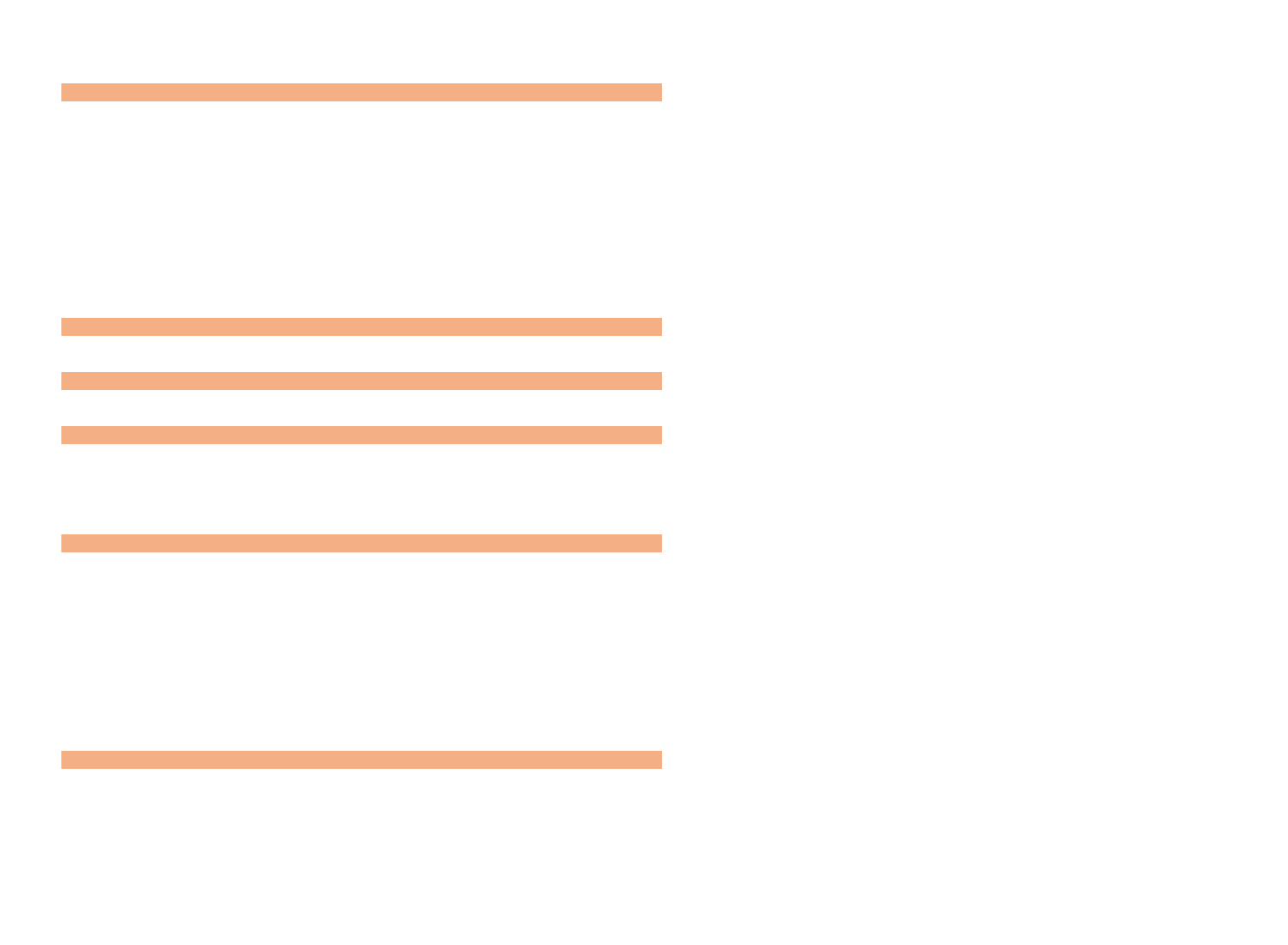a series and the series of the series of the series of the series of the series of the series of the series of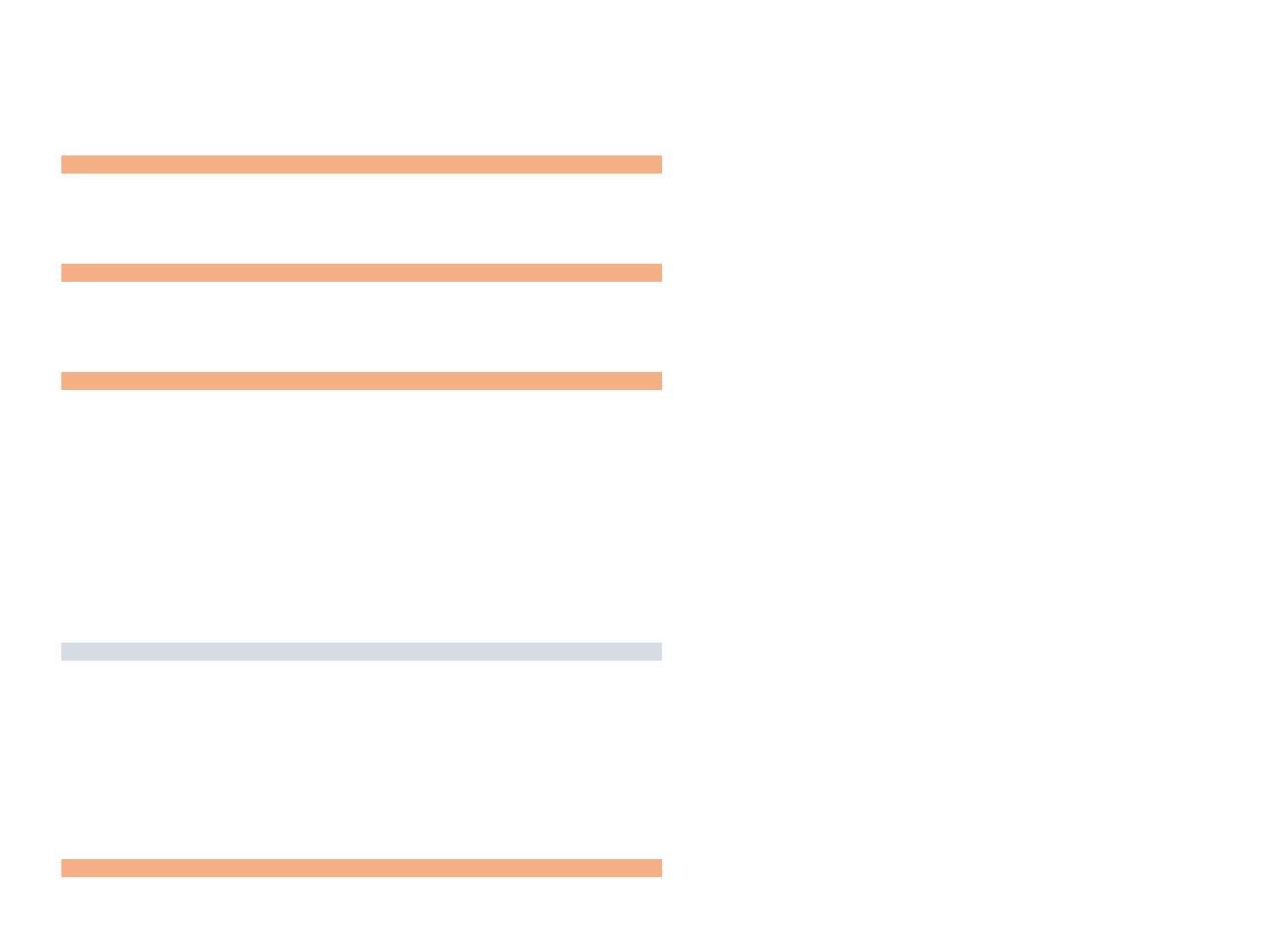a sa kabilang pangalang pangalang pangalang na pangalang na pangalang na pangalang na pangalang na pangalang n<br>Pangalang na pangalang na pangalang na pangalang na pangalang na pangalang na pangalang na pangalang na pangal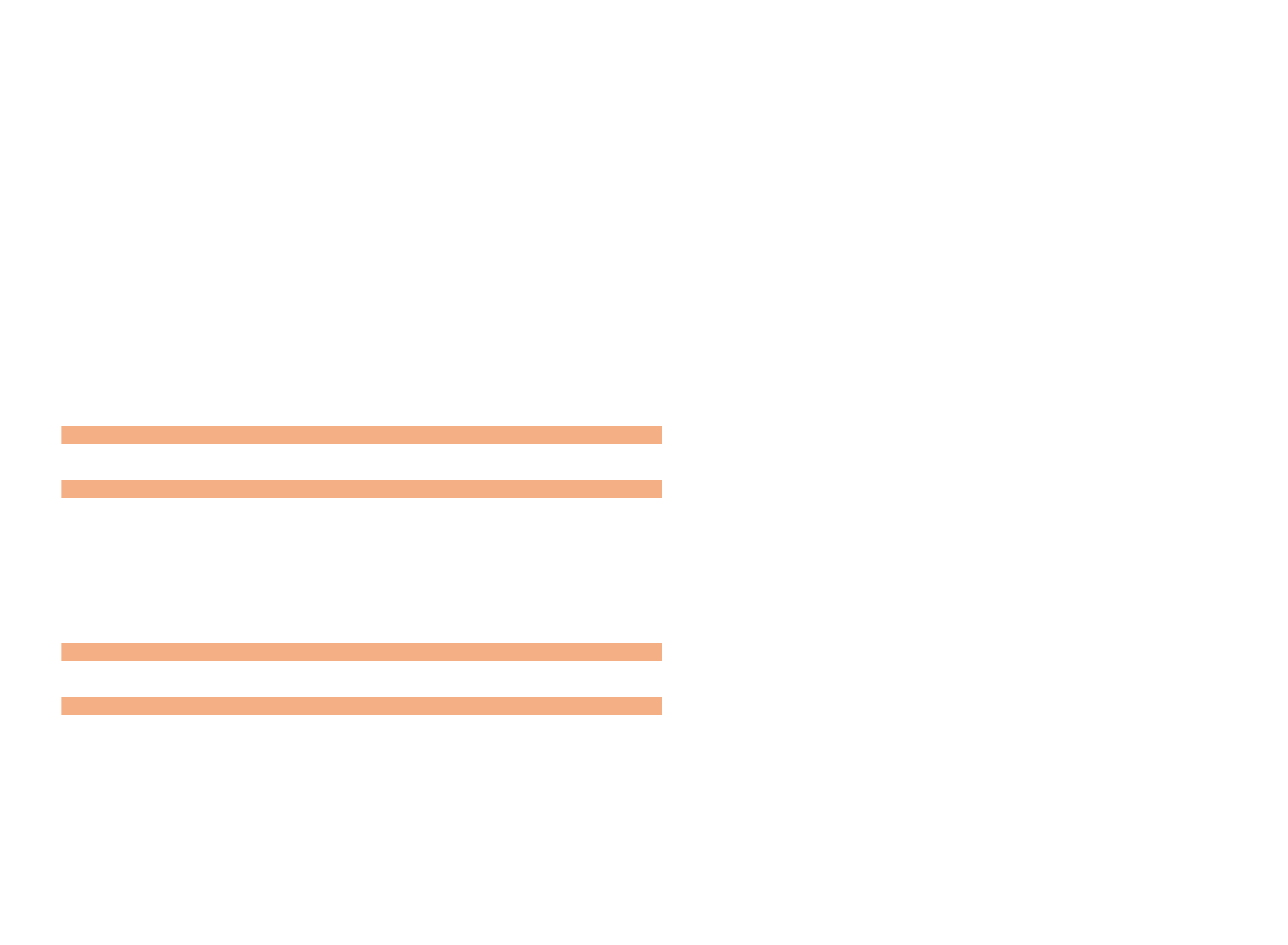and the control of the control of the control of the control of the control of the control of the control of the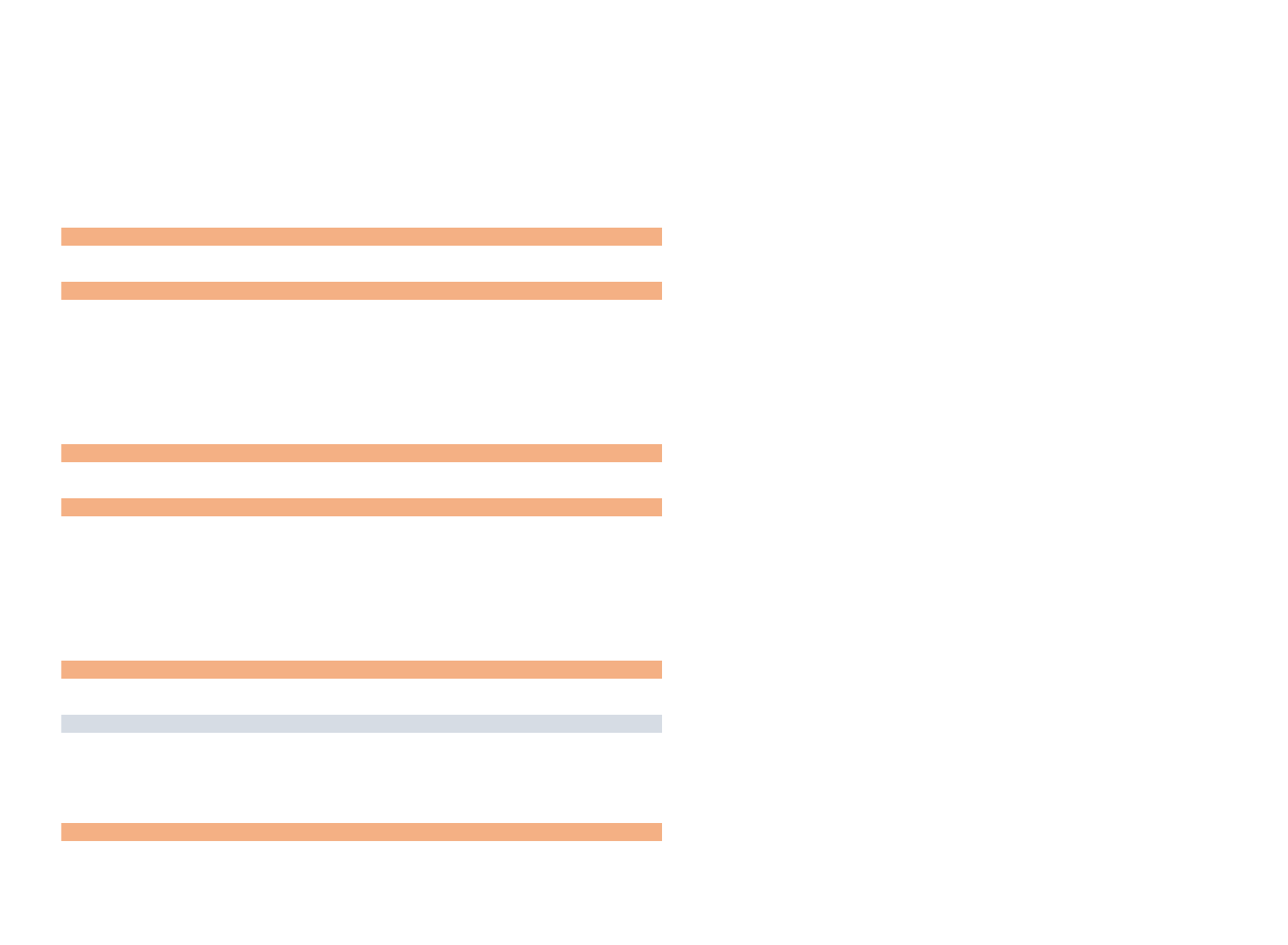the control of the control of the control of